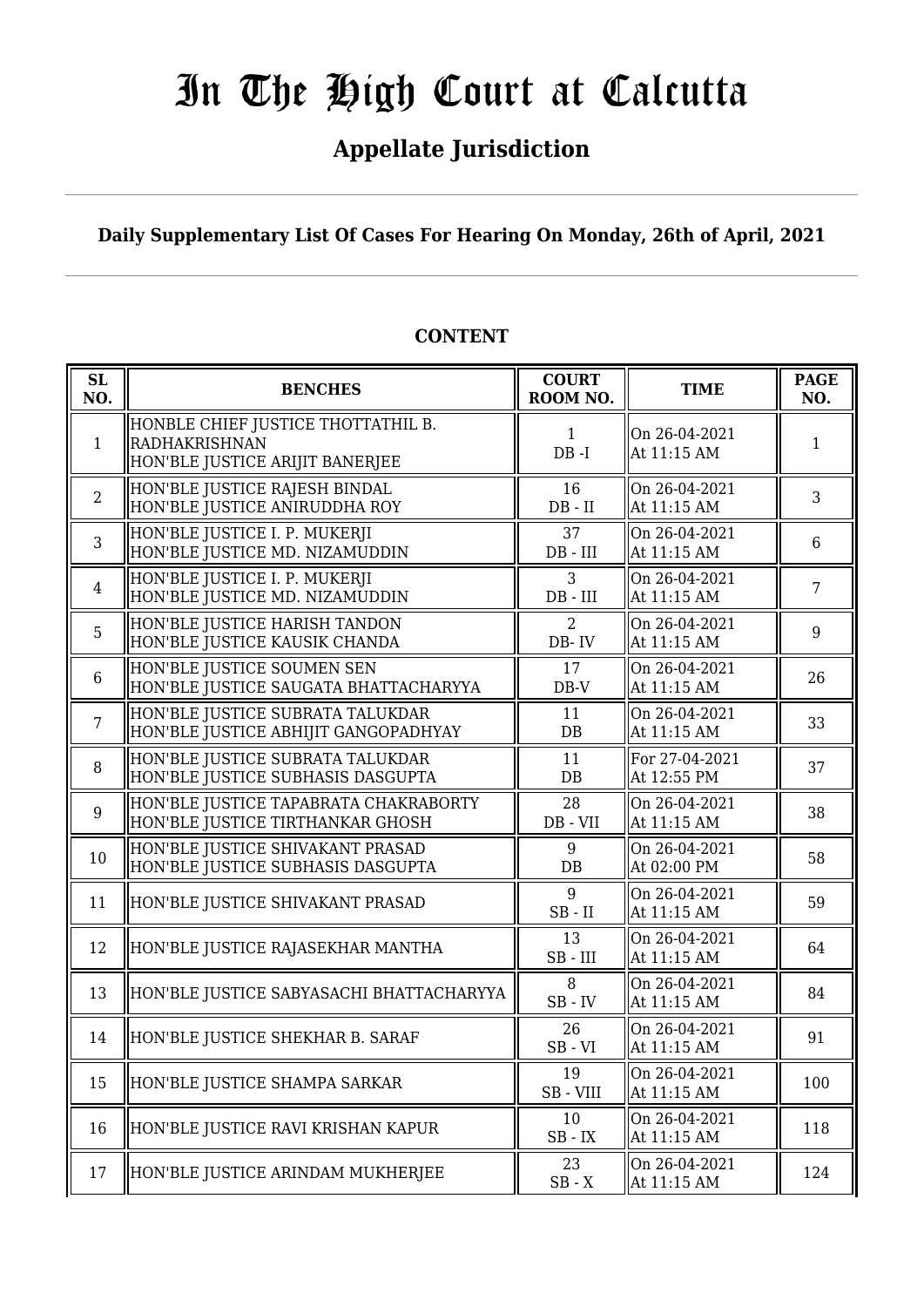| SL <sub>NO</sub> . | <b>BENCHES</b>                       | <b>COURT</b><br>ROOM NO. | <b>TIME</b>                       | <b>PAGE</b><br>NO. |
|--------------------|--------------------------------------|--------------------------|-----------------------------------|--------------------|
| 18                 | HON'BLE JUSTICE BISWAJIT BASU        | 18<br>$SB - XI$          | $ On 26-04-2021$<br>At 11:15 AM   | 125                |
| 19                 | HON'BLE JUSTICE AMRITA SINHA         | 24<br>SB-XII             | $ On 26-04-2021$<br>  At 11:15 AM | 128                |
| 20                 | HON'BLE JUSTICE ABHIJIT GANGOPADHYAY | 22<br>SB - XIII          | On 26-04-2021<br>At 11:15 AM      | 132                |
| 21                 | HON'BLE JUSTICE JAY SENGUPTA         | 32<br>SB - XIV           | On 26-04-2021<br>At 11:15 AM      | 134                |
| 22                 | HON'BLE JUSTICE BIBEK CHAUDHURI      | 30<br>$SB$ - $XV$        | $ On 26-04-2021$<br>  At 11:15 AM | 140                |
| 23                 | HON'BLE JUSTICE SUBHASIS DASGUPTA    | 42<br>SB-XVI             | On 26-04-2021<br>At 11:15 AM      | 144                |
| 24                 | WARNING LIST                         | 10                       | On 26-04-2021                     | 149                |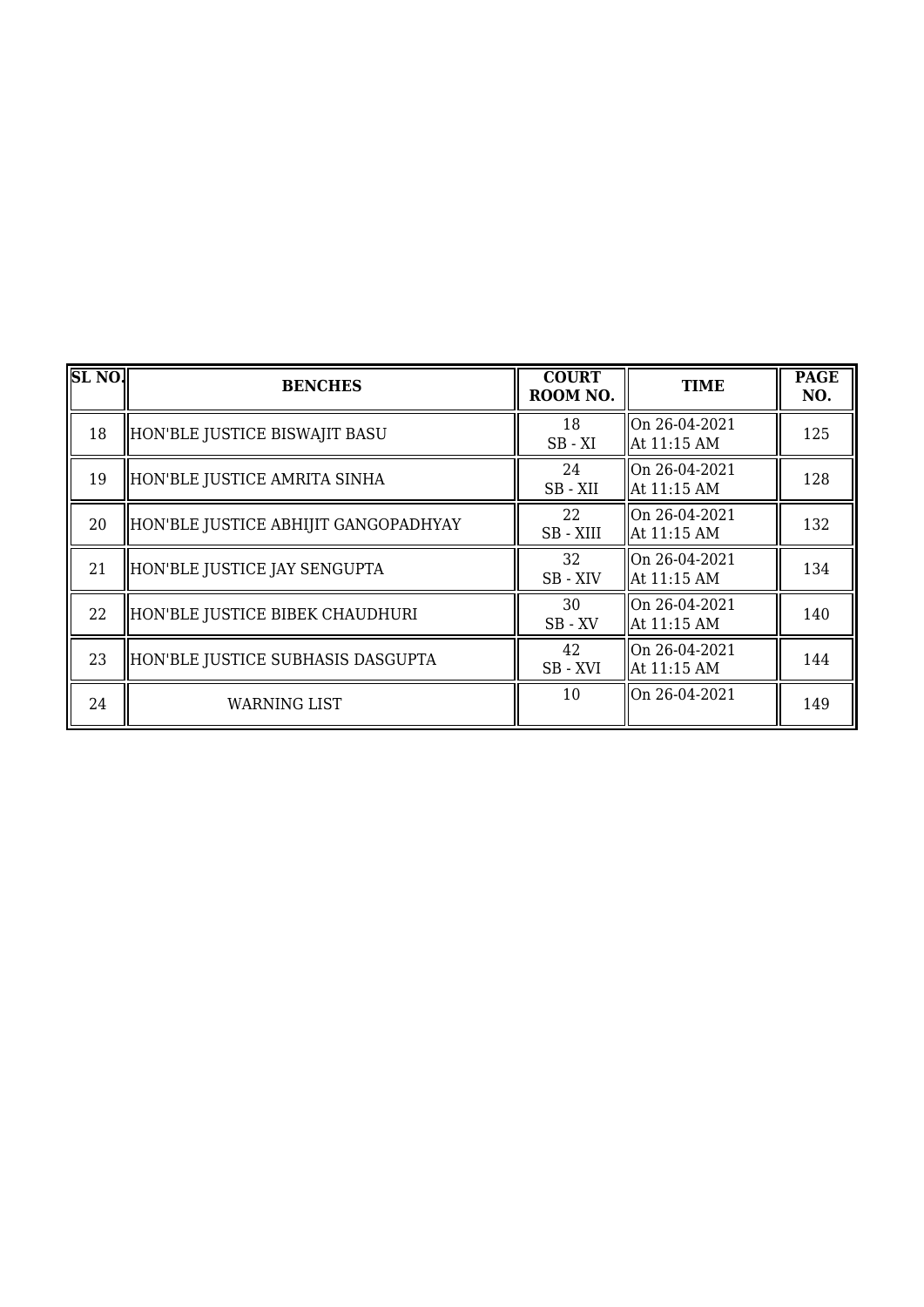

### **Appellate Side**

**DAILY CAUSELIST For Monday The 26th April 2021**

**COURT NO. 1**

**DIVISION BENCH (DB -I)**

**AT 11:15 AM**

#### **HONBLE CHIEF JUSTICE THOTTATHIL B. RADHAKRISHNAN HON'BLE JUSTICE ARIJIT BANERJEE (VIA VIDEO CONFERENCE)**

**ON AND FROM WEDNESDAY, THE 13TH JANUARY, 2021 - APPEALS FROM ORDERS RELATING TO RESIDUARY UNDER GROUP IX INCLUDING APPLICATIONS CONNECTED THERETO; PUBLIC INTEREST LITIGATION; CRIMINAL CONTEMPT MATTERS; APPEALS UNDER SECTION 19(1)(a) OF THE CONTEMPT OF COURT'S ACT; APPLICATIONS UNDER SECTION 27 OF THE ELECTRICITY REGULATORY COMMISSION ACT, 1998, INCLUDING APPLICATIONS CONNECTED THERETO;**

#### **HABEAS CORPUS;**

**DEATH REFERENCE CASES ( INCLUDING ADMISSION OF CRIMINAL APPEALS RELATING TO SUCH REFERENCE AGAINST THE SAME CONVICTION ORDER); ADMISSION OF CRIMINAL APPEALS;**

**HEARING OF CRIMINAL APPEALS & APPLICATIONS CONNECTED THERETO INCLUDING APPLICATION FOR SUSPENSION OF SENTENCE IN PENDING APPEALS;**

**CRIMINAL APPEALS RELATING TO CRIMES AGAINST WOMEN. ANY OTHER MATTER, IRRESPECTIVE OF CLASSIFICATION, AS DIRECTED BY THE HON'BLE CHIEF JUSTICE.**

**SPL. NOTE :**

**MONDAY : ASSIGNED MATTERS, ADMISSION OF CRIMINAL APPEALS, HABEAS CORPUS, CRIMINAL CONTEMPT MATTERS, APPEALS UNDER SECTION 19(1)(a) OF THE CONTEMPT OF COURT'S ACT.APPLICATIONS UNDER SECTION 27 OF THE ELECTRICITY REGULATORY COMMISSION ACT 1998 INCLUDING APPLICATIONS CONNECTED THERETO; BAIL IN CONNECTION WITH APPEAL.**

**TUESDAY : ASSIGNED MATTERS, HABEAS CORPUS, BAIL IN CONNECTION WITH APPEAL, ADMISSION OF CRIMINAL APPEALS.**

**WEDNESDAY :ASSIGNED MATTERS, HEARING OF CRIMINAL APPEALS.**

**THURSDAY : ASSIGNED MATTERS, APPEALS FROM ORDERS RELATING TO RESIDUARY UNDER GROUP - IX INCLUDING APPLICATIONS CONNECTED THERETO. THEREAFTER PIL MATTERS WILL BE TAKEN UP IF TIME PERMITS.**

#### **FRIDAY : ASSIGNED MATTERS, PUBLIC INTEREST LITIGATION.**

#### **NO MENTIONING IN COURT**

|     |                 | <b>TOP</b>                                                              |                                    |
|-----|-----------------|-------------------------------------------------------------------------|------------------------------------|
|     | WPA(P)/117/2021 | NITISH DEBNATH<br>VS<br>ELECTION COMMISSION OF INDIA<br>AND OTHERS      | ARINDAM DAS                        |
| wt2 | WPA(P)/107/2021 | SOMNATH ROY AND ORS<br>VS<br>THE STATE OF WEST BENGAL AND<br><b>ORS</b> | NOOR ISLAM SEIKH                   |
| wt3 | WPA(P)/118/2021 | SANKAR HALDER AND ORS.<br>VS<br>UNION OF INDIA AND ORS.                 | MANISANKAR<br><b>CHATTOPADHYAY</b> |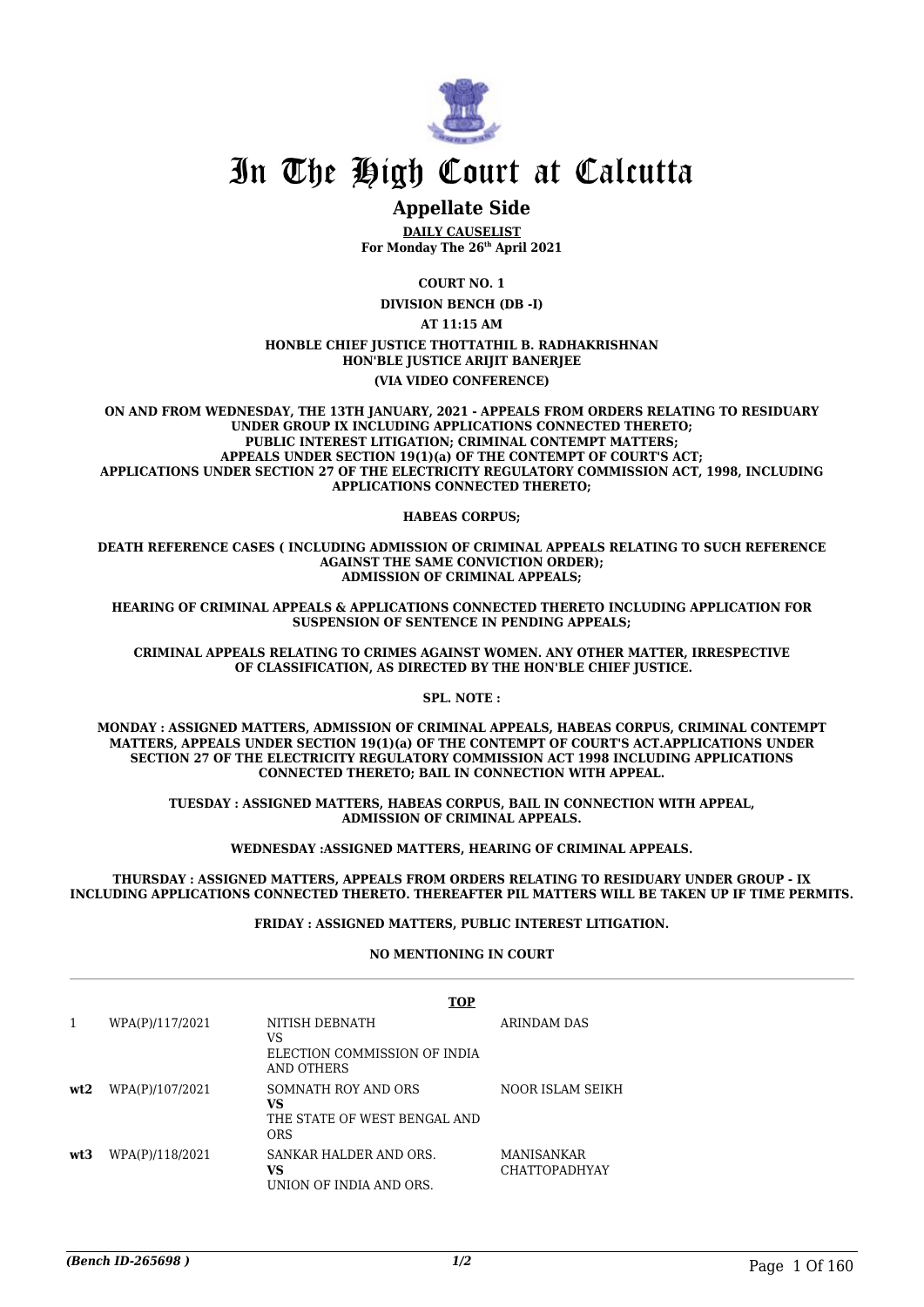| wt4 | WPA(P)/122/2021               | DIPIKA SARKAR<br>VS<br>UNION OF INDIA AND ORS.                                                           | SAYANTAN RAKSHIT  |
|-----|-------------------------------|----------------------------------------------------------------------------------------------------------|-------------------|
|     | IA NO: CAN/1/2021             |                                                                                                          |                   |
| wt5 | WPA(P)/123/2021               | BIMAL KUMAR CHATTERJEE<br>VS                                                                             | SUBRATA SARKAR    |
|     |                               | ELECTION COMMISSION OF INDIA<br>AND ORS                                                                  |                   |
| wt6 | WPA(P)/127/2021               | DURGA PADA MALLICK<br>VS                                                                                 | SANKHA SUBHRA RAY |
|     |                               | THE ELECTION COMMISSION OF<br><b>INDIA AND OTHERS</b>                                                    |                   |
| wt7 | WPA(P)/129/2021               | ARINDAM GHOSH<br>VS                                                                                      | ARINDAM GHOSH     |
|     |                               | ELECTION COMMISSION OF INDIA<br><b>AND ORS</b>                                                           |                   |
| wt8 | WPA(P)/50/2021                | TUKTUKI NAG<br>VS                                                                                        | SURYANEEL DAS     |
|     |                               | GOVERNMENT OF WEST BENGAL<br>AND ORS                                                                     |                   |
| 9   | WPA/5366/2021                 | MAYA MAJUMDER<br>VS                                                                                      | AVIK GHOSH        |
|     |                               | STATE OF WEST BENGAL AND<br>ORS.                                                                         |                   |
| 10  | WPA/8514/2020                 | KALAM PAILAN<br>VS                                                                                       | DEBAJYTI DEB      |
|     |                               | STATE OF WEST BENGAL AND<br>ORS.                                                                         |                   |
|     | IA NO: CAN/1/2021, CAN/2/2021 |                                                                                                          |                   |
| 11  | WPA(P)/9/2021                 | <b>SOYEB SARDAR</b><br>VS<br>STATE OF WEST BENGAL AND                                                    | RUPSHA BHOWMIK    |
|     |                               | ORS.                                                                                                     |                   |
| 12  | CRA/238/2020                  | <b>HOSSAIN SK</b><br>VS                                                                                  | RAHUL GABGULY     |
|     |                               | THE STATE OF WEST BENGAL                                                                                 |                   |
|     | IA NO: CRAN/1/2021            |                                                                                                          |                   |
| 13  | CRA/472/2015                  | DHARMENDAR SINGH<br>VS<br>STATE OF WEST BENGAL                                                           | SUMAN DE          |
|     | IA NO: CRAN/2/2020            |                                                                                                          |                   |
| 14  | CRA/538/2018                  | SABITRI CHAKRABORTY<br>VS                                                                                | RAHUL GANGULY     |
|     |                               | STATE OF WEST BENGAL & ORS                                                                               |                   |
|     |                               | IA NO: CRAN/2/2019(Old No:CRAN/2685/2019), CRAN/3/2020(Old No:CRAN/4533/2020)<br>K R ASHOK KUMAR AND ORS |                   |
| 15  | CRM/35/2021<br>[Assigned]     | VS<br>State of West Bengal                                                                               | PRADYOT KUMAR DAS |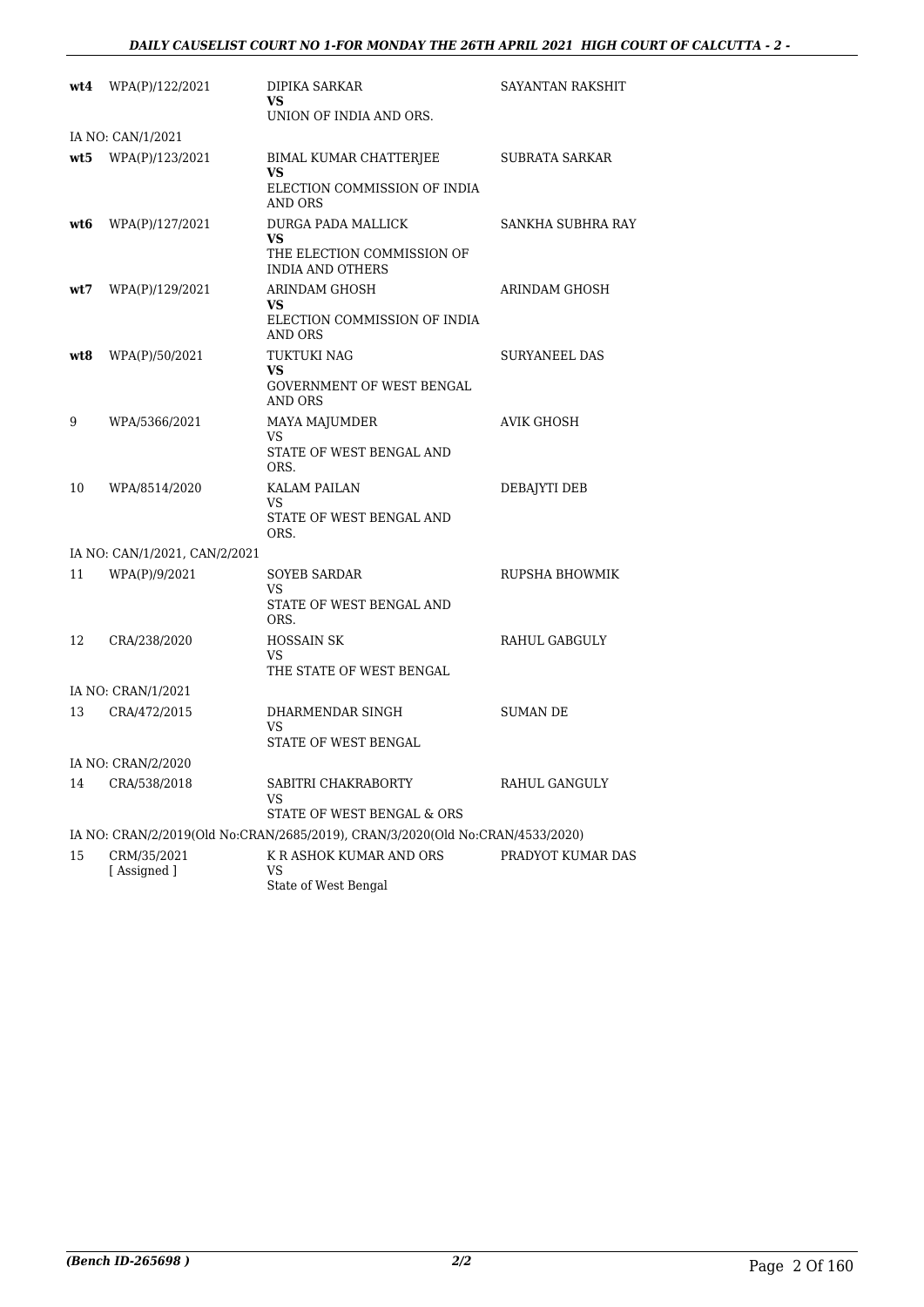

### **Appellate Side**

**DAILY CAUSELIST For Monday The 26th April 2021**

**COURT NO. 16**

**DIVISION BENCH (DB - II)**

**AT 11:15 AM**

**HON'BLE JUSTICE RAJESH BINDAL HON'BLE JUSTICE ANIRUDDHA ROY (VIA VIDEO CONFERENCE)**

**ON AND FROM MONDAY, THE 1st MARCH, 2021 – APPEALS RELATING TO LABOUR UNDER GROUP III AND APPLICATION CONNECTED THERETO;**

**APPEALS FROM ORDERS RELATING TO REVENUE UNDER GROUP – IV & ORHER STATUTORY REVENUE APPEALS EXCEPT LAND REVENUE TO BE HEARD BY DIVISION BENCH;**

**APPEALS RELATING TO CHARTERED ACCOUNTANTS ACT, COMPANY SECRETARIES ACT AND TAX TRIBUNAL MATTERS; INCOME TAX REFERENCE UNDER SECTION 256 OF THE INCOME TAX ACT;**

**MATTERS RELATING TO TRIBUNALS UNDER ARTICLE 323A & 323B OF THE CONSTITUTION OF INDIA INCLUDING APPLICATION CONNECTED THERETO;**

**NOTE:**

**E-MENTIONING WILL BE TAKEN UP AT THE FIRST SITTING OF THE COURT. OUT OF WHICH ORIGINAL SIDE MATTERS WILL BE TAKEN UP FIRST AND THEN APPELLATE SIDE MATTERS WILL BE TAKEN UP.**

**ON AND FROM FRIDAY i.e., 19-02-2021, AFTER COMPLETION OF ORIGINAL SIDE MATTERS, APPELLATE SIDE MATTERS WILL BE TAKEN UP SERIALLY.**

**NOTE: MATTERS WILL BE TAKEN UP THROUGH PHYSICAL HEARING ONLY WHEN BOTH THE PARTIES ARE AGREED.**

### **TO BE MENTIONED**

1 WP.CT/314/2016 GEETA GHOSH  $V<sub>C</sub>$ UNION OF INDIA & ORS P MUKHERJEE

IA NO: CAN/1/2017(Old No:CAN/4420/2017)

#### **APPLICATION**

2 WP.ST/116/2016 SUIT BISWAS VS STATE OF WEST BENGAL &ORS R.N. PAL.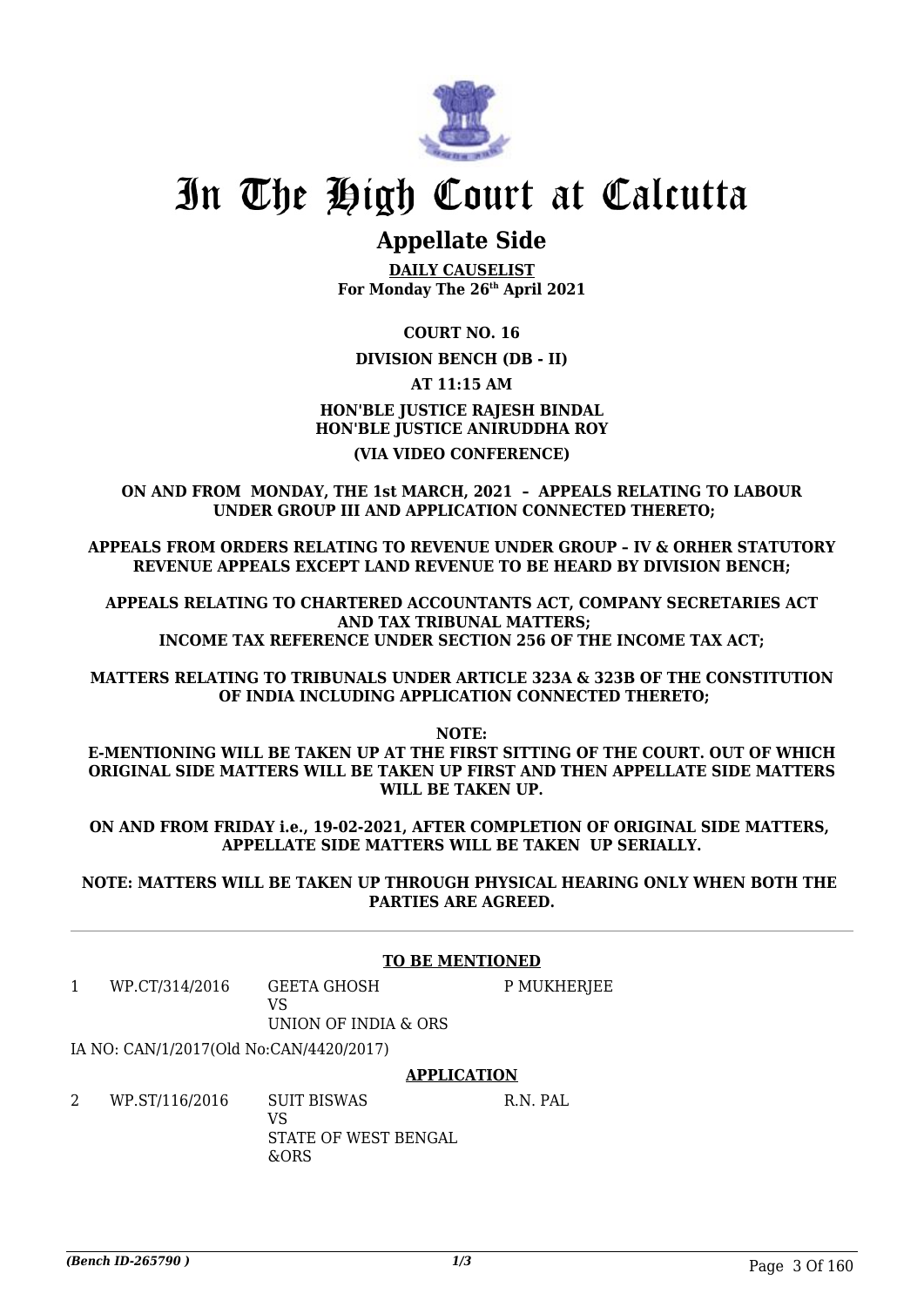|    | wt3 CPAN/1372/2019  | <b>SUJIT BISWAS</b><br><b>VS</b>                                          | RABINDRA NATH PAL                                                                         |
|----|---------------------|---------------------------------------------------------------------------|-------------------------------------------------------------------------------------------|
|    |                     | H.K DWIVEDI & ANR.                                                        |                                                                                           |
|    |                     | <b>MANDAMUS APPEAL</b>                                                    |                                                                                           |
| 4  | MAT/486/2021        | CHITTA RANJAN JANA<br><b>VS</b>                                           | <b>ADITYA SEN</b>                                                                         |
|    |                     | THE INDIAN OIL<br>CORPORATION LTD AND<br><b>OTHERS</b>                    |                                                                                           |
|    | IA NO: CAN/1/2021   |                                                                           |                                                                                           |
|    |                     | <b>MOTION</b>                                                             |                                                                                           |
| 5  | WP.ST/1688/2008     | <b>SATYA DAS &amp; ORS</b>                                                | <b>ANINDA</b>                                                                             |
|    |                     | <b>VS</b><br>STATE OF WEST BENGAL &<br><b>ORS</b>                         | <b>BHATTACHARYA</b>                                                                       |
|    | No:CAN/7123/2014)   |                                                                           | IA NO: CAN/1/2010(Old No:CAN/4410/2010), CAN/2/2014(Old No:CAN/3701/2014), CAN/3/2014(Old |
|    | wt6 WP.ST/1689/2008 | SURAJIT BANDYOPADHYAY<br><b>VS</b><br><b>STATE &amp; ORS</b>              | <b>ANINDA</b><br><b>BHATTACHARYA</b>                                                      |
|    |                     | IA NO: CAN/1/2014(Old No:CAN/3702/2014), CAN/2/2017(Old No:CAN/5972/2017) |                                                                                           |
| 7  | WP.ST/132/2018      | FIROJ SK                                                                  | <b>FAZLUR RAHAMAN</b>                                                                     |
|    |                     | <b>VS</b>                                                                 |                                                                                           |
|    |                     | STATE OF WEST BENGAL &<br><b>ANR</b>                                      |                                                                                           |
| 8  | WPLRT/36/2019       | AMALENDU KR. BERA &<br>ORS.<br><b>VS</b><br>STATE OF WEST BENGAL &        | <b>INDRAJIT MANDAL</b>                                                                    |
|    |                     | ORS.                                                                      |                                                                                           |
| 9  | WP.ST/11/2020       | SMRITIKANA DEY<br><b>VS</b>                                               | <b>INDRAJIT BISWAS</b>                                                                    |
|    |                     | STATE OF WEST BENGAL &<br><b>ORS</b>                                      |                                                                                           |
| 10 | WP.ST/15/2020       | <b>BISWANATH GAYEN</b>                                                    | <b>ANINDA</b>                                                                             |
|    |                     | <b>VS</b><br>STATE OF WEST BENGAL &<br><b>ORS</b>                         | <b>BHATTACHARYA</b>                                                                       |
| 11 | WP.CT/23/2020       | UNION OF INDIA & ORS                                                      | <b>SOURAV MANDAL</b>                                                                      |
|    |                     | <b>VS</b><br>RINKU CHAKRABORTY &<br><b>ORS</b>                            |                                                                                           |
| 12 | WPLRT/24/2020       | SK BARSHED ALI                                                            | SK. BARSHED ALI                                                                           |
|    |                     | <b>VS</b><br>STATE OF WEST BENGAL &<br><b>ORS</b>                         |                                                                                           |
| 13 | WPLRT/28/2020       | NAMITA GHOSH                                                              | <b>DEBASIS SUR</b>                                                                        |
|    |                     | <b>VS</b><br>STATE OF WEST BENGAL &<br><b>ORS</b>                         |                                                                                           |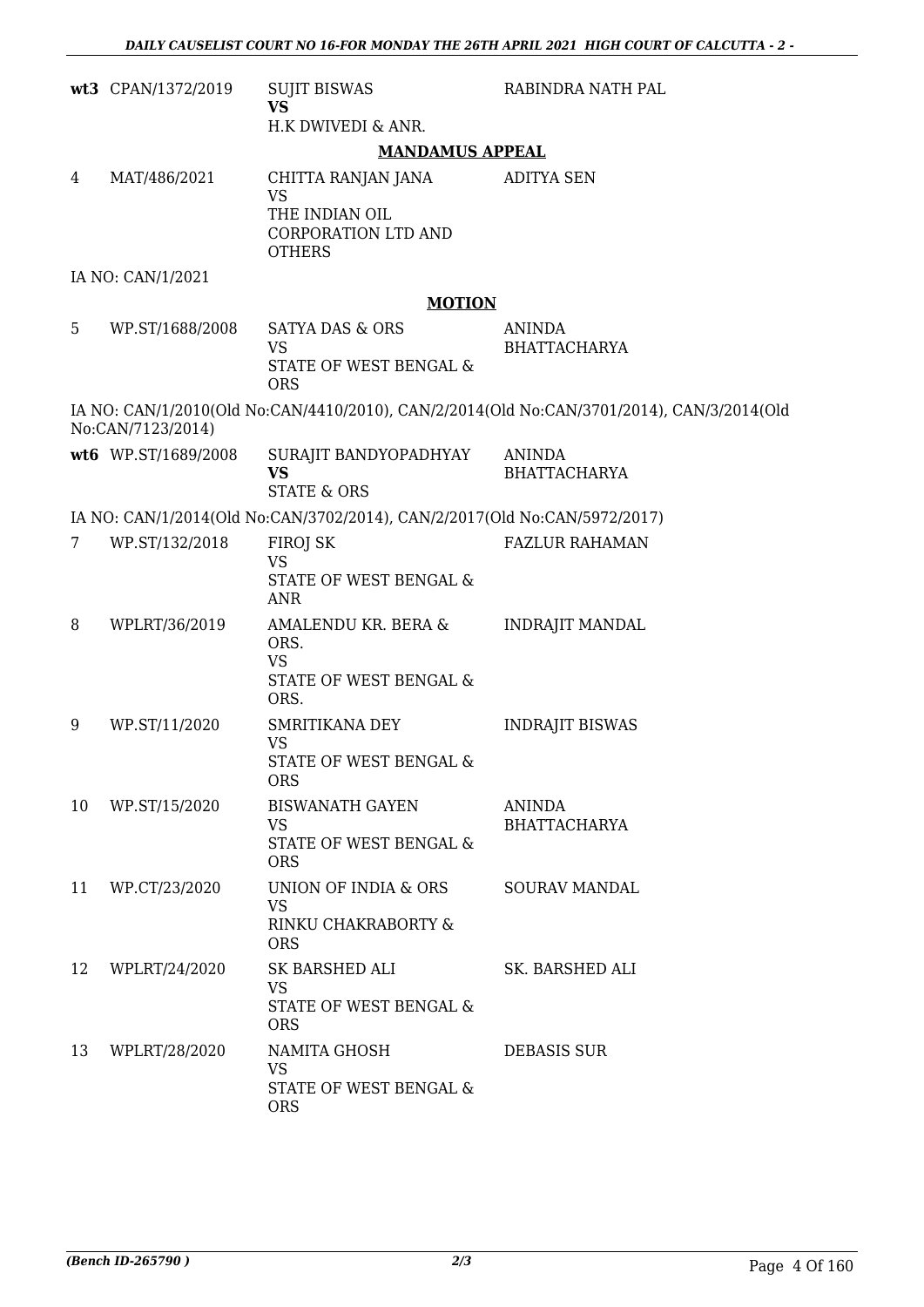| 14 | WP.CT/31/2020     | <b>AMBIA KHATUN</b><br>VS.<br>UNION OF INDIA & ORS                                                  | SANDIP MONDAL                        |
|----|-------------------|-----------------------------------------------------------------------------------------------------|--------------------------------------|
| 15 | WPLRT/33/2020     | <b>TARAPADA GHOSH</b><br><b>VS</b><br>STATE OF WEST BENGAL<br>AND ORS.                              | DEBASHISH SARKAR                     |
|    | IA NO: CAN/1/2021 |                                                                                                     |                                      |
| 16 | WP.ST/35/2020     | ALOKE CHANDRA SAHANA<br><b>VS</b><br>STATE OF WEST BENGAL &<br><b>ORS</b>                           | <b>SOUMI KUNDU</b>                   |
| 17 | WPLRT/38/2020     | <b>SOMA AICH</b><br><b>VS</b><br>STATE OF WEST BENGAL<br>AND ORS.                                   | <b>ABDUS SALAM</b>                   |
| 18 | WPLRT/42/2020     | STATE OF WEST BENGAL<br>AND ORS.<br><b>VS</b><br>NARAYAN CHANDRA SAHA<br><b>AND ORS</b>             | <b>NILOTPAL</b><br><b>CHATTERJEE</b> |
| 19 | WPLRT/51/2020     | LATIKA GHOSH AND ORS<br><b>VS</b><br>STATE OF WEST BENGAL<br><b>AND ANR</b>                         | J.L. ROY                             |
| 20 | WP.ST/51/2020     | RAJANI KANTA JANA<br><b>VS</b><br>STATE OF WEST BENGAL &<br><b>ORS</b>                              | SANJOY KR SARKAR                     |
| 21 | WP.CT/58/2020     | THE DIRECTOR (HR<br><b>BHARAT SANCHAR NIGAM</b><br>LTD AND ORS<br><b>VS</b><br>MANIKLAL KAR AND ORS | <b>SUDIPTO PANDA</b>                 |
| 22 | WP.CT/70/2020     | UNION OF INDIA AND ORS.<br><b>VS</b><br>RAJKUMAR PRASAD AND<br><b>ANR</b>                           | MUKESH KUMAR<br><b>GUPTA</b>         |
| 23 | WP.ST/43/2021     | ARIFUL ISLAM AND ORS<br><b>VS</b><br>THE STATE OF WEST<br><b>BENGAL AND ORS</b>                     | <b>DIBYENDU</b><br>CHATTERJEE        |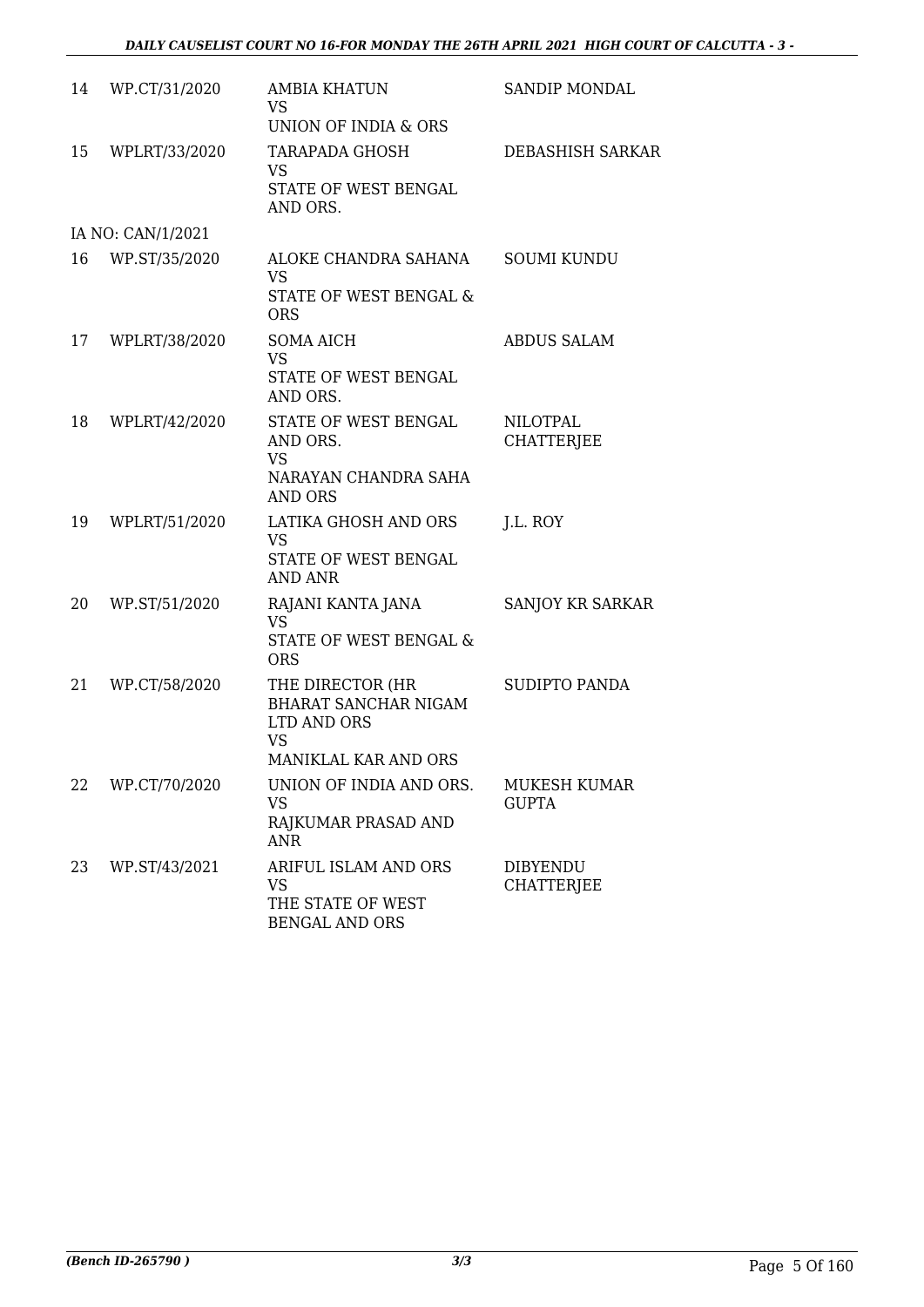

### **Appellate Side**

**DAILY CAUSELIST For Monday The 26th April 2021**

**COURT NO. 37**

**DIVISION BENCH (DB - III)**

**AT 11:15 AM**

**HON'BLE JUSTICE I. P. MUKERJI HON'BLE JUSTICE MD. NIZAMUDDIN**

 **(VIA VIDEO CONFERENCE)**

**ON AND FROM TUESDAY, THE 23RD FEBRUARY, 2021 – ROSTER NOTIFIED ON 8TH JANUARY, 2021 IS MODIFIED TO THE FOLLOWING EXTENT :- WILL SIT TOGETHER TO TAKE UP ALL APPEALS UNDER COMMERCIAL COURTS, COMMERCIAL DIVISION AND COMMERCIAL APPELLATE DIVISION OF THE HIGH COURT'S ACT, 2015**

**ON AND FROM TUESDAY i.e. 20.04.2021 APPELLATE SIDE AND ORIGINAL SIDE COMMERCIAL MATTERS SHOULD BE TAKEN UP IN COURT ROOM NO. 3.** 

**SPECIAL NOTE : (1) APPELLATE SIDE MATTERS, COMMERCIAL AND NON-COMMERCIAL SHALL BE TAKEN UP FIRST.**

**(2) MENTIONING OF COMMERCIAL AND NON-COMMERCIAL APPELLATE SIDE AND ORIGINAL SIDE MATTERS SHALL BE ENTERTAINED AT FIRST SITTING OF THE COURT.**

 **ORIGINAL SIDE LIST WILL BE TAKEN UP AFTER EXHAUSTION OF APPELLATE SIDE LIST.** 

**APPELLATE SIDE MATTERS WILL BE TAKEN UP FIRST.**

**APPLICATION**

1 FMAT/124/2021 STATE OF WEST BENGAL AND

ORS. VS M/S CHOWDHURY **CONSTRUCTION** 

MANALI ALI

IA NO: CAN/1/2021, CAN/2/2021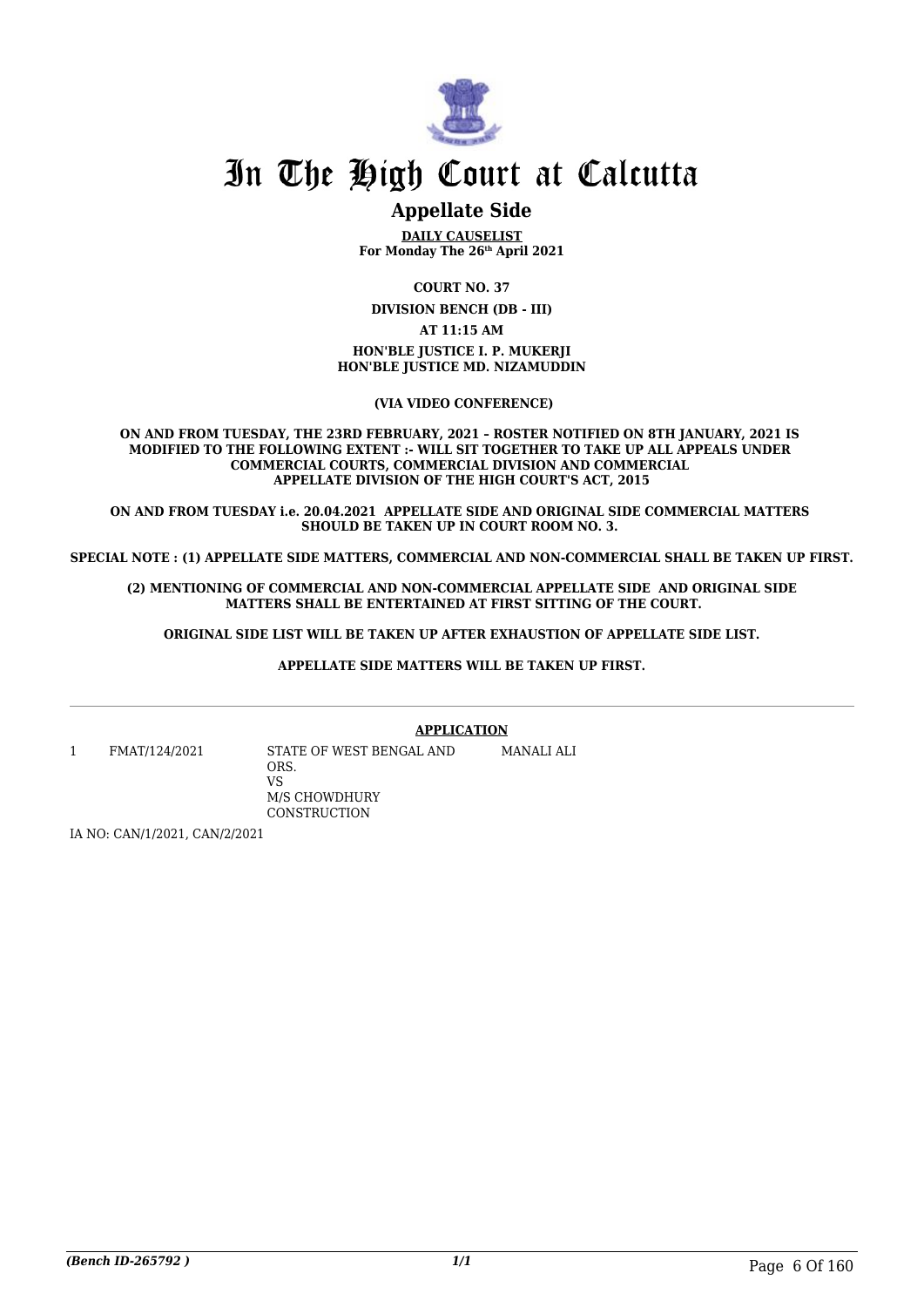

### **Appellate Side**

**DAILY CAUSELIST For Monday The 26th April 2021**

**COURT NO. 3**

**DIVISION BENCH (DB - III)**

**AT 11:15 AM**

**HON'BLE JUSTICE I. P. MUKERJI HON'BLE JUSTICE MD. NIZAMUDDIN**

 **(VIA VIDEO CONFERENCE)**

**ON AND FROM MONDAY, THE 11TH JANUARY 2021 - AFTER COMPLETION OF COMMERCIAL APPELLATE DIVISION BENCH – WILL TAKE UP APPEALS UNDER ARBITRATION ACT, 1940 AND ARBITRATION & CONCILIATION ACT, 1996, INCLUDING APPLICATIONS CONNECTED THERETO;**

**HEARING OF WRIT APPEALS IRRESPECTIVE OF CLASSIFICATION INCLUDING APPLICATIONS CONNECTED THERETO.**

**ON AND FROM TUESDAY i.e. 20.04.2021 APPELLATE SIDE AND ORIGINAL SIDE COMMERCIAL MATTERS SHOULD BE TAKEN UP IN COURT ROOM NO. 3.**

**SPECIAL NOTE: (1) APPELLATE SIDE MATTERS, COMMERCIAL AND NON-COMMERCIAL SHALL BE TAKEN UP FIRST.**

**(2) MENTIONING OF COMMERCIAL AND NON-COMMERCIAL APPELLATE SIDE AND ORIGINAL SIDE MATTERS SHALL BE ENTERTAINED AT FIRST SITTING OF THE COURT.**

 **ORIGINAL SIDE LIST WILL BE TAKEN UP AFTER EXHAUSTION OF APPELLATE SIDE LIST.** 

 **APPELLATE SIDE MATTERS WILL BE TAKEN UP FIRST.** 

|                |                               | <b>TO BE MENTIONED</b>                                                                               |                           |
|----------------|-------------------------------|------------------------------------------------------------------------------------------------------|---------------------------|
| $\mathbf{1}$   | MAT/175/2021<br>[ASSIGNED]    | THE SHABHAPATI ,PURULIA ZILLA<br>PRISHADAND ANOTHER<br>VS.<br>SHRINIBAS MAHATO AND<br><b>OTHERS</b>  | UJANI PAL SAMANTA         |
|                | IA NO: CAN/1/2021, CAN/2/2021 |                                                                                                      |                           |
| $\overline{2}$ | MAT/218/2021<br>[ASSIGNED]    | SHABHADIPATI,PURULIA ZILA<br>PARISHAD AND ANR<br>VS.<br>DURGADAS PARAMANIK AND ORS                   | UJANI PAL(SAMANTA)        |
|                | IA NO: CAN/1/2021, CAN/2/2021 |                                                                                                      |                           |
| 3              | FMA/442/2021<br>[ASSIGNED]    | THE SHABHAPATI, PURULIA ZILLA<br>PARISHAD AND ANOTHER<br>VS<br>TAPAN KUMAR BOSE AND<br><b>OTHERS</b> | <b>UJJANI PAL SAMANTA</b> |
|                | IA NO: CAN/1/2021, CAN/2/2021 |                                                                                                      |                           |
| 4              | FMA/443/2021<br>[ASSIGNED]    | THE SHABHADIPATI, PURULIA<br>ZILA PARISHAD AND ANR<br>VS<br><b>GOKUL PANDEY AND ORS</b>              | UJANI PAL                 |
|                | IA NO: CAN/1/2021, CAN/2/2021 |                                                                                                      |                           |

**APPLICATION**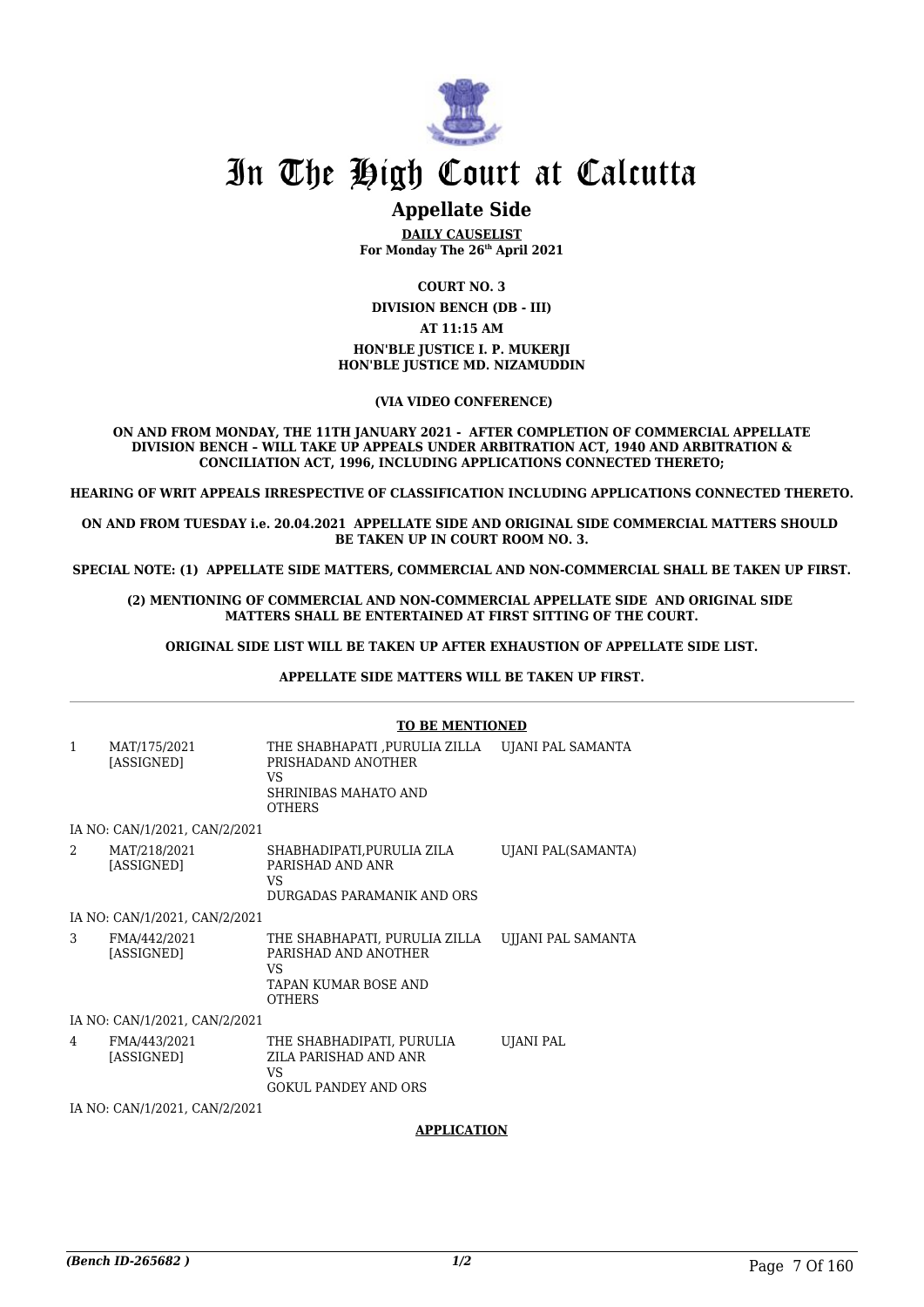5 FMAT/332/2021 SANGHAMITRA BOSE AND **OTHERS** VS SWAPAN KUMAR RAY AND ANOTHER

ANURAG BAGARIA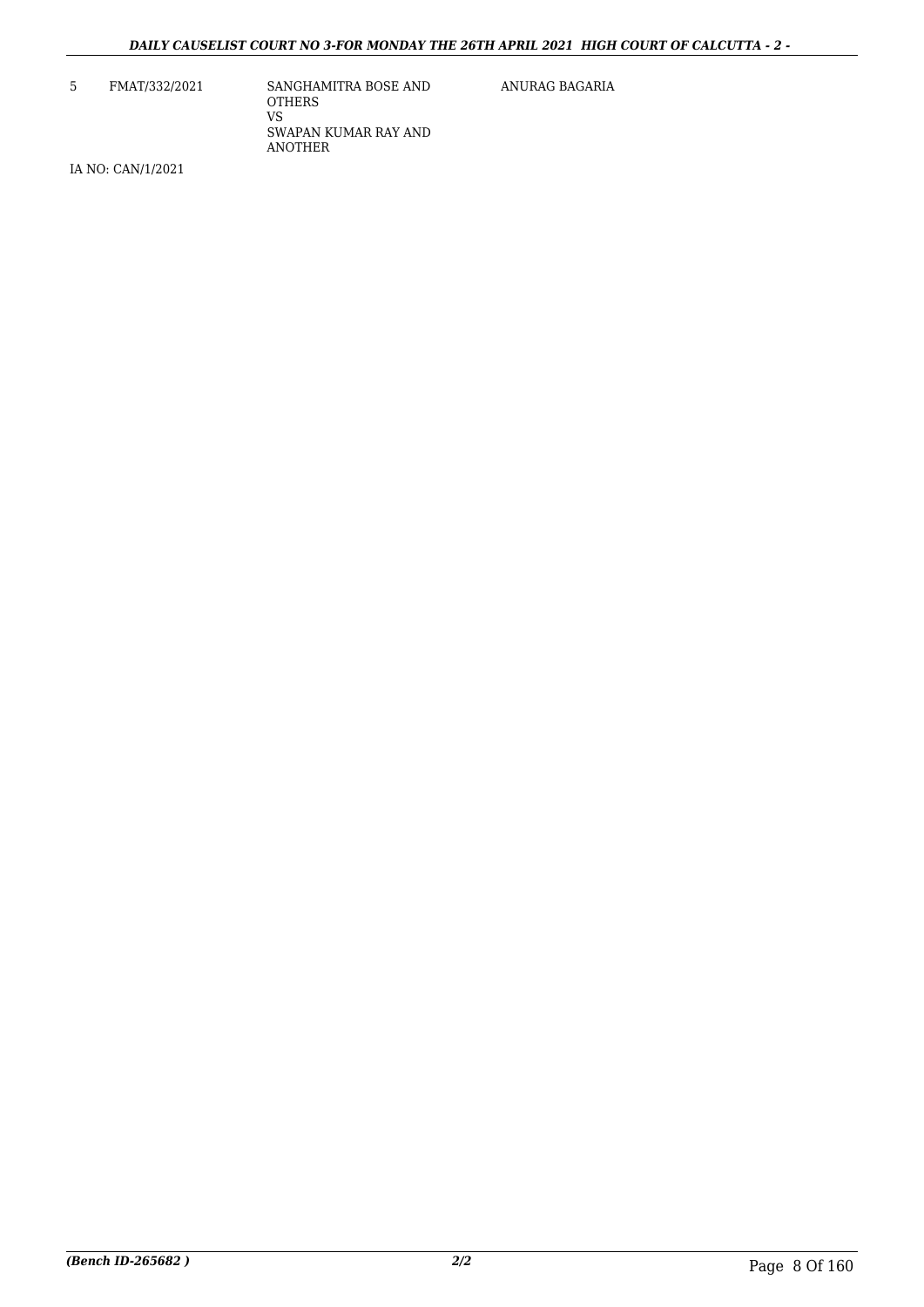

### **Appellate Side**

**DAILY CAUSELIST For Monday The 26th April 2021**

**COURT NO. 2**

**DIVISION BENCH (DB- IV)**

**AT 11:15 AM**

**HON'BLE JUSTICE HARISH TANDON HON'BLE JUSTICE KAUSIK CHANDA**

**(VIA VIDEO CONFERENCE) ON AND FROM MONDAY, THE 11TH JANUARY, 2021 - ADMISSION OF APPEALS UNDER ORDER XLI OF THE CODE OF CIVIL PROCEDURE INCLUDING APPLICATIONS CONNECTED THERETO; ANY OTHER FIRST APPEALS & FIRST MISCELLANEOUS APPEALS NOT ASSIGNED TO ANY OTHER BENCH & APPLICATIONS CONNECTED THERETO, LAWAZIMA; APPEALS RELATING TO LAND UNDER GROUP I AND APPLICATIONS CONNECTED THERETO; APPEALS RELATING TO TRANSPORT & TELECOMMUNICATION UNDER GROUP VII AND REGULATION OF INDUSTRIES & ESSENTIAL COMMODITIES & VARIOUS CENTRAL ORDERS UNDER GROUP VIII AND APPLICATIONS CONNECTED THERETO; AND ON AND FROM WEDNESDAY, 10TH MARCH 2021 (IN ADDITION TO THEIR** 

**OWN LISTS AND DETERMINATIONS) – THE DIVISION BENCH PRESIDED OVER BY HON'BLE JUSTICE HARISH TANDON SHALL TAKE UP ATTERS (FROM ITEM NO. 200 TO 261) FROM THE LIST OF HON'BLE JUSTICE TAPABRATA CHAKRABORTY AND HON'BLE JUSTICE TIRTHANKAR . GHOSH DATED 9TH MARCH 2021.**

**NOTE: ON WEDNESDAY: CONTEMPT, MANDAMUS APPEALS AND APPLICATIONS WILL BE TAKEN UP FROM 2 P.M. ONWARDS. IF TIME PERMITS, OTHER MATTERS WILL BE TAKEN UP SERIALLY. ON THURSDAY: HEARING MATTERS WILL BE TAKEN UP FROM 2.00 ONWARDS. SPECIAL NOTE: TODAY ANTICIPATORY BAIL APPLICATION** 

**WILL BE TAKEN UP FIRST, THEREAFTER CIVIL MATTERS WILL BE TAKEN UP. NOTE: MATTERS WILL BE TAKEN UP THROUGH PHYSICAL HEARING ONLY WHEN BOTH THE PARTIES ARE AGREED**

#### **TO BE MENTIONED**

1 FAT/328/2014 [Non prosecution] SULEKHA GHOSH & ORS VS GITA BHOWMICK SHIBAJI KUMAR DAS

IA NO: CAN/2/2016(Old No:CAN/7115/2016), CAN/3/2018(Old No:CAN/4916/2018)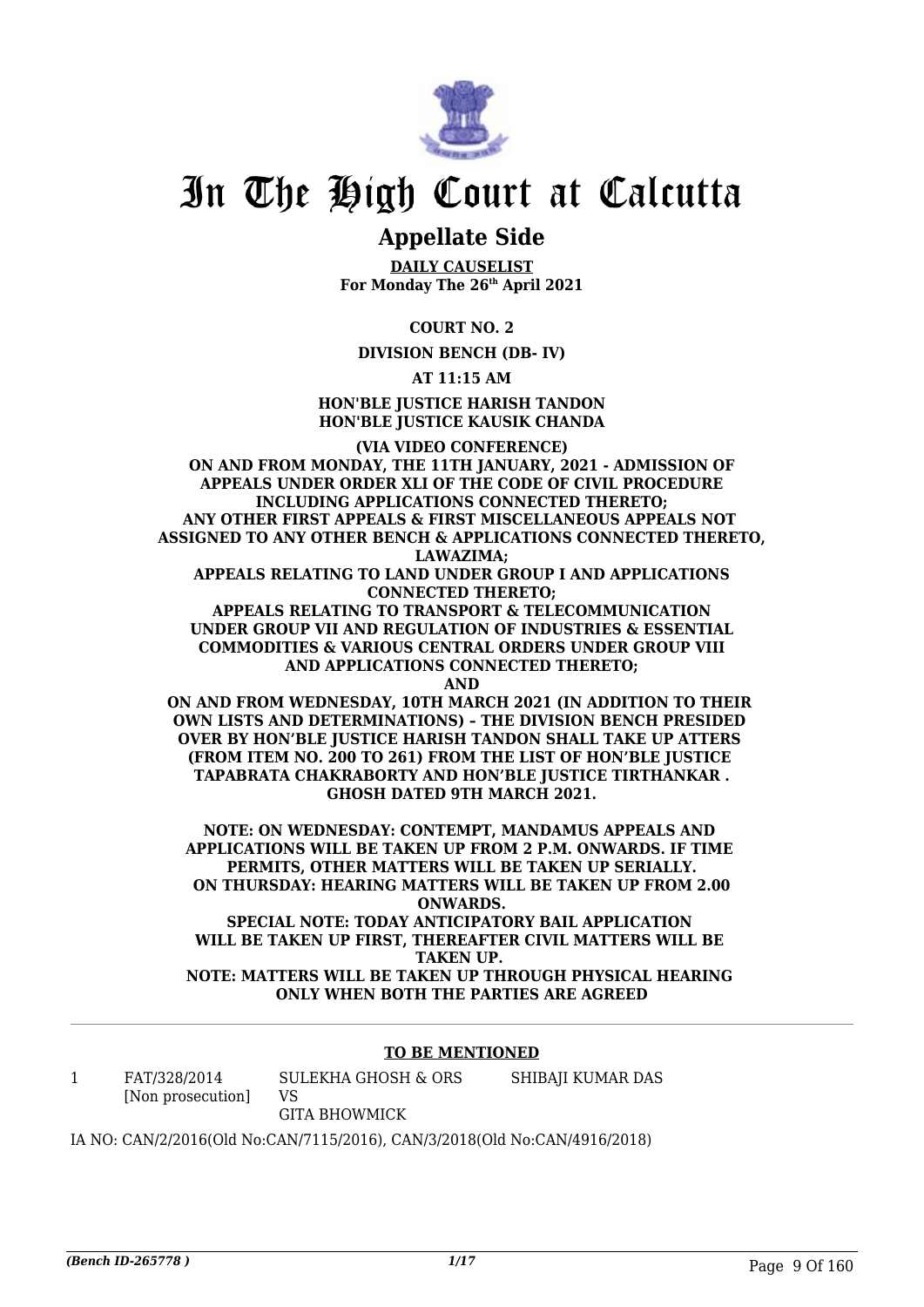| 2   | FMAT/204/2021                              | RANJIT KUMAR SHAW<br>VS                                                           | M SINGH                                                                                   |
|-----|--------------------------------------------|-----------------------------------------------------------------------------------|-------------------------------------------------------------------------------------------|
|     |                                            | HARI NARAYAN SHAW                                                                 |                                                                                           |
| 3   | FAT/432/2012                               | <b>LAWAZIMA</b><br>PARESH NATH SARKAR &<br><b>ORS</b><br><b>VS</b>                | KAJAL RAY                                                                                 |
|     |                                            | <b>SURATH SARKAR &amp; ORS</b>                                                    |                                                                                           |
| 4   | FA/7/2019                                  | <b>FOR ORDERS</b><br>DILIP KR KHAITAN                                             | <b>B K SINGH</b>                                                                          |
|     |                                            | VS                                                                                |                                                                                           |
|     |                                            | PRADIP KR KHAITAN & ORS                                                           |                                                                                           |
|     |                                            | <b>SPECIALLY FIXED MATTERS</b>                                                    | IA NO: CAN/2/2019(Old No:CAN/5017/2019), CAN/3/2019(Old No:CAN/12187/2019), CAN/4/2021    |
| 5   | FMAT/590/2020                              |                                                                                   |                                                                                           |
|     |                                            | RAJLAKSHMI SYAM AND<br><b>ANOTHER</b><br><b>VS</b>                                | DEBAJYOTI DEB                                                                             |
|     |                                            | SHARBANI NANDI A DN<br><b>OTHERS</b>                                              |                                                                                           |
|     | IA NO: CAN/1/2021                          |                                                                                   |                                                                                           |
| 6   | MAT/193/2021<br>[Assigned]<br>[29.04.2021] | HOOGHLY MILLS COMPANY<br><b>LIMITED</b><br>VS<br>NETAI KHAN AND OTHERS            | <b>BHASKAR</b><br>MUKHERJEE                                                               |
|     | IA NO: CAN/1/2021                          |                                                                                   |                                                                                           |
| wt7 | MAT/192/2021                               | HOOGHLY MILLS COMPANY                                                             | <b>BHASKAR</b>                                                                            |
|     |                                            | LIMITED AND ANOTHER<br><b>VS</b>                                                  | MUKHERJEE                                                                                 |
|     |                                            | STATE OF WEST BENGAL<br>AND ORS.                                                  |                                                                                           |
|     | IA NO: CAN/1/2021                          |                                                                                   |                                                                                           |
|     |                                            | <b>FIXED MATTER I</b>                                                             |                                                                                           |
| 8   | FMAT/1139/2019<br>[AT 2.00 P.M.]           | SHYAM SUNDAR KEDIA<br>VS                                                          | MUNMUN TEWARY                                                                             |
|     |                                            | SANDIP KEDIA & ORS                                                                |                                                                                           |
|     | IA NO: CAN/1/2019(Old No:CAN/11154/2019)   |                                                                                   |                                                                                           |
|     |                                            | <b>ORDER XLI RULE II</b>                                                          |                                                                                           |
| 9   | SAT/35/2014                                | SANJOY KUMAR BISWAS &<br><b>ANR</b><br><b>VS</b><br><b>SUMIT BISWAS &amp; ORS</b> | JAYABRATA GHOSH                                                                           |
|     | No:CAN/1983/2020)                          |                                                                                   | IA NO: CAN/2/2014(Old No:CAN/6887/2014), CAN/3/2020(Old No:CAN/1443/2020), CAN/4/2020(Old |
| 10  | SAT/207/2016                               | KUMAR PARITOSH<br>NARAYAN & ORS<br><b>VS</b><br><b>JUTHIKA DUTTA</b>              | <b>MANAS KUMAR DAS</b>                                                                    |

IA NO: CAN/2/2021, CAN/3/2021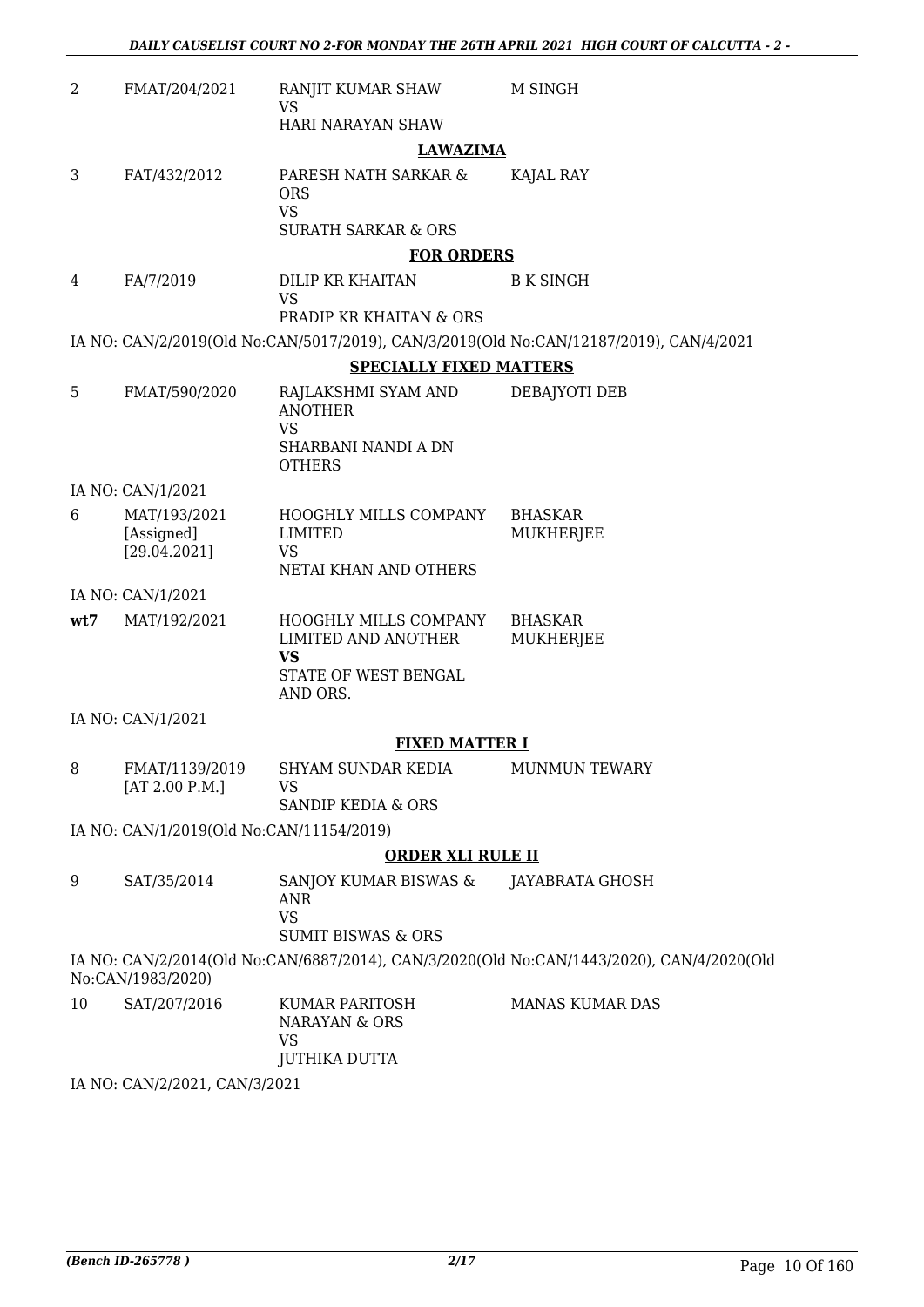| 11 | SAT/564/2016                            | HARAMANI SAHA SARKAR &<br><b>ORS</b><br><b>VS</b><br>SRI SRI ISHWAR RADHA<br><b>BALLAV JIU THAKUR &amp; ORS</b> | RAJU<br><b>BHATTACHARYYA</b>                                                                    |
|----|-----------------------------------------|-----------------------------------------------------------------------------------------------------------------|-------------------------------------------------------------------------------------------------|
|    | IA NO: CAN/2/2021                       |                                                                                                                 |                                                                                                 |
| 12 | SAT/104/2017                            | <b>BADAL KUMAR DAS &amp; ANR</b><br><b>VS</b><br>SUKUMAR BANDOPADHYAY<br>& ORS                                  | <b>SHOHINI</b><br><b>CHAKRABORTY</b>                                                            |
|    | IA NO: CAN/2/2017(Old No:CAN/3036/2017) |                                                                                                                 |                                                                                                 |
| 13 | SAT/372/2017                            | ARSAD ALI SAHAZI & ORS<br><b>VS</b><br>MD. HAMAD SAHAZI @<br>ABDUL HAMID SAHAZI &<br><b>ORS</b>                 | ATULYA SINHA                                                                                    |
|    |                                         | CAN/4/2021, CAN/5/2021, CAN/6/2021, CAN/7/2021, CAN/8/2021, CAN/9/2021                                          | IA NO: CAN/1/2017(Old No:CAN/11891/2017), CAN/2/2019(Old No:CAN/12786/2019), CAN/3/2021,        |
| 14 | SAT/393/2017                            | NISHIKANTA BHUIMALI &<br><b>ORS</b><br><b>VS</b><br>ABDUR RAHAMAN SARKAR                                        | <b>SUMAN SANKAR</b><br><b>CHATTERJEE</b>                                                        |
|    |                                         |                                                                                                                 | IA NO: CAN/1/2020(Old No:CAN/671/2020), CAN/2/2020(Old No:CAN/749/2020), CAN/3/2021, CAN/4/2021 |
| 15 | SAT/134/2018<br>(Defective)             | MAJEDUR RAHAMAN DEAD<br>R/P BY FARUK HOSSAIN &<br><b>ORS</b><br><b>VS</b><br><b>SUNIRMAL SOREN &amp; ORS</b>    | <b>ASIF DEWAN</b>                                                                               |
| 16 | SA/155/2018                             | <b>GOPAL NAIYA</b><br><b>VS</b><br>SANNYASI NASKAR                                                              | S.K.<br><b>BHATTACHAARJEE</b>                                                                   |
| 17 | SA/175/2018                             | <b>GOPINATH MONDAL</b><br><b>VS</b><br>PANCHUGOPAL MONDAL &<br><b>ORS</b>                                       | <b>SANDIP DAS</b>                                                                               |
|    |                                         | IA NO: CAN/1/2017(Old No:CAN/2058/2017), CAN/2/2020(Old No:CAN/57/2020)                                         |                                                                                                 |
| 18 | SAT/261/2018<br>(Defective)             | <b>GURUDAS</b><br><b>CHATTOPADHYAY</b><br>VS<br>JAGANNATH<br><b>CHATTOPADHYAY &amp; ORS</b>                     | SHEBATEE DATTA                                                                                  |
|    | IA NO: CAN/1/2018(Old No:CAN/4635/2018) |                                                                                                                 |                                                                                                 |
| 19 | SAT/501/2018                            | ANIL KUMAR JANA<br><b>VS</b><br>ANIL KUMAR PATRA & ORS                                                          | PRIYABRATA GHOSH                                                                                |
|    | IA NO: CAN/2/2021                       |                                                                                                                 |                                                                                                 |
| 20 | SAT/98/2019                             | SK HASAN@SK HASSAN<br><b>VS</b><br><b>MD KAMAL</b>                                                              | <b>SK MOINUDDIN</b>                                                                             |
|    | IA NO: CAN/1/2019(Old No:CAN/7915/2019) |                                                                                                                 |                                                                                                 |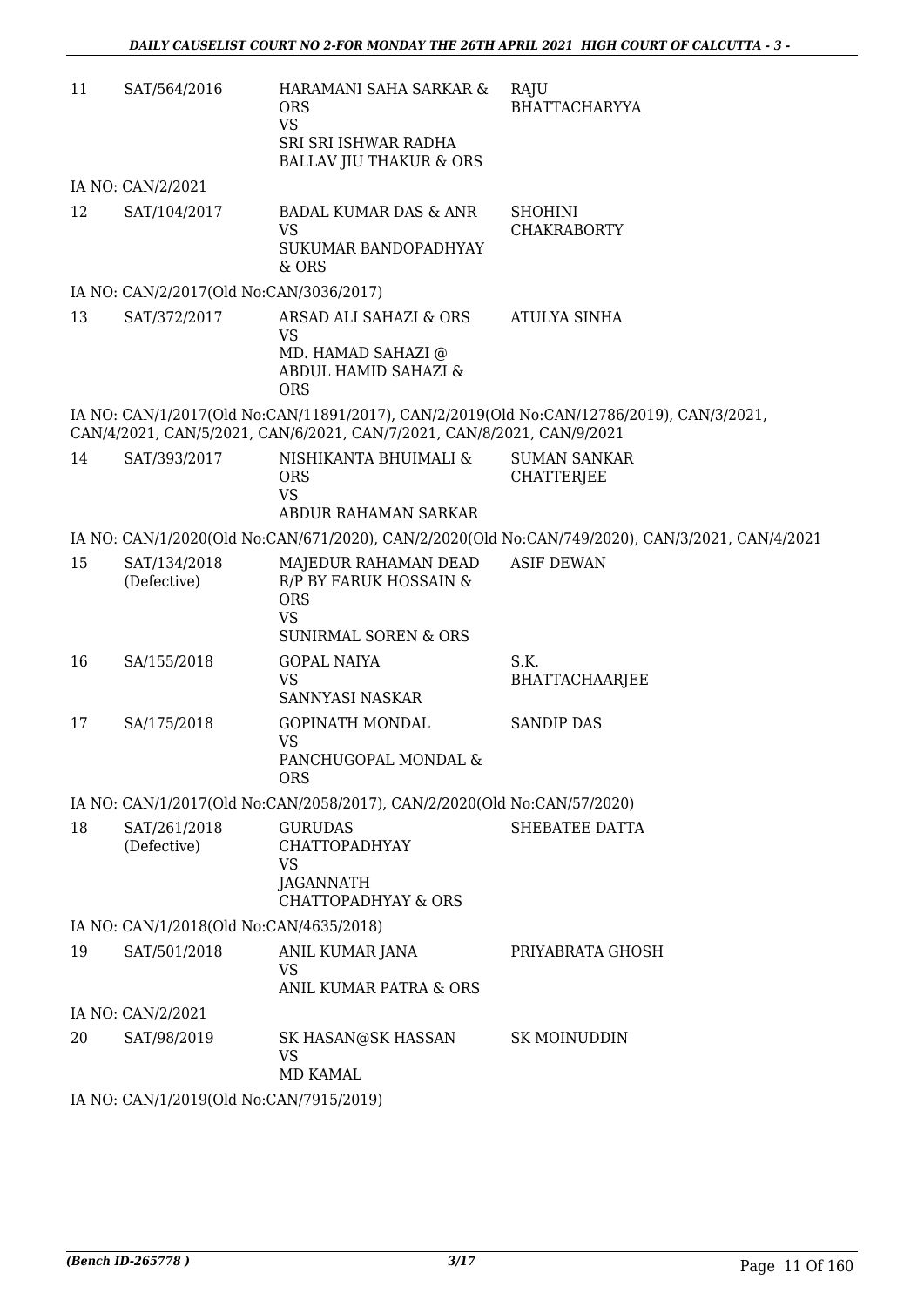| 21     | SAT/126/2019                                           | SRISTHIDHAR ADITYA &<br><b>ANR</b><br><b>VS</b><br>NILIMA DUTTA & ORS                                   | UTTIYA ROY                          |
|--------|--------------------------------------------------------|---------------------------------------------------------------------------------------------------------|-------------------------------------|
| 22     | SAT/128/2019<br>[Defective]                            | <b>GOPINATH ROY &amp; ORS</b><br>VS<br>SASTHI CHARAN GHOSH                                              | TANMOY MUKHERJEE                    |
|        |                                                        | IA NO: CAN/1/2019(Old No:CAN/3962/2019), CAN/2/2019(Old No:CAN/3963/2019)                               |                                     |
| 23     | SAT/133/2019<br>[Defective]                            | MRITYUNJOY BASU & ANR<br>VS<br><b>TAPAS DEY &amp; ORS</b>                                               | <b>AMARNATH SUKUL</b>               |
| 24     | SAT/135/2019<br>[Defective]                            | <b>JAYANTA DAS</b><br>VS<br>MINA RANISAMANTA                                                            | DEBABRATA DAS<br><b>GUPTA</b>       |
|        | IA NO: CAN/1/2019(Old No:CAN/9763/2019)                |                                                                                                         |                                     |
| 25     | SAT/143/2019                                           | KABEDUL MONDAL & ANR<br><b>VS</b><br><b>NURUL HODA &amp; ORS</b>                                        | PROSENJIT<br>MUKHERJEE              |
|        |                                                        | IA NO: CAN/1/2019(Old No:CAN/5942/2019), CAN/2/2019(Old No:CAN/9050/2019)                               |                                     |
| 26     | SAT/153/2019                                           | DUKHU @ DUKHIT MAJHI @<br><b>NAMATA &amp; ORS</b><br>VS<br><b>CHITYA NAMATA &amp; ORS</b>               | <b>MANAS KUMAR DAS</b>              |
|        | IA NO: CAN/1/2019(Old No:CAN/9191/2019)                |                                                                                                         |                                     |
| 27     | FMAT/233/2019<br>[Defective]                           | NEELIMA DHAR<br>VS<br>RINA GHOSH & ANR                                                                  | <b>SHRABANI SARKAR</b>              |
|        | IA NO: CAN/1/2019(Old No:CAN/2798/2019)                |                                                                                                         |                                     |
| 28     | SAT/341/2019<br>(Defective)                            | <b>HRISHIKESH</b><br><b>CHATTOPADHYAY</b><br>VS<br>DHANANJOY BAUL DAS &<br>ANR.                         | HIMADRI KR.<br><b>MAHATA</b>        |
|        | IA NO: CAN/1/2019(Old No:CAN/10316/2019)               |                                                                                                         |                                     |
| 29     | SAT/344/2019                                           | MOULANA ABDUL KASHEM SANATAN MONDAL<br><b>CHOWDHURY</b><br><b>VS</b><br>FIROZ ALI KHAN @ BOBI &<br>ORS. |                                     |
|        | IA NO: CAN/1/2020(Old No:CAN/497/2020)                 |                                                                                                         |                                     |
| 30     | FMAT/347/2019                                          | UNION OF INDIA<br><b>VS</b><br>LILA DEVI TIWARI @<br><b>LILADABI TEWARI &amp; ORS</b>                   | <b>KRISHNA DAS</b><br><b>PODDAR</b> |
| 31     | SAT/355/2019                                           | <b>SUBIR KUMAR GHOSH</b><br><b>VS</b><br>SITANGSHU MALLICK &<br><b>ORS</b>                              | SK ABU ABBASUDDIN                   |
| TA NTO | $N1/4$ (2010/01 M $\sim$ 0 M $N1/4$ 00 $\sim$ 4 (2010) |                                                                                                         |                                     |

IA NO: CAN/1/2019(Old No:CAN/10954/2019)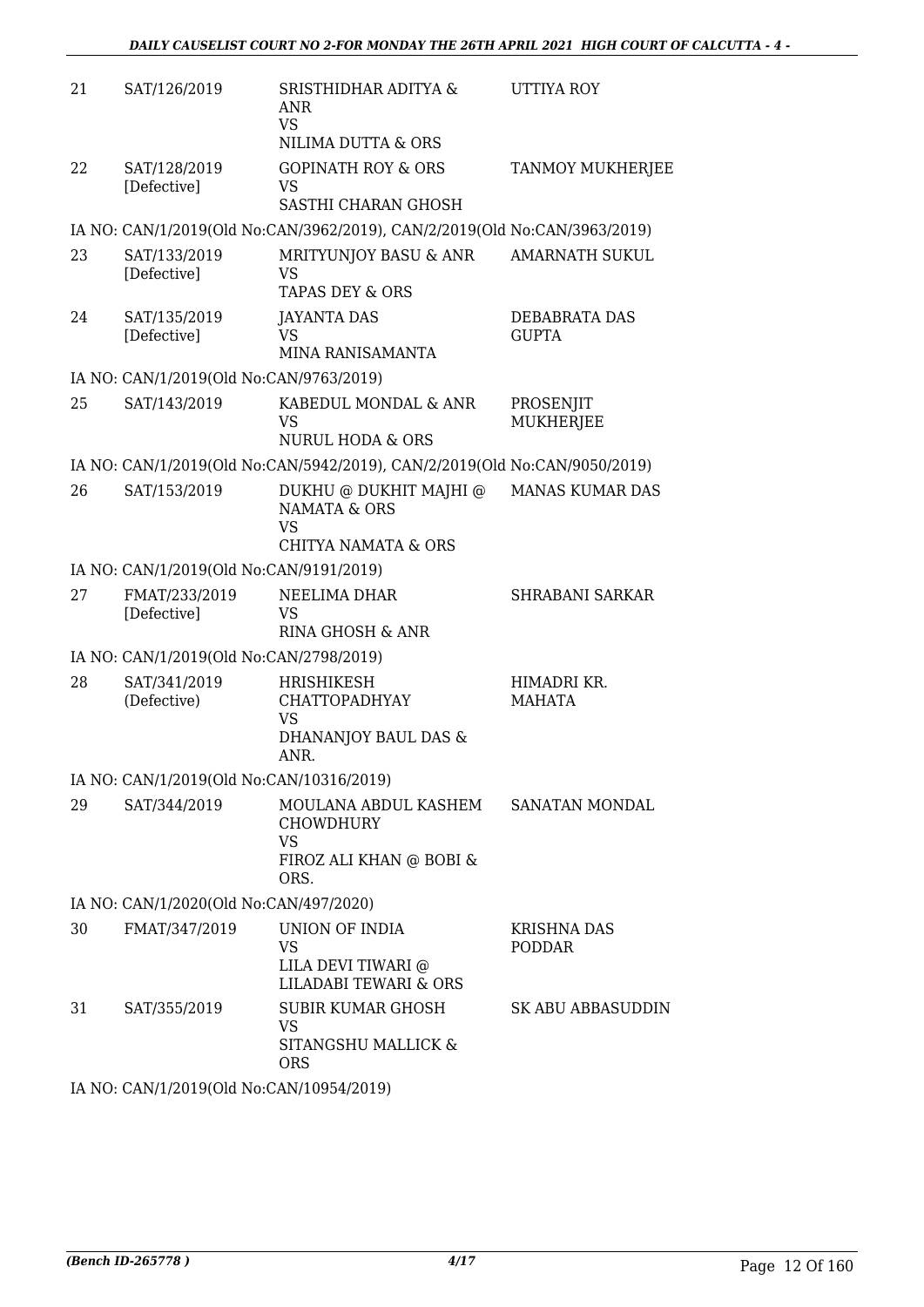| 32 | FMAT/375/2019                           | KAABIL DEVELOPERS (P)<br>LTD.<br><b>VS</b><br>NATHULAL GUPTA @ SHAW       | <b>ABHIJIT RAY</b>                                                                   |
|----|-----------------------------------------|---------------------------------------------------------------------------|--------------------------------------------------------------------------------------|
| 33 | FMAT/387/2019                           | & ANR.<br><b>SUBRATA GHOSH &amp; ANR</b><br><b>VS</b>                     | PARTHA PRATIM<br>MUKHOPADHYAY                                                        |
|    |                                         | <b>BHARATI MONDAL &amp; ORS</b>                                           |                                                                                      |
| 34 | FMAT/404/2019<br>[Defective]            | RAFIK ALI KHAN & ORS<br>VS<br><b>SURATAN BIBI &amp; ORS</b>               | <b>MUSHARROF</b><br><b>HUSSAIN</b>                                                   |
|    | IA NO: CAN/1/2020(Old No:CAN/2225/2020) |                                                                           |                                                                                      |
| 35 | FMAT/1010/2019                          | HIRAK NATH SOUNTH<br><b>VS</b><br><b>GOURHARI KAMILA</b>                  | REAZUL ISLAAM                                                                        |
| 36 | FMA/1011/2019                           | ARABINDA KUMAR MARIK &<br><b>ORS</b><br><b>VS</b>                         | SHEBATEE DATTA                                                                       |
|    |                                         | PRAFULLA KR GHOSH &<br><b>ORS</b>                                         |                                                                                      |
|    |                                         |                                                                           | IA NO: CAN/1/2019(Old No:CAN/392/2019), CAN/2/2019(Old No:CAN/6122/2019), CAN/3/2021 |
| 37 | FMAT/1390/2019<br>(Inj.)                | <b>SWETA SARKAR</b><br><b>VS</b><br><b>SWAPAN BASU &amp; ORS</b>          | PRADIP KUMAR<br><b>KUNDU</b>                                                         |
|    | IA NO: CAN/1/2020(Old No:CAN/6/2020)    |                                                                           |                                                                                      |
| 38 | SAT/102/2020<br>[Appro. or]             | JAMAL MOLLA & ORS<br><b>VS</b><br><b>LOKMAN SK &amp; ORS</b>              | DYUTIMAN BANERJEE                                                                    |
|    |                                         | IA NO: CAN/1/2020(Old No:CAN/5830/2020), CAN/2/2020(Old No:CAN/5831/2020) |                                                                                      |
| 39 | FMAT/111/2021                           | RAM SHANKAR DAS<br><b>VS</b><br>SAKTI SHANKAR DAS                         | <b>SMITA PAL</b>                                                                     |
|    | IA NO: CAN/1/2021                       |                                                                           |                                                                                      |
| 40 | FMAT/165/2021                           | <b>SMT SAVITA DEVI MALLA</b><br>AND ANR<br><b>VS</b>                      | PRAN GOPAL DAS                                                                       |
|    |                                         | AVS GLOBAL PVT LTD AND<br><b>ORS</b>                                      |                                                                                      |
|    | IA NO: CAN/1/2021                       |                                                                           |                                                                                      |
|    |                                         | <b>CONTEMPT</b>                                                           |                                                                                      |
| 41 | CPAN/312/2020                           | <b>AVIJIT GHOSH</b><br><b>VS</b><br>AMITABHA SENGUPTA                     | ARKADIPTA<br><b>SENGUPTA</b>                                                         |
|    | IA NO: CAN/1/2021                       |                                                                           |                                                                                      |
|    | wt42 MAT/1620/2017                      | THE STATE OF W B & ORS<br><b>VS</b>                                       | LAL MOHAN BASU                                                                       |
|    |                                         | <b>AVIJIT GHOSH &amp; ORS</b>                                             |                                                                                      |
| 43 | CPAN/349/2020                           | MD ZIAUR RAHAMN MOLLA<br>VS<br>PAPPU MOLLA & ORS                          | <b>SAIRA BANU</b>                                                                    |
|    | IA NO: CAN/1/2020(Old No:CAN/3613/2020) |                                                                           |                                                                                      |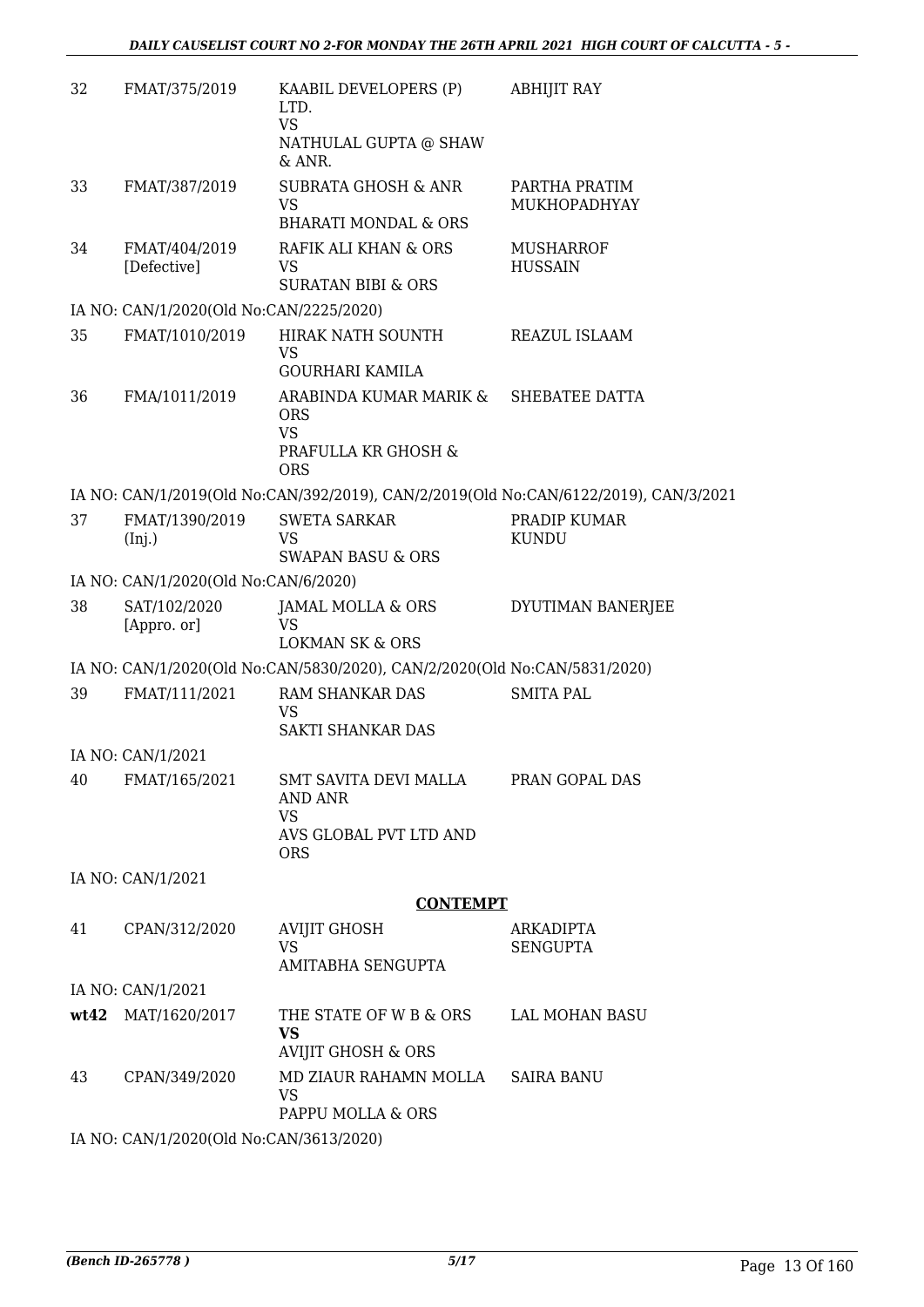| wt44 | FMA/542/2020                             | <b>MD ZIAUR RAHAMAN</b><br><b>MOLLA</b><br><b>VS</b><br>STATE OF WEST BENGAL &<br><b>ORS</b> | <b>SAIRA BANU</b>                                                                     |
|------|------------------------------------------|----------------------------------------------------------------------------------------------|---------------------------------------------------------------------------------------|
| 45   | CPAN/204/2021<br>IN FA/880/2015          | <b>SUKUMAR GHOSH</b><br><b>VS</b><br>SRIKUMAR GHOSH AND<br>ANR                               | <b>RAJARSHI BASU</b>                                                                  |
|      |                                          | <b>GROUP I - APPLICATION</b>                                                                 |                                                                                       |
| 46   | MAT/168/2016                             | THE STATE OF W.B. & ORS<br><b>VS</b><br><b>AVIJIT SAHA</b>                                   | <b>SIRSANYA</b><br><b>BANDOPADHYAY</b>                                                |
|      |                                          | IA NO: CAN/1/2016(Old No:CAN/1298/2016), CAN/2/2016(Old No:CAN/1299/2016)                    |                                                                                       |
| 47   | FMA/4676/2016                            | <b>BINAPANI CHOWDHURY</b><br><b>VS</b><br>UNION OF INDIA & ORS                               | SNIGDHA SAHA                                                                          |
|      | IA NO: CAN/1/2016(Old No:CAN/12140/2016) |                                                                                              |                                                                                       |
| wt48 | FMA/89/2017                              | <b>ALIK KHAMRUI</b><br><b>VS</b><br>UNION OF INDIA & ORS                                     | SNIGDHA SAHA                                                                          |
|      | IA NO: CAN/1/2016(Old No:CAN/12133/2016) |                                                                                              |                                                                                       |
|      | wt49 FMA/99/2017                         | SUDHARAM SINHA ROY<br><b>VS</b><br>UNION OF INDIA & ORS                                      | SNIGDHA SAHA                                                                          |
|      | IA NO: CAN/1/2016(Old No:CAN/12132/2016) |                                                                                              |                                                                                       |
| 50   | MAT/804/2018                             | SUPRABHAT GHOSH<br><b>VS</b><br><b>BHARAT PRTROLEUM</b><br><b>CORPORATION LTD &amp; ORS</b>  | P. BHATTACHARYYA                                                                      |
| 51   | FMA/302/2019                             | STATE OF WEST BENGAL &<br><b>ORS</b><br><b>VS</b><br>M/S K.C. DAS PVT. LTD.                  | ANIRUDDHA SEN                                                                         |
|      | IA NO: CAN/3/2021                        |                                                                                              |                                                                                       |
| 52   | MAT/380/2019                             | UJJAL KUMAR MONDAL<br><b>VS</b><br>STATE OF WEST BENGAL&<br><b>ORS</b>                       | DEBAPRATIM<br><b>BANERJEE</b>                                                         |
|      |                                          | IA NO: CAN/1/2019(Old No:CAN/4209/2019), CAN/2/2020(Old No:CAN/1978/2020)                    |                                                                                       |
| 53   | MAT/1095/2019                            | STATE OF WEST BENGAL &<br>ORS.<br><b>VS</b><br>RAMESWAR PRAMANIK &<br>ORS.                   | <b>SUPRATIM DHAR</b>                                                                  |
|      | IA NO: CAN/1/2019(Old No:CAN/12494/2019) |                                                                                              |                                                                                       |
| 54   | MAT/1269/2019                            | <b>SUBRATA DAS</b><br><b>VS</b><br>SITANGSHU ADAK & ORS.                                     | PARTHA SARATHI<br><b>MONDAL</b>                                                       |
|      |                                          |                                                                                              | IA NO: CAN/1/2019(Old No:CAN/8803/2019), CAN/2/2019(Old No:CAN/8804/2019), CAN/3/2020 |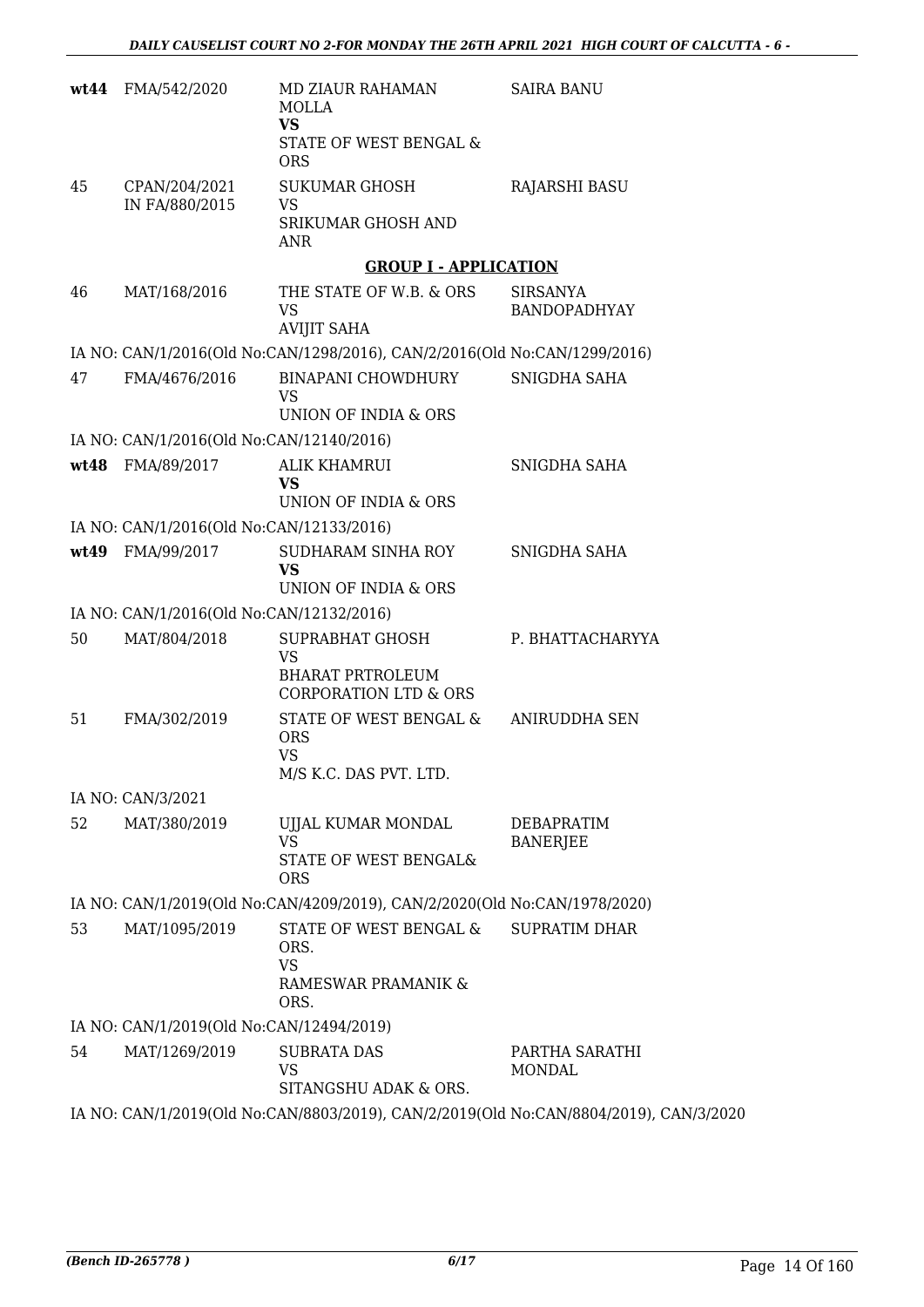| 55 | MAT/1363/2019                            | MOTHABARI DHIBAR<br><b>SAMABAY SAMITY LTD</b><br><b>VS</b><br>UMA KANTI HALDER & ORS  | <b>ASHOK KUMAR JHA</b>                |
|----|------------------------------------------|---------------------------------------------------------------------------------------|---------------------------------------|
|    | IA NO: CAN/1/2019(Old No:CAN/9590/2019)  |                                                                                       |                                       |
| 56 | MAT/1520/2019                            | <b>GANESH CHANDRA GHOSH</b><br>& ORS<br><b>VS</b><br>STATE OF WEST BENGAL<br>&ORS     | SATYAM MUKHERJEE                      |
|    | IA NO: CAN/2/2021                        |                                                                                       |                                       |
| 57 | MAT/1664/2019                            | BANGUR LAND DEVP. CORP.<br>LTD. & ANR.<br><b>VS</b><br>STATE OF WEST BENGAL &<br>ORS. | <b>PUJA BERIWAL</b>                   |
|    |                                          | IA NO: CAN/1/2019(Old No:CAN/12086/2019), CAN/2/2019(Old No:CAN/12088/2019)           |                                       |
| 58 | MAT/1687/2019<br>[Defective]             | SHYAMLATA MUNDARI<br>VS<br>STATE OF WEST BENGAL &<br><b>ORS</b>                       | DHANANJAY NAYAK                       |
|    | IA NO: CAN/1/2019(Old No:CAN/11804/2019) |                                                                                       |                                       |
| 59 | MAT/137/2020                             | ISLAM SHEIKH & ORS.<br><b>VS</b><br>STATE OF WEST BENGAL &<br>ORS.                    | <b>AVIROOP</b><br><b>BHATTACHARYA</b> |
|    | IA NO: CAN/1/2020(Old No:CAN/2058/2020)  |                                                                                       |                                       |
| 60 | MAT/784/2020                             | MINOTI BISWAS AND ORS<br>VS<br>STATE OF WEST BENGAL<br>AND ORS.                       | SARBANADA SANYAL                      |
|    | IA NO: CAN/1/2020, CAN/2/2020            |                                                                                       |                                       |
| 61 | MAT/177/2021                             | MANAB PANDEY AND<br><b>OTHERS</b><br>VS<br>SHYAMALI BISWAS AND<br><b>OTHERS</b>       | ALI AHSAN ALAMGIR                     |
|    | IA NO: CAN/1/2021, CAN/2/2021            |                                                                                       |                                       |
| 62 | MAT/194/2021                             | TUSHAR KARFA<br><b>VS</b><br>STATE OF WEST BENGAL<br>AND ORS.                         | <b>ABHISHEK BANERJEE</b>              |
|    | IA NO: CAN/1/2021                        |                                                                                       |                                       |
| 63 | MAT/205/2021                             | NAMITA GANGULI AND<br><b>ANOTHER</b><br><b>VS</b><br>STATE OF WEST BENGAL<br>AND ORS. | ANAND JHA                             |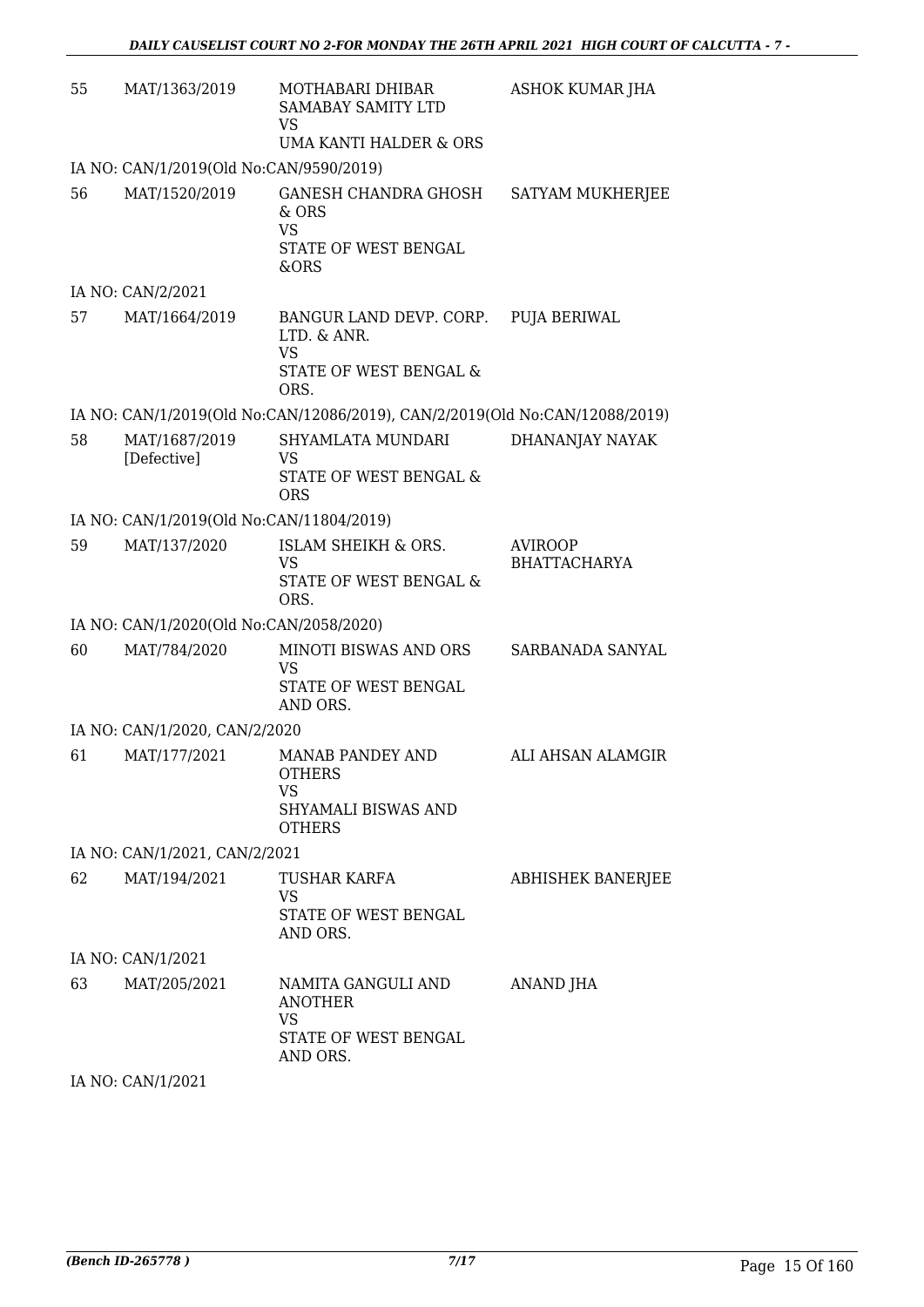| 64 | MAT/206/2021                                            | DEBASHISH GANGULY<br>VS                                                                         | ANAND JHA                             |        |
|----|---------------------------------------------------------|-------------------------------------------------------------------------------------------------|---------------------------------------|--------|
|    |                                                         | STATE OF WEST BENGAL<br>AND ORS.                                                                |                                       |        |
|    | IA NO: CAN/1/2021                                       |                                                                                                 |                                       |        |
| 65 | MAT/282/2021                                            | SARAF TEXIM LTD AND ANR<br><b>VS</b><br>STATE OF WEST BENGAL<br>AND ORS.                        | <b>SANTANU</b><br><b>CHATTERJEE</b>   |        |
|    | IA NO: CAN/1/2021, CAN/2/2021                           |                                                                                                 |                                       |        |
| 66 | FMA/285/2021                                            | PULIN HALDER & ORS.<br>VS<br>STATE OF WEST BENGAL &<br>ORS.                                     | <b>AVIROOP</b><br><b>BHATTACHARYA</b> |        |
|    | IA NO: CAN/1/2020(Old No:CAN/2193/2020)                 |                                                                                                 |                                       |        |
|    |                                                         | <b>APPLICATION (FA AND FMA)</b>                                                                 |                                       |        |
| 67 | FA/160/1985                                             | JAGABANDHU MAJHI<br><b>VS</b><br>ANU BALA DASI                                                  | <b>AMIT PRAKASH</b><br>LAHIRI         |        |
|    | IA NO: CAN/7/2017(Old No:CAN/3230/2017)                 |                                                                                                 |                                       |        |
| 68 | FA/266/1986                                             | SARASWATI DEVI & ORS.<br>VS<br>DILIP KR. BANERJEE                                               | U.S.CHATTERJEE                        | A.PAIN |
|    | No:CAN/125/2020), CAN/6/2021                            | IA NO: CAN/2/2009(Old No:CAN/5318/2009), CAN/3/2009(Old No:CAN/5319/2009), CAN/5/2020(Old       |                                       |        |
| 69 | FA/276/1995                                             | RAJ KUMAR KUNDU<br><b>VS</b><br>KHUDU RANI DEY                                                  | D.K.PATTANAYAK                        |        |
|    |                                                         | IA NO: CAN/1/1998(Old No:CAN/2608/1998), CAN/2/2019(Old No:CAN/8409/2019)                       |                                       |        |
| 70 | FA/143/1999<br>$[Pt I + II + 2 LCR + SIMHA]$<br>2 P.B.] | SRI PRATAP CHANDRA<br><b>VS</b>                                                                 | <b>CHHABI DEY</b>                     |        |
|    |                                                         | <b>BIDYUTKANA MITRA</b>                                                                         |                                       |        |
|    |                                                         | IA NO: CAN/3/2012(Old No:CAN/2152/2012), CAN/5/2020, CAN/6/2020                                 |                                       |        |
| 71 | FA/311/2008                                             | KAMRUZZAMAN & ORS<br>VS                                                                         | USOF ALI DEWAN                        |        |
|    |                                                         | NANIGOPAL KARMOKAR<br>IA NO: CAN/1/2008(Old No:CAN/5965/2008), CAN/3/2014(Old No:CAN/1486/2014) |                                       |        |
| 72 | FA/312/2008                                             | UTSA SINHA                                                                                      | <b>SK. ABU SUFIAN</b>                 |        |
|    |                                                         | VS<br>DEBJANI DUTTA                                                                             |                                       |        |
|    | No:CAN/6269/2019)                                       | IA NO: CAN/4/2010(Old No:CAN/5389/2010), CAN/6/2019(Old No:CAN/3713/2019), CAN/7/2019(Old       |                                       |        |
| 73 | FA/113/2009                                             | <b>GAYATRI PAL</b><br>VS                                                                        | PARTHA PRATIM ROY                     |        |
|    |                                                         | NETAI NANDI @ NETISH<br>NANDI & ORS.                                                            |                                       |        |
|    | No:CAN/2202/2017)                                       | IA NO: CAN/2/2012(Old No:CAN/3351/2012), CAN/4/2016(Old No:CAN/1864/2016), CAN/5/2017(Old       |                                       |        |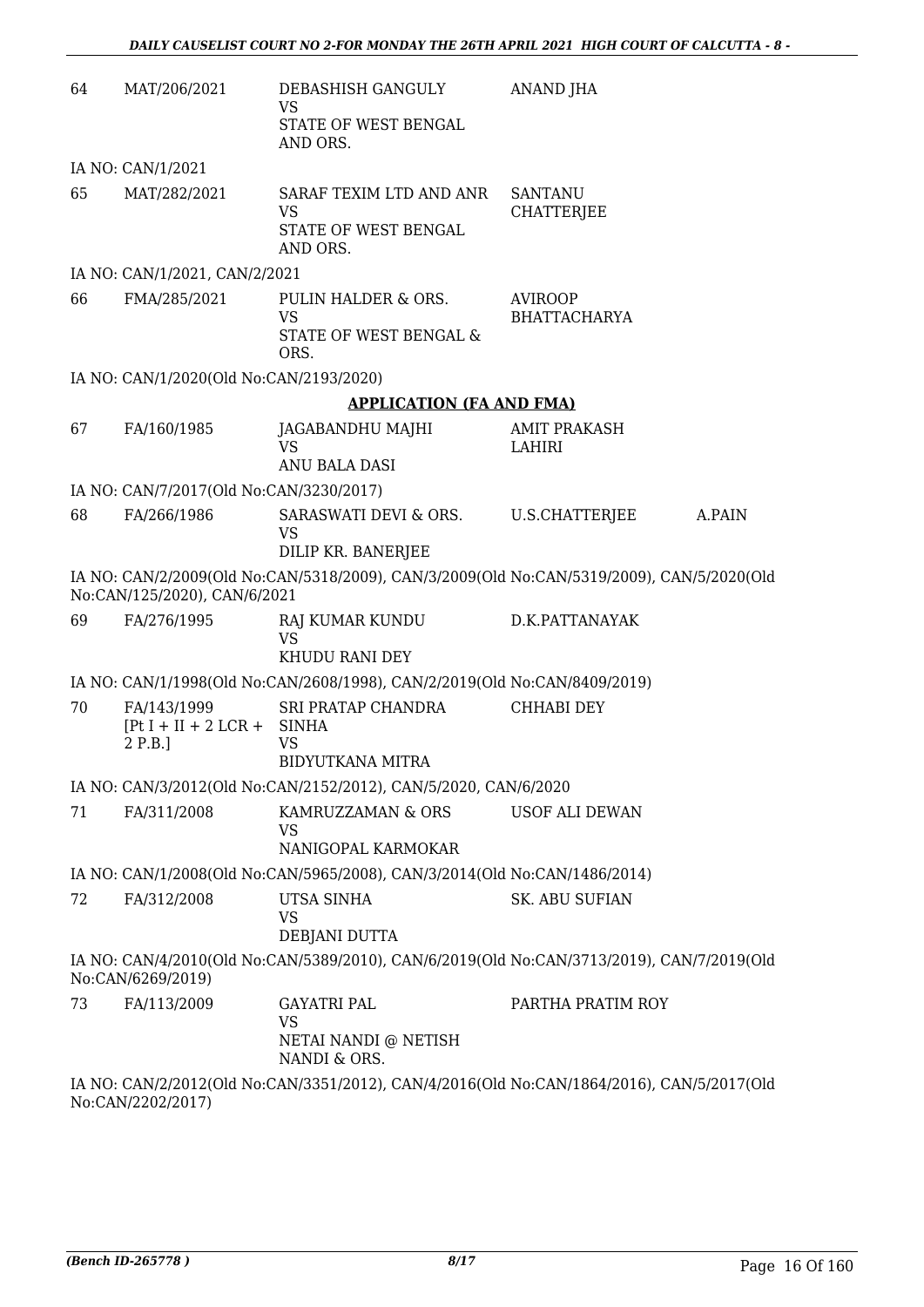| 74 | FA/228/2010                                         | AMAL BHATTACHARJEE &<br>ANR.<br><b>VS</b>                                 | NIMAI CH. DEBNATH                                                                          |
|----|-----------------------------------------------------|---------------------------------------------------------------------------|--------------------------------------------------------------------------------------------|
|    |                                                     | CHITRA GHOSH & ORS.                                                       |                                                                                            |
|    |                                                     | IA NO: CAN/7/2011(Old No:CAN/10838/2011), CAN/10/2021                     |                                                                                            |
| 75 | FAT/282/2010                                        | SMT.LAKSHMI SINGH<br>VS<br><b>DULAL DUTTA</b>                             | <b>ARABINDA RAY</b>                                                                        |
|    |                                                     | IA NO: CAN/2/2016(Old No:CAN/7601/2016), CAN/3/2020(Old No:CAN/2899/2020) |                                                                                            |
| 76 | FA/128/2011                                         | FUL KUMARI KESHARI<br><b>VS</b>                                           | <b>RWITENDRA</b><br><b>BANERJEE</b>                                                        |
|    |                                                     | NILMANI KESHARI& ORS                                                      |                                                                                            |
|    | IA NO: CAN/4/2017(Old No:CAN/12031/2017)            |                                                                           |                                                                                            |
| 77 | FAT/487/2012<br>[2 P.B.]                            | PRIYA RANJAN NAHA<br><b>VS</b>                                            | <b>AJOY SANKAR</b><br><b>SANYAL</b>                                                        |
|    |                                                     | <b>MAMATA NAHA &amp; ORS</b>                                              |                                                                                            |
|    |                                                     |                                                                           | IA NO: CAN/4/2017(Old No:CAN/10711/2017), CAN/5/2019(Old No:CAN/1523/2019), CAN/6/2021     |
| 78 | FA/317/2013<br>$[Pt I + II + 4 LCR + 2 VS]$<br>P.B. | M/S SHARP TOOL & ANR<br><b>SANKAR GHOSH</b>                               | <b>JAYANTA MUKHERJEE</b>                                                                   |
|    | IA NO: CAN/3/2021, CAN/4/2021, CAN/5/2021           |                                                                           |                                                                                            |
| 79 | FA/337/2013                                         | KUMUD RANJAN JOARDAR<br><b>VS</b><br>PRITHWISH RANJAN                     | <b>SURYA PRASAD</b><br><b>CHATTOPADHYAY</b>                                                |
|    |                                                     | <b>JOARDAR</b>                                                            |                                                                                            |
|    | IA NO: CAN/4/2018(Old No:CAN/7510/2018)             |                                                                           |                                                                                            |
| 80 | SAT/33/2014                                         | SARADINDU SEN & ANR<br><b>VS</b><br>NARHATA GOPESWAR &<br><b>ANR</b>      | MOLOY ROY                                                                                  |
|    |                                                     | IA NO: CAN/2/2014(Old No:CAN/4765/2014), CAN/3/2021, CAN/4/2021           |                                                                                            |
| 81 | FA/109/2014                                         | <b>DIPAK SARKAR</b>                                                       | SUPRATICK SYAMAL                                                                           |
|    |                                                     | <b>VS</b><br>ANJU ROY CHOWDHURY<br>(NEE SARKAR) & ANR                     |                                                                                            |
|    |                                                     | No:CAN/4108/2019), CAN/5/2019(Old No:CAN/7418/2019)                       | IA NO: CAN/1/2014(Old No:CAN/1706/2014), CAN/3/2016(Old No:CAN/10657/2016), CAN/4/2019(Old |
| 82 | FAT/230/2014                                        | <b>SANTANU DEY</b><br>VS<br>PRADIP KUMAR DEBNATH &<br><b>ANR</b>          | <b>SUJAY</b><br><b>BANDYOPADHYAY</b>                                                       |
|    | IA NO: CAN/5/2020                                   |                                                                           |                                                                                            |
| 83 | FAT/349/2014<br>[Defective]                         | BISNUPADA KAMILLYA<br>VS<br>DEBABRATA SEN & ORS                           | DEBNARAYAN PATRA                                                                           |
|    | IA NO: CAN/2/2021                                   |                                                                           |                                                                                            |
| 84 | FA/11/2015                                          | MANOJIT BHATTACHARJEE<br>& ORS<br><b>VS</b>                               | AJAY DEBNATH                                                                               |
|    |                                                     | <b>SUMAN GANGULY &amp; ANR</b>                                            |                                                                                            |

IA NO: CAN/4/2021, CAN/5/2021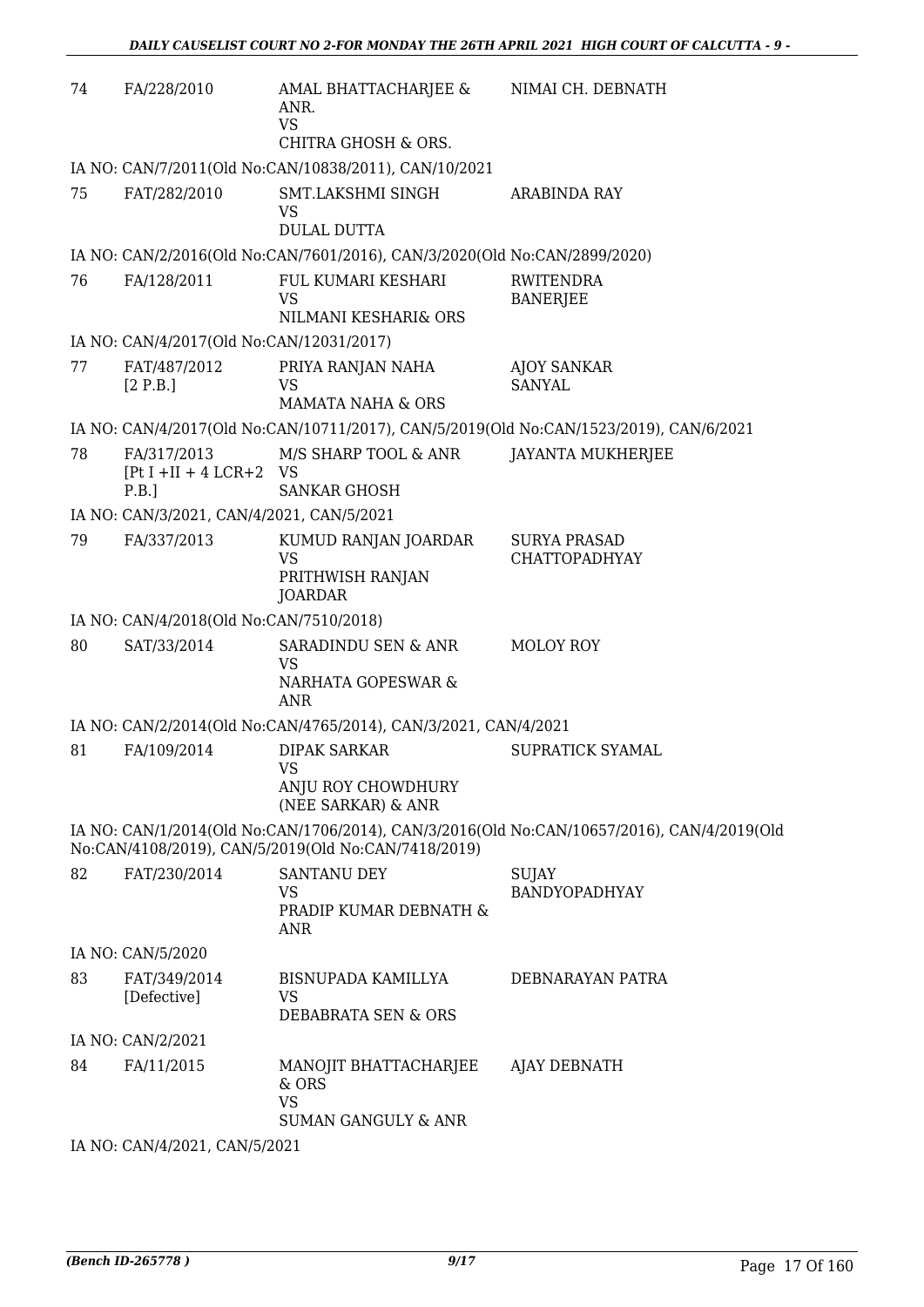| 85 | FA/153/2015                            | MS. RAJKUMARI ROY & ANR<br><b>VS</b><br><b>SHAMBHUNATH ROY &amp; ORS</b>                 | <b>RITA MALLICK</b>                                                                                                                                                                 |
|----|----------------------------------------|------------------------------------------------------------------------------------------|-------------------------------------------------------------------------------------------------------------------------------------------------------------------------------------|
|    | IA NO: CAN/3/2021, CAN/4/2021          |                                                                                          |                                                                                                                                                                                     |
| 86 | FA/166/2015<br>[2 P.B.s]               | STATE OF WB<br>VS<br>M/S. DEBENDRA BIJAY<br><b>GHOSH</b>                                 | <b>AMIT PROKASH</b><br>LAHIRI                                                                                                                                                       |
|    |                                        | IA NO: CAN/6/2017(Old No:CAN/4546/2017), CAN/8/2018(Old No:CAN/7267/2018)                |                                                                                                                                                                                     |
| 87 | FAT/258/2015                           | <b>ABDUL RAUF &amp; ORS</b><br><b>VS</b><br>MD. ILLIAS & ORS                             | <b>ANAJLI AGARWAL</b>                                                                                                                                                               |
|    |                                        | IA NO: CAN/1/2015(Old No:CAN/10357/2015), CAN/2/2016(Old No:CAN/2526/2016)               |                                                                                                                                                                                     |
| 88 | FAT/286/2015                           | BIKASH CHANDRA BERA &<br><b>ORS</b><br><b>VS</b><br><b>MADHUSUDAN DAS &amp; ORS</b>      | <b>SOUNAK</b><br><b>BHATTACHARYYA</b>                                                                                                                                               |
|    | No:CAN/7673/2017), CAN/4/2021          |                                                                                          | IA NO: CAN/1/2017(Old No:CAN/1280/2017), CAN/2/2017(Old No:CAN/7672/2017), CAN/3/2017(Old                                                                                           |
| 89 | FAT/514/2015                           | SK. ARMAN ALI & ORS<br><b>VS</b><br><b>ASRAF ALI SK &amp; ORS</b>                        | <b>SOUNAK</b><br><b>BHATTACHARYA</b>                                                                                                                                                |
|    | CAN/7/2020(Old No:CAN/1286/2020)       |                                                                                          | IA NO: CAN/2/2016(Old No:CAN/8546/2016), CAN/3/2017(Old No:CAN/6578/2017), CAN/4/2017(Old<br>No:CAN/6579/2017), CAN/5/2017(Old No:CAN/7745/2017), CAN/6/2020(Old No:CAN/1258/2020), |
| 90 | FAT/13/2016                            | ASANSOL DURGAPUR DEV.<br><b>AUTHORITY</b><br><b>VS</b><br>DILIP KUMAR MUKHERJEE<br>& ORS | <b>SAYANTAN BOSE</b>                                                                                                                                                                |
|    |                                        | IA NO: CAN/1/2016(Old No:CAN/3445/2016), CAN/2/2016(Old No:CAN/5422/2016)                |                                                                                                                                                                                     |
| 91 | FA/62/2016                             | PIJUSH DEB<br><b>VS</b><br>PRANAB RANJAN DEB &<br><b>ORS</b>                             | <b>SARMISTHA GHOSH</b><br><b>SARMA</b>                                                                                                                                              |
|    |                                        | IA NO: CAN/1/2019(Old No:CAN/6331/2019), CAN/2/2020(Old No:CAN/1234/2020)                |                                                                                                                                                                                     |
| 92 | FA/179/2016                            | <b>SHANTI POLLEY &amp; ORS</b><br><b>VS</b><br>ASHOK POLLEY & ORS                        | <b>AYANAVA</b><br><b>BHATTACHARYYA</b>                                                                                                                                              |
|    |                                        | IA NO: CAN/2/2017(Old No:CAN/6412/2017), CAN/3/2018(Old No:CAN/2814/2018)                |                                                                                                                                                                                     |
| 93 | FA/212/2016                            | <b>MIRA ROY</b><br><b>VS</b><br>M/S TRIVENI HOLDINGS<br>PVT. LTD. & ORS                  | R. BANERJEE                                                                                                                                                                         |
|    |                                        | No:CAN/4917/2017), CAN/4/2018(Old No:CAN/2840/2018)                                      | IA NO: CAN/1/2016(Old No:CAN/8433/2016), CAN/2/2016(Old No:CAN/8584/2016), CAN/3/2017(Old                                                                                           |
| 94 | FAT/666/2016                           | <b>DILIP KUMAR</b><br><b>CHAKRABORTY &amp; ANR</b><br><b>VS</b><br>DURGA DAS CHAKRABORTY | SAURABH MAITRA                                                                                                                                                                      |
|    | IA NO: CAN/1/2017(Old No:CAN/587/2017) |                                                                                          |                                                                                                                                                                                     |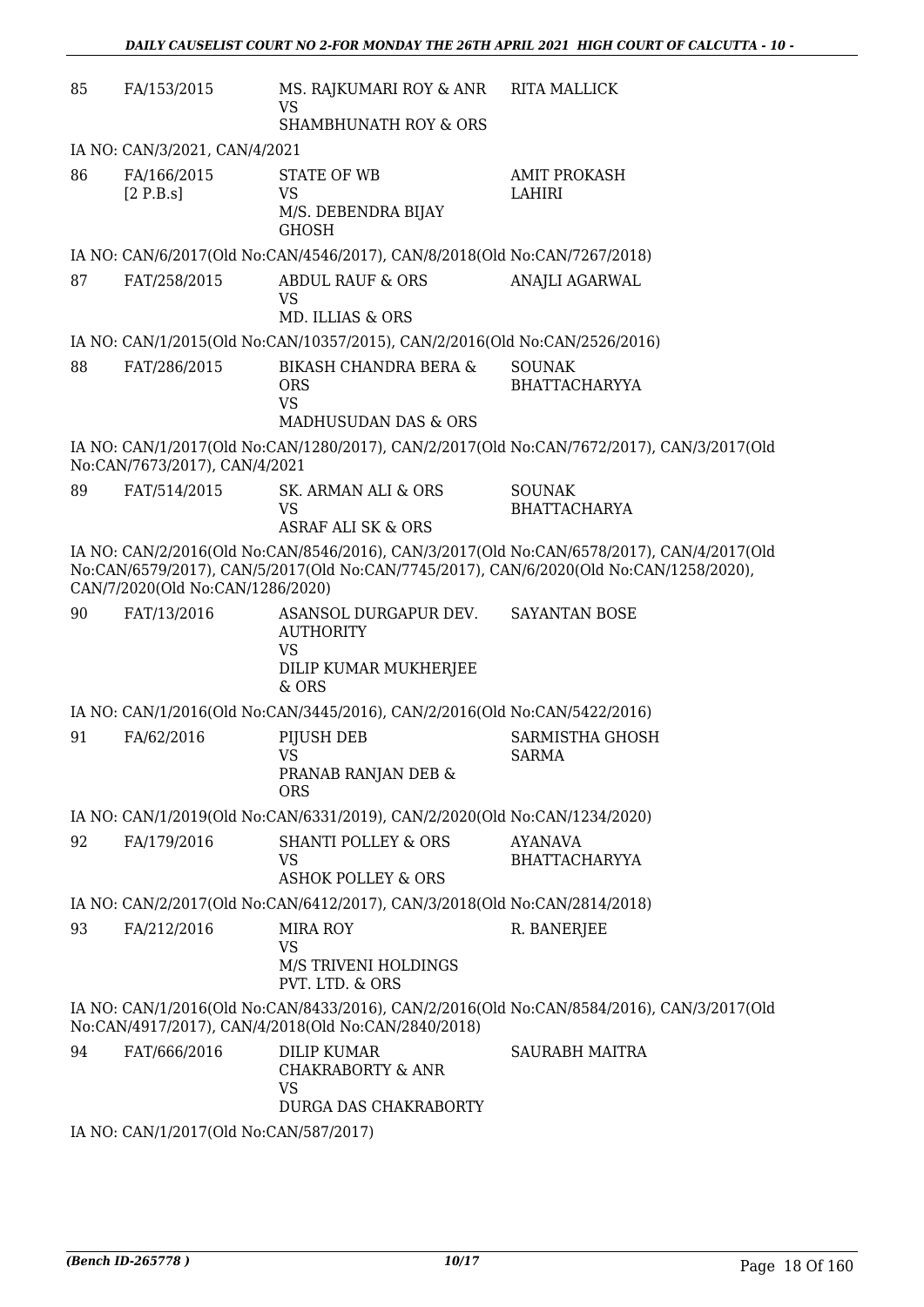| 95  | FA/64/2017                              | NEJAMUDDIN & ORS<br><b>VS</b>                                                    | DYUTIMAN BANERJEE                                                                         |
|-----|-----------------------------------------|----------------------------------------------------------------------------------|-------------------------------------------------------------------------------------------|
|     |                                         | MD AFYAD (MINOR) & ORS                                                           |                                                                                           |
| 96  | FA/146/2017                             | DULAL CHANDRA SINGHA<br><b>VS</b>                                                | DEBAMITRA<br><b>BHARDWAJ</b>                                                              |
|     |                                         | <b>USHA SINGHA &amp; ANR</b>                                                     |                                                                                           |
|     |                                         | IA NO: CAN/3/2019(Old No:CAN/3436/2019), CAN/4/2021, CAN/5/2021                  |                                                                                           |
| 97  | FMA/309/2017                            | UNION OF INDIA & ANR<br><b>VS</b>                                                | A CHAKRABORTY                                                                             |
|     |                                         | M/S RANICHERRA TEA<br><b>ESTATE &amp; ORS</b>                                    |                                                                                           |
|     |                                         | IA NO: CAN/2/2018(Old No:CAN/5554/2018), CAN/3/2019(Old No:CAN/1250/2019)        |                                                                                           |
| 98  | FAT/445/2017                            | BRAJ DULAL BORAL<br><b>VS</b>                                                    | KARTIK KR. RAY                                                                            |
|     |                                         | MADHAB CH. BORAL & ORS.                                                          |                                                                                           |
|     | IA NO: CAN/3/2019(Old No:CAN/9413/2019) |                                                                                  |                                                                                           |
| 99  | FAT/40/2018                             | ASHIM KUMAR HAZRA                                                                | <b>SUHRID SUR</b>                                                                         |
|     |                                         | <b>VS</b><br>NANDA KISHOR HAZRA &<br><b>ANR</b>                                  |                                                                                           |
|     | IA NO: CAN/1/2018(Old No:CAN/1097/2018) |                                                                                  |                                                                                           |
| 100 | FAT/69/2018                             | THE STATE OF WB<br><b>VS</b><br>SUSAMA DAS & ORS.                                | RAM CH. GUCHAIIT                                                                          |
|     | IA NO: CAN/2/2018(Old No:CAN/2745/2018) |                                                                                  |                                                                                           |
| 101 | FAT/175/2018                            | SK.                                                                              | RAJARSHI HALDER                                                                           |
|     |                                         | LAKUS(DECEASED)REPTD<br>BY LEGAL HEIRS SK.<br>SALAUDDIN & ORS<br><b>VS</b>       |                                                                                           |
|     |                                         | SK. RIAJUDDIN & ORS                                                              |                                                                                           |
|     | No:CAN/11742/2019)                      |                                                                                  | IA NO: CAN/1/2018(Old No:CAN/2198/2018), CAN/2/2018(Old No:CAN/2202/2018), CAN/3/2019(Old |
| 102 | FAT/256/2018                            | PIJUSH KANTI KUNDU<br><b>VS</b>                                                  | <b>SOUMO CHAUDHURY</b>                                                                    |
|     |                                         | RATHINDRA NATH KUNDU                                                             |                                                                                           |
|     | IA NO: CAN/1/2018(Old No:CAN/3583/2018) |                                                                                  |                                                                                           |
| 103 | FMAT/275/2018                           | PETRA STARKE<br><b>VS</b><br>BIKRAM YOGA COLLEGE OF<br><b>INDIA LP &amp; ORS</b> | <b>V WADEHRA</b>                                                                          |
|     |                                         | IA NO: CAN/1/2018(Old No:CAN/3615/2018), CAN/3/2019(Old No:CAN/7223/2019)        |                                                                                           |
| 104 | FAT/296/2018                            | UDAY GHOSH @ UDAY<br><b>CHAND GHOSH &amp; ORS</b>                                | <b>MONISH SEN</b>                                                                         |
|     |                                         | <b>VS</b><br>RAJKUMAR GHOSH & ORS                                                |                                                                                           |
|     |                                         | IA NO: CAN/1/2019(Old No:CAN/10562/2019), CAN/2/2019(Old No:CAN/10563/2019)      |                                                                                           |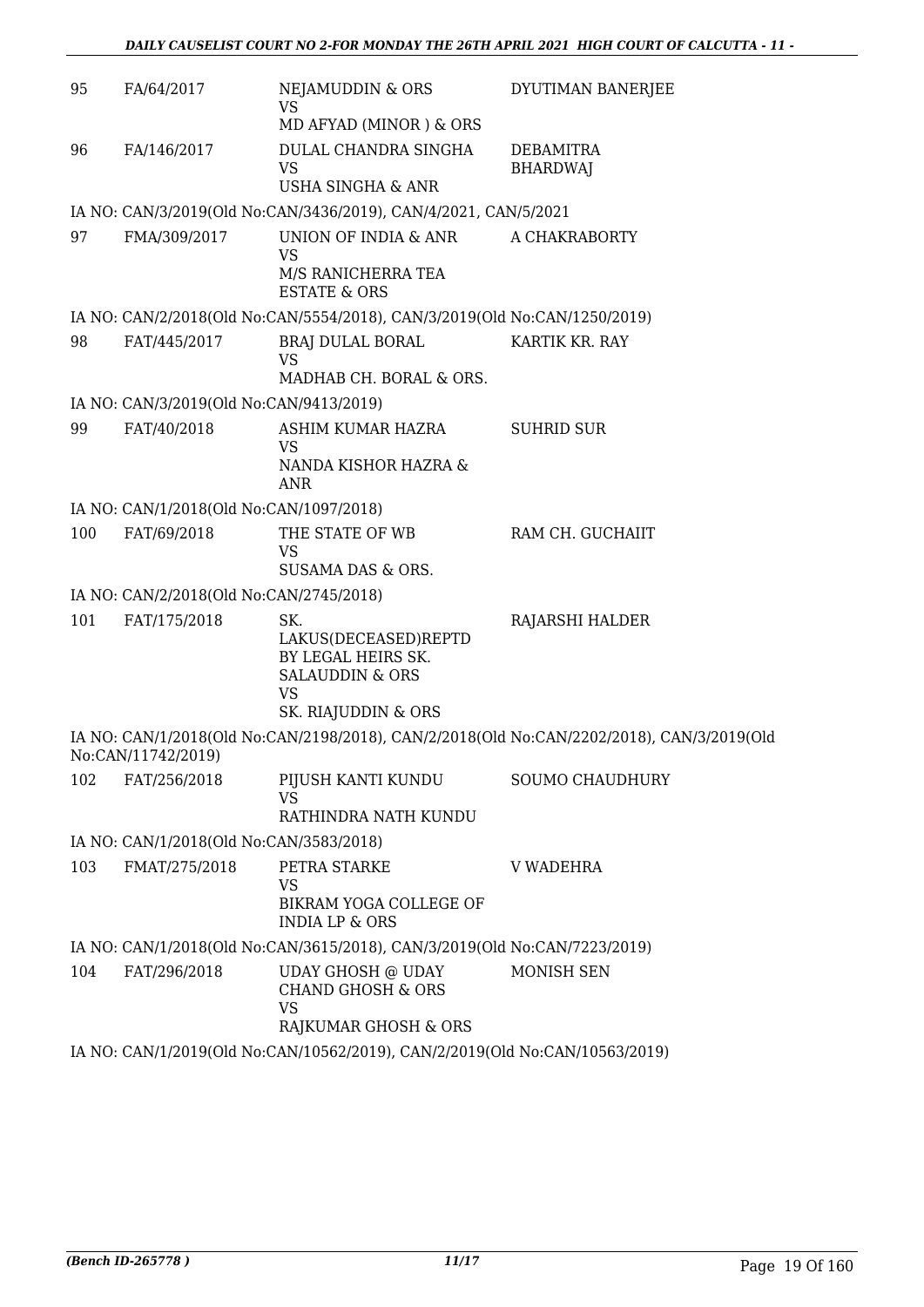| 105 | FAT/316/2018                            | LEGAL HEIRS OF LATE<br>KANU SHARMA ,ASHA<br><b>SHARMA &amp; ANR</b><br>VS            | <b>SUBRATA GHOSH</b>                                                                       |
|-----|-----------------------------------------|--------------------------------------------------------------------------------------|--------------------------------------------------------------------------------------------|
|     |                                         | NAKUL SHARMA                                                                         |                                                                                            |
|     | IA NO: CAN/1/2019(Old No:CAN/9789/2019) |                                                                                      |                                                                                            |
| 106 | FAT/386/2018                            | NIKHIL GHOSH & ORS<br><b>VS</b><br>NIMAI CHANDRA MONDAL<br>$&$ ORS                   | <b>SOUNAK</b><br><b>BHATTACHARYA</b>                                                       |
|     | IA NO: CAN/1/2021                       |                                                                                      |                                                                                            |
| 107 | FAT/523/2018                            | PINTU GIRI<br>VS                                                                     | UTTIYA RAY                                                                                 |
|     |                                         | <b>SUNIL ADAK &amp; ORS</b>                                                          |                                                                                            |
|     |                                         | IA NO: CAN/1/2018(Old No:CAN/7536/2018), CAN/2/2021, CAN/3/2021                      |                                                                                            |
| 108 | FMAT/840/2018                           | JYOTIRINDRA<br>CHATTOPADHYAY<br><b>VS</b><br>GYANENDRA CHANDRA<br>CHATTOPADHYAY& ORS | <b>AVIROOP</b><br><b>BHATTACHARYA</b>                                                      |
|     | IA NO: CAN/1/2018(Old No:CAN/6829/2018) |                                                                                      |                                                                                            |
| 109 | FAT/100/2019                            | KHETRANATH MONDAL &<br><b>ORS</b><br><b>VS</b><br><b>SUBAL MONDAL &amp; ORS</b>      | UTTIYA ROY                                                                                 |
|     | IA NO: CAN/1/2020(Old No:CAN/1206/2020) |                                                                                      |                                                                                            |
| 110 | FA/133/2019                             | MITA RANI BASAK @ MITA                                                               | <b>BIBHASADITYA</b>                                                                        |
|     |                                         | RANI BASAK & ORS<br><b>VS</b>                                                        | <b>CHAKRABARTY</b>                                                                         |
|     |                                         | PRABHAT KUMAR BASAK                                                                  |                                                                                            |
|     | IA NO: CAN/1/2019(Old No:CAN/3961/2019) |                                                                                      |                                                                                            |
| 111 | FA/134/2019                             | <b>TABU SEKH</b><br>VS<br><b>AMENA BIBI &amp; ORS</b>                                | <b>SARBENDU SINGH</b>                                                                      |
|     | IA NO: CAN/1/2019(Old No:CAN/6994/2019) |                                                                                      |                                                                                            |
| 112 | FAT/202/2019                            | <b>BALAI CHAND KUNDU</b>                                                             | NITIN KR. DAS                                                                              |
|     |                                         | VS<br>SAMIRENDRA NATH<br>MULLICK & ORS.                                              |                                                                                            |
|     | IA NO: CAN/1/2019(Old No:CAN/5371/2019) |                                                                                      |                                                                                            |
| 113 | FA/227/2019                             | SWAPNA BASU (MITRA)<br><b>VS</b><br>SAMIR KUMAR MITRA &                              | KALYANI<br><b>BHATTACHARYYA</b>                                                            |
|     |                                         | <b>ORS</b>                                                                           |                                                                                            |
|     | No:CAN/1538/2020)                       |                                                                                      | IA NO: CAN/2/2019(Old No:CAN/6848/2019), CAN/3/2019(Old No:CAN/11536/2019), CAN/4/2020(Old |
| 114 | FAT/272/2019                            | PROTAP CHANDRA NATH @<br>PRATAP NATH & ORS<br>VS<br>SAMBHU CHOWDHURY&<br><b>ORS</b>  | CHITTAPRIYA GHOSH                                                                          |
|     |                                         |                                                                                      |                                                                                            |

IA NO: CAN/1/2019(Old No:CAN/6388/2019), CAN/2/2019(Old No:CAN/6411/2019)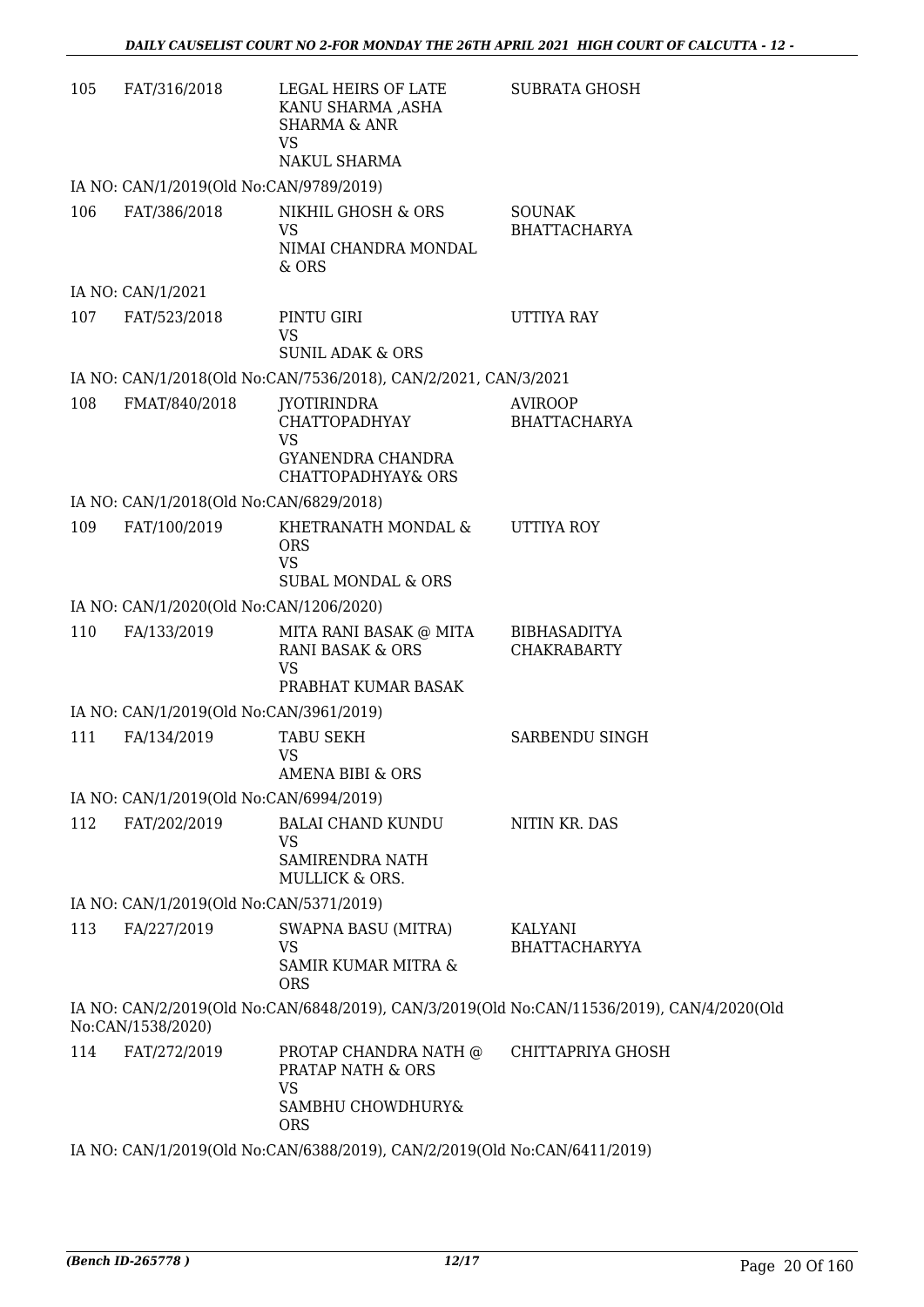| 115 | FAT/304/2019                             | <b>SUJATA DHAR</b><br><b>VS</b><br>RANJIT KR. DHAR                                                    | <b>SIDDHARTHA</b><br><b>GOSWAMI</b>     |
|-----|------------------------------------------|-------------------------------------------------------------------------------------------------------|-----------------------------------------|
|     | IA NO: CAN/1/2019(Old No:CAN/11257/2019) |                                                                                                       |                                         |
| 116 | FAT/346/2019                             | <b>IBRAHIM &amp; ORS</b><br>VS<br><b>ABID &amp; ORS</b>                                               | MD. M. NAZAR<br>CHOWDHURY               |
|     |                                          | IA NO: CAN/1/2019(Old No:CAN/9707/2019), CAN/2/2019(Old No:CAN/9788/2019)                             |                                         |
| 117 | FAT/412/2019                             | RAMESH KUMAR SINGH &<br><b>ORS</b><br><b>VS</b><br>KASHI NATH SINGH & ORS                             | <b>SOURAV ROY</b>                       |
|     |                                          | IA NO: CAN/1/2019(Old No:CAN/9236/2019), CAN/2/2021                                                   |                                         |
| 118 | FAT/423/2019                             | DILI[P GHOSH<br><b>VS</b><br>CHHAYA SARKAR                                                            | <b>ANIMESH PAUL</b>                     |
|     | IA NO: CAN/1/2019(Old No:CAN/9863/2019)  |                                                                                                       |                                         |
| 119 | FAT/607/2019                             | <b>BIJON KUMAR SAHA</b><br>VS<br><b>BISHUPRIYA TALUKDAR</b>                                           | <b>ANIRBAN PAL</b>                      |
|     | IA NO: CAN/1/2020(Old No:CAN/1359/2020)  |                                                                                                       |                                         |
| 120 | FAT/621/2019                             | BIDIT KUMAR CHATTERJEE                                                                                | <b>JAYANTA BANERJEE</b>                 |
|     |                                          | VS<br>AMRIT MUKHOPADHYAY &<br>ANR                                                                     |                                         |
|     | IA NO: CAN/1/2020, CAN/2/2020            |                                                                                                       |                                         |
| 121 | FMAT/1308/2019                           | BENAGL HOMEOPATHIC<br>MEDICAL COLLEGE &<br><b>HOSPITAL</b><br><b>VS</b><br><b>BIPLAB KUMAR BISWAS</b> | DEBLINA CHATTARAJ                       |
|     | IA NO: CAN/1/2019(Old No:CAN/12303/2019) |                                                                                                       |                                         |
|     |                                          | 122 FMAT/1340/2019 ALOK NIWAS PVT LTD<br>VS<br>DEBASISH PAL & ORS                                     | <b>DIPAYAN</b><br>CHOWDHURY             |
|     |                                          | IA NO: CAN/1/2019(Old No:CAN/12383/2019), CAN/2/2020                                                  |                                         |
| 123 | FAT/62/2020                              | KANIZ FATIMA & ORS<br>VS<br>HAROON RASHID & ORS                                                       | ATREYEE DE<br><b>GANGULY</b>            |
|     |                                          | IA NO: CAN/1/2020(Old No:CAN/1438/2020), CAN/2/2021, CAN/3/2021, CAN/4/2021                           |                                         |
| 124 | FMAT/113/2020                            | <b>GOPAL MUKHERJEE</b><br><b>VS</b><br>SITARAM MUKHERJEE &<br>ORS.                                    | <b>SANTIMAY</b><br><b>BHATTACHARYYA</b> |
|     | IA NO: CAN/1/2020(Old No:CAN/1091/2020)  |                                                                                                       |                                         |
| 125 | FAT/132/2020<br>(Defective)              | MANJU BANDOPADHYAY &<br>ORS.<br><b>VS</b><br>PARUL CHAKRABORTY                                        | SUPRATIK SYAMAL                         |
|     |                                          | IA NO: CAN/1/2020(Old No:CAN/2827/2020), CAN/2/2020(Old No:CAN/2828/2020)                             |                                         |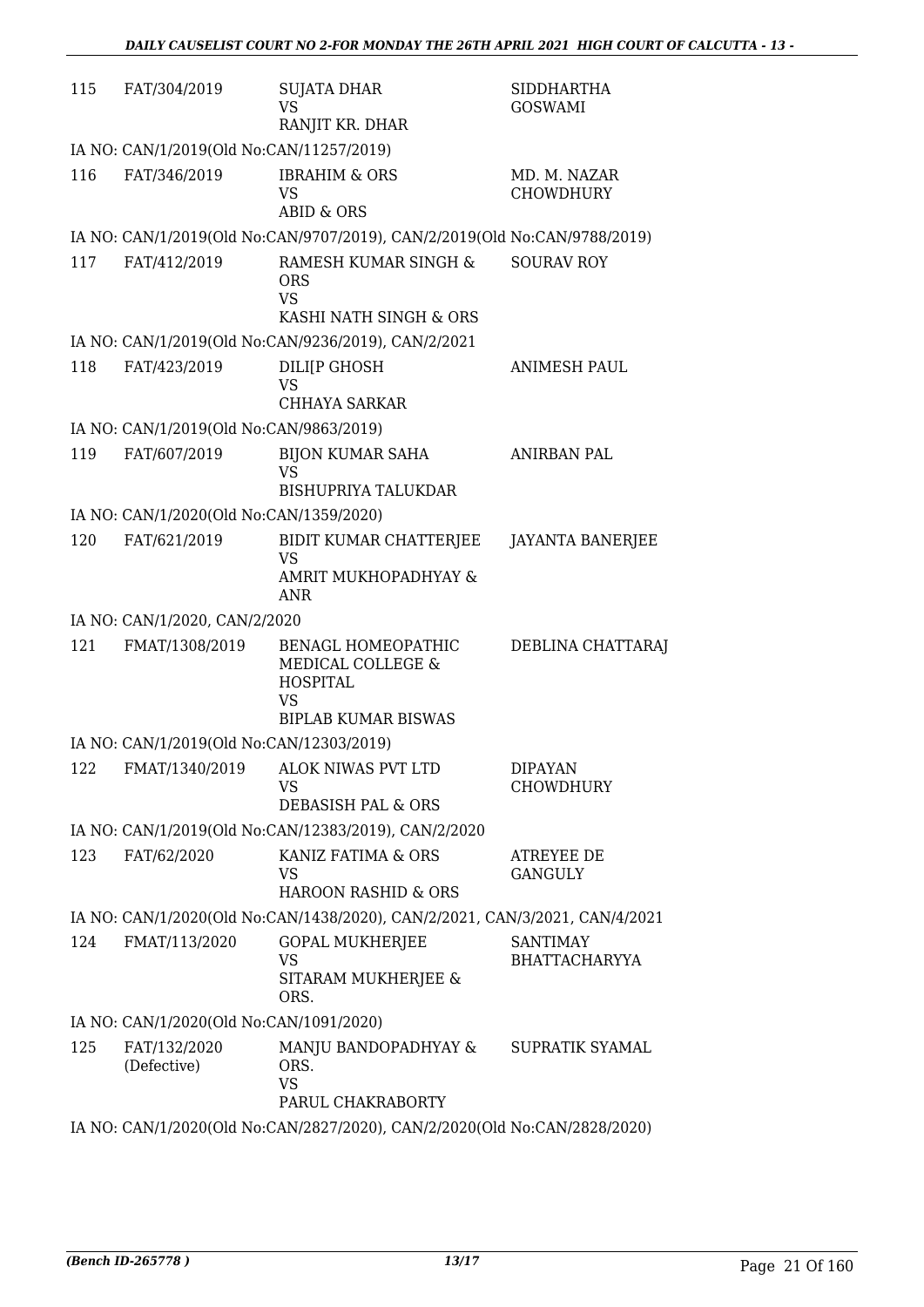| 126 | FAT/140/2020<br>(Defective)               | THE STATE OF WEST<br>BENGAL REP BY LAND<br><b>ACQUISTION COLLECTOR</b><br>VS                     | <b>ANIRUDDHA SEN</b>                                                                      |
|-----|-------------------------------------------|--------------------------------------------------------------------------------------------------|-------------------------------------------------------------------------------------------|
|     |                                           | ANIRUDDHA BANERJEE<br>IA NO: CAN/1/2020(Old No:CAN/2944/2020), CAN/2/2020(Old No:CAN/2946/2020)  |                                                                                           |
| 127 | FAT/236/2020                              | AMJAD ANSARI & ORS<br><b>VS</b><br>MD. AZIZUL HAQUE ANSARI<br>& ORS                              | APURBA KRISHNA<br><b>DAS</b>                                                              |
|     |                                           | No:CAN/5675/2020), CAN/4/2020(Old No:CAN/5677/2020)                                              | IA NO: CAN/1/2020(Old No:CAN/5673/2020), CAN/2/2020(Old No:CAN/5674/2020), CAN/3/2020(Old |
| 128 | FAT/262/2020                              | <b>BASUDEB DAS</b><br>VS<br>JHARNA ROY                                                           | DEBABRATA DAS<br><b>GUPTA</b>                                                             |
|     | IA NO: CAN/1/2020, CAN/2/2020, CAN/3/2020 |                                                                                                  |                                                                                           |
| 129 | FAT/325/2020<br>[Defective]               | AMAL CHANDRA SARKAR<br>VS<br>MIRA GOPE ALIAS MIRA<br><b>SARKAR AND ANR</b>                       | <b>BIRENDRA KUMAR</b><br>JHA                                                              |
|     | IA NO: CAN/1/2020                         |                                                                                                  |                                                                                           |
| 130 | FAT/333/2020                              | NASIM MONDAL AND ORS<br><b>VS</b><br>SHIPRA CHOWDHURY AND<br><b>ANR</b>                          | PRIYAKSHI BANERJEE                                                                        |
|     | IA NO: CAN/1/2021, CAN/2/2021             |                                                                                                  |                                                                                           |
| 131 | FMAT/504/2020                             | M/S S.S. ENTERPRISES<br><b>VS</b><br><b>KRISHNA RANJAN</b><br><b>CHAKRABORTY</b>                 | <b>ARIF ALI</b>                                                                           |
|     | IA NO: CAN/1/2020                         |                                                                                                  |                                                                                           |
| 132 | FAT/5/2021                                | <b>GOUR MOHAN BOSE</b><br><b>VS</b><br><b>TAPAN BOSE</b>                                         | <b>DIPAK DEY</b>                                                                          |
|     | IA NO: CAN/1/2021                         |                                                                                                  |                                                                                           |
| 133 | FA/15/2021                                | SMT RUPALI DATTA<br>VS<br>SWAPAN KR LAHA & ORS                                                   | S BHATTACHARYA                                                                            |
| 134 | FMAT/51/2021                              | <b>ISWAR DAMODAR JEW</b><br>THAKURER SEBAIT MADAN<br>MOHAN MONDAL<br>VS<br>SACHI MONDAL AND ORS. | <b>SUKANTA DAS</b>                                                                        |
|     | IA NO: CAN/1/2021                         |                                                                                                  |                                                                                           |
| 135 | FAT/83/2021                               | WEARIT GLOBAL LTD AND<br>ANR<br><b>VS</b><br>LOMAT INTERNATIONAL NV<br>AND ANR                   | <b>ARINDAM DAS</b>                                                                        |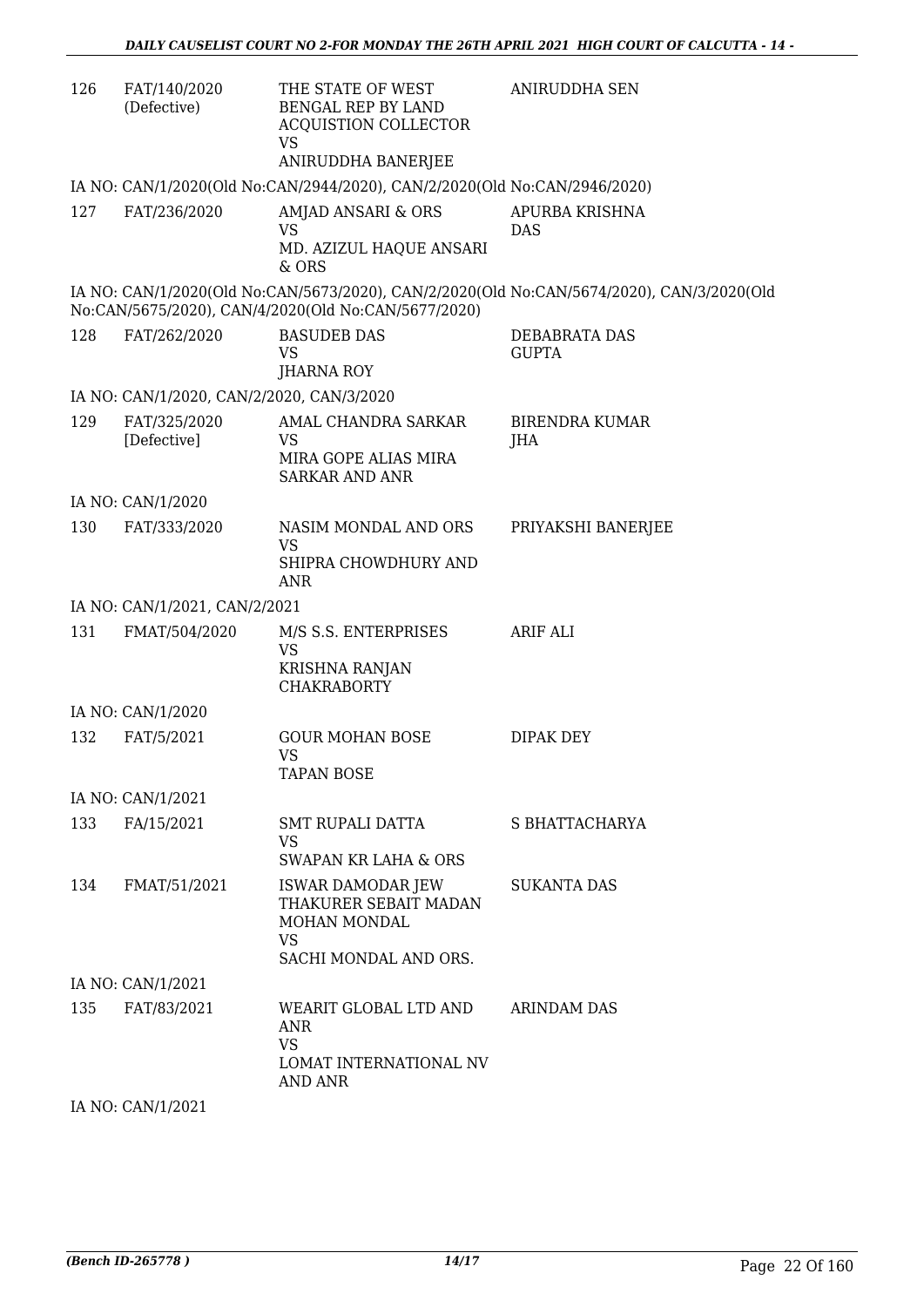ANIRBAN DAS

| 136 | FMAT/170/2021 | KHALFDA AHAMED<br>VS.<br>KAZI RUKSANA @KAZI<br>RUKSANA AHMED |
|-----|---------------|--------------------------------------------------------------|
|     |               |                                                              |

IA NO: CAN/1/2021

#### **FOR HEARING**

137 FA/315/1969 RAMESH CH. CHAKRABORTY & ORS VS BHUPATI CHARAN **CHAKRABORTY** 

VS

IA NO: CAN/1/1998(Old No:CAN/6389/1998), CAN/3/2004(Old No:CAN/9607/2004), CAN/4/2004(Old No:CAN/10369/2004), CAN/5/2006(Old No:CAN/2444/2006), CAN/6/2006(Old No:CAN/2445/2006), CAN/7/2006(Old No:CAN/2446/2006), CAN/8/2006(Old No:CAN/4630/2006), CAN/10/2011(Old No:CAN/2187/2011), CAN/11/2012(Old No:CAN/7045/2012), CAN/16/2020(Old No:CAN/1937/2020), CAN/17/2020(Old No:CAN/1938/2020), CAN/18/2020, CAN/19/2021

| 138 | FA/180/2010<br>$[Pt I + II + 2 PB + 4 VS]$ | PRABIR DAS & ANR                                                                      | NITAI CH. SAHA |  |
|-----|--------------------------------------------|---------------------------------------------------------------------------------------|----------------|--|
|     |                                            | LCR+one tin box] KINU RAM MONDAL                                                      |                |  |
|     |                                            | IA NO: CAN/2/2016(Old No:CAN/3668/2016), CAN/3/2018(Old No:CAN/9485/2018), CAN/4/2020 |                |  |
| 139 | FAT/321/2011                               | SANDHYA SARKAR                                                                        | JAYDIP BASU    |  |

PRASANTA DAS & ORS IA NO: CAN/1/2011(Old No:CAN/8352/2011), CAN/2/2012(Old No:CAN/511/2012), CAN/3/2017(Old

No:CAN/6463/2017)

 $[Pt I + II + 2 P.B.]$ 

| 140 | FA/10/2015<br>$[Pt I+4+LCR+2 PB]$            | <b>SMT PRANATI GHOSH &amp;</b><br><b>ORS</b><br>VS<br>ANIL KUMAR GHOSH                               | ASHIS KUMAR DUTTA                     |
|-----|----------------------------------------------|------------------------------------------------------------------------------------------------------|---------------------------------------|
| 141 | FAT/287/2015<br>$(6$ PB + 2 files of<br>LCR) | THE EXECUTIVE OFFICER,<br>BURDWAN DEV.<br><b>AUTHORITY</b><br>VS<br>KHONDEKAR HEFAZUL<br>KARIM & ANR | <b>SANCHARI</b><br><b>CHAKRABORTY</b> |

IA NO: CAN/2/2015(Old No:CAN/6062/2015), CAN/3/2019(Old No:CAN/5106/2019)

| wt142 FAT/190/2015 | THE EXECUTIVE OFFICER.<br>BURDWAN DEVELOPMENT<br>AUTHORITY<br>VS | SANCHARI<br>CHAKRABORTY |
|--------------------|------------------------------------------------------------------|-------------------------|
|                    | UDAY KUMAR SAIN & ANR                                            |                         |

IA NO: CAN/2/2015(Old No:CAN/4291/2015), CAN/6/2019(Old No:CAN/5110/2019), CAN/7/2019(Old No:CAN/8772/2019)

| <b>wt143</b> FAT/524/2012 | THE EX. OFFICER,<br>BURDWAN DEVP.<br><b>AUTHORITY</b><br>VS. | KBS MAHAPATRA |
|---------------------------|--------------------------------------------------------------|---------------|
|                           | ABDUL ALIM                                                   |               |

IA NO: CAN/1/2017(Old No:CAN/3193/2017), CAN/2/2019(Old No:CAN/4725/2019), CAN/3/2019(Old No:CAN/8306/2019)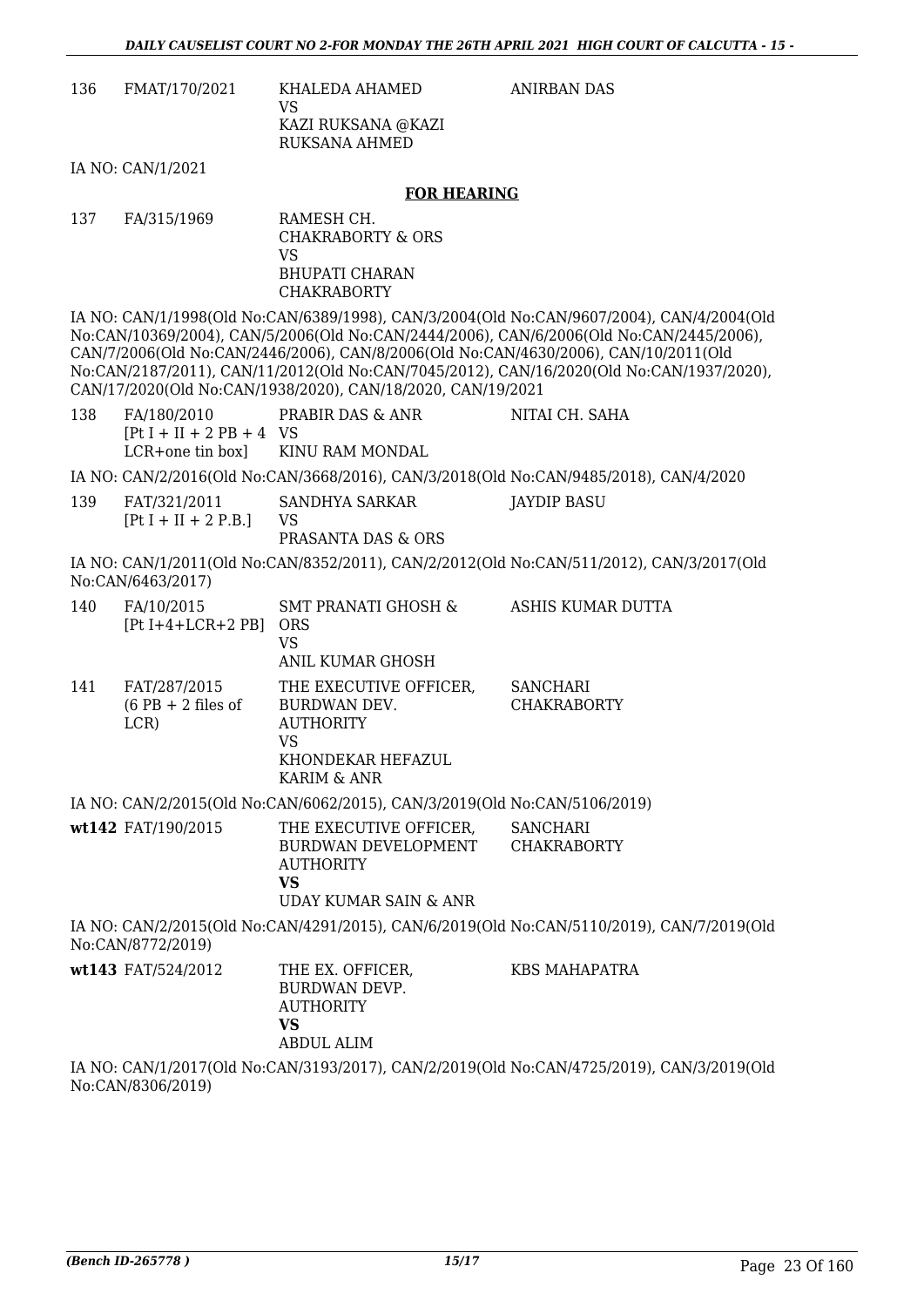|                          | wt144 FAT/587/2014                                                        | BURDWAN DEVELOPMENT<br><b>AUTHORITY</b><br><b>VS</b><br>ANOWAR ALI & ORS                                                       | <b>SANCHARI</b><br><b>CHAKRABORTY</b>                                                                                                                                                |  |
|--------------------------|---------------------------------------------------------------------------|--------------------------------------------------------------------------------------------------------------------------------|--------------------------------------------------------------------------------------------------------------------------------------------------------------------------------------|--|
|                          | CAN/8/2019(Old No:CAN/8307/2019)                                          |                                                                                                                                | IA NO: CAN/2/2014(Old No:CAN/12051/2014), CAN/3/2014(Old No:CAN/12476/2014), CAN/4/2015(Old<br>No:CAN/41/2015), CAN/5/2015(Old No:CAN/10469/2015), CAN/7/2019(Old No:CAN/4726/2019), |  |
| 145                      | $(Pt I + II + 6 PB + LCR VS)$<br>+one yellow cover M/S. CHAINRUP<br>file) | FA/144/2017 PUNJAB & SIND BANK<br><b>SAMPATRAM</b>                                                                             | RAMESH CH. PRUSTI                                                                                                                                                                    |  |
|                          | IA NO: CAN/1/2016(Old No:CAN/1198/2016)                                   |                                                                                                                                |                                                                                                                                                                                      |  |
| 146                      | FA/147/2017<br>$[Pt I + 3 LCR + 1 tin VS$<br>$box + 4 P.B]$               | AJOY KUMAR SAHA<br>VISHNUPUR ELECTRI<br><b>SUPPLY &amp; INDUSTRIAL</b><br>DEV. CO. LTD&ORS                                     | <b>SAUNAK</b><br><b>BHATTACHARYYA</b>                                                                                                                                                |  |
|                          |                                                                           | IA NO: CAN/1/2017(Old No:CAN/812/2017), CAN/2/2017(Old No:CAN/817/2017)                                                        |                                                                                                                                                                                      |  |
| 147                      | FAT/79/2019                                                               | KALABARAN SHIT & ORS<br>VS.<br>NILANJAN KUNDU & ORS                                                                            | <b>SOUNAK</b><br><b>BHATTACHARYA</b>                                                                                                                                                 |  |
|                          | IA NO: CAN/1/2019(Old No:CAN/1942/2019)                                   |                                                                                                                                |                                                                                                                                                                                      |  |
| 148                      | FAT/170/2019<br>$(4$ PBs + 4LCR+ One ORS.<br>Blue Cover File)             | BIJOYA LAXMI PARUI &<br><b>VS</b><br>DR.RAJENDRANATH PARUI<br>& ORS.                                                           | <b>SUKANTA DAS</b>                                                                                                                                                                   |  |
|                          |                                                                           | IA NO: CAN/3/2020(Old No:CAN/5267/2020), CAN/4/2020(Old No:CAN/5268/2020)                                                      |                                                                                                                                                                                      |  |
|                          | wt149 FAT/44/2018                                                         | A. NATH PARUI SINCE<br>DECEASD REP. BY BIJOYA<br><b>LAXMI PARUI &amp; ORS</b><br><b>VS</b><br>DE. RAJENDRA NATH PARUI<br>& ORS | ARUP KUMAR<br><b>CHATTERJEE</b>                                                                                                                                                      |  |
|                          | IA NO: CAN/1/2018(Old No:CAN/1227/2018)                                   |                                                                                                                                |                                                                                                                                                                                      |  |
| 150                      | FMA/292/2019                                                              | <b>IVA JHA &amp; ORS</b>                                                                                                       | <b>SHILA SARKAR</b>                                                                                                                                                                  |  |
|                          |                                                                           | <b>VS</b><br>RITA THAKUR @ RIPU &<br><b>ORS</b>                                                                                |                                                                                                                                                                                      |  |
|                          |                                                                           | IA NO: CAN/1/2018(Old No:CAN/10185/2018), CAN/2/2021                                                                           |                                                                                                                                                                                      |  |
| <b>ANTICIPATORY BAIL</b> |                                                                           |                                                                                                                                |                                                                                                                                                                                      |  |
| 151                      | CRM/10993/2020                                                            | MITHILESH KUMAR<br><b>VS</b><br>State of West Bengal                                                                           | SANJIB DUTTA                                                                                                                                                                         |  |
| 152                      | CRM/11011/2020                                                            | <b>MUSTAKIM SK</b><br><b>VS</b><br>State of West Bengal                                                                        | <b>MRITYUNJOY</b><br><b>CHATTERJEE</b>                                                                                                                                               |  |
| 153                      | CRM/11032/2020                                                            | KHOKAN DEBNATH AND<br>ANR<br><b>VS</b>                                                                                         | PRONOJIT ROY                                                                                                                                                                         |  |

State of West Bengal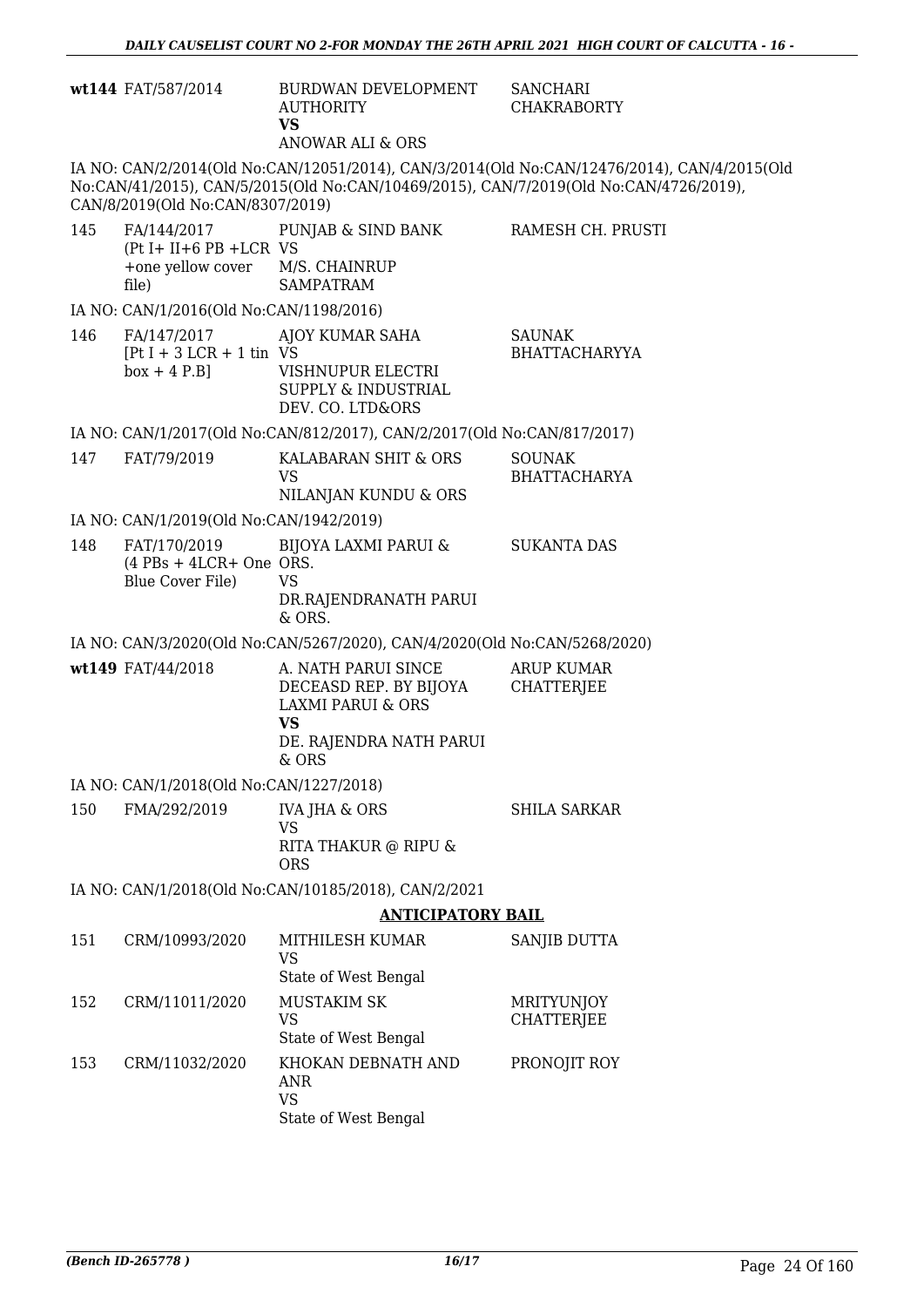### *DAILY CAUSELIST COURT NO 2-FOR MONDAY THE 26TH APRIL 2021 HIGH COURT OF CALCUTTA - 17 -*

| 154 | CRM/11042/2020 | <b>SWAPAN BISWAS</b><br>VS<br>State of West Bengal        | <b>SARTHAK BURMAN</b>                   |
|-----|----------------|-----------------------------------------------------------|-----------------------------------------|
| 155 | CRM/11077/2020 | <b>DEBASISH ROY</b><br>VS<br>State of West Bengal         | ADITYA TIWARI                           |
| 156 | CRM/11086/2020 | VIKRAM MUNDRA<br>VS<br>THE STATE OF WEST<br><b>BENGAL</b> | <b>STEVEN SOURODIP</b><br><b>BISWAS</b> |
| 157 | CRM/11113/2020 | <b>BIKASH BARMAN</b><br>VS<br>State of West Bengal        | <b>SUBRATA SAHA</b>                     |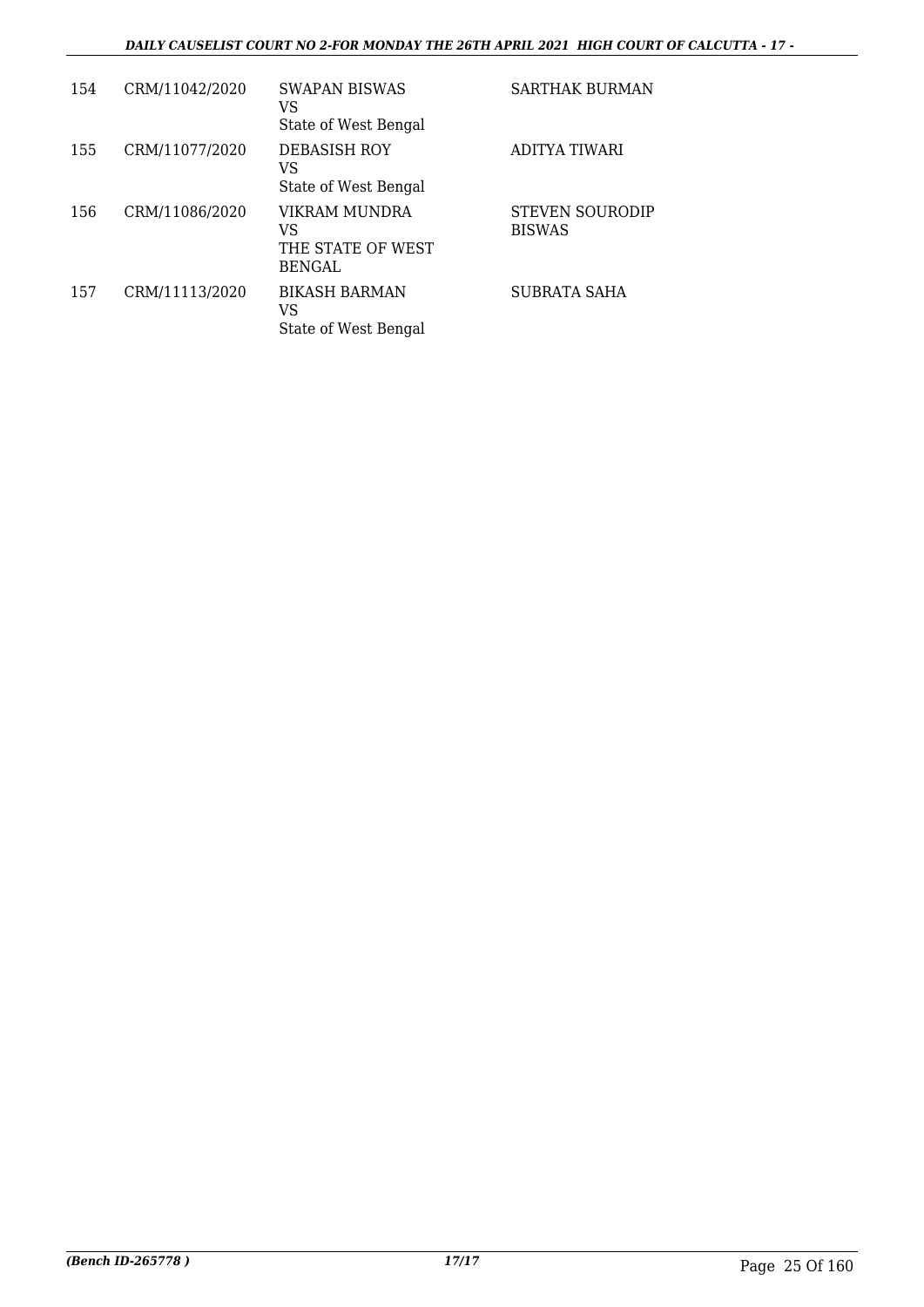

### **Appellate Side**

**DAILY CAUSELIST For Monday The 26th April 2021**

**COURT NO. 17**

### **DIVISION BENCH (DB-V)**

### **AT 11:15 AM**

### **HON'BLE JUSTICE SOUMEN SEN HON'BLE JUSTICE SAUGATA BHATTACHARYYA ( VIA VIDEO CONFERENCE )**

### **ON AND FROM MONDAY, THE 11TH JANUARY, 2021 - APPEALS RELATING TO EDUCATION UNDER GROUP - II AND APPLICATIONS CONNECTED THERETO; HEARING OF CIVIL APPEALS, IRRESPECTIVE OF CLASSIFICATION, FILED TILL 2018. ADMISSIONOF APPEALS UNDER ORDER XLI RULE 11 OF CODE OF CIVIL PROCEDURE INCLUDING APPLICATIONS CONNECTED THERETO;**

**FIRST APPEALS RELATING TO EJECTMENT SUITS AND DECREES AND APPLICATIONS CONNECTED THERETO.**

### **LAWAZIMA;**

### **HEARING OF WRIT APPEALS IRRESPECTIVE OF CLASSIFICATION INCLUDING APPLICATIONS CONNECTED THERETO.**

### **NOTE : EXCEPT URGENT MATTERS WITH PRIOR NOTICE TO THE OTHER SIDE PRESENTLY, NO MENTIONING WILL BE ALLOWED UNTIL FURTHER ORDER.**

### **NOTE: MATTERS WILL BE TAKEN UP THROUGH PHYSICAL HEARING ONLY WHEN BOTH THE PARTIES ARE AGREED**

### **TO BE MENTIONED**

| 1   | FA/31/2021<br>For non-<br>prosecution] | KSHUDIRAM PAUL<br>VS<br>ASHOKE KUMAR PAUL              | F.<br><b>BANDHYOPPADHYAY</b> |
|-----|----------------------------------------|--------------------------------------------------------|------------------------------|
|     |                                        | <b>CONTEMPT APPLICATION</b>                            |                              |
| 2   | CPAN/284/2021<br>(27.04.21)            | JANE ALAM HALDER<br>VS<br>SWAPAN KUMAR GHOSH           | <b>MUKTESHWAR MAITY</b>      |
| wt3 | MAT/59/2020                            | JANE ALAM HALDER<br>VS<br>STATE OF WEST BENGAL<br>&ORS | <b>MUKTESWAR MAITY</b>       |

### **APPLICATION**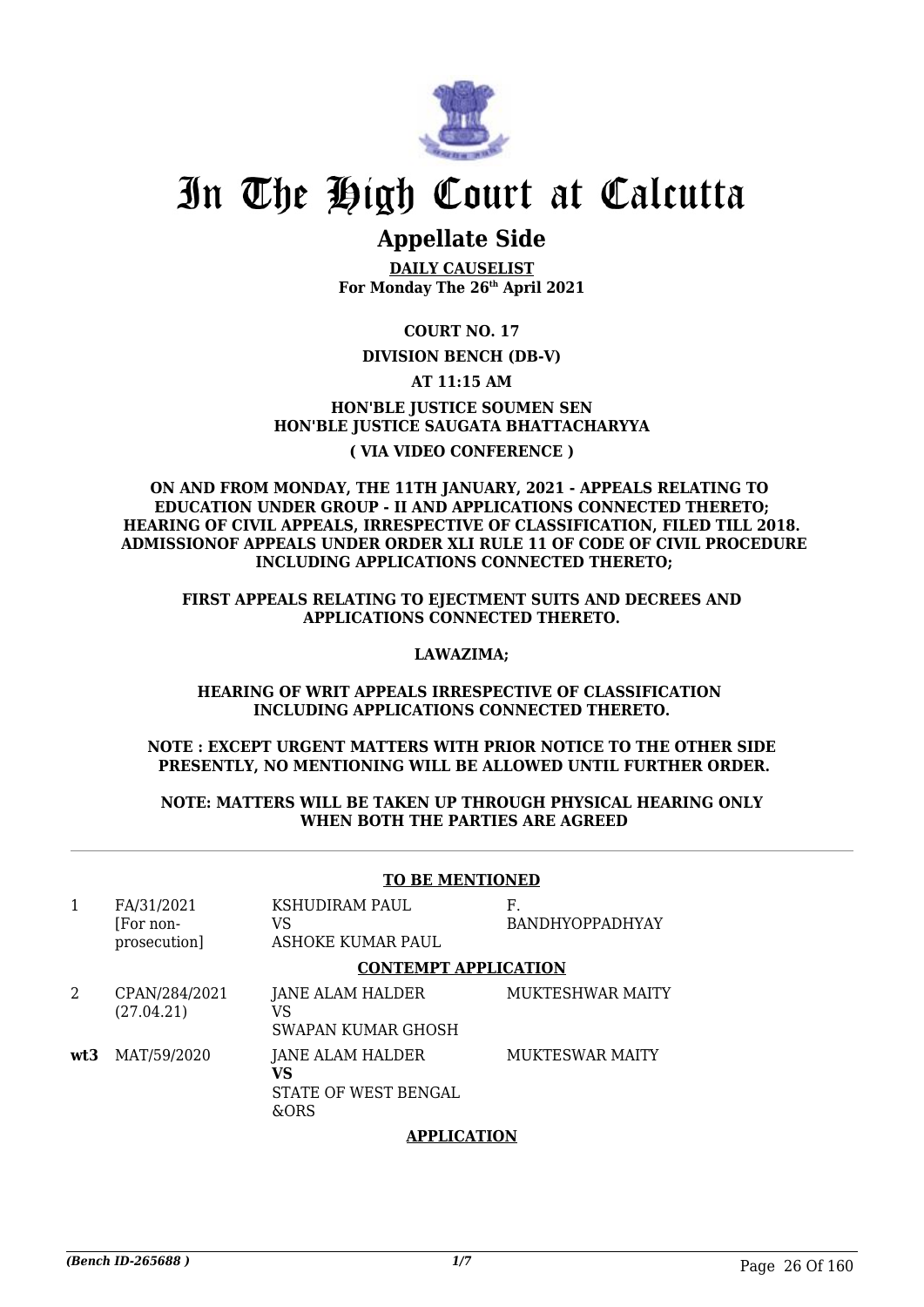| 4  | MAT/473/2021                  | NARAYAN BAIDYA<br><b>VS</b><br>STATE OF WEST BENGAL<br>AND ORS.                                                                             | <b>ZIAUL HAQUE</b>                 |
|----|-------------------------------|---------------------------------------------------------------------------------------------------------------------------------------------|------------------------------------|
|    | IA NO: CAN/1/2021             |                                                                                                                                             |                                    |
| 5. | MAT/508/2021                  | NILADRI SEKHAR DULEY<br><b>VS</b><br>STATE OF WEST BENGAL<br>AND ORS.                                                                       | <b>SHUVRO PROKASH</b><br>LAHIRI    |
|    | IA NO: CAN/1/2021             |                                                                                                                                             |                                    |
| 6  | MAT/374/2020                  | RACHAITA PAL<br><b>VS</b><br>STATE OF WEST BENGAL &<br>ORS.                                                                                 | SANGEETA ROY                       |
|    | IA NO: CAN/1/2021, CAN/2/2021 |                                                                                                                                             |                                    |
| 7  | MAT/774/2019                  | THE STATE OF WEST<br><b>BENGAL &amp; ORS</b><br><b>VS</b><br>MANAS KUMAR GORAI &                                                            | <b>SUCHARITA PAUL</b>              |
|    |                               | ANR                                                                                                                                         |                                    |
|    | IA NO: CAN/1/2021, CAN/2/2021 |                                                                                                                                             |                                    |
| 8  | MAT/6/2021                    | AUGUSTINE'SPUBLIC<br><b>SCHOOL, AND ANR</b><br><b>VS</b><br>COUNCIL FOR THE INDIAN<br><b>SCHOOL CERTICATE</b><br><b>EXAMINATION AND ORS</b> | ANIRBAN GHOSH                      |
|    | IA NO: CAN/1/2021, CAN/2/2021 |                                                                                                                                             |                                    |
| 9  | MAT/265/2021                  | SAJAL KUMAR KHANRA SANTI PADA PAHARI<br><b>VS</b><br>STATE OF WEST BENGAL<br>AND ORS                                                        |                                    |
|    | IA NO: CAN/1/2021             |                                                                                                                                             |                                    |
| 10 | MAT/286/2021                  | THE DIRECTOR OF<br>MADRASAH EDUCATION,<br>GOVT OF W.B.<br>VS.<br>MABUD SAIKH AND ANR                                                        | <b>SUBHRANGHSU</b><br><b>PANDA</b> |
|    | IA NO: CAN/1/2021, CAN/2/2021 |                                                                                                                                             |                                    |
| 11 | MAT/452/2021                  | NITISH KUMAR BISWAS<br><b>VS</b><br>STATE OF WEST BENGAL<br>AND ORS.                                                                        | <b>SUNNY NANDY</b>                 |
|    | IA NO: CAN/1/2021             |                                                                                                                                             |                                    |
| 12 | MAT/414/2021                  | MUNDAMARI USHAYATAN<br><b>MATH AND ORS</b><br><b>VS</b><br>MUNDAMARI USHANANDA<br>VIDYAPITH(H.S.) SCHOOL<br><b>AND ORS</b>                  | ABIRLAL<br><b>CHAKRABORTY</b>      |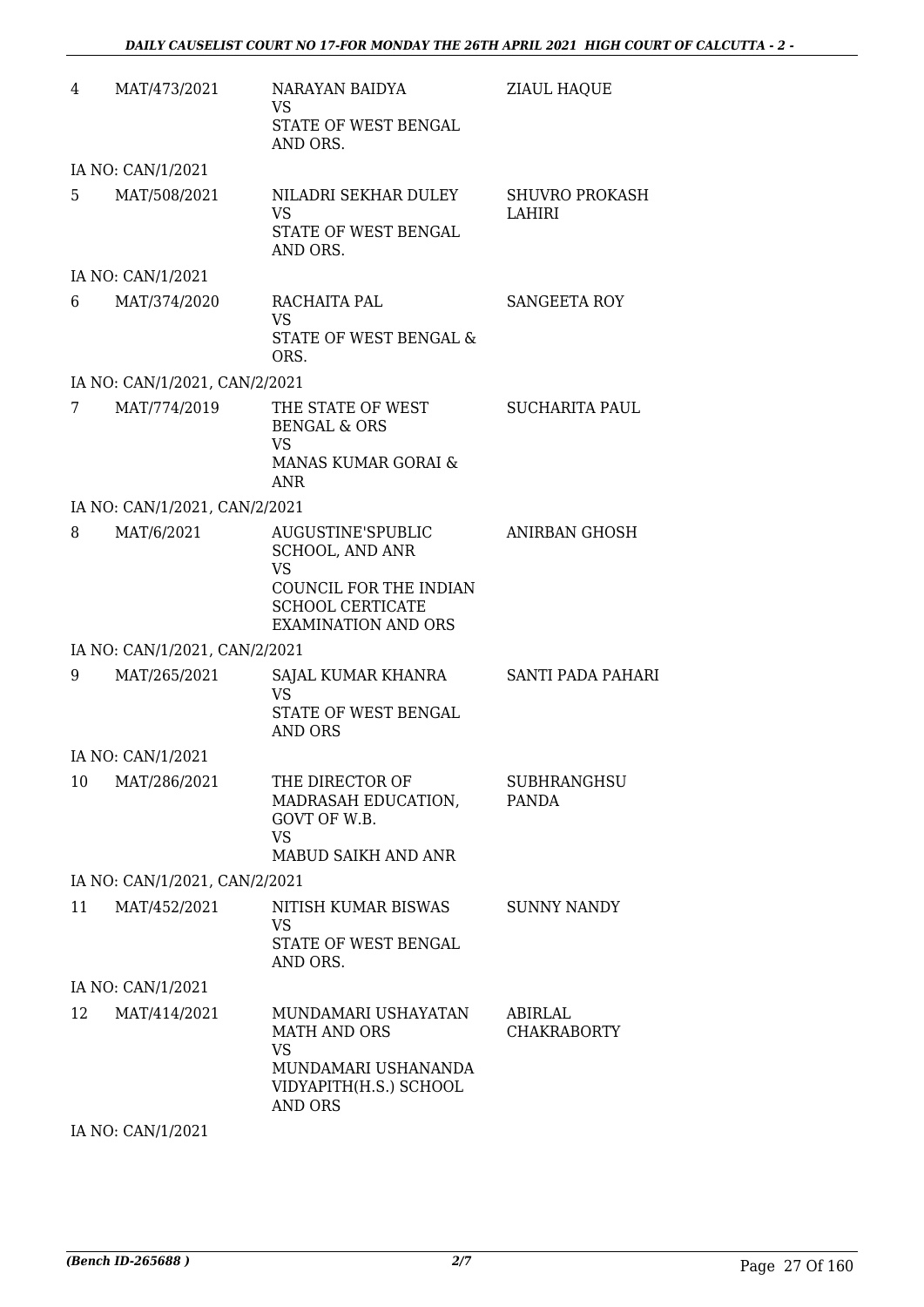| 13 | MAT/86/2021                             | NASREEN SHAZDA<br>VS<br>STATE OF WEST BENGAL<br>AND ORS.                                          | TANUJA BASAK                           |
|----|-----------------------------------------|---------------------------------------------------------------------------------------------------|----------------------------------------|
|    | IA NO: CAN/1/2021                       |                                                                                                   |                                        |
|    | wt14 MAT/85/2021                        | NASREEN SHAZDA<br><b>VS</b><br>STATE OF WEST BENGAL<br>AND ORS.                                   | TANUJA BASAK                           |
|    | IA NO: CAN/1/2021                       |                                                                                                   |                                        |
| 15 | MAT/355/2021                            | ANURADHA SARKAR AND<br><b>ORS</b><br><b>VS</b><br>STATE OF WEST BENGAL<br>AND ORS.                | <b>DINYENDU</b><br><b>CHATTERJEE</b>   |
|    | IA NO: CAN/1/2021                       |                                                                                                   |                                        |
| 16 | FMA/49/2021                             | DR. SUBHRANGSHU<br><b>SUPAKAR</b><br><b>VS</b><br>MAULANA ABUL KALAM<br>AZAD UNIV. WB & ORS.      | <b>BISWAPRIYA</b><br><b>SAMANTA</b>    |
|    | IA NO: CAN/1/2020(Old No:CAN/1454/2020) |                                                                                                   |                                        |
| 17 | FMA/50/2021                             | DR. AULIE BANERJEE<br><b>VS</b><br>MAULANA ABUL KALAM<br>AZAD UNIV. WB & ORS.                     | <b>BISWAPRIYA</b><br><b>SAMANTA</b>    |
|    | IA NO: CAN/1/2020(Old No:CAN/1453/2020) |                                                                                                   |                                        |
| 18 | MAT/116/2020                            | THE STATE OF WEST<br><b>BENGAL &amp; ORS</b><br>VS<br>RAKHAL CHANDRA DAS &<br><b>ORS</b>          | <b>SUCHARITA PAUL</b>                  |
|    | IA NO: CAN/1/2020, CAN/2/2020           |                                                                                                   |                                        |
| 19 | MAT/610/2018                            | THE STATE OF W B & ORS<br><b>VS</b><br><b>BONGAON KABI</b><br>KESHABLAL VIDYAPITH<br>$(HS)$ & ORS | SHAMIM UL BARI                         |
|    |                                         | <b>ORDER XLI RULE II</b>                                                                          |                                        |
| 20 | FMA/373/2021                            | KUMARI JHILIK PARICHHA<br>(MINOR)<br><b>VS</b><br><b>MOHONPUR VILLAGERS</b>                       | <b>NONIGOPAL</b><br><b>CHAKRABORTY</b> |
|    | IA NO: CAN/1/2021                       |                                                                                                   |                                        |
| 21 | FMA/522/2021                            | TACHHLIMA BIBI & ORS<br>VS<br>MST SABIYARA BIBI & ORS                                             | LABANYAMOY<br><b>SARKAR</b>            |
| 22 | FMAT/164/2021                           | <b>DULAL DEBNATH</b><br><b>VS</b><br>ARUN KUMAR SINGH AND<br><b>OTHERS</b>                        | <b>SUPRIYO</b><br><b>CHATTOPADHYAY</b> |

IA NO: CAN/1/2021, CAN/2/2021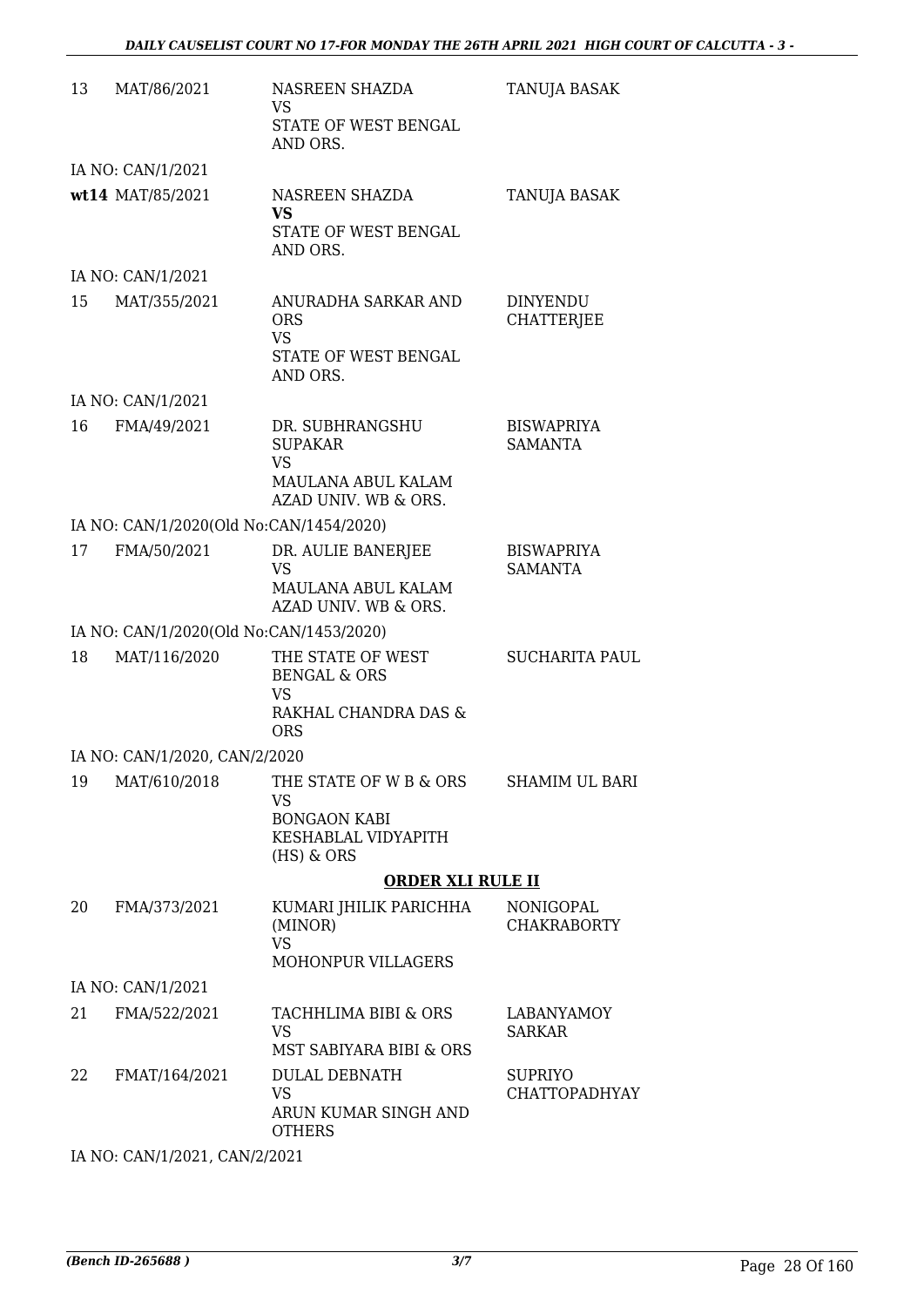| 23 | FMAT/290/2021                 | KUSVIN VYAPAAR PVT LTD<br>VS                                                                 | Abhijit Sarkar                                                                        |
|----|-------------------------------|----------------------------------------------------------------------------------------------|---------------------------------------------------------------------------------------|
|    |                               | <b>JANARDAN NIRMAN PVT</b><br><b>LTD</b>                                                     |                                                                                       |
|    | IA NO: CAN/1/2021, CAN/2/2021 |                                                                                              |                                                                                       |
| 24 | FMAT/306/2021                 | <b>BROADWAY CENTRE</b><br><b>VS</b><br><b>BROJONATH BORAL</b>                                | <b>SUMAN MAJUMDER</b>                                                                 |
|    | IA NO: CAN/1/2021             |                                                                                              |                                                                                       |
| 25 |                               |                                                                                              |                                                                                       |
|    | FMAT/347/2021                 | SHRIRAM TRANSPORT<br>FINANCE COMPANY<br>LIMITED<br><b>VS</b><br>SHANKAR YADAV ROY            | <b>SAYAK RANJAN</b><br><b>GANGULY</b>                                                 |
|    | IA NO: CAN/1/2021             |                                                                                              |                                                                                       |
| 26 | FMA/400/2021                  | SOMNATH KUSARI AND                                                                           | RAGHUNATH DAS                                                                         |
|    |                               | <b>ORS</b><br><b>VS</b>                                                                      |                                                                                       |
|    |                               | MANAS KUMAR DAS AND<br><b>ANR</b>                                                            |                                                                                       |
|    | IA NO: CAN/1/2021             |                                                                                              |                                                                                       |
| 27 | FMAT/463/2020                 | UTTAM GHOSH@KATA<br><b>GHOSH AND ORS</b><br><b>VS</b><br>RAMENDRA BISWAS AND<br><b>ORS</b>   | SUBHRAJYOTI GHOHS                                                                     |
|    | IA NO: CAN/1/2020, CAN/2/2020 |                                                                                              |                                                                                       |
| 28 | FMAT/329/2020                 | SANAT KUMAR DAS & ORS<br><b>VS</b><br>JAY SHREE TRANSPORT PVT<br>LTD & ORS                   | DEBASREE DHAMALI                                                                      |
|    | IA NO: CAN/1/2021             |                                                                                              |                                                                                       |
| 29 | FMAT/562/2020                 | <b>BIKASH SIKDAR</b><br>VS                                                                   | <b>ASIT KR</b><br><b>BHATTACHARYA</b>                                                 |
|    |                               | HDB FINANCIAL SERVICES                                                                       |                                                                                       |
|    | IA NO: CAN/1/2020             |                                                                                              |                                                                                       |
| 30 | FMAT/1165/2019                | PARAG ROY CHOWDHURY &<br><b>ANR</b><br><b>VS</b><br><b>JAYASHREE ROY</b><br><b>CHOWDHURY</b> | <b>MARISHA MULLICK</b>                                                                |
|    | IA NO: CAN/1/2021, CAN/2/2021 |                                                                                              |                                                                                       |
| 31 | FMAT/705/2019                 | <b>SWARUP BISWAS</b>                                                                         | KAMAL KANTA KAR                                                                       |
|    |                               | <b>VS</b><br>KASHINATH PATRA & ORS                                                           |                                                                                       |
|    |                               |                                                                                              | IA NO: CAN/1/2019(Old No:CAN/7019/2019), CAN/2/2019(Old No:CAN/7499/2019), CAN/3/2021 |
| 32 | FMAT/1015/2019                | SUDIP KUMAR MITRA<br>@SUDIP MITRA<br><b>VS</b><br><b>SUVAJIT DUTTA</b>                       | <b>ARIJEET DAS</b><br><b>MALLICK</b>                                                  |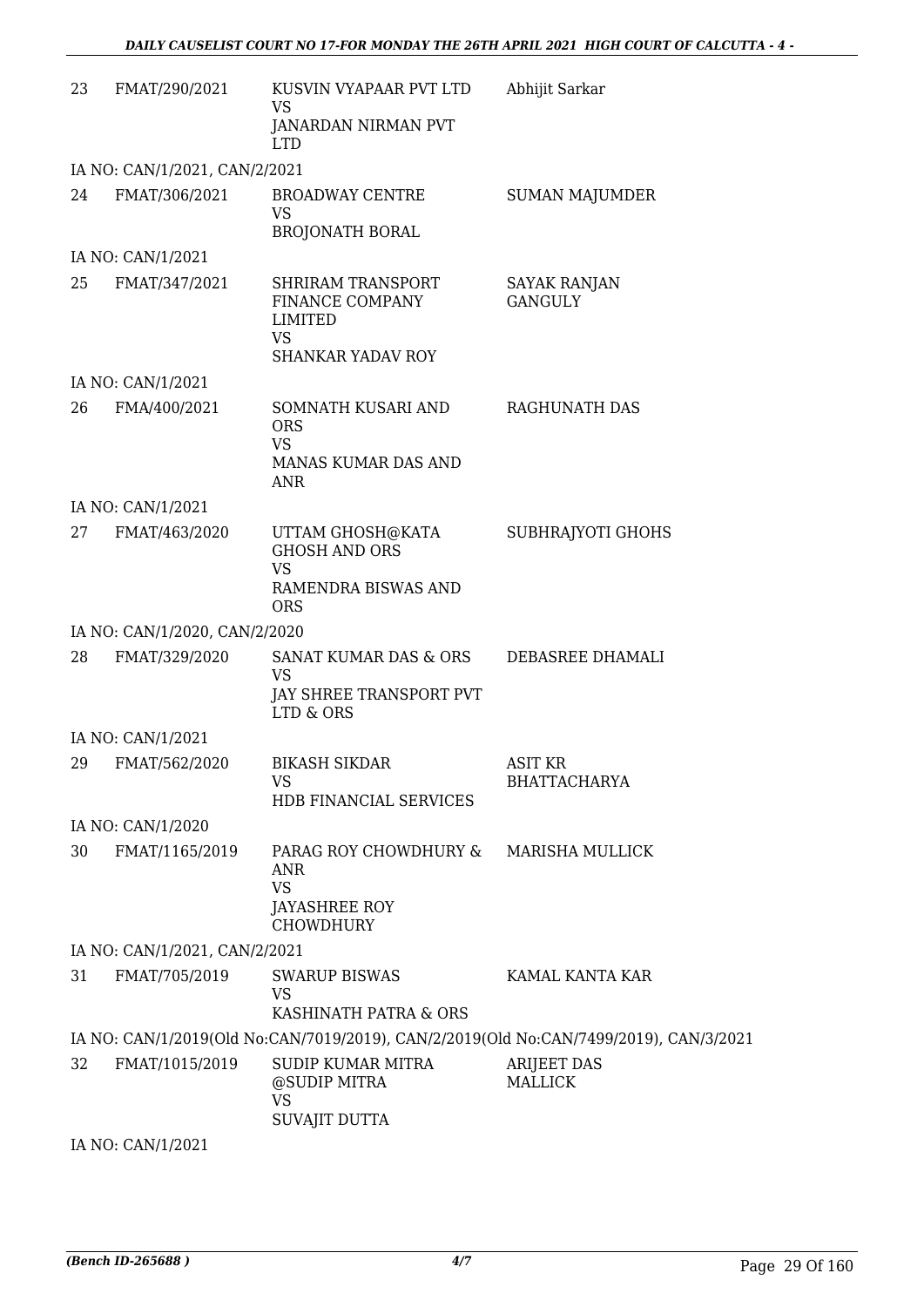| 33 | FMAT/1071/2019                          | MD. SALAHUDDIN                                                                                             | <b>SAMPA BHADRA</b>                   |
|----|-----------------------------------------|------------------------------------------------------------------------------------------------------------|---------------------------------------|
|    |                                         | <b>VS</b><br>MD. USMAN & ORS                                                                               |                                       |
|    | IA NO: CAN/1/2020(Old No:CAN/1146/2020) |                                                                                                            |                                       |
| 34 | FMAT/1168/2018                          | <b>BISWANATH CHOWDHURY</b><br><b>VS</b><br>PARNA CHOWDHURY                                                 | <b>SOUMEN</b><br><b>BHATTACHARJEE</b> |
| 35 | FMAT/695/2018                           | <b>GAUTAM CHATTERJEE</b><br>VS<br>SHYAMA PADA BISWAS<br>DEAD R/P BY SUBHENDU<br><b>BISWAS &amp; ORS</b>    | ABHIJIT<br><b>CHAKRABORTY</b>         |
| 36 | FMAT/1074/2018                          | BIJENDAR SINGH & ORS<br><b>VS</b><br>MR WASIM KAPOOR & ORS                                                 | <b>ABHA TEWARI</b>                    |
|    | IA NO: CAN/1/2021, CAN/2/2021           |                                                                                                            |                                       |
| 37 | FMAT/1125/2018                          | SMT SOBHA MANDAL<br><b>VS</b><br>SANJAY MANDAL & ORS                                                       | S SARKAR                              |
| 38 | FMAT/1157/2018                          | UTTAM SANYAL & ORS.<br><b>VS</b><br>TRIPTI BHATTACHARJEE                                                   | <b>SAIDUR RAHAMAN</b>                 |
| 39 | FMAT/1179/2018                          | SK. ASRAFUL ALAM & ORS<br><b>VS</b><br><b>SYED SHAMANJAR</b><br><b>HOSNAIN &amp; ORS</b>                   | <b>MAHAMMAD</b><br><b>MAHMUD</b>      |
| 40 | FMAT/1270/2018                          | SUJATA KAPASNEEGHOSH<br>DEAD R/P BY T K GHOSH<br><b>VS</b><br>THE ESTATE OFFICER &<br><b>SDE &amp; ANR</b> | SOURAV CHATTERJEE                     |
| 41 | FMAT/1317/2018                          | MD RIAZUDDIN<br><b>VS</b><br>ABDUL HAMID@LASSAN                                                            | <b>ABHIJIT RAY</b>                    |
| 42 | FMAT/926/2018                           | BUDDHISWAR KARMAKAR &<br><b>ORS</b><br><b>VS</b><br><b>SHADIKUL DAPTARI &amp; ORS</b>                      | <b>SOURAV BOSE</b>                    |
| 43 | FMAT/973/2018                           | NIRMALEDNU DEY<br><b>VS</b><br><b>SMT IRA RANI DEY &amp; ORS</b>                                           | <b>SURAJIT ROY</b>                    |
| 44 | FMAT/975/2018                           | SHARMISTHA<br>CHAKRABORTY & ANR<br><b>VS</b><br>PRONATH CHATTERJEE &<br><b>ORS</b>                         | <b>ASIS</b><br><b>BHATTACHARYYA</b>   |
| 45 | FMAT/988/2018                           | ALL CARIBBEAN TRADING<br>CORP<br><b>VS</b><br>PRECISION ENGINEERING<br>& FABRICATORS PVT LTD               | NILADRI BANERJEE                      |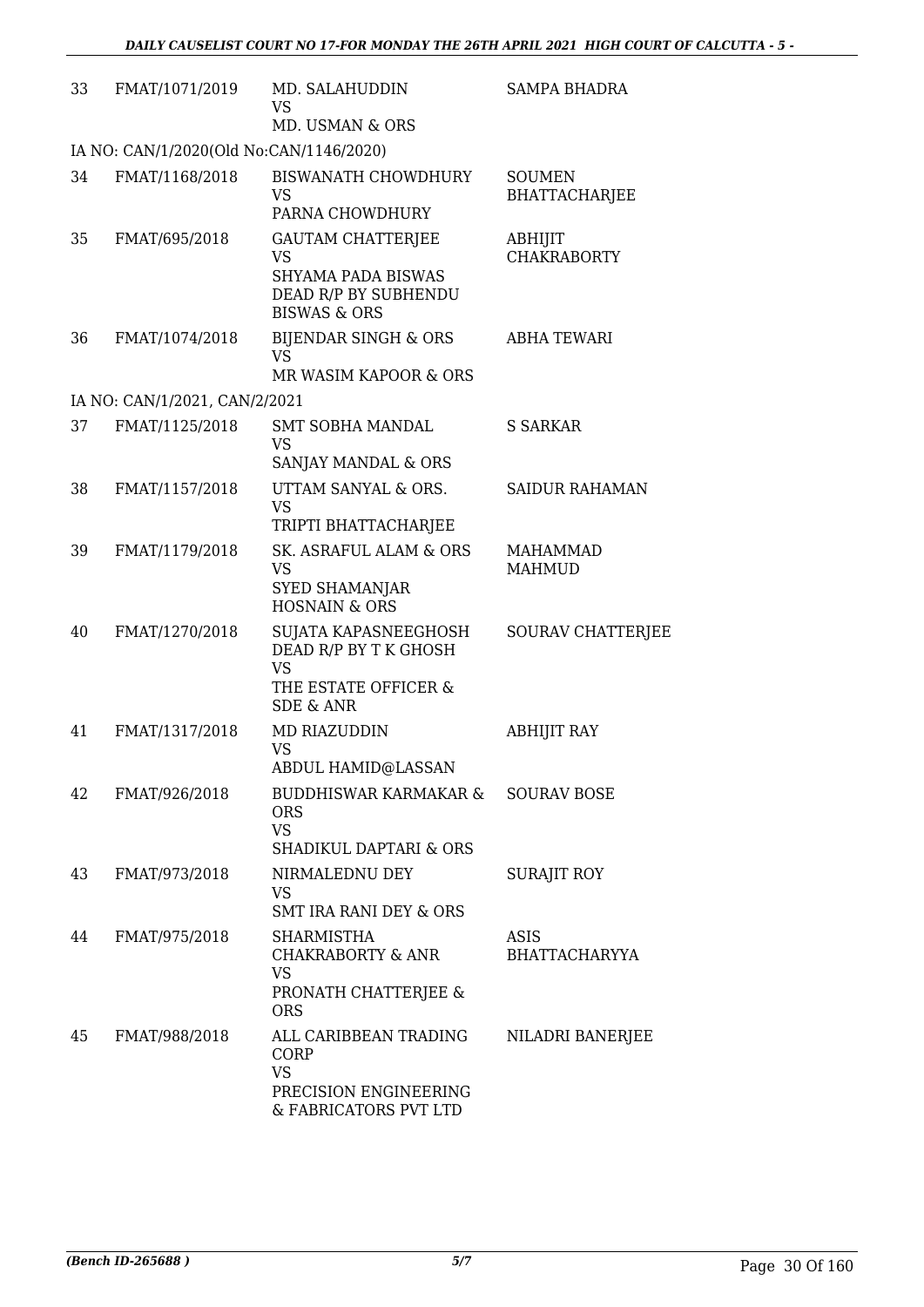| 46                                                                        | FMAT/223/2018                                                             | AJIT KUMAR SURANA<br>VS<br>MILKFOOD LTD & ORS                                                                                            | <b>JYOTI SINGH</b>                     |  |
|---------------------------------------------------------------------------|---------------------------------------------------------------------------|------------------------------------------------------------------------------------------------------------------------------------------|----------------------------------------|--|
|                                                                           | IA NO: CAN/1/2018(Old No:CAN/2078/2018)                                   |                                                                                                                                          |                                        |  |
| 47                                                                        | FMAT/331/2018                                                             | ADHIR CHANDRA CHUAN<br>(DEAD) REPD BY SANDHYA<br><b>RANI CHUAN &amp;ORS</b><br><b>VS</b><br><b>INDU BHUSAN CHUAN &amp;</b><br><b>ORS</b> | KAPIL CHANDRA<br><b>SAHOO</b>          |  |
|                                                                           |                                                                           | <b>ORDER XLI RULE - II</b>                                                                                                               |                                        |  |
| 48                                                                        | FMAT/758/2017                                                             | SAJAN KR BHAGAT HUF & S AGARWAL & CO<br><b>ORS</b><br><b>VS</b><br>SANJAY KR BHAGAT HUF &<br><b>ANR</b>                                  |                                        |  |
|                                                                           |                                                                           | IA NO: CAN/1/2017(Old No:CAN/6438/2017), CAN/2/2017(Old No:CAN/8958/2017)                                                                |                                        |  |
| 49                                                                        | FMAT/287/2017                                                             | RISHABH DEV BUILDERS<br>PVT. LTD. & ORS<br><b>VS</b><br>HINSDUSTHAN NATIONAL<br><b>GLASS &amp; INDUSTRIES LTD.</b>                       | <b>SANDIP DAS GUPTA</b>                |  |
|                                                                           | IA NO: CAN/1/2017(Old No:CAN/2563/2017)                                   |                                                                                                                                          |                                        |  |
| 50                                                                        | FMAT/23/2017                                                              | ARUN ROY CHOUDHURY<br><b>VS</b><br><b>ASHIT KUMAR ROY</b><br><b>CHOUDHURY &amp; ORS</b>                                                  | <b>ANYAPURBA</b><br><b>BANERJEE</b>    |  |
|                                                                           | IA NO: CAN/1/2017(Old No:CAN/1958/2017)                                   |                                                                                                                                          |                                        |  |
| 51                                                                        | FMAT/302/2017                                                             | ASHOK SENGUPTA & ANR<br>VS<br><b>PRADIP KR BOSE &amp; ORS</b>                                                                            | G PUKAYASTHA                           |  |
|                                                                           | IA NO: CAN/1/2017(Old No:CAN/3089/2017)                                   |                                                                                                                                          |                                        |  |
| 52                                                                        |                                                                           | FMAT/227/2017 KOTAK MAHINDRA BANK<br>LIMITED<br>VS.<br>REKHA DEVI SINGH                                                                  | <b>SHIBNATH</b><br><b>BHATTACHARYA</b> |  |
|                                                                           |                                                                           | IA NO: CAN/1/2017(Old No:CAN/1955/2017), CAN/2/2017(Old No:CAN/1956/2017)                                                                |                                        |  |
| 53                                                                        | FMAT/232/2017                                                             | <b>BANK OF INDIA</b><br><b>VS</b><br>KISHAN TOSHNIWAL & ORS                                                                              | <b>DIPANKAR DAS</b>                    |  |
| IA NO: CAN/1/2017(Old No:CAN/1966/2017), CAN/2/2017(Old No:CAN/1976/2017) |                                                                           |                                                                                                                                          |                                        |  |
| 54                                                                        | FMAT/366/2017                                                             | ABISH KUMAR DAS<br>VS<br>TANDRANI DAS & ANR                                                                                              | <b>SHUVAJIT BOSE</b>                   |  |
|                                                                           | IA NO: CAN/1/2017(Old No:CAN/3337/2017)                                   |                                                                                                                                          |                                        |  |
| 55                                                                        | FMAT/331/2017                                                             | <b>ANIL GHORAI</b><br>VS<br>DILIP KUMAR BERA & ORS                                                                                       | SNEHASIS JANA                          |  |
|                                                                           | IA NO: CAN/1/2017(Old No:CAN/6677/2017), CAN/2/2017(Old No:CAN/6678/2017) |                                                                                                                                          |                                        |  |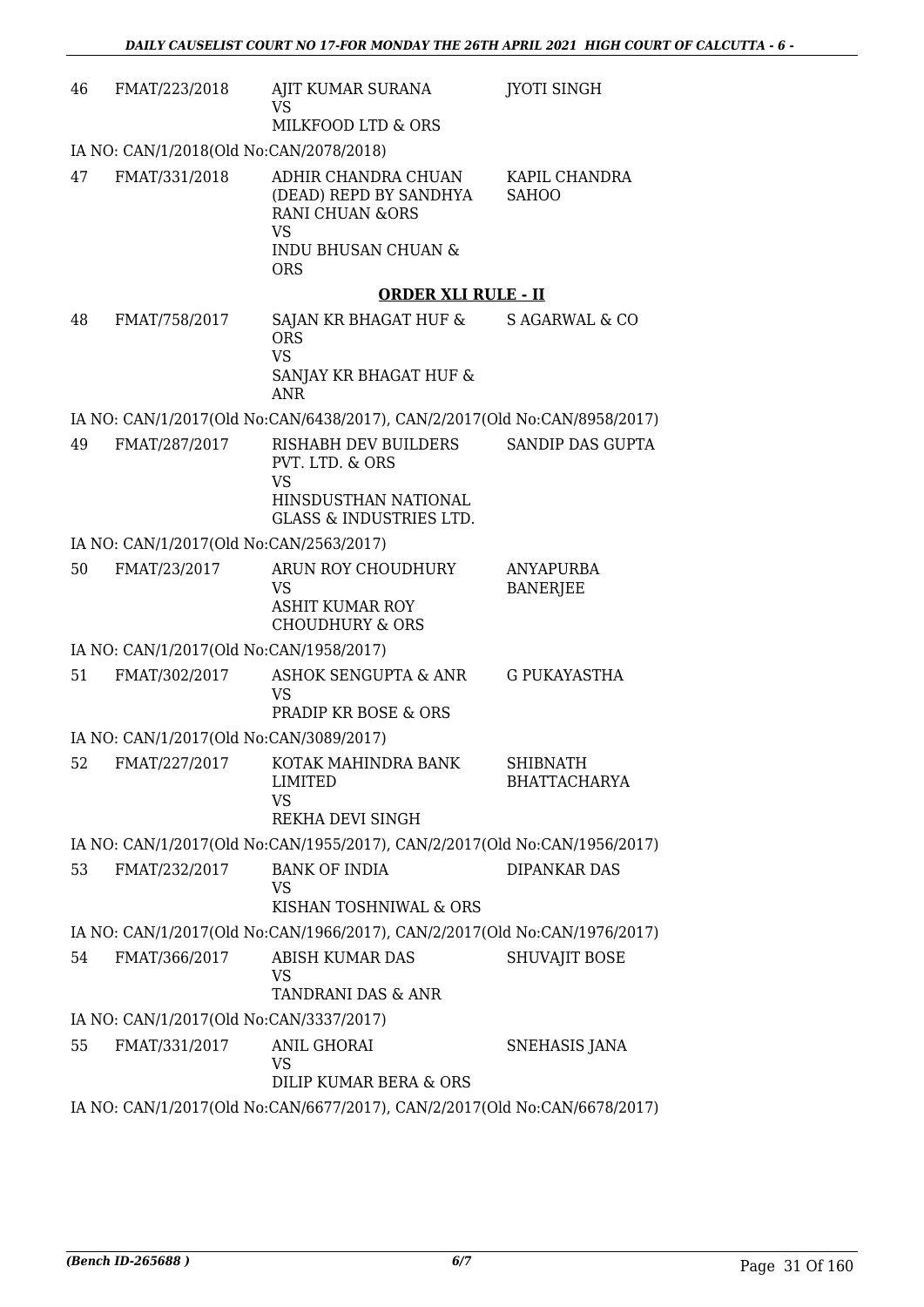56 FMAT/90/2017 PAPPU SAH & ORS VS LAKSHMI NARAYAN DAS & ORS BISWAJIT MITRA

IA NO: CAN/1/2017(Old No:CAN/878/2017), CAN/2/2017(Old No:CAN/879/2017)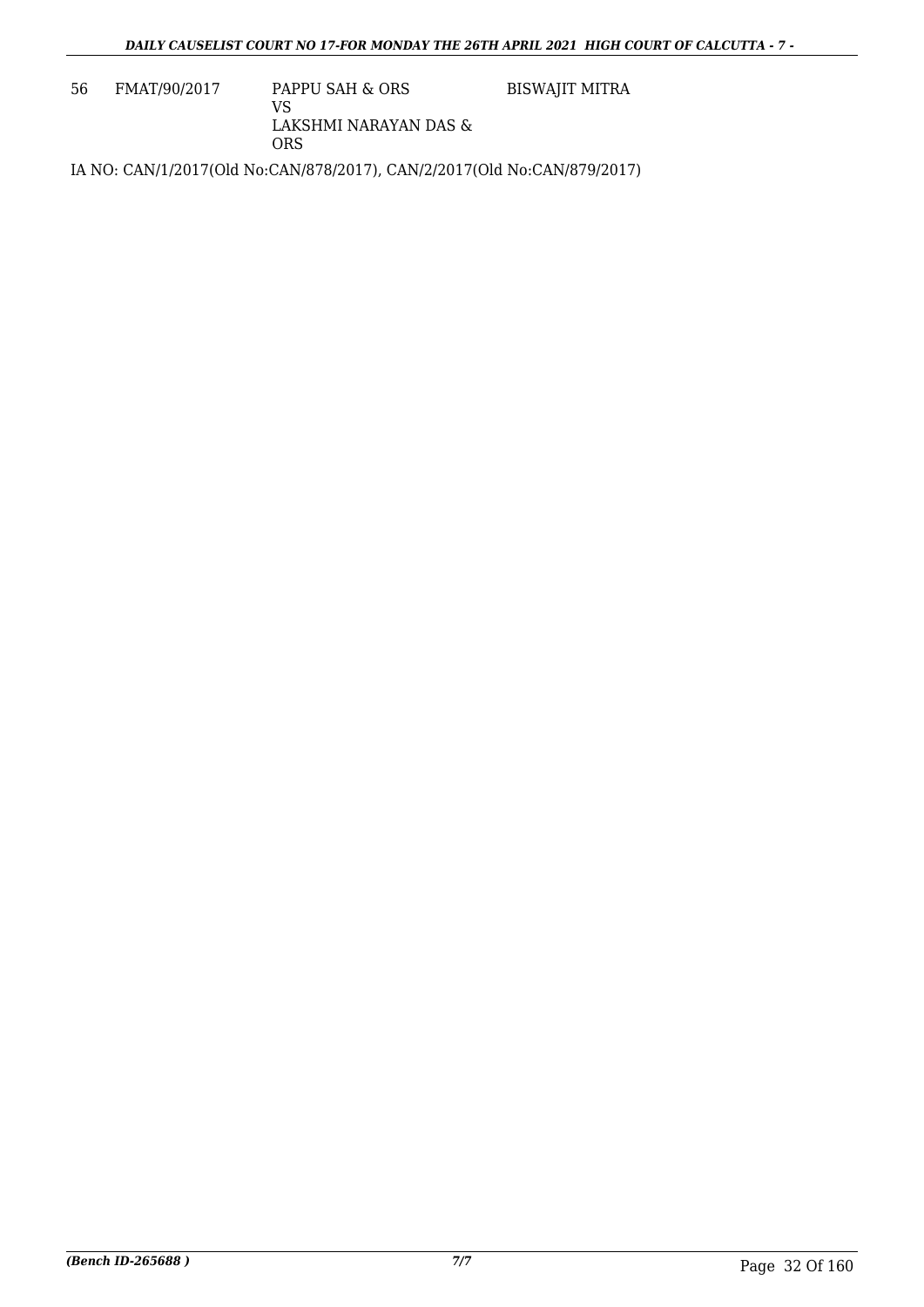

### **Appellate Side**

**DAILY CAUSELIST For Monday The 26th April 2021**

**COURT NO. 11**

### **DIVISION BENCH (DB-VI)**

### **AT 11:15 AM**

### **HON'BLE JUSTICE SUBRATA TALUKDAR HON'BLE JUSTICE ABHIJIT GANGOPADHYAY**

**(VIA VIDEO CONFERENCE) ON 26.04.2021**

### **ON AND FROM MONDAY, THE 11TH JANUARY 2021 - APPEALS FROM ORDERS RELATING TO MUNICIPALITIES, CO-OPERATIVES & PANCHAYATS UNDER GROUP-V INCLUDING APPLICATIONS CONNECTED THERETO;**

### **HEARING OF WRIT APPEALS IRRESPECTIVE OF CLASSIFICATION INCLUDING APPLICATIONS CONNECTED THERETO;**

**AND**

**ON AND FROM MONDAY, THE 19TH APRIL 2021 TO FRIDAY, 30TH APRIL 2021- IN ADDITION TO THEIR OWN LIST AND DETERMINATION WILL SIT TOGETHER AND TAKE UP THE MATTERS FROM THE LIST AND DETERMINATION OF HON'BLE JUSTICE ARINDAM SINHA AND HON'BLE JUSTICE SUVRA GHOSH.**

**AND**

**ON MONDAY 26TH APRIL 2021 - WILL SIT TOGETHER TO TAKE UP THE LIST AND DETERMINATION OF HON'BLE JUSTICE SUBRATA TALUKDAR AND HON'BLE JUSTICE HIRANMAY BHATTACHARYYA.**

### **SPECIAL NOTE:**

**1.(A) MENTIONING OF URGENT MATTERS WILL BE ALLOWED ON EVERY MONDAY AND WEDNESDAY AT THE FIRST SITTING OF THE COURT. (B) FIXED MATTERS MARKED IN EACH GROUP WILL BE CALLED ON FIRST FROM THE GROUP. 2. APPELLATE SIDE MATTERS WILL BE TAKEN UP UPTO RECESS ON EVERY TUESDAY AND THURSDAY.** 

### **ASSIGNED MATTER**

K K KAR

1 MAT/1089/2018 [2 P.B.] [At 2 P.M.] [26.04.2021] JYOTIRMOY ROY VS STATE OF WEST BENGAL & ORS

IA NO: CAN/1/2018(Old No:CAN/7801/2018)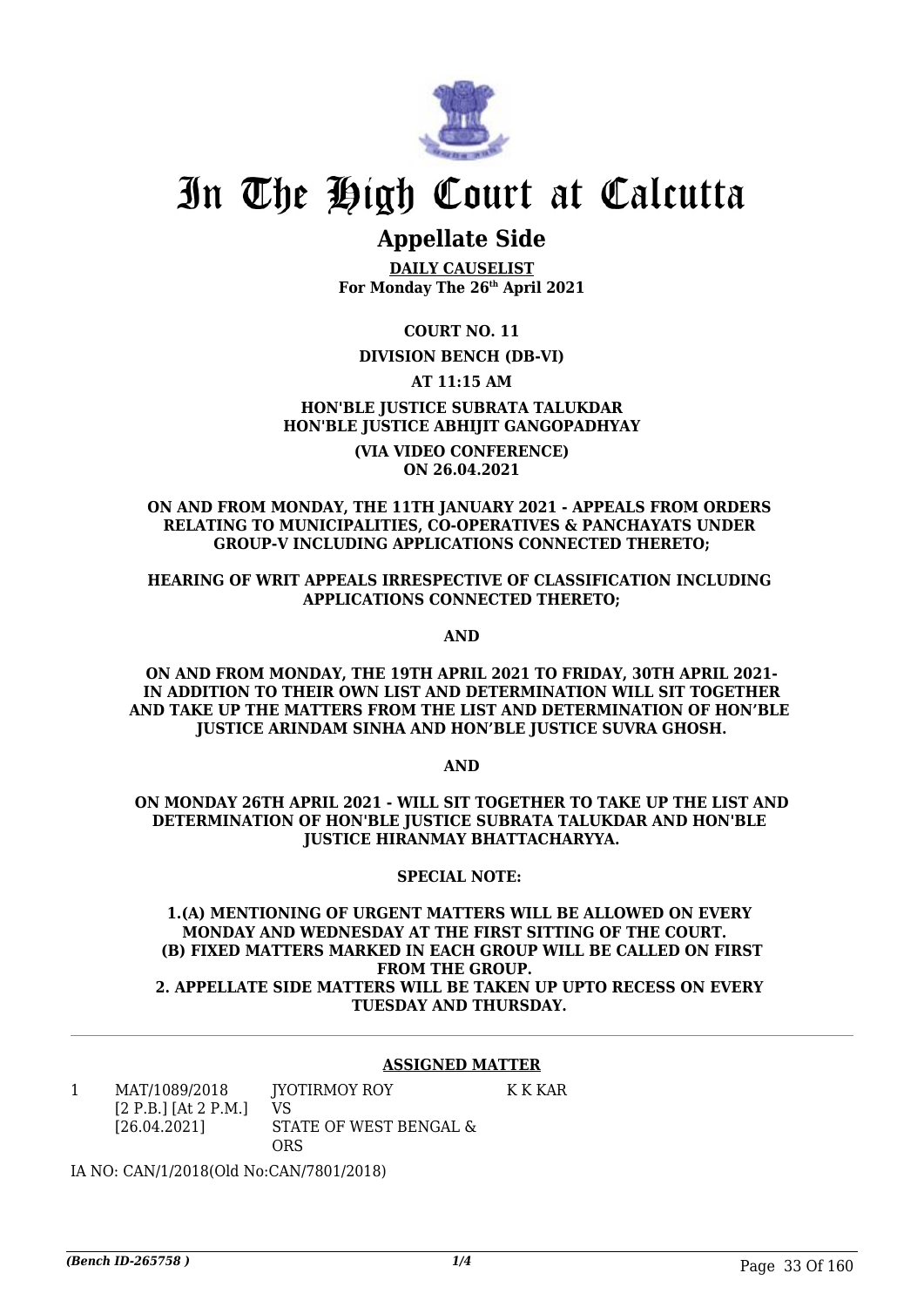| wt2 | COT/132/2018                            | UNIVERSITY OF CALCUTTA<br><b>VS</b>                                                                        | SANDIP DASGUPTA                        |
|-----|-----------------------------------------|------------------------------------------------------------------------------------------------------------|----------------------------------------|
|     |                                         | <b>JYOTIRMOY ROY</b>                                                                                       |                                        |
|     |                                         | <b>TO BE MENTIONED</b>                                                                                     |                                        |
| 3   | MAT/322/2021                            | <b>BULAND JAVED AND ANR</b><br><b>VS</b><br>STATE OF WEST BENGAL                                           | <b>CHANDRAKANTA</b><br><b>KUSHWAHA</b> |
|     |                                         | AND ORS.                                                                                                   |                                        |
|     | IA NO: CAN/1/2021                       |                                                                                                            |                                        |
|     |                                         | <b>ORDER XLI RULE II</b>                                                                                   |                                        |
| 4   | SA/120/2012<br>[Assigned]               | SONA BHANU BIBI<br><b>VS</b><br>SAKENA BIBI & ORS                                                          | <b>SHABANA HASIN</b>                   |
|     | IA NO: CAN/5/2020(Old No:CAN/1737/2020) |                                                                                                            |                                        |
|     |                                         | <b>APPLICATION(S)</b>                                                                                      |                                        |
| 5   | MAT/132/2020                            | THE KOLKAT MUNICIPAL<br>CORPORATON<br><b>VS</b>                                                            | <b>MIHIR KUNDU</b>                     |
|     |                                         | FIROZA BEGUM                                                                                               |                                        |
|     | IA NO: CAN/1/2020(Old No:CAN/1414/2020) |                                                                                                            |                                        |
| 6   | MAT/276/2017                            | FARIDA KHATOON @<br>LASKAR<br><b>VS</b><br>STATE OF WEST BENGAL &<br><b>ORS</b>                            | JASOBANTA RAKSHIT                      |
|     |                                         | IA NO: CAN/1/2020(Old No:CAN/2664/2020), CAN/2/2020(Old No:CAN/2669/2020)                                  |                                        |
| 7   | MAT/1139/2019                           | NETAJEE MONDAL                                                                                             | <b>GOUTAM ACHARYA</b>                  |
|     | [2nd Time]                              | <b>VS</b><br>STATE OF WEST BENGAL &<br><b>ORS</b>                                                          |                                        |
|     |                                         | IA NO: CAN/1/2019(Old No:CAN/12429/2019), CAN/3/2020(Old No:CAN/977/2020)                                  |                                        |
| 8   | MAT/297/2020<br>[Contempt]              | <b>MUKTA ARYA</b><br>VS<br><b>BASED HALDER &amp; ORS</b>                                                   | MANJULI<br><b>CHOUDHURI</b>            |
|     | IA NO: CAN/1/2020(Old No:CAN/2144/2020) |                                                                                                            |                                        |
| 9   | MAT/319/2021                            | AMITABHA DE BHOWMICK<br><b>AND ORS</b><br><b>VS</b><br>THE KOLKATA MUNICIPAL<br><b>CORPORATION AND ORS</b> | <b>GOUTA ACHARYA</b>                   |
|     | IA NO: CAN/1/2021, CAN/2/2021           |                                                                                                            |                                        |
| 10  | FMA/2400/2004                           | <b>SUMIT SINHA</b>                                                                                         | <b>IPSITA</b>                          |
|     |                                         | VS<br>JAGIGRAM GRAM<br><b>PANCHAYAT</b>                                                                    | <b>CHAKRABORTY</b>                     |
|     |                                         | IA NO: CAN/2/2016(Old No:CAN/11264/2016), CAN/3/2016(Old No:CAN/11265/2016)                                |                                        |
| 11  | FMA/501/2020<br>[Stay]                  | RUPA DASGUPTA @<br><b>CHOWDHURY</b><br><b>VS</b>                                                           | SHIBENDU PATRA                         |

TAPAS CHATTERJEE & ANR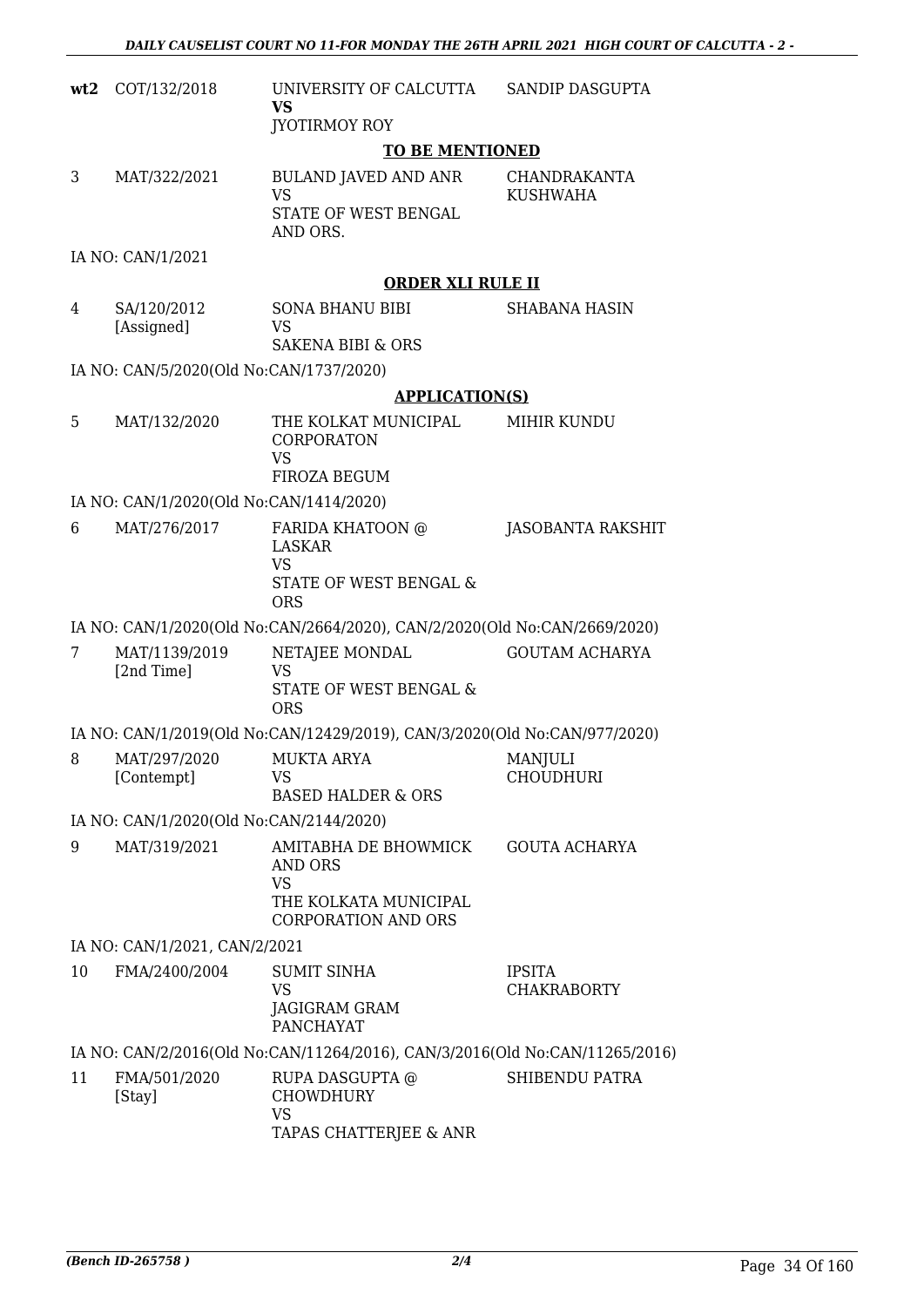| 12 | MAT/401/2021                             | NANDITA MONDAL<br>VS                                                                         | TANUJA BASAK                                                                        |
|----|------------------------------------------|----------------------------------------------------------------------------------------------|-------------------------------------------------------------------------------------|
|    |                                          | <b>GOUTAM GHOSH AND ORS</b>                                                                  |                                                                                     |
|    | IA NO: CAN/1/2021                        |                                                                                              |                                                                                     |
| 13 | MAT/419/2021                             | NANDITA MONDAL<br><b>VS</b>                                                                  | <b>TANUJA BASAK</b>                                                                 |
|    |                                          | <b>GOUTAM GHOSH AND ORS</b>                                                                  |                                                                                     |
|    | IA NO: CAN/1/2021                        |                                                                                              |                                                                                     |
| 14 | MAT/221/2020                             | <b>SUJOY MONDAL</b><br><b>VS</b><br>STATE OF WEST BENGAL &<br><b>ORS</b>                     | KALYANI<br><b>BHATTACHARYA</b>                                                      |
|    | IA NO: CAN/1/2020(Old No:CAN/1451/2020)  |                                                                                              |                                                                                     |
| 15 | FMA/815/2019                             | SHASHI AGARWAL<br><b>VS</b><br>BIDHANNAGAR MUNICIPAL                                         | <b>SHOVAN GHOSH</b>                                                                 |
|    |                                          | <b>CORPORATION &amp; ORS</b>                                                                 |                                                                                     |
|    | IA NO: CAN/1/2019(Old No:CAN/7447/2019)  |                                                                                              |                                                                                     |
| 16 | MAT/1976/2019                            | JOTEGHANASHAYM<br>SAMABAY KRISHI UNNAYAN<br>SAMITI<br><b>VS</b>                              | UTTAM BANIK                                                                         |
|    |                                          | MANAS KUAMR GUCHHAIT                                                                         |                                                                                     |
|    |                                          |                                                                                              | IA NO: CAN/1/2020(Old No:CAN/579/2020), CAN/2/2020(Old No:CAN/580/2020), CAN/3/2021 |
| 17 | CPAN/70/2021<br>[Contempt]               | PRABHAT KUMAR<br><b>CHAKRAVARTY</b><br><b>VS</b>                                             | <b>SOMOULI SARKAR</b>                                                               |
|    |                                          | PRASANTA RAY AND<br><b>OTHERS</b>                                                            |                                                                                     |
|    | wt18 FMA/1171/2019                       | SK GOLAP ALI<br><b>VS</b><br>PRABHAT KUMAR<br><b>CHAKRAVARTY &amp; ORS</b>                   | <b>BISWARANJAN</b><br><b>BHAKAT</b>                                                 |
| 19 | FMA/469/2021                             | <b>SANGHITA SHAW</b><br><b>VS</b><br>THE CHAIRMAN, BHATPARA<br><b>MUNICIPALITY &amp; ORS</b> | <b>SAURABH SANKAR</b><br><b>SENGUPTA</b>                                            |
|    | IA NO: CAN/1/2020(Old No:CAN/765/2020)   |                                                                                              |                                                                                     |
| 20 | FMA/356/2021                             | SANDIPAN CHAKRABORTY<br><b>VS</b><br><b>STATE OF WEST BENGAL &amp;</b><br>ORS.               | MD. IDRISH                                                                          |
|    | IA NO: CAN/2/2019(Old No:CAN/10020/2019) |                                                                                              |                                                                                     |
| 21 | FMA/764/2020                             | LATA BOSE & ANR<br>VS<br>MAHESHTALA<br><b>MUNICIPALITY &amp; ORS</b>                         | <b>SHREYA BASU</b>                                                                  |
|    |                                          | IA NO: CAN/2/2019(Old No:CAN/10183/2019), CAN/3/2021                                         |                                                                                     |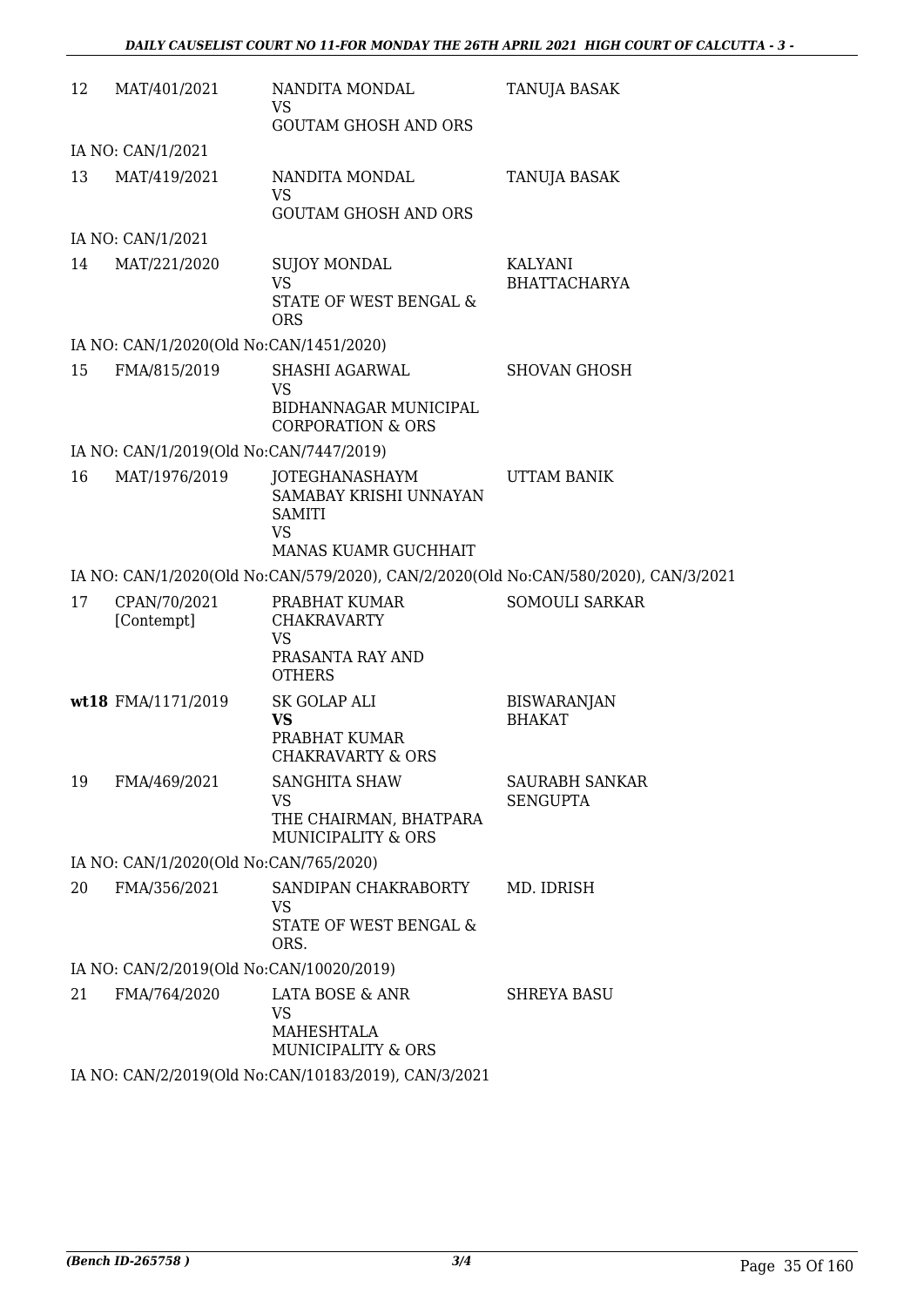| 22 | FMA/459/2021 | KOLKATA MUNICIPAL       |
|----|--------------|-------------------------|
|    |              | CORPORATION AND         |
|    |              | ANOTHER                 |
|    |              | VS                      |
|    |              | UNION OF INDIA AND ORS. |

ANINDYA SUNDAR CHATTERJEE

IA NO: CAN/1/2021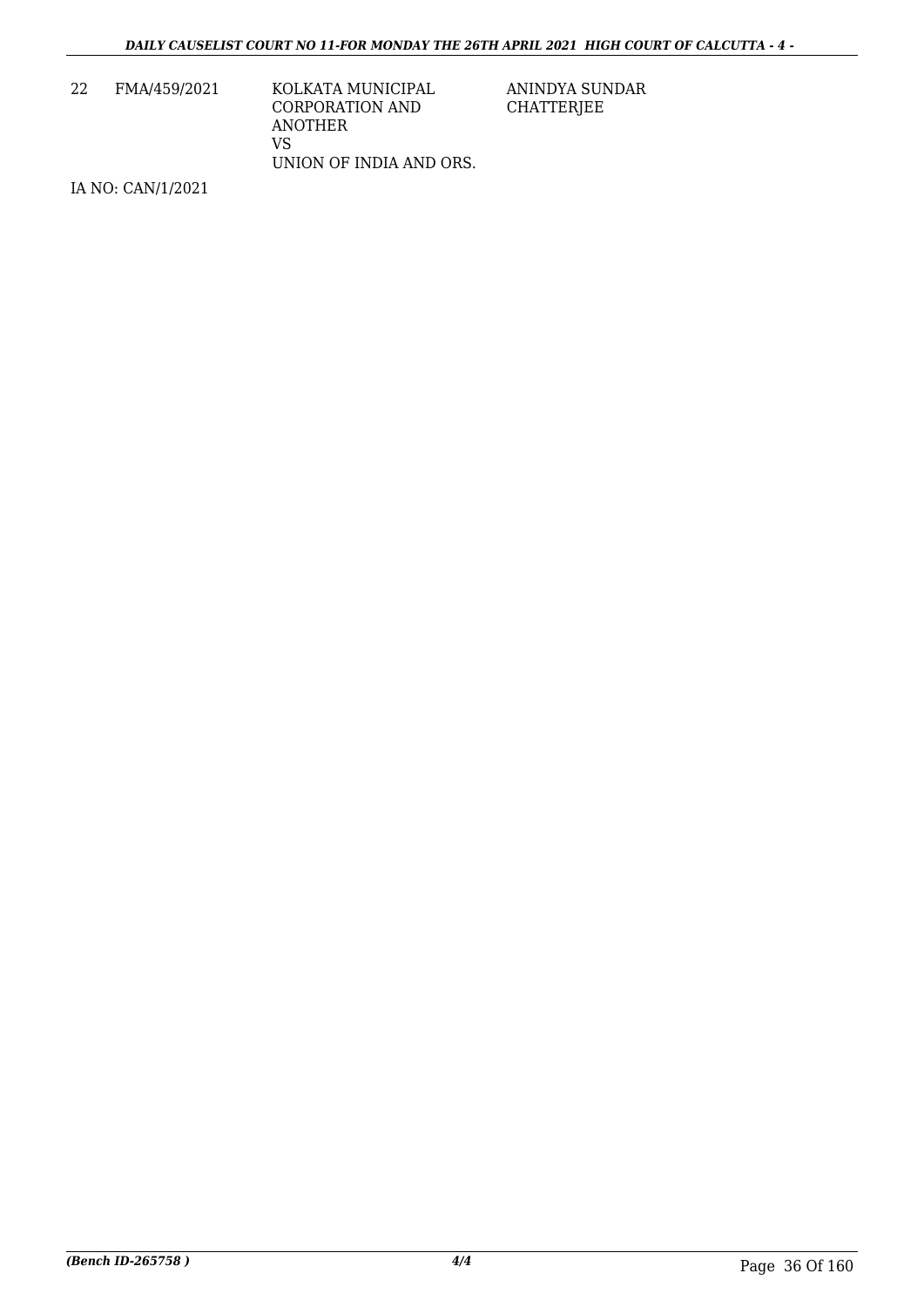

# **Appellate Side**

**DAILY CAUSELIST For Monday The 26th April 2021**

**COURT NO. 11**

## **DIVISION BENCH (DB )**

**AT 12:55 PM**

**HON'BLE JUSTICE SUBRATA TALUKDAR HON'BLE JUSTICE SUBHASIS DASGUPTA**

> **(VIA VIDEO CONFERENCE) ON 27.04.2021 AT 12.55 P.M.**

### **ON TUESDAY, 27TH APRIL 2021 AT 12.55 P.M. - WILL SIT TOGETHER TO DELIVER FEW JUDGMENTS.**

#### **FOR JUDGMENT AND FINAL ORDER**

RANAJIT **CHATTERTJEE** 

1 FMA/696/2019 SUBHASIS BANDYOPADHYAY VS CENTRAL BANK OF INDIA & ORS

IA NO: CAN/2/2018(Old No:CAN/4548/2018)

2 FMA/136/2019 SISIR KUMAR BISWAS & ANR VS STATE OF WEST BENGAL & ORS **RAIU** BHATTACHARYYA

IA NO: CAN/1/2015(Old No:CAN/4989/2015)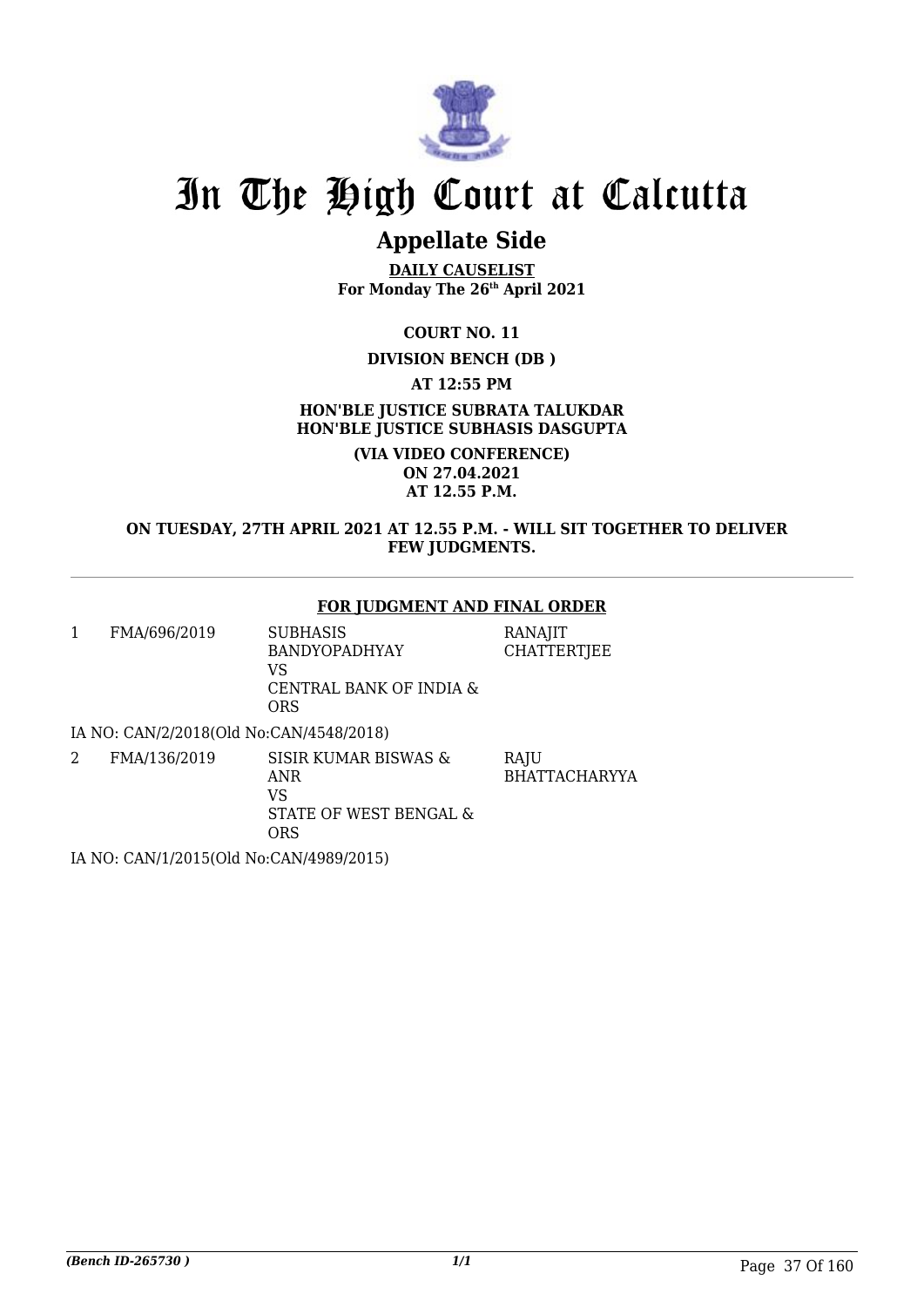

# **Appellate Side**

**DAILY CAUSELIST For Monday The 26th April 2021**

**COURT NO. 28**

**DIVISION BENCH (DB - VII) AT 11:15 AM HON'BLE JUSTICE TAPABRATA CHAKRABORTY HON'BLE JUSTICE TIRTHANKAR GHOSH**

**(VIA VIDEO CONFERENCE)**

**ON AND FROM WEDNESDAY, THE 13TH JANUARY, 2021 - ANTICIPATORY BAIL UNDER SECTION 438 OF THE CODE OF CRIMINAL PROCEDURE INCLUDING MODIFICATION/CANCELLATION AND RELAXATION OF THE SAME;**

**BAIL UNDER SECTION 439 OF THE CODE OF CRIMINAL PROCEDURE (PUNISHMENT ABOVE 7 YEARS) INCLUDING MODIFICATION/CANCELLATION AND RELAXATION OF THE SAME.**

**SPECIAL NOTE: MENTIONING WILL BE ALLOWED AT THE FIRST SITTING OF THE COURT ON MONDAY**

**TODAY, i.e., ON 26-04-2021, AFTER "TO BE MENTIONED" AND "FIXED MATTER", BAIL APPLICATIONS WILL BE TAKEN UP SERIALLY FROM CRM 1819/2021 ONWARDS.**

**FROM 2 P.M. ANTICIPATORY BAIL MATTERS WILL BE TAKEN UP SERIALLY FROM CRM 989/2021 ONWARDS.**

 **NOTE: MATTERS WILL BE TAKEN UP THROUGH PHYSICAL HEARING ONLY WHEN BOTH THE PARTIES ARE AGREED**

|              |                                 | <b>TO BE MENTIONED</b>                                                                                  |                                         |
|--------------|---------------------------------|---------------------------------------------------------------------------------------------------------|-----------------------------------------|
| $\mathbf{1}$ | CRM/1701/2021                   | ASIF HOSSAIN@BIKI@BIKI SK<br>VS<br><b>STATE OF WEST BENGAL</b>                                          | PRIYANKAR GANGULY                       |
| 2            | CRM/1791/2021                   | SHIBU MANDAL<br>VS<br>STATE OF WEST BENGAL AND<br><b>ANOTHER</b>                                        | MUSHARRAF ALAM SK.                      |
| 3            | CRM/1814/2021<br>$(27-04-2021)$ | JHANTU DOLUI<br>VS<br><b>STATE OF WEST BENGAL</b>                                                       | Srimoyee Mukherjee                      |
| 4            | CRM/2872/2021<br>$(27-04-2021)$ | RANJIT KUMAR SHOW @ RANJEET KOUSHIK KUNDU<br>KUMAR SHAW AND OTHERS<br>VS<br><b>STATE OF WEST BENGAL</b> |                                         |
|              |                                 | <b>FIXED MATTER</b>                                                                                     |                                         |
| 5            | CRM/1742/2021                   | SK. AKBAR<br>VS.<br><b>STATE OF WEST BENGAL</b>                                                         | SIDDHARTHA SARKAR                       |
|              |                                 | <b>APPLICATION FOR BAIL</b>                                                                             |                                         |
| 6            | CRM/2662/2020                   | SANJAY DAS<br>VS<br>SUPERINTENDENT OF<br>CUSTOMS, SPECIAL<br><b>INVESTIGATION BRANCH</b>                | <b>ANKITA DAS</b><br><b>CHAKRABORTY</b> |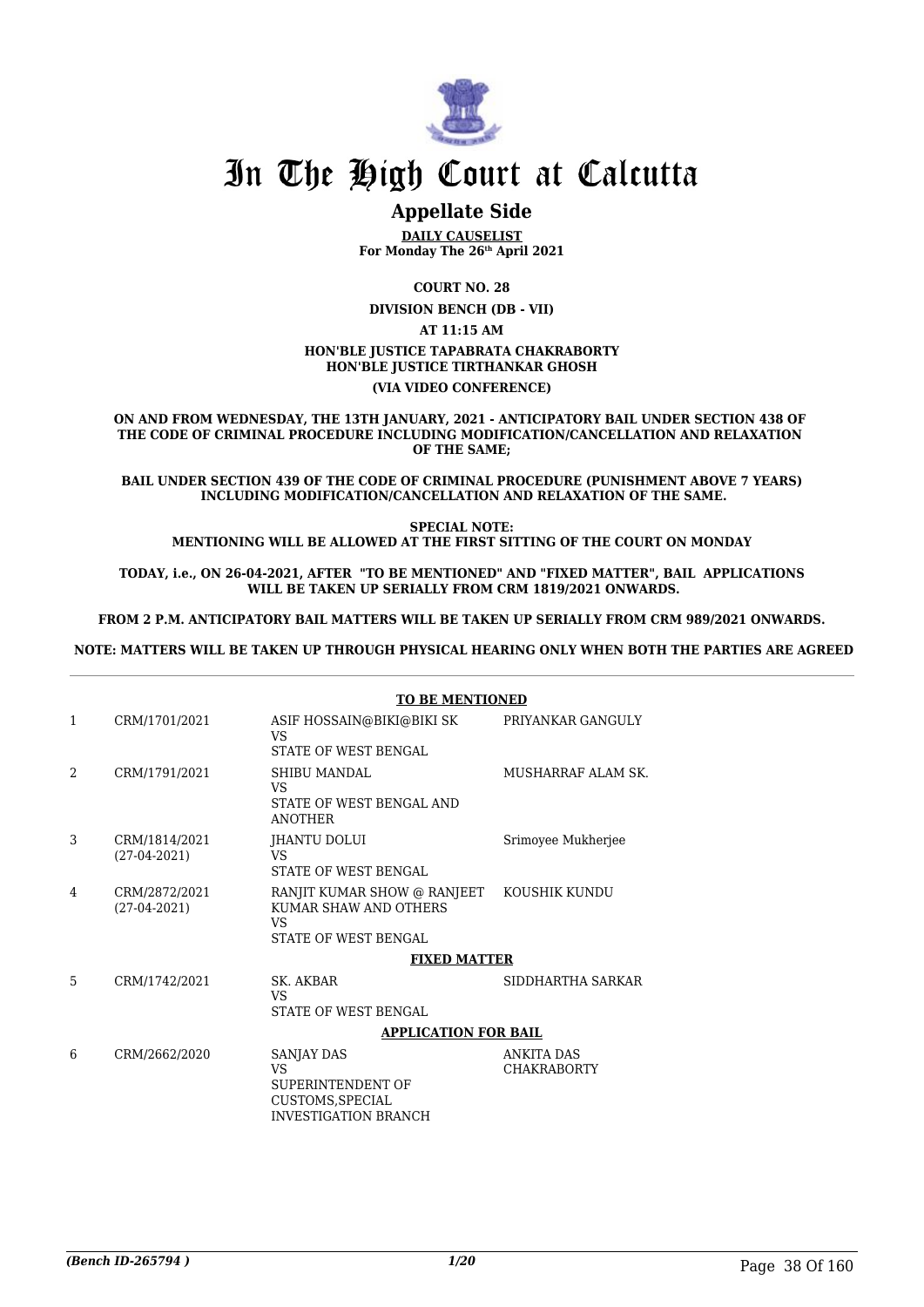| 7  | CRM/7496/2020      | AZAD SK ALIAS ABUL KALAM<br>AZAD<br>VS.                                            | <b>SOUMYA NAG</b>                          |
|----|--------------------|------------------------------------------------------------------------------------|--------------------------------------------|
|    | IA NO: CRAN/1/2020 | State of West Bengal                                                               |                                            |
| 8  | CRM/9610/2020      | SANJIB KUMAR MONDAL<br>VS<br>State of West Bengal                                  | ARGHYA CHAKRABARTI                         |
| 9  | CRM/10898/2020     | VIKASH KUMAR YADAV @ VIVESH<br>YADAV @ BIKASH YADAV<br>VS                          | <b>SOUMYA BASU ROY</b><br><b>CHOWDHURY</b> |
| 10 | CRM/11054/2020     | State of West Bengal<br><b>SUNNY HELA</b>                                          |                                            |
|    |                    | VS.<br>Union of India                                                              | GAGANJYOT SINGH                            |
| 11 | CRM/11181/2020     | MITHUN DHARA<br>VS<br>Union of India                                               | KOUSTAV BAGCHI                             |
| 12 | CRM/341/2021       | MD SHAMI @ MOHAMMAD SHAMI<br><b>VS</b>                                             | NAZIR AHMED                                |
|    |                    | State of West Bengal                                                               |                                            |
|    | wt13 CRM/117/2021  | MITHUN CHANDRA<br>VS<br>STATE OF WEST BENGAL AND<br>ORS.                           | <b>AMRIN KHATOON</b>                       |
| 14 | CRM/370/2021       | ANIRUDDHA GHOSH                                                                    | DATTATREYA DUTTA                           |
|    |                    | VS<br>State of West Bengal                                                         |                                            |
| 15 | CRM/633/2021       | BAPI SAMANTA @ NILMONI<br><b>SAMANTA</b><br>VS.<br>State of West Bengal            | RAMASHIS MUKHERJEE                         |
| 16 | CRM/701/2021       | SHANKAR PROSAD SHARMA @<br>SHANKAR SHARMA<br>VS                                    | APURBA KUMAR DUTTA                         |
|    |                    | State of West Bengal                                                               |                                            |
| 17 | CRM/816/2021       | <b>SUMAN BARMAN</b><br><b>VS</b>                                                   | ROMA ROY                                   |
|    |                    | State of West Bengal<br><b>FOR ORDERS</b>                                          |                                            |
| 18 | CRM/11017/2020     | UTPAL MONDAL @ IMAM<br>SAMUNUR @ SABNUR MONDAL<br>@ ALAUDDIN MONDAL AND ORS<br>VS. | MADHUMITA BASAK                            |
|    |                    | THE STATE OF WEST BENGAL<br><b>BAIL APPLICATION</b>                                |                                            |
| 19 | CRM/562/2020       | SHYAMAL KUNDU                                                                      | SNEHANSU MAJUMDER                          |
|    |                    | VS<br>STATE OF WEST BENGAL                                                         |                                            |
|    | IA NO: CRAN/1/2020 |                                                                                    |                                            |
| 20 | CRM/2583/2020      | GOBINDO SEN @ GOVIND SAIN<br>VS                                                    | JANNAT UL FIRDOUS                          |
|    |                    | STATE OF WEST BENGAL                                                               |                                            |
| 21 | CRM/3248/2020      | SOVAN CHAKRABORTY @ TUKAI<br>VS<br>STATE OF WEST BENGAL                            | ASHISH DEY                                 |
|    | IA NO: CRAN/2/2021 |                                                                                    |                                            |
| 22 | CRM/3277/2020      | CHANDAN KHATICK<br>VS                                                              | <b>BITASOK BANERJEE</b>                    |
|    |                    | STATE OF WEST BENGAL                                                               |                                            |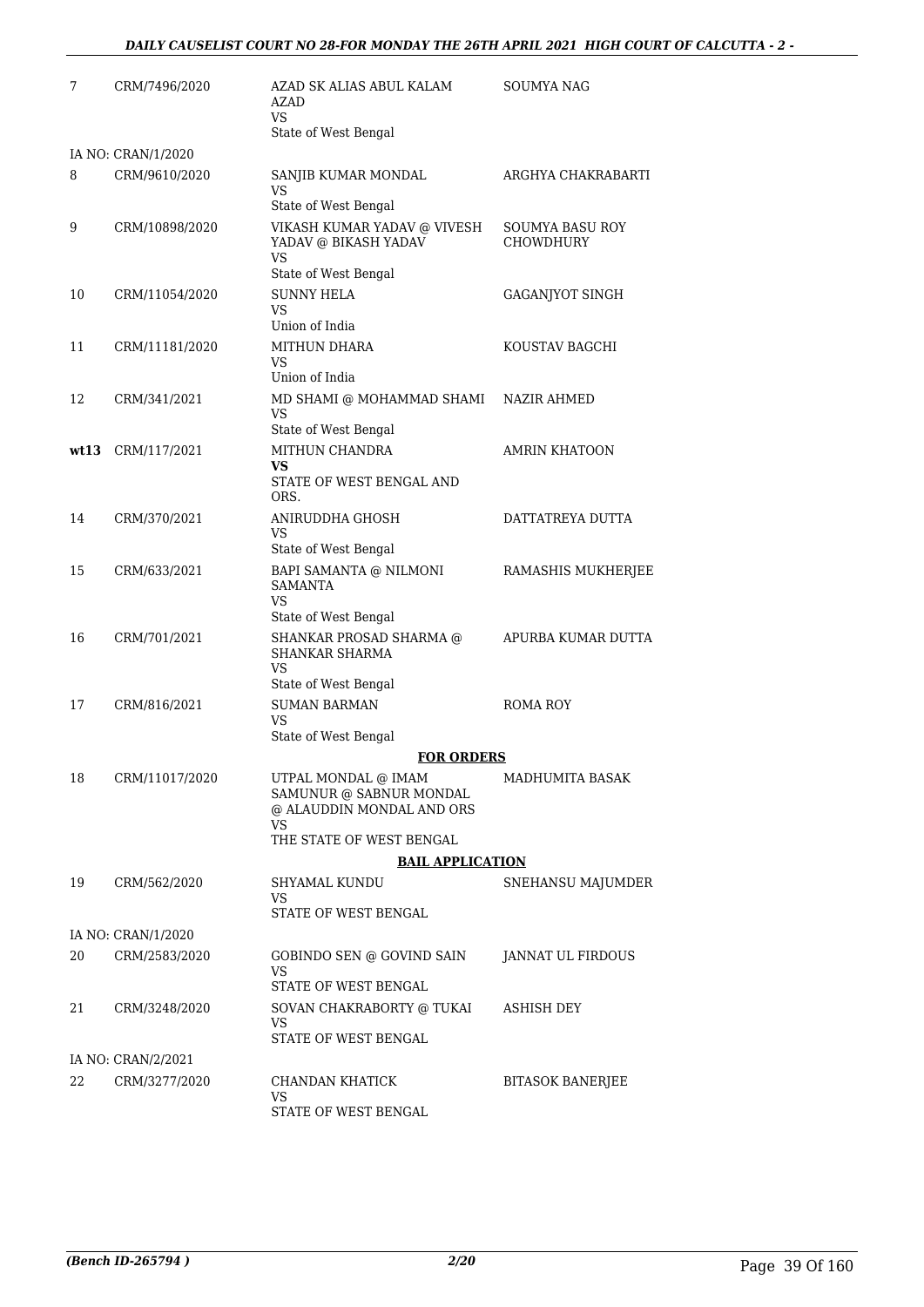| 23 | CRM/3335/2020                             | TAFAJJEL HOSSAIN<br>MONDAL@TAFAJJEL<br>MONDAL@TOFAJEL MOLLA<br>VS<br>STATE OF WEST BENGAL | DEBAPRIYA SAMANTA                   |
|----|-------------------------------------------|-------------------------------------------------------------------------------------------|-------------------------------------|
|    | IA NO: CRAN/1/2020(Old No:CRAN/1686/2020) |                                                                                           |                                     |
| 24 | CRM/5808/2020                             | ARUN KUMAR DAS<br>VS<br>STATE OF WEST BENGAL & ANR                                        | RAJDEEP HALDAR                      |
|    | IA NO: CRAN/1/2020(Old No:CRAN/4219/2020) |                                                                                           |                                     |
| 25 | CRM/7610/2020                             | <b>SK.SADDAM HOSSAIN</b><br>VS                                                            | DATTATREYA DUTTA                    |
| 26 | CRM/8129/2020                             | State of West Bengal<br>TARIKUL ISLAM @ TARIK<br><b>VS</b>                                | SANTANU MAJI                        |
| 27 | CRM/8246/2020                             | State of West Bengal<br><b>JAYNAL GAZI</b><br>VS<br>State of West Bengal                  | SUDARSHAN GHOSH                     |
| 28 | CRM/8560/2020                             | <b>BHASKAR MUKHERJEE</b><br>VS                                                            | <b>TANMAY BASU</b>                  |
| 29 | CRM/8667/2020                             | State of West Bengal<br>SUTPAL GHOSH AND ORS<br>VS<br>State of West Bengal                | PRABIR MAJUMDER                     |
| 30 | CRM/8697/2020                             | DEB KUAMR CHAKRABORTY<br>VS<br>State of West Bengal                                       | ANKITA DAS<br><b>CHAKRABORTY</b>    |
| 31 | CRM/9535/2020                             | SISHUTOSH SOREN<br>VS<br>State of West Bengal                                             | KAZI M RAHMAN                       |
| 32 | CRM/9991/2020                             | <b>BIPLAB DAS @ BAPAN</b><br>VS<br>State of West Bengal                                   | Ramashis Mukherjee                  |
| 33 | CRM/10162/2020                            | ALIM KHAN@ALI@MD ALI<br>@MUBARAK<br>VS<br>State of West Bengal                            | SANJIB MITRA                        |
|    | wt34 CRM/10091/2020                       | SK. KALAM<br><b>VS</b><br>STATE OF WEST BENGAL                                            | SOUMYA BASU ROY<br><b>CHOWDHURI</b> |
| 35 | CRM/10244/2020                            | NIZAMUDDIN GAZI<br>VS<br>State of West Bengal                                             | Ramashis Mukherjee                  |
| 36 | CRM/10439/2020                            | PARDEEP KUMAR AND ANR<br>VS<br>State of West Bengal                                       | MD N RABBEER                        |
| 37 | CRM/10486/2020                            | <b>SANTAN BHUIYA</b><br>VS<br>State of West Bengal                                        | SOUVIK DAS                          |
| 38 | CRM/10687/2020                            | MRI REJAUL ALI@RIKUL<br>VS<br>State of West Bengal                                        | SAGAR SAHA                          |
| 39 | CRM/10910/2020                            | SHAMIM HUSSAIN @ GILL921782<br>VS<br>State of West Bengal                                 | HUSEN MUSTAFI                       |
| 40 | CRM/11058/2020                            | SOLEMAN MOLLA<br>VS<br>State of West Bengal                                               | MD ZEESHAN UDDIN                    |
| 41 | CRM/11108/2020                            | SANOJ SINGH AND ORS<br>VS<br>State of West Bengal                                         | KOMAL SINGH                         |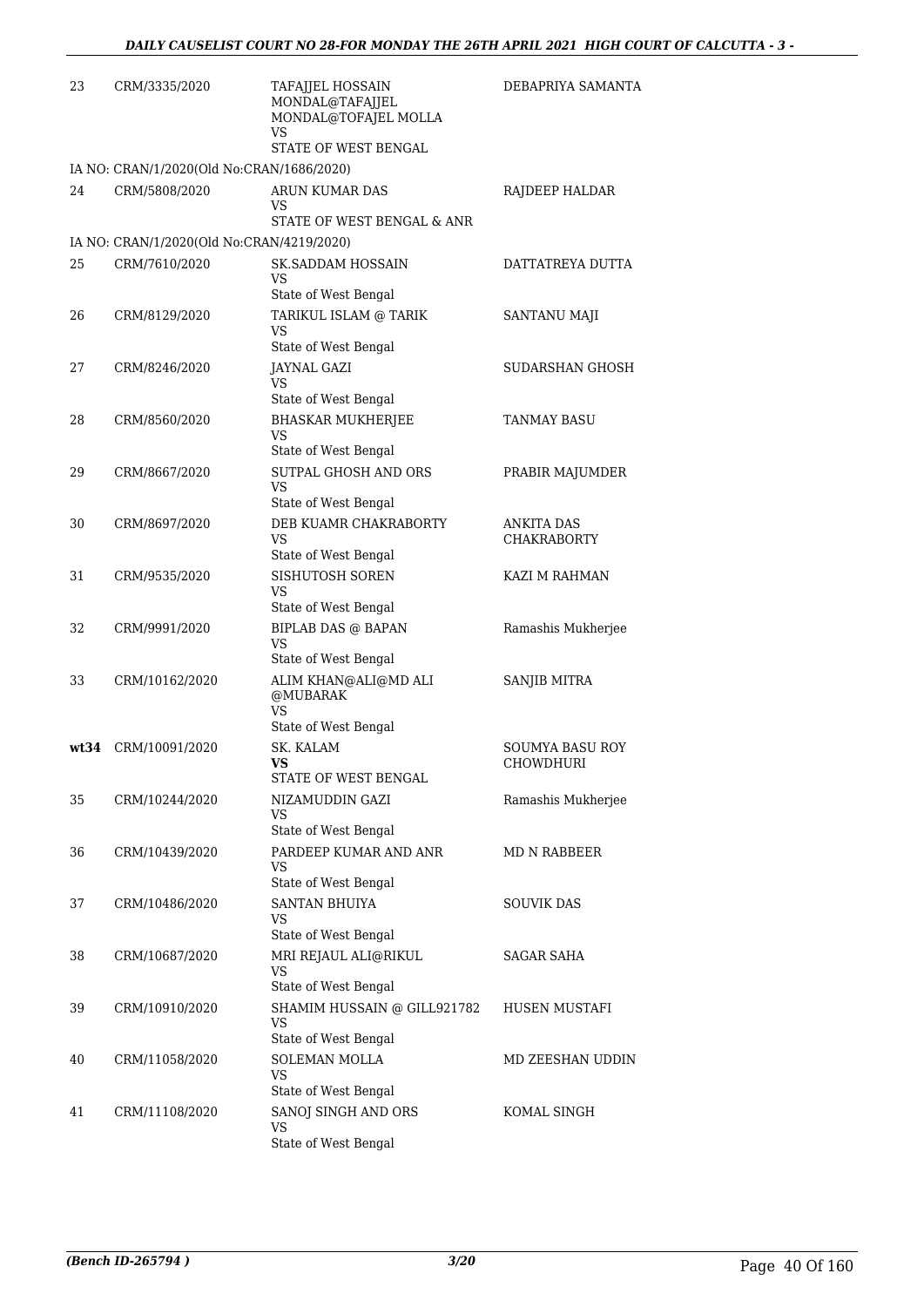| 42 | CRM/11109/2020 | KALYAN MURMU<br>VS.<br>State of West Bengal                                               | <b>BITASOK BANERJEE</b>         |
|----|----------------|-------------------------------------------------------------------------------------------|---------------------------------|
| 43 | CRM/11122/2020 | PALASH CHANDRA DEY @ PALAS<br>CH. DEY @ APPU DEY @ BAPI DEY<br>VS<br>State of West Bengal | SUMANTA GANGULY                 |
| 44 | CRM/11128/2020 | <b>SANDEEP LAKRA</b><br>VS<br>State of West Bengal                                        | <b>BISWAJIT MITRA</b>           |
| 45 | CRM/11153/2020 | <b>SUJOY MONDAL</b>                                                                       | SHAMIK BAGCHI                   |
|    |                | VS<br>State of West Bengal                                                                |                                 |
| 46 | CRM/11214/2020 | DR. DILIP GHOSH @ DILIP KUMAR<br>GHOSH<br>VS.                                             | MINAL PALANA                    |
|    |                | State of West Bengal                                                                      |                                 |
| 47 | CRM/11227/2020 | TAHIJUDDIN SHAIKH@RAJU<br>VS                                                              | ANGSHUMAN<br><b>CHAKRABORTY</b> |
|    |                | State of West Bengal                                                                      |                                 |
| 48 | CRM/11261/2020 | <b>NASIR MALLICK</b><br>VS                                                                | <b>SUMAN DE</b>                 |
|    |                | State of West Bengal                                                                      |                                 |
| 49 | CRM/469/2021   | <b>BAIL APPLICATION [NEW]</b><br>MD KALU @ ATAUR RAHAMAN                                  | <b>SOUMYA NAG</b>               |
|    |                | VS.<br>Union of India                                                                     |                                 |
| 50 |                | <b>LAKHAN GHOSH</b>                                                                       |                                 |
|    | CRM/747/2021   | VS                                                                                        | SNEHASISH PAL                   |
|    |                | State of West Bengal AND ANR                                                              |                                 |
| 51 | CRM/750/2021   | <b>BIREN MANDAL</b><br>VS<br>State of West Bengal                                         | PRITHVIRAJ SINHA ROY            |
| 52 | CRM/766/2021   | HASAN IMAM @ HASNU @<br>ZUBAIR AHMED @ ASIF HOSSAIN<br>@ ARIF HASAN<br>VS.                | PRATIK GHOSH                    |
|    |                | State of West Bengal                                                                      |                                 |
| 53 | CRM/772/2021   | PARITOSH MISTRY<br>VS<br>State of West Bengal                                             | <b>FRANCIS SAMSON</b><br>CORREA |
| 54 | CRM/809/2021   | TINKU KUMAR SINGH<br>VS                                                                   | DEV KUMAR SHARMA                |
| 55 | CRM/834/2021   | State of West Bengal<br>SOMNATH DUTTA<br>VS                                               | KAUSTAV SHOME                   |
|    |                | State of West Bengal                                                                      |                                 |
| 56 | CRM/835/2021   | <b>SATTAR AHAMED</b><br>VS                                                                | ASIF DEWAN                      |
|    | CRM/838/2021   | State of West Bengal<br>MONORANJAN DAS                                                    | NAZIR AHMED                     |
| 57 |                | @MONORANJAN DAS<br><b>VS</b>                                                              |                                 |
|    |                | State of West Bengal                                                                      |                                 |
| 58 | CRM/851/2021   | DEBASISH BAR<br>VS<br>State of West Bengal                                                | sk. sahjahan ali                |
| 59 | CRM/861/2021   | KOHINOOR BIBI                                                                             | SOURAV MUKHERJEE                |
|    |                | VS<br>State of West Bengal                                                                |                                 |
| 60 | CRM/878/2021   | SHUBHANKAR HALDER                                                                         | DONA AKTER                      |
|    |                | VS<br>State of West Bengal                                                                |                                 |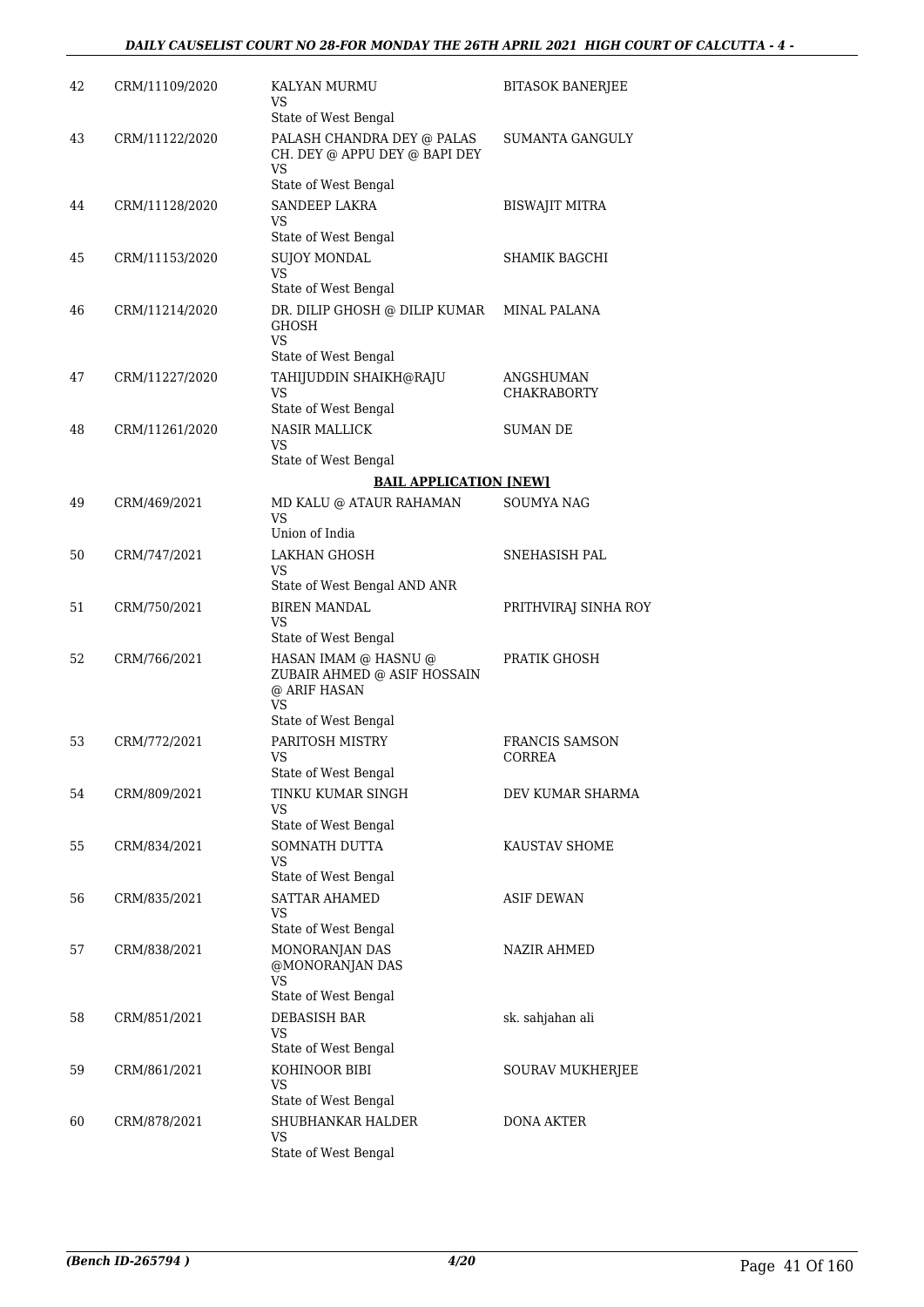#### *DAILY CAUSELIST COURT NO 28-FOR MONDAY THE 26TH APRIL 2021 HIGH COURT OF CALCUTTA - 5 -*

| 61 | CRM/881/2021  | <b>BISWAJIT SHIL</b><br>VS<br>State of West Bengal                                             | Jeenia Rudra                              |
|----|---------------|------------------------------------------------------------------------------------------------|-------------------------------------------|
| 62 | CRM/886/2021  | BAPPADITYA PAN @ BAPPA<br>VS.<br>State of West Bengal                                          | SIDHANT CHOWDHURY                         |
| 63 | CRM/938/2021  | RAKIBUL MONDAL<br>VS                                                                           | Asraf Mandal                              |
| 64 | CRM/940/2021  | State of West Bengal<br>TANMOY HOWLADAR<br>VS<br>State of West Bengal                          | <b>MAZHAR HOSSAIN</b><br><b>CHOWDHURY</b> |
| 65 | CRM/943/2021  | <b>SANTOSH ROUT</b><br>VS<br>State of West Bengal                                              | <b>MAZHAR HOSSAIN</b><br>CHOWDHURY        |
| 66 | CRM/968/2021  | <b>AINAL HAQUE</b><br>VS<br>State of West Bengal                                               | ARNAB SAHA                                |
| 67 | CRM/982/2021  | PRADIP RUIDAS<br>VS<br>State of West Bengal                                                    | PINTU KARAR                               |
| 68 | CRM/986/2021  | <b>TAPAS SARKAR</b><br>VS<br>State of West Bengal                                              | PINTU KARAR                               |
| 69 | CRM/998/2021  | RABJEL MONDAL@KALU<br>VS<br>State of West Bengal                                               | Anisur Rahaman                            |
| 70 | CRM/1039/2021 | <b>SAILEN GHARAI</b><br>VS<br>STATE OF WEST BENGAL AND<br>ORS.                                 | <b>SUMAN DE</b>                           |
| 71 | CRM/1046/2021 | SAMAR BISWAS ALIAS GUYE<br>VS<br>STATE OF WEST BENGAL AND<br>ORS.                              | <b>AMIT SINGH</b>                         |
| 72 | CRM/1048/2021 | <b>SUBRATA GHOSH</b><br>VS<br>STATE OF WEST BENGAL                                             | ARKA CHAKRABORTY                          |
| 73 | CRM/1052/2021 | NIDUL PAUL<br>VS<br>STATE OF WEST BENGAL AND<br>ORS.                                           | SUMANTA CHAKRABORTY                       |
| 74 | CRM/1058/2021 | RABI SHARMA @RABI KUMAR<br>SHARMA<br><b>VS</b>                                                 | SOURADEEP DUTTA                           |
| 75 | CRM/1067/2021 | STATE OF WEST BENGAL<br>ASRAF @ ARSHAD @ ARSAD<br>VS<br>STATE OF WEST BENGAL                   | <b>SEKHAR MUKHERJEE</b>                   |
| 76 | CRM/1080/2021 | ARUN BASAK<br>VS.<br>STATE OF WEST BENGAL                                                      | KOUSTUV SHOME                             |
| 77 | CRM/1089/2021 | KANCHAN SONKAR<br>VS<br>THE STATE OF WEST BENGAL                                               | Subhabrata Chowdhury                      |
| 78 | CRM/1105/2021 | LAL MAHAMMAD DHUKRE @ LAL<br>MAHAMMAD DUKRE @LALTUU<br>VS.<br>STATE OF WEST BENGAL AND<br>ORS. | SUMIT ROUTH                               |
| 79 | CRM/1108/2021 | SAJIB BISWAS @ SANJIT<br>VS<br>STATE OF WEST BENGAL AND<br>ORS.                                | NARAYAN DEBNATH                           |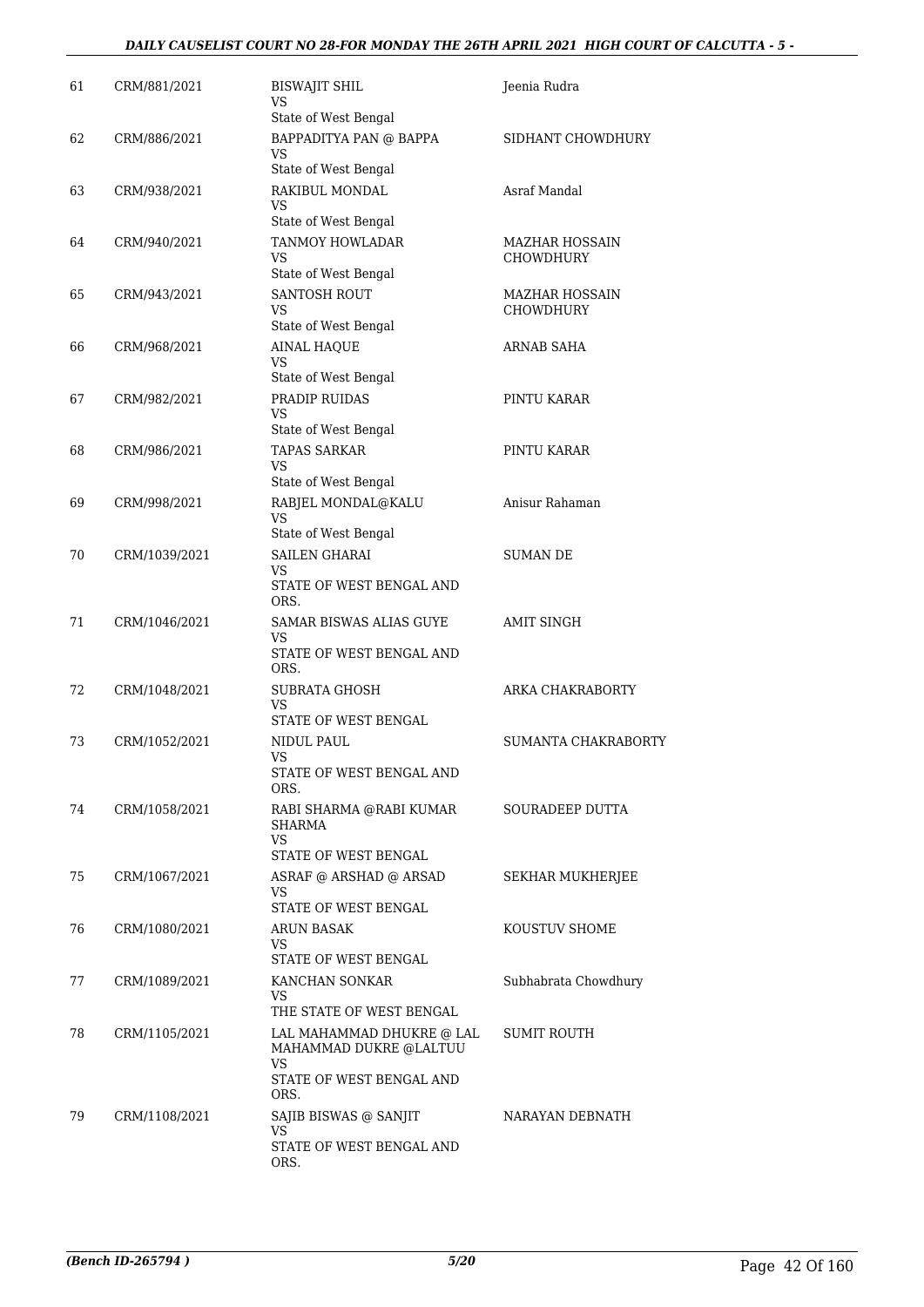| 80 | CRM/1110/2021 | SANJIB BISWAS @ SANJIT<br>VS<br>STATE OF WEST BENGAL                                            | NARAYAN DEBNATH                            |
|----|---------------|-------------------------------------------------------------------------------------------------|--------------------------------------------|
| 81 | CRM/1111/2021 | SAHARAB MONDAL<br>VS<br>STATE OF WEST BENGAL AND<br>ORS.                                        | ASHOK KUMAR<br><b>CHOWDHURY</b>            |
| 82 | CRM/1112/2021 | RAJ CHAKRABORTY<br>VS<br>STATE OF WEST BENGAL                                                   | ASHOK KR. CHOWDHURY                        |
| 83 | CRM/1130/2021 | NIYAJUL SK<br>VS<br>STATE OF WEST BENGAL                                                        | Anisur Rahaman                             |
| 84 | CRM/1132/2021 | RUBEL ALI @ ABDUL AZIZ<br>VS<br>STATE OF WEST BENGAL                                            | HABIBUR RAHAMAN                            |
| 85 | CRM/1143/2021 | PRODIP CHOWDHURY@PRADIP<br>KR CHOWDHURY@PRDEEP<br>KUMAR CHOWDHURY<br>VS<br>STATE OF WEST BENGAL | PRONOJIT ROY                               |
| 86 | CRM/1149/2021 | <b>GORA CHAND</b><br>MUKHERJEE@HARU<br><b>VS</b><br>STATE OF WEST BENGAL                        | SUMITAVA CHAKRABORTY                       |
| 87 | CRM/1178/2021 | SUKANTA KUMAR SAHOO<br>VS<br>STATE OF WEST BENGAL AND<br>ORS.                                   | <b>SOUMYA BASU ROY</b><br><b>CHOWDHURY</b> |
| 88 | CRM/1206/2021 | <b>SAMIR ADHIKARY</b><br>VS<br>STATE OF WEST BENGAL                                             | SHASANKAR SEKHAR<br>SAHA                   |
| 89 | CRM/1213/2021 | <b>JIYARUL MONDAL</b><br>VS.<br>STATE OF WEST BENGAL                                            | ARUNIMA DAS SHARMA                         |
| 90 | CRM/1221/2021 | FULLARA MONDAL<br>VS<br>CENTRAL BUREAU OF<br><b>INVESTIGATION</b>                               | SANTANU MAJI                               |
| 91 | CRM/1253/2021 | S.K.CHAND @CHAND<br>VS<br>STATE OF WEST BENGAL                                                  | DEVRANJAN DAS                              |
| 92 | CRM/1255/2021 | <b>TAHERUL HOSSAIN</b><br>VS<br>STATE OF WEST BENGAL AND<br>ORS.                                | ABDUS SALAM                                |
| 93 | CRM/1257/2021 | KARTICK SAMMADAR<br>VS.<br>STATE OF WEST BENGAL AND<br>ORS.                                     | HUSEN MUSTAFI                              |
| 94 | CRM/1258/2021 | <b>SUJOY CHANDRA @SUJOY</b><br>CHANDA<br>VS.<br>STATE OF WEST BENGAL                            | <b>BITASOK BANERJEE</b>                    |
| 95 | CRM/1291/2021 | <b>BIKASH HARI</b><br>VS<br>STATE OF WEST BENGAL                                                | AMIT SINGH                                 |
| 96 | CRM/1313/2021 | ARIF ALI MOLLA<br>VS.<br>STATE OF WEST BENGAL AND<br>ORS.                                       | <b>ARUPO KUMAR</b><br><b>BHOWMICK</b>      |
| 97 | CRM/1325/2021 | AMIN AKHTAR @AMIM AKTAR<br>VS<br>STATE OF WEST BENGAL                                           | SAGAR SAHA                                 |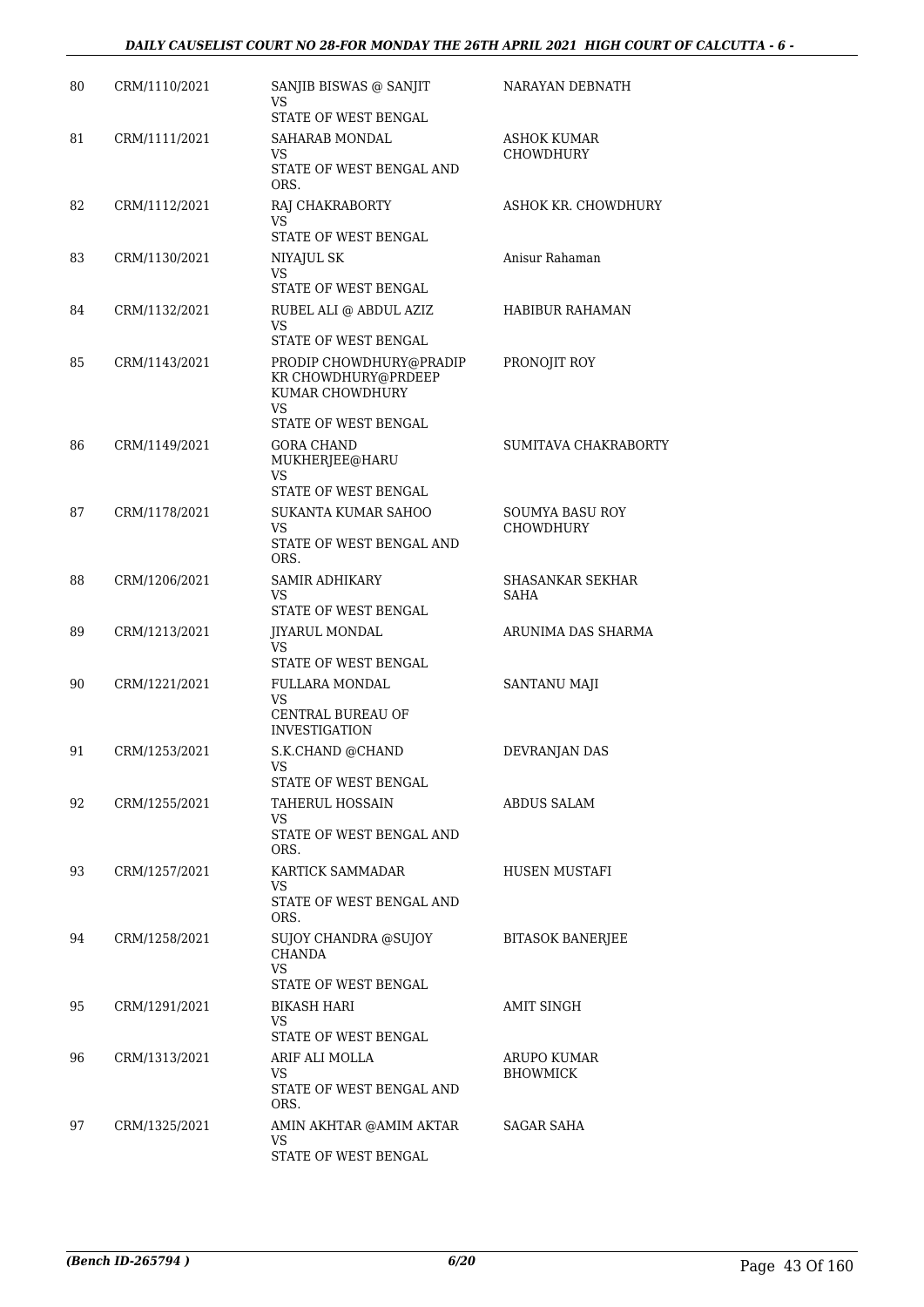| 98  | CRM/1350/2021 | ASHOK KUMAR CHOUDHURY<br>@ASHOK CHOUDHURY @ASHOKE<br>CHOWDHURY@RAMESH<br>PRAJAPATI@CHOWDHURY<br>VS<br>STATE OF WEST BENGAL AND<br>ORS. | SOUMYA NAG                  |
|-----|---------------|----------------------------------------------------------------------------------------------------------------------------------------|-----------------------------|
| 99  | CRM/1352/2021 | MD. SAUKAT SEKH<br>VS<br>UNION OF INDIA , AIR<br>INTELLIGENCE UNIT, ,                                                                  | ARKACHAKRABORTY             |
| 100 | CRM/1354/2021 | MEHER ALI SK AND OTHERS<br><b>VS</b><br>STATE OF WEST BENGAL                                                                           | KRISHNENDU DE               |
| 101 | CRM/1357/2021 | SK SAKIR ALI @SK JIKSARUL ALI<br>VS.<br>STATE OF WEST BENGAL                                                                           | ANINDYA GHOSH               |
| 102 | CRM/1373/2021 | SAMIRAN KR DAS<br>VS.<br>STATE OF WEST BENGAL                                                                                          | MAZHAR HOSSAIN<br>CHOWDHURY |
| 103 | CRM/1380/2021 | ABARUN SHARMA@VARUN<br>KUMAR SHARMA<br>VS.                                                                                             | Kunal Ganguly               |
|     |               | STATE OF WEST BENGAL                                                                                                                   |                             |
| 104 | CRM/1399/2021 | RAHUL SK @ BABU SK<br>VS<br>STATE OF WEST BENGAL                                                                                       | <b>ABDUS SALAM</b>          |
| 105 | CRM/1400/2021 | SUSANTA GHOSH @ LAL<br>VS.<br>STATE OF WEST BENGAL                                                                                     | PRABIR MAJUMDER             |
| 106 | CRM/1404/2021 | SURENDRA RAI<br>VS.<br>STATE OF WEST BENGAL                                                                                            | ANAMITRA BANERJEE           |
| 107 | CRM/1405/2021 | ANSARUL ALAM<br>VS<br>STATE OF WEST BENGAL                                                                                             | PARVEJ ANAM                 |
| 108 | CRM/1429/2021 | ANIMESH ADAK AND ANR<br>VS.<br>STATE OF WEST BENGAL                                                                                    | MAIDUL ISLAM KAYAL          |
| 109 | CRM/1591/2021 | RAHIMA BIBI<br>VS<br>STATE OF WEST BENGAL                                                                                              | SOUMA SUBHRA ROY            |
| 110 | CRM/1657/2021 | <b>BARI SHAK AND ANR</b><br>VS<br>STATE OF WEST BENGAL                                                                                 | KAMAL CHANDRA SAHA          |
| 111 | CRM/1658/2021 | UJJAL MONDAL @ BABU<br>VS.<br>STATE OF WEST BENGAL                                                                                     | KAMALESH CH SAHA            |
| 112 | CRM/1671/2021 | <b>BASU DEBNATH</b><br>VS<br>STATE OF WEST BENGAL                                                                                      | DEEPAK KR. SHAW             |
| 113 | CRM/1722/2021 | ALAM HOSSAIN<br>VS<br>N.C.B. AND ANR                                                                                                   | <b>BENAJIR HASNA</b>        |
| 114 | CRM/1758/2021 | RUHUL AMIN @ KALU<br>VS.<br>STATE OF WEST BENGAL                                                                                       | MD JANNAT FIRDOUS           |
| 115 | CRM/1761/2021 | MANOTOSH GHOSH<br>VS<br>STATE OF WEST BENGAL                                                                                           | MOHAMMAD KHAIRUL            |
| 116 | CRM/1780/2021 | REKHA BIBI<br>VS.<br>STATE OF WEST BENGAL                                                                                              | TAPODIP GUPTA               |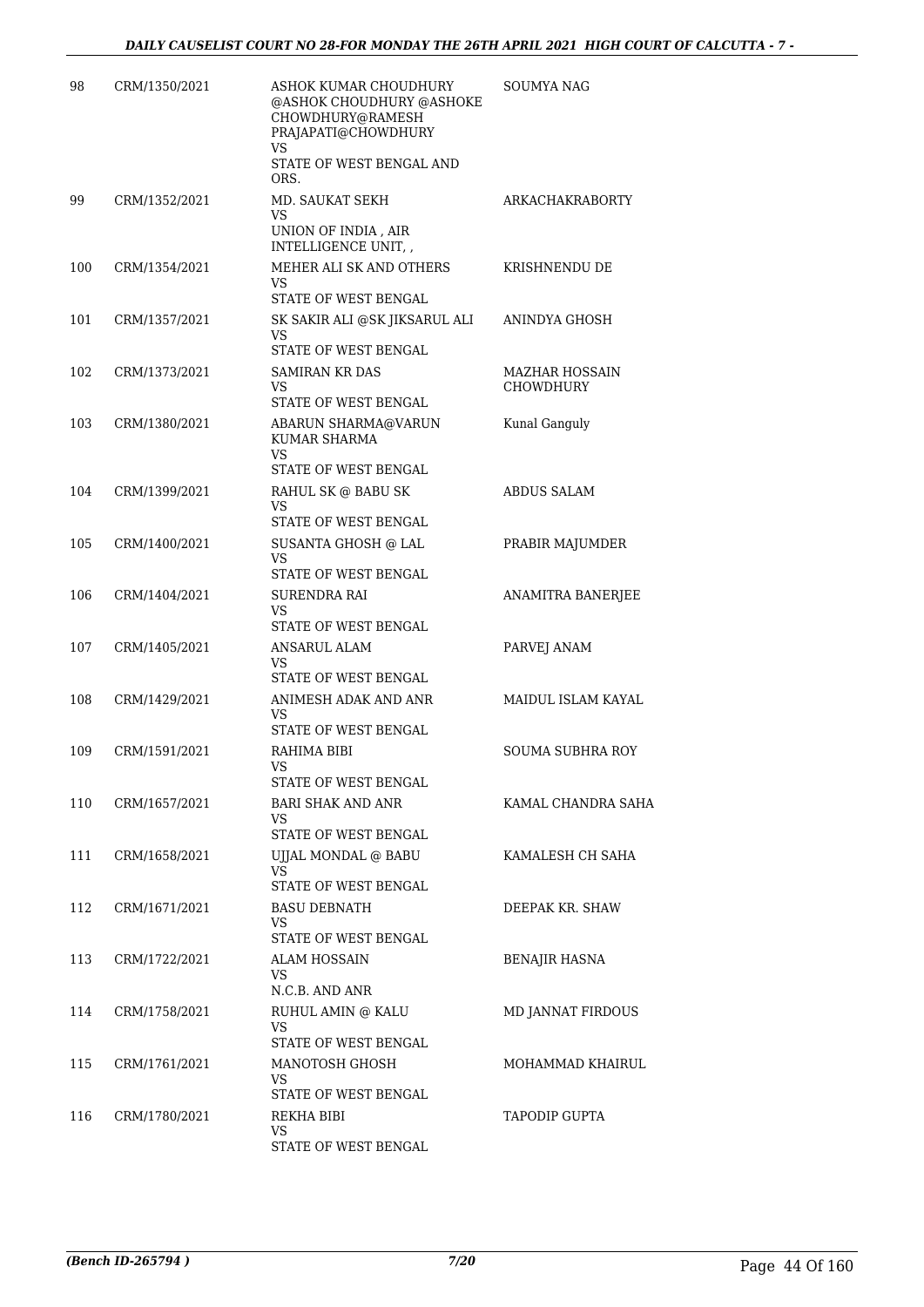| 117 | CRM/1781/2021 | DILIP GORAI<br>VS<br>STATE OF WEST BENGAL                                                             | LAKSHMINATH<br><b>BHATTACHARYA</b> |
|-----|---------------|-------------------------------------------------------------------------------------------------------|------------------------------------|
| 118 | CRM/1787/2021 | MAKBUL AKTAR SK AND ANR<br>VS<br>STATE OF WEST BENGAL                                                 | <b>BHQASKAR CHATTERJEE</b>         |
| 119 | CRM/1789/2021 | ISRAIL SK @ ESRAIL AND ANR<br>VS<br>STATE OF WEST BENGAL                                              | PRATIMA BANERJEE                   |
| 120 | CRM/1798/2021 | AMRUL SK@BABUA@AMIRUL<br>AND ANR<br><b>VS</b><br>STATE OF WEST BENGAL                                 | MUSHARRAF ALAM SK                  |
| 121 | CRM/1804/2021 | SOMNATH GHOSH<br>VS<br>STATE OF WEST BENGAL                                                           | PRABIR MAJUMDER                    |
| 122 | CRM/1805/2021 | <b>BISWARUP GIRI ALIAS BISU</b><br>VS<br>STATE OF WEST BENGAL                                         | KESHAB CHANDRA DAS                 |
| 123 | CRM/1808/2021 | <b>JAGANNATH GHOSH</b><br>VS<br>STATE OF WEST BENGAL                                                  | KRISHNENDU DE                      |
| 124 | CRM/1819/2021 | YASHWANT MISHRA<br>VS<br>STATE OF WEST BENGAL                                                         | <b>SUJAN CHATTERJEE</b>            |
| 125 | CRM/1822/2021 | EZAZUL ISLAM<br>VS<br>STATE OF WEST BENGAL                                                            | SHASANKA SEKHAR SAHA               |
| 126 | CRM/1823/2021 | <b>ARBIND PRASAD</b><br>VS<br>STATE OF WEST BENGAL                                                    | SHASANKA SEKHAR<br><b>GHOSH</b>    |
| 127 | CRM/1825/2021 | JAHAR ALI MONDAL@JHAR<br>VS<br>STATE OF WEST BENGAL                                                   | SHIBAJI KUMAR DAS                  |
| 128 | CRM/1827/2021 | <b>BAPI DAS</b><br>VS<br>STATE OF WEST BENGAL                                                         | <b>HUSEN MUSTAFI</b>               |
| 129 | CRM/1829/2021 | SUNIL SINGH CHOWHAN @<br><b>SANJAY KUMAR</b><br>VS<br>STATE OF WEST BENGAL                            | <b>GAGANJYOT SINGH</b>             |
| 130 | CRM/1830/2021 | RAJIB BERA<br>VS<br>STATE OF WEST BENGAL                                                              | SUGATA MAITI                       |
| 131 | CRM/1832/2021 | <b>JALAL MONDAL</b><br>VS<br>STATE OF WEST BENGAL                                                     | <b>MINOTI GOMES</b>                |
| 132 | CRM/1833/2021 | <b>SUKUMONI SOREN @</b><br>SUKURMANI HEMRAM<br>VS<br>STATE OF WEST BENGAL                             | <b>BUSRA KHATOON</b>               |
| 133 | CRM/1836/2021 | LAXMAN ROY<br>VS<br>STATE OF WEST BENGAL                                                              | SANANDA<br><b>BHATTACHARYYA</b>    |
| 134 | CRM/1838/2021 | SK NADEEM AKHTER @ NADIM<br>AKHTAR AK @ NADEEM AKHTAR<br>AND ANR<br><b>VS</b><br>STATE OF WEST BENGAL | SHAREQUL HAQUE                     |
| 135 | CRM/1845/2021 | <b>TAPAS BISWAS</b><br>VS<br>STATE OF WEST BENGAL                                                     | MINOTI GOMES                       |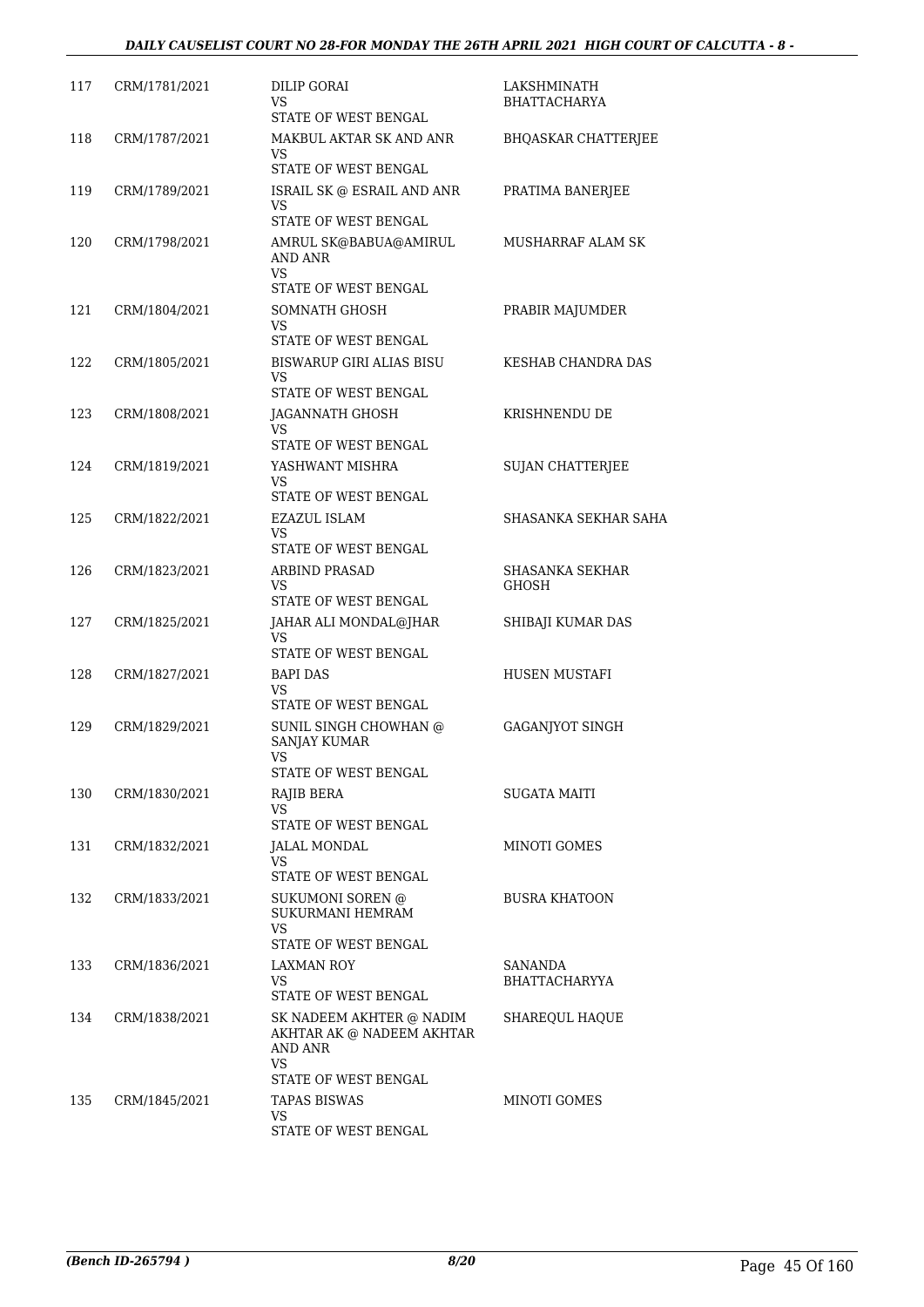| 136 | CRM/1846/2021 | SUKUMAR HALDAR@SUJIT<br><b>HALDAR</b><br>VS.                                   | <b>BUSRA KHATUN</b>             |
|-----|---------------|--------------------------------------------------------------------------------|---------------------------------|
|     |               | STATE OF WEST BENGAL                                                           |                                 |
| 137 | CRM/1848/2021 | <b>BAPPA SARDAR</b><br>VS<br>STATE OF WEST BENGAL                              | <b>TAPAS KUMAR DEY</b>          |
| 138 | CRM/1851/2021 | HASAN MONDAL AND ANR<br>VS<br>STATE OF WEST BENGAL                             | <b>SUMANTA CHAKRABORTY</b>      |
| 139 | CRM/1855/2021 | DABLU SINGH<br>VS                                                              | TAPODIP GUPTA                   |
| 140 | CRM/1856/2021 | STATE OF WEST BENGAL<br>MIHID SK<br>VS<br>STATE OF WEST BENGAL                 | SIDDHARTHA SARKAR               |
| 141 | CRM/1857/2021 | <b>ALAUDDIN KHAN</b><br>VS<br>STATE OF WEST BENGAL                             | Ramashis Mukherjee              |
| 142 | CRM/1864/2021 | JOLLY BASU<br>VS                                                               | SK. MUJIBAR RAHMAN              |
| 143 | CRM/1866/2021 | STATE OF WEST BENGAL<br>SUBALCHANDRA SARKAR @<br><b>BARMAN</b><br>VS           | <b>BARNA KHATOON</b>            |
| 144 | CRM/1869/2021 | STATE OF WEST BENGAL<br>JAHIRUDDIN @BABUA<br>VS<br>STATE OF WEST BENGAL        | Md. Safiur Rahaman              |
| 145 | CRM/1871/2021 | JASHODA DEVI@JASODHA DEBI<br>VS<br>STATE OF WEST BENGAL                        | S G GHOSHCHOUDHURY              |
| 146 | CRM/1873/2021 | KABER @ KUBER SK @ KABIR SK<br>AND ANR<br>VS                                   | RAJESHWAR<br><b>CHAKRABORTY</b> |
| 147 | CRM/1874/2021 | STATE OF WEST BENGAL<br>ASRAFUL MULLICK@ABUBAKAR<br>MOLLICK<br>VS              | RAFIKUL ISLAM SARDAR            |
| 148 | CRM/1876/2021 | STATE OF WEST BENGAL<br><b>SARIF SK AND ANR</b><br>VS.<br>STATE OF WEST BENGAL | MD GOLAM NURE IMROHI            |
| 149 | CRM/1878/2021 | SENTU SHAH<br>VS<br>STATE OF WEST BENGAL                                       | SNEHANSU MAJUMDER               |
| 150 | CRM/1879/2021 | ABDUL KAIYUM<br>VS.<br>STATE OF WEST BENGAL                                    | MUSHARRAF ALAM SK               |
| 151 | CRM/1881/2021 | SUBHAJIT MAHATO@NIKI<br>VS<br>STATE OF WEST BENGAL                             | MOYUKH MUKHERJEE                |
| 152 | CRM/1883/2021 | HELAL SK @ LADEN @<br><b>HELALUDDIN SK</b><br>VS.<br>STATE OF WEST BENGAL      | JAHANGIR HOSSAIN                |
| 153 | CRM/1887/2021 | AKHER SK @ MD AKHER SK<br>VS.<br>STATE OF WEST BENGAL                          | ARUP SARKAR                     |
| 154 | CRM/1890/2021 | AJIBAR MONDAL<br>VS.<br>STATE OF WEST BENGAL                                   | Srimoyee Mukherjee              |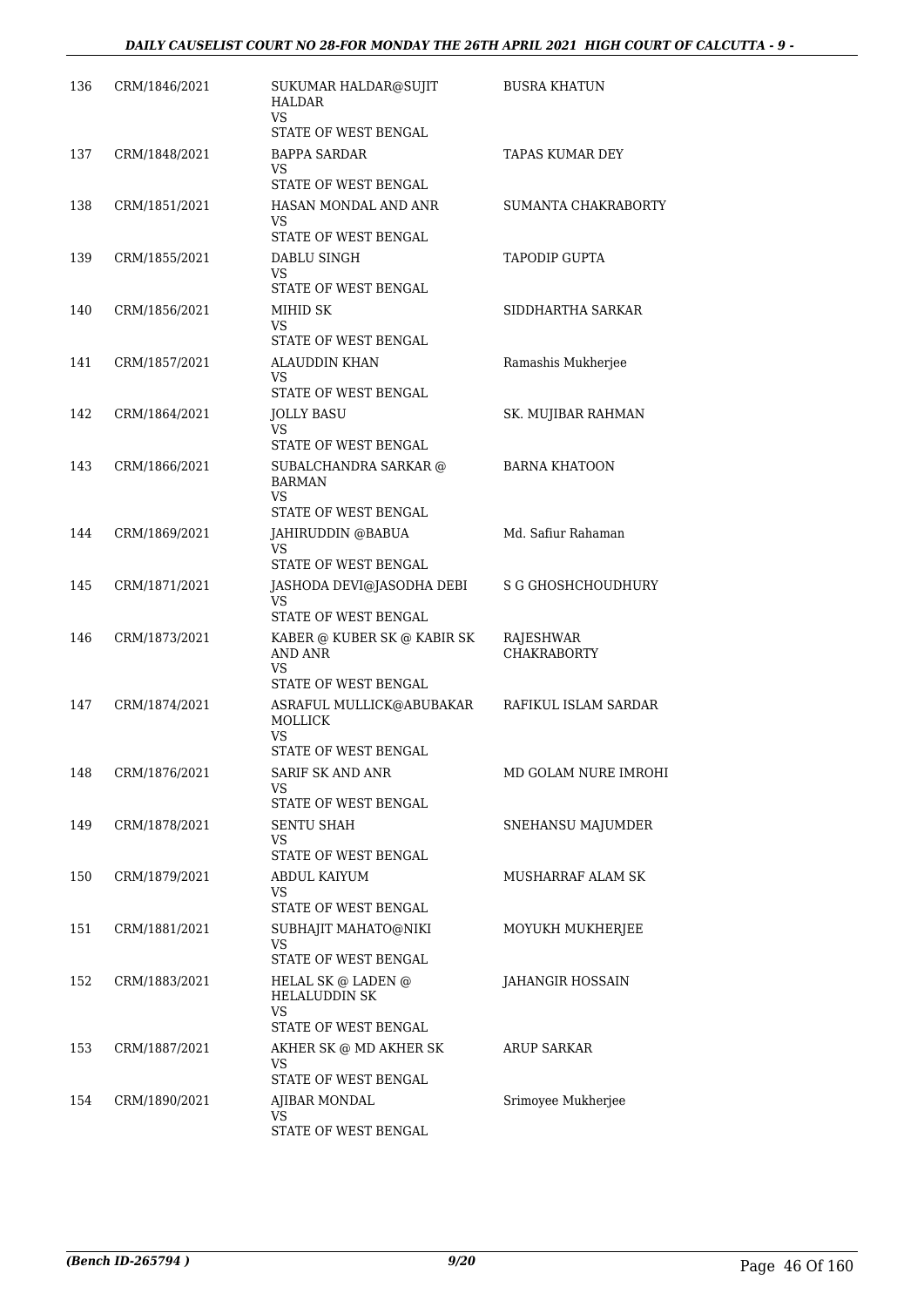| 155 | CRM/1893/2021 | UTPAL MANDAL<br>VS.                                   | <b>BITASOK BANERJEE</b>                |
|-----|---------------|-------------------------------------------------------|----------------------------------------|
|     |               | STATE OF WEST BENGAL                                  |                                        |
| 156 | CRM/1896/2021 | JAFIRUDDIN SEKH<br>VS.<br>STATE OF WEST BENGAL        | AMARENDRA<br><b>CHAKRABORTY</b>        |
| 157 | CRM/1899/2021 | SHYAMAPADA BISWAS<br>VS                               | <b>MOUSUMI BISWAS</b>                  |
|     |               | STATE OF WEST BENGAL                                  |                                        |
| 158 | CRM/1900/2021 | IRSAD KHA @ IRSHAD KHA @<br>KATTU KHA<br>VS.          | PROSENJIT MUKHERJEE                    |
|     |               | STATE OF WEST BENGAL                                  |                                        |
| 159 | CRM/1903/2021 | KARTICK SINGH@JAGA<br>VS<br>STATE OF WEST BENGAL      | PRAVAS BHATTACHARYA                    |
| 160 | CRM/1904/2021 | SUJAN GHOSH @ BABUSONA<br>GHOSH @ SUJOY GHOSH         | PRABIR MAJUMDER                        |
|     |               | VS.                                                   |                                        |
| 161 | CRM/1911/2021 | STATE OF WEST BENGAL<br>PRABHAT MONDAL                | PURNASIS BHUNIA                        |
|     |               | VS.<br>STATE OF WEST BENGAL                           |                                        |
| 162 | CRM/1915/2021 | SUKDEV RAJBANSHI                                      | SHASHANKA SHEKHAR                      |
|     |               | VS<br>STATE OF WEST BENGAL                            | SAHA                                   |
| 163 | CRM/1921/2021 | <b>SAMIR BARMAN</b>                                   | ARUP SARKAR                            |
|     |               | VS<br>STATE OF WEST BENGAL                            |                                        |
| 164 | CRM/1927/2021 | SUBIR SARKAR @ TAKLA @<br><b>CHATTU</b><br>VS         | KAMALESH CH. SAHA                      |
|     |               | STATE OF WEST BENGAL                                  |                                        |
| 165 | CRM/1928/2021 | HAFIJUL HAQUE @ ISLAM<br>VS                           | <b>ASHOK KUMAR</b><br><b>CHOUDHURY</b> |
|     |               | STATE OF WEST BENGAL                                  |                                        |
| 166 | CRM/1931/2021 | ABUL HOSSAIN @ NUNUWA<br>VS.<br>STATE OF WEST BENGAL  | MD ABU SAFDER                          |
| 167 | CRM/1932/2021 | KABUL ALI                                             | <b>IMDADUL HOQUE</b>                   |
|     |               | STATE OF WEST BENGAL                                  |                                        |
| 168 | CRM/1935/2021 | KALIPADA PRAMANIK AND ORS<br>VS.                      | PRONAY BASAK                           |
|     | CRM/1937/2021 | STATE OF WEST BENGAL                                  |                                        |
| 169 |               | ASHISH CHANDA<br>VS.<br>STATE OF WEST BENGAL          | SANTANU KR ROY                         |
| 170 | CRM/1943/2021 | SADDAM MOLLA @ SADDAM @<br>AHEDUL SARKAR<br>VS        | SUBRATA SAHA                           |
|     |               | STATE OF WEST BENGAL                                  |                                        |
| 171 | CRM/1945/2021 | SAKIL@SAJIJUL TARAFDAR<br>VS.<br>STATE OF WEST BENGAL | ARGHA CHOWDHURY                        |
| 172 | CRM/1946/2021 | MOJIBUR RAHAMAN @ RONGBIR                             | Anisur Rahaman                         |
|     |               | SEIKH @ MOHIBUR RAHAMAN @<br>BAPI<br>VS.              |                                        |
|     |               | STATE OF WEST BENGAL                                  |                                        |
| 173 | CRM/1949/2021 | <b>REJAUL SK</b><br>VS.                               | Anisur Rahaman                         |
|     |               | STATE OF WEST BENGAL                                  |                                        |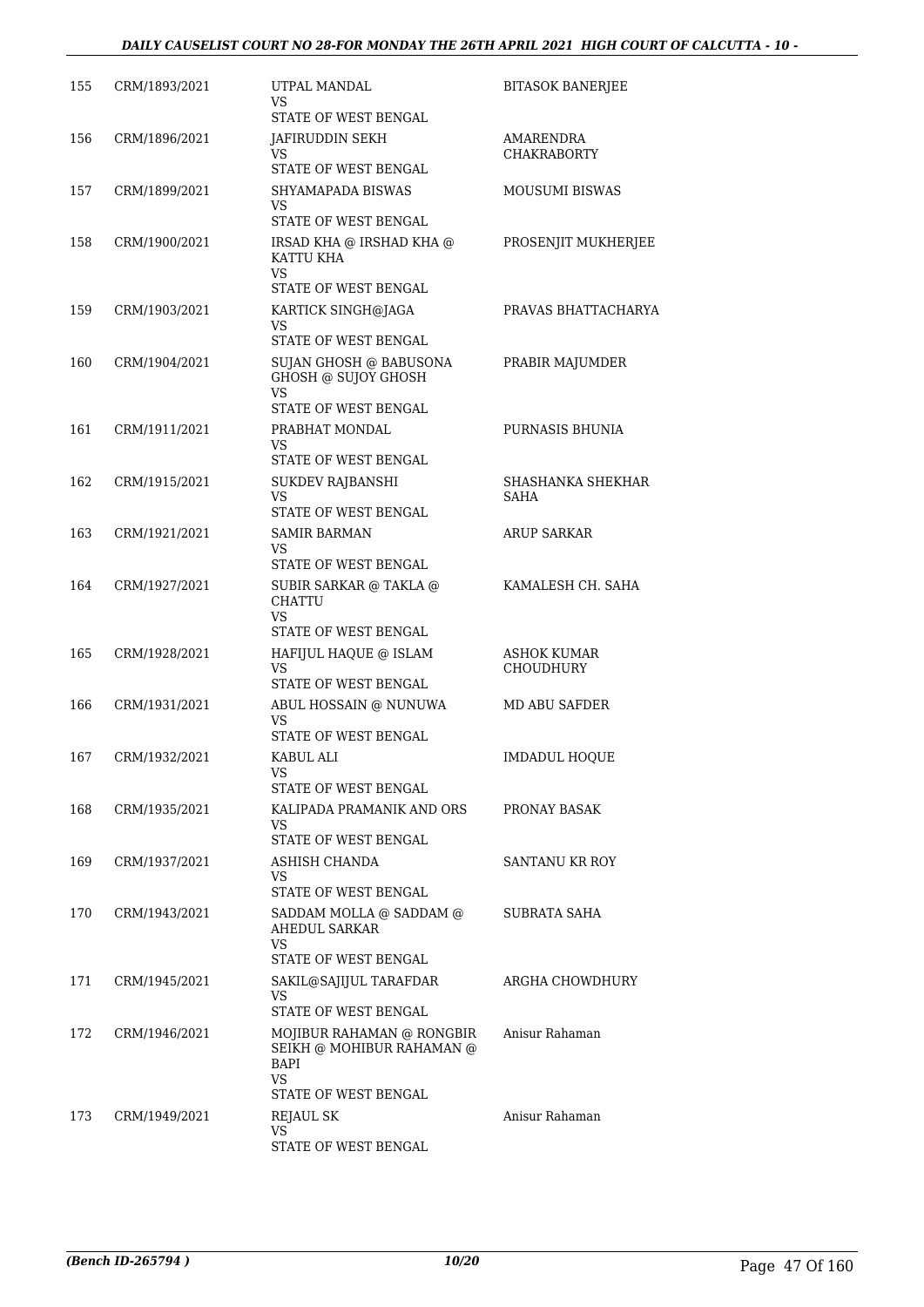| 174 | CRM/1951/2021 | <b>KAMAL ROY</b><br>VS<br>STATE OF WEST BENGAL                                         | SUBRATA SAHA                              |
|-----|---------------|----------------------------------------------------------------------------------------|-------------------------------------------|
| 175 | CRM/1954/2021 | ARCHANA ROY<br>VS.<br>STATE OF WEST BENGAL                                             | SALMAN HASAN                              |
| 176 | CRM/1955/2021 | AJOY SAROHA<br>VS<br>STATE OF WEST BENGAL                                              | NILADRI SEKHAR GHOSH                      |
| 177 | CRM/1956/2021 | JEKER SK@JAKER SK@JEKER<br>ALI@JAKER ALI AND ANR<br>VS<br>STATE OF WEST BENGAL         | <b>TAPODIPT GUPTA</b>                     |
| 178 | CRM/1966/2021 | FERAJUL SK@FIRAJUL<br>VS<br>STATE OF WEST BENGAL                                       | ARUP KUMAR BHOWMICK                       |
| 179 | CRM/1974/2021 | BAKKAR HALSANA<br>VS.<br><b>STATE OF WEST BENGAL</b>                                   | SUCHISMITA DUTTA                          |
| 180 | CRM/1975/2021 | MUJIBAR RAHAMAN@MOJIBAR SK<br>VS.<br>STATE OF WEST BENGAL                              | JISAN IQUBAL HOSSAIN                      |
| 181 | CRM/1979/2021 | AMAR BAG AND ANR<br>VS<br>STATE OF WEST BENGAL                                         | SANANDA BHATTACHARYA                      |
| 182 | CRM/1981/2021 | SANJIB DOLUI@SANDIP<br>DOLUI@TOTON<br>VS<br>STATE OF WEST BENGAL                       | Srimoyee Mukherjee                        |
| 183 | CRM/1982/2021 | SUVAN ALI AND ANR.<br>VS<br>STATE OF WEST BENGAL                                       | bhaskar chatterjee                        |
| 184 | CRM/1983/2021 | YEASIN ALI<br>VS<br>STATE OF WEST BENGAL                                               | Kalidas Saha                              |
| 185 | CRM/1984/2021 | SOFIQUL SK. @ SAFILUL ISLAM @<br>SAFIKUL SK.<br>VS<br>STATE OF WEST BENGAL AND<br>ANR. | Kalidas Saha                              |
| 186 | CRM/1986/2021 | <b>JANAK MALI</b><br>VS.<br>STATE OF WEST BENGAL                                       | sasnjit singh                             |
| 187 | CRM/1987/2021 | RANJAN NANDI ALIAS LUCHO<br><b>ORS</b><br>VS.<br>STATE OF WEST BENGAL                  | RAJNANDINI DAS                            |
| 188 | CRM/1988/2021 | <b>SOURAV MAITY</b><br>VS.<br>STATE OF WEST BENGAL                                     | <b>ANIL KUMAR</b><br><b>CHATTOPADHYAY</b> |
| 189 | CRM/1989/2021 | MIR JUMMAN ALI<br>VS<br>STATE OF WEST BENGAL                                           | ARUP KUMAR BHOWMICK                       |
| 190 | CRM/1990/2021 | ARJUN BHUNIA @ KHAISHA<br>VS.<br>STATE OF WEST BENGAL                                  | Malay Bhattacharyya                       |
| 191 | CRM/1999/2021 | TATAN BASAK @ TOTON<br>VS.<br>STATE OF WEST BENGAL                                     | <b>BUSRA KHATOON</b>                      |
| 192 | CRM/2002/2021 | <b>BIPLAB BISWAS</b><br>VS<br>STATE OF WEST BENGAL                                     | SANANDA<br>BHATTACHARYYA                  |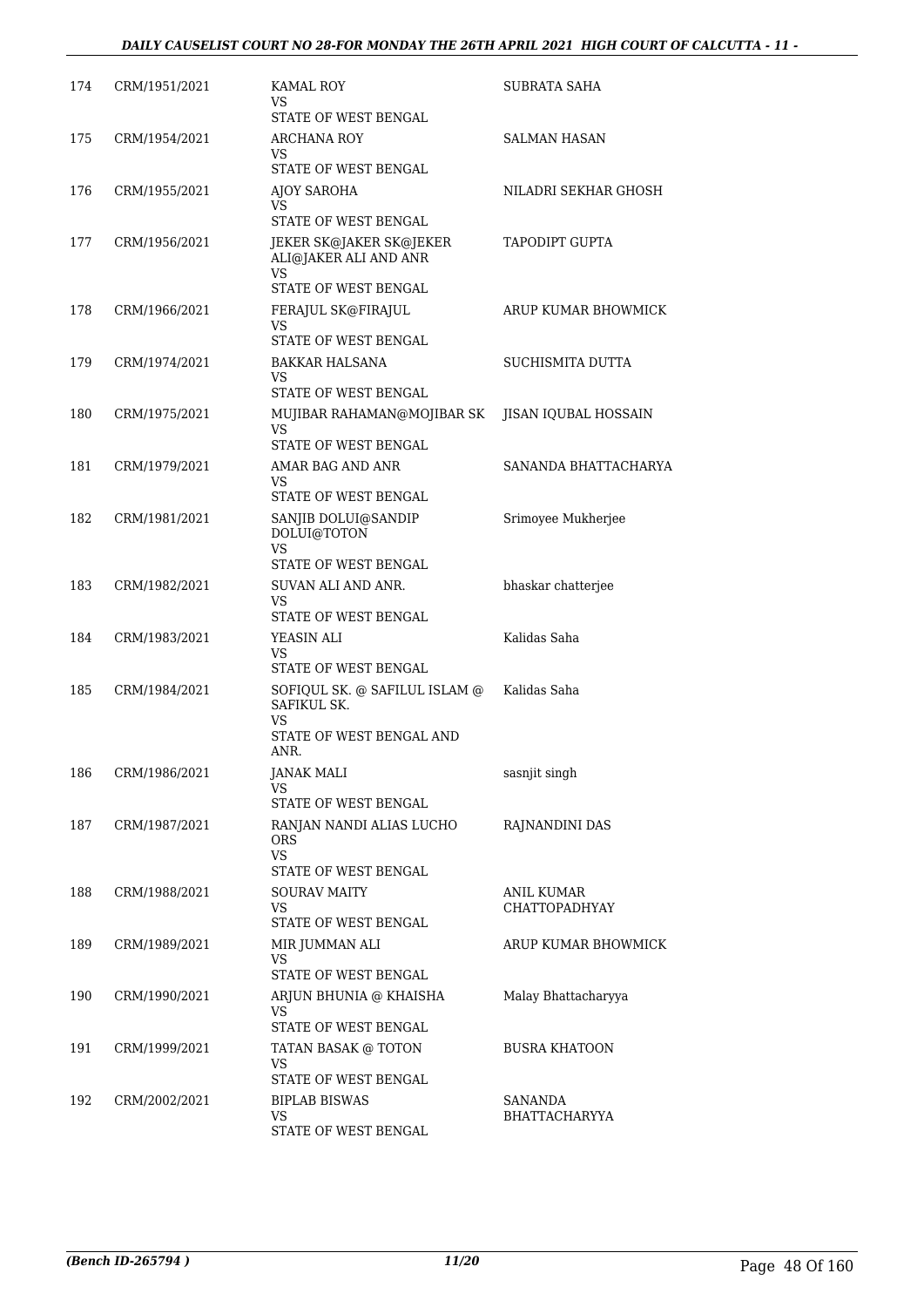| 193 | CRM/2003/2021 | DIPANKAR MONDAL<br>VS.<br>STATE OF WEST BENGAL                     | SNEHANSU MAJUMDER            |
|-----|---------------|--------------------------------------------------------------------|------------------------------|
| 194 | CRM/2007/2021 | KALIPADA SARDAR @ KALI<br><b>VS</b><br>STATE OF WEST BENGAL        | SOUMYA BASU ROY<br>CHOUDHURY |
| 195 | CRM/2010/2021 | RAJIB PRAMANIK<br>VS<br>STATE OF WEST BENGAL                       | PRABIR MAJUMDER              |
| 196 | CRM/2016/2021 | MOHIT JATAB @ MOHIT<br>VS.<br>STATE OF WEST BENGAL                 | <b>SUMITA SARKAR</b>         |
| 197 | CRM/2019/2021 | USMAN SK @ OSMAN SK<br>VS<br>STATE OF WEST BENGAL                  | SANANDA<br>BHATTACHARYYA     |
| 198 | CRM/2021/2021 | NAROTTAM MONDAL<br>VS.<br>STATE OF WEST BENGAL                     | MINOTI GOMES                 |
| 199 | CRM/2023/2021 | JINNATUN KHATUN JAMADAR<br>VS.<br>STATE OF WEST BENGAL AND<br>ORS. | SOMNATH CHAKRABORTY          |
| 200 | CRM/2024/2021 | JAHANGIR SK.<br>VS.<br>STATE OF WEST BENGAL                        | MONIRA BEGUM                 |
| 201 | CRM/2026/2021 | PRADIP BALA @ AKASH<br>VS<br>STATE OF WEST BENGAL                  | MINOTI GOMES                 |
| 202 | CRM/2029/2021 | ALAM SK<br>VS.<br>STATE OF WEST BENGAL                             | ARUP KUMAR BHOWMICK          |
| 203 | CRM/2031/2021 | BINOY SARDAR @BINAY SARDAR<br>VS<br>STATE OF WEST BENGAL           | PRABIR MAJUMKDER             |
| 204 | CRM/2033/2021 | MD. SAIF<br>VS<br>STATE OF WEST BENGAL                             | MD. ZEESHAN UDDIN            |
| 205 | CRM/2034/2021 | <b>SOUMEN DHARA</b><br>VS<br>STATE OF WEST BENGAL                  | AYAN MITRA                   |
| 206 | CRM/2038/2021 | RAKIB SK<br>VS<br>STATE OF WEST BENGAL                             | PARVEJ ANAM                  |
| 207 | CRM/2039/2021 | SARIFUL ISLAM<br>VS.<br>STATE OF WEST BENGAL                       | <b>BHASKAR CHATTERJEE</b>    |
| 208 | CRM/2042/2021 | HASANUR JAMAN SK @ HASAN<br>VS.<br>STATE OF WEST BENGAL            | Sumanta Das                  |
| 209 | CRM/2046/2021 | DEBASISH MANDAL<br>VS<br>STATE OF WEST BENGAL                      | SOVAN DAS GUPTA              |
| 210 | CRM/2047/2021 | SAIFUL ALI MANDAL @ MADDU<br>VS<br>STATE OF WEST BENGAL            | SUMANTA DAS                  |
| 211 | CRM/2048/2021 | SAMAR HALDER<br>VS.<br>STATE OF WEST BENGAL                        | SUMANTA DAS                  |
| 212 | CRM/2053/2021 | RATAN BALA<br>VS<br>STATE OF WEST BENGAL                           | KOUSTAV SHOME                |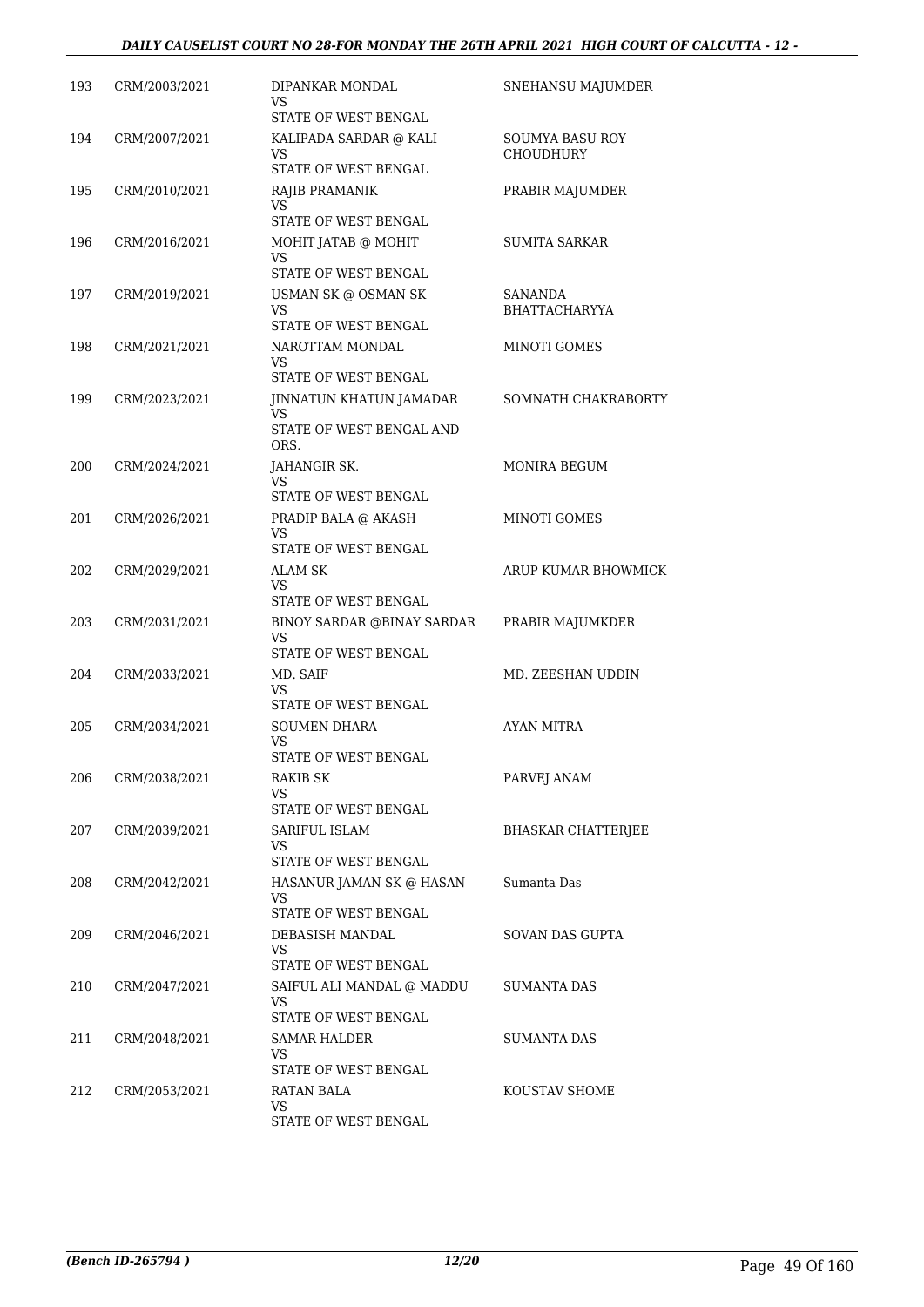| 213 | CRM/2055/2021 | DILIP SARKAR<br>VS                                              | KAUSTAV SHOME                      |
|-----|---------------|-----------------------------------------------------------------|------------------------------------|
| 214 | CRM/2057/2021 | STATE OF WEST BENGAL<br>SANDIP PRAMANIK<br>VS                   | KAUSTAV SHOME                      |
|     |               | STATE OF WEST BENGAL                                            |                                    |
| 215 | CRM/2059/2021 | SUMAN DAS @ CHHOLU<br>VS                                        | ARUP KUMAR BHOWMICK                |
|     |               | STATE OF WEST BENGAL                                            |                                    |
| 216 | CRM/2060/2021 | SADIKUKL@SADIQUL SK<br>VS<br>STATE OF WEST BENGAL               | ZIAUL HAQUE                        |
| 217 | CRM/2061/2021 | CHANO MONDAL                                                    | <b>SAYAN DE</b>                    |
|     |               | VS<br>STATE OF WEST BENGAL                                      |                                    |
| 218 | CRM/2062/2021 | RABINDRANATH DINDA<br>VS                                        | SHIBAJI KUMAR DAS                  |
|     |               | STATE OF WEST BENGAL                                            |                                    |
| 219 | CRM/2064/2021 | MD. SHAHED @ MD. SAHID @<br>RAJU<br>VS                          | SHEKHAR BARMAN                     |
|     |               | STATE OF WEST BENGAL                                            |                                    |
| 220 | CRM/2066/2021 | SK. SAHABUDDIN @ HABLU<br>VS<br>STATE OF WEST BENGAL            | JYOTI PRAKASH<br><b>CHATTERJEE</b> |
| 221 | CRM/2069/2021 | NAJIMUL GAZI @ NAZMUL GAZI                                      | SAFDAR AZAM                        |
|     |               | VS.<br>STATE OF WEST BENGAL                                     |                                    |
| 222 | CRM/2074/2021 | PRATIK DAS<br>VS                                                | SAYAN DE                           |
|     |               | STATE OF WEST BENGAL                                            |                                    |
| 223 | CRM/2076/2021 | SK. REJAULHAQUE @ REJAUL<br>HAQUE<br>VS<br>STATE OF WEST BENGAL | Srimoyee Mukherjee                 |
|     |               |                                                                 |                                    |
| 224 | CRM/2085/2021 | ASISH TEWARI @ ASIS TEWARI<br>VS<br>STATE OF WEST BENGAL        | SWARNALI SAHA                      |
| 225 | CRM/2086/2021 | MITHU SIKARI AND ANR<br>VS                                      | <b>ASHOK DAS</b>                   |
|     |               | STATE OF WEST BENGAL                                            |                                    |
| 226 | CRM/2087/2021 | SK. REHANULLAH @ REHAN<br>VS                                    | ARUP KUMAR BHOWMICK                |
|     |               | STATE OF WEST BENGAL                                            |                                    |
| 227 | CRM/2090/2021 | ANKIT TIWARI@TEWARY<br>VS<br>STATE OF WEST BENGAL               | <b>BISWAJIT MANNA</b>              |
| 228 | CRM/2091/2021 | KRISHNA RANJAN MANDAL                                           | ARUP KUMAR BHOWMICK                |
|     |               | VS<br>STATE OF WEST BENGAL                                      |                                    |
| 229 | CRM/2656/2021 | AVIRUP CHOWDHURY @<br>ABHIROOP CHOWDHURY<br>VS                  | ARUSHI RATHORE                     |
| 230 |               | STATE OF WEST BENGAL                                            |                                    |
|     | CRM/3224/2021 | JAHANDAR SK. AND ORS<br>VS<br>THE STATE OF WEST BENGAL          | SYED MURSHID ALAM                  |
|     |               | <b>APPLICATION FOR ANTICIPATORY BAIL</b>                        |                                    |
| 231 | CRM/2425/2020 | BAL KRISHNA JHA @ BALAK JHA                                     | NOOR ALAM                          |
|     |               | VS<br>STATE OF WEST BENGAL                                      |                                    |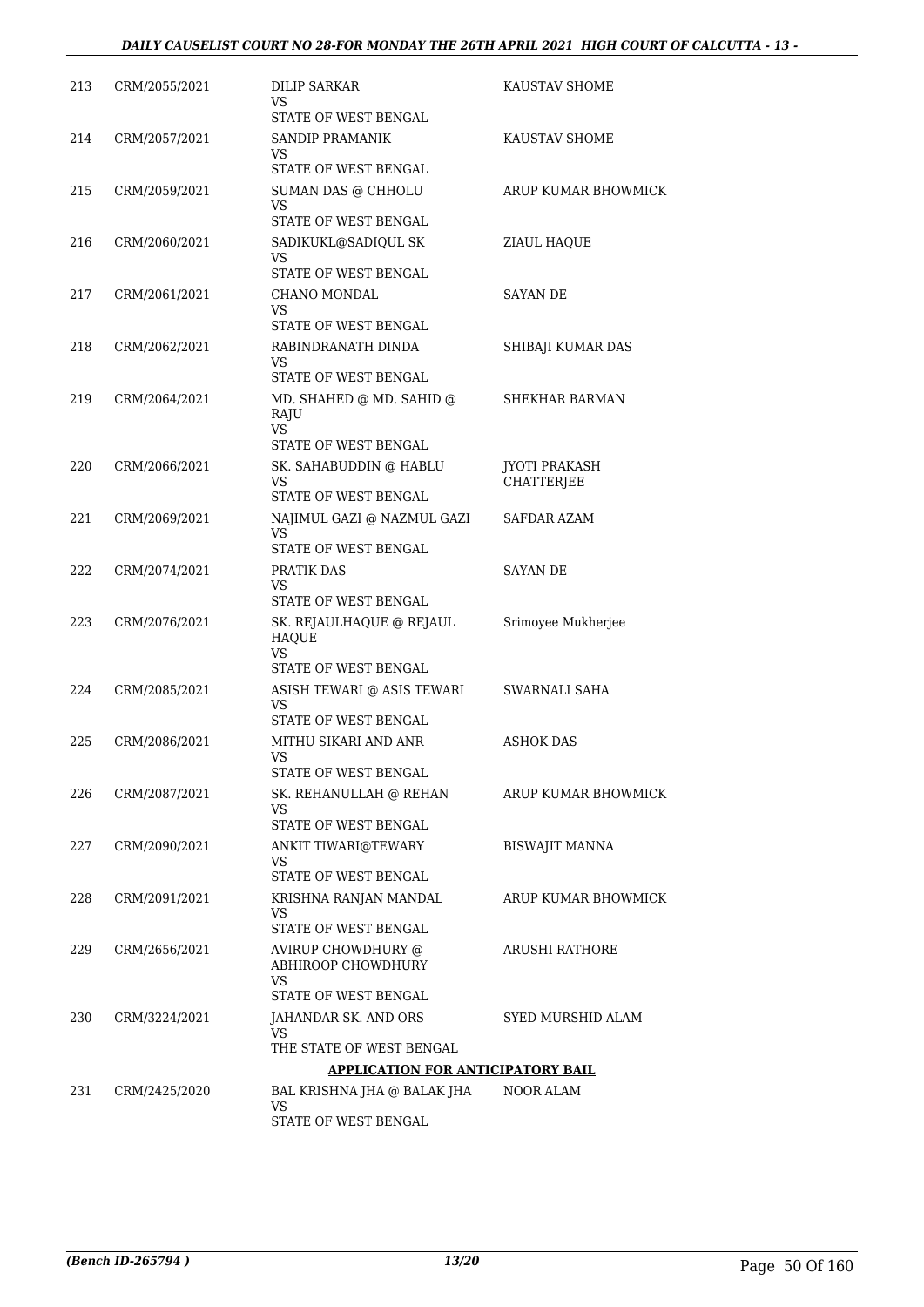| 232 | CRM/2508/2020  | GANGADHAR MONDAL<br>VS<br>STATE OF WEST BENGAL                                                 | RANJAN CHAKRABARTI        |
|-----|----------------|------------------------------------------------------------------------------------------------|---------------------------|
| 233 | CRM/8367/2020  | GOLAP RAHAMAN ALIAS MD.<br><b>GOLAM RAHAMAN BISWAS</b><br>VS                                   | MD. GOLAM NURE IMROHI     |
| 234 | CRM/8436/2020  | State of West Bengal<br>AJOY PRAMANIK<br>VS                                                    | KAZI M. RAHMAN            |
| 235 | CRM/8692/2020  | State of West Bengal<br><b>SISIR PAKHIRA AND ORS</b><br>VS<br>STATE OF WEST BENGAL AND<br>ORS. | <b>BIVASH BANERJEE</b>    |
| 236 | CRM/8791/2020  | AFJAL HOSSAIN<br>VS                                                                            | SHABANA HASIN             |
| 237 | CRM/8826/2020  | State of West Bengal<br>FARAJ ALI SK. ALIAS FARAJ SK.<br>VS<br>State of West Bengal            | JISAN IQUBAL HOSSAIN      |
| 238 | CRM/9529/2020  | ANIMESH DAS<br>VS<br>State of West Bengal                                                      | <b>KAZI M RAHMAN</b>      |
| 239 | CRM/9559/2020  | <b>BASUDEB PAL</b><br>VS<br>State of West Bengal                                               | <b>SAIDUR RAHAMAN</b>     |
| 240 | CRM/9654/2020  | SUBHAS CHANDRA GHOSHAL<br>VS<br>State of West Bengal                                           | SALONI BHATTACHARYA       |
| 241 | CRM/9721/2020  | PREMCHAND SHARMA<br>VS<br>State of West Bengal                                                 | JNIP BOSE                 |
| 242 | CRM/10593/2020 | MIJANUR RAHAMAN<br>VS.<br>STATE OF WEST BENGAL AND                                             | KALIDAS SAHA              |
| 243 | CRM/10710/2020 | ORS.<br>NASER MOLLICK@NASIR<br>HOSSAIN MOLLICK AND ORS<br>VS                                   | NILADRI SEKHAR GHOSH      |
| 244 | CRM/10778/2020 | State of West Bengal<br><b>SANJAY DAS</b><br>VS.<br>State of West Bengal                       | DEVI PRIYA MITRA          |
| 245 | CRM/10899/2020 | AYAN PAKRASHI<br>VS<br>State of West Bengal                                                    | SATADRU LAHIRI            |
| 246 | CRM/10930/2020 | BAPAN BHAKTA<br>VS.<br>State of West Bengal                                                    | Atis Kumar Biswas         |
| 247 | CRM/10945/2020 | JANHABI MISTRY @JANNABI<br>MISTRI<br>VS.<br>State of West Bengal                               | <b>BIKASH CHAKRABORTY</b> |
| 248 | CRM/10962/2020 | HARIDAS BISWAS ANDANR<br>VS<br>State of West Bengal                                            | AMANUL ISLAM              |
| 249 | CRM/10965/2020 | PRASENJIT ADHIKARY AND ORS<br>VS<br>State of West Bengal                                       | KAUSTAV SHOM              |
| 250 | CRM/10967/2020 | MD AKTAR ALI SK @ MD AKTAR<br>ALI<br>VS<br>State of West Bengal                                | AMANUL ISLAM              |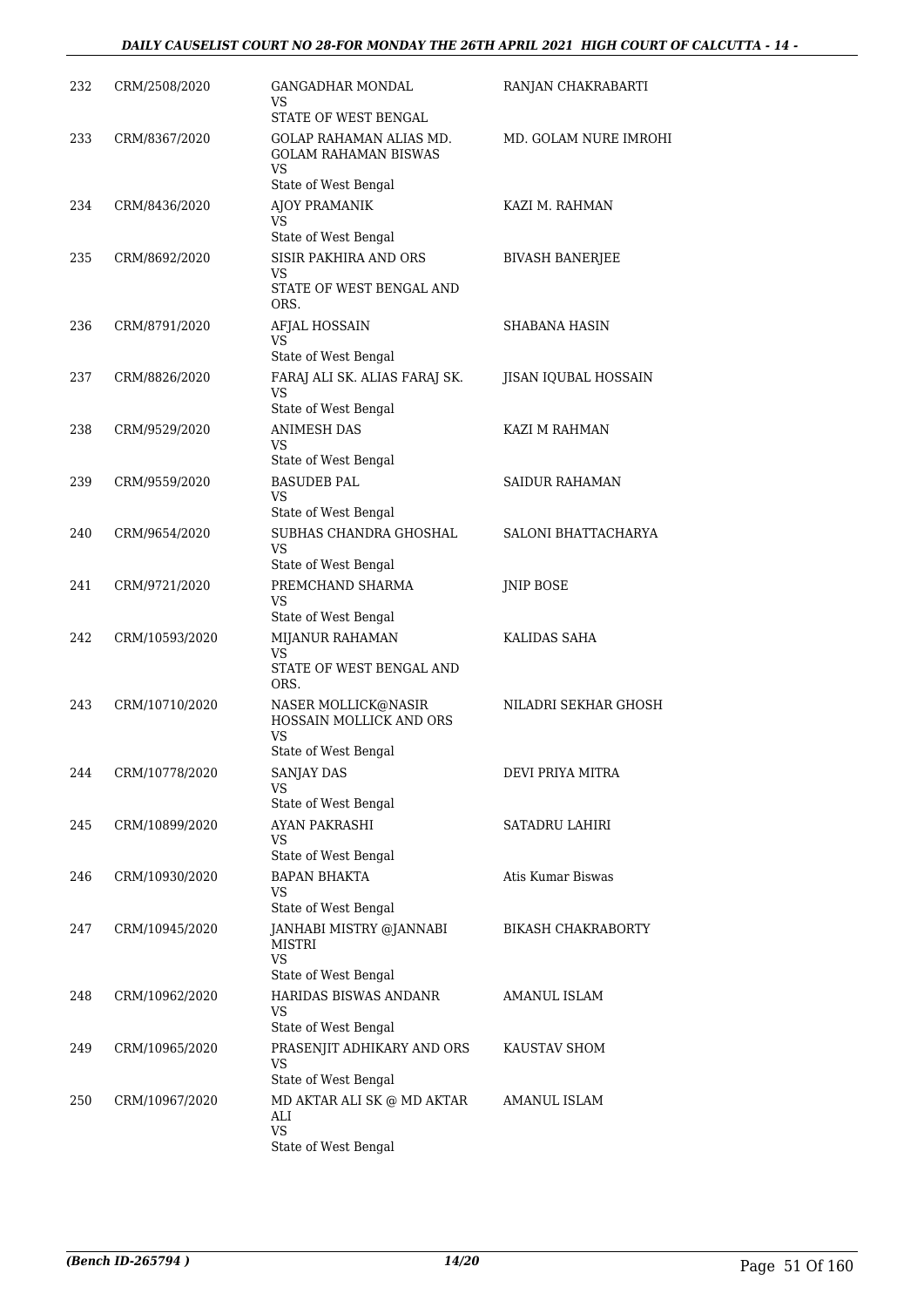| 251 | CRM/10972/2020 | MANIK DEBNATH<br>VS                                       | AMANUL ISLAM                        |
|-----|----------------|-----------------------------------------------------------|-------------------------------------|
|     |                | State of West Bengal                                      |                                     |
| 252 | CRM/10975/2020 | ABDUL KADER SEKH @ KADER SK<br>VS                         | RIYA DAS                            |
|     |                | State of West Bengal                                      |                                     |
|     |                | <b>ANTICIPATORY BAIL</b>                                  |                                     |
| 253 | CRM/478/2021   | <b>BISWANATH DAS</b><br>VS                                | Supratick Syamal                    |
|     |                | State of West Bengal                                      |                                     |
| 254 | CRM/581/2021   | ASHOKE KR. DAS @ ASHOKE DAS<br>VS<br>State of West Bengal | PALASH BAPARI                       |
| 255 | CRM/613/2021   | <b>ARUP GHOSH</b>                                         | <b>FARAH ANJUM</b>                  |
|     |                | VS                                                        |                                     |
|     |                | State of West Bengal                                      |                                     |
| 256 | CRM/617/2021   | BABUL ALI@BABUL HOSSAIN<br>AND ORS<br>VS                  | ARUP SARKAR                         |
|     |                | State of West Bengal                                      |                                     |
| 257 | CRM/624/2021   | <b>BABLI DAS AND ANR</b><br>VS                            | <b>TINA BISWAS</b>                  |
|     |                | State of West Bengal                                      |                                     |
| 258 | CRM/627/2021   | MAHENDRA MANDAL<br>VS<br>State of West Bengal             | DEBASIS MITRA                       |
| 259 | CRM/630/2021   | NIRANJAN MIDDE AND ORS                                    | <b>BAPIN BAIDYA</b>                 |
|     |                | VS<br>State of West Bengal                                |                                     |
| 260 | CRM/632/2021   | MD SAMFUL AND ORS                                         | ARUP KUMAR BHOWMICK                 |
|     |                | VS<br>State of West Bengal                                |                                     |
| 261 | CRM/634/2021   | MAJLUM SK @MAJLUM<br>VS                                   | ARUP KUMAR BHOWMICK                 |
|     |                | State of West Bengal                                      |                                     |
| 262 | CRM/640/2021   | <b>ASGAR ALI</b><br>VS                                    | <b>BISWAJIT MITRA</b>               |
|     |                | State of West Bengal                                      |                                     |
| 263 | CRM/642/2021   | AJMAT SARDAR@AZMAT SARDAR<br>AND ORS<br><b>VS</b>         | <b>SOUMYS BASU ROY</b><br>CHOWDHURY |
|     |                | State of West Bengal                                      |                                     |
| 264 | CRM/649/2021   | SIDHYESWAR SAMANTA @DABLU<br>AND ANOTHER<br>VS            | <b>SUMAN CHAKRABORTY</b>            |
|     |                | State of West Bengal                                      |                                     |
| 265 | CRM/682/2021   | PACHU CHOWHAN AND ORS.<br>VS<br>State of West Bengal      | <b>BISWAJIT MITRA</b>               |
| 266 | CRM/833/2021   | <b>BHARATI RUIDAS AND ORS</b>                             | PINTU KARAR                         |
|     |                | VS<br>State of West Bengal                                |                                     |
| 267 | CRM/843/2021   | <b>AMIYA KOLE</b><br><b>VS</b>                            | ANJAN BHATTACHARYA                  |
|     |                | State of West Bengal                                      |                                     |
| 268 | CRM/912/2021   | sougata dey<br>VS<br>State of West Bengal                 | SOMNATH CHAKRABORTY                 |
| 269 | CRM/930/2021   | SK MASUD RAHAMAN@LALTU                                    | ABHIJIT KUMAR ADHYA                 |
|     |                | VS<br>State of West Bengal                                |                                     |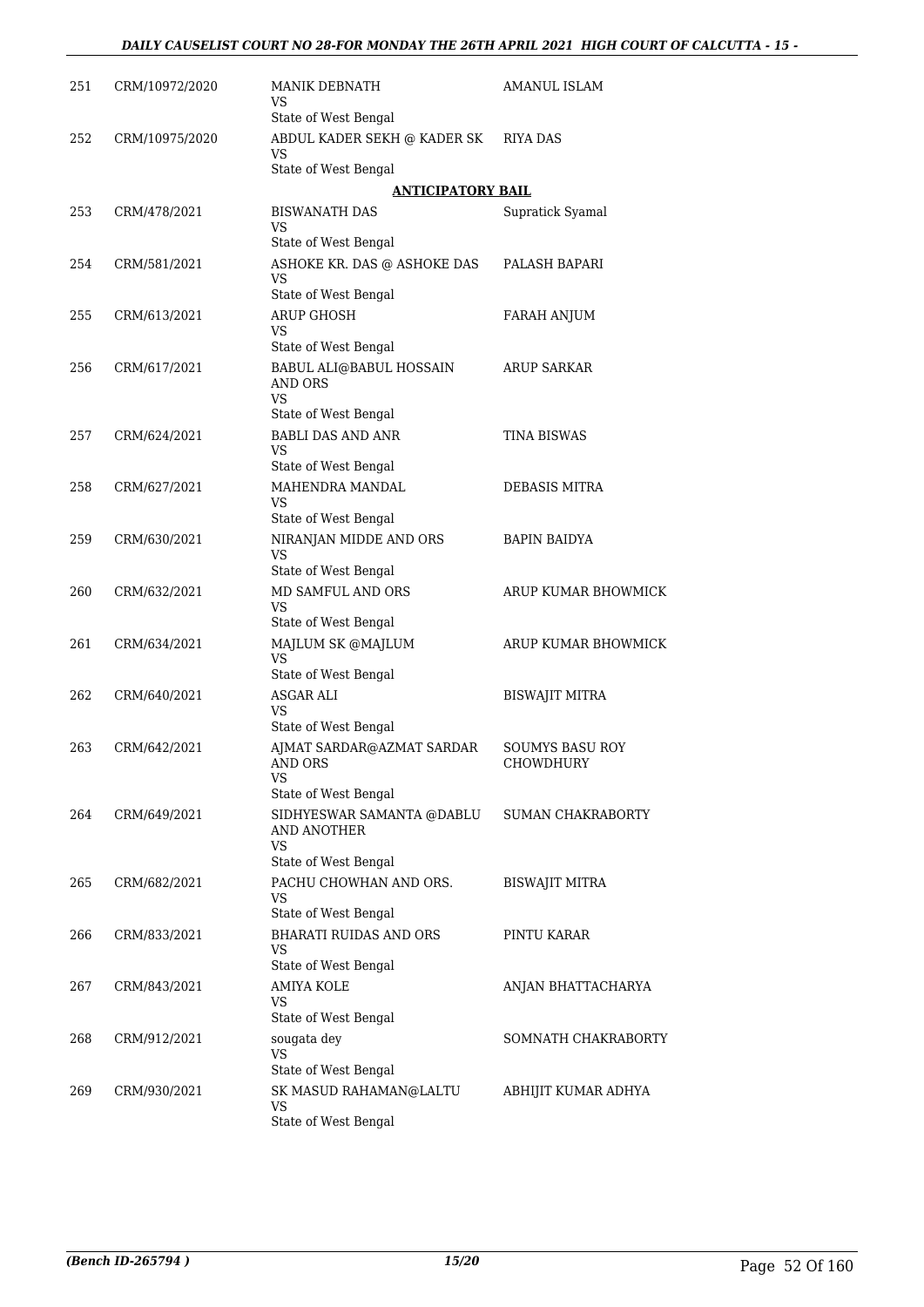| 270 | CRM/932/2021  | ASANUR ISLAM@RENTU MONDAL<br>VS<br>State of West Bengal                                              | <b>TAPODIP GUPTA</b> |
|-----|---------------|------------------------------------------------------------------------------------------------------|----------------------|
| 271 | CRM/952/2021  | <b>KAKALI SIL</b><br>VS.<br>State of West Bengal                                                     | RAJNANDINI DAS       |
| 272 | CRM/979/2021  | ASHRAF ALI KHAN @ ASHRAF<br>VS<br>State of West Bengal                                               | nazir ahmed          |
| 273 | CRM/981/2021  | ARIF DOCTOR @ ARIF HOSSAIN @<br><b>MD. ARIF HOSSAIN</b><br>VS<br>State of West Bengal                | MUSHARRAF ALAM SK    |
| 274 | CRM/989/2021  | <b>ANWAR HOSSAIN</b><br>VS<br>State of West Bengal                                                   | <b>IQBAL HOSSAIN</b> |
| 275 | CRM/991/2021  | SK. HASSAN ALI<br>VS.<br>State of West Bengal                                                        | ARUNABHA JANA        |
| 276 | CRM/993/2021  | <b>SUMAN MANDAL</b><br>VS                                                                            | ARUP KUMAR BHOWMICK  |
| 277 | CRM/995/2021  | State of West Bengal<br>SOKIR HAOUI MONDAL@SAKEL<br>MONDAL AND ORS<br>VS                             | PRABIR MAJIMDER      |
| 278 | CRM/996/2021  | State of West Bengal<br><b>BUDHO MONDAL@BUDH</b><br>MANDAL@MONDAL BUDH<br>VS<br>State of West Bengal | ANISUR RAHAMAN       |
| 279 | CRM/1000/2021 | HABIBUR SK ALIAS HABIBUR<br><b>RAHAMAN</b><br>VS<br>State of West Bengal                             | ANISUR RAHAMAN       |
| 280 | CRM/1001/2021 | UHAB ALI@WAHAB ALI@WAHA<br><b>BALI@KALU</b><br><b>VS</b><br>STATE OF WEST BENGAL                     | SAGAR SAHA           |
| 281 | CRM/1005/2021 | ANCHAR MANDAL AND ANR<br>VS                                                                          | <b>ASRAF MANDAL</b>  |
| 282 | CRM/1006/2021 | STATE OF WEST BENGAL<br>AINUL HAQUE@AINUL<br>SK@ANINUL<br>VS                                         | MOUNICK GHOSH        |
| 283 | CRM/1007/2021 | STATE OF WEST BENGAL AND<br>ANR<br>DURJANA BIBI@GULFISHA<br><b>KHATUN AND ORS</b><br>VS              | Kalidas Saha         |
| 284 | CRM/1009/2021 | STATE OF WEST BENGAL<br>ANIRUL HOQUE @ANERUL<br><b>HOQUE AND ORS</b><br><b>VS</b>                    | SAGAR SAHA           |
| 285 | CRM/1011/2021 | STATE OF WEST BENGAL<br>HAMID SK @ HAMED SK AND ORS<br>VS<br>STATE OF WEST BENGAL AND<br>ANR         | MOUNICK GHOSH        |
| 286 | CRM/1013/2021 | ABDUL KAIYUM AND ORS<br>VS<br>STATE OF WEST BENGAL AND<br>ANR                                        | MOUNICK GHOSH        |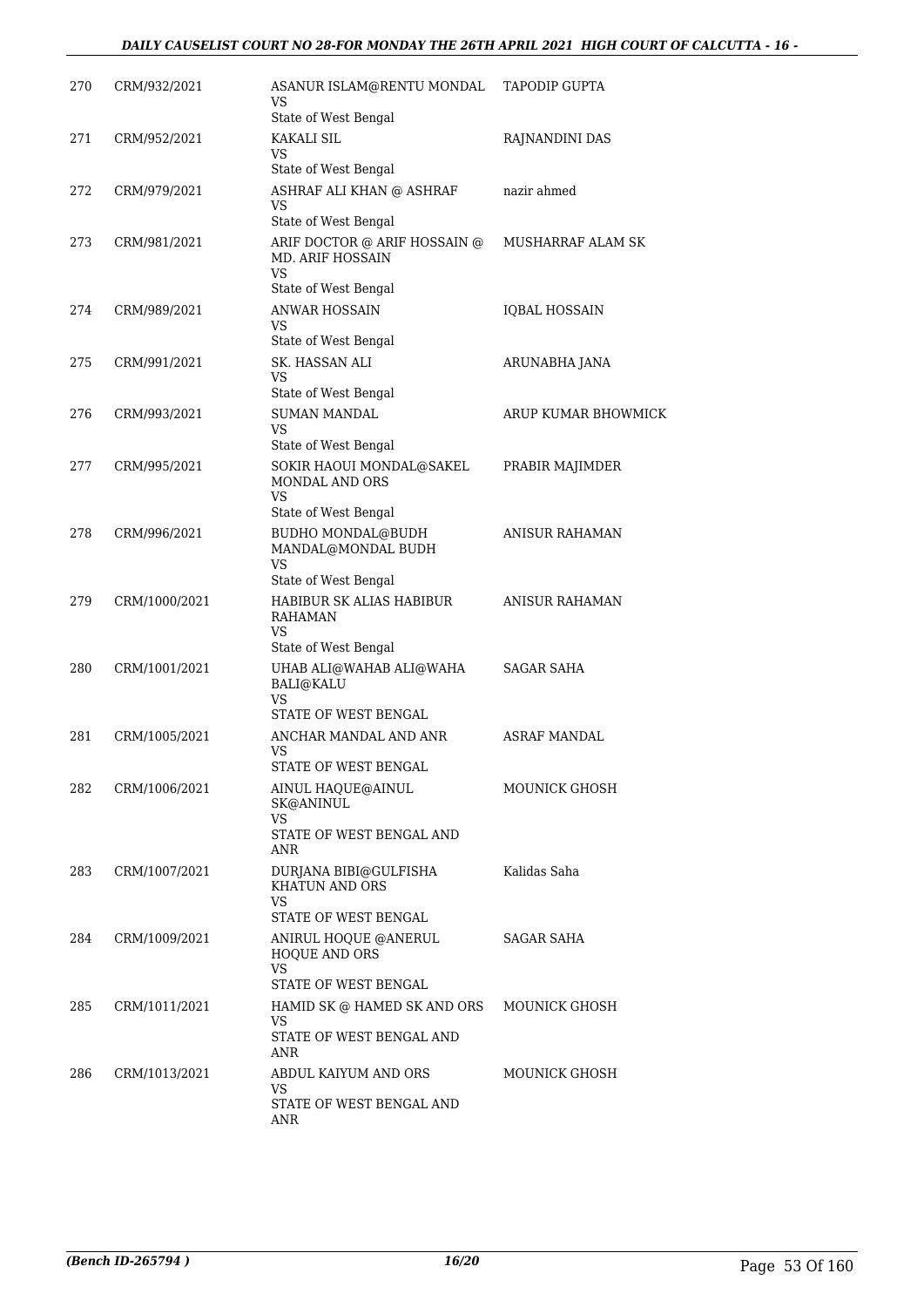| 287 | CRM/1014/2021 | SURANJAN ADHIKARY<br>VS<br>STATE OF WEST BENGAL                                                         | KARABI ROY                       |
|-----|---------------|---------------------------------------------------------------------------------------------------------|----------------------------------|
| 288 | CRM/1015/2021 | RIDAY MANDAL @ RIDAY<br>MONDAL AND ORS<br>VS.                                                           | MOUNICK GHOSH                    |
|     |               | STATE OF WEST BENGAL                                                                                    |                                  |
| 289 | CRM/1018/2021 | ARIF HOSSAIN MOLLA<br>VS                                                                                | SHASANKA SEKHAR SAHA             |
|     |               | STATE OF WEST BENGAL                                                                                    |                                  |
| 290 | CRM/1020/2021 | SUCHISMITA CHAKRABORTY<br>VS.<br>STATE OF WEST BENGAL                                                   | PRIYANKA SAHA                    |
| 291 | CRM/1021/2021 | SETAAB SEIKH @ SETAB SK AND<br><b>ORS</b><br>VS.<br>STATE OF WEST BENGAL                                | SK. JALALUDDIN                   |
| 292 | CRM/1022/2021 | MOSARAF SK@MOSHSARAF<br>SEKH@MOSHAROF SK AND ORS<br><b>VS</b><br>STATE OF WEST BENGAL                   | KINGSHUK MONDAL                  |
| 293 | CRM/1025/2021 | <b>AZAD SK AND ANR</b>                                                                                  | ARINDAM ROY                      |
|     |               | VS.                                                                                                     |                                  |
|     |               | STATE OF WEST BENGAL                                                                                    |                                  |
| 294 | CRM/1027/2021 | ADITYA JAJODIA AND ANR<br>VS<br>STATE OF WEST BENGAL                                                    | ANIRUDDHA<br><b>BHATTACHARYA</b> |
| 295 | CRM/1028/2021 | BELAI ALI<br>VS.                                                                                        | SUJATA DAS                       |
| 296 | CRM/1030/2021 | STATE OF WEST BENGAL<br>KOHINUR BIBI<br>VS.<br>STATE OF WEST BENGAL                                     | ARUP KUMAR BHOWMICK              |
| 297 | CRM/1031/2021 | ATIFUR RAHAMAN @ ATIKUL AND<br>ANR<br>VS<br>STATE OF WEST BENGAL                                        | SOUPAL CHATTERJEE                |
| 298 | CRM/1032/2021 | ARUN PRAMANIK AND ORS<br>VS<br>STATE OF WEST BENGAL                                                     | PARTHA SARATHI<br>MONDAL         |
| 299 | CRM/1034/2021 | BAPAN MONDAL<br>VS<br>STATE OF WEST BENGAL                                                              | SUBHAJIT CHOWDHURY               |
| 300 | CRM/1035/2021 | MOKBUL SK AND ORS                                                                                       | ARUP KUMAR BHOWMICK              |
|     |               | VS.<br>STATE OF WEST BENGAL                                                                             |                                  |
| 301 | CRM/1036/2021 | SUBHANKAR BHADRA@MANOJ<br>BHADRA<br>VS.<br>STATE OF WEST BENGAL                                         | SHIBAJI KUMAR DAS                |
| 302 | CRM/1040/2021 | ASHIM KR. DE AND ANR.<br>VS.                                                                            | KOMAL SINGH                      |
| 303 | CRM/1041/2021 | STATE OF WEST BENGAL<br>DULAN MOLLICK ALIAS<br><b>BACHHAN</b><br>VS<br>STATE OF WEST BENGAL AND<br>ORS. | ANISUR RAHAMAN                   |
| 304 | CRM/1042/2021 | SANCHITA BISWAS AND ORS.<br>VS<br>STATE OF WEST BENGAL                                                  | SANANDA<br>BHATTACHARYYA         |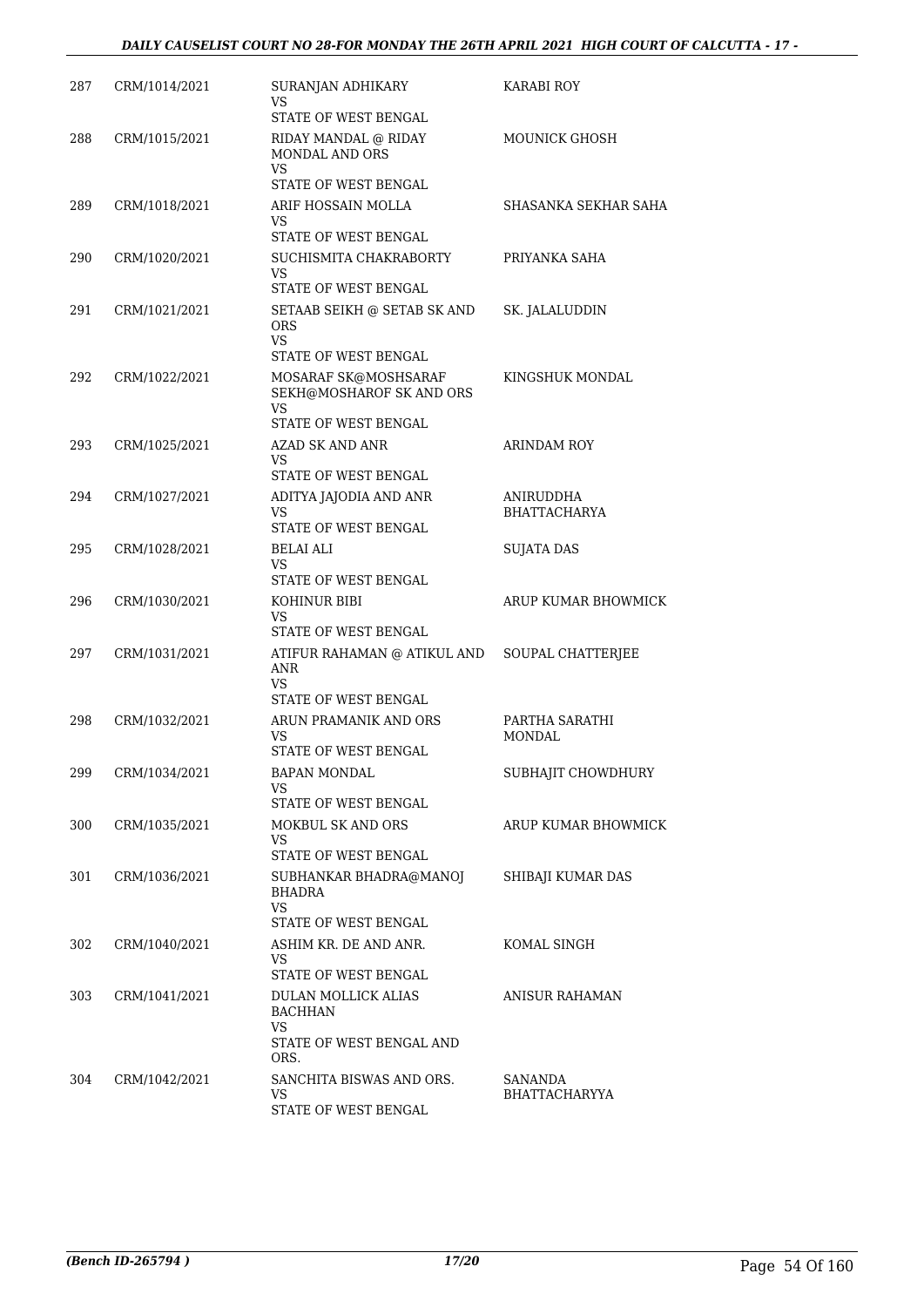| 305 | CRM/1044/2021 | <b>ANJANA ROY</b><br>VS<br>STATE OF WEST BENGAL AND     | SANANDA BHATTACHARYA     |
|-----|---------------|---------------------------------------------------------|--------------------------|
| 306 | CRM/1045/2021 | ORS.<br><b>SK MAZED AND ANR</b><br>VS.                  | MOUMITA MONDAL           |
|     |               | STATE OF WEST BENGAL AND<br>ORS.                        |                          |
| 307 | CRM/1047/2021 | <b>BINA MUKHERJEE</b><br>VS                             | SANJIB MITRA             |
|     |               | STATE OF WEST BENGAL AND<br>ORS.                        |                          |
| 308 | CRM/1049/2021 | <b>JIYAR RAHAMAN</b><br>VS.                             | SOURAV MUKHERJEE         |
|     |               | STATE OF WEST BENGAL AND<br>ORS.                        |                          |
| 309 | CRM/1053/2021 | LAXMAN SHIT<br>VS                                       | <b>BHASKAR HUTAIT</b>    |
|     |               | STATE OF WEST BENGAL AND<br>ORS.                        |                          |
| 310 | CRM/1057/2021 | SK NASIRUDDIN AND ANR<br>VS.                            | SOMNATH CHAKRABORTY      |
|     |               | STATE OF WEST BENGAL                                    |                          |
| 311 | CRM/1060/2021 | TAHIDUR RAHAMAN@KHAN<br>VS<br>STATE OF WEST BENGAL      | PRAVASH BHATTACHARYA     |
| 312 | CRM/1061/2021 | TAHIDUR RAHAMAN@KHAN                                    | PRAVAS BHATTACHARYA      |
|     |               | VS<br>STATE OF WEST BENGAL                              |                          |
| 313 | CRM/1063/2021 | PARESH GHOSH<br>VS.                                     | ARUP KUMAR BHOWMICK      |
|     |               | STATE OF WEST BENGAL                                    |                          |
| 314 | CRM/1064/2021 | SASHANKA ADHIKARY AND ANR<br>VS<br>STATE OF WEST BENGAL | ANURAG SARDAR            |
| 315 | CRM/1065/2021 | <b>SUDAM SARKAR AND ORS</b><br>VS.                      | ARUP KUMAR BHOWMICK      |
|     |               | STATE OF WEST BENGAL                                    |                          |
| 316 | CRM/1066/2021 | RINA BIBI AND ORS<br>VS<br>STATE OF WEST BENGAL         | Kalidas Saha             |
| 317 | CRM/1068/2021 | DIBARUN GHOSH                                           | ASIM KUMAR               |
|     |               | VS.<br>STATE OF WEST BENGAL                             | CHAKRABORTI              |
| 318 | CRM/1070/2021 | TAPAN MONDAL@BISWAS                                     | MD JANNAT UL FIRDOUS     |
|     |               | VS<br>STATE OF WEST BENGAL                              |                          |
| 319 | CRM/1071/2021 | MEKAIL ALI@MD MEKAIL AND                                | SOURAV MUKHERJEE         |
|     |               | ANR<br>VS.                                              |                          |
|     |               | STATE OF WEST BENGAL                                    |                          |
| 320 | CRM/1077/2021 | JOYDEB PAL AND ORS<br>VS.                               | RAMKRISHNA BISWAS        |
|     |               | STATE OF WEST BENGAL                                    |                          |
| 321 | CRM/1078/2021 | HEMANGINI MONDAL<br>@HMAJYANI DAS<br>VS.                | KUSAL KUMAR<br>MUKHERJEE |
|     |               | MD MASUD AKHTER AND ANR                                 |                          |
| 322 | CRM/1079/2021 | SK BARJAHAN AND ORS<br>VS<br>STATE OF WEST BENGAL       | RANJIT KUMAR GHOSH       |
| 323 | CRM/1082/2021 | JOYDEEP CHAKRABORTY                                     | ANUJIT MOOKHERJI         |
|     |               | VS<br>STATE OF WEST BENGAL                              |                          |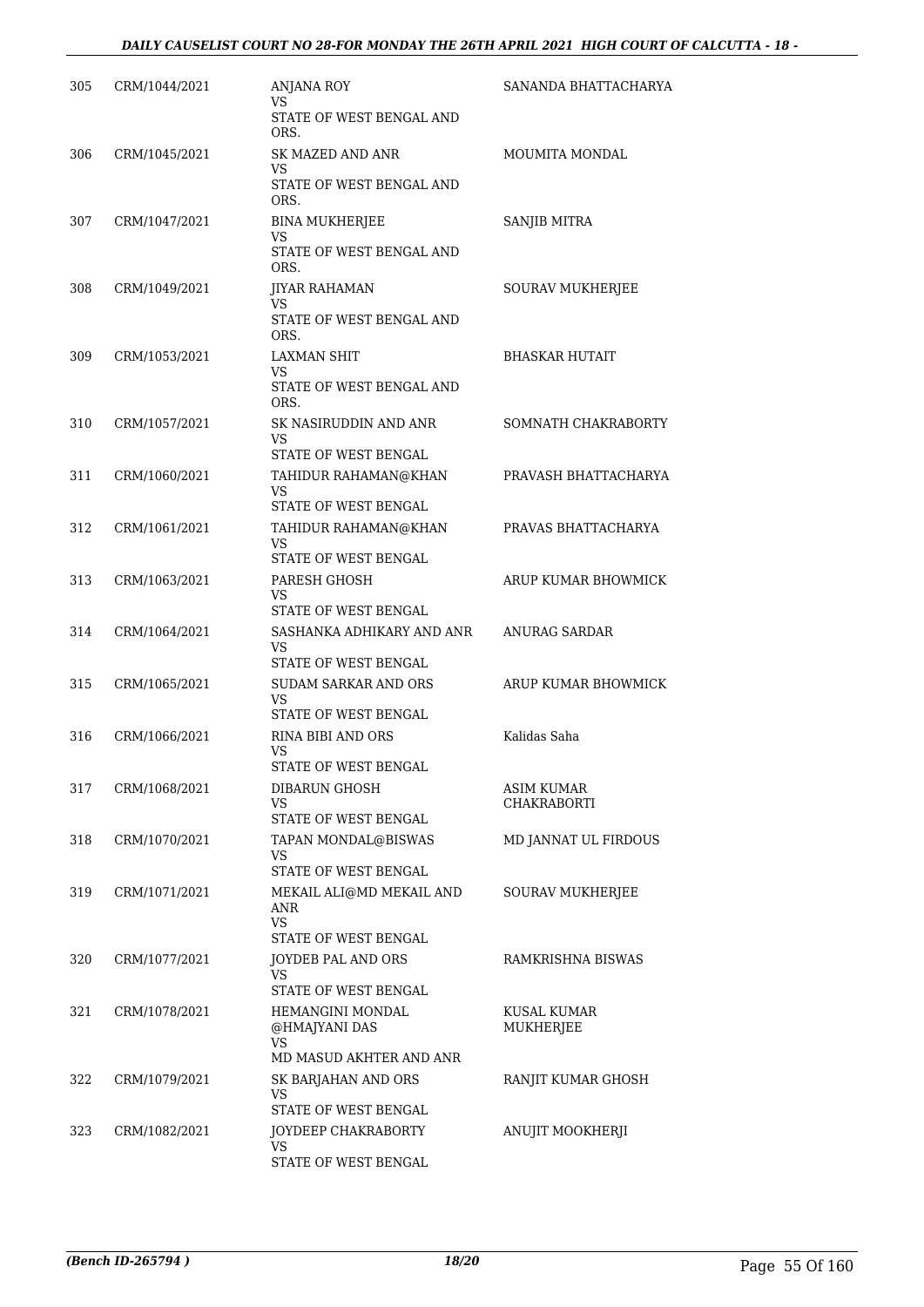| 324 | CRM/1085/2021 | SHIBCHARAN MONDAL AND ORS<br>VS<br>STATE OF WEST BENGAL                           | MRITYUNJOY CHATTERJEE                      |
|-----|---------------|-----------------------------------------------------------------------------------|--------------------------------------------|
| 325 | CRM/1086/2021 | MD ROWSHAN ALAM MAZAHIRI<br><b>VS</b><br><b>STATE OF WEST BENGAL</b>              | <b>SYED NURUL AREFIN</b>                   |
| 326 | CRM/1090/2021 | JYOTIPROKASH DAS @ JYOTI<br>PRAKASH DAS<br>VS<br>STATE OF WEST BENGAL AND<br>ORS. | <b>BHASKAR SETH</b>                        |
| 327 | CRM/1091/2021 | <b>BABITA HAZRA</b><br>VS<br>STATE OF WEST BENGAL                                 | ARITRA BHATTACHARYA                        |
| 328 | CRM/1094/2021 | AKBAR MALLICK @ AKBOR<br>MALLICK AND ORS.<br>VS<br>STATE OF WEST BENGAL           | RAFIKUL ISLAM SARDAR                       |
| 329 | CRM/1095/2021 | TOTA KHANRA AND ANR.<br>VS<br>STATE OF WEST BENGAL                                | <b>SUMAN DE</b>                            |
| 330 | CRM/1096/2021 | PRABIR MONDAL @ BULAN @<br><b>PRABIR</b><br>VS                                    | <b>BUSRA KHATOON</b>                       |
| 331 | CRM/1098/2021 | STATE OF WEST BENGAL<br>NARAYAN SAMANTA AND ORS<br>VS<br>STATE OF WEST BENGAL AND | <b>ASIT NAYEK</b>                          |
| 332 | CRM/1099/2021 | ORS.<br>NESHU SEKH<br>VS                                                          | <b>BHASKAR CHATTERJEE</b>                  |
| 333 | CRM/1100/2021 | STATE OF WEST BENGAL<br>NITAI SUTRADHAR AND ORS<br>VS<br>STATE OF WEST BENGAL AND | SUBHOJIT CHOWDHURY                         |
| 334 | CRM/1102/2021 | ORS.<br>MD. GIYASUDDIN ANSARI<br>VS<br>THE STATE OF WEST BENGAL                   | ANKITA DEY                                 |
| 335 | CRM/1109/2021 | DIPCHAND MANDAL AND ORS<br>VS<br>STATE OF WEST BENGAL AND                         | ARUP KUMAR BHOWMICK                        |
| 336 | CRM/1115/2021 | ORS.<br>MIHIR CHAKRABORTY AND ANR<br>VS.<br>STATE OF WEST BENGAL AND<br>ORS.      | PRABIR MAJUMDER                            |
| 337 | CRM/1142/2021 | DIPENDRA NARAYAN DUTTA AND<br><b>ORS</b><br><b>VS</b><br>THE STATE OF WEST BENGAL | GEETIKA AGARWAL                            |
| 338 | CRM/1183/2021 | JAYDEB GHOSH<br>VS.<br>STATE OF WEST BENGAL                                       | <b>MUSHARRAF ALAM SK</b>                   |
| 339 | CRM/1241/2021 | <b>BISWANATH BERA</b><br>VS.<br>STATE OF WEST BENGAL AND<br>ORS.                  | SABERI SAHA                                |
| 340 | CRM/1285/2021 | TIMPA SINGHA ROY<br>VS<br>STATE OF WEST BENGAL                                    | RAHUL SHARMA                               |
| 341 | CRM/1655/2021 | SUBRATA GUPTA<br>VS<br>STATE OF WEST BENGAL                                       | <b>MANI SANKAR</b><br><b>CHATTOPADHYAY</b> |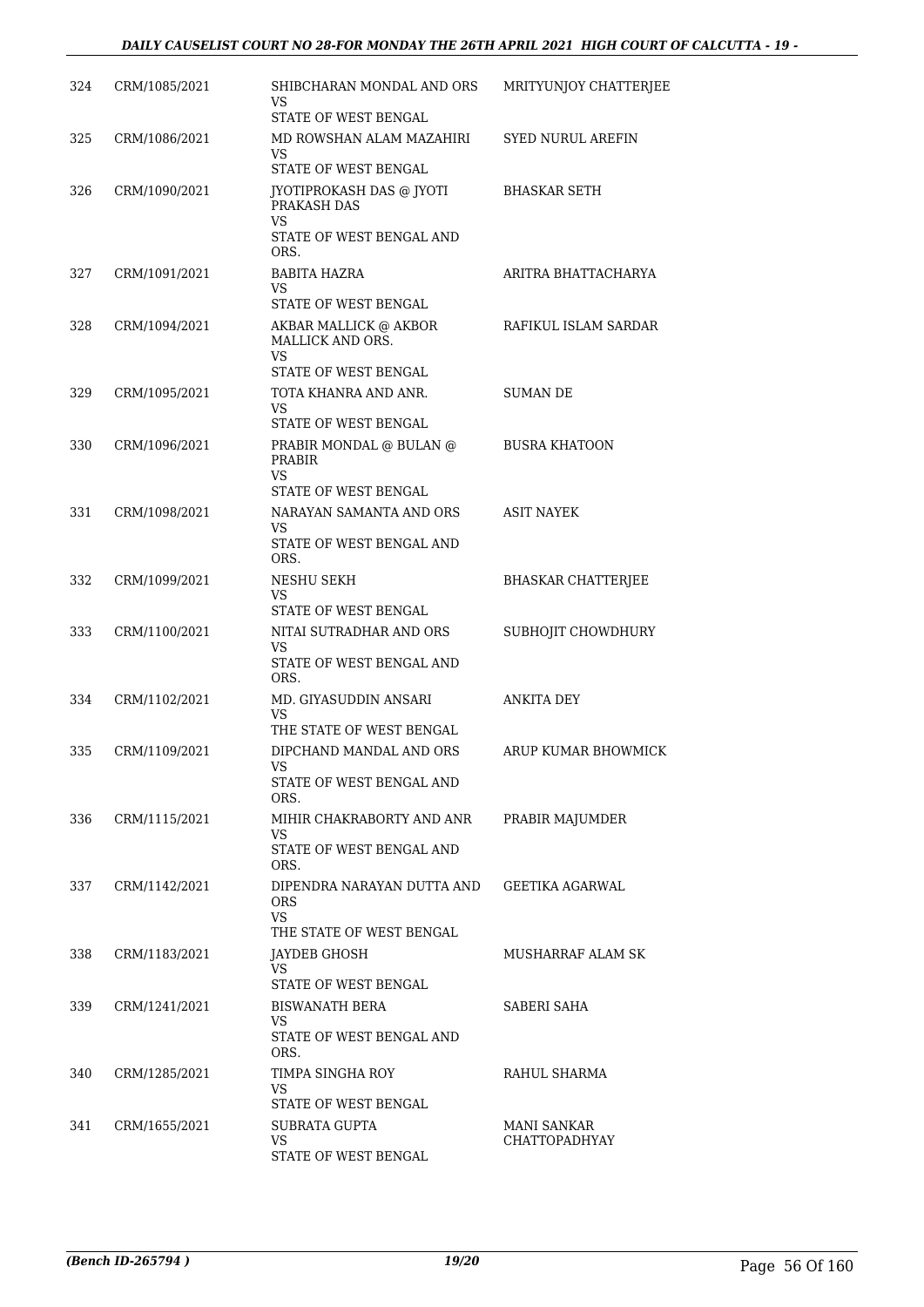#### *DAILY CAUSELIST COURT NO 28-FOR MONDAY THE 26TH APRIL 2021 HIGH COURT OF CALCUTTA - 20 -*

| 342 | CRM/2011/2021 | SUJAN MISTRI AND ANR<br>VS<br>STATE OF WEST BENGAL                      | KANAI LAL MONDAL       |
|-----|---------------|-------------------------------------------------------------------------|------------------------|
| 343 | CRM/2037/2021 | SEKH FAJAL @ FAJAL SEKH AND<br><b>ORS</b><br>VS<br>STATE OF WEST BENGAL | SANJIB KUMAR DAN       |
| 344 | CRM/2303/2021 | abul hossain @ abul hossain sekh<br>VS<br>STATE OF WEST BENGAL          | SANJIB KR. DAN         |
| 345 | CRM/2759/2021 | RIKTA GHOSH AND ORS<br>VS<br>STATE OF WEST BENGAL AND<br>ORS.           | SANJIB KUMAR DAN       |
| 346 | CRM/3174/2021 | AJMIRA BIBI @ TAJMIRA BIBI<br>VS<br>STATE OF WEST BENGAL                | <b>MANAS KUMAR DAS</b> |
| 347 | CRM/3217/2021 | MD ANOWAR HOSSAIN@ANOWAR<br>VS<br>STATE OF WEST BENGAL                  | AMEENA KABIR           |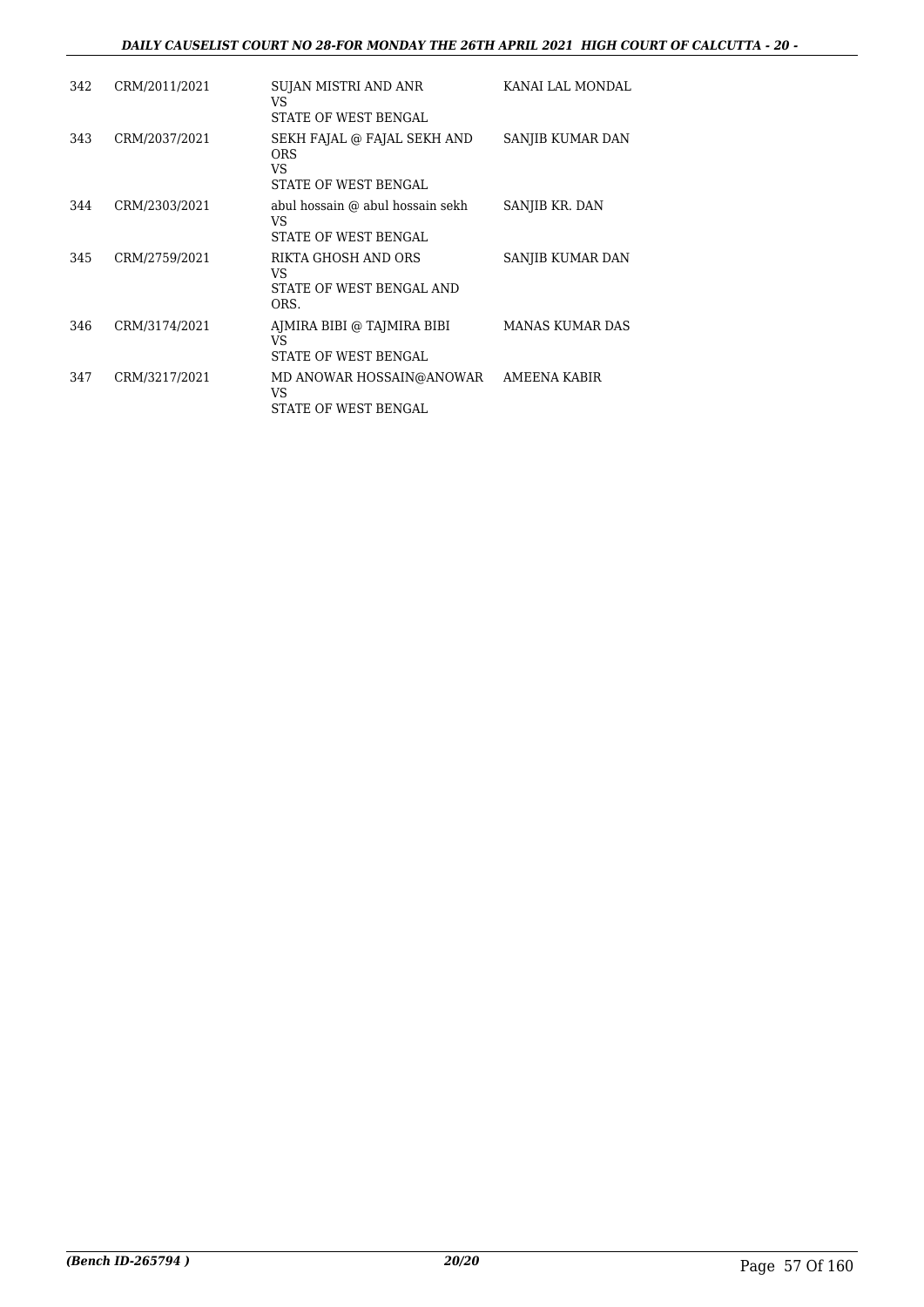

# **Appellate Side**

**DAILY CAUSELIST For Monday The 26th April 2021**

**COURT NO. 9**

## **DIVISION BENCH (DB)**

**AT 2:00 PM**

**HON'BLE JUSTICE SHIVAKANT PRASAD HON'BLE JUSTICE SUBHASIS DASGUPTA**

**(VIA VIDEO CONFERENCE)**

#### **ON 26.04.2021 AT 2.00 P.M.**

#### **ON MONDAY, 26TH APRIL, 2021 AT 2.00 P.M. - WILL SIT TOGETHER TO TAKE UP AN ASSIGNED MATTER.**

**NOTE : MATTERS WILL BE TAKEN UP THROUGH PHYSICAL HEARING ONLY WHEN BOTH THE PARTIES ARE AGREED.**

### **ASSIGNED MATTERS**

1 CRM/3152/2021 RAKESH SINGH @ RAKESH KUMAR SINGH VS STATE OF WEST BENGAL ABHIJIT SINGH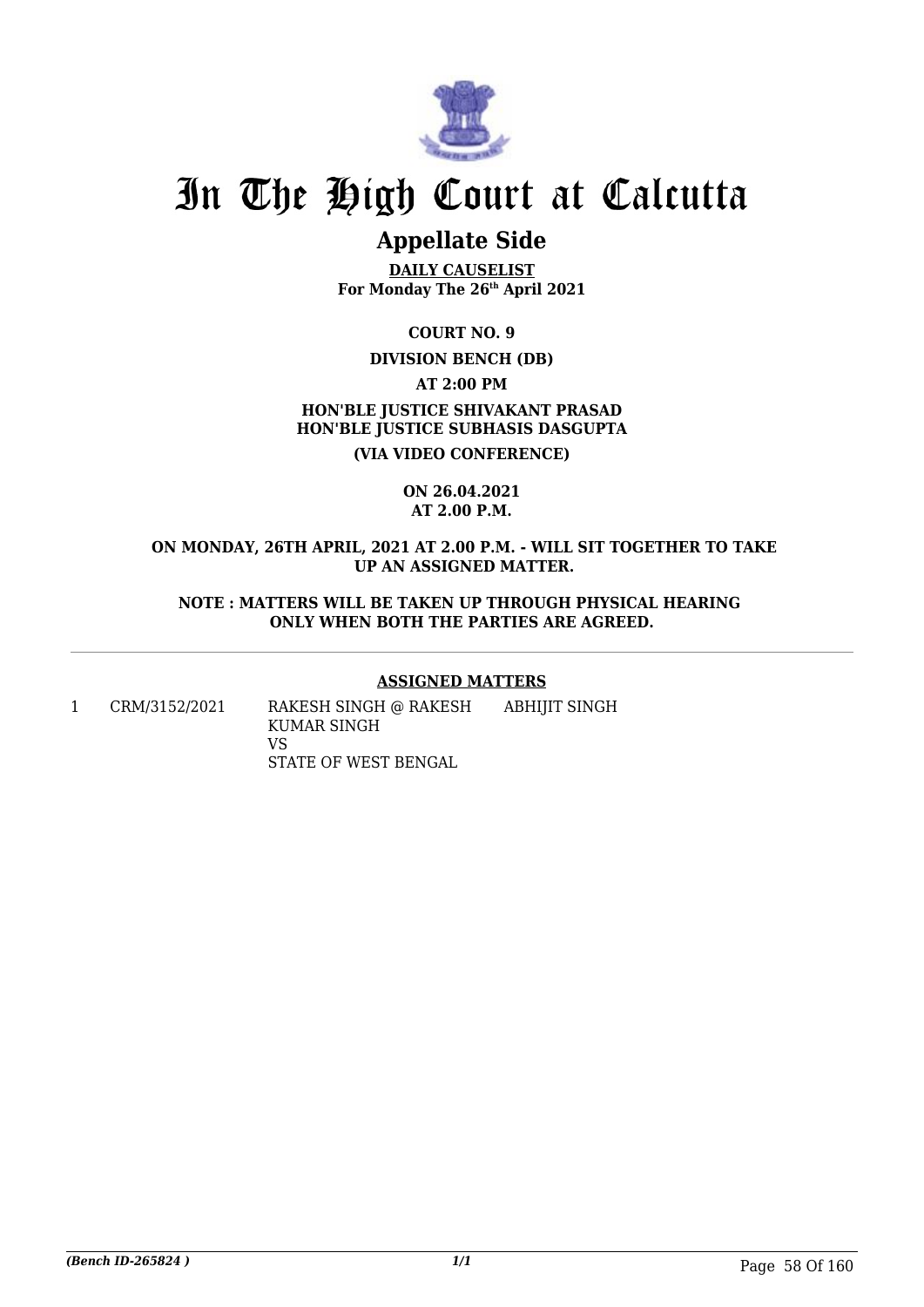

# **Appellate Side**

**DAILY CAUSELIST For Monday The 26th April 2021**

# **COURT NO. 9**

# **SINGLE BENCH (SB - II)**

# **AT 11:15 AM**

## **HON'BLE JUSTICE SHIVAKANT PRASAD**

## **(VIA VIDEO CONFERENCE)**

#### **ON AND FROM MONDAY, THE 11TH JANUARY, 2021 – APPLICATIONS UNDER SECTION 24 OF THE CODE OF CIVIL PROCEDURE, SECOND APPEAL, FIRST MISCELLANEOUS APPEAL, SECOND MISCELLANEOUS APPEAL IRRESPECTIVE OF YEARS INCLUDING APPLICATIONS CONNECT THERETO;**

#### **MATTERS RELATING TO CONTEMPT (CIVIL) OF SUB-ORDINATE COURTS TO BE HEARD BY A JUDGE SITTING SINGLY.**

#### **AND**

#### **ON AND FROM TUESDAY, 13TH, APRIL, 2021 TO SO LONG AS THE SINGLE BENCH OF HON'BLE JUSTICE BIBEK CHAUDHURI DOES NOT SIT - IN ADDITION TO HIS OWN LIST AND DETERMINATION, WILL SIT SINGLY TO TAKE UP MATTERS FROM THE LIST AND DETERMINATION OF HON'BLE JUSTICE BIBEK CHAUDHURI.**

### **NOTE: TODAY LIST WILL BE CALLED ON SERIALLY.**

### **(FROM COURT NO. 30)**

## **APPLICATION FOR BAIL**

| 1 | CRM/11076/2020 | SALIM SHEIKH @ SALIM<br><b>MANNAN SHAIKH</b><br>VS<br>State of West Bengal | JANNAT UL FIRDOUS                    |
|---|----------------|----------------------------------------------------------------------------|--------------------------------------|
| 2 | CRM/2816/2021  | <b>SUBRATA SARKAR</b><br>VS<br>STATE OF WEST BENGAL                        | MD JANNAT UL<br><b>FIRDOUS</b>       |
| 3 | CRM/3138/2021  | ASHRAF SHEIKH @ ASHRAF<br>SHEKH AND OTHERS<br>VS<br>STATE OF WEST BENGAL   | <b>SUMANTA</b><br><b>CHAKRABORTY</b> |
| 4 | CRM/3346/2021  | ARSHAD BAIDYA<br>VS<br>STATE OF WEST BENGAL                                | <b>SOURAV MUKHERJEE</b>              |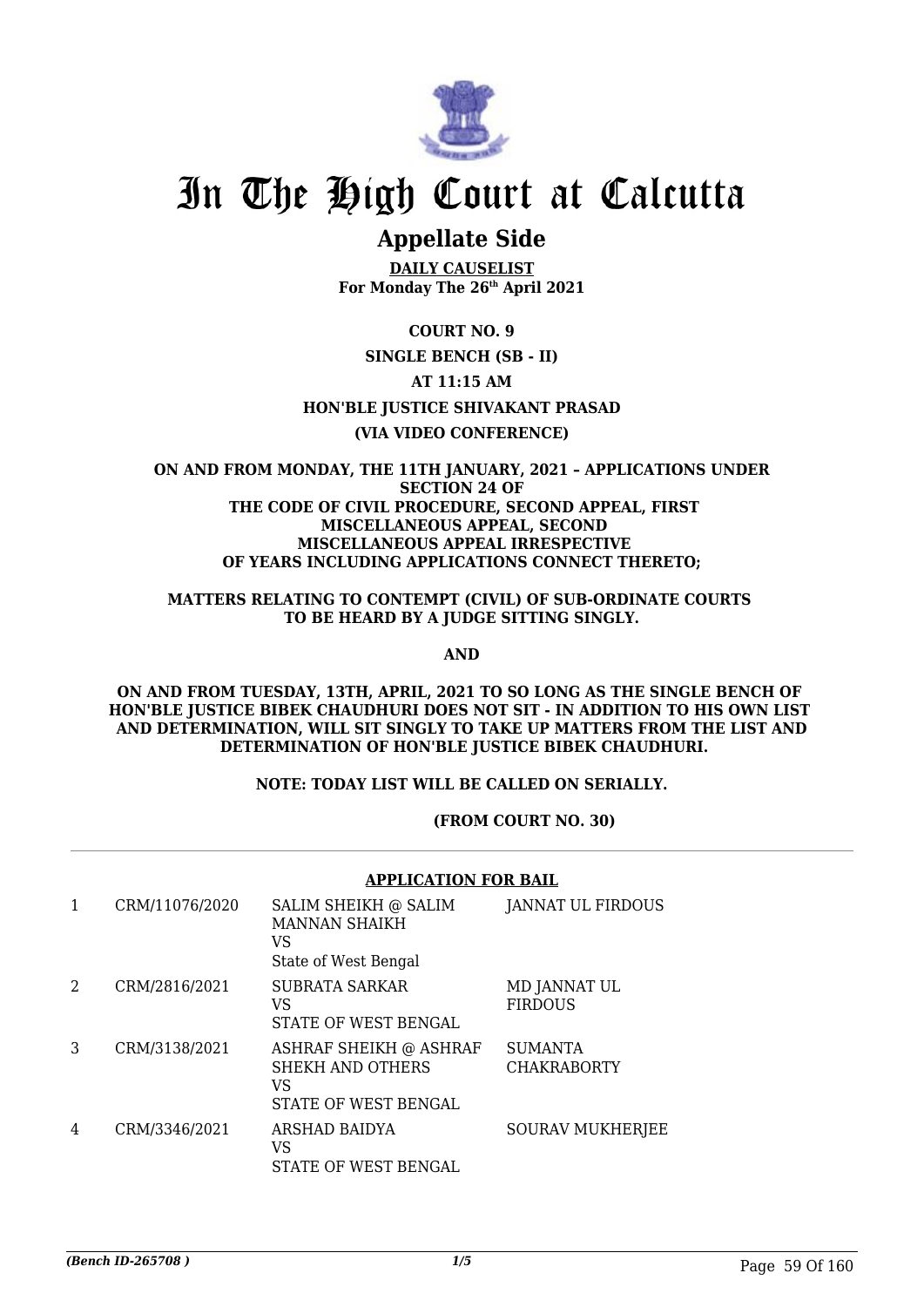| 5  | CRM/3381/2021      | PICHO AND ORS<br><b>VS</b>                                                | Puja Goswami                                                                              |
|----|--------------------|---------------------------------------------------------------------------|-------------------------------------------------------------------------------------------|
|    |                    | STATE OF WEST BENGAL                                                      |                                                                                           |
| 6  | CRM/3549/2021      | PREET KUMAR AGARWAL<br><b>VS</b>                                          | Srimoyee Mukherjee                                                                        |
|    |                    | THE DIRECTOR<br>ENFORCEMENT, EASTERN<br>REGION, CGO COMPLEX               |                                                                                           |
|    |                    | <b>ADMISSION OF APPEAL</b>                                                |                                                                                           |
| 7  | CRA/23/2021        | BHABOTOSH SARDAR ALIAS<br><b>BHABESH SARKAR</b><br><b>VS</b>              | <b>BIKRAMJIT DUTTA</b>                                                                    |
|    |                    | State of West Bengal                                                      |                                                                                           |
|    | IA NO: CRAN/2/2021 |                                                                           |                                                                                           |
| 8  | CRA/110/2021       | NIRMAL ROY<br><b>VS</b>                                                   | PAMPA DEY DHABAL                                                                          |
|    |                    | STATE OF WEST BENGAL                                                      |                                                                                           |
|    | IA NO: CRAN/1/2021 |                                                                           |                                                                                           |
| 9  | CRA/162/2021       | <b>GOUTAM DORGA</b><br><b>VS</b>                                          | PINAK KUMAR MITRA                                                                         |
|    |                    | STATE OF WEST BENGAL                                                      |                                                                                           |
| 10 | CRA/174/2021       | DILIP SENGUPTA<br><b>VS</b><br>CEANTRAL BUREAU OF<br><b>INVESTIGATION</b> | KARAN DUDHWALLA                                                                           |
| 11 | CRA/187/2021       | <b>AMAR SINGH</b>                                                         | <b>SOFIA NESAR</b>                                                                        |
|    |                    | <b>VS</b><br>STATE OF WEST BENGAL                                         |                                                                                           |
|    |                    | <b>CRIMINAL REVISION</b>                                                  |                                                                                           |
| 12 | CRR/1154/2021      | ISHANI GHOSAL<br><b>VS</b>                                                | <b>SUJAN CHATTERJEE</b>                                                                   |
|    |                    | STATE OF WEST BENGAL<br>AND ORS.                                          |                                                                                           |
| 13 | CRR/1176/2021      | ANKUR SHINGAL AND ORS.<br>VS                                              | <b>DIPAYAN DAN</b>                                                                        |
|    |                    | RASIKA SHINGAL                                                            |                                                                                           |
|    |                    | <b>APPLICATION</b>                                                        |                                                                                           |
| 14 | SA/55/2008         | COSSIPORE BAYAM SAMITY<br><b>VS</b>                                       | UIJWAL KR. DUTTA                                                                          |
|    |                    | RAM GOBINDA CHANDA                                                        |                                                                                           |
|    | No:CAN/1392/2019)  |                                                                           | IA NO: CAN/3/2011(Old No:CAN/8412/2011), CAN/4/2013(Old No:CAN/6397/2013), CAN/5/2019(Old |
| 15 | RVW/32/2017        | <b>SEIKH SAHIDUL &amp; ORS</b><br><b>VS</b>                               | <b>SK HUMAYAN REZA</b>                                                                    |
|    |                    | SAJAHAN SHEIKH(DEATH<br>REP BY SURABUDDIN<br>SHEIKH) & ORS                |                                                                                           |

IA NO: CAN/1/2017(Old No:CAN/1668/2017), CAN/2/2018(Old No:CAN/2122/2018), CAN/3/2018(Old No:CAN/2123/2018), CAN/4/2020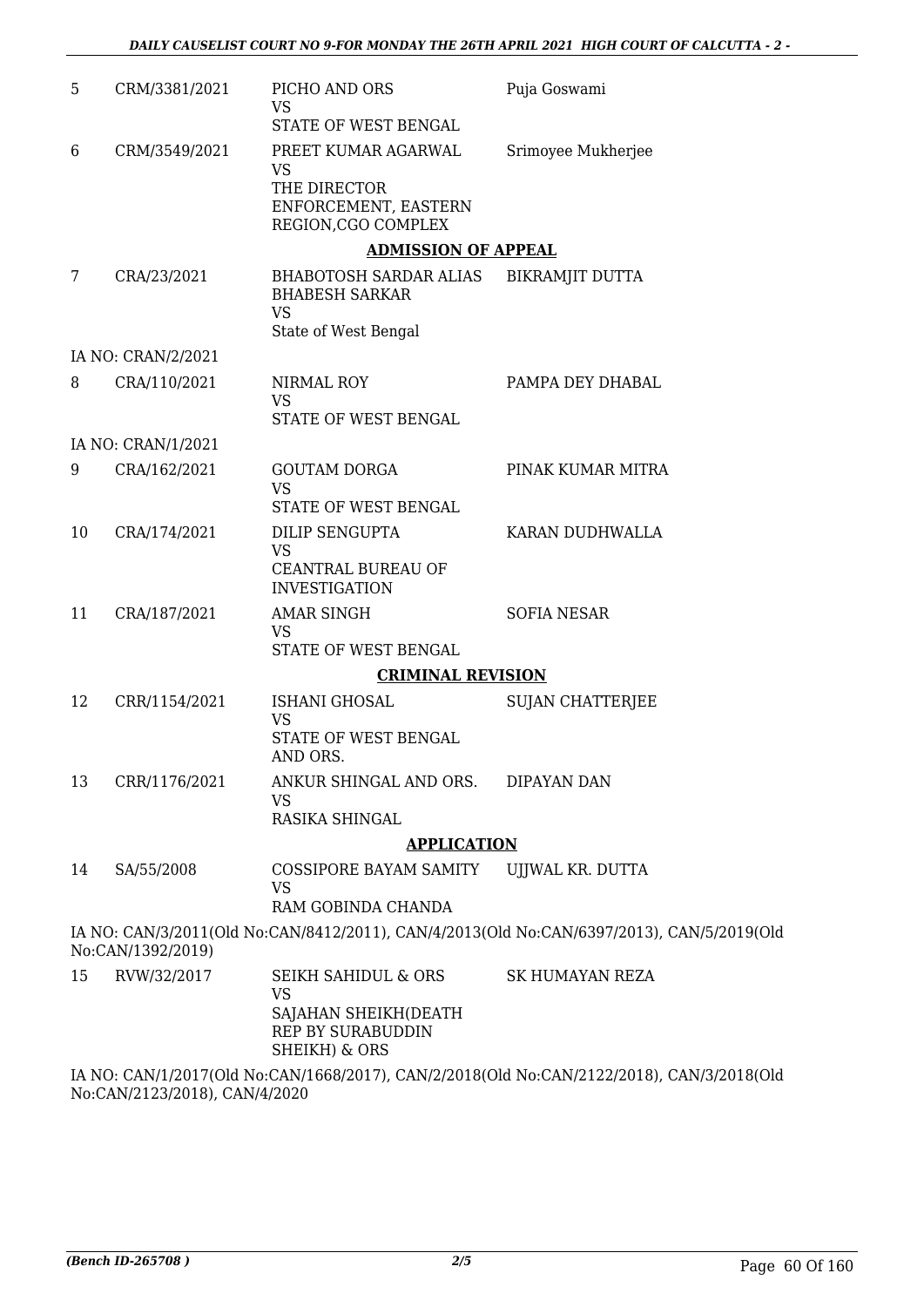|    | wt16 SA/146/2016  | <b>SHEIKH SAHIDUL &amp; ORS</b><br><b>VS</b><br>SAJAHAN SHEIKH & ORS             | RABINDRA NATH<br><b>DUTTA</b> |
|----|-------------------|----------------------------------------------------------------------------------|-------------------------------|
|    |                   | IA NO: CAN/3/2010(Old No:CAN/10450/2010), CAN/4/2013(Old No:CAN/8301/2013)       |                               |
|    |                   | <b>NEW MOTION</b>                                                                |                               |
| 17 | CO/1081/2021      | <b>BARNALI SARKAR</b><br><b>VS</b><br><b>TAPAS SARKAR</b>                        | RAJ KUMAR SAIN                |
|    |                   | <b>ADJOURNED MOTIONS</b>                                                         |                               |
| 18 | CO/1296/2020      | RAWNAKI BANDYOPADHYAY<br><b>DUTTA</b><br><b>VS</b><br>ARGHYA BANDYOPADHYAY       | <b>RAJU MONDAL</b>            |
| 19 | CO/1544/2020      | <b>GUL-E-RUKH NAYEEM @</b><br>HUMERA NAYEEM AND ORS<br><b>VS</b><br>MD. ABDULLAH | <b>SUPREEM NASKAR</b>         |
| 20 | CO/110/2021       | <b>BIDISHA MONDAL</b><br><b>VS</b><br>DHANU GHOSH AND ORS                        | <b>NAHIDA PARVIN</b>          |
|    | IA NO: CAN/1/2021 |                                                                                  |                               |
| 21 | CO/175/2021       | <b>SOMA ROY BANERJEE</b><br><b>VS</b><br><b>TAPAN ROY</b>                        | <b>SNEHANSHU</b><br>MAJUMDER  |
|    | IA NO: CAN/1/2021 |                                                                                  |                               |
| 22 | CO/185/2021       | MITA AICH NEE ROY<br><b>CHOWDHURY</b><br><b>VS</b><br>KOUSHIK AICH               | SARBANANDA SAN<br>YAL         |
| 23 | CO/190/2021       | ARMITA DUTTA<br><b>VS</b><br>SANTOSH DUTTA                                       | SAYANI<br><b>BHATTACHARYA</b> |
| 24 | CO/206/2021       | <b>SIMA RUIDAS</b><br><b>VS</b><br>PANCHANAN RUIDAS                              | PRADIP KUMAR<br>PATRA         |
| 25 | CO/232/2021       | CHIRANJIT CHOWDHURY<br><b>VS</b><br>RAKHI GHOSH ALIAS<br><b>CHOWDHURY</b>        | SHIBAJI KUMAR DAS             |
| 26 | CO/257/2021       | <b>SUSMITA MONDAL</b><br><b>VS</b><br><b>SUBRATA MONDAL</b>                      | SANJIB DAN                    |
| 27 | CO/277/2021       | KUMKUM SINGHA<br><b>VS</b><br>RABINDRA NATH SEBAIT                               | PROSENJIT<br><b>MUKHERJEE</b> |
| 28 | CO/279/2021       | KIRAN SUREKHA NEE<br><b>AGARWAL</b><br><b>VS</b><br>PRATIK SUREKHA               | PALASH BAPARI                 |
|    |                   |                                                                                  |                               |

IA NO: CAN/1/2021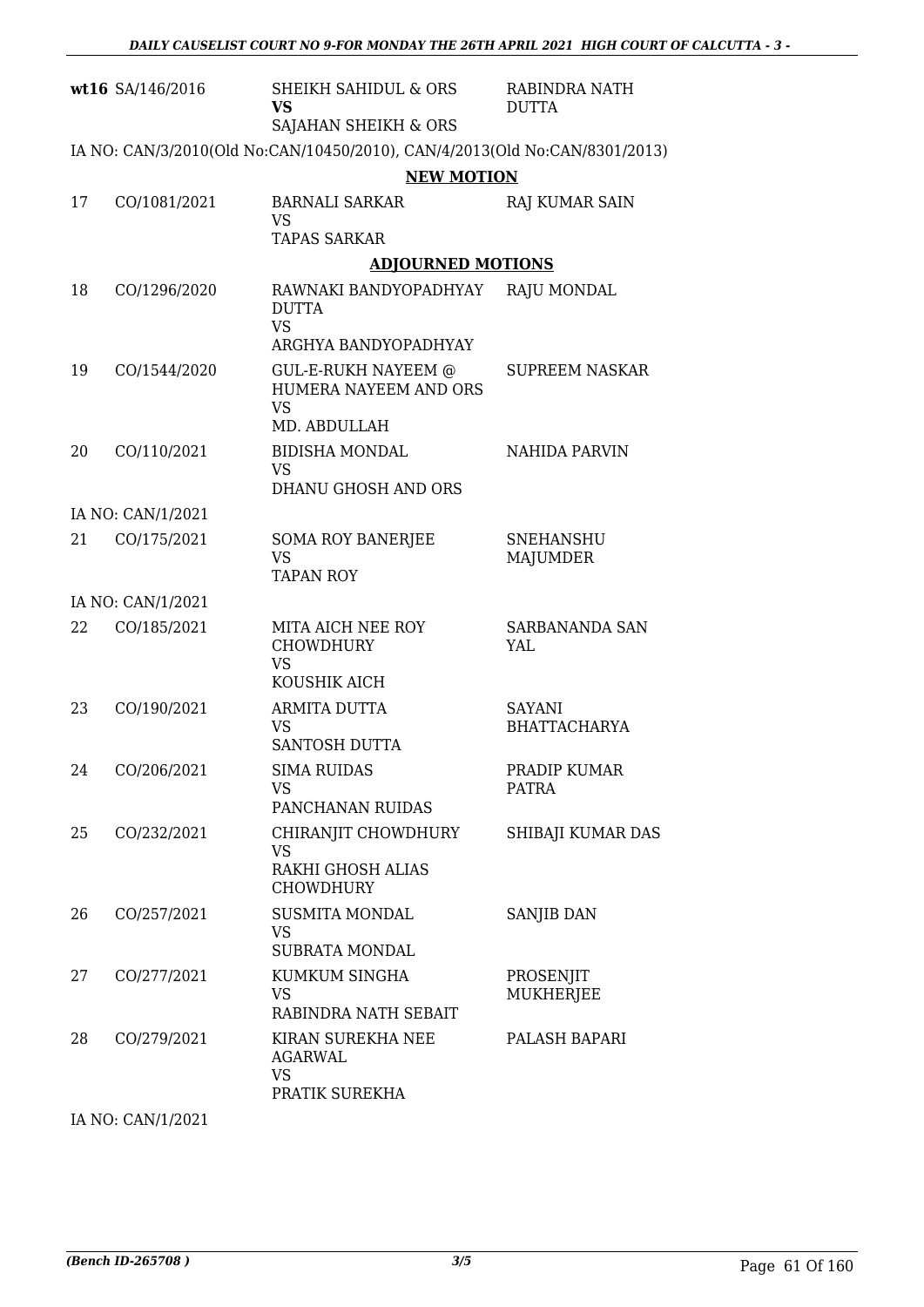|    | wt29 CO/594/2021  | KIRAN SUREKA NEE<br><b>AGARWAL</b><br>VS.<br>PRATIK SUREKA                   | PALASH BAPARI                                |
|----|-------------------|------------------------------------------------------------------------------|----------------------------------------------|
| 30 | CO/310/2021       | NIRMALENDU ROY<br><b>VS</b><br>SUPRIYA MUKHERJEE (ROY)                       | <b>NABANKUR PAUL</b>                         |
| 31 | CO/311/2021       | NIRMALENDU ROY<br><b>VS</b><br>MINOR SHINJINI ROY<br><b>MUKHERJEE</b>        | <b>NABANKUR PAUL</b>                         |
| 32 | CO/316/2021       | DIPANWITA GUPTA<br><b>CHAKRABORTY</b><br><b>VS</b><br>MALYABAN GUPTA         | <b>SUMITRA DAS</b>                           |
| 33 | CO/324/2021       | MRS AMRITA GHOSH<br><b>VS</b><br><b>SINCHAN SARKAR</b>                       | Kausik Biswas                                |
| 34 | CO/346/2021       | <b>SMT SHELLY</b><br><b>CHAKRABORTY</b><br><b>VS</b><br>DR ARNAB CHAKRABORTY | <b>BIKRAM BANERJEE</b>                       |
| 35 | CO/394/2021       | <b>CHANDRIKA RAY BISWAS</b><br><b>VS</b><br><b>SOURAV BISWAS</b>             | NANDADULAL<br><b>BANDYOPADHYAY</b>           |
| 36 | CO/397/2021       | <b>DOLAN MONDAL</b><br><b>VS</b><br>DEBASHIS SARKAR                          | <b>AMANUL ISLAM</b>                          |
| 37 | CO/416/2021       | DEBOLINA MUKHERJEE<br><b>VS</b><br>RANBIR MUKHERJEE                          | <b>ATANU BISWAS</b>                          |
| 38 | CO/432/2021       | KHUKU GHOSH AND ANR<br><b>VS</b><br>RATNA DAS AND ORS                        | <b>CHINMOYEE ROY</b><br><b>BHATTACHARYYA</b> |
| 39 | CO/450/2021       | SONALI BISWAS (SARKAR)<br><b>VS</b><br><b>RAJU BISWAS</b>                    | <b>ANIRBAN DAS</b>                           |
| 40 | CO/460/2021       | SMT RIMPA MANDAL NEE<br><b>DAS</b><br><b>VS</b><br>DEBABRATA MANDAL          | AYAN CHAKRABORTY                             |
| 41 | CO/503/2021       | AJANTA BHATTACHARYA<br><b>NEE LAHIRI</b><br><b>VS</b><br>SAYAN BHATTACHARYA  | DYUTIMOY PAUL                                |
|    | IA NO: CAN/1/2021 |                                                                              |                                              |
| 42 | CO/510/2021       | SAHELI DEY SAMANTA<br><b>VS</b><br><b>SUBIR SAMANTA</b>                      | ABHIMANYU<br><b>BANERJEE</b>                 |
| 43 | CO/518/2021       | PRATIVA BISWAS<br>VS<br>PRANAB KIRTANIA                                      | KALYAN CHATTERJEE                            |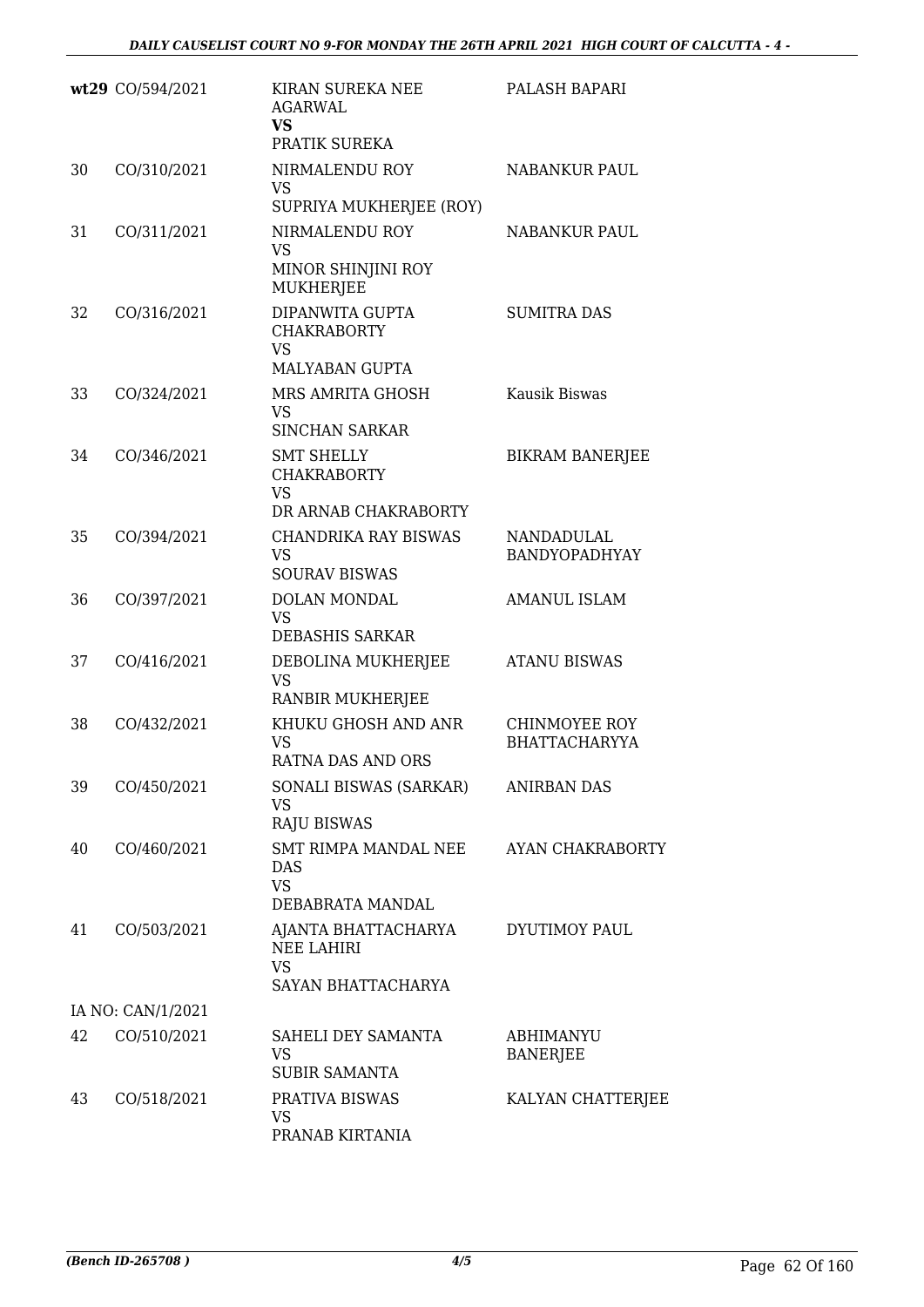| 44 | CO/540/2021 | <b>NITU GUPTA</b><br><b>VS</b><br><b>GAUTAM SHAW</b>                     | <b>SOUMAK BERA</b>                          |
|----|-------------|--------------------------------------------------------------------------|---------------------------------------------|
| 45 | CO/562/2021 | <b>RINA PAL</b><br><b>VS</b><br>PARTHA SARATHI PAL                       | <b>BASUDEB GAYEN</b>                        |
| 46 | CO/575/2021 | TUHINA BIBI ALIAS TUHINA<br><b>KHATUN</b><br><b>VS</b>                   | <b>BIJOY KUMAR SHOW</b>                     |
|    |             | RAJESH ALI BAYEN                                                         |                                             |
| 47 | CO/585/2021 | <b>SILPI GIRI</b><br><b>VS</b><br><b>FANINDRA NATH GIRI</b>              | <b>MUKTESWAR MAITY</b>                      |
| 48 | CO/588/2021 | SUPRIYA MUKHERJEE (ROY)<br><b>VS</b><br>NIRMALENDU ROY                   | SOUMYAJIT MISHRA                            |
| 49 | CO/640/2021 | <b>RUPALI KANU</b><br><b>VS</b><br><b>SUBRATA KANU</b>                   | <b>SNEHANSU</b><br><b>MAJUMDER</b>          |
| 50 | CO/643/2021 | SABITA JANA DEY<br><b>VS</b><br>HIRAK KUMAR DEY                          | <b>BIBEKANDA</b><br><b>TRIPATHY</b>         |
| 51 | CO/712/2021 | <b>SUSMITA DUTTA BERA</b><br><b>VS</b><br><b>SOURAV DUTTA</b>            | <b>BHASKAR HUTAIT</b>                       |
| 52 | CO/733/2021 | <b>BHAGYALAKSHMI DAS</b><br>VS<br><b>SUJIT MAITY</b>                     | <b>AMAL KUMAR</b><br><b>BANERJEE</b>        |
| 53 | CO/742/2021 | <b>DOLY BHAKAT</b><br><b>VS</b><br>PARAKASH BHAKAT                       | <b>SUNDAR GOPAL</b><br><b>BHATTACHARYYA</b> |
| 54 | CO/781/2021 | <b>BRATATI DEY</b><br><b>VS</b><br>DEBASISH HUI                          | Shebatee Datta                              |
| 55 | CO/804/2021 | PAYEL BAKSHI NEE<br><b>BHOWMICK</b><br><b>VS</b><br><b>SAURAV BAKSHI</b> | <b>SUBHANWITA GHOSH</b>                     |
| 56 | CO/818/2021 | JYOTIRUPA BANERJEE<br><b>VS</b><br><b>AMIT BANERJEE</b>                  | SOURAV SENGUPTA                             |
| 57 | CO/826/2021 | SAMARPITA CHAKRABORTY<br><b>VS</b><br>ANISH BHATTACHARJEE                | TRINA MITRA                                 |
| 58 | CO/855/2021 | NIBEDITA NATTA PAUL<br><b>VS</b><br><b>ABHISEK NATTA</b>                 | KUSHAL PAUL                                 |
|    |             | <b>CONTESTED APPLICATION</b>                                             |                                             |
| 59 | CO/348/2020 | M. SAFIULLA WAKF ESTATE<br><b>VS</b>                                     | ANIRUDDHA MITRA                             |
|    |             | M/S ACCORD ADVERTISING<br><b>PVT LTD</b>                                 |                                             |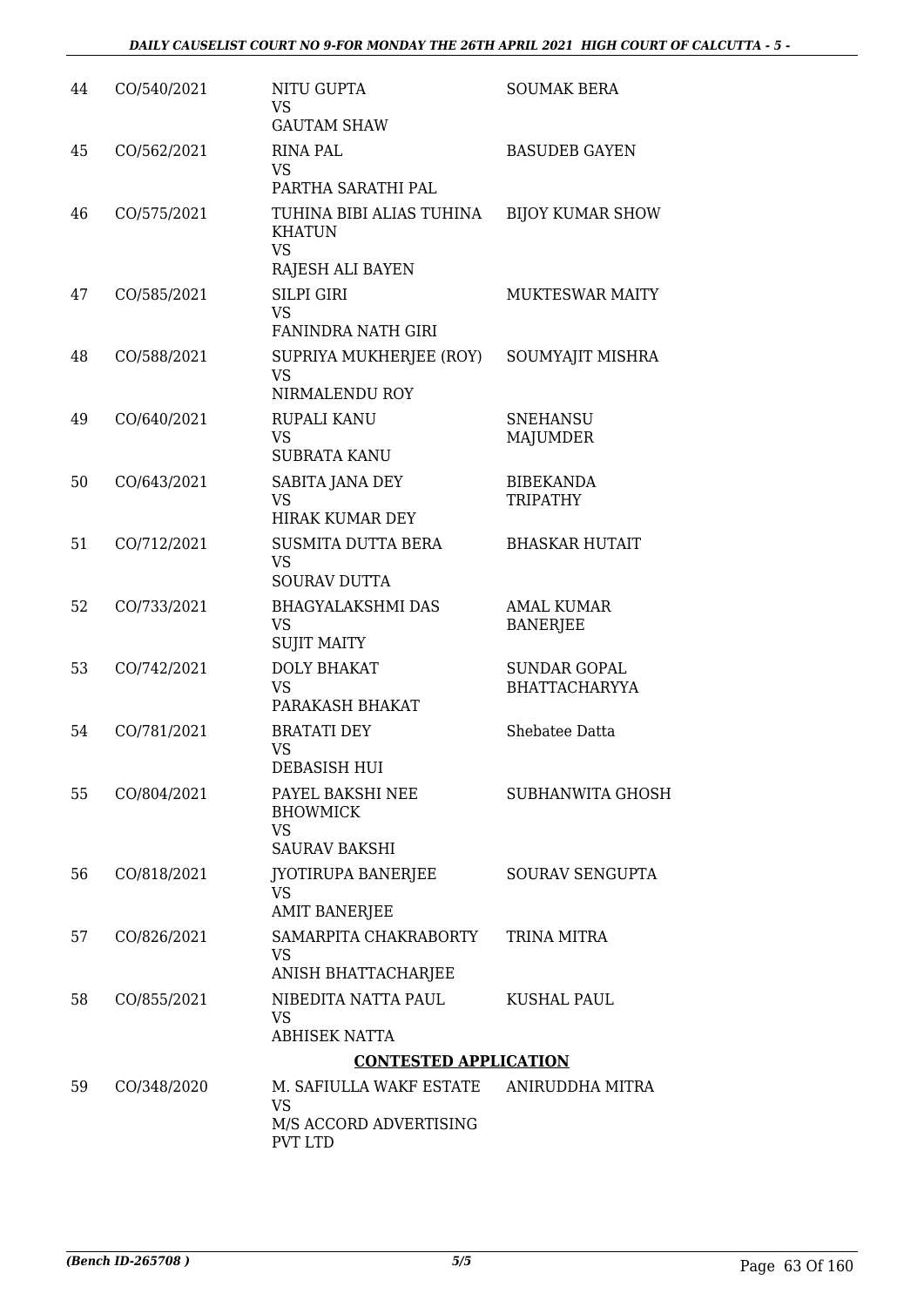

# **Appellate Side**

**DAILY CAUSELIST For Monday The 26th April 2021**

## **COURT NO. 13**

**SINGLE BENCH (SB - III)**

**AT 11:15 AM**

**HON'BLE JUSTICE RAJASEKHAR MANTHA**

**VIA VIDEO CONFERENCE)**

**ON AND FROM MONDAY, THE 11TH JANUARY, 2021- ROSTER NOTIFIED ON 8TH JANUARY, 2021 IS MODIFIED TO THE FOLLOWING EXTENT :- MATTERS (MOTIONS & HEARING) UNDER ARTICLE 226 OF THE CONSTITUTION RELATING TO SERVICE UNDER GROUP VI AND APPLICATIONS CONNECTED THERETO; MATTERS (MOTIONS & HEARING) UNDER ARTICLE 226 OF THE CONSTITUTION RELATING TO ALL SERVICE MATTERS RELATING TO PANCHAYATS AND CO-OPERATIVE SOCIETIES UNDER GROUP V AND APPLICATIONS CONNECTED THERETO; HEARING OF WRIT PETITIONS IRRESPECTIVE OF CLASSIFICATIONS AND APPLICATIONS CONNECTED THERETO; NOTE :**

**1. MENTIONING WILL BE ALLOWED, AT THE FIRST SITTING OF THE COURT, UPON BEING LISTED AS "TO BE MENTIONED" IN THE VIRTUAL MODE AS PER NOTIFICATION NO. 4286-RG DATED 27.11.2020 AND IN PHYSICAL FORM.**

**2. ALL THE LISTED MATTERS WILL BE TAKEN UP SERIALLY, UNLESS OTHERWISE FIXED. 3. APPELLATE SIDE MATTERS WILL CONTINUE AFTER COMPLETION OF ORIGINAL SIDE. 4. WITH EFFECT FROM MONDAY (15.02.2021) GROUP-V MOTIONS SHALL BE TAKEN UP FIRST ON TUESDAY AND THURSDAY. 5. CONTEMPT MATTERS AND ALL PERSONAL APPEARANCE MATTERS SHALL BE TAKEN UP ON FRIDAY.**

|     |                                                  | PERSONAL APPEARANCE                                                                  |                                        |
|-----|--------------------------------------------------|--------------------------------------------------------------------------------------|----------------------------------------|
| 1   | WPCRC/29/2021                                    | SEKHAR KUMAR CHANDA<br>VS<br>PRADIP SATPATHI                                         | PRADIPTA CHARAN<br><b>BHATTACHARYA</b> |
|     |                                                  | <b>SPECIALLY FIXED MATTERS</b>                                                       |                                        |
| 2   | WPA/4076/2021<br>$(27.04.2021)$ (At<br>2.00 p.m. | KOUSHIK MGHOSH AND<br><b>ORS</b><br>VS<br>THE STATE OF WEST<br><b>BENGAL AND ORS</b> | MONIRUZZAMAN                           |
|     | IA NO: CAN/1/2021                                |                                                                                      |                                        |
| wt3 | WPA/6511/2021                                    | SOMNATH NANDI<br>VS.<br>STATE OF WEST BENGAL<br>AND ORS.                             | MONIRUZZAMAN                           |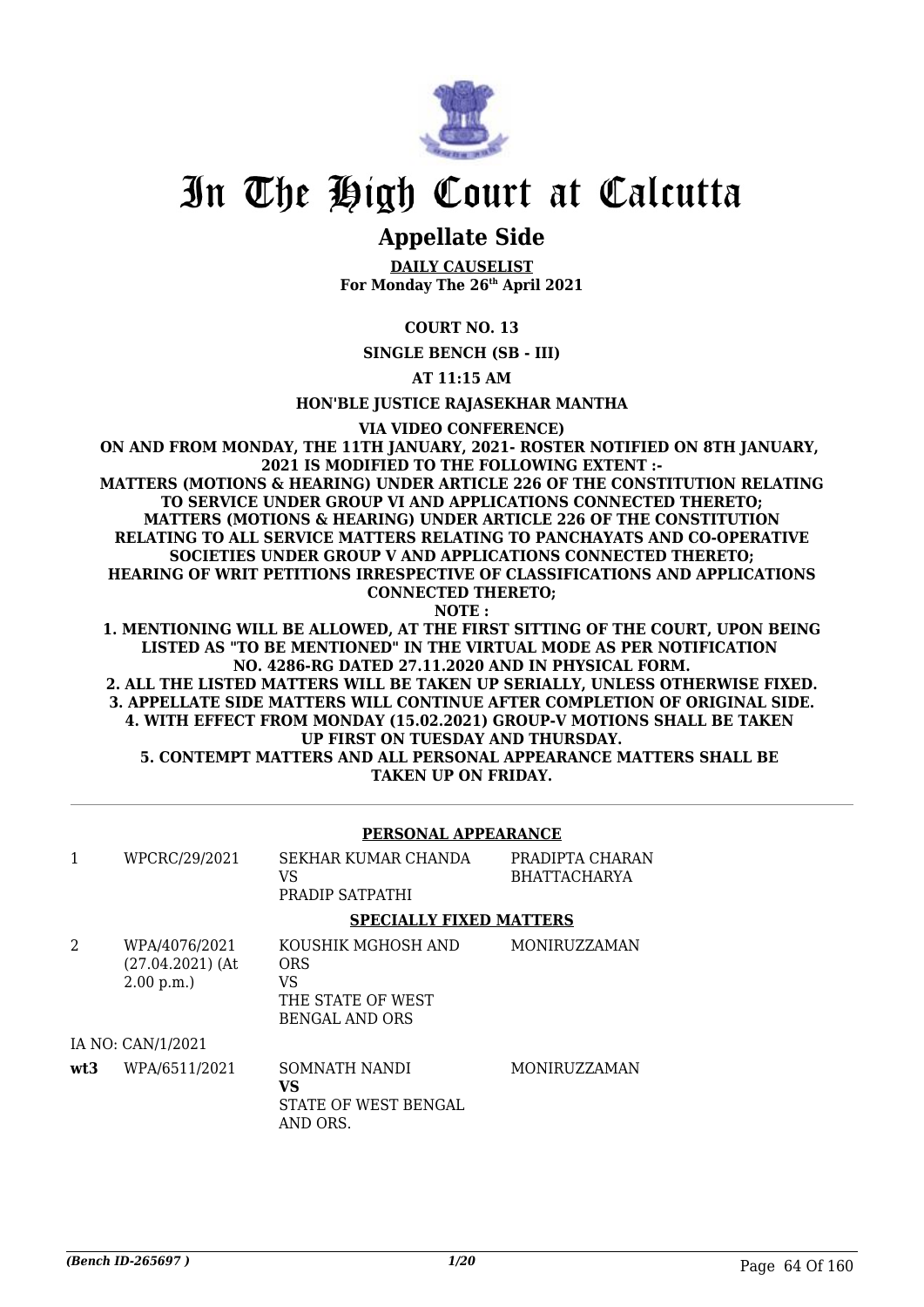| wt4 | WPA/8506/2021                  | SYED MOHAMMAD ALI AND<br><b>OTHERS</b><br><b>VS</b><br>STATE OF WEST BENGAL<br>AND ORS.                                                    | <b>RAJIB GHOSH</b>            |
|-----|--------------------------------|--------------------------------------------------------------------------------------------------------------------------------------------|-------------------------------|
| wt5 | WPA/5886/2021                  | MD NASIRUDDIN AND ORS<br>VS<br>STATE OF WEST BENGAL<br>AND ORS.                                                                            | HARADHAN MONDAL               |
|     |                                | <b>CONTEMPT</b>                                                                                                                            |                               |
| 6   | WPA/13198/2009<br>(30.04.2021) | NIKHIL HEMBRAM<br><b>VS</b><br>UNION OF INDIA & ORS                                                                                        | ASHIS KUMAR PAUL              |
| wt7 | CPAN/780/2017                  | NIKHIL HEMBRAM<br><b>VS</b>                                                                                                                | A K PAUL                      |
|     |                                | O P SING, IPS & ORS                                                                                                                        |                               |
| wt8 | RVW/45/2021                    | PARAMITA NASKAR AND<br><b>OTHERS</b><br><b>VS</b><br>THE WEST BENGAL<br>CENTRAL SCHOOL SERVICE<br><b>COMMISSIONER AND</b><br><b>OTHERS</b> | ANINDA<br><b>BHATTACHARYA</b> |
| 9   | WPA/27475/2012                 | SWAPAN KR. SINHA ROY<br><b>VS</b><br>CALCUTTA DOCK LABOUR<br><b>BOARD &amp; ORS.</b>                                                       | UPENDRA ROY                   |
|     | wt10 CPAN/604/2013             | SWAPAN KUMAR SINHA<br><b>ROY</b><br><b>VS</b><br>MR I.JAYAKUMAR, DY.<br>CHAIRMAN, CLDB & ORS                                               | UPENDRA ROY                   |
| 11  | WPA/27479/2012                 | RAJENDRA KR. JANA<br><b>VS</b><br>CALCUTTA DOCK LABOUR<br>BOARD & ORS.                                                                     | UPENDRA ROY                   |
|     | wt12 CPAN/605/2013             | RAJENDRA KUMAR JANA<br><b>VS</b><br>I. JEYAKUMAR,<br>DY.CHAIRMAN, CDLB & ORS                                                               | UPENDRA ROY                   |
| 13  | WPA/13950/2017                 | <b>BHOLA CHAKRABORTY</b><br><b>VS</b><br>STATE OF WEST BENGAL &<br><b>ORS</b>                                                              | <b>ANIRBAN BANERJEE</b>       |
|     | wt14 CPAN/143/2018             | <b>BHOLA CHAKRABORTY</b><br><b>VS</b><br>DEBAHUTI BHOWMIK                                                                                  | ANIRBAN BANERJEE              |
| 15  | WPA/26785/2017<br>(30.04.2021) | DEBABRATA BAG<br>VS<br>STATE OF WEST BENGAL &<br><b>ORS</b>                                                                                | <b>MRINAL R PRAMANIK</b>      |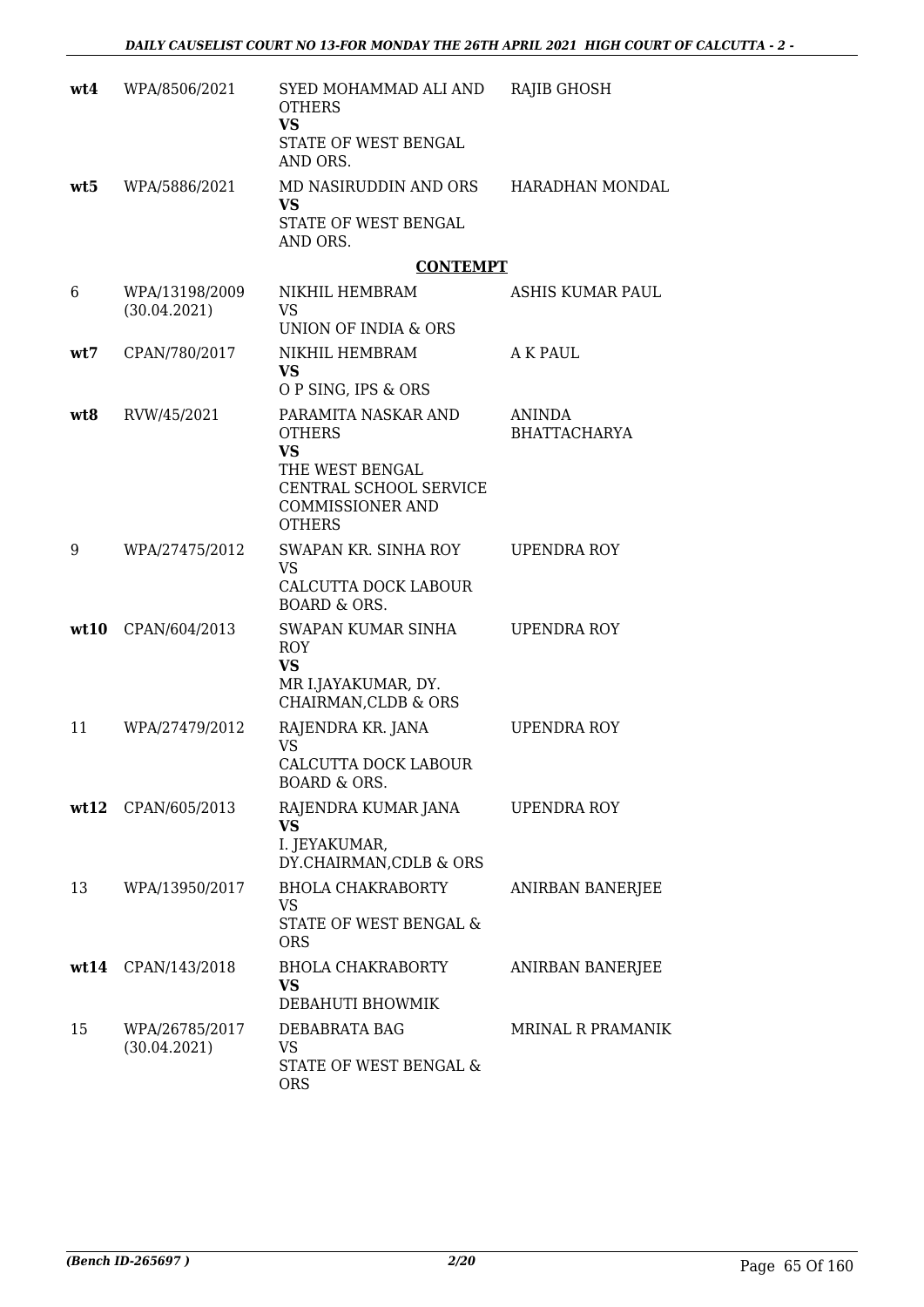|      | wt16 CPAN/944/2019                      | DEBABRATA BAG<br><b>VS</b><br>P.R. CHUAKHALI SAMABAY<br>KRISHI UNNAYAN SAMITY        | <b>SALONI</b><br><b>BHATTACHARJEE</b> |
|------|-----------------------------------------|--------------------------------------------------------------------------------------|---------------------------------------|
| 17   | WPA/10803/2020<br>(30.04.2021)          | LTD. & ORS<br>RUPALI ISLAM (KARMAKAR)<br><b>VS</b><br>THE STATE OF WEST              | <b>GOPA BISWAS</b>                    |
| wt18 | CPAN/322/2021                           | <b>BENGAL AND ORS</b><br>RUPALI ISLAM (KARMAKAR)<br><b>VS</b><br>SAZZAD ALI AND ANR. | DEBAPRIYA SAMANTA                     |
| 19   | WPA/404/2021<br>(30.04.2021)            | SIPRA GHOSH<br>VS<br>STATE OF WEST BENGAL<br>AND ORS.                                | KAUSTUV MISHRA                        |
| wt20 | CPAN/200/2021                           | SIPRA GHOSH<br><b>VS</b><br>RACHANA BHAKAT AND<br><b>ANOTHER</b>                     | KAUSTAV MISHRA                        |
| 21   | WPA/3418/2021<br>(30.04.2021)           | <b>BIKASH GUCHHAIT</b><br><b>VS</b><br>STATE OF WEST BENGAL<br>AND ORS.              | <b>SUBHADEEP</b><br><b>CHATTERJEE</b> |
| wt22 | CPAN/343/2021                           | <b>SUKHENDU MAJI</b><br><b>VS</b><br><b>BISHNUPADA GUCHHAIT</b><br>AND ANR           | KAUSTAV MISHRA                        |
| wt23 | WPA/4989/2021                           | <b>SUKHENDU MAJI</b><br><b>VS</b><br><b>STA</b>                                      | KAUSTUV MISHRA                        |
|      |                                         | <b>APPLICATION</b>                                                                   |                                       |
| 24   | WPA/23187/2014                          | DILIP KR. CHAKRABORTY<br><b>VS</b>                                                   | <b>SUBRATA GHOSH</b>                  |
|      |                                         | W.B. STATE ELEC. DIST. CO.<br>LTD. & ORS                                             |                                       |
|      | IA NO: CAN/1/2017(Old No:CAN/1230/2017) |                                                                                      |                                       |
| 25   | WPA/21982/2016                          | BHRIGURAM MONDAL &<br>ORS.<br><b>VS</b><br>STATE OF WEST BENGAL &                    | B. R. SIDHARTH                        |
|      | IA NO: CAN/2/2021                       | ORS.                                                                                 |                                       |
|      |                                         |                                                                                      |                                       |
| 26   | WPA/20332/2017<br>(06.05.2021)          | RAJ KR DEY<br><b>VS</b><br>THE STATE BANK OF INDIA<br>& ORS                          | JIBANTARAJ DAN ROY                    |
|      |                                         |                                                                                      |                                       |

IA NO: CAN/1/2021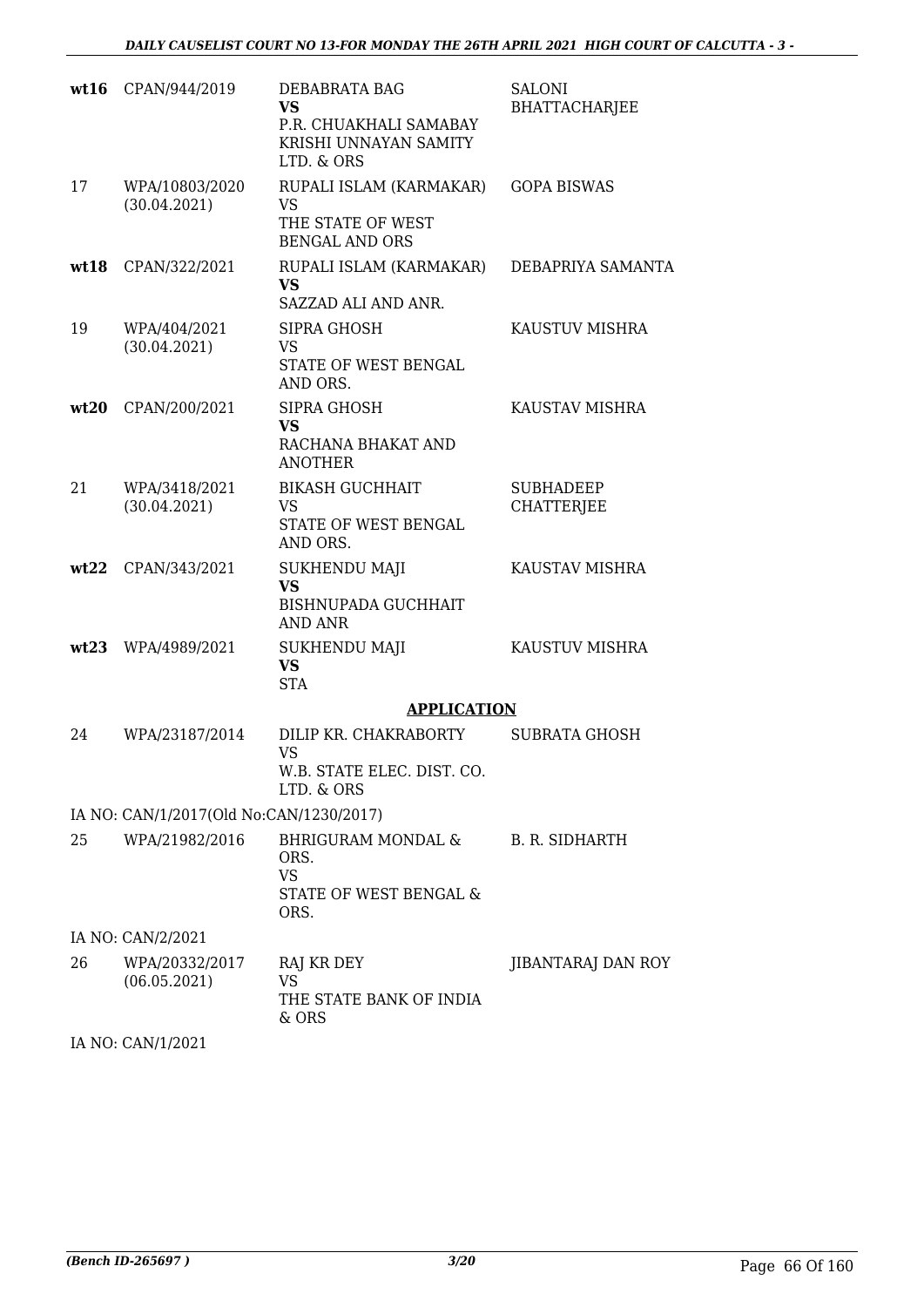| 27   | WPA/6890/2020                                   | BISWAJIT MUKHERJEE<br>VS<br>STATE OF WEST BENGAL&<br><b>ORS</b>                           | <b>GOUTAM BANERJEE</b>               |
|------|-------------------------------------------------|-------------------------------------------------------------------------------------------|--------------------------------------|
|      | IA NO: CAN/1/2020(Old No:CAN/5970/2020)         |                                                                                           |                                      |
|      |                                                 | <b>ASSIGNED MATTERS</b>                                                                   |                                      |
| 28   | WPA/4810/2020<br>$(Gr. - I) (3)$                | SUKLA BHOWMICK<br>VS<br>STATE OF WEST BENGAL &<br><b>ORS</b>                              | MARY DATTA                           |
| 29   | WPA/9573/2020<br>(2)                            | SHAIKH RAFATULLAH AND<br>ANR<br>VS<br>STATE OF WEST BENGAL<br>AND ORS.                    | <b>DIBYENDU</b><br><b>CHATTERJEE</b> |
|      |                                                 | <b>MOTION (GROUP VI)</b>                                                                  |                                      |
|      |                                                 |                                                                                           |                                      |
| 30   | WPA/22854/2019<br>$(30.04.2021)$ $(2)$          | <b>JANARDAN SINGH</b><br><b>VS</b><br>UNION OF INDIA & ORS                                | PARAMITA ROY                         |
| 31   | WPA/2360/2020                                   | <b>UDAY SK &amp; ORS</b>                                                                  | <b>SANDIP KUMAR</b>                  |
|      | (06.05.2021)                                    | <b>VS</b><br>STATE OF WEST BENGAL &<br><b>ORS</b>                                         | <b>BHATTACHARYYA</b>                 |
| 32   | WPA/3479/2020<br>$(30.04.2021)$ $(2)$           | NAZRUL ISLAM<br><b>VS</b><br>STATE OF WEST BENGAL &<br>ORS.                               | <b>SUSMITA DEY (BASU)</b>            |
| 33   | WPA/3537/2020<br>$(1)$ $(30.04.2021)$           | <b>ARABINDA ROY</b><br>VS<br>STATE OF WEST BENGAL &<br><b>ORS</b>                         | <b>SUSMITA DEY (BASU)</b>            |
| 34   | WPA/3621/2020<br>(1)                            | AKHILESH KR. SHARMA<br><b>VS</b><br>UNION OF INDIA & ORS.                                 | DYUTI ROY                            |
| 35   | WPA/4216/2020<br>$(03.05.2021)$ $(1)$           | TRIDIP ROYCHOUDHURY<br><b>VS</b><br><b>EASTERN COALFIELDS</b><br><b>LIMITED &amp; ORS</b> | DAISY BASU                           |
| 36   | WPA/4759/2020<br>(1)                            | CHAPALA BHANDARI<br>VS<br>STATE OF WEST BENGAL &<br><b>ORS</b>                            | ARUNABHA JANA                        |
| 37   | WPA/4998/2020<br>(30.04.2021)<br>(Peremptorily) | <b>SUKLA BARMAN</b><br><b>VS</b><br>STATE OF WEST BENGAL &<br><b>ORS</b>                  | NIVEDITA BARUI                       |
| wt38 | WPA/8514/2021                                   | <b>FULAN DAS</b><br><b>VS</b><br>STATE OF WEST BENGAL<br>AND ORS.                         | TANUJA BASAK                         |
| 39   | WPA/5005/2020<br>(05.05.2021)                   | KAJAL CHAKRABORTY<br><b>VS</b><br>UNION OF INDIA & ORS                                    | KAMAL KANTA KAR                      |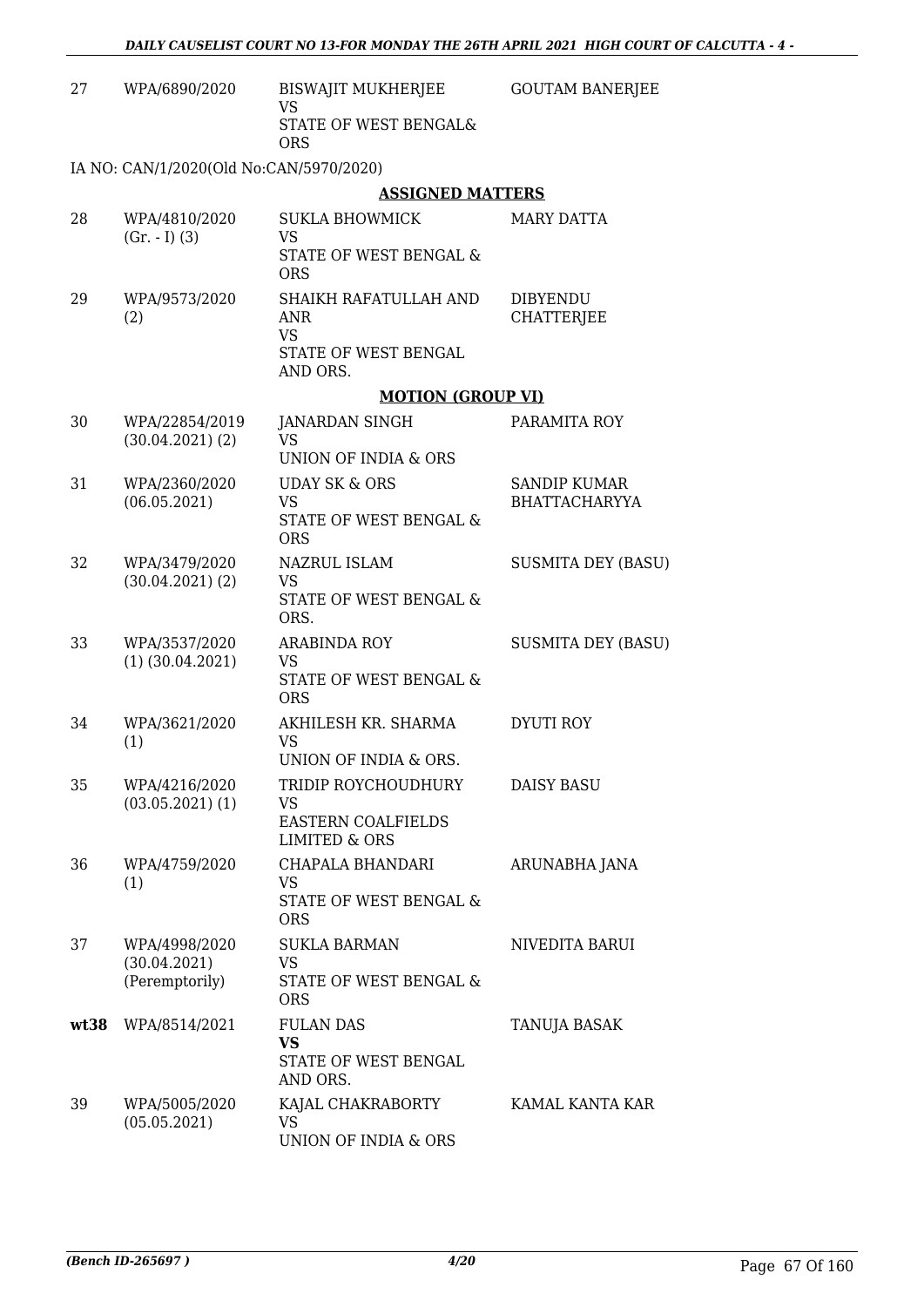| 40 | WPA/5025/2020<br>(1)                  | <b>MANTI MALLICK</b><br><b>VS</b><br>DIRECTOR OF HEALTH<br>SERVICE, GOVT. OF W.B. &<br><b>ORS</b> | <b>BIJOY BRATA DE</b>                       |
|----|---------------------------------------|---------------------------------------------------------------------------------------------------|---------------------------------------------|
| 41 | WPA/9403/2020<br>(1)                  | <b>ABDUL KADIR</b><br>VS<br>STATE OF WEST BENGAL<br>AND ORS.                                      | <b>CHAITALI</b><br><b>CHATTOPADHYAY</b>     |
| 42 | WPA/11411/2020                        | <b>MANASH GHOSH</b><br><b>VS</b><br>UNION OF INDIA AND ORS.                                       | DEBABRATA MANDAL                            |
| 43 | WPA/3551/2021<br>(10.05.2021)(1)      | DHIRENDRA NATH<br><b>MONDAL</b><br><b>VS</b><br>STATE OF WEST BENGAL<br>AND ORS.                  | <b>SUSMITA DEY(BASU)</b>                    |
| 44 | WPA/3743/2021<br>(06.05.2021)         | AMAR SHIT AND OTHERS<br>VS<br>STATE OF WEST BENGAL<br>AND ORS.                                    | <b>SOUMIK GANGULI</b>                       |
| 45 | WPA/4091/2021<br>$(04.05.2021)$ $(2)$ | <b>DILIP KUMAR GANGULY</b><br><b>VS</b><br><b>BANGIYA GRAMIN VIKASH</b><br><b>BANK</b>            | KMAKSHYA PRASAD<br><b>MUKHOPADHYAY</b>      |
| 46 | WPA/5166/2021<br>(1)                  | <b>ANIMESH SAHA</b><br><b>VS</b><br>STATE OF WEST BENGAL<br>AND ORS.                              | KARUNAMOYEE<br><b>SAMANTA</b>               |
| 47 | WPA/5244/2021<br>$(28.04.2021)$ (1)   | PINAKI DAS AND OTHERS<br>VS<br>STATE OF WEST BENGAL<br>AND ORS.                                   | SAKTIPADA JANA                              |
| 48 | WPA/5564/2021<br>$(28.04.2021)$ $(1)$ | <b>SHIBNATH DAS</b><br>VS<br>STATE OF WEST BENGAL<br>AND ORS.                                     | MD. AHSANUZZAMAN                            |
| 49 | WPA/5622/2021                         | RAKIB KHAN AND OTHERS<br>VS<br>STATE OF WEST BENGAL<br>AND ORS.                                   | MD. KUTUBUDDIN                              |
| 50 | WPA/5727/2021                         | <b>SANJOY SEN</b><br>VS<br>THE STATE OF WEST<br><b>BENGAL AND ORS</b>                             | <b>MANI SHANKAR</b><br><b>CHATTOPADHYAY</b> |
| 51 | WPA/5744/2021<br>(28.04.2021)         | <b>SABINA KHATUN</b><br>VS.<br>STATE OF WEST BENGAL<br>AND ORS.                                   | MD MOSIAR<br><b>RAHAMAN</b>                 |
| 52 | WPA/5746/2021                         | <b>SAMIMA BEGUM</b><br>VS<br>THE BOARD OF TRUSTEES<br>OF CALCUTTA PORT AND<br><b>OTHERS</b>       | SK. REJAUL ALAM                             |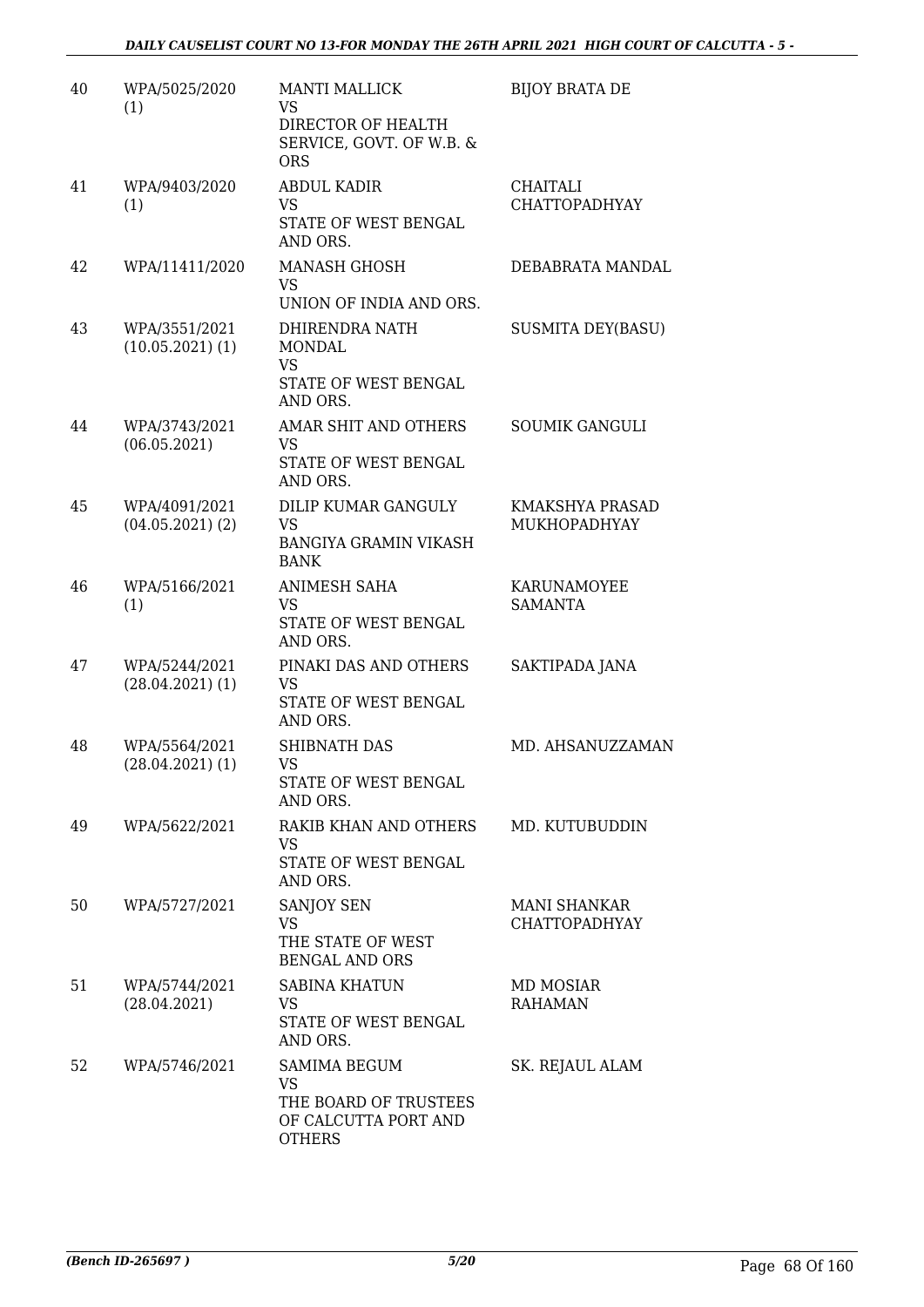| 53 | WPA/5770/2021                 | DULAL CHANDRA PAUL<br>VS<br>STATE OF WEST BENGAL<br>AND ORS.                         | <b>SANKAR PAUL</b>                         |
|----|-------------------------------|--------------------------------------------------------------------------------------|--------------------------------------------|
| 54 | WPA/5778/2021                 | SUDIPTA KARMAKAR AND<br><b>ORS</b><br><b>VS</b><br>STATE OF WEST BENGAL<br>AND ORS.  | <b>DIBYENDU</b><br><b>CHATTERJEE</b>       |
| 55 | WPA/5915/2021                 | DHARAMDEO RAY<br><b>VS</b><br>UNION OF INDIA AND ORS.                                | <b>DEBASISH KUNDU</b>                      |
| 56 | WPA/6056/2021<br>(28.04.2021) | <b>CHINA DAS</b><br><b>VS</b><br>STATE OF WEST BENGAL<br>AND ORS.                    | SIDDHADEV ADAK                             |
| 57 | WPA/6074/2021                 | DR.SANJIT BISWAS<br><b>VS</b><br>UNION OF INDIA AND ORS.                             | RANANEESH GUHA<br>THAKURTA                 |
| 58 | WPA/6102/2021                 | AMALENDU BIKASH PANDA<br><b>VS</b><br>STATE OF WEST BENGAL<br>AND ORS.               | KAMAL KANTA KAR                            |
| 59 | WPA/6104/2021                 | SHIVAJI ANANDRAO YADAV<br><b>VS</b><br>COAL INDIA LIMITED                            | <b>SUJIT SAHA</b>                          |
| 60 | WPA/6160/2021                 | NAJIMUDDIN<br><b>VS</b><br>STATE OF WEST BENGAL<br>AND ORS.                          | Md. Habibur Rahaman                        |
| 61 | WPA/6185/2021                 | NARGISA BIBI<br><b>VS</b><br>UNION OF INDIA AND ORS.                                 | <b>SUSMITA</b><br><b>CHOWDHURY</b>         |
| 62 | WPA/6190/2021                 | PABITRAMAYEE MAJHI<br><b>VS</b><br>STATE OF WEST BENGAL<br>AND ORS.                  | KASHISWAR GHOSAL                           |
| 63 | WPA/6212/2021                 | SANTOSH KUMAR MAHATO<br>AND ORS<br><b>VS</b><br>THE UNION OF INDIA AND<br><b>ORS</b> | <b>SUKHENDU BIKASH</b><br>MUKHERJEE        |
| 64 | WPA/6321/2021                 | ARCHITA MANNA<br>VS.<br>STATE OF WEST BENGAL<br>AND ORS.                             | <b>ANIL KUMAR</b><br><b>CHATTOPADHYAYA</b> |
| 65 | WPA/6323/2021                 | KAILAS GORAI<br>VS<br>WBSEDCL AND ORS.                                               | TANUJA BASAK                               |
| 66 | WPA/6331/2021                 | PARIMAL MANDAL<br>VS<br>STATE OF WEST BENGAL<br>AND ORS.                             | JOYDEEP ROY                                |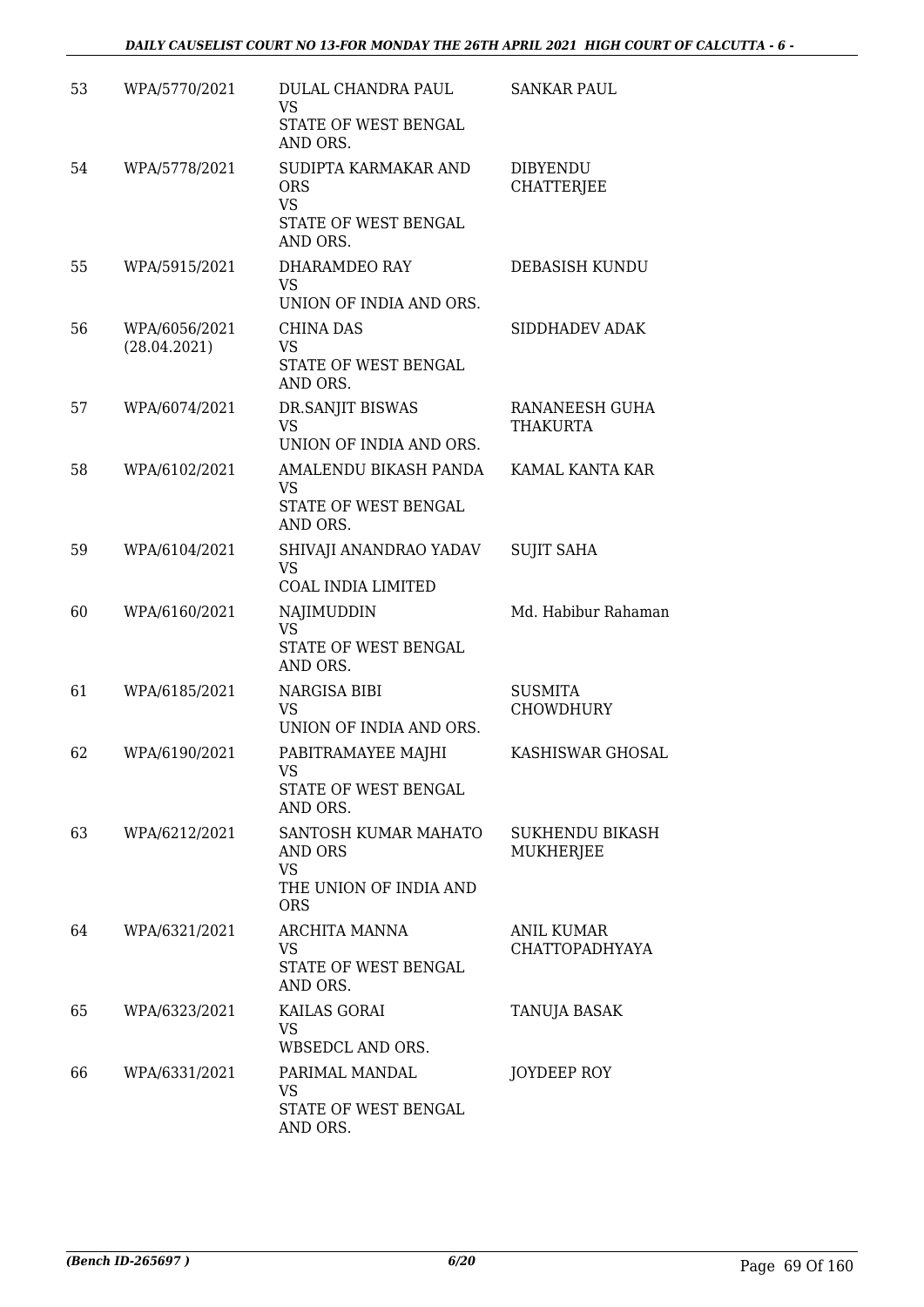| 67 | WPA/6348/2021 | PRASANTA BESRA<br><b>VS</b><br>STATE OF WEST BENGAL<br>AND ORS.                                      | <b>GORA CHAND</b><br><b>SAMANTA</b>         |
|----|---------------|------------------------------------------------------------------------------------------------------|---------------------------------------------|
| 68 | WPA/6377/2021 | RAJ KUMAR PAL AND ORS<br><b>VS</b><br>STATE OF WEST BENGAL<br>AND ORS.                               | <b>UDAY NARAYAN</b><br><b>BETAL</b>         |
| 69 | WPA/6464/2021 | TAPAN KUMAR MANA<br>VS<br>STATE OF WEST BENGAL<br>AND ORS.                                           | <b>INDRAJIT BISWAS</b>                      |
| 70 | WPA/6481/2021 | <b>AMAR DAS</b><br><b>VS</b><br>STATE OF WEST BENGAL<br>AND ORS.                                     | <b>AYAN MITRA</b>                           |
| 71 | WPA/6530/2021 | RAJDIPTA BARMAN<br><b>VS</b><br><b>EMPLOYEES PROVIDENT</b><br>FUND ORGANISATION AND<br><b>OTHERS</b> | DEBOPRIYO KARAN                             |
| 72 | WPA/6536/2021 | SMT KAJOL BADYAKAR<br><b>VS</b><br>M/S. EASTERN COAL<br>FIELDS LTD AND ORS                           | AMAL KUMAR DUTTA                            |
| 73 | WPA/6544/2021 | KRISHNA BHUIYA<br>VS<br>EASTERN COAL FIELDS LTD<br>AND ORS                                           | AMAL KR DATTA                               |
| 74 | WPA/6551/2021 | <b>MAHESH BAURI</b><br><b>VS</b><br>THE COAL INDIA LTD AND<br><b>ORS</b>                             | AMAL KUMAR DATTA                            |
| 75 | WPA/6587/2021 | <b>JYOTISH MONDAL AND</b><br><b>ANOTHER</b><br>VS<br>STATE OF WEST BENGAL<br>AND ORS.                | <b>TANUJA BASAK</b>                         |
| 76 | WPA/6646/2021 | <b>SHIKHA DAS</b><br>VS<br>THE KOLKATA PORT TRUST<br>AND ORS.                                        | <b>MOHINI MOHAN</b><br><b>BHATTACHARJEE</b> |
| 77 | WPA/6721/2021 | DEBAPRIYA NAG ROY<br>VS<br>STATE OF WEST BENGAL<br>AND ORS.                                          | PRITAM CHOUDHURY                            |
| 78 | WPA/6729/2021 | PRIYA KARMAKAR<br>VS<br>STATE OF WEST BENGAL<br>AND ORS.                                             | <b>BAISAKHI SINGHA</b>                      |
| 79 | WPA/6733/2021 | <b>GURUPADA MURMU</b><br><b>VS</b><br>UNION OF INDIA AND ORS.                                        | kashiswar ghosal                            |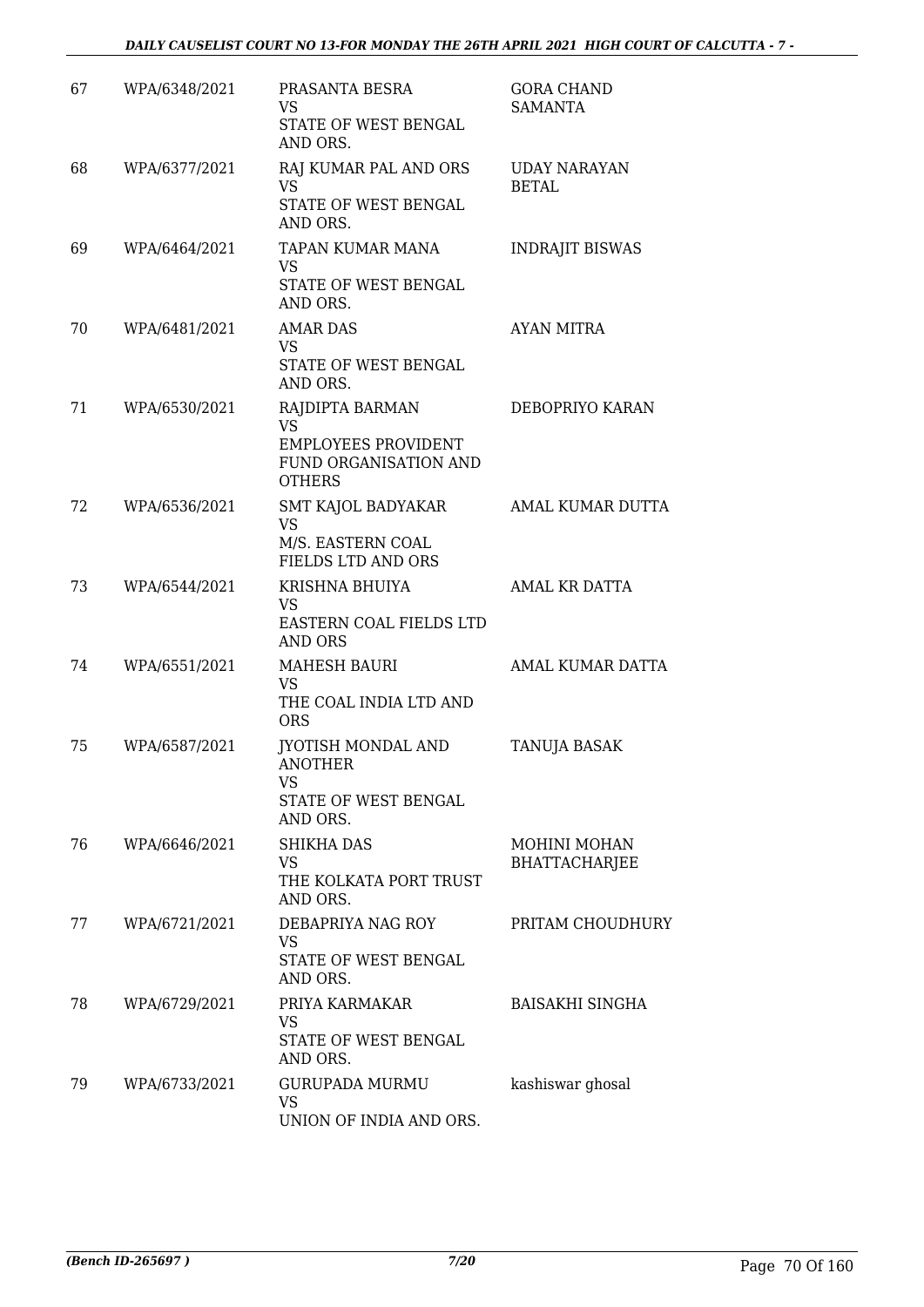| 80 | WPA/6781/2021 | MANTULAL MONDAL<br>VS                                                           | RAJIB KUMAR KUNDU                     |
|----|---------------|---------------------------------------------------------------------------------|---------------------------------------|
|    |               | KOLKATA PORT TRUST AND<br>ORS.                                                  |                                       |
| 81 | WPA/6832/2021 | <b>BEAUTY CHAKRABORTY</b><br><b>VS</b><br>STATE OF WEST BENGAL<br>AND ORS.      | PARTHA<br><b>CHAKRABORTY</b>          |
| 82 | WPA/6848/2021 | KRISHNENDU CHATTERJEE<br><b>VS</b><br>STATE OF WEST BENGAL<br>AND ORS.          | MONIRUZZAMAN                          |
| 83 | WPA/6859/2021 | AMIT KUMAR HOWLADAR<br>VS.<br>UNION OF INDIA AND ORS.                           | PROBAL SARKAR                         |
| 84 | WPA/7007/2021 | PRASANTA KUMAR PAHARI<br>VS<br>STATE OF WEST BENGAL<br>AND ORS.                 | <b>SALONI</b><br><b>BHATTACHARJEE</b> |
| 85 | WPA/7055/2021 | <b>JAYANTI SARKAR ROY</b><br><b>VS</b><br>STATE OF WEST BENGAL<br>AND ORS.      | Anirban Banerjee                      |
| 86 | WPA/7072/2021 | TARUN KUMAR MANDAL<br>VS<br>CENTRAL BANK OF INDIA<br>AND ORS.                   | ABHINABA DAN                          |
| 87 | WPA/7088/2021 | PRADIP KUMAR SARKAR<br><b>VS</b><br>WEST BENGAL HOUSING<br><b>BOARD AND ORS</b> | UDAYAN DUTTA                          |
| 88 | WPA/7124/2021 | <b>MIRA PANDA</b><br><b>VS</b><br>STATE OF WEST BENGAL<br>AND ORS.              | ABHILASH SINHA<br><b>ROY</b>          |
| 89 | WPA/7179/2021 | SAHINA YASMIN<br>VS<br><b>STATE OF WEST BENGAL</b><br>AND ORS.                  | <b>ARUNAVA PATI</b>                   |
| 90 | WPA/7208/2021 | SANJIT KUMAR KOLEY<br><b>VS</b><br>STATE OF WEST BENGAL<br>AND ORS.             | PRADEEP PANDEY                        |
| 91 | WPA/7220/2021 | KALLOL CHOWDHURY<br>VS<br>UNION OF INDIA AND ORS.                               | <b>INDRAJIT BISWAS</b>                |
| 92 | WPA/7221/2021 | WASIM AKHTAR ANSARI<br>VS<br>UNION OF INDIA AND ORS.                            | MD. ALI MANSOOR                       |
| 93 | WPA/7247/2021 | PAPIYA BHADURI<br>VS.<br>STATE OF WEST BENGAL<br>AND ORS.                       | ARPA CHAKRABORTY                      |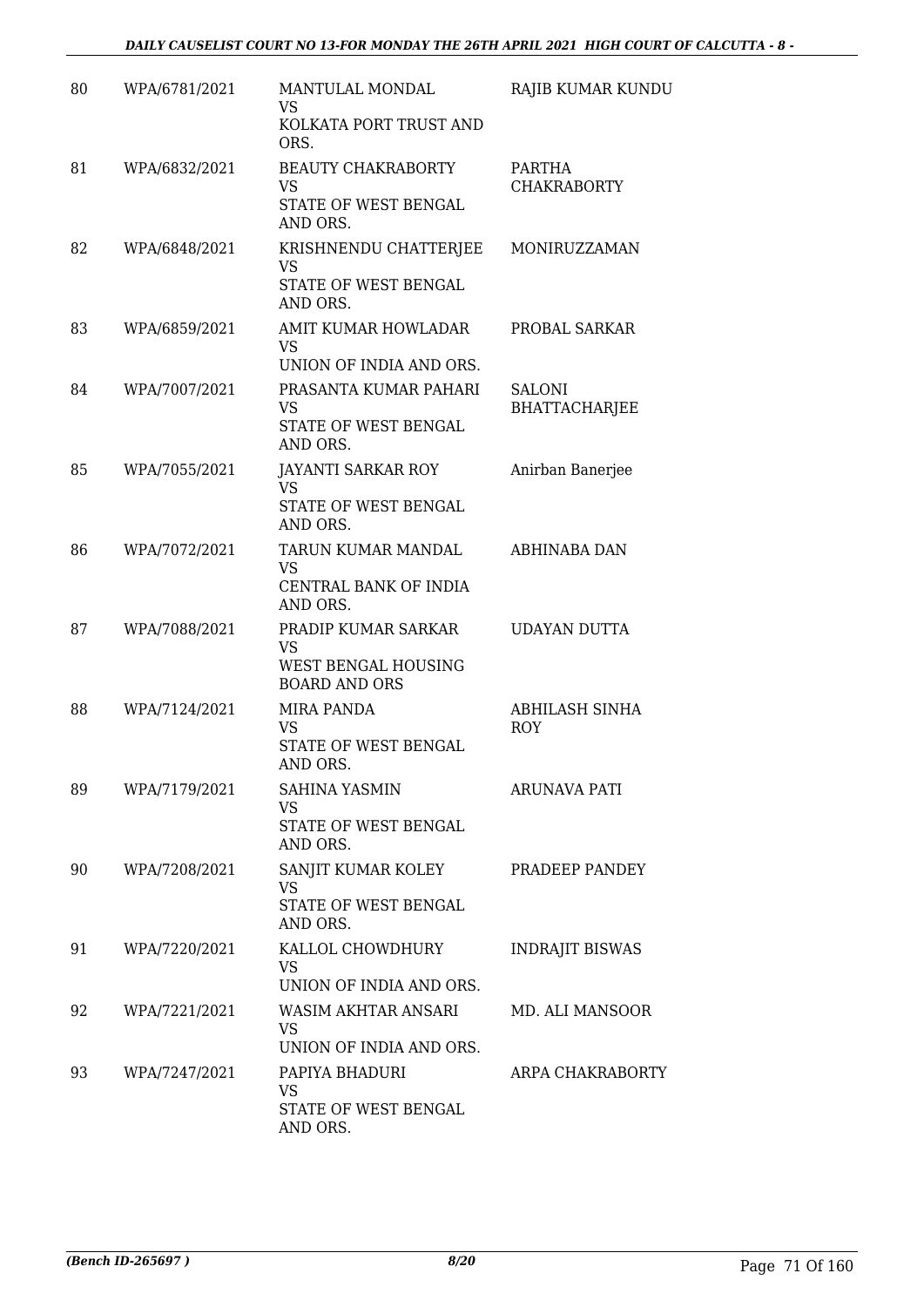## *DAILY CAUSELIST COURT NO 13-FOR MONDAY THE 26TH APRIL 2021 HIGH COURT OF CALCUTTA - 9 -*

| 94  | WPA/7287/2021 | <b>DOLI SARKAR</b><br>VS<br>STATE BANK OF INDIA AND<br><b>OTHERS</b>                                         | CHIRANJIB SINHA                      |
|-----|---------------|--------------------------------------------------------------------------------------------------------------|--------------------------------------|
| 95  | WPA/7311/2021 | HAFIJUL SK.<br><b>VS</b><br>STATE OF WEST BENGAL<br>AND ORS.                                                 | <b>SANDIP KUMAR</b><br><b>MONDAL</b> |
| 96  | WPA/7370/2021 | RAJENDRA PRATAP SINGH<br><b>VS</b><br>UNION OF INDIA AND ORS.                                                | <b>UJJAL RAY</b>                     |
| 97  | WPA/7402/2021 | MAHUYA CHAKRABORTY<br>AND ANOTHER<br><b>VS</b><br>UNION OF INDIA AND ORS.                                    | <b>SAMRAT DEY PAUL</b>               |
| 98  | WPA/7406/2021 | <b>BRAJESH KRISHNA DAS</b><br><b>VS</b><br>STATE OF WEST BENGAL<br>AND ORS.                                  | <b>GOPAL MONDAL</b>                  |
| 99  | WPA/7409/2021 | <b>JIBESH ADHIKARY</b><br><b>VS</b><br>THE DIRECTOR GENERA,<br>RAILWAY PROTECTION<br><b>FORCE AND OTHERS</b> | <b>SANJIB KUMAR</b><br>MUKHOPADHYAY  |
| 100 | WPA/7438/2021 | <b>ARATI SUR</b><br>VS<br>WEST BENGAL TRANSPORT<br><b>CORPORATION AND</b><br><b>OTHERS</b>                   | <b>AMAR MITRA</b>                    |
| 101 | WPA/7443/2021 | <b>SAMIN SK</b><br><b>VS</b><br>UNION OF INDIA AND<br><b>ANOTHER</b>                                         | PRASANTA KUMAR<br>PAKRASHI           |
| 102 | WPA/7450/2021 | MONOJENDRA<br>CHAKRABORTY AND<br>OTHERS<br><b>VS</b><br>STATE OF WEST BENGAL<br>AND ORS.                     | <b>MASUM ALI SARDAR</b>              |
| 103 | WPA/7489/2021 | BHAJA HARI MAHATO<br>VS<br>UNION OF INDIA AND ORS.                                                           | <b>SOUGATA MITRA</b>                 |
| 104 | WPA/7490/2021 | VIVEKANANDA HALDER<br>AND ORS<br>VS<br>STATE OF WEST BENGAL<br>AND ORS.                                      | PARVEJ ALAM                          |
| 105 | WPA/7504/2021 | MRINAL NATH<br>VS<br>PUNJAB AND SIND BANK<br><b>AND OTHERS</b>                                               | SULENA KUMARI JHA                    |
| 106 | WPA/7521/2021 | SANJOY SAHA<br>VS<br>UNION OF INDIA AND ORS.                                                                 | SUBODH BANERJEE                      |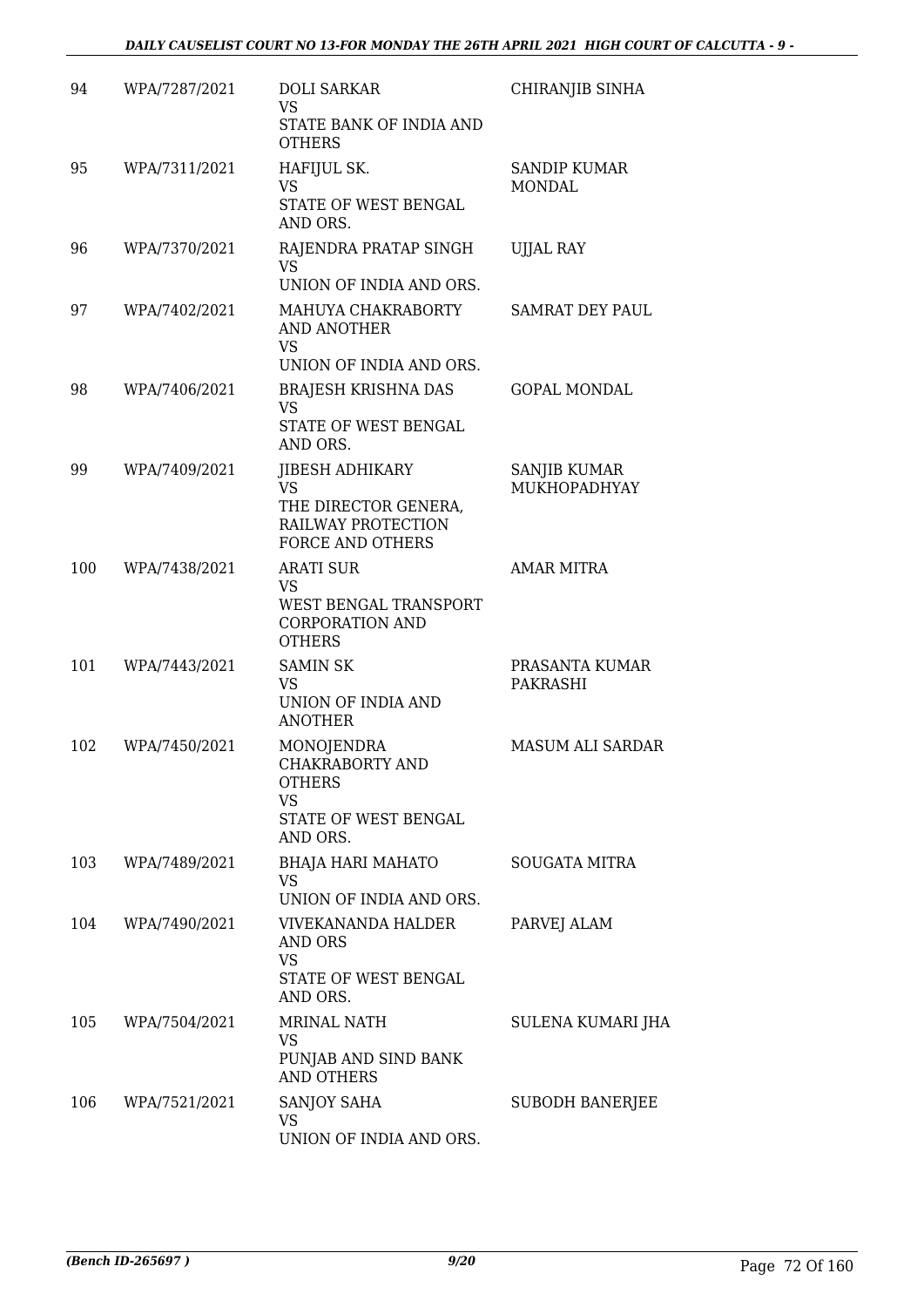| 107 | WPA/7563/2021 | <b>SAMIR SARKAR AND ORS</b><br><b>VS</b>                                                    | <b>TRIPTIMOY</b><br>TALUKDER        |
|-----|---------------|---------------------------------------------------------------------------------------------|-------------------------------------|
|     |               | UNION OF INDIA AND ORS.                                                                     |                                     |
| 108 | WPA/7587/2021 | NOJIMODDIN SK. AND ORS<br>VS                                                                | <b>ANKITA DEY</b>                   |
|     |               | UNION OF INDIA AND ORS.                                                                     |                                     |
| 109 | WPA/7595/2021 | SANAT KUMAR GHOSH AND<br><b>ORS</b><br><b>VS</b><br>STATE OF WEST BENGAL<br><b>AND ANR</b>  | SAMIRAN MANDAL                      |
| 110 | WPA/7612/2021 | SUPRIYA BISWAS AND ANR<br><b>VS</b>                                                         | SANKHA SUBHRA<br><b>ROY</b>         |
|     |               | UNION OF INDIA AND ORS.                                                                     |                                     |
| 111 | WPA/7618/2021 | <b>TIRTHANKAR BASU</b><br><b>VS</b><br>STATE OF WEST BENGAL                                 | <b>ANUJIT MOOKERJEE</b>             |
|     |               | AND ORS.                                                                                    |                                     |
| 112 | WPA/7632/2021 | <b>BHASHKAR JYOTI</b><br><b>BHATTACHARJEE</b><br><b>VS</b>                                  | <b>BISWAPRIYA</b><br><b>SAMANTA</b> |
|     |               | STATE BANK OF INDIA AND<br><b>ORS</b>                                                       |                                     |
| 113 | WPA/7669/2021 | <b>BISWANATH BOSE AND</b><br><b>OTHERS</b><br><b>VS</b><br>STATE OF WEST BENGAL<br>AND ORS. | SAKTI PADA JANA                     |
| 114 | WPA/7678/2021 | <b>SAFDER ALI</b><br><b>VS</b>                                                              | MD RIZWAN ALAM                      |
|     |               | UNION OF INDIA AND ANR                                                                      |                                     |
| 115 | WPA/7715/2021 | DR SASANKA SEKHAR<br><b>DEBNATH</b><br>VS<br>THEUNIVERSITY GRANTS                           | PRIYANKA LAMA                       |
|     |               | <b>COMMISSION AND ORS</b>                                                                   |                                     |
| 116 | WPA/7940/2021 | <b>ASIF MALLICK</b><br><b>VS</b>                                                            | ROBIUL ISLAM                        |
|     |               | STATE OF WEST BENGAL<br>AND ORS.                                                            |                                     |
| 117 | WPA/7994/2021 | <b>ABHISHEK NAG</b><br><b>VS</b>                                                            | <b>RISHAV MAITY</b>                 |
|     |               | PUNJAB NATIONAL BANK<br><b>AND ORS</b>                                                      |                                     |
| 118 | WPA/8097/2021 | MAHESH PRASAD<br><b>VS</b><br>THE FOOD CORPORATION<br>OF INDIA AND OTHERS                   | <b>SUDIP SARKAR</b>                 |
| 119 | WPA/8101/2021 | MOHAN RAM<br><b>VS</b>                                                                      | <b>SUDIP SARKAR</b>                 |
|     |               | THE FOOD CORPORATION<br>OF INDIA AND OTHERS                                                 |                                     |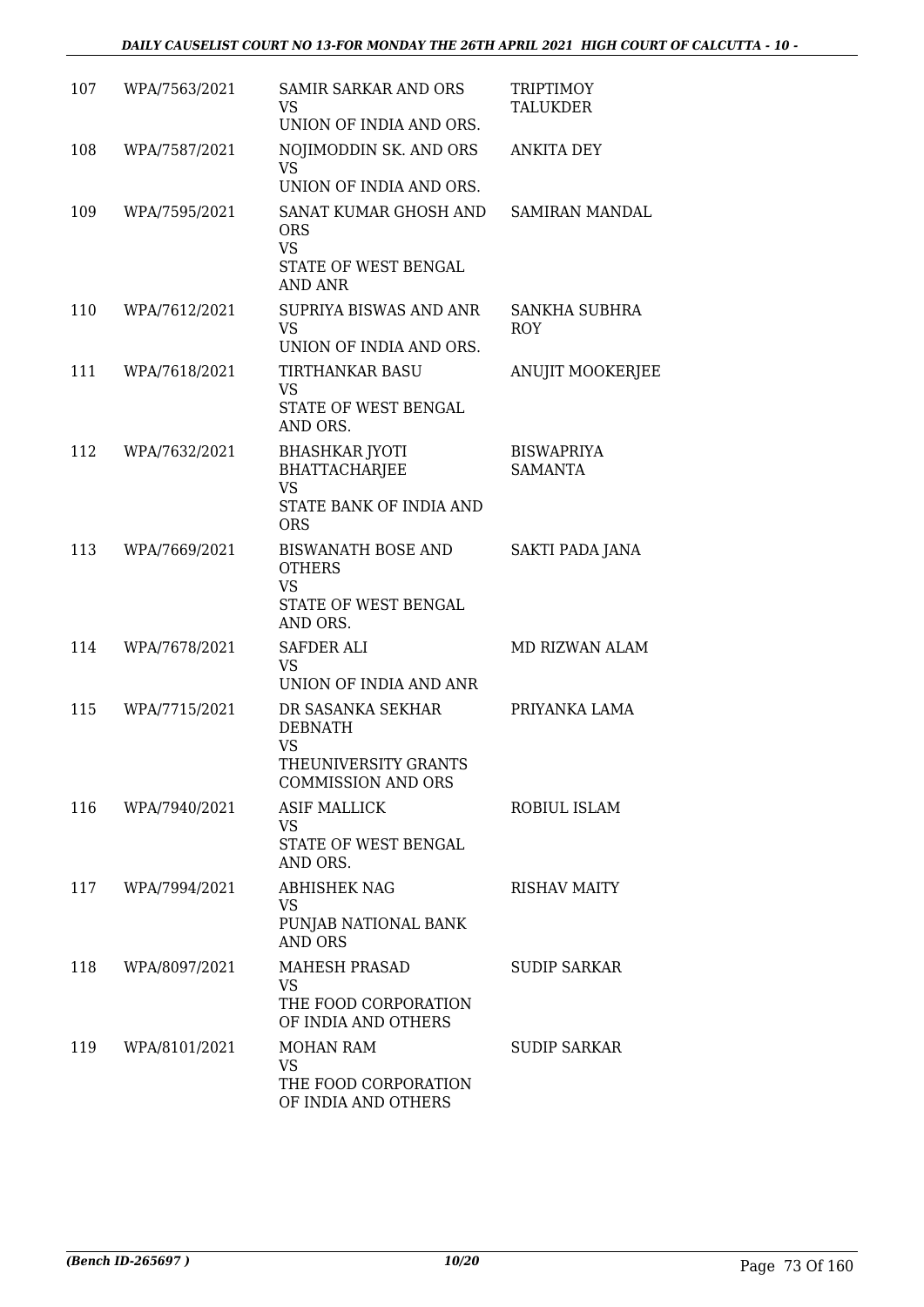| 120 | WPA/8104/2021 | ASIATIC SOCIETY AND<br><b>EMPLOYEES UNION AND</b><br>ANR<br><b>VS</b><br>UNION OF INDIA AND ORS. | <b>SUMAN BANERJEE</b>                |
|-----|---------------|--------------------------------------------------------------------------------------------------|--------------------------------------|
| 121 | WPA/8105/2021 | RAM JANAM SINGH<br><b>VS</b><br>THE FOOD CORPORATION<br>OF INDIA AND OTHERS                      | <b>SUDIP SARKAR</b>                  |
| 122 | WPA/8106/2021 | SOURENDRA NATH BISWAS<br>VS.<br>UNION OF INDIA AND ORS.                                          | SUJIT KUMAR GHOSH                    |
| 123 | WPA/8109/2021 | <b>B ASHOK</b><br><b>VS</b><br>UNION OF INDIA AND ORS.                                           | <b>SWARNALI</b><br><b>DASGUPTA</b>   |
| 124 | WPA/8112/2021 | <b>BABAN SINGH</b><br><b>VS</b><br>THE FOOD CORPORATION<br>OF INDIA AND OTHERS                   | <b>SUDIP SARKAR</b>                  |
| 125 | WPA/8116/2021 | <b>RAM PRIT RAM</b><br>VS<br>THE FOOD CORPORATION<br>OF INDIA AND OTHERS                         | <b>SUDIP SARKAR</b>                  |
| 126 | WPA/8200/2021 | TANMOY CHATTOPADHYAY<br><b>VS</b><br>STATE OF WEST BENGAL<br>AND ORS.                            | <b>DIBYENDU</b><br><b>CHATTERJEE</b> |
| 127 | WPA/8211/2021 | KALPANA RANI DEY<br><b>VS</b><br>THE DURGAPUR PROJECTS<br><b>LIMITED AND ORS</b>                 | <b>SOUMO CHOUDHURY</b>               |
| 128 | WPA/8213/2021 | <b>BHARATI SAHA AND ORS</b><br>VS<br>STATE OF WEST BENGAL<br>AND ORS.                            | <b>JOY CHAKRABORTY</b>               |
| 129 | WPA/8260/2021 | <b>SUPRIYA DE</b><br><b>VS</b><br>UNION OF INDIA AND ORS.                                        | APURBA KUAMR<br>BANDYOPADHYAY        |
| 130 | WPA/8262/2021 | <b>KRISHNA PADA</b><br><b>CHAKRABORTY AND ORS</b><br>VS<br>UNION OF INDIA AND ORS.               | APURBA KUMAR<br><b>BADYOPADHYAY</b>  |
| 131 | WPA/8277/2021 | PROSENJIT GHOSH<br><b>VS</b><br>W.B.S.E.D.C.L. AND ORS                                           | SAKKHA SUBHRA RAY                    |
| 132 | WPA/8310/2021 | BOBY PANDAY@PANDEY<br>VS.<br>W.B.S.E.D.C.L. AND ORS                                              | ANKITA DEY                           |
| 133 | WPA/8333/2021 | PARTHA BISWAS<br>VS<br>STATE OF WEST BENGAL<br>AND ORS.                                          | ANJANA MEHEBUB                       |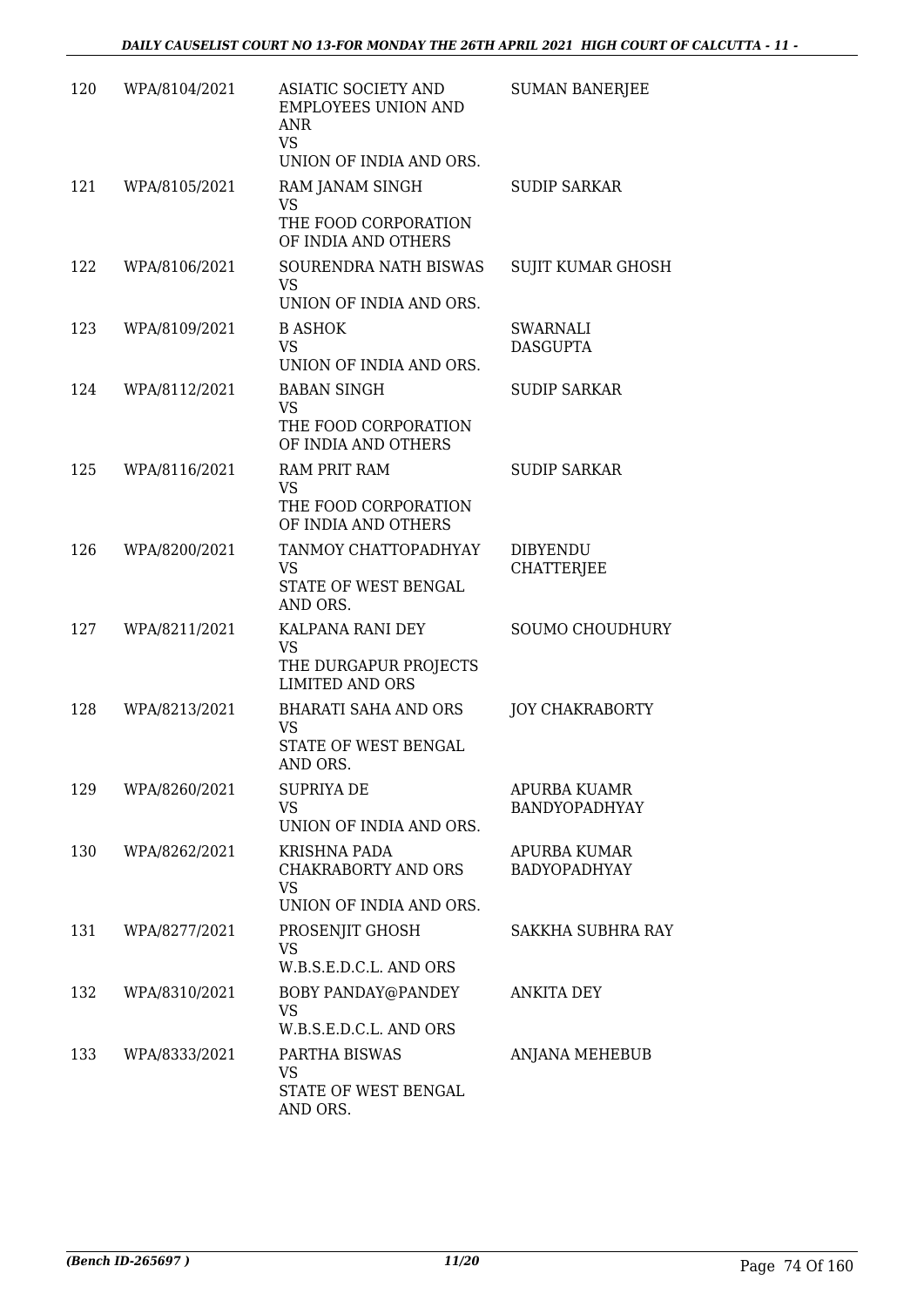| 134 | WPA/8400/2021                    | PRABAHAMAN SHIKHAK<br>KALYAN SAMITY AND<br><b>OTHERS</b><br><b>VS</b>                      | ASHIS KUMAR PAUL                   |
|-----|----------------------------------|--------------------------------------------------------------------------------------------|------------------------------------|
|     |                                  | STATE OF WEST BENGAL<br>AND ORS.                                                           |                                    |
| 135 | WPA/8428/2021                    | PRADIP KR.NAG @PRADIP<br><b>KUMAR NAG</b><br><b>VS</b><br>STATE OF WEST BENGAL<br>AND ORS. | <b>GOLAM MOHAMMAD</b>              |
| 136 | WPA/8489/2021                    | <b>GANDHI BAGDI AND ORS</b><br><b>VS</b><br>STATE OF WEST BENGAL<br>AND ANR                | <b>SUSANTA PAL</b>                 |
| 137 | WPA/8519/2021<br>(At 11.30 a.m.) | RABINDRA NATH KUNDU<br>VS.<br>STATE OF WEST BENGAL<br>AND ORS.                             | <b>SUKLA DAS</b><br><b>CHANDRA</b> |
|     | wt138 WPA/8522/2021              | SANJIB KR. BAIRAGI<br><b>VS</b><br>STATE OF WEST BENGAL<br>AND ORS.                        | <b>SUKLA DAS</b><br><b>CHANDRA</b> |
|     | wt139 WPA/9421/2021              | SATYA NARAYAN CHANDRA<br><b>VS</b><br>STATE OF WEST BENGAL<br>AND ORS.                     | <b>SUKLA DAS</b><br><b>CHANDRA</b> |
|     | wt140 WPA/9422/2021              | UTPAL BHATTACHARJEE<br><b>VS</b><br>STATE OF WEST BENGAL<br>AND ORS.                       | <b>SUKLA DAS</b><br><b>CHANDRA</b> |
|     | wt141 WPA/9425/2021              | <b>SANKAR BOSE</b><br><b>VS</b><br>STATE OF WEST BENGAL<br>AND ORS.                        | <b>SUKLA DAS</b><br>CHANDRA        |
|     | wt142 WPA/9432/2021              | <b>SAMIRAN MAITY</b><br><b>VS</b><br>STATE OF WEST BENGAL<br>AND ORS.                      | <b>SUKLA DAS</b><br>CHANDRA        |
|     | wt143 WPA/9435/2021              | SACHIDANANDA PAHARI<br><b>VS</b><br>STATE OF WEST BENGAL<br>AND ORS.                       | SUKLA DAS<br><b>CHANDRA</b>        |
|     | wt144 WPA/9437/2021              | ASIT MODAK CHOUDHURY<br><b>VS</b><br>STATE OF WEST BENGAL<br>AND ORS.                      | <b>SUKLA DAS</b><br>CHANDRA        |
|     | wt145 WPA/9440/2021              | TARAK CHANDRA DAS<br><b>VS</b><br>STATE OF WEST BENGAL<br>AND ORS.                         | SUKLA DAS<br>CHANDRA               |
|     | wt146 WPA/9445/2021              | GAUTAM CHATTOPADHYAY<br><b>VS</b><br>STATE OF WEST BENGAL<br>AND ORS.                      | SUKLA DAS<br><b>CHANDRA</b>        |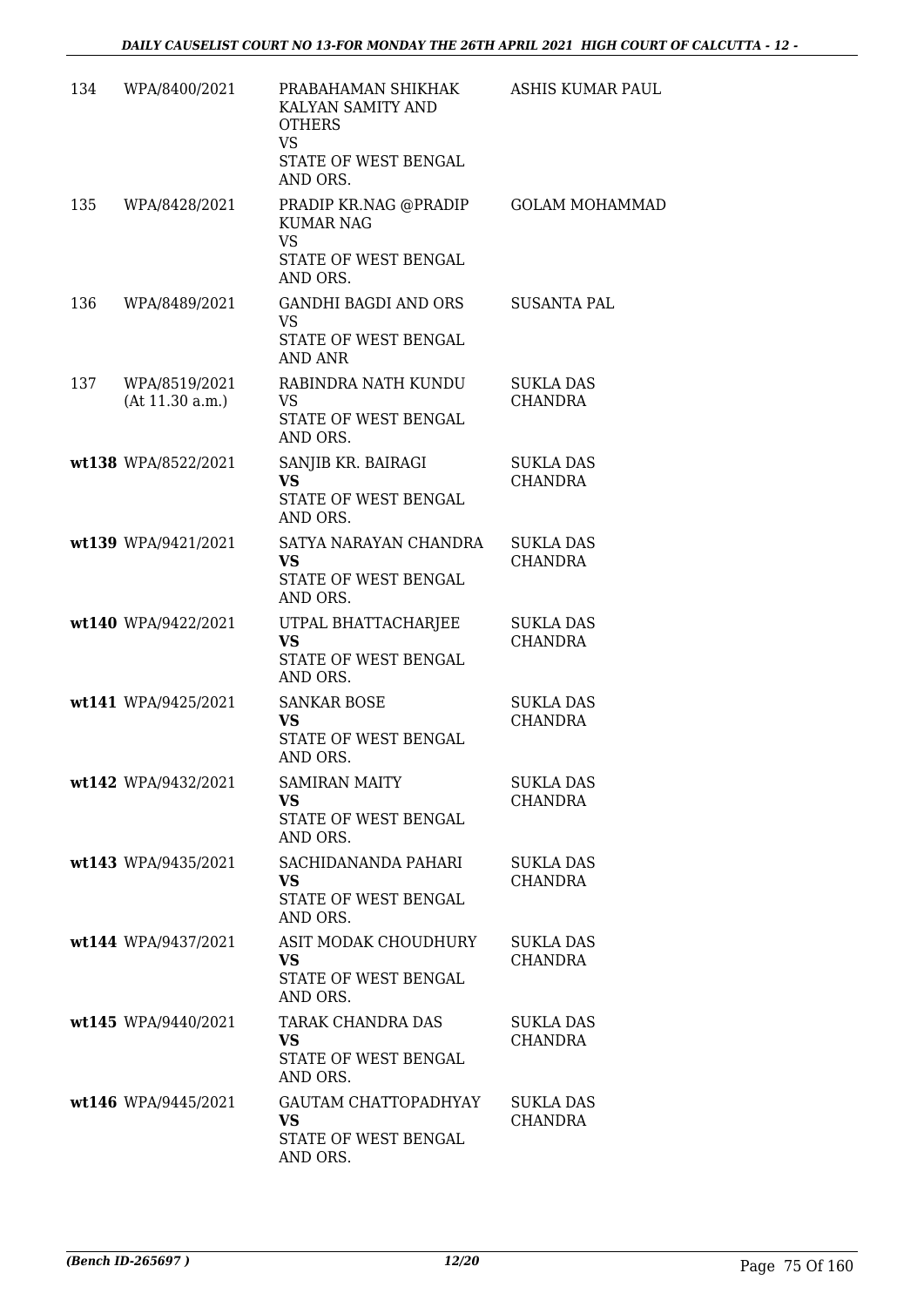|     | wt147 WPA/9450/2021 | <b>PRAVAKAR</b><br><b>BHATTACHARJEE</b><br><b>VS</b><br>STATE OF WEST BENGAL<br>AND ORS.                    | SUKLA DAS<br><b>CHANDRA</b>        |
|-----|---------------------|-------------------------------------------------------------------------------------------------------------|------------------------------------|
|     | wt148 WPA/9454/2021 | NANI GOPAL SAMANTA<br><b>VS</b><br>STATE OF WEST BENGAL<br>AND ORS.                                         | SUKLA DAS<br><b>CHANDRA</b>        |
|     | wt149 WPA/9459/2021 | <b>ARUN KUMAR</b><br>CHATTOPADHYA<br><b>VS</b><br>STATE OF WEST BENGAL<br>AND ORS.                          | <b>SUKLA DAS</b><br>CHANDRA        |
|     | wt150 WPA/9461/2021 | DHRUBA CHANDRA<br>MUKHERJEE<br><b>VS</b><br>STATE OF WEST BENGAL<br>AND ORS.                                | SUKLA DAS<br><b>CHANDRA</b>        |
|     | wt151 WPA/9464/2021 | NARENDRANATH NASKAR<br>VS.<br>STATE OF WEST BENGAL<br>AND ORS.                                              | SUKLA DAS<br>CHANDRA               |
|     | wt152 WPA/9468/2021 | TARAK NATH DAS<br><b>VS</b><br>STATE OF WEST BENGAL<br>AND ORS.                                             | <b>SUKLA DAS</b><br>CHANDRA        |
|     | wt153 WPA/9473/2021 | SHREE MOHAN JHA<br><b>VS</b><br>STATE OF WEST BENGAL<br>AND ORS.                                            | <b>SUKLA DAS</b><br>CHANDRA        |
|     | wt154 WPA/9475/2021 | TAPAN KR BALA<br><b>VS</b><br>STATE OF WEST BENGAL<br>AND ORS.                                              | <b>SUKLA DAS</b><br>CHANDRA        |
|     | wt155 WPA/9496/2021 | <b>MOHAN ROY</b><br><b>VS</b><br>STATE OF WEST BENGAL<br>AND ORS.                                           | <b>SUKLA DAS</b><br><b>CHANDRA</b> |
| 156 | WPA/8554/2021       | PRIYA NATH MONDAL<br>VS.<br>THE BIRBHUM CENTRAL<br>CO-OPERATIVE BANK LTD<br><b>AND ORS</b>                  | SANKHA SUBHRA<br>RAY               |
| 157 | WPA/8575/2021       | SATYA RANJAN<br><b>CHAKRABORTY</b><br>VS<br>THE LIFE INSURANCE<br>CORPORATION OF INDIA<br><b>AND OTHERS</b> | SUBHAS CJHANDRA<br>ATHA            |
| 158 | WPA/8623/2021       | <b>SOMA SEN BISWAS</b><br><b>VS</b><br>FOOD CORPORATION OF<br><b>INDIA AND ORS</b>                          | <b>JAYA SAHA</b>                   |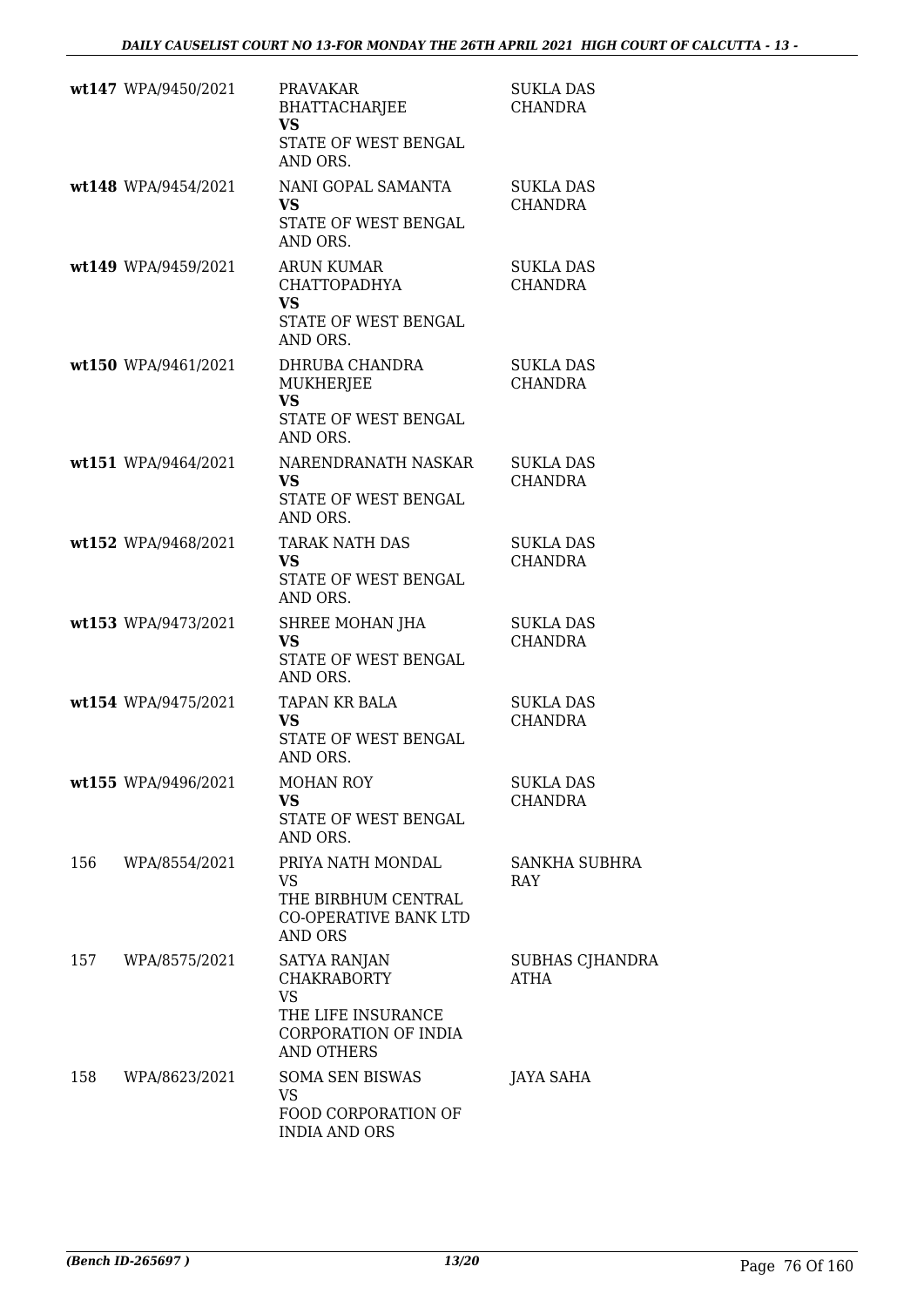| 159 | WPA/8721/2021 | ASIM KR. PRAMANIK<br>VS<br>UNION OF INDIA AND ORS.                                              | <b>UDAYAN DATTA</b>                        |
|-----|---------------|-------------------------------------------------------------------------------------------------|--------------------------------------------|
| 160 | WPA/8754/2021 | DR SUDIP KUMAR DAS<br>VS<br>STATE OF WEST BENGAL<br>AND ORS.                                    | PRODYUT BANERJEE                           |
| 161 | WPA/8762/2021 | <b>SMT PINKY SINGH</b><br>VS<br>UNION OF INDIA AND ORS.                                         | <b>ANIMESH PAUL</b>                        |
| 162 | WPA/8795/2021 | <b>KEDAR NATH PRUSTY</b><br>VS<br>UNION OF INDIA AND ORS.                                       | ANITA KAUNDA                               |
| 163 | WPA/8827/2021 | RASANA SING SARDER AND<br><b>OTHERS</b><br><b>VS</b><br><b>STATE OF WEST BENGAL</b><br>AND ORS. | <b>SUCHGINDRAM</b><br><b>BHATTACHARJEE</b> |
| 164 | WPA/9180/2021 | MASUDAL HOQUE AND ORS<br><b>VS</b><br>STATE OF WEST BENGAL<br>AND ORS.                          | MD. KUTUBUDDIN                             |
| 165 | WPA/9223/2021 | <b>SANTU HAZRA AND</b><br><b>OTHERS</b><br><b>VS</b><br>STATE OF WEST BENGAL<br>AND ORS.        | LAKSHMINATH<br><b>BHATTACHARYA</b>         |
| 166 | WPA/9298/2021 | <b>SWAPNA KUNDU</b><br>VS<br>STATE OF WEST BENGAL<br>AND ORS.                                   | <b>GOURANGA KUMAR</b><br><b>DAS</b>        |
| 167 | WPA/9320/2021 | <b>BABU HALDER</b><br><b>VS</b><br>UNION OF INDIA AND ORS.                                      | <b>GORA CHAND</b><br><b>SAMANTA</b>        |
| 168 | WPA/9324/2021 | RAMKRISHNA GHOSH<br>VS<br>STATE OF WEST BENGAL<br>AND ORS.                                      | <b>MONIRUZZAMAN</b>                        |
| 169 | WPA/9370/2021 | <b>MAYA DAS</b><br>VS.<br>STATE OF WEST BENGAL<br>AND ORS.                                      | MRINAL KANTI<br><b>GHOSH</b>               |
| 170 | WPA/9418/2021 | NITISH MONDAL AND ANR<br><b>VS</b><br>THE BIRBHUM DISTRICT<br>CENTRAL CO-OP BANK LTD<br>AND ORS | SANKHA SUBHRA<br><b>RAY</b>                |
| 171 | WPA/9428/2021 | SARYESH KUMAR AND ORS<br>VS.<br>UNION OF INDIA AND ORS.                                         | ANIRBAN<br><b>PRAMANICK</b>                |
| 172 | WPA/9470/2021 | PRABIR KUMAR<br>MUKHERJEE<br><b>VS</b><br>BANK OF INDIA AND ANR                                 | SOURJYA DAS                                |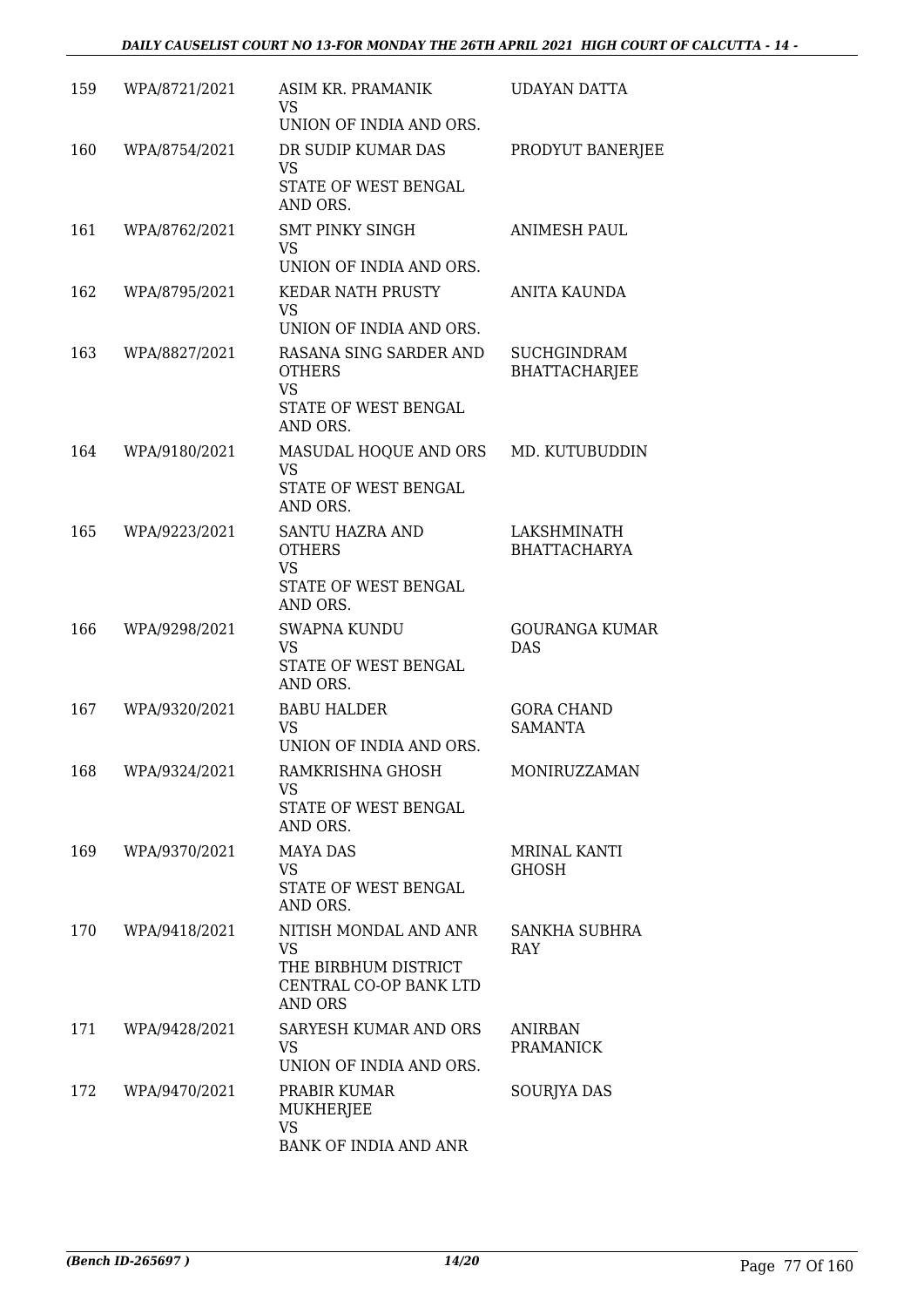| 173 | WPA/9507/2021 | <b>GAYATRI TRIPATHI</b><br>VS.<br>UNION OF INDIA AND ORS.                                                        | <b>SUJAN DAS</b>                      |
|-----|---------------|------------------------------------------------------------------------------------------------------------------|---------------------------------------|
| 174 | WPA/9533/2021 | <b>SMT TANDRA DUTTA</b><br>CHATTERJEE AND ANR<br>VS<br>STATE OF WEST BENGAL<br>AND ORS.                          | <b>SWAGATA DUTTA</b>                  |
| 175 | WPA/9558/2021 | KUNTAL MANDAL<br>VS.<br>UNION OF INDIA AND ORS.                                                                  | SK IMTIAZUDDIN                        |
| 176 | WPA/9576/2021 | UNION OF INDIA AND ORS.<br>VS<br>PRANJIT DAS AND ANR.                                                            | <b>DWIJADAS</b><br><b>CHAKRABORTY</b> |
| 177 | WPA/9595/2021 | AJIT KUMAR TALUKDAR<br><b>VS</b><br>UNION OF INDIA AND ORS.                                                      | <b>SMITA PAL</b>                      |
| 178 | WPA/9599/2021 | <b>MAYA BARUI</b><br>VS<br>EASTERN COALFIELD<br>LIMITED AND ORS.                                                 | U.S. AGARWAL                          |
| 179 | WPA/9604/2021 | <b>BASANTI NAYAK</b><br>VS.<br><b>EASTERN COALFIELDS</b><br>LIMITED AND ORS.                                     | U.S.AGARWAL                           |
| 180 | WPA/9606/2021 | PUSPA MAJHI<br><b>VS</b><br><b>EASTERN COALFIELDS</b><br>LIMITED AND ORS.                                        | U.S.AGARWAL                           |
| 181 | WPA/9621/2021 | <b>GOUTAM PANDEY</b><br><b>VS</b><br>STATE OF WEST BENGAL<br>AND ORS.                                            | <b>NEIL BASU</b>                      |
| 182 | WPA/9622/2021 | SOURISH BHATTACHARYA<br>VS<br>STATE OF WEST BENGAL<br>AND ORS.                                                   | <b>NEIL BASU</b>                      |
| 183 | WPA/9625/2021 | <b>SOMEN DAS</b><br><b>VS</b><br>UNION OF INDIA AND ORS.                                                         | <b>BARUN CHATTERJEE</b>               |
| 184 | WPA/9627/2021 | NRIPENDRA NATH SAHA<br>VS.<br>UNION OF INDIA AND ORS.                                                            | RAMA HALDER                           |
| 185 | WPA/9731/2021 | AZIMUDDIN MIA<br>VS<br>THE EASTERN COALFIELS<br><b>LIMITED AND OTHER</b>                                         | ARUP KRISHNA DAS                      |
| 186 | WPA/9825/2021 | PRABIR DEY SARKAR AND<br><b>OTHERS</b><br><b>VS</b><br>NORTH BENGAL STATE<br>TRANSPORT CORPORATION<br>AND OTHERS | ANIRBAN SAHA                          |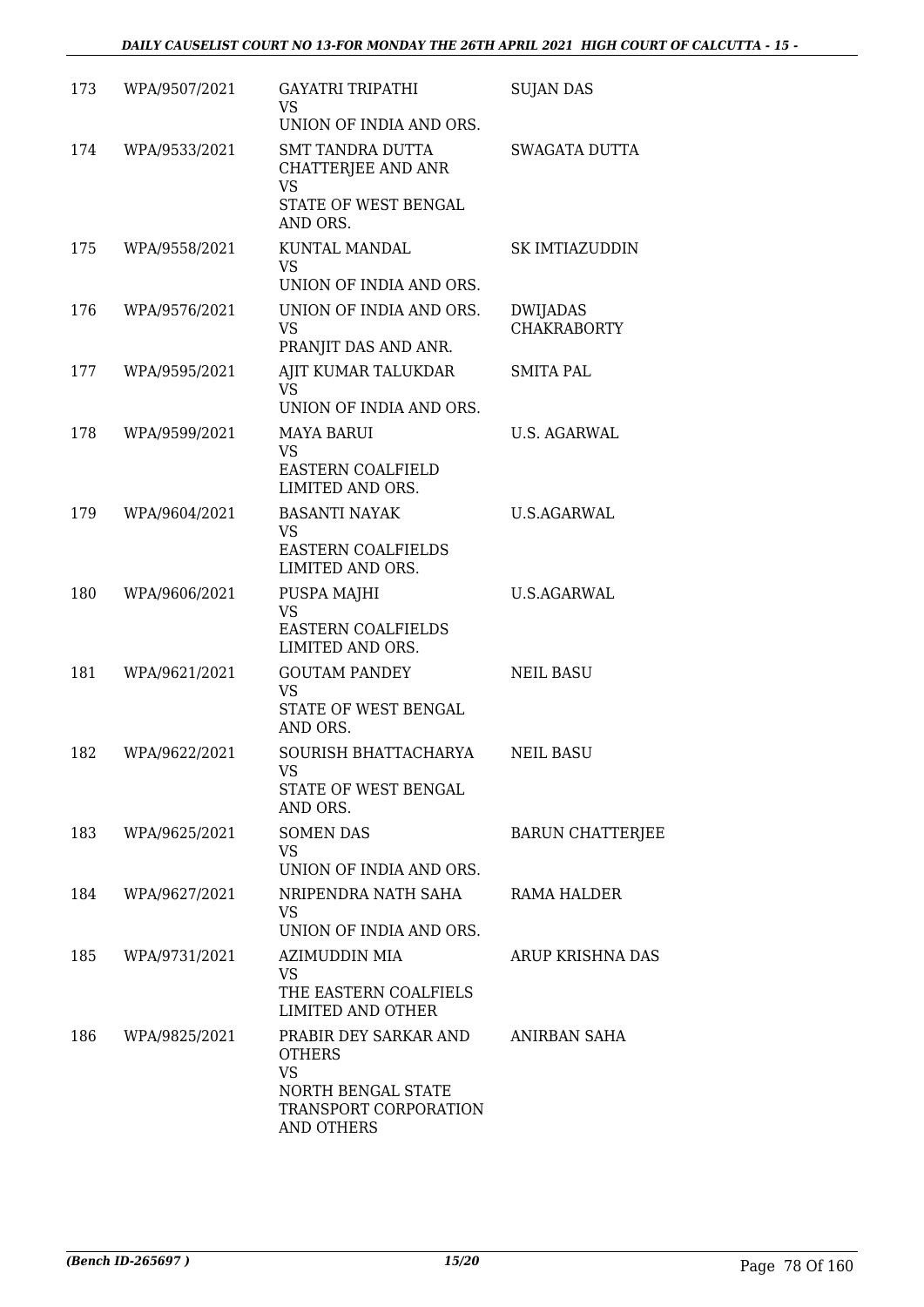| 187 | WPA/9851/2021                           | PRASAD KUMAR MONDAL<br>VS.<br>UNION OF INDIA AND ORS.                             | NEMAI CHANDRA<br><b>BETAL</b>       |
|-----|-----------------------------------------|-----------------------------------------------------------------------------------|-------------------------------------|
| 188 | WPA/9914/2021                           | SMT DEBASHMITA DUTTA<br>VS.<br>STATE BANK OF INDIA ANR<br><b>ORS</b>              | <b>BISWAPRIYA</b><br><b>SAMANTA</b> |
|     | wt189 WPA/9916/2021                     | SMT DEBASHMITA DUTTA<br><b>VS</b><br>STATE BANK OF INDIA AND<br><b>ORS</b>        | <b>BISWAPRIYA</b><br><b>SAMANTA</b> |
|     |                                         | <b>MOTION GROUP - V</b>                                                           |                                     |
| 190 | WPA/27406/2014<br>(2)                   | SURENDRA NATH SAHA<br><b>VS</b><br>STATE OF WEST BENGAL &<br><b>ORS</b>           | MD HABIBUR<br><b>RAHAMAN</b>        |
|     | IA NO: CAN/1/2019(Old No:CAN/7771/2019) |                                                                                   |                                     |
| 191 | WPA/26812/2015<br>(1)                   | KABITA BARMAN<br>(ADHIKARY ) $\&$ ORS<br><b>VS</b>                                | <b>SOUMYA KUNDU</b>                 |
|     |                                         | STATE OF WEST BENGAL &<br><b>ORS</b>                                              |                                     |
|     | IA NO: CAN/1/2020                       |                                                                                   |                                     |
| 192 | WPA/24119/2018<br>$(27.04.2021)$ (1)    | CHANDRA MAHATO<br><b>VS</b><br>STATE OF WEST BENGAL &<br><b>ORS</b>               | VIVEKANANDA BAURI                   |
| 193 | WPA/15214/2019<br>(1)                   | BISWANATH MONDAL<br><b>VS</b><br>STATE OF WEST BENGAL &<br><b>ORS</b>             | SARDA SHA                           |
| 194 | WPA/513/2020<br>(1)                     | <b>GOURI RANI MAITY</b><br><b>VS</b><br>STATE OF WEST BENGAL &<br>ORS             | <b>BIBEKANANDA</b><br>TRIPATHY      |
| 195 | WPA/1172/2020<br>$(27.04.2021)$ (1)     | RAM NARAYAN MAJUMDAR<br>VS<br>STATE OF WEST BENGAL &<br><b>ORS</b>                | KALYANI<br><b>BHATTACHARYYA</b>     |
| 196 | WPA/7441/2020                           | <b>REJAUL KARIM</b><br>VS<br>State of West Bengal                                 | DEBOLINA SARKAR                     |
|     | IA NO: CAN/1/2020                       |                                                                                   |                                     |
| 197 | WPA/10328/2020<br>$(27.04.2021)$ $(2)$  | CHITTARANJAN<br><b>PARAMANIK</b><br><b>VS</b><br>STATE OF WEST BENGAL<br>AND ORS. | <b>ANJAN</b><br><b>BHATTACHARYA</b> |
| 198 | WPA/1394/2021<br>(4)                    | SUSMITA MONDAL AND<br><b>ORS</b><br><b>VS</b><br>STATE OF WEST BENGAL<br>AND ORS. | <b>SUNNY NANDY</b>                  |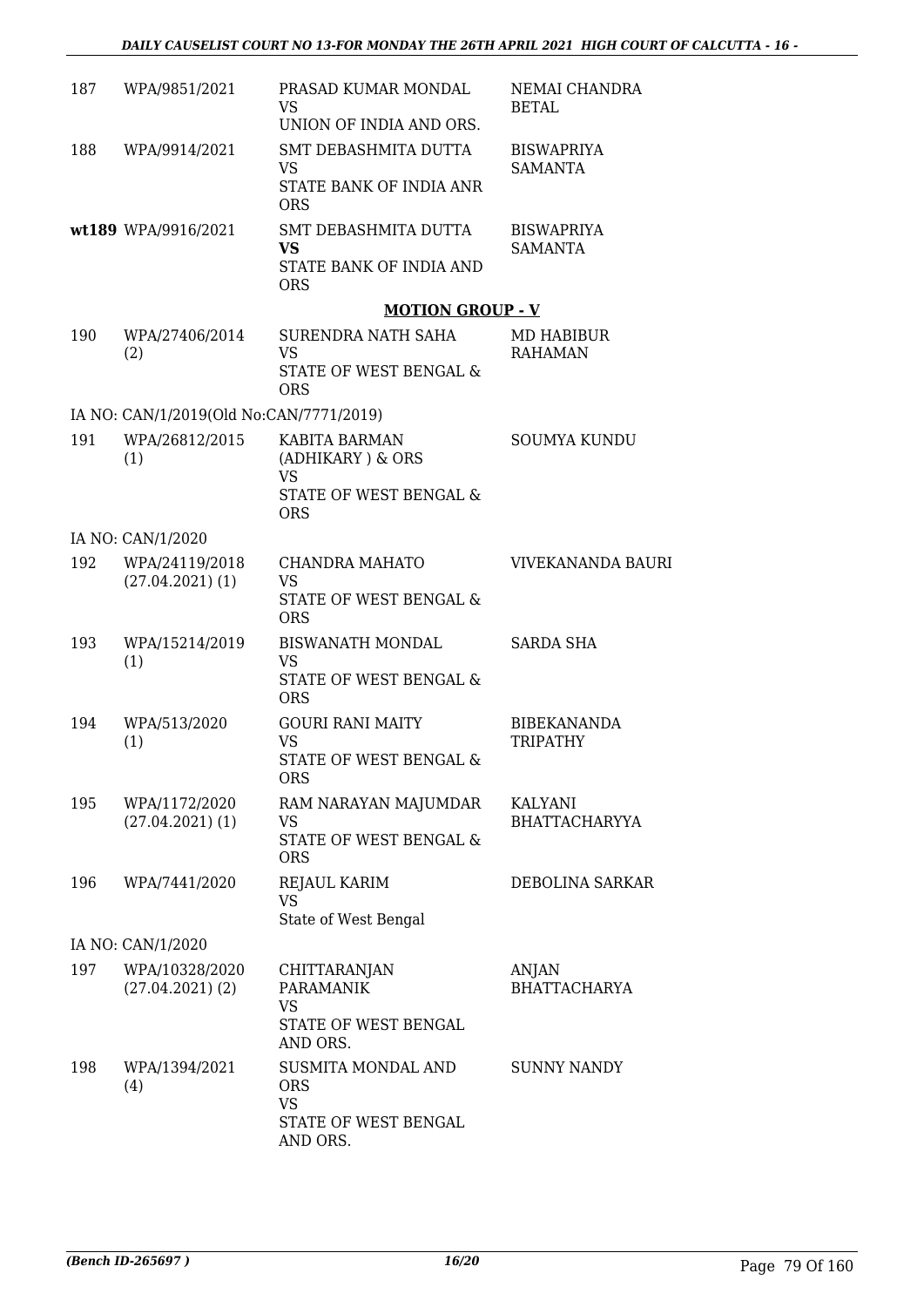| 199 | WPA/3155/2021<br>(2)                              | DEBDULAL PRADHAN<br><b>VS</b><br>STATE OF WEST BENGAL<br>AND ORS.                          | TANUJA BASAK                    |
|-----|---------------------------------------------------|--------------------------------------------------------------------------------------------|---------------------------------|
| 200 | WPA/6148/2021<br>(1)                              | PURNIMA SINGH<br><b>VS</b><br>STATE OF WEST BENGAL<br>AND ORS.                             | <b>ASHOK KUMAR BAR</b>          |
| 201 | WPA/6803/2021<br>(1)                              | <b>ANKITA DOLUI</b><br>VS.<br>STATE OF WEST BENGAL<br>AND ORS.                             | <b>BHASKAR CHANDRA</b><br>MANNA |
| 202 | WPA/6900/2021<br>(1)                              | SOURAV BARUI AND ANR.<br><b>VS</b><br>STATE OF WEST BENGAL<br>AND ORS.                     | FALGUNI<br>BANDYOPADHYAY        |
| 203 | WPA/6901/2021<br>(2)                              | <b>GANGADHAR SEN</b><br><b>VS</b><br>STATE OF WEST BENGAL<br>AND ORS.                      | FALGUNI<br>BANDYOPADHYAY        |
| 204 | WPA/7761/2021<br>(2)                              | <b>ANIL GIRI</b><br><b>VS</b><br>STATE OF WEST BENGAL<br>AND ORS.                          | <b>SANTI DAS</b>                |
| 205 | WPA/8131/2021<br>(2)                              | <b>TAPAN KUMAR</b><br><b>BHATTACHARYA</b><br><b>VS</b><br>STATE OF WEST BENGAL<br>AND ORS. | TARAPRASAD<br><b>HALDER</b>     |
| 206 | WPA/8571/2021<br>(1)                              | RABINDRA NATH HALDER<br><b>VS</b><br>STATE OF WEST BENGAL<br>AND ORS.                      | <b>BIDHAN BISWAS</b>            |
| 207 | WPA/8683/2021<br>(1)                              | RABINDRA NATH HALDER<br><b>VS</b><br>STATE OF WEST BENGAL<br>AND ORS.                      | <b>BIDHAN BISWAS</b>            |
| 208 | WPA/9431/2021<br>$(27.04.2021)$ (At<br>11.15 a.m. | SOUMENDU KARAN<br>VS<br>STATE OF WEST BENGAL<br>AND ORS.                                   | ANUP DASGUPTA                   |
|     | wt209 WPA/9479/2021                               | GOKUL CH. BHAUMIK<br><b>VS</b><br>STATE OF WEST BENGAL<br>AND ORS.                         | ANUP DASGUPTA                   |
|     | wt210 WPA/9483/2021                               | PRANAB KR. JANA<br><b>VS</b><br>STATE OF WEST BENGAL<br>AND ORS.                           | ANUP DASGUPTA                   |
|     | wt211 WPA/9494/2021                               | ASOKE KUMAR DAS<br>VS<br>STATE OF WEST BENGAL<br>AND ORS.                                  | ANUP DASGUPTA                   |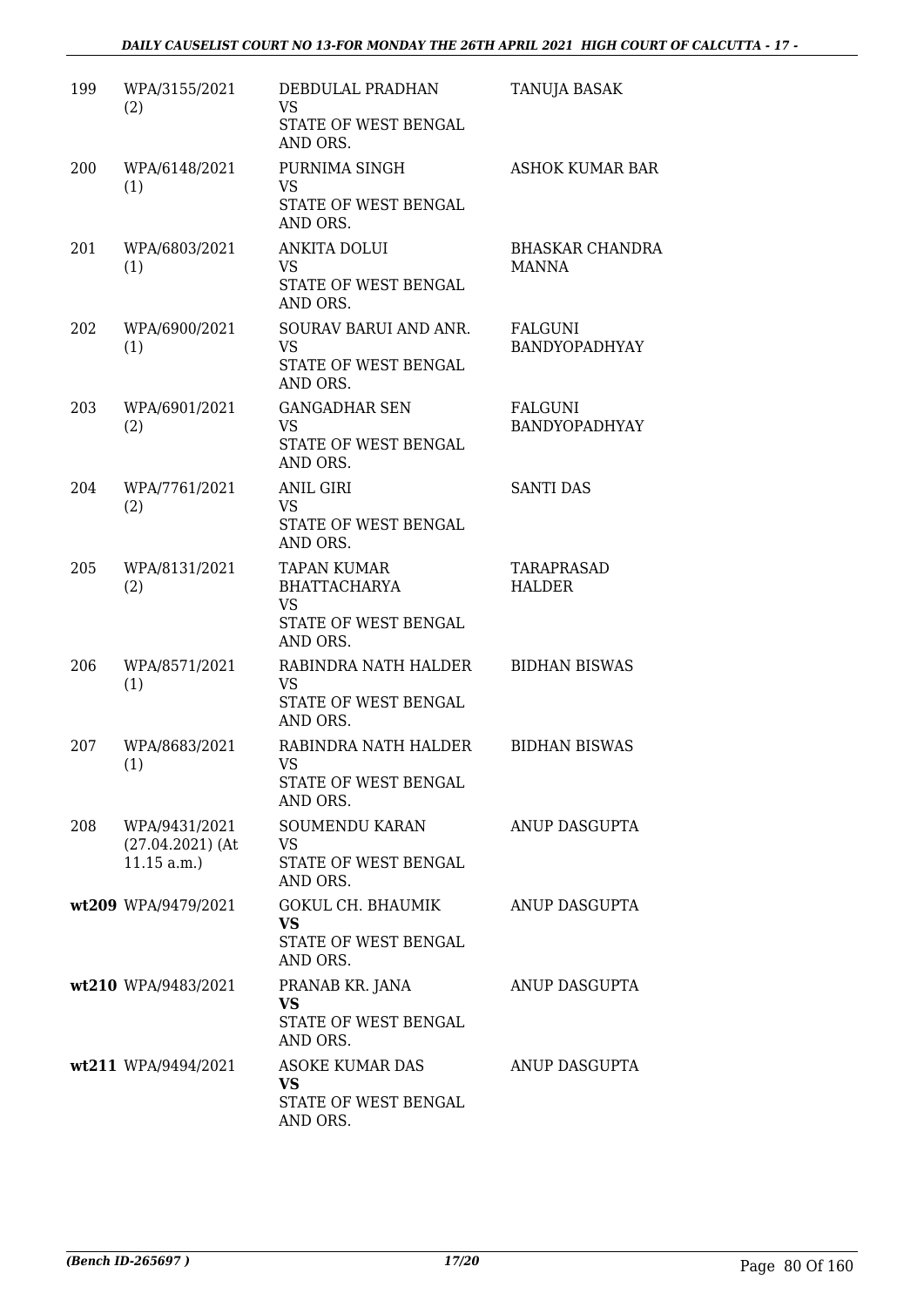| 212 | WPA/9495/2021                                     | <b>BIMALA KAMAR</b><br>VS<br>STATE OF WEST BENGAL<br>AND ORS.                   | TAMAL TARU PANDA    |
|-----|---------------------------------------------------|---------------------------------------------------------------------------------|---------------------|
| 213 | WPA/9498/2021                                     | <b>MAYARANI HALDER</b><br>VS<br>STATE OF WEST BENGAL<br>AND ORS.                | TAMAL TARU PANDA    |
| 214 | WPA/9666/2021<br>$(27.04.2021)$ (At<br>11.20 a.m. | MUKUNDA BEHARI BISWAS<br><b>VS</b><br>STATE OF WEST BENGAL<br>AND ORS.          | <b>BISWAJIT MAL</b> |
|     | wt215 WPA/9671/2021                               | <b>MOHAN JOARDER</b><br><b>VS</b><br>STATE OF WEST BENGAL<br>AND ORS.           | <b>BISWAJIT MAL</b> |
|     | wt216 WPA/9673/2021                               | SUBIR KUMAR GHOSH<br><b>VS</b><br>STATE OF WEST BENGAL<br>AND ORS3              | <b>BISWAJIT MAL</b> |
|     | wt217 WPA/9679/2021                               | KENARAM THAKUR<br><b>VS</b><br>STATE OF WEST BENGAL<br>AND ORS.                 | <b>BISWAJIT MAL</b> |
|     | wt218 WPA/9683/2021                               | MUKUNDA KUMAR<br><b>MONDAL</b><br><b>VS</b><br>STATE OF WEST BENGAL<br>AND ORS. | <b>BISWAJIT MAL</b> |
|     | wt219 WPA/9685/2021                               | KALIPADA MODAK<br><b>VS</b><br>STATE OF WEST BENGAL<br>AND ORS.                 | <b>BISWAJIT MAL</b> |
|     | wt220 WPA/9687/2021                               | <b>MANTU PAUL</b><br>VS<br>STATE OF WEST BENGAL<br>AND ORS.                     | <b>BISWAJIT MAL</b> |
|     | wt221 WPA/9691/2021                               | ASHOK KUMAR PAUL<br><b>VS</b><br>STATE OF WEST BENGAL<br>AND ORS.               | <b>BISWJIT MAL</b>  |
| 222 | WPA/9716/2021<br>$(27.04.2021)$ (At<br>11.25 a.m. | UTPALA KHANRA<br>VS.<br>STATE OF WEST BENGAL<br>AND ORS.                        | AMIT KUMAR BAYEN    |
|     | wt223 WPA/9718/2021                               | <b>BANAMALI BHAR</b><br><b>VS</b><br>STATE OF WEST BENGAL<br>AND ORS.           | A K BAYEN           |
|     | wt224 WPA/9721/2021                               | <b>HIRALAL LAYEK</b><br><b>VS</b><br>STATE OF WEST BENGAL<br>AND ORS.           | AMIT KUMAR BAYEN    |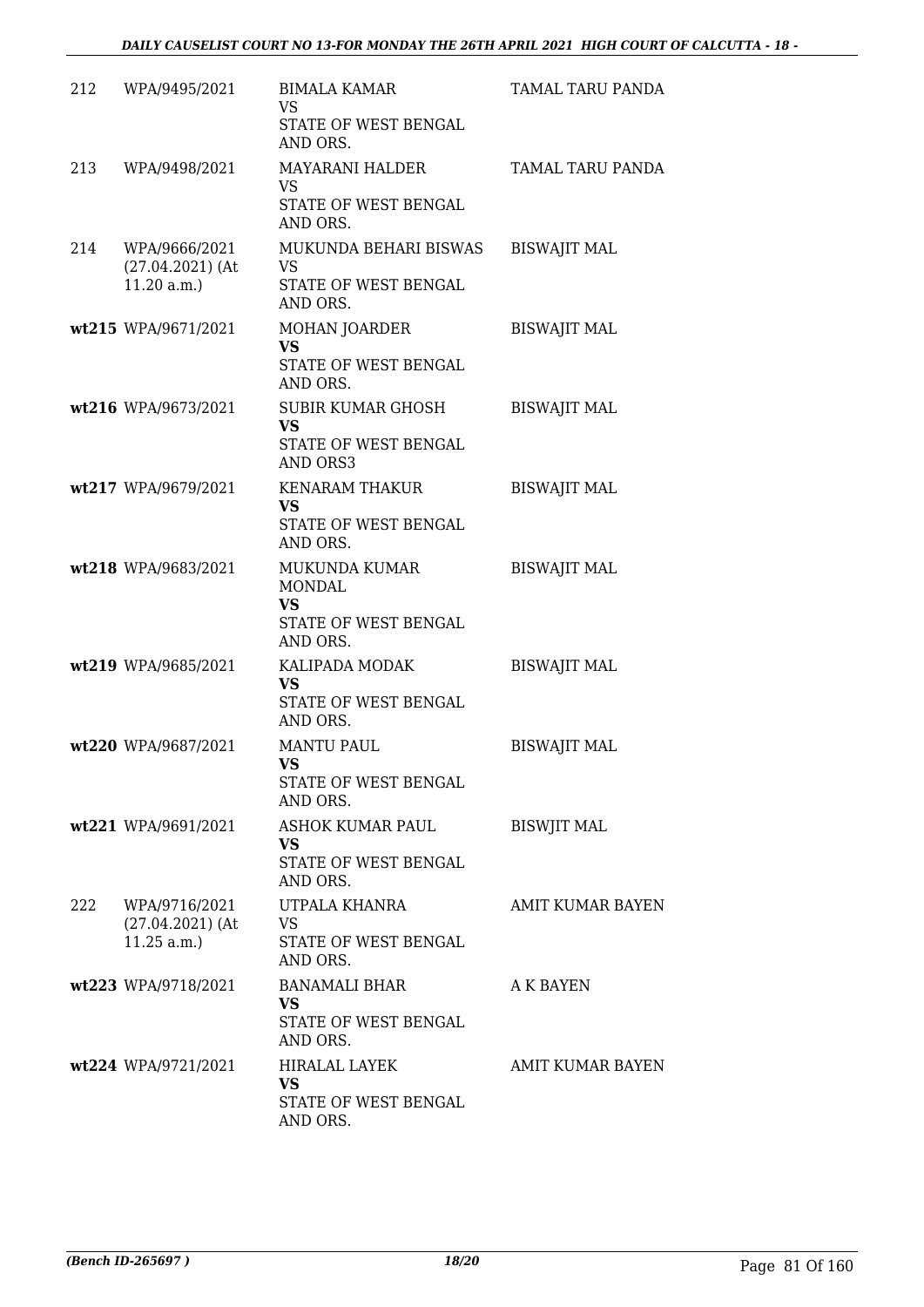| wt225 WPA/9725/2021   | CHANDAN KUMAR GHOSH AMIT KUMAR BAYEN<br><b>VS</b><br>STATE OF WEST BENGAL<br>AND ORS. |                         |
|-----------------------|---------------------------------------------------------------------------------------|-------------------------|
| wt226 WPA/9727/2021   | HARADHAN MALIK<br><b>VS</b><br>STATE OF WEST BENGAL<br>AND ORS.                       | A K BAYEN               |
| wt227 WPA/9729/2021   | AJOY KUMAR PAL<br><b>VS</b><br>STATE OF WEST BENGAL<br>AND ORS.                       | A K BAYEN               |
| wt228 WPA/9732/2021   | MIRA BAG<br>VS.<br>STATE OF WEST BENGAL<br>AND ORS.                                   | A K BAYEN               |
| wt229 WPA/9734/2021   | MINATI PATRA<br>VS<br>STATE OF WEST BENGAL<br>AND ORS.                                | <b>AMIT KUMAR BAYEN</b> |
| wt230 WPA/9736/2021   | JHARNA HANSDA AND ORS A K BAYEN<br><b>VS</b><br>STATE OF WEST BENGAL<br>AND ORS.      |                         |
| wt231 WPA/9737/2021   | HARIHAR MAJILA<br><b>VS</b><br>STATE OF WEST BENGAL<br>AND ORS.                       | A K BAYEN               |
| wt232 WPA/9739/2021   | JANAK KUMAR HAZRA<br><b>VS</b><br>STATE OF WEST BENGAL<br>AND ORS.                    | A K BAYEN               |
| wt233 WPA/9742/2021   | PUTUL SENGUPTA<br><b>VS</b><br>STATE OF WEST BENGAL<br>AND ORS.                       | A K BAYEN               |
| wt234 WPA/9746/2021   | BECHARAM DAS<br>VS.<br>STATE OF WEST BENGAL<br>AND ORS.                               | A K BAYEN               |
| wt235 WPA/9747/2021   | BHUBAN CHANDRA DULEY A.K.BAYEN<br>VS.<br>STATE OF WEST BENGAL<br>AND ORS.             |                         |
| wt236 WPA/9750/2021   | BIJALI BAG AND ORS<br><b>VS</b><br>STATE OF WEST BENGAL<br>AND ORS.                   | A.K.BAYEN               |
| $wt237$ WPA/9752/2021 | CHAYA DULEY<br><b>VS</b><br>STATE OF WEST BENGAL<br>AND ORS.                          | A.K.BAYEN               |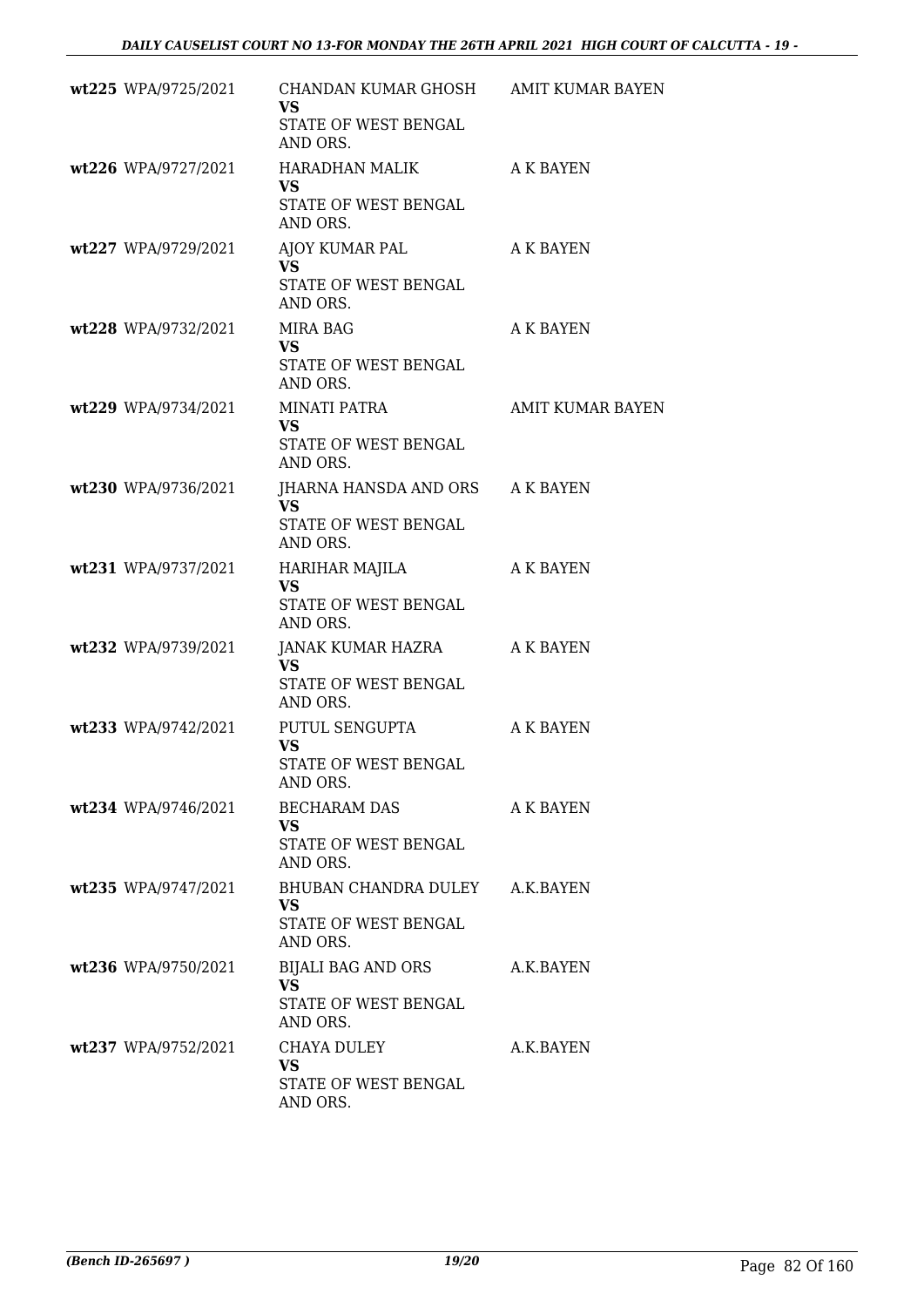|     | wt238 WPA/9754/2021                     | <b>SWAPAN JANA</b><br><b>VS</b><br>STATE OF WEST BENGAL<br>AND ORS.                 | A.K.BAYEN                                     |
|-----|-----------------------------------------|-------------------------------------------------------------------------------------|-----------------------------------------------|
|     | wt239 WPA/9757/2021                     | RADHA KRISHNA SHIT<br><b>VS</b><br>STATE OF WEST BENGAL<br>AND ORS.                 | A.K.BAYEN                                     |
|     |                                         | <b>PART HEARD MATTERS</b>                                                           |                                               |
| 240 | WPA/24642/2018                          | RAKESH KUMAR<br><b>SRIVASTAVA &amp; ANR</b><br>VS.<br>W.B. S. E. D. CO-LTD & ORS    | V. CHATTERJEE                                 |
|     | IA NO: CAN/1/2019(Old No:CAN/8318/2019) |                                                                                     |                                               |
|     | wt241 WPA/25162/2018                    | ANIRUDDHA KAR & ORS<br><b>VS</b><br>W.B.S. E.D.CO. LTD & ORS                        | VICTOR CHATTERJEE                             |
|     | IA NO: CAN/1/2019(Old No:CAN/8317/2019) |                                                                                     |                                               |
| 242 | WPA/382/2011                            | <b>RAM PROSAD PAN</b><br><b>VS</b><br>UNION OF INDIA AND ORS                        | <b>GAUTAM NARAYAN</b><br><b>BHATTACHARJEE</b> |
|     | IA NO: CAN/2/2020, CAN/3/2020           |                                                                                     |                                               |
| 243 | WPA/20544/2015                          | PURNA CHANDRA SARKAR<br>VS<br><b>BANGIYA GRAMIN VIKASH</b><br><b>BANK &amp; ORS</b> | <b>SUMITA SHAW</b>                            |
|     |                                         | IA NO: CAN/1/2019(Old No:CAN/12708/2019), CAN/2/2020, CAN/3/2020                    |                                               |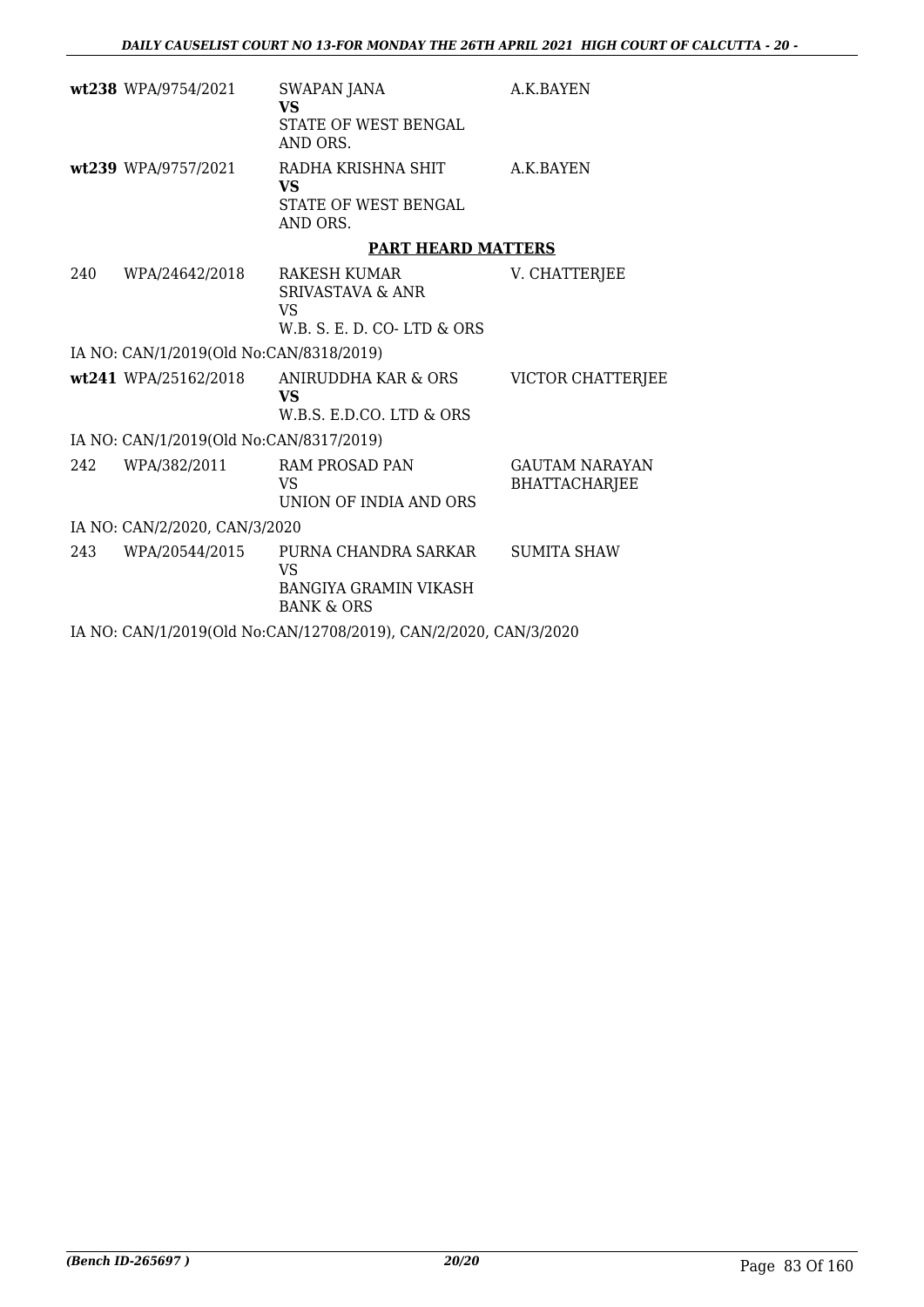

# In The High Court at Calcutta

## **Appellate Side**

**DAILY CAUSELIST For Monday The 26th April 2021**

## **COURT NO. 8**

## **SINGLE BENCH (SB - IV)**

## **AT 11:15 AM**

## **HON'BLE JUSTICE SABYASACHI BHATTACHARYYA**

## **(VIA VIDEO CONFERENCE)**

#### **ON AND FROM MONDAY, THE 11TH JANUARY, 2021 – MATTERS (MOTION & HEARING ) UNDER ARTICLE 226 OF THE CONSTITUTION RELATING TO RESIDUARY UNDER GROUP IX [EXCLUDING ELECTRICITY MATTERS AND MATTERS UNDER PUBLIC PREMISES (UNAUTHORISED OCCUPANTS) ACT, 1971] INCLUDING APPLICATIONS CONNECTED THERETO.**

**NOTE (1) : ORIGINAL SIDE MATTERS WILL BE TAKEN UP FROM 10:30 A.M. TILL RECESS, ONLY ON TUESDAYS AND THURSDAYS.**

**NOTE ( 2) : APPELLATE SIDE MATTERS WILL BE TAKEN UP FROM 2 P.M. ONWARDS OR IMMEDIATELY AFTER COMPLETION OF ORIGINAL SIDE MATTERS, WHICHEVER IS EARLIER, ON TUESDAY AND THURSDAYS.**

**NOTE (3) : ON MONDAYS, WEDNESDAYS AND FRIDAYS, APPELLATE SIDE MATTERS WILL BE TAKEN THROUGHOUT THE DAY.**

**NOTE (4) : ON FRIDAY, 'APPLICATION' WILL BE TAKEN UP FIRST, THEN OTHER MATTERS OF THE DAILY LIST WILL BE CALLED SERIALLY.**

**NOTE (5) : DIN MATTERS SHALL NOT BE TAKEN UP TILL APRIL 30, 2021**

**NOTE (6) : MENTIONING SHALL NOT BE TAKEN UP UNTIL FURTHER ORDER**

**MATTERS WILL BE TAKEN UP THROUGH PHYSICAL HEARING ONLY WHEN BOTH THE PARTIES ARE AGREED.**

## **TO BE MENTIONED**

1 RVW/102/2018 [ Defective out of Time ]

USHA SHANKAR BHATTACHARYA  $V<sub>S</sub>$ 

USHA SHANKAR BHATTACHARYA IN PERSON

### DR CHHABI BANERJEE

IA NO: CAN/1/2018(Old No:CAN/5366/2018), CAN/2/2018(Old No:CAN/5488/2018), CAN/3/2021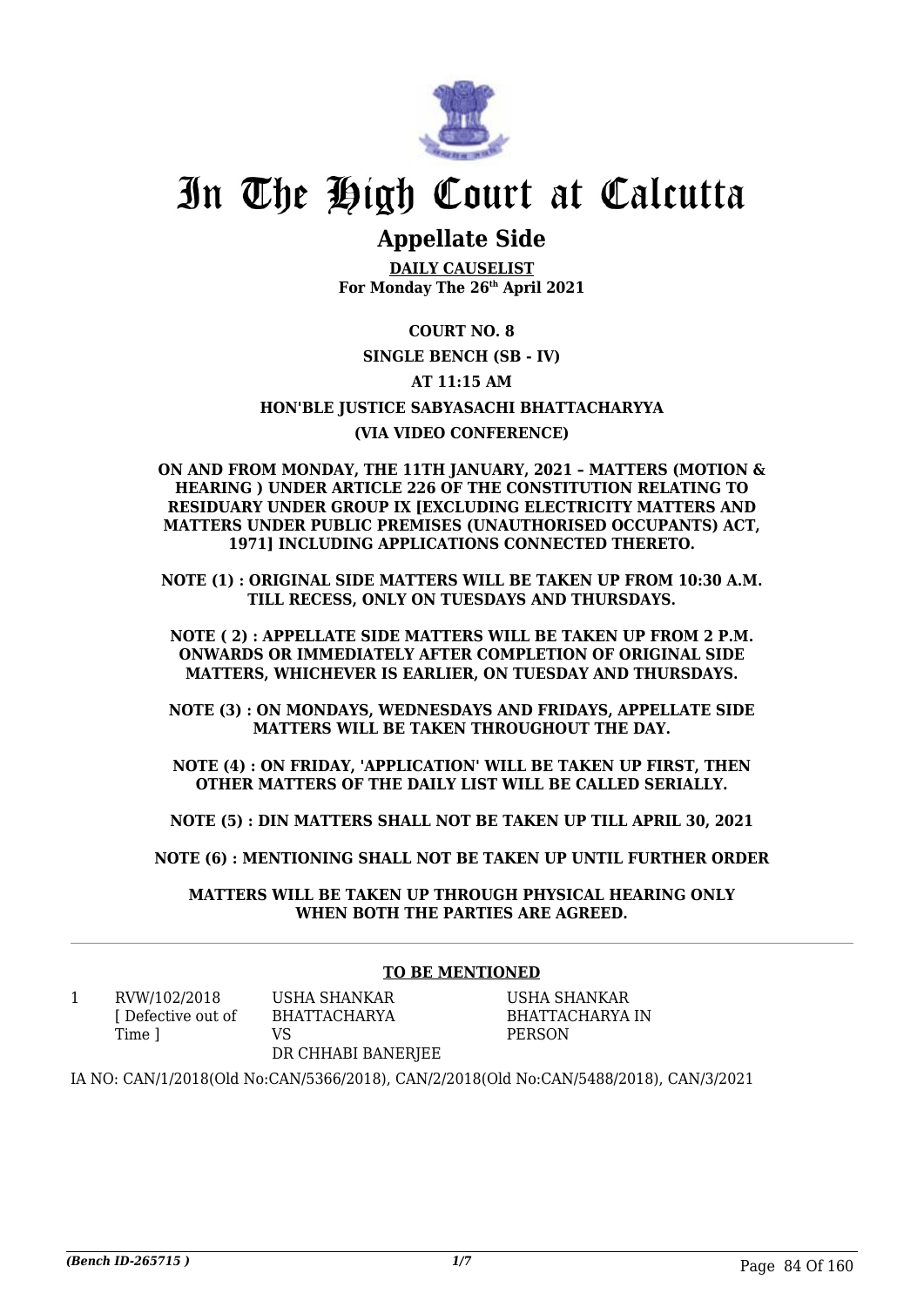| wt2 | CO/644/2012                              | <b>USHA SHANKAR</b><br><b>BHATTACHARYA</b><br><b>VS</b><br>DR. CHHABI BANERJEE                                                   | <b>BIKASH KANDARI</b>            |
|-----|------------------------------------------|----------------------------------------------------------------------------------------------------------------------------------|----------------------------------|
|     | IA NO: CAN/3/2014(Old No:CAN/12050/2014) |                                                                                                                                  |                                  |
| 3   | WPA/6315/2021<br>[ Non-Prosecution]      | <b>JAHAR SHA</b><br><b>VS</b><br>STATE OF WEST BENGAL<br>AND ORS.                                                                | <b>SOUMYA NAG</b>                |
|     | IA NO: CAN/1/2021                        |                                                                                                                                  |                                  |
|     | wt4 CRLCP/2/2021                         | AFJAL ALI SHA@ABJAL<br><b>SHAUKAT SHA</b><br><b>VS</b><br><b>ANISUR RAHAMAN AND</b><br><b>ORS</b>                                | ANIRUDDHA<br><b>BHATTACHARYA</b> |
| wt5 | FMA/471/2021                             | <b>ANISUR RAHAMAN</b><br><b>VS</b><br>JAHAR SHA AND ORS                                                                          | AYAN PODDAR                      |
|     |                                          | <b>TOP</b>                                                                                                                       |                                  |
| 6   | WPA/7333/2021                            | REKHA DEY<br><b>VS</b><br>STATE OF WEST BENGAL<br>AND ORS.                                                                       | RADHEY SHYAM<br><b>TEWARI</b>    |
| 7   | WPA/9255/2020                            | HIRE PURCHASE AND<br><b>LEASE ASSOCIATION</b><br><b>VS</b><br>RESERVE BANK OF INDIA                                              | <b>SHOUNAK MITRA</b>             |
| 8   | WPA/9866/2020                            | M/S. KALIMATA VYAPAAR<br>PVT LTD AND ANR<br><b>VS</b><br>THE GENERAL MANAGER,<br>NORTHERN RAILWAYS AND<br><b>ORS</b>             | KALLOL SAHA                      |
| 9   | WPA/10135/2020                           | BASIRHAT FOOD SUPPLY<br>MAHILA CO-OPERATIVE<br><b>SOCIETY LIMITED</b><br><b>VS</b><br>THE STATE OF WEST<br><b>BENGAL AND ORS</b> | SATRAJIT SINHA ROY               |
| 10  | WPA/1671/2021                            | <b>SANWAR HOSSAIN</b><br>VS.<br>STATE OF WEST BENGAL<br>AND ORS.                                                                 | <b>SHAIKA KHAN</b>               |
| 11  | WPA/3457/2021                            | M/S SUDEB KUMAR<br><b>BANERJEE ANE ORS</b><br><b>VS</b><br>STATE OF WEST BENGAL<br>AND ORS.                                      | RIVU DUTTA                       |
| 12  | WPA/3983/2021<br>[2 P.M.]                | SANDHYA MUKHERJEE<br>VS<br>UNION OF INDIA AND ORS.                                                                               | <b>RAJARSI BASU</b>              |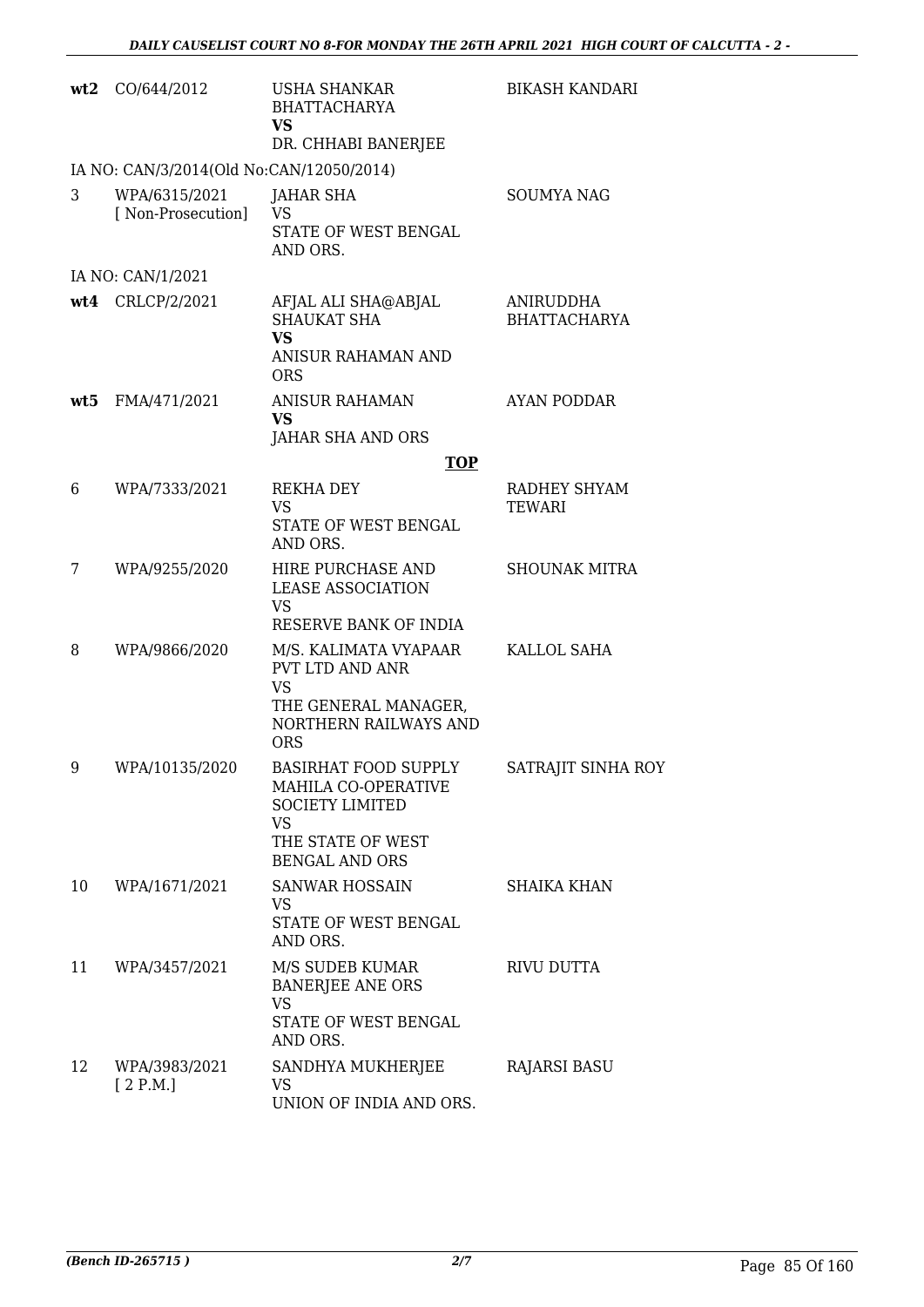| 13 | WPA/7534/2021     | KALIPADA MONDAL<br><b>VS</b><br>STATE OF WEST BENGAL<br>AND ORS.                              | <b>SANDIP DAS</b>            |                        |
|----|-------------------|-----------------------------------------------------------------------------------------------|------------------------------|------------------------|
| 14 | WPA/2535/2020     | KASHINATH PAUL<br><b>VS</b>                                                                   | <b>ABDUR RAKIB</b>           |                        |
|    |                   | STATE OF WEST BENGAL &<br><b>ORS</b>                                                          |                              |                        |
| 15 | WPA/8425/2020     | SOUMITRA CHAKRABORTY<br><b>VS</b><br>State of West Bengal                                     | <b>GARGI SAHA</b>            |                        |
|    | IA NO: CAN/1/2021 |                                                                                               |                              |                        |
| 16 | WPA/8636/2020     | <b>ALOKE DAS</b>                                                                              | <b>ABHIJIT SARKAR</b>        |                        |
|    |                   | <b>VS</b><br>Union of India AND ORS                                                           |                              |                        |
| 17 | WPA/9260/2020     | SAHIDUL MONDAL                                                                                | Diptendu                     |                        |
|    |                   | VS<br>STATE OF WEST BENGAL<br>AND ORS.                                                        | Bandyopadhyay                |                        |
| 18 | WPA/9318/2020     | P. B. UDYOG REPRESENTED<br>BY SOLE PROPRIETOR<br><b>BIVAS DE</b><br><b>VS</b>                 | PRANTICK GHOSH               |                        |
|    |                   | HDFC BANK LTD AND ANR                                                                         |                              |                        |
|    |                   | <b>URGENT MOTION</b>                                                                          |                              |                        |
|    |                   | (TOP MATTERS)                                                                                 |                              |                        |
| 19 | WPA/986/2021      | MD. ABUL BASAR KHAN<br><b>VS</b><br>STATE OF WEST BENGAL<br>AND ORS.                          | <b>MUKTESWAR MAITY</b>       |                        |
| 20 | WPA/7956/2020     | UTTAM KUMAR DAS<br><b>VS</b><br>STATE OF WEST BENGAL<br>AND ORS.                              | SAYANTAN HAZRA               | <b>SAIKAT BANERJEE</b> |
| 21 | WPA/8114/2020     | CHANDICHARAN MONDAL<br><b>VS</b>                                                              | PAYEL SHOME                  |                        |
|    |                   | State of West Bengal                                                                          |                              |                        |
| 22 | WPA/9014/2020     | SAMIR KUMAR CHANDA<br><b>VS</b>                                                               | MRINAL KANTI<br><b>GHOSH</b> |                        |
|    |                   | STATE OF WEST BENGAL<br>AND ORS.                                                              |                              |                        |
| 23 | WPA/21208/2019    | BISWANATH CHAKRABORTY<br><b>VS</b><br>STATE OF WEST BENGAL &<br><b>ORS</b>                    | <b>SUPREEM NASKAR</b>        |                        |
| 24 | WPA/2567/2021     | UNITED ORDER AND<br>SUPPLY CO-OPERATIVE<br>, SOCIETY LTD<br><b>VS</b><br>STATE OF WEST BENGAL | SATRAJIT SINHA ROY           |                        |
|    |                   | AND ORS.                                                                                      |                              |                        |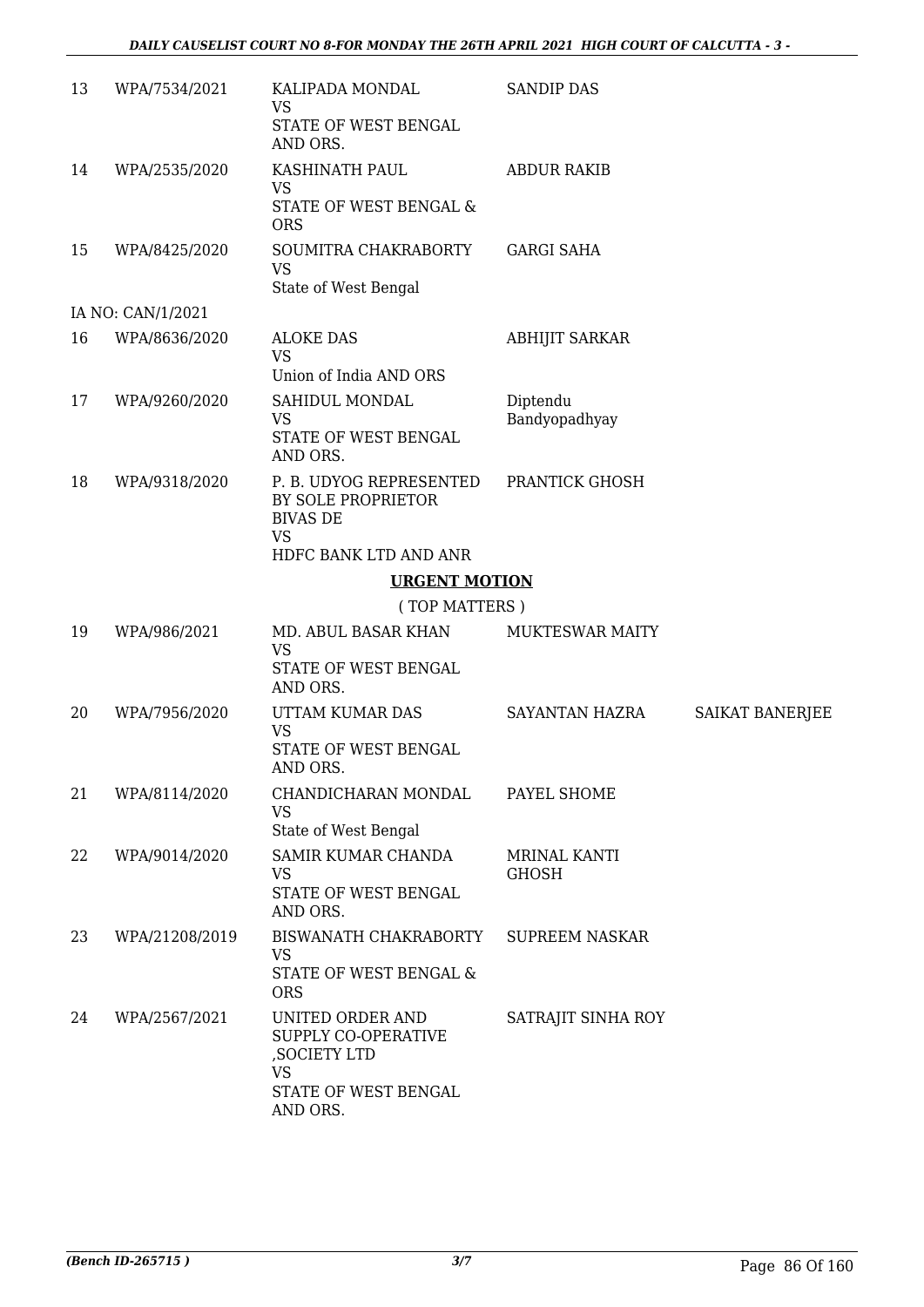| 25 | WPA/3965/2021                           | RAJIB ROY<br><b>VS</b><br>STATE OF WEST BENGAL<br>AND ORS.                                                       | <b>SURYA MAITY</b>                    |
|----|-----------------------------------------|------------------------------------------------------------------------------------------------------------------|---------------------------------------|
|    | IA NO: CAN/1/2021                       |                                                                                                                  |                                       |
| 26 | WPA/10241/2020                          | <b>VISHAMBHAR SARAN</b><br><b>VS</b><br><b>BUERAU OF IMMIGRATION</b><br><b>AND ORS</b>                           | <b>NIKITA</b><br>JHUNJHUNWALA         |
|    | IA NO: CAN/1/2021                       |                                                                                                                  |                                       |
|    | wt27 WPA/10247/2020                     | <b>SAROJ AGARWAL</b><br>VS<br><b>BUREAU OF IMMIGRATION</b><br><b>AND ORS</b>                                     | <b>NIKITA</b><br>JHUNJHUNWALA         |
|    | IA NO: CAN/1/2021                       |                                                                                                                  |                                       |
|    | wt28 WPA/10249/2020                     | VISHAL AGARWAL<br><b>VS</b><br><b>BUREAU OF IMMIGRATION</b><br><b>AND ORS</b>                                    | <b>NIKITA</b><br><b>JHUNJHUWALA</b>   |
|    | IA NO: CAN/1/2021                       |                                                                                                                  |                                       |
| 29 | WPA/11149/2020                          | INDRANIL BHATTACHARYA<br><b>VS</b><br>STATE OF WEST BENGAL<br>AND ORS.                                           | SATRAJIT SINHA ROY                    |
| 30 | WPA/19370/2019                          | M/S. INDUSTRIAL TAPES &<br>FABRICS PVT.LTD.<br>VS<br>CHITTARANJAN<br><b>LOCOMOTIVE WORKS &amp;</b><br><b>ANR</b> | KUSHAGRA SHAH                         |
| 31 | WPA/13834/2017                          | CHAITANYA BIKASH PAUL<br><b>VS</b><br>EPF ORGANISATION,<br>MINISTRY OF LABOUR &<br>ORS.                          | <b>MRINAL KANTI</b><br><b>KUNDU</b>   |
|    |                                         | IA NO: CAN/1/2019(Old No:CAN/5144/2019), CAN/2/2020                                                              |                                       |
| 32 | WPA/23011/2006                          | PRIYA BANERJEE<br>VS<br>STATE OF W.B.                                                                            | MANISHA<br>CHATTERJEE                 |
|    |                                         | IA NO: CAN/1/2008(Old No:CAN/1397/2008), CAN/2/2020(Old No:CAN/2093/2020)                                        |                                       |
| 33 | WPA/5592/2020                           | <b>ANUPAM MITRA</b><br>VS<br>STATE OF WEST BENGAL &<br><b>ORS</b>                                                | <b>GAZI FARUQUE</b><br><b>HOSSAIN</b> |
|    | IA NO: CAN/1/2020(Old No:CAN/3346/2020) |                                                                                                                  |                                       |
| 34 | WPA/17318/2016                          | SIDDHESWAR SEN<br><b>VS</b><br>STATE OF WEST BENGAL &<br>ORS.                                                    | SANDIP GHOSH                          |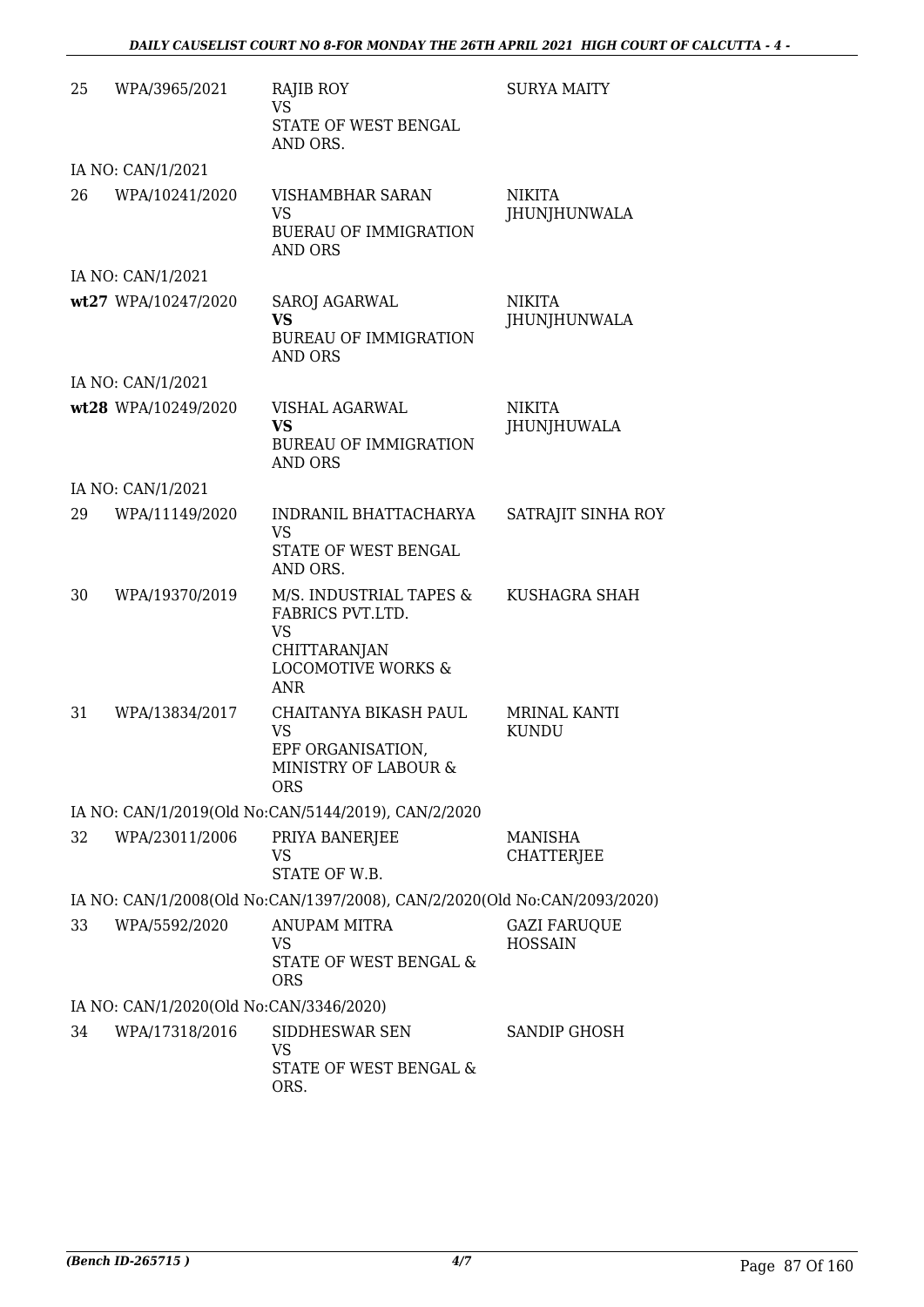| 35 | WPA/2993/2014                           | <b>SUNIL KUMAR</b><br>PRAMANIK@SUNIL<br><b>VS</b><br>STATE OF WEST BENGAL &<br><b>ORS</b>                           | <b>SANATAN MANNA</b>                      |
|----|-----------------------------------------|---------------------------------------------------------------------------------------------------------------------|-------------------------------------------|
|    | IA NO: CAN/1/2014(Old No:CAN/1365/2014) |                                                                                                                     |                                           |
| 36 | WPA/4597/2021                           | SHREEPARNA MITRA<br>VS<br>STATE OF WEST BENGAL<br>AND ORS.                                                          | MONOJIT<br><b>BHATTACHARYYA</b>           |
| 37 | WPA/5612/2021                           | <b>BIBHAS KUMAR SAU</b><br>VS<br>STATE OF WEST BENGAL<br>AND ORS.                                                   | ANAND FARMANIA                            |
| 38 | WPA/8776/2020                           | BIBEKANANDA MAHATO<br>AND ORS<br><b>VS</b><br>STATE OF WEST BENGAL<br>AND ORS.                                      | <b>ATANU BASU</b>                         |
|    |                                         | <b>NEW MOTION</b>                                                                                                   |                                           |
| 39 | WPA/8759/2021                           | RATHINDRA NATH BASU @<br>RATHIN BOSE@RATHINDRA<br><b>NATH BOSE</b><br><b>VS</b><br>STATE OF WEST BENGAL<br>AND ORS. | MANOJIT<br><b>BHATTACHARYA</b>            |
| 40 | WPA/8910/2021                           | DODHI BAMAN DEB<br>THAKUR, RPTD BY<br><b>SEBAYITS</b><br><b>VS</b><br>STATE OF WEST BENGAL<br>AND ORS.              | <b>MANAS KUMAR DAS</b>                    |
| 41 | WPA/9132/2021                           | <b>KAMAL ROY</b><br><b>VS</b><br>THE STATE OF WEST<br><b>BENGAL AND ORS</b>                                         | CHIRANJIT SAHA                            |
| 42 | WPA/9204/2021                           | PRAFULLA BANERJEE<br>VS<br>STATE OF WEST BENGAL<br>AND ORS.                                                         | <b>JYOTI PRAKASH</b><br><b>CHATTERJEE</b> |
| 43 | WPA/9253/2021                           | RAMPADA SARKAR<br>VS<br>STATE OF WEST BENGAL<br>AND ORS.                                                            | <b>SUBRATA</b><br>BHATTACHARJYA           |
| 44 | WPA/9308/2021                           | NAMITA SIKARI<br>VS.<br>STATE OF WEST BENGAL<br>AND ORS.                                                            | PARTHA SARATHI<br><b>DAS</b>              |
| 45 | WPA/9351/2021                           | <b>BISWARUP GHOSH AND</b><br><b>ORS</b><br><b>VS</b><br>STATE OF WEST BENGAL<br>AND ORS.                            | <b>GAUTAM BHAKAT</b>                      |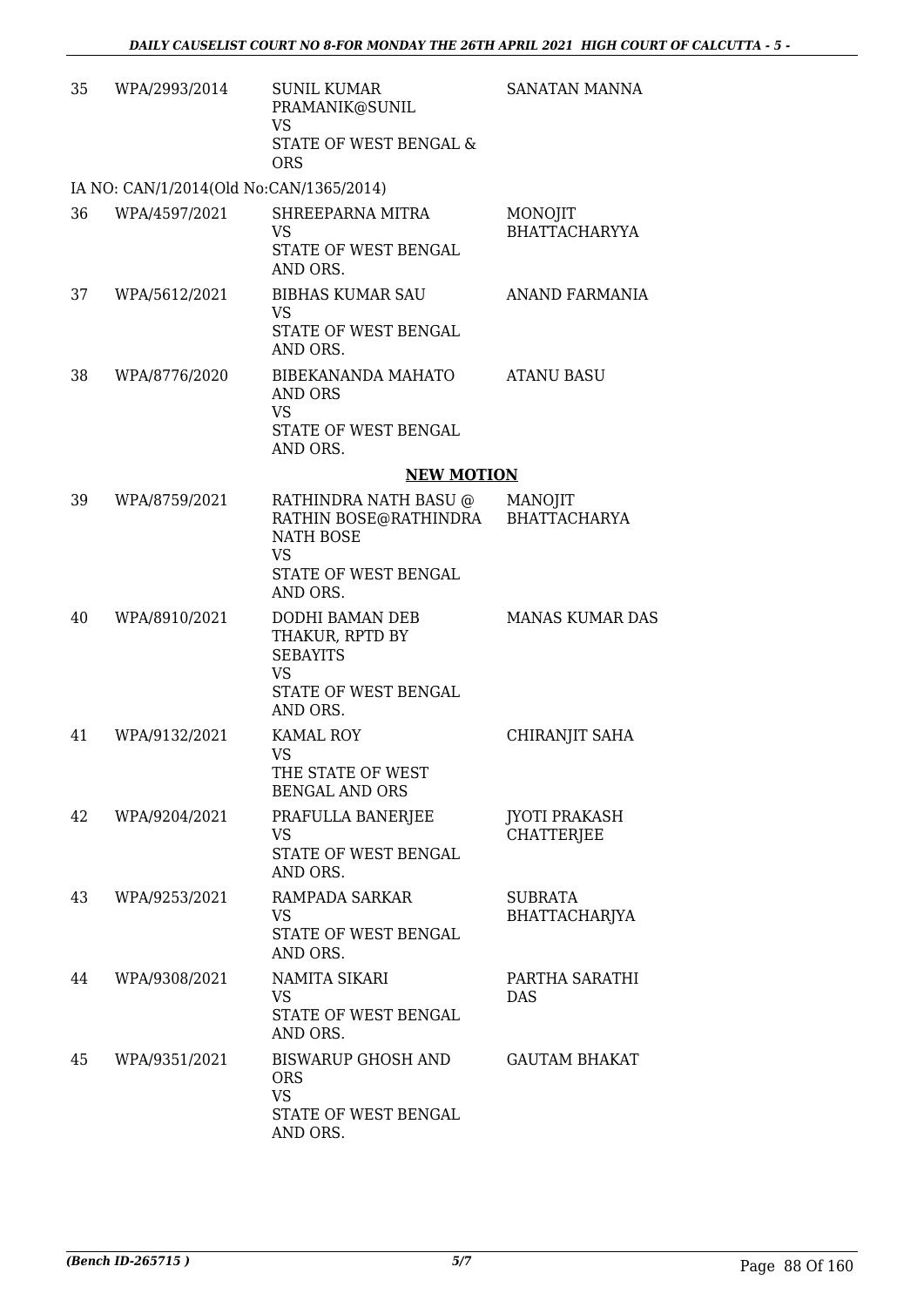| 46 | WPA/9355/2021 | M/S. G. T. R. COMPANY (P)<br>LTD. AND ANR<br>VS<br>THE STATE OF WEST<br><b>BENGAL AND ORS</b> | SOUMYAJIT MISHRA                         |
|----|---------------|-----------------------------------------------------------------------------------------------|------------------------------------------|
| 47 | WPA/9376/2021 | SANAT BHATTACHARJEE<br>VS<br>STATE OF WEST BENGAL<br>AND ORS.                                 | <b>SUBRATA</b><br><b>MUKHERJEE</b>       |
| 48 | WPA/9390/2021 | <b>JAMAL SARDER</b><br><b>VS</b><br>STATE OF WEST BENGAL<br>AND ORS.                          | <b>MUKTESWAR MAITY</b>                   |
| 49 | WPA/9523/2021 | ASMA SARDAR AND ANR<br><b>VS</b><br>STATE OF WEST BENGAL<br>AND ORS.                          | <b>GORA CHAND</b><br><b>SAMANTA</b>      |
| 50 | WPA/9545/2021 | DR. SEKHAR CHANDRA SET<br>VS<br>THE ASIATIC SOCIETY,<br>KOLKATA AND ORS                       | DR. SEKHAR<br>CHANDRA SET (IN<br>PERSON) |
| 51 | WPA/9694/2021 | JAY JAYANTA<br><b>BHATACHARIYA</b><br><b>VS</b><br>STATE OF WEST BENGAL<br>AND ORS.           | PALASH BAPARI                            |
| 52 | WPA/9720/2021 | NITYANANDA SARKAR<br><b>VS</b><br>UNION OF INDIA AND ORS.                                     | <b>DILIP KUMAR MAITY</b>                 |
| 53 | WPA/9824/2021 | PALAK AGARWAL<br><b>VS</b><br>THE STATE OF WEST<br><b>BENGAL AND ORS</b>                      | <b>ANIRUDDHA</b><br><b>BHATTACHARYYA</b> |
| 54 | WPA/9862/2021 | MD GOLAM HAIDER<br>VS FOR STRUMP.<br>UNION OF INDIA AND ORS.                                  | <b>HASIBUL ISLAM</b>                     |
| 55 | WPA/9897/2021 | SK. RAFIKUL ISLAM<br><b>VS</b><br>STATE OF WEST BENGAL<br>AND ORS.                            | MD. YOUNUSH<br><b>MONDAL</b>             |
| 56 | WPA/9898/2021 | <b>AMANAT MULLICK</b><br><b>VS</b><br>STATE OF WEST BENGAL<br>AND ORS.                        | RAFIQUL ISLAM                            |
| 57 | WPA/9929/2021 | PRIYANKA CHATTERJEE<br>VS<br>STATE OF WEST BENGAL<br>AND ORS.                                 | SWARNALI SAHA                            |
| 58 | WPA/9930/2021 | ARABINDA KESH AND ANR.<br>VS<br>STATE OF WEST BENGAL<br>AND ORS.                              | <b>SYED SHAMSUL</b><br>AREFIN            |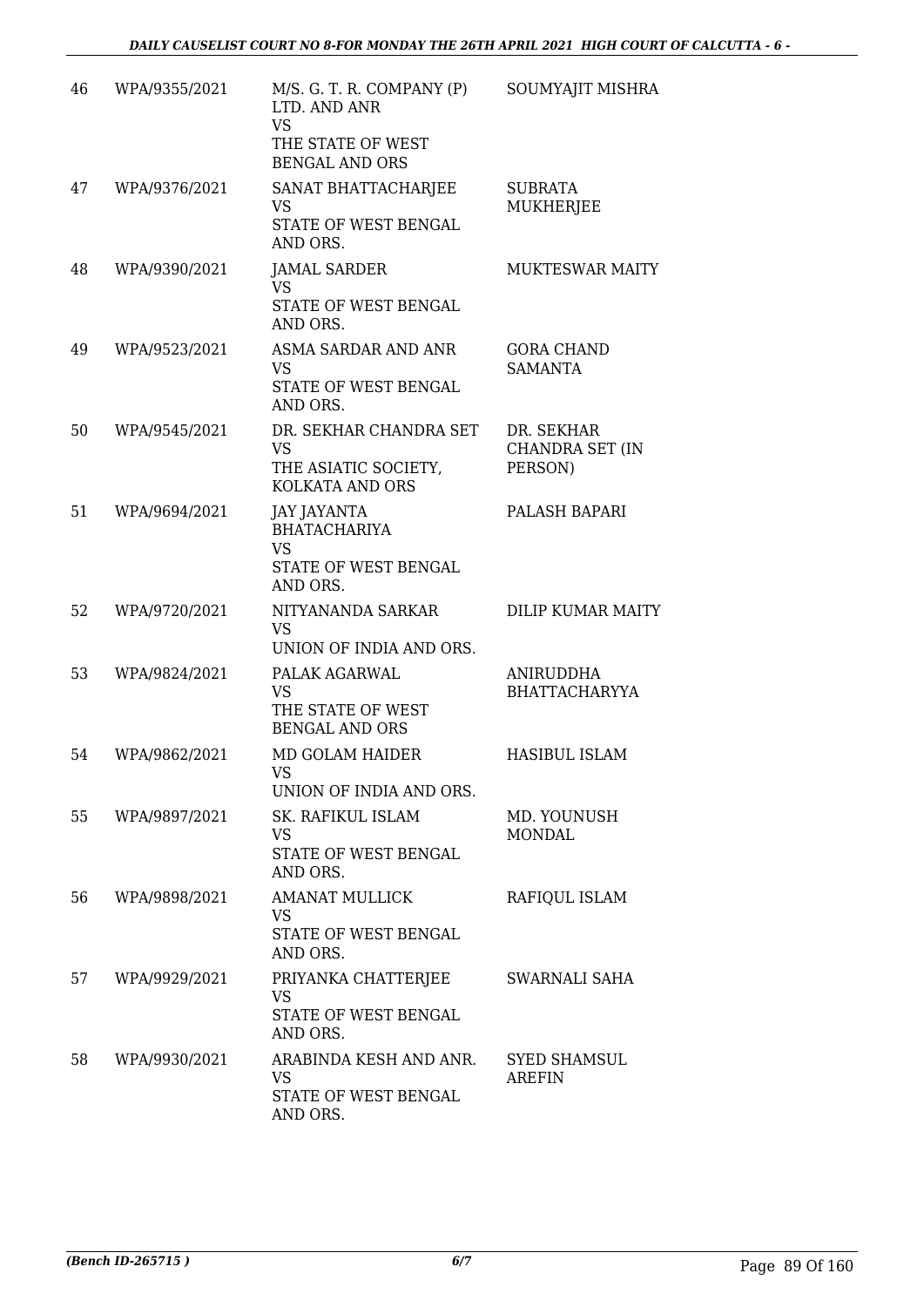| 59 | WPA/9932/2021  | <b>MANISH KUMAR</b><br><b>VS</b><br>STEEL AUTHORITY OF<br><b>INDIA LIMITED</b>                                                    | <b>SIDHANT</b><br><b>CHOWDHURY</b>    |
|----|----------------|-----------------------------------------------------------------------------------------------------------------------------------|---------------------------------------|
| 60 | WPA/9934/2021  | FIRDOSHI BEGUM<br>VS<br>STATE OF WEST BENGAL<br>AND ORS.                                                                          | <b>NASEEB KHANJOY</b>                 |
| 61 | WPA/9945/2021  | <b>DHARMENDER</b><br>CHAUDHURY AND ANR.<br><b>VS</b><br>STATE OF WEST BENGAL<br>AND ORS.                                          | <b>SUMITAVA</b><br><b>CHAKRABORTY</b> |
| 62 | WPA/9983/2021  | SARBENDU BIKASH DHAR<br><b>AND ORS</b><br><b>VS</b><br>THE ELECTION COMM OF<br><b>INDIA AND ORS</b>                               | K M HOSSAIN                           |
| 63 | WPA/9994/2021  | SWAPNA CHOWDHURY<br><b>VS</b><br>UNION OF INDIA AND ORS.                                                                          | <b>MONIRA BEGUM</b>                   |
| 64 | WPA/10043/2021 | MANNAPPURAM FINANCE<br>LTD AND ANR<br><b>VS</b><br>STATE OF WEST BENGAL<br>AND ORS.                                               | <b>ASHUTOSH SINGH</b>                 |
| 65 | WPA/10049/2021 | <b>GOPAL CHANDRA</b><br><b>HEMBRAM AND OTHERS</b><br><b>VS</b><br>THE ELECTION<br><b>COMMISSION OF INDIA</b><br><b>AND OTHERS</b> | SIRSENDU SINHA<br><b>ROY</b>          |
| 66 | WPA/10064/2021 | ADITYA BIRLA FINANCE<br><b>LIMITED AND ANR</b><br><b>VS</b><br><b>COMMISSIONER OF</b><br>POLICE, KOLKATA AND ORS                  | <b>SOUMAVA</b><br><b>MUKHERJEE</b>    |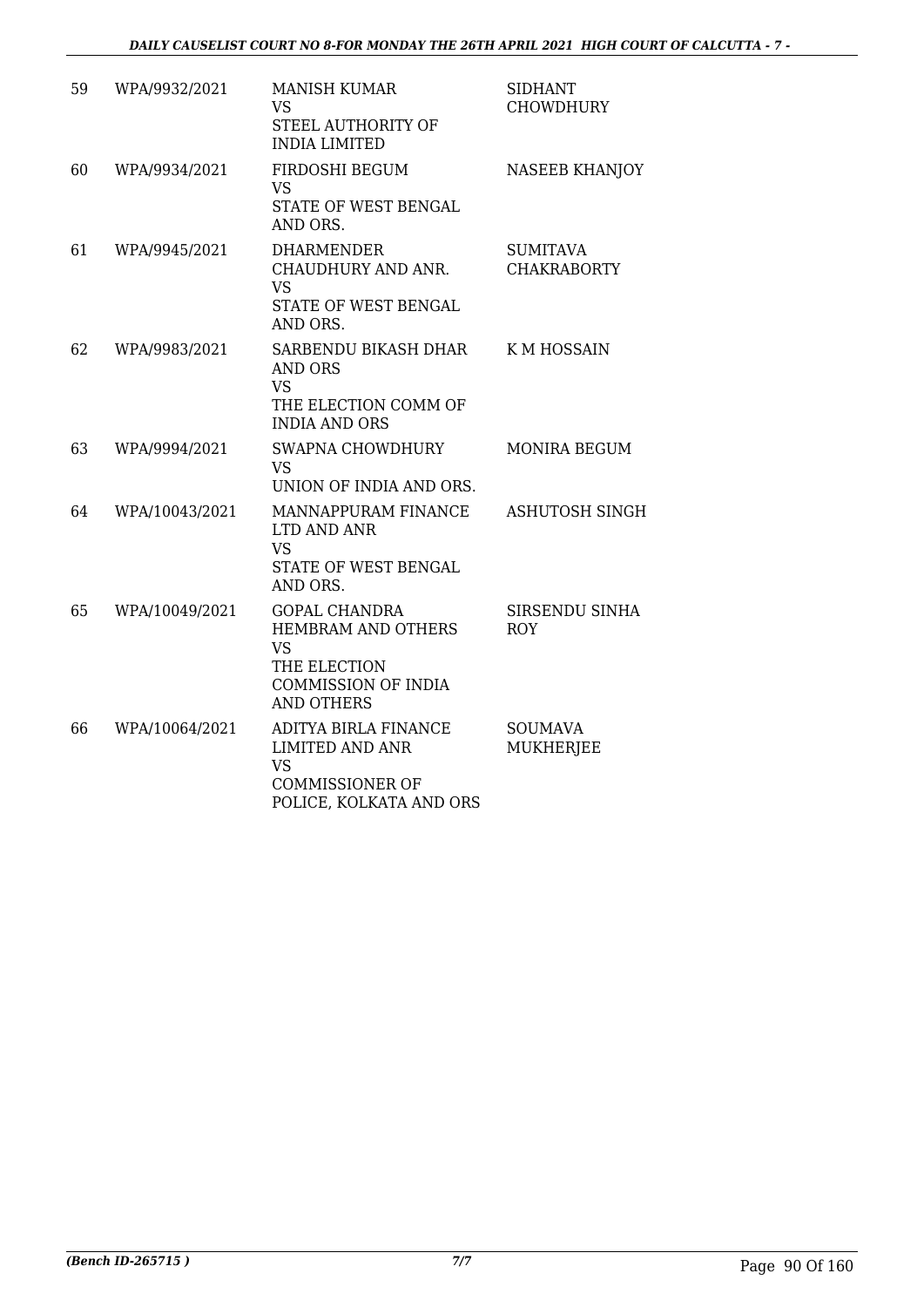

## In The High Court at Calcutta

## **Appellate Side**

**DAILY CAUSELIST For Monday The 26th April 2021**

**COURT NO. 26**

**SINGLE BENCH (SB - VI)**

**AT 11:15 AM**

**HON'BLE JUSTICE SHEKHAR B. SARAF**

**(VIA VIDEO CONFERENCE)**

**ON AND FROM MONDAY, THE 1ST. MARCH, 2021 – MATTERS (MOTION & HEARING) UNDER ARTICLE 226 OF THE CONSTITUTION RELATING TO SECONDARY AND HIGHER SECONDARY EDUCATION UNDER GROUP II INCLUDING SERVICES AND APPLICATIONS CONNECTED THERETO AND EDUCATIONAL MATTERS NOT ASSIGNED TO ANY OTHER BENCH.**

> **MATTERS (MOTION & HEARING) RELATING TO REVENUE AND TAX LAWS (EXCLUDING LAND REVENUE) UNDER GROUP IV INCLUDING APPLICATIONS CONNECTED THERETO;**

**HEARING OF WRIT PETITIONS IRRESPECTIVE OF CLASSIFICATION AND APPLICATIONS CONNECTED THERETO. AND**

**ON AND FROM WEDNESDAY, 21ST APRIL, 2021 TO SO LONG AS THE SINGLE BENCH OF HON'BLE JUSTICE AMRITA SINHA DOES NOT SIT - IN ADDITION TO HIS OWN LIST AND DETERMINATION, SHALL TAKE UP MATTERS FROM THE LIST AND DETERMINATION OF HON'BLE JUSTICE AMRITA SINHA.**

> **NOTE : MATTERS WILL BE TAKEN UP THROUGH PHYSICAL HEARING WHEN BOTH THE PARTIES ARE AT CONSENSUS-AD-IDEM**

**SPL.NOTE : I) ORIGINAL SIDE MATTERS WILL NORMALLY BE TAKEN UP AT 3.00 P.M.OR UPON EXHAUSTION OF THE APPELLATE SIDE LIST WHICHEVER IS EARLIER. II) NO MENTIONING FOR INCLUSION IN THE LIST WILL BE ALLOWED UNTIL FURTHER ORDERS. ONLY EXTREMELY URGENT MATTERS MAY BE MENTIONED ON TUESDAY & WEDNESDAY UPON SERVING PROPER NOTICES. III) REVENUE AND TAX MATTERS (GR. IV) WILL BE TAKEN UP FROM MONDAY AFTER RECESS AND ON WEDNESDAY FROM 12.00 P.M. OF EACH WEEK.**

**NOTE : MATTERS WILL BE TAKEN UP THROUGH PHYSICAL HEARING ONLY WHEN BOTH PARTIES ARE AGREED.**

|   |                            |                                                                    | <b>TO BE MENTIONED</b> |
|---|----------------------------|--------------------------------------------------------------------|------------------------|
| 1 | WPA/16649/2019             | PARTHA GHOSH<br>VS<br>STATE OF WEST BENGAL &<br><b>ORS</b>         | PRIYANKA MANDAL        |
|   |                            |                                                                    | <b>FOR ORDERS</b>      |
| 2 | WPA/14929/2018<br>(H.S.)   | <b>SOUMEN PAUL</b><br>VS<br>STATE OF WEST BENGAL &<br>ORS.         | SAKTI PADA JANA        |
| 3 | WPA/16105/2019<br>(H.R.A.) | DEBJANI MOITRA & ORS<br>VS<br>STATE OF WEST BENGAL &<br><b>ORS</b> | <b>SOBHAM MAJUMDER</b> |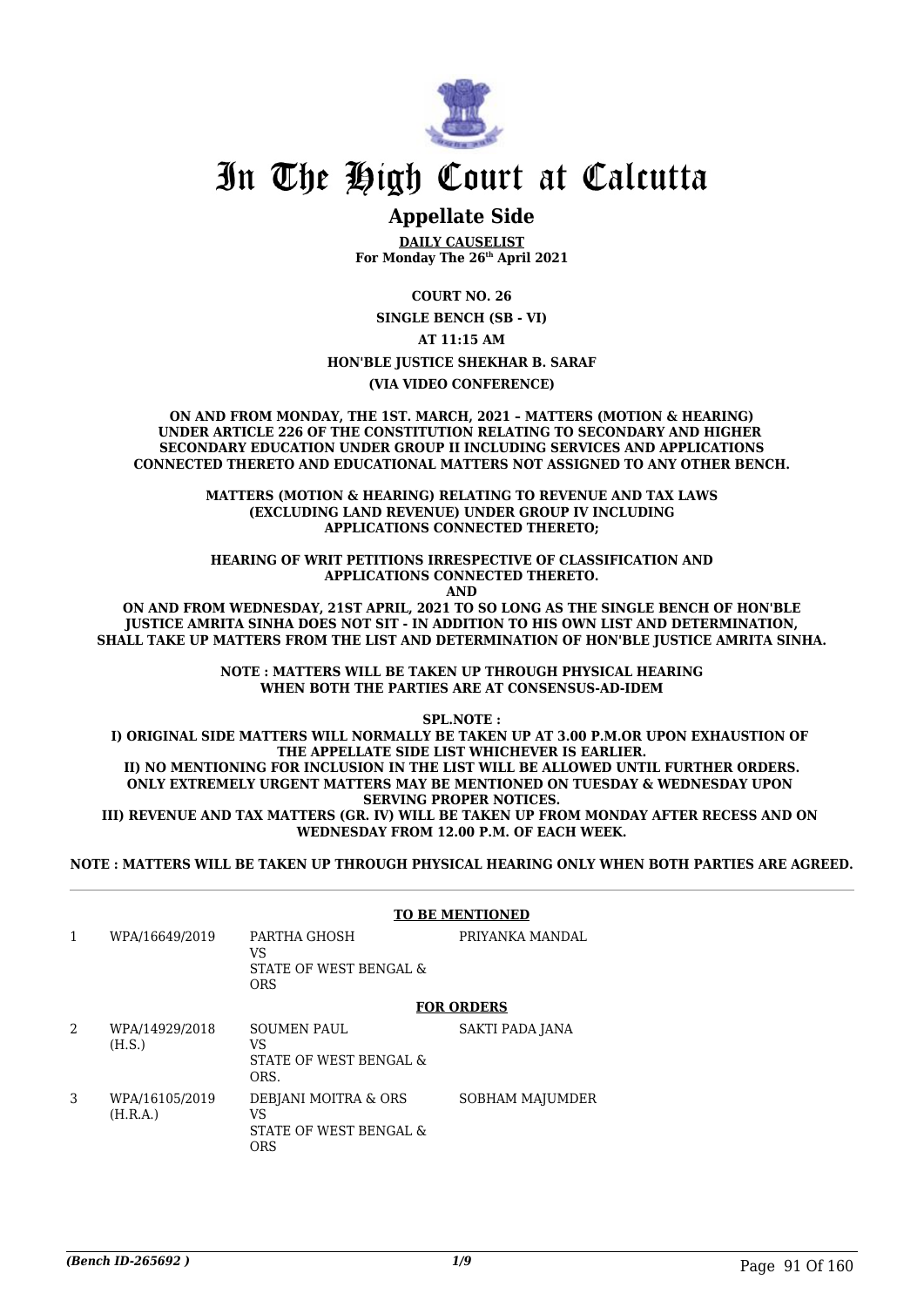| 4  | WPA/18652/2019<br>(H.S.)      | ARCHANA PRAMAMICK<br>VS.<br>STATE OF WEST BENGAL &                                          | SAKTI PADA JANA       |
|----|-------------------------------|---------------------------------------------------------------------------------------------|-----------------------|
| 5  | WPA/20476/2019                | <b>ORS</b><br><b>SUNIL BARAN NAMATA</b>                                                     | TANUJA BASAK          |
|    | (H.S.)                        | VS<br>STATE OF WEST BENGAL &<br><b>ORS</b>                                                  |                       |
| 6  | WPA/21315/2019<br>(H.S.)      | <b>SUBRATA BANSH</b><br><b>VS</b><br>STATE OF WEST BENGAL &<br><b>ORS</b>                   | SUBHENDU KUMAR HOTA   |
| 7  | WPA/7000/2020<br>(H.R.A.)     | BIBI GUPTA (SENGUPTA)<br>NEE BIBI SENGUPTA<br><b>VS</b><br>STATE OF WEST BENGAL<br>AND ORS. | SOBHAN MAJUMDER       |
|    | IA NO: CAN/1/2020             |                                                                                             |                       |
| 8  | WPA/7597/2020<br>(H.S.)       | <b>SUKDEB PRAMANIK</b><br>VS<br>State of West Bengal                                        | SAKTI PADA JANA       |
|    | IA NO: CAN/1/2020, CAN/2/2020 |                                                                                             |                       |
| 9  | WPA/9814/2021<br>(H.R.A.)     | MUNMUN SAMANTA AND<br><b>OTHERS</b><br>VS                                                   | KOYEL BAG             |
|    |                               | STATE OF WEST BENGAL<br>AND ORS.                                                            |                       |
| 10 | WPA/9894/2021<br>(H.S.)       | MANIK KUMAR PATRA<br>VS.<br>STATE OF WEST BENGAL<br>AND ORS.                                | SK IMTIAZUDDIN        |
| 11 | WPA/9946/2021<br>(H.R.A.)     | ALIVIA DALPATI AND ANR.<br>VS.<br>STATE OF WEST BENGAL<br>AND ORS.                          | SHREYA BHATTACHARJEE  |
| 12 | WPA/9972/2021<br>(H.S.)       | SK. KOHINOOR HOSSAIN<br>VS<br>STATE OF WEST BENGAL<br>AND ORS.                              | SK. SAHJAHAN ALI      |
|    |                               |                                                                                             | <b>GR-II (MOTION)</b> |
| 13 | WPA/9801/2015                 | <b>MANAS KUMAR PATI</b><br>VS                                                               | PRADIP KUMAR GHOSH    |
|    |                               | STATE OF WEST BENGAL &<br><b>ORS</b>                                                        |                       |
| 14 | WPA/5277/2019                 | SUJAN KUMAR GHOSH<br>VS<br>STATE OF WEST BENGAL &                                           | PRIYANKA MANDAL       |
| 15 | WPA/3149/2021                 | <b>ORS</b><br><b>ANUVA PATRA</b>                                                            | <b>SURAJIT ROY</b>    |
|    |                               | VS<br>STATE OF WEST BENGAL<br>AND ORS.                                                      |                       |
| 16 | WPA/6521/2021                 | SUKANYA SENGUPTA<br>VS.                                                                     | <b>ABHIJIT BASU</b>   |
|    |                               | STATE OF WEST BENGAL<br>AND ORS.                                                            |                       |
| 17 | WPA/7062/2021                 | SUMANA SARKAR<br>VS.                                                                        | WASHEF ALI MONDAL     |
|    |                               | STATE OF WEST BENGAL<br>AND ORS.                                                            |                       |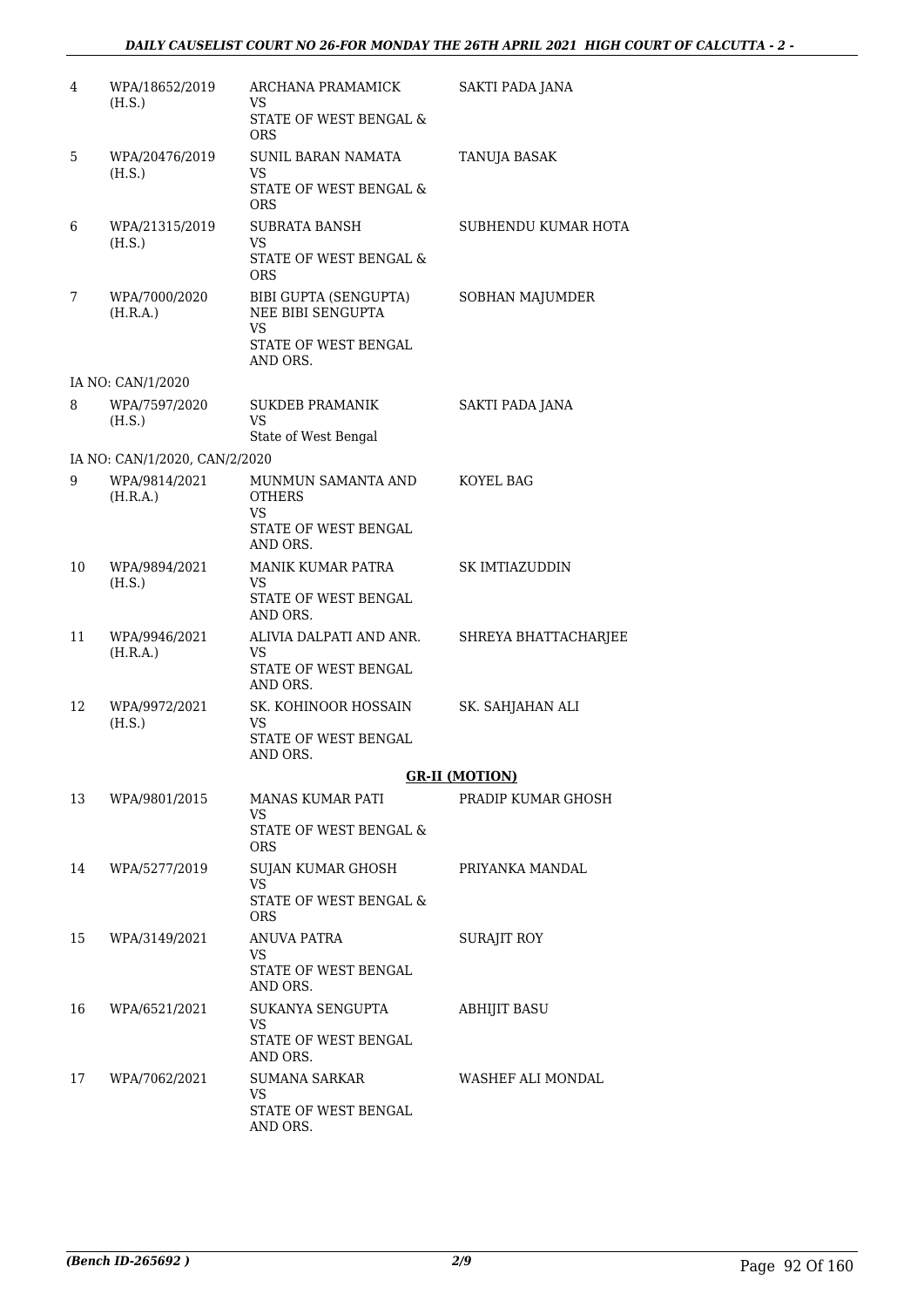|    | wt18 WPA/9078/2021 | SMITA GHATAK<br>VS<br>STATE OF WEST BENGAL                                   | SUBHRANGSU PANDA    |
|----|--------------------|------------------------------------------------------------------------------|---------------------|
| 19 | WPA/7530/2021      | AND ORS.<br>MD. KAMRUZZAMAN<br><b>VS</b><br>STATE OF WEST BENGAL<br>AND ORS. | SK. NAYEEMUL HAQUE  |
| 20 | WPA/7531/2021      | SARADINDU MANDAL<br>VS<br>STATE OF WEST BENGAL<br>AND ORS.                   | SK. NAYEEMUL HAQUE  |
| 21 | WPA/8528/2021      | SOHIDUL SK AND ANOTHER<br><b>VS</b><br>STATE OF WEST BENGAL<br>AND ORS.      | PRATIMA BNAERJEE    |
| 22 | WPA/8912/2021      | SNIGDHA BHOWMIK<br>VS<br>STATE OF WEST BENGAL<br>AND ORS.                    | RAJIB GHOSH         |
| 23 | WPA/8915/2021      | KAUSHIK RAHA<br><b>VS</b><br>STATE OF WEST BENGAL<br>AND ORS.                | DEBAPRIYA MUKHERJEE |
| 24 | WPA/9054/2021      | RAMPRASAD BERA<br>VS<br>STATE OF WEST BENGAL<br>AND ORS.                     | SANJUKTA DAS        |
| 25 | WPA/9056/2021      | HIMANGSHU BALA<br>VS.<br>STATE OF WEST BENGAL<br>AND ORS.                    | SANJUKTA DAS        |
| 26 | WPA/9060/2021      | KRISANU BANGAL<br>VS<br>STATE OF WEST BENGAL<br>AND ORS.                     | SANJUKTA DAS        |
| 27 | WPA/9304/2021      | <b>BINOD KUMAR SINGH</b><br>VS.<br>STATE OF WEST BENGAL                      | SRISHTI SINGH       |
| 28 | WPA/9334/2021      | AND ORS.<br>SWAPAN KUMAR PRAMANIK<br>VS.<br>STATE OF WEST BENGAL<br>AND ORS. | <b>SOUVIK DAS</b>   |
| 29 | WPA/9580/2021      | BIRENDRA NATH DAS<br>VS<br>STATE OF WEST BENGAL<br>AND ORS.                  | ASISH DUTTA         |
| 30 | WPA/9582/2021      | APRNA SAHOO<br>VS.<br>STATE OF WEST BENGAL<br>AND ORS.                       | ASISH DUTTA         |
| 31 | WPA/9584/2021      | SHAKTI MAITY<br>VS<br>STATE OF WEST BENGAL<br>AND ORS.                       | ASISH DUTTA         |
| 32 | WPA/9585/2021      | TANIMA DUTTA<br>VS<br>STATE OF WEST BENGAL<br>AND ORS.                       | ASISH DUTTA         |

**REVENUE (GR-IV)**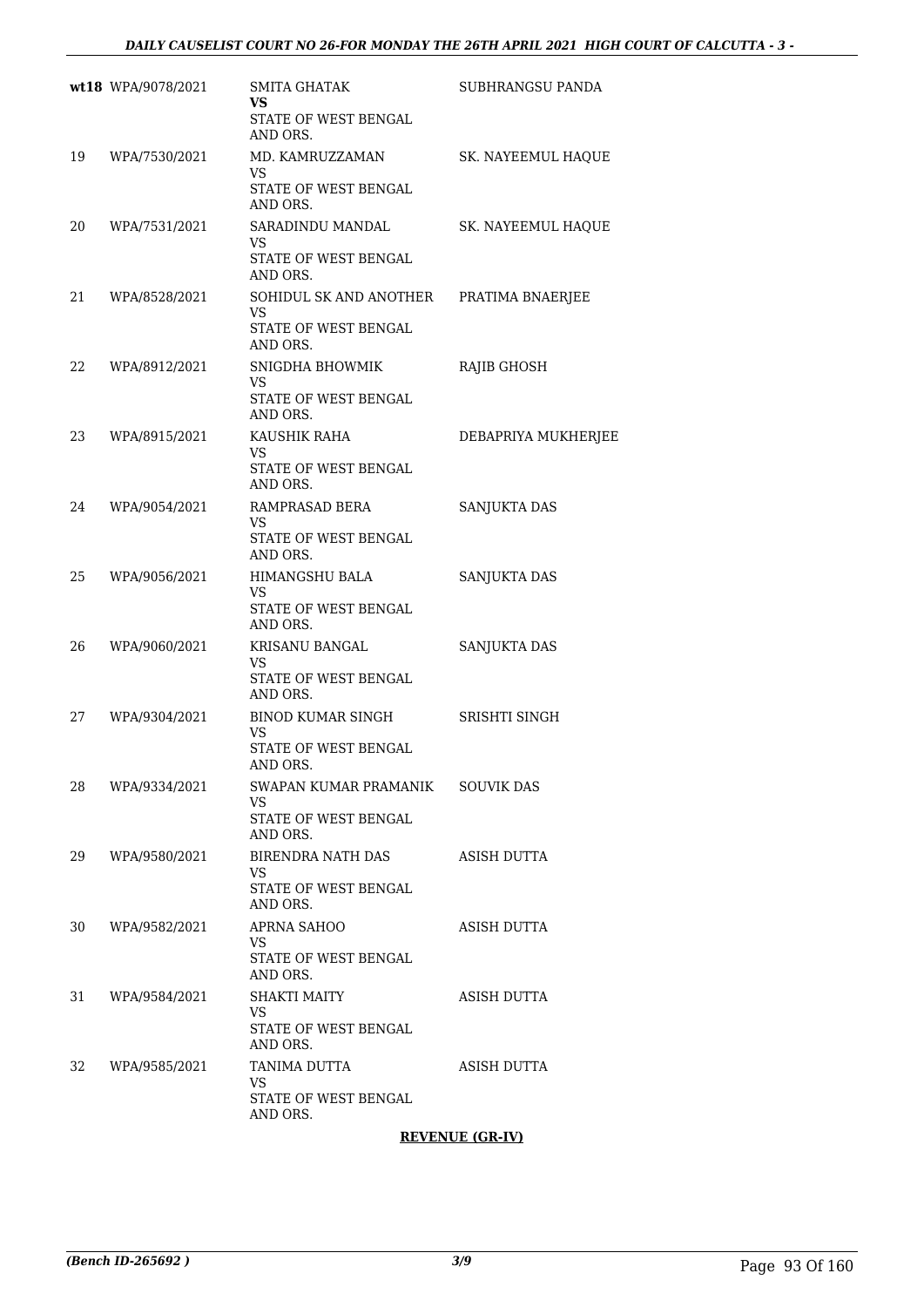| 33 | WPA/4986/2020  | <b>SANJOY DEB</b><br>VS<br>THE COMMISSIONER OF<br><b>CUSTOMS (PREVENTIVE) WB</b><br>$&$ ORS                                            | SUDHIR KR MEHTA             |
|----|----------------|----------------------------------------------------------------------------------------------------------------------------------------|-----------------------------|
| 34 | WPA/4987/2020  | AONE AGRO PRODUCTS PVT<br><b>LTD</b><br><b>VS</b><br><b>COMMISSIONER OF</b><br>CUSTOMS (PREVENTIVE),<br><b>CUSTOMS HOUSE &amp; ORS</b> | SUDHIR KR MEHTA             |
| 35 | WPA/10209/2020 | <b>SANJAY DEB</b><br>VS.<br>UNION OF INDIA AND ORS.                                                                                    | NILOTPAL CHOWDHURY          |
| 36 | WPA/5370/2021  | RADHIKA EXPRESS PRIVATE<br><b>LTD</b><br>VS.<br>UNION OF INDIA AND ORS.                                                                | KALYANI BHATTACHARYYA       |
| 37 | WPA/6491/2021  | <b>NG BROTHERS</b><br>VS.<br>THE SUPERINTENDENT OF<br>CGST AND CX AND ORS                                                              | SOMAK BASU                  |
| 38 | WPA/9270/2021  | SANJAY JHUNJHUNWALA<br>VS.<br>OFFICE OF THE SPECIAL<br>DIRECTOR, EASTERN<br>REGION, ENFORCEMENT<br>DIRECTORATE AND ORS                 | RITUPARNA CHATTERJEE        |
| 39 | WPA/9865/2021  | SUBHATOSH MAJUMDAR<br>VS.<br>UNION OF INDIA AND ORS.                                                                                   | PARITOSH SINHA              |
|    |                |                                                                                                                                        | <b>INTEREST ON GRATUITY</b> |
| 40 | WPA/3520/2021  | SUBHAS CHANDRA ROY<br>VS<br>STATE OF WEST BENGAL<br>AND ORS.                                                                           | SATYARANJAN KUNDU           |
| 41 | WPA/3525/2021  | JAGANNATH KUMAR<br>VS.<br>STATE OF WEST BENGAL<br>AND ORS.                                                                             | SATYA RANJAN KUNDU          |
| 42 | WPA/3528/2021  | MRINAL KANTI RAY<br>VS<br>STATE OF WEST BENGAL<br>AND ORS.                                                                             | SATYARANJAN KUNDU           |
| 43 | WPA/3533/2021  | PHANI BHAUSAN MAHATO<br>VS.<br>STATE OF WEST BENGAL<br>AND ORS.                                                                        | SATYARANJAN KUNDU           |
| 44 | WPA/3536/2021  | JAGANNATH KUMAR<br>VS<br>STATE OF WEST BENGAL<br>AND ORS.                                                                              | SATYARANJAN KUNDU           |
| 45 | WPA/3538/2021  | SUBHAS CHANDRA ROY<br>VS<br>STATE OF WEST BENGAL<br>AND ORS.                                                                           | SATYARANJAN KUNDU           |
| 46 | WPA/3578/2021  | MRINAL KANTI RAY<br>VS<br>STATE OF WEST BENGAL<br>AND ORS.                                                                             | SATYARANJAN KUNDU           |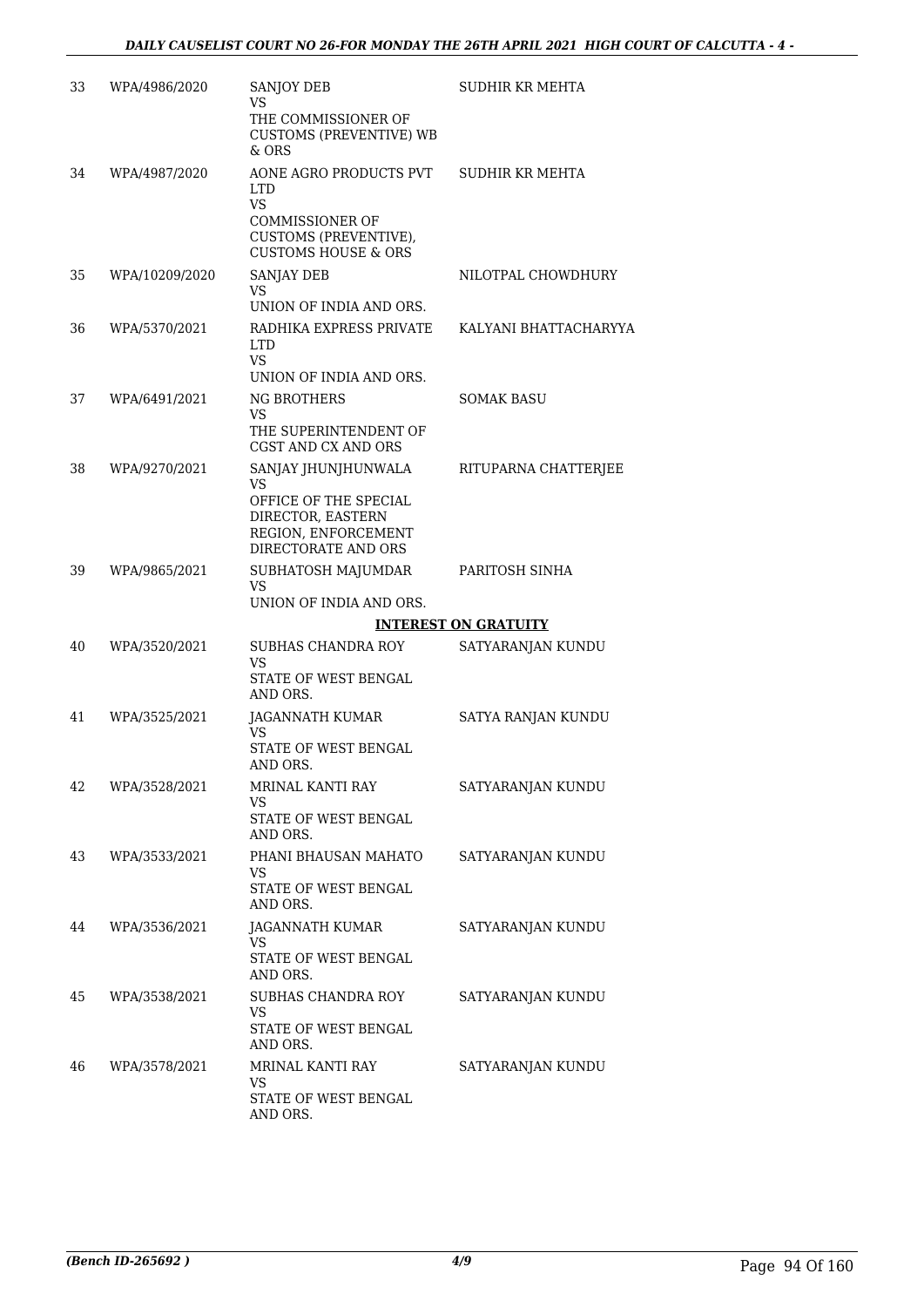| 47 | WPA/3715/2021 | KALI PRASAD GOSWAMI<br>VS<br>STATE OF WEST BENGAL                 | DIPA BHATTACHARYYA   |
|----|---------------|-------------------------------------------------------------------|----------------------|
|    |               | AND ORS.                                                          |                      |
| 48 | WPA/3830/2021 | <b>NILIMA DAS</b><br><b>VS</b><br>STATE OF WEST BENGAL            | DIPA BHATTACHARYA    |
|    |               | AND ORS.                                                          |                      |
| 49 | WPA/3848/2021 | GITA RANI SARDAR<br><b>VS</b>                                     | DIPA BHATTACHARYA    |
|    |               | STATE OF WEST BENGAL<br>AND ORS.                                  |                      |
| 50 | WPA/3854/2021 | ALOKE KUMAR MUKHERJEE<br><b>VS</b><br>STATE OF WEST BENGAL        | DIPA BHATTACHARYA    |
|    |               | AND ORS.                                                          |                      |
| 51 | WPA/3858/2021 | BISWANATH GHOSH<br>VS.<br><b>STATE OF WEST BENGAL</b><br>AND ORS. | DIPA BHATTACHARYA    |
| 52 | WPA/3861/2021 | <b>HASI RANI DAS</b>                                              | DIPA BHATTACHARYA    |
|    |               | VS                                                                |                      |
|    |               | STATE OF WEST BENGAL<br>AND ORS.                                  |                      |
| 53 | WPA/3889/2021 | RAM KRISHNA DAS<br>VS                                             | <b>BISWAJIT MAL</b>  |
|    |               | STATE OF WEST BENGAL<br>AND ORS.                                  |                      |
| 54 | WPA/3891/2021 | LAKSHMI RANI KHAN<br>VS.                                          | <b>BISWAJIT MAL</b>  |
|    |               | STATE OF WEST BENGAL<br>AND ORS.                                  |                      |
| 55 | WPA/3894/2021 | <b>USHA BANERJEE</b><br>VS                                        | <b>BISWAJIT MAL</b>  |
|    |               | STATE OF WEST BENGAL<br>AND ORS.                                  |                      |
| 56 | WPA/3897/2021 | <b>SWARNALATA MAITY</b><br>VS.                                    | <b>BISWAJIT MAL</b>  |
|    |               | STATE OF WEST BENGAL<br>AND ORS.                                  |                      |
| 57 | WPA/4516/2021 | ANIL CHANDRA KAYAL<br>VS                                          | <b>MOUMI YASMIN</b>  |
|    |               | STATE OF WEST BENGAL<br>AND ORS.                                  |                      |
| 58 | WPA/4558/2021 | LAKSHMAN CHANDRA JANA<br>VS                                       | MOUMI YASMIN         |
|    |               | STATE OF WEST BENGAL<br>AND ORS.                                  |                      |
| 59 | WPA/4565/2021 | RENUKA DUTTA<br>VS.                                               | <b>MOUMI YASMIN</b>  |
|    |               | STATE OF WEST BENGAL<br>AND ORS.                                  |                      |
| 60 | WPA/4573/2021 | RENUKA DUTTA                                                      | <b>MOUMI YASMIN</b>  |
|    |               | VS.<br>STATE OF WEST BENGAL<br>AND ORS.                           |                      |
| 61 | WPA/4763/2021 | SUNIL BARAN ROY<br>VS.                                            | <b>BIDHAN BISWAS</b> |
|    |               | STATE OF WEST BENGAL<br>AND ORS.                                  |                      |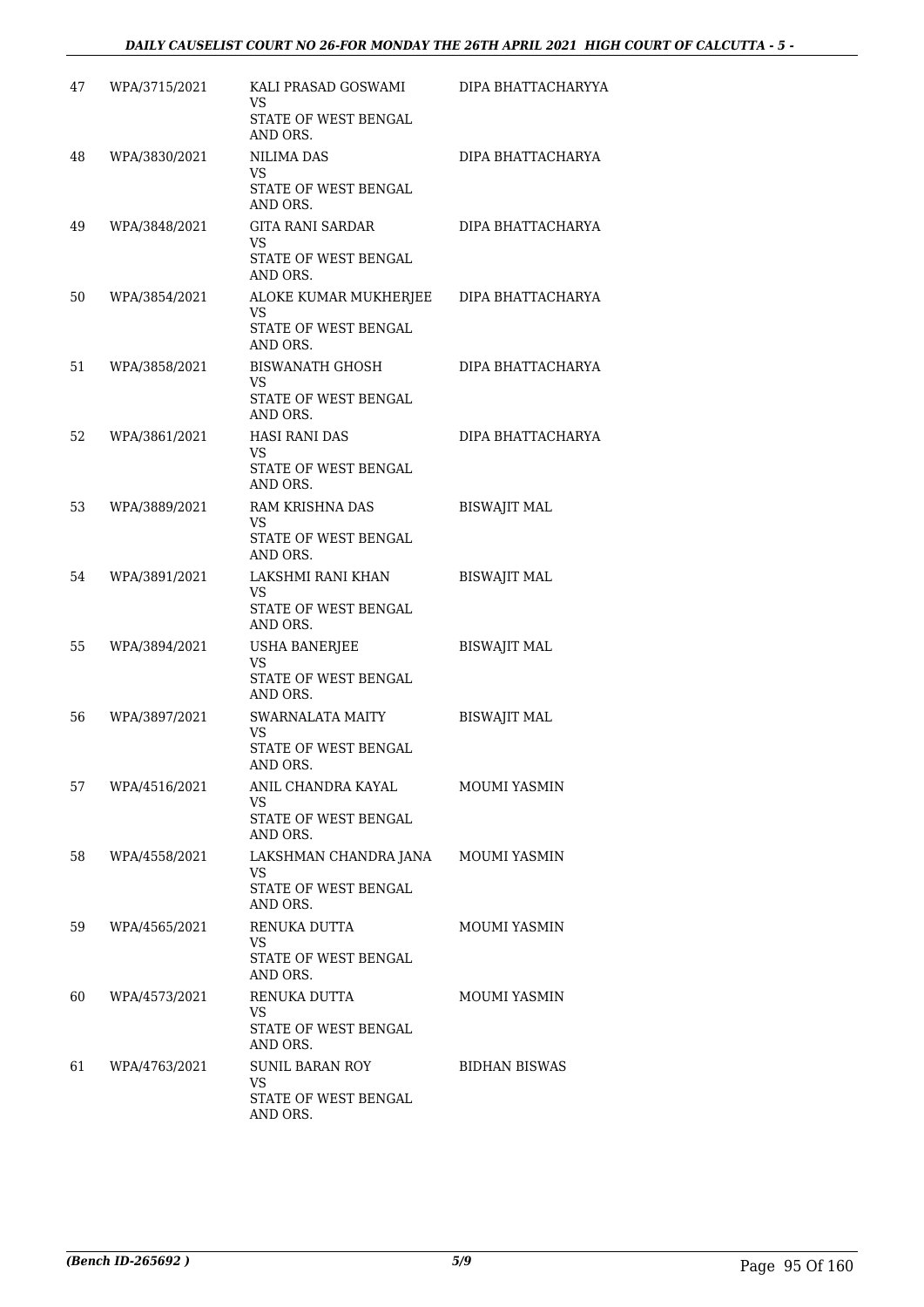| 62 | WPA/5927/2021 | PRABODH CHANDRA<br><b>SAMANTA AND ANR</b><br><b>VS</b><br>STATE OF WEST BENGAL<br>AND ORS. | SABITA KHUTIA BHUNYA   |
|----|---------------|--------------------------------------------------------------------------------------------|------------------------|
| 63 | WPA/5935/2021 | RANJIT KUMAR DAS<br>VS<br>STATE OF WEST BENGAL<br>AND ORS.                                 | SABITA KHUTIA BHUNYA   |
| 64 | WPA/5942/2021 | BASANTA KUMAR JANA<br>VS<br>STATE OF WEST BENGAL<br>AND ORS.                               | SABITA KHUTIA BHUNYA   |
| 65 | WPA/5947/2021 | PUTUL BATABYAL<br>VS.<br>STATE OF WEST BENGAL<br>AND ORS.                                  | SABITA KHUTIA BHUNYA   |
| 66 | WPA/5952/2021 | <b>BIJOY KRISHNA BERA</b><br><b>VS</b><br>STATE OF WEST BENGAL<br>AND ORS.                 | SABITA KHUTIA          |
| 67 | WPA/5955/2021 | MANTUMANI MANDAL<br>VS<br>STATE OF WEST BENGAL<br>AND ORS.                                 | SABITA KHUTIA          |
| 68 | WPA/5988/2021 | <b>BIMAL KUMAR BHAKTA</b><br>VS.<br>STATE OF WEST BENGAL<br>AND ORS.                       | SABITA KHUTIA BHUNYA   |
| 69 | WPA/5995/2021 | PRITI DE PAUL<br>VS.<br>STATE OF WEST BENGAL<br>AND ORS.                                   | SABITA KHUTIA BHUNYA   |
| 70 | WPA/6003/2021 | DIBAKAR BHUNIA<br>VS.<br>STATE OF WEST BENGAL<br>AND ORS.                                  | SAABITA KHUTIA BHUNYA  |
| 71 | WPA/6008/2021 | <b>BULU RAY CHAUDHURY</b><br>PALAI<br>VS<br>STATE OF WEST BENGAL<br>AND ORS.               | SABITA KHUTIA BHUNYA   |
| 72 | WPA/6044/2021 | AMBUJ KUMAR ADAK<br><b>VS</b><br>STATE OF WEST BENGAL<br>AND ORS.                          | SABITA KHUTIA(BHUNYA)  |
| 73 | WPA/6054/2021 | <b>BASUDEV BAG</b><br>VS<br>STATE OF WEST BENGAL<br>AND ORS.                               | SABITA KHUTIA(BHUNYA)  |
| 74 | WPA/6059/2021 | MADAN MOHAN BARI AND<br>ANR<br>VS.<br>STATE OF WEST BENGAL<br>AND ORS.                     | SABITA KHUTIA(BHUNYA)  |
| 75 | WPA/6063/2021 | SITANGSHU SEKHAR<br>CHAKRABORTI<br><b>VS</b><br>STATE OF WEST BENGAL<br>AND ORS.           | SABITA KHUTIA(BHUNIYA) |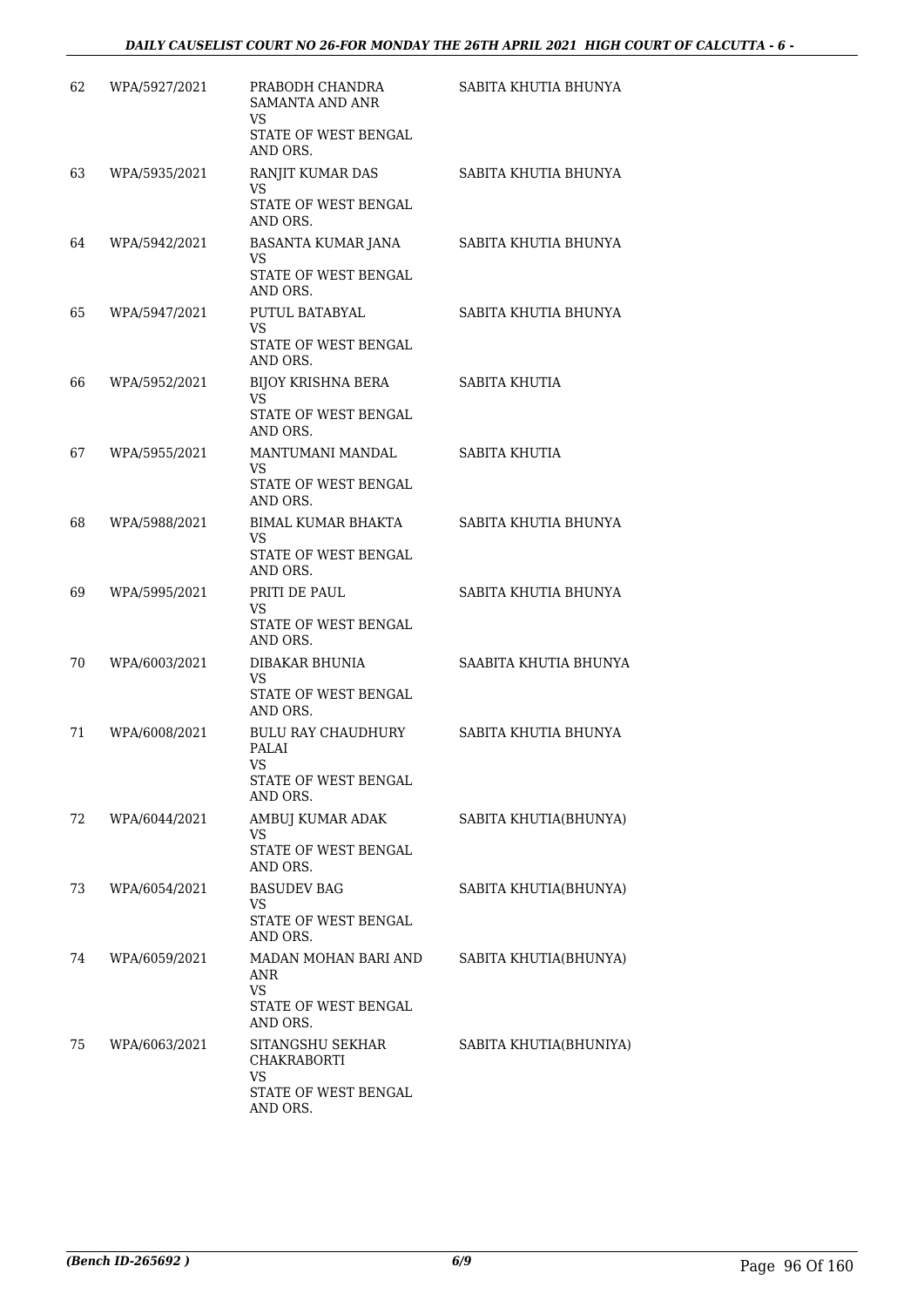| 76 | WPA/6067/2021 | MALAY KANTI MAITI<br>VS                                  | SABITA KHUTIA(BHUNYA) |
|----|---------------|----------------------------------------------------------|-----------------------|
|    |               | STATE OF WEST BENGAL<br>AND ORS.                         |                       |
| 77 | WPA/6073/2021 | <b>AMAR KUMAR</b><br><b>CHAKRABORTY</b><br><b>VS</b>     | SABITA KHUTIA(BHUNYA) |
|    |               | STATE OF WEST BENGAL<br>AND ORS.                         |                       |
| 78 | WPA/6078/2021 | KHAGENDRA NATH KAR AND<br>ANR<br><b>VS</b>               | SABITA KHUTIA(BHUNYA) |
|    |               | STATE OF WEST BENGAL<br>AND ORS.                         |                       |
| 79 | WPA/7866/2021 | SUBAL CHANDRA MANDAL<br>VS<br>STATE OF WEST BENGAL       | <b>BISWAJIT MAL</b>   |
|    |               | AND ORS.<br><b>NUR MOHAMMAD</b>                          | <b>BISWAJIT MAL</b>   |
| 80 | WPA/7869/2021 | <b>VS</b><br>STATE OF WEST BENGAL<br>AND ORS.            |                       |
| 81 | WPA/7878/2021 | RABI PRASAD SARKAR                                       | <b>BISWAJIT MAL</b>   |
|    |               | VS<br>STATE OF WEST BENGAL<br>AND ORS.                   |                       |
| 82 | WPA/7884/2021 | BHAKTIMAYI NANDA<br>VS.                                  | <b>BISWAJIT MAL</b>   |
|    |               | STATE OF WEST BENGAL<br>AND ORS.                         |                       |
| 83 | WPA/7886/2021 | AJIT KR. MAITI<br>VS<br>STATE OF WEST BENGAL<br>AND ORS. | biswajit mal          |
| 84 | WPA/7889/2021 | SAKTI PADA MUKHERJEE<br>VS.                              | <b>BISWAJIT MAL</b>   |
|    |               | STATE OF WEST BENGAL<br>AND ORS.                         |                       |
| 85 | WPA/7891/2021 | <b>DEBASIS PAIRA</b><br>VS                               | <b>BISWAJIT MAL</b>   |
|    |               | STATE OF WEST BENGAL<br>AND ORS.                         |                       |
| 86 | WPA/8823/2021 | ASIT KUMAR MONDAL<br>VS                                  | <b>BIDHAN BISWAS</b>  |
|    |               | STATE OF WEST BENGAL<br>AND ORS.                         |                       |
| 87 | WPA/8944/2021 | NITYA GOPAL PATI<br>VS.                                  | <b>BISWAJIT MAL</b>   |
|    |               | STATE OF WEST BENGAL<br>AND ORS.                         |                       |
| 88 | WPA/8954/2021 | LAKSHMI KANTA MAJEE<br>VS.                               | <b>BISWAJIT MAL</b>   |
|    |               | STATE OF WEST BENGAL<br>AND ORS.                         |                       |
| 89 | WPA/8957/2021 | DULAL CHANDRA SARDAR<br>VS.                              | BANSHI BADAN MAITY    |
|    |               | STATE OF WEST BENGAL<br>AND ORS.                         |                       |
| 90 | WPA/8959/2021 | AJOY KUMAR HAZRA<br>VS.                                  | <b>BISWAJIT MAL</b>   |
|    |               | STATE OF WEST BENGAL<br>AND ORS.                         |                       |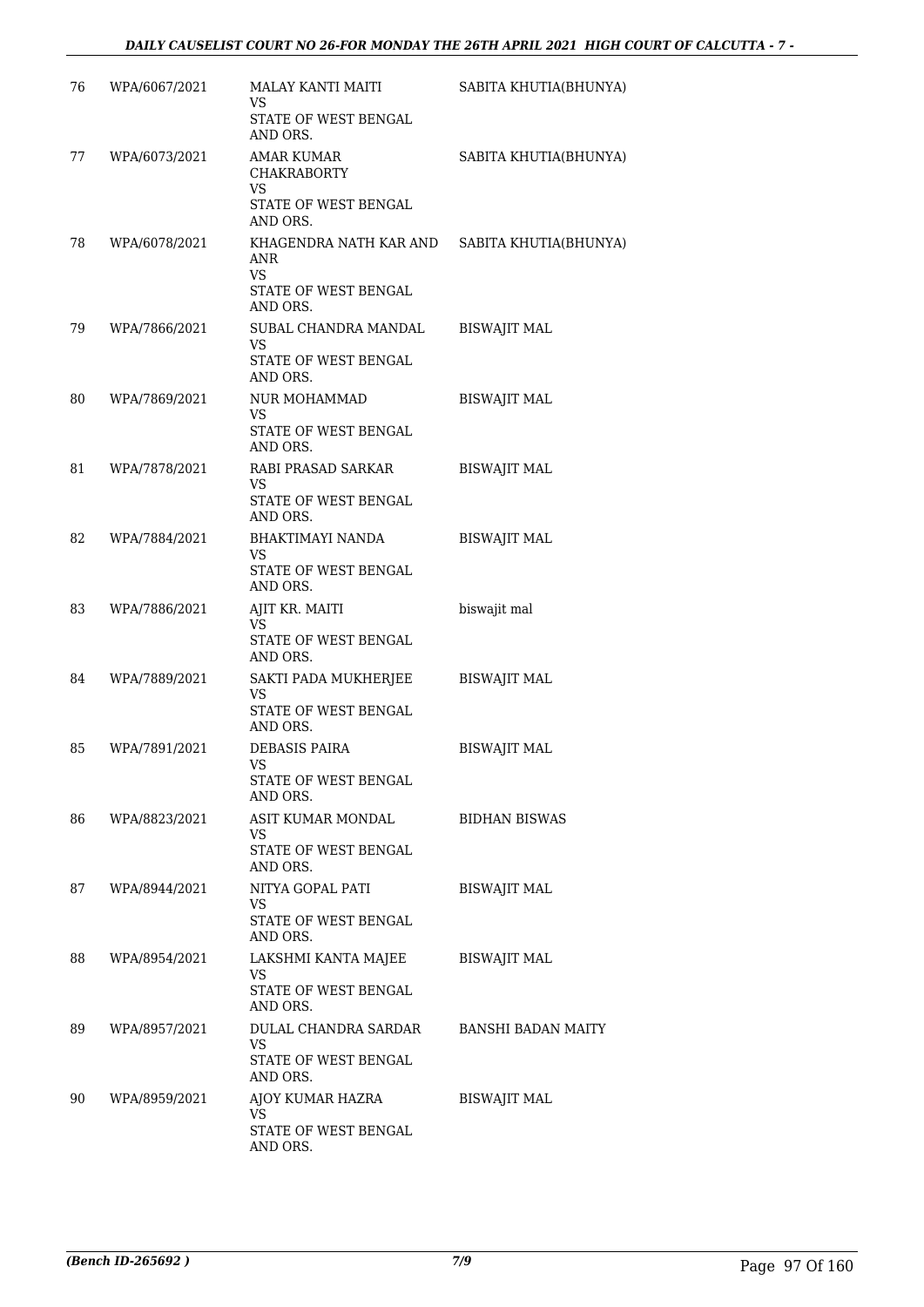| 91  | WPA/8964/2021     | AJIT KUMAR BHUNIA<br>VS<br>STATE OF WEST BENGAL                   | <b>BISWAJIT MAL</b>       |
|-----|-------------------|-------------------------------------------------------------------|---------------------------|
|     |                   | AND ORS.                                                          |                           |
| 92  | WPA/8972/2021     | ASHOKE KR. GHOSH<br>VS.<br>STATE OF WEST BENGAL                   | <b>BANSHI BADAN MAITY</b> |
|     |                   | AND ORS.                                                          |                           |
| 93  | WPA/8973/2021     | <b>KASTURI BARAT</b><br>VS.                                       | <b>BISWAJIT MAL</b>       |
|     |                   | STATE OF WEST BENGAL<br>AND ORS.                                  |                           |
| 94  | WPA/8978/2021     | DEBIRANJAN ACHARYA<br><b>VS</b><br>STATE OF WEST BENGAL           | <b>BISWAJIT MAL</b>       |
|     |                   | AND ORS.                                                          |                           |
| 95  | WPA/8979/2021     | MD. ABDUL WADUD LASKER<br>VS.<br>STATE OF WEST BENGAL<br>AND ORS. | <b>BANSHI BADAN MAITY</b> |
| 96  | WPA/8982/2021     | KABERI GHOSH                                                      | <b>BISWAJIT MAL</b>       |
|     |                   | VS.<br>STATE OF WEST BENGAL<br>AND ORS.                           |                           |
| 97  | WPA/8983/2021     | HIRAK KR. HALDER                                                  | <b>BANSHI BADAN MAITY</b> |
|     |                   | VS.<br>STATE OF WEST BENGAL<br>AND ORS.                           |                           |
| 98  | WPA/8984/2021     | NITAI CHAND MANNA<br><b>VS</b>                                    | <b>BANSHI BADAN MAITY</b> |
|     |                   | STATE OF WEST BENGAL<br>AND ORS.                                  |                           |
| 99  | WPA/8986/2021     | ANITA CHAKRABORTY<br>VS.                                          | <b>BANSHI BADAN MAITY</b> |
|     |                   | STATE OF WEST BENGAL<br>AND ORS.                                  |                           |
| 100 | WPA/8988/2021     | MADAN MOHAN GIRI<br>VS.                                           | <b>BANSHI BADAN MAITY</b> |
|     |                   | STATE OF WEST BENGAL<br>AND ORS.                                  |                           |
|     | 101 WPA/8991/2021 | SATYENDRA NATH GAYEN<br>VS.                                       | BANSHI BADAN MAITY        |
|     |                   | STATE OF WEST BENGAL<br>AND ORS.                                  |                           |
|     | 102 WPA/9032/2021 | MUKUL KR MANDAL<br><b>VS</b>                                      | BANSHI BADAN MAITY        |
|     |                   | STATE OF WEST BENGAL<br>AND ORS.                                  |                           |
| 103 | WPA/9035/2021     | PRABIR KR SUR<br>VS                                               | <b>BANSHI BADAN MAITY</b> |
|     |                   | STATE OF WEST BENGAL<br>AND ORS.                                  |                           |
| 104 | WPA/9037/2021     | SWADESH KR GIRI<br>VS.                                            | <b>BANSHI BADAN MAITY</b> |
|     |                   | STATE OF WEST BENGAL<br>AND ORS.                                  |                           |
| 105 | WPA/9039/2021     | SHYAMALI HALDAR<br>VS.                                            | MANARANJAN SAHU           |
|     |                   | STATE OF WEST BENGAL<br>AND ORS.                                  |                           |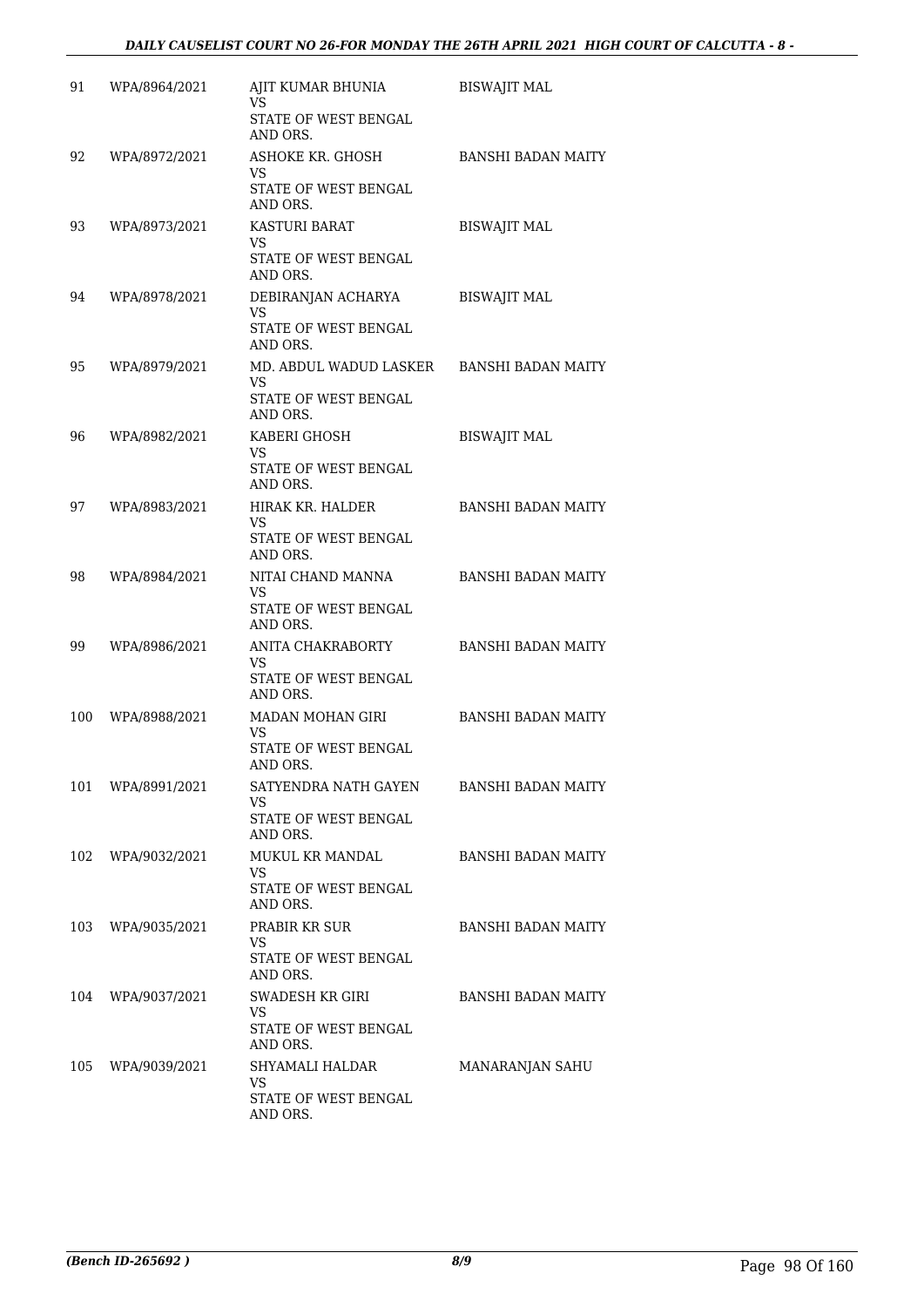## *DAILY CAUSELIST COURT NO 26-FOR MONDAY THE 26TH APRIL 2021 HIGH COURT OF CALCUTTA - 9 -*

| 106 | WPA/9041/2021     | SABINA YEASMIN<br>VS<br>STATE OF WEST BENGAL<br>AND ORS.                            | <b>MANARANJAN SAHU</b>                                  |
|-----|-------------------|-------------------------------------------------------------------------------------|---------------------------------------------------------|
| 107 | WPA/9059/2021     | UMA ADHIKARI<br>VS.<br>STATE OF WEST BENGAL<br>AND ORS.                             | <b>BANSHI BADAN MAITY</b>                               |
| 108 | WPA/9174/2021     | PROTIMA BANERJEE<br>VS<br>STATE OF WEST BENGAL<br>AND ORS.                          | <b>SUDIPA BISWAS</b>                                    |
| 109 | WPA/9187/2021     | ASTAM KUMAR DAS<br>VS.<br>STATE OF WEST BENGAL<br>AND ORS.                          | <b>SUDIPA BISWAS</b>                                    |
| 110 | WPA/9191/2021     | PRASANTA KUMAR<br><b>CHATTARAJ</b><br><b>VS</b><br>STATE OF WEST BENGAL<br>AND ORS. | <b>SUDIPA BISWAS</b>                                    |
| 111 | WPA/9195/2021     | PROTIMA BANERJEE<br>VS.<br>STATE OF WEST BENGAL<br>AND ORS.                         | <b>SUDIPA BISWAS</b>                                    |
| 112 | WPA/9643/2021     | SANDHYA NASKAR<br>VS.<br>STATE OF WEST BENGAL<br>AND ORS.                           | <b>BANSHI BADAN MAITY</b>                               |
|     | 113 WPA/9659/2021 | TAPAS PRIYA HALDER<br>VS.<br>STATE OF WEST BENGAL<br>AND ORS.                       | <b>BANSHI BADAN MAITY</b><br>ADVBANSHIMAITY89@GMAIL.COM |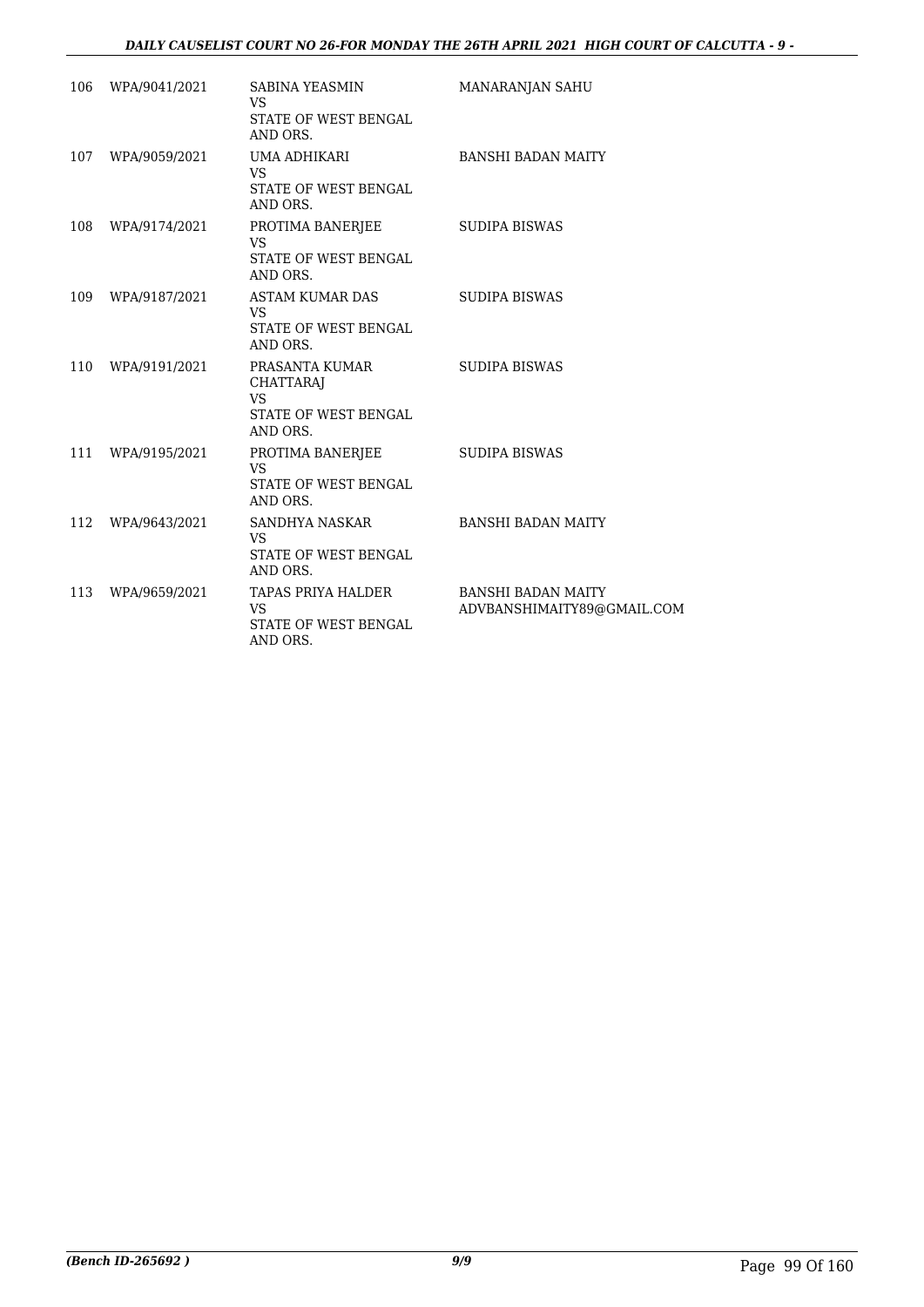

# In The High Court at Calcutta

## **Appellate Side**

**DAILY CAUSELIST For Monday The 26th April 2021**

## **COURT NO. 19**

**SINGLE BENCH (SB - VIII) AT 11:15 AM HON'BLE JUSTICE SHAMPA SARKAR (VIA VIDEO CONFERENCE)**

#### **ON AND FROM MONDAY, THE 11TH JANUARY, 2021 - ADMISSION AND HEARING OF CIVIL REVISION APPLICATIONS AND APPLICATIONS UNDER ARTICLE 227 OF THE CONSTITUTION INCLUDING APPLICATIONS CONNECTED THERETO [EXCLUDING CIVIL REVISIONS ARISING OUT OF TESTAMENTARY AND EJECTMENT / EVICTION SUITS AND PUBLIC PREMISES (UNAUTHORISED OCCUPANTS) ACT, 1971**

## **NOTE : MENTIONING ONLY ON MONDAYS AT THE FIRST SITTING OF THE COURT.**

## **SPECIAL NOTE : 1) NO PHYSICAL MENTIONING WILL BE ALLOWED.**

### **SPECIAL NOTE : 2) MATTERS WHICH ARE NOT IN THE LIST BUT HAVE BEEN MENTIONED WILL BE TAKEN UP ON EVERY FRIDAY IN THE FIRST HALF.**

### **SPECIAL NOTE : 3) MONDAY TO THURSDAY FIRST HALF "MOTIONS" WILL BE TAKEN UP SERIALLY.**

|                |              | <b>TOP</b>                                                            |                          |
|----------------|--------------|-----------------------------------------------------------------------|--------------------------|
| 1              | CO/500/2021  | <b>AMIT KAR</b><br>VS<br>KOYEL DEY (KAR)                              | DEBASISH KAR             |
| $\mathfrak{D}$ | CO/577/2021  | ISMILE SK.<br>VS<br>SAJAHAN MONDAL                                    | SAMAPTI ROY              |
|                |              | <b>URGENT MOTION</b>                                                  |                          |
| 3              | CO/416/2019  | OM PRAKASH JHAWAR<br>VS<br>KANA DUTTA & ORS.                          | REEMA COOMAR             |
|                |              | IA NO: CAN/1/2019(Old No:CAN/12275/2019)                              |                          |
| 4              | CO/334/2020  | SRIKANTA TANTUBAY<br>VS.<br>SUKLA TANTUBAY & ANR.                     | SOUMIK GANGULI           |
| 5              | CO/1340/2020 | M/S.CASTLEWOOD(INDIA)<br>VS<br>LIFE INSURANCE<br>CORPORATION OF INDIA | MANWENDRA SINGH<br>YADAV |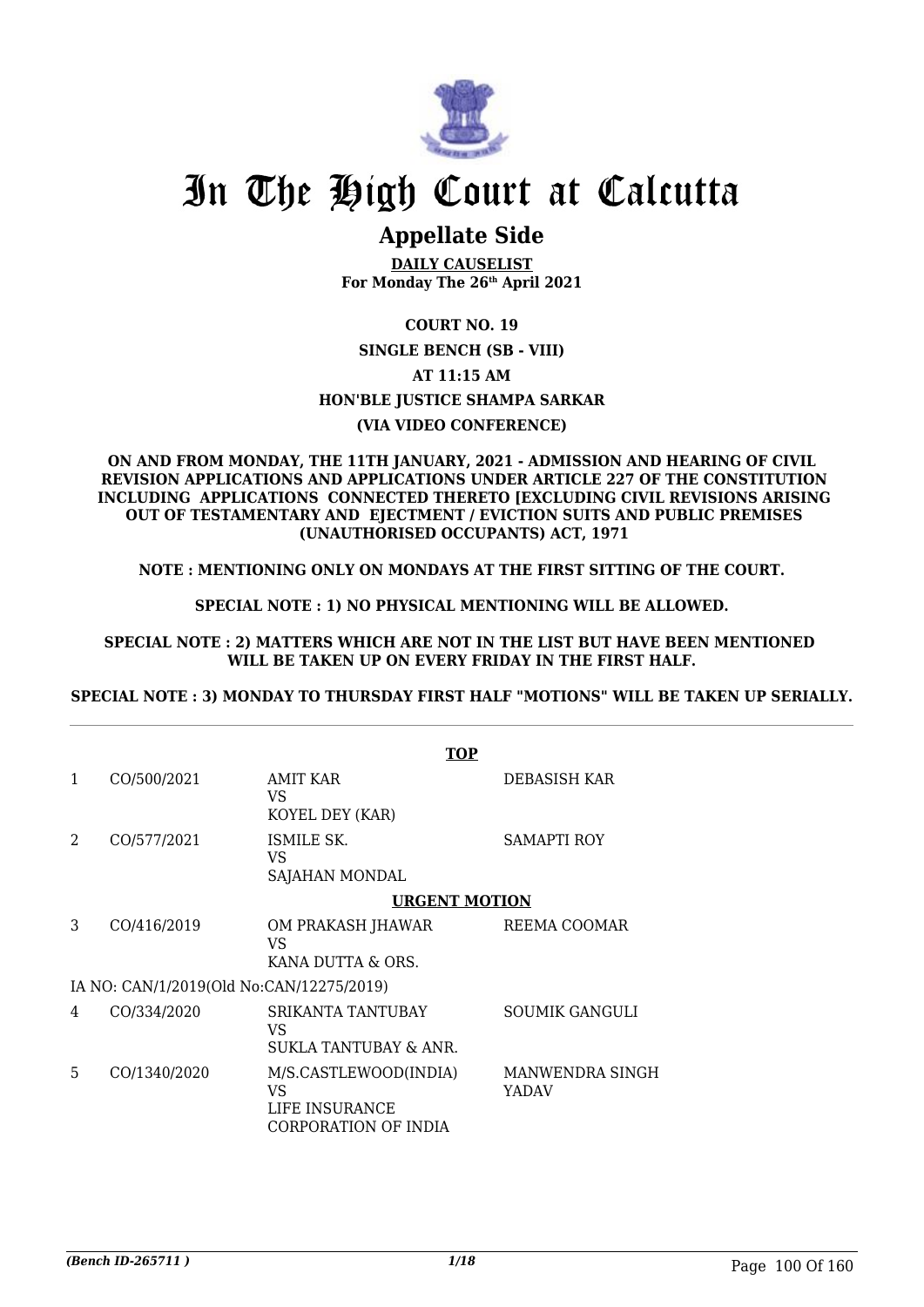| 6  | CO/490/2021<br>(AT 2.00 P.M.) | <b>SUKDEV SAHA@SUKDEB</b><br>SAHA<br><b>VS</b><br>TUSHAR KANTI SENGUPTA                            | <b>MARY DUTTA</b>            |
|----|-------------------------------|----------------------------------------------------------------------------------------------------|------------------------------|
| 7  | CO/750/2021                   | MONOTOSH PAL<br><b>VS</b><br><b>MENOKA GHOSH AND ORS</b>                                           | <b>SMITA PAL</b>             |
| 8  | CO/1003/2021<br>(28/04/2021)  | <b>AVTAR SINGH AND OTHERS</b><br>VS<br>ABHISHEK DEBNATH AND<br><b>OTHERS</b>                       | AMAL KUMAR SAHA              |
| 9  | CO/1014/2021<br>(28/04/2021)  | R.N. RAO AND OTHERS<br>VS<br>ABHISEK DEBNATH AND<br><b>OTHERS</b>                                  | AMAL KUMAR SAHA              |
|    |                               | <b>URGENT MOTION 1</b>                                                                             |                              |
| 10 | CO/630/2021                   | PRABHANGSHU KUMAR<br><b>MAITY</b><br><b>VS</b>                                                     | KAPIL CHANDRA<br><b>SHOO</b> |
|    |                               | TUSHAR KANTI MAITY AND<br><b>ANR</b>                                                               |                              |
| 11 | CO/793/2021                   | KRISHNENDU BHAKTO<br><b>VS</b><br>TAPAS KUMAR MANNA AND<br><b>ORS</b>                              | <b>SUBHOJIT SAHA</b>         |
| 12 | CO/850/2021                   | DEVENDRA KUMAR MISHRA<br><b>VS</b><br>RAJENDRA KUAMR MISHRA<br><b>AND ORS</b>                      | <b>SRITA MUKHERJEE</b>       |
| 13 | CO/965/2021                   | PUSHPA RANI BISWAS AND<br><b>ORS</b><br><b>VS</b>                                                  | <b>BISWAJIT TIWARI</b>       |
| 14 | CO/1033/2021                  | SUBHASH MRIDHA AND ORS<br><b>TARUN GHOSH AND ORS</b><br>VS                                         | <b>SHALOMI BASU</b>          |
| 15 | CO/1053/2021                  | TAPATI ROY AND ORS<br>PRANJAL BASAK<br>VS<br><b>RUMELA KHATUN</b>                                  | KARUNAMOYEE<br>SAMANTA       |
|    |                               | <b>FIXED MATTER</b>                                                                                |                              |
| 16 | CO/430/2020<br>(AT 2.00 P.M.) | <b>SUKDEB BARMAN</b><br><b>VS</b><br>KAKALI BARMAN MANNA                                           | <b>SUBIR SABUD</b>           |
|    |                               | <b>NEW MOTION</b>                                                                                  |                              |
| 17 | CO/254/2021                   | PRANABESH MONDAL AND<br><b>ANOTHER</b><br>VS<br><b>INDRAPRASTHA DEVELOPER</b><br><b>AND OTHERS</b> | <b>SUBRATA</b><br>MOOKHERJEE |
|    | IA NO: CAN/1/2021             |                                                                                                    |                              |
| 18 | CO/443/2021                   | SHAKIL ANJUM<br>VS<br><b>JAMIL ANJUM</b>                                                           | MD. GHALIB RIZWAN            |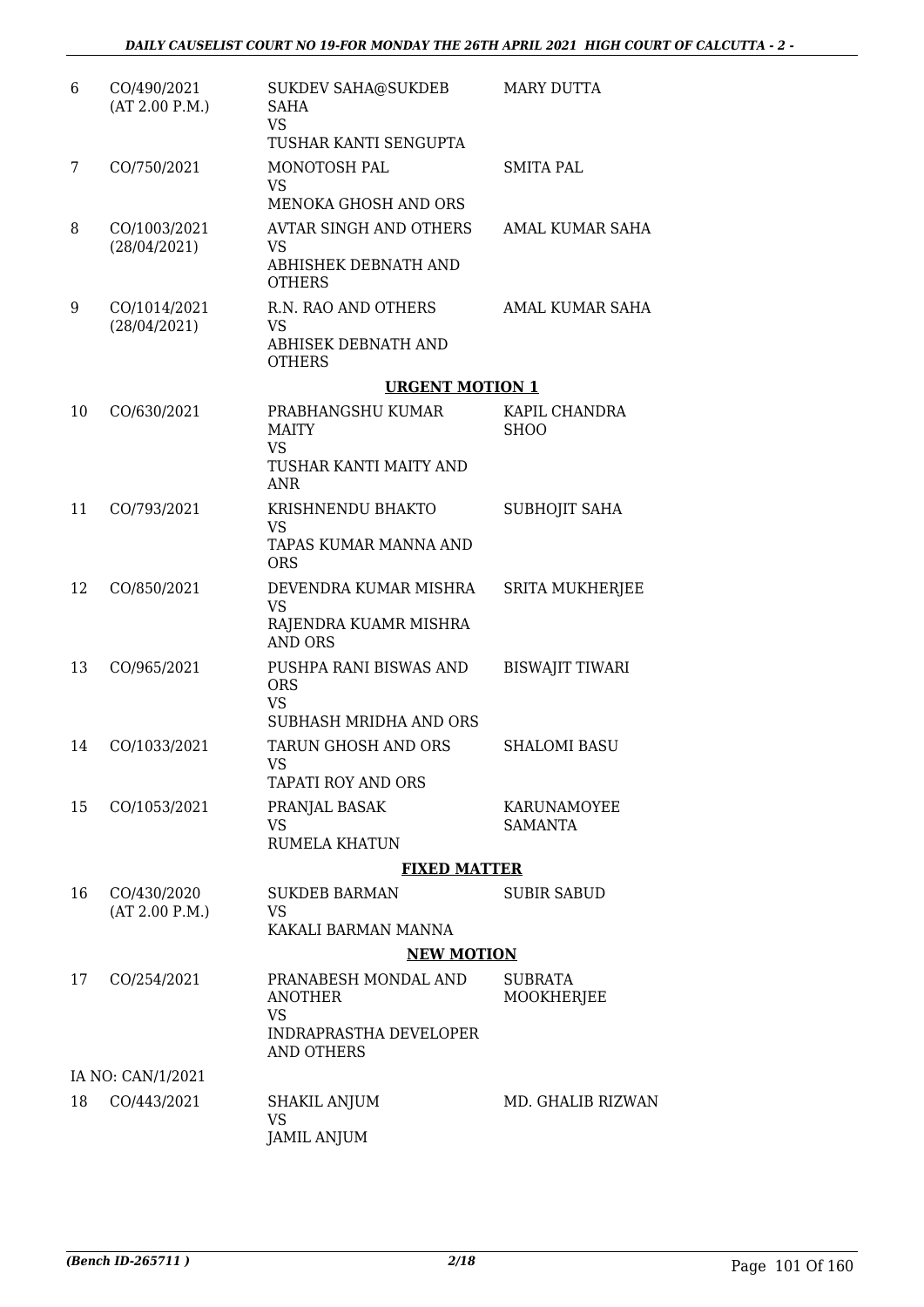| 19 | CO/470/2021 | KAZI EQUEBAL HOSSAIN<br><b>VS</b><br>JOGMAYA GHOSH AND ORS                                                | DYUTIMAN BANERJEE                     |
|----|-------------|-----------------------------------------------------------------------------------------------------------|---------------------------------------|
| 20 | CO/509/2021 | <b>SAILEN MUKHERJEE</b><br>VS<br><b>GOUTAM CHATTERJEE @</b><br><b>ASHOKE</b>                              | <b>BARUN KUMAR</b><br><b>SAMANTA</b>  |
| 21 | CO/511/2021 | SOMNATH BHATTACHARJEE<br>AND ANR<br><b>VS</b><br>THE AUTHORISED OFFICER                                   | PRASANTA KUMAR<br>PARKRASHI           |
| 22 | CO/514/2021 | SAROJ KUMAR NANDI<br><b>VS</b><br><b>GOURHARI NANDI</b>                                                   | <b>SAGARMAY GHOSH</b>                 |
| 23 | CO/541/2021 | <b>BHOLANATH GOSWAMI</b><br>VS<br>HIRALAL KEDIA AND ORS.                                                  | AMITABHA GHOSH                        |
| 24 | CO/543/2021 | <b>BIJOY KRISHNA BANERJEE</b><br><b>VS</b><br><b>DIPTI DAS</b>                                            | <b>SANKAR NARAYAN</b><br>SAHA         |
| 25 | CO/549/2021 | A.N. JOHN PVT LTD<br>VS<br>L.I.C.I. AND ANR                                                               | MANWENDRA SINGH<br><b>YADAV</b>       |
| 26 | CO/558/2021 | SK. BOLDO @ SK. ABDUL<br><b>RASID</b><br><b>VS</b><br>MORJINA BEGUM                                       | SK. TOSLIM ALI                        |
| 27 | CO/560/2021 | <b>SIRAJ MOLLA</b><br><b>VS</b><br><b>SIDDIK MOLLA</b>                                                    | ALOK KUMAR POIRA                      |
| 28 | CO/566/2021 | HALIM CHOWDHURY AND<br>ANR<br><b>VS</b><br>AL HAJ HAZRAT MOULANA<br>SYED BISBAUL AREFIN AND<br><b>ORS</b> | <b>MAHAMUDUL HASSAN</b>               |
| 29 | CO/576/2021 | <b>GEORGE DANIEL</b><br>VS<br>MD. SHAMIM                                                                  | <b>SOHINI</b><br><b>BHATTACHARYYA</b> |
| 30 | CO/598/2021 | SANTOSH CHATTERJEE AND<br>ANR<br><b>VS</b><br>SUSHIL CHATTOPADHYAY<br><b>AND ORS</b>                      | TIRTHA PATI<br>ACHARYYA               |
| 31 | CO/604/2021 | MRS MAMULI BISWAS<br>VS<br>THE MANAGER,<br>SAKTINAGAR SAMABAYA<br>KRISHI UNNYAN SAMITY<br><b>LTD</b>      | <b>DIGANTA DAS</b>                    |
| 32 | CO/605/2021 | TUHIN DAS<br><b>VS</b><br>CASTLE LIQUORS PVT LTD<br>AND ORS                                               | <b>ASIF SOHAIL</b><br>TARAFDAR        |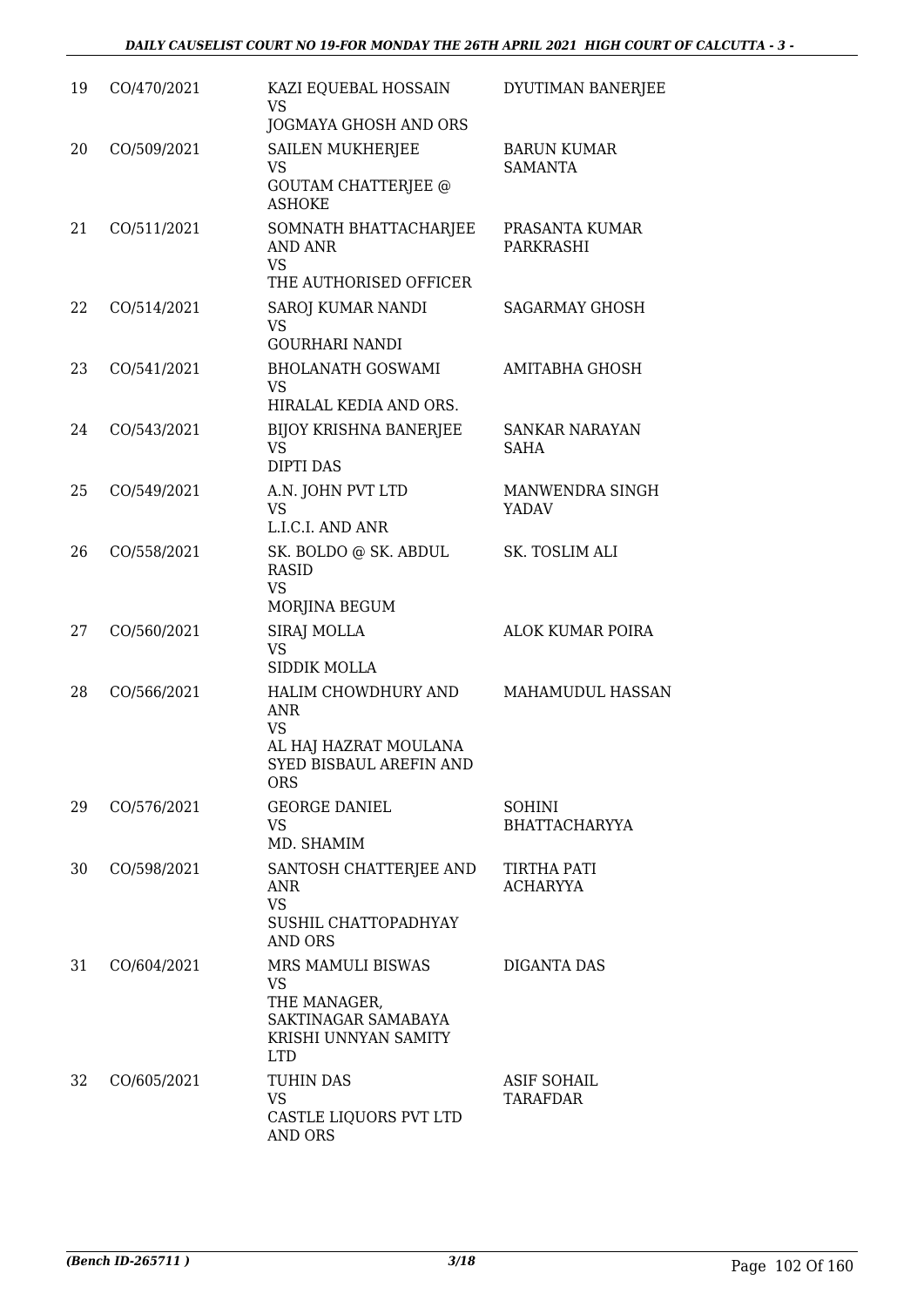| 33 | CO/609/2021                 | ALOKE KUMAR BERA<br>VS<br>ASHIOKE KUMAR BERA AND<br><b>ORS</b>                                  | SUDIPTA MONDAL               |
|----|-----------------------------|-------------------------------------------------------------------------------------------------|------------------------------|
| 34 | CO/617/2021<br>(12.30 A.M.) | NIRANJAN BISWAS<br><b>VS</b><br>DEBASISH GHOSH AND ORS                                          | SAGNIK CHATTERJEE            |
| 35 | CO/622/2021                 | LAL MOHAN KULSI AND ANR<br><b>VS</b><br><b>SUNIL GHOSH AND ORS</b>                              | <b>SUKUMAR SARKAR</b>        |
| 36 | CO/623/2021                 | <b>MALATI PANDEY</b><br><b>VS</b><br><b>IVA BERA AND ORS</b>                                    | <b>SANDIP DAS</b>            |
| 37 | CO/626/2021                 | SUBHASH CHANDRA JANA<br>VS<br>NISHI KANTA JANA AND ORS                                          | RADHASHYAM MAITI             |
| 38 | CO/627/2021                 | SYED ABDUL RAHAMNAN<br><b>VS</b><br>MOHAR DASCHOUDHURI                                          | PRADYOT KUMAR DAS            |
| 39 | CO/628/2021                 | <b>BAIJNATH MAHATO</b><br><b>VS</b><br>MANJU MAHATO                                             | RAMESHWAR SINHA              |
| 40 | CO/631/2021                 | SUTAPA MUKHERJEE AND<br>ANR<br><b>VS</b><br>KAMAL KUMAR MUKHERJEE<br><b>AND ANR</b>             | <b>MANAS DASGUPTA</b>        |
| 41 | CO/636/2021                 | MD ISHAQUE MADANI AND<br><b>ANR</b><br><b>VS</b><br>ABDUL LATIF SARKAR                          | Shibasis Chatterjee          |
| 42 | CO/637/2021                 | <b>BISWANATH DEY</b><br><b>VS</b><br>TAPAN KUNDU AND ORS                                        | <b>ABHIJIT RAY</b>           |
| 43 | CO/638/2021                 | LAV PAL LALIAS PRABIR PAL<br>AND ANR<br><b>VS</b><br>THE CHIEF EXECUTIVE<br><b>OFFICER</b>      | SAGNIK CHATTERJEE            |
| 44 | CO/641/2021                 | SK. SAMSUR RAHMAN ALIAS<br><b>SHUMSUR RAHAMAN</b><br><b>VS</b><br>THE BOARD OF WAKF AND<br>ORS. | <b>SALMA SULTANA</b><br>SHAH |
| 45 | CO/644/2021                 | NUCLEAR PAUL<br><b>VS</b><br><b>MRIDULA BARMAN</b>                                              | <b>ANJANA BANERJEE</b>       |
| 46 | CO/647/2021                 | SHAYAMA PRASAD POREL<br><b>VS</b><br>BASHANTI POREL AND ORS                                     | SK TOSLIM ALI                |
| 47 | CO/648/2021                 | SIRAJ MIDDYA AND ORS<br><b>VS</b><br><b>INSAN MIDDYA AND ORS</b>                                | SK TOSLIMA ALI               |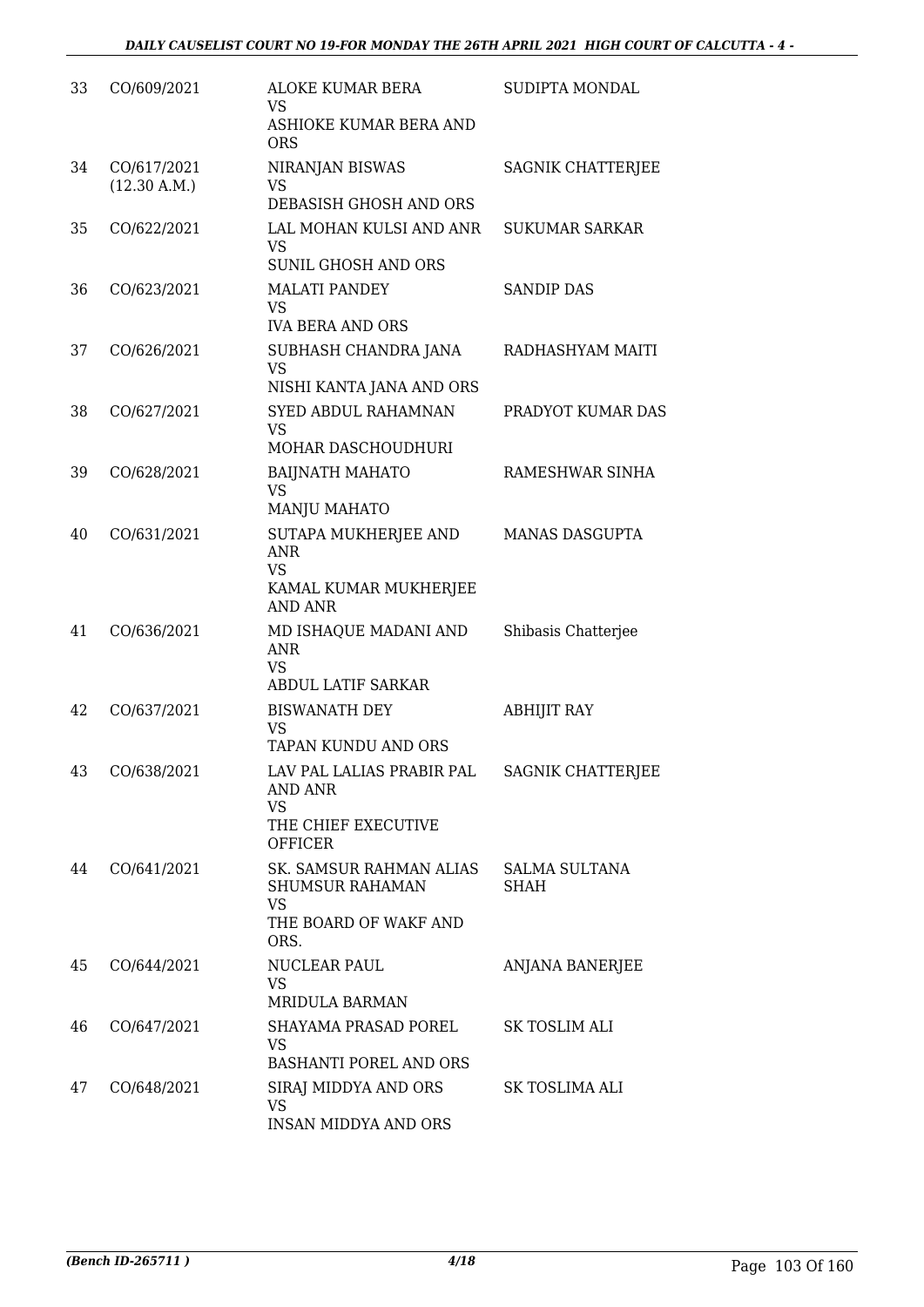| 48 | CO/654/2021 | SAYANTANI GHOSH<br>VS<br>SUKESH RANJAN KOLEY                                                                                                                                                     | MAHABOOB AHMED                        |
|----|-------------|--------------------------------------------------------------------------------------------------------------------------------------------------------------------------------------------------|---------------------------------------|
| 49 | CO/658/2021 | SAJEDUR RAHAMAN REP BY<br><b>HASIBUR RAHAMAN AND</b><br><b>ORS</b><br><b>VS</b><br>MD NAJIRUDDIN AND ORS                                                                                         | <b>SAIFUL ALAM</b>                    |
| 50 | CO/659/2021 | sibrani ghosh since deceased<br>rep by bandana pal and ors<br><b>VS</b><br>barun chgakraborty and ans                                                                                            | diptendu majumder                     |
| 51 | CO/664/2021 | MAA MANGAL CHANDI<br><b>BRICK FIELD PVT LTD REP</b><br>BY MOHIT LAL GHOSH AND<br><b>ORS</b><br><b>VS</b><br>SMT ANJALI SINGH LEGAL<br>HAIR OF KANTA PRASAD<br>SINGH (DECEASED) AND<br><b>ORS</b> | <b>SREYA CHAKRABORTY</b>              |
| 52 | CO/666/2021 | <b>SUMAN ROY</b><br>VS<br><b>SUDESHNA ROY</b>                                                                                                                                                    | SOVAN DASGUPTA                        |
| 53 | CO/667/2021 | shyamal kumar saha<br>VS<br>CHIEF EXECUTIVE OFFICER<br><b>BOARD OF WAKF WEST</b><br><b>BENGAL AND ORS</b>                                                                                        | <b>IFTEKAR MUNSHI</b>                 |
| 54 | CO/668/2021 | <b>BIKASH DAS</b><br>VS<br>CHIEF EXECUTIVE OFFICER<br><b>BOARD OF WAKF AND ORS</b>                                                                                                               | <b>FATIMA HASSAN</b>                  |
| 55 | CO/669/2021 | <b>DULAL SHAIKH</b><br>VS<br>CHIEF EXECUTIVE OFFIICER<br>OF WAKFS AND ORS                                                                                                                        | DEBABRATA ROY                         |
| 56 | CO/670/2021 | SHIPRA GHOSH<br>VS<br>KAMAL NANDY AND ORS                                                                                                                                                        | Omar Faruk Gazi                       |
| 57 | CO/675/2021 | CHANDRANATH GANGULY<br>VS<br>RASHIDUL SK AND ANR                                                                                                                                                 | <b>SUBHAS CHANDAR</b><br><b>DUTTA</b> |
| 58 | CO/678/2021 | SASWATI MUKHOPADHAYA<br>VS<br>TANMOY MUKHOPADHAYAY                                                                                                                                               | PRAJAYINI DAS                         |
| 59 | CO/679/2021 | DIPAK HARI AND ORS<br>VS<br>RENU MOHTA AND ORS                                                                                                                                                   | ASIS BHATTACHARYA                     |
| 60 | CO/680/2021 | <b>BUJU SEKH ALIAS RUJU</b><br><b>SEKH</b><br><b>VS</b><br>AMIR SEKH AND ANR                                                                                                                     | ANIRBAN DAS                           |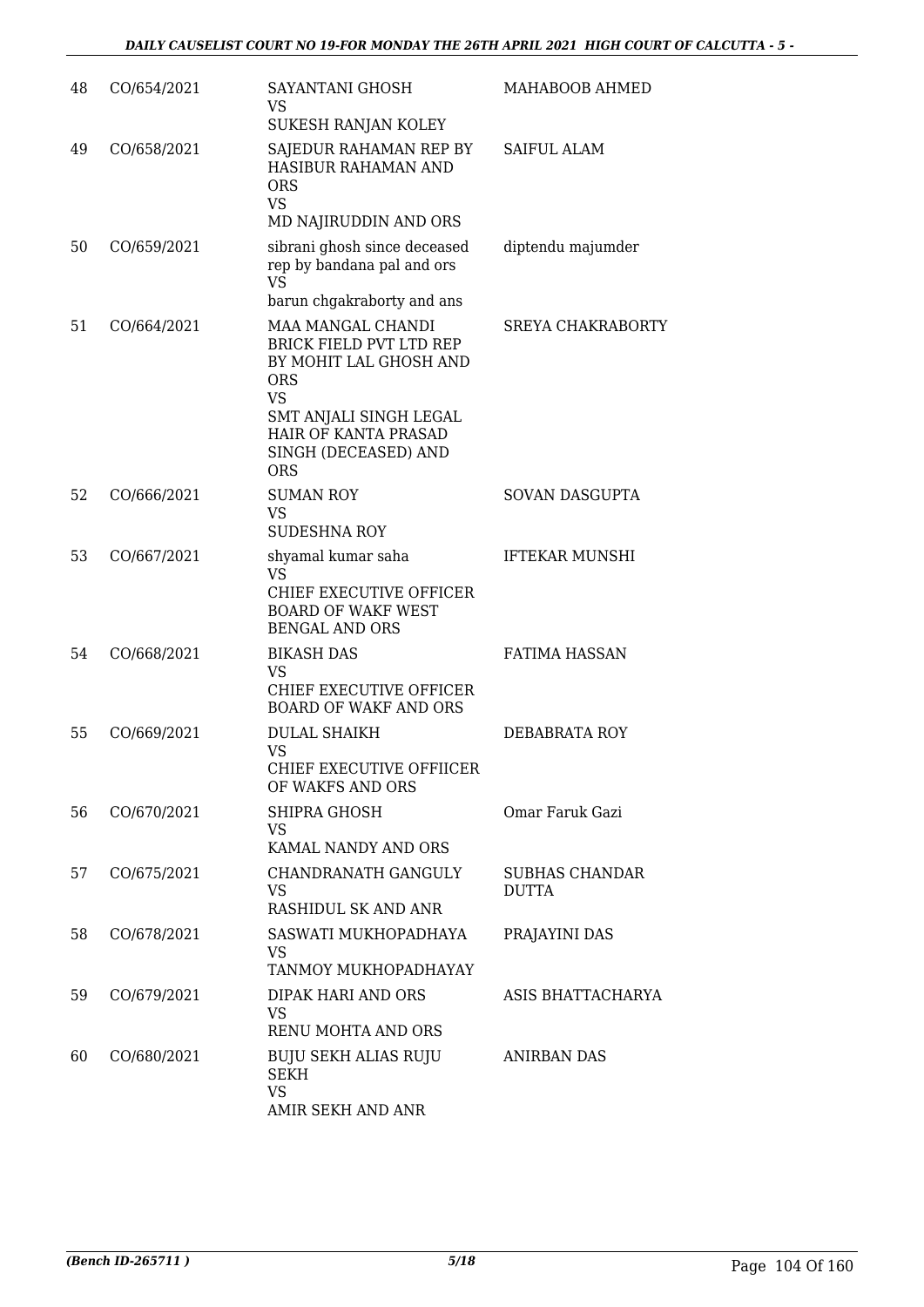| 61 | CO/683/2021 | KAUSHALYA PANDEY<br>VS<br>JAHARLAL HATI AND ORS                                                          | DEBJANI SENGUPTA                        |
|----|-------------|----------------------------------------------------------------------------------------------------------|-----------------------------------------|
| 62 | CO/684/2021 | SANTOSH MAHATO AND ORS<br>VS<br>GANDHARAJ MAHATO LEGAL<br>HEIR OF KHANDU MAHATO                          | Nemai Chandra Saha                      |
| 63 | CO/685/2021 | (SINCE DEACESED) AND ORS<br>KANU GOPAL DAS AND ORS<br><b>VS</b><br>SIRDHARTHA KRISHNA DAS<br>AND ORS     | SRIKANTA DATTA                          |
| 64 | CO/686/2021 | <b>BANDANA DAS</b><br><b>VS</b><br>MANJU SEN AND ORS                                                     | SUSHANTA KUMAR<br>LAHA                  |
| 65 | CO/688/2021 | HASNEHARA BIBI AND ORS<br>VS<br>CHANDBANU BIBI, LEGAL<br><b>HEIR OF TAHID</b><br>MIRZA(DECEASED) AND ORS | MD. YAMIN ALI                           |
| 66 | CO/690/2021 | <b>REHANA KHATUN</b><br><b>VS</b><br>ARUNIMA AHMED                                                       | <b>SUKANTA DAS</b>                      |
| 67 | CO/694/2021 | ARUP RATAN GOOPTU<br><b>VS</b><br><b>ANIL RATHI</b>                                                      | <b>GARGI MANNA</b>                      |
| 68 | CO/696/2021 | NIMAI MONDAL @ NIMAI<br>CHANDRA MONDAL AND<br><b>OTHERS</b><br><b>VS</b><br><b>JOYDEB PAL</b>            | <b>SALONI</b><br><b>BHATTACHARJEE</b>   |
| 69 | CO/699/2021 | <b>HEMARUN SANYAL</b><br>VS<br>HIRAK SANYAL AND ORS.                                                     | <b>SUBHAJIT</b><br><b>CHATTOPADHYAY</b> |
| 70 | CO/701/2021 | SURAJIT SADHUKHAN<br>VS<br>ASIF KHAN ALIAS NABI<br><b>KHAN</b>                                           | MS FATIMA HASSAN                        |
| 71 | CO/704/2021 | MANJU SHAW AND ORS<br>VS.<br>ALPANA GANGULY AND ORS                                                      | ASISH KUMAR DUTTA                       |
| 72 | CO/707/2021 | PRABHAS MONDAL<br><b>VS</b><br>SHIKHA BARUI AND OTHERS                                                   | AMAL KUMAR SAHA                         |
| 73 | CO/709/2021 | NIRAPADA HAZRA AND<br><b>OTHERS</b><br><b>VS</b><br><b>SEKH SARFUDDIN AND</b><br><b>OTHERS</b>           | ANIRBAN DUTTA                           |
| 74 | CO/713/2021 | NIRAPADA HAZRA AND<br><b>OTHERS</b><br><b>VS</b><br>SEKH SARFUDDIN AND<br><b>OTHERS</b>                  | ANIRBAN DATTA                           |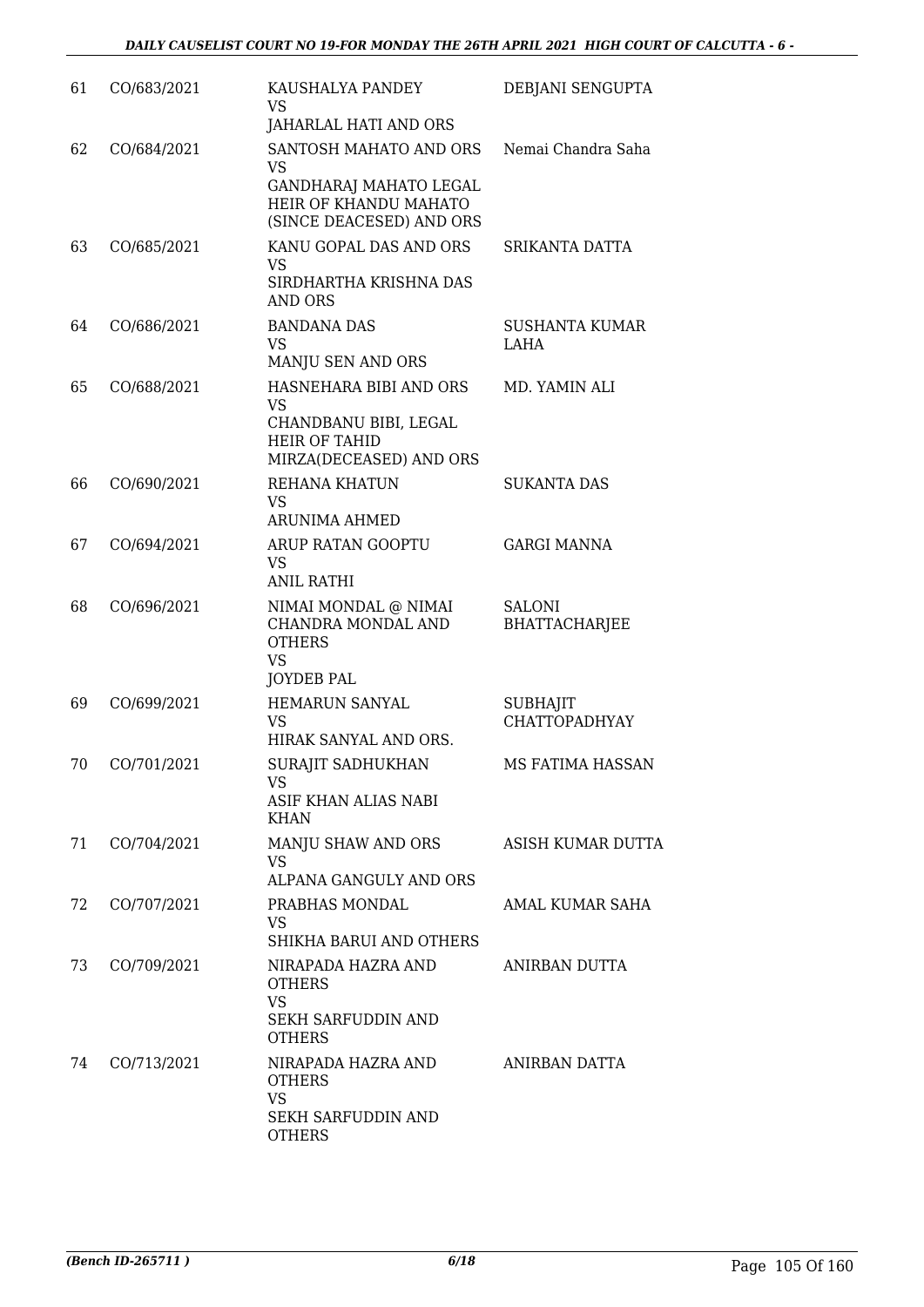| 75 | CO/715/2021 | <b>SUKUMAR SETH AND</b><br><b>OTHERS</b><br>VS<br>REKHA SHARMA AND<br><b>OTHERS</b>            | <b>GOUR BARAN SAU</b>                 |
|----|-------------|------------------------------------------------------------------------------------------------|---------------------------------------|
| 76 | CO/722/2021 | MEGHNAD MONDAL<br>VS<br>MANORANJAN KALI AND<br><b>ORS</b>                                      | <b>SUJJIT BHUNIA</b>                  |
| 77 | CO/723/2021 | THE KOLKATA MUNICIPAL<br>CORPORATION<br><b>VS</b><br>M/S. REDROSE DEVELOPERS<br><b>PVT LTD</b> | <b>DWIJADAS</b><br><b>CHAKRABORTY</b> |
| 78 | CO/725/2021 | THE KOLKATA MUNICIPAL<br>CORP.<br><b>VS</b><br>SUMIT CHOWDHURY AND<br><b>ANR</b>               | DWIJADAS<br><b>CHAKRABORTY</b>        |
| 79 | CO/728/2021 | AMIT KUMAR PRADHAN<br>VS<br>TRIPTI PRADHAN NEE<br><b>DEBNATH</b>                               | <b>GOPAL MONDAL</b>                   |
| 80 | CO/729/2021 | DILIP ADHIKARY<br><b>VS</b><br>PAROMITA ADHIKARY                                               | MUKESH KUMAR<br><b>SAHA</b>           |
| 81 | CO/730/2021 | THE KOLKATA MUNICIPAL<br>CORPORATION<br><b>VS</b><br>M/S. GOPAL RESIDENCY                      | <b>DWIJADAS</b><br><b>CHAKRABORTY</b> |
| 82 | CO/734/2021 | <b>MILAN MANDAL</b><br><b>VS</b><br>KUTTU MANDAL AND ORS                                       | SURANJAN MANDAL                       |
| 83 | CO/735/2021 | <b>RAJAN GUPTA</b><br>VS<br>SUBHAS CHANDRA GUPTA<br>AND ORS                                    | <b>SUBRATA</b><br><b>BHATTACHARYA</b> |
| 84 | CO/738/2021 | SASTHI MANDAL<br>VS<br>SANJITA DAS                                                             | MUSHARAF ALAM SK                      |
| 85 | CO/767/2021 | SADHANA BOSE<br>VS<br>CHANDANA ROY NEE MITRA<br>AND ANR                                        | <b>SOMNATH GHOSHAL</b>                |
| 86 | CO/768/2021 | RASHID ALI MOLLA AND<br><b>ORS</b><br><b>VS</b><br><b>BOARD OF WAKF AND ORS</b>                | <b>BHUSHAN JAIN</b>                   |
| 87 | CO/776/2021 | RAJASHREE RAY<br><b>BANDYOPADHYAY</b><br>VS<br>PARTHA SARATHI ROY                              | SOHINI<br><b>BHATTACHARYYA</b>        |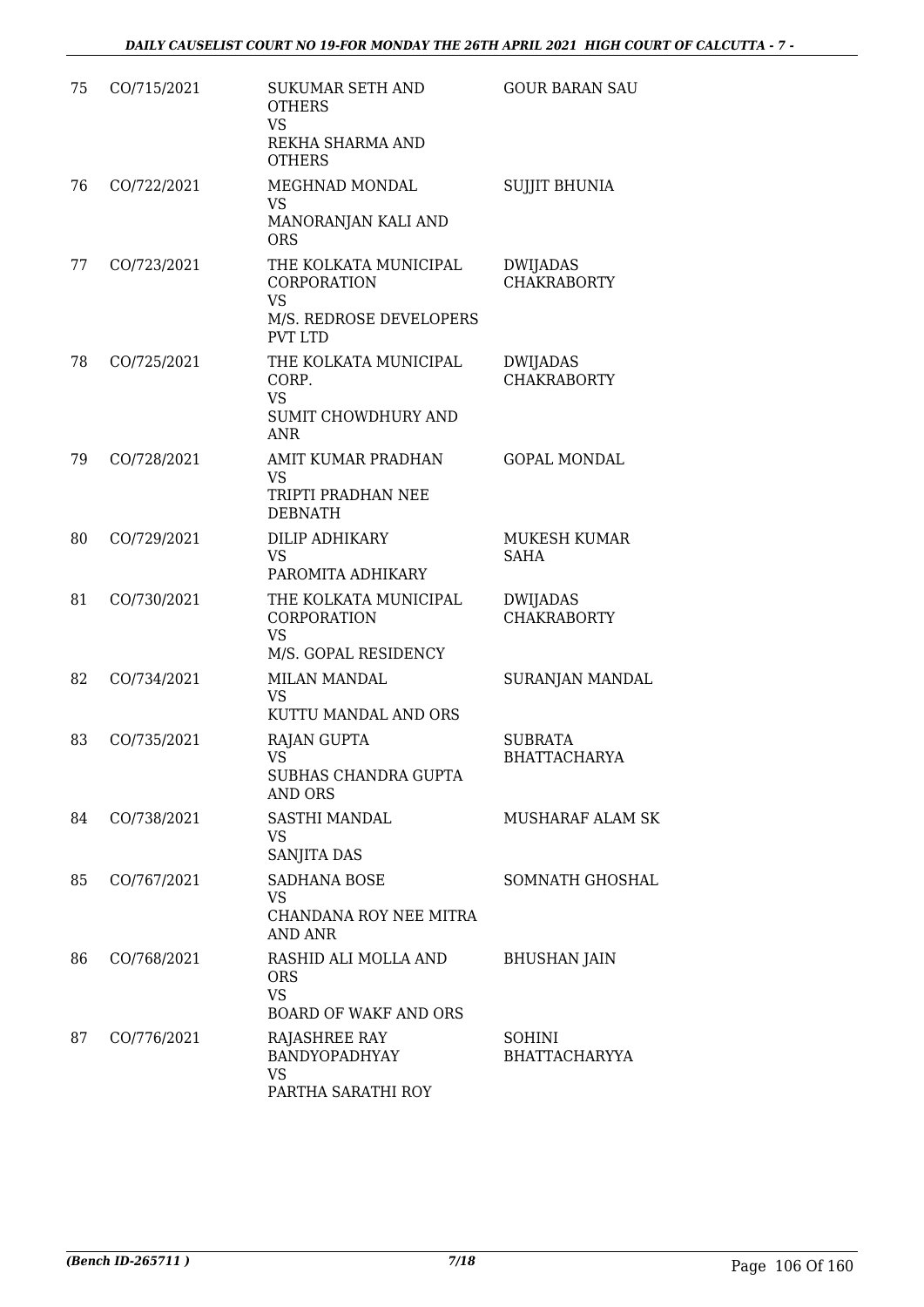| 88  | CO/780/2021 | RAMAPRASAD HATI AND<br>ORS.<br><b>VS</b><br>TAPAS MONDAL AND ORS.                                                | <b>SWETANK RAI</b>           |
|-----|-------------|------------------------------------------------------------------------------------------------------------------|------------------------------|
| 89  | CO/785/2021 | SK. ABDUL ODUD ALI<br><b>VS</b><br>EMANULLA KHAN AND ORS.                                                        | ARITRA SHANKAR RAY           |
| 90  | CO/788/2021 | MADHUSUDAN CHANDRA<br>AND ORS.<br><b>VS</b><br>SRI SRI NRADHA KRISHNA<br><b>JUGAL MURTI</b>                      | <b>RITAM CHOWDHURY</b>       |
| 91  | CO/789/2021 | <b>BIJAN BEHARI ROY</b><br><b>CHOWDHURI</b><br><b>VS</b><br>SOMA SARKAR AND ANR.                                 | <b>SAMIRAN GIRI</b>          |
| 92  | CO/790/2021 | SK SAIDUL<br><b>VS</b><br><b>SK SAHABANI</b>                                                                     | <b>ARUN KUMAR ROY</b>        |
| 93  | CO/791/2021 | SK. MOHAMMAD ABU NAIM<br>@ SK. MAHAMMAD ABU<br><b>NOYEEM</b><br><b>VS</b><br>ABUL KALAM BISWAS AND<br><b>ORS</b> | DYUTIMAN BANERJEE            |
| 94  | CO/792/2021 | <b>CHATRA PLAYERS</b><br><b>ASSOCIATION</b><br><b>VS</b><br><b>SWAPAN KUMAR NANDY</b>                            | <b>ABHINAB DAN</b>           |
| 95  | CO/795/2021 | <b>SYED ABDUL RUB AND ORS</b><br><b>VS</b><br>RASHID KHATOON AND ORS                                             | SOURAJYA ROY                 |
| 96  | CO/796/2021 | <b>SUBASH CHANDRA DAS</b><br>VS<br><b>LAXMI RANI DAS ALIAS</b><br>LAXMI                                          | NADEEM SULAIMAN              |
| 97  | CO/800/2021 | <b>JOYDEB MONDAL</b><br><b>VS</b><br><b>BASUDEB MONDAL</b>                                                       | KESHAB CHANDRA<br><b>DAS</b> |
| 98  | CO/801/2021 | DIPANKAR SARKAR<br><b>VS</b><br>SMT DEBJANI SARKAR NEE<br><b>DUTTA</b>                                           | Kaustav Bhattacharya         |
| 99  | CO/808/2021 | <b>SK MOJAMMEL</b><br>VS<br>THE BOARD OF WAQF WEST<br><b>BENGAL AND ORS</b>                                      | <b>SK MOINUDDIN</b>          |
| 100 | CO/812/2021 | KARTICK CHANDRA PAUL<br><b>VS</b><br><b>BABUL SAHA</b>                                                           | <b>TINA BISWAS</b>           |
| 101 | CO/813/2021 | GITA NASKAR AND ORS.<br><b>VS</b><br>RAMKANTA NASKAR AND<br>ORS.                                                 | DILIP KUMAR<br>SHYAMAL       |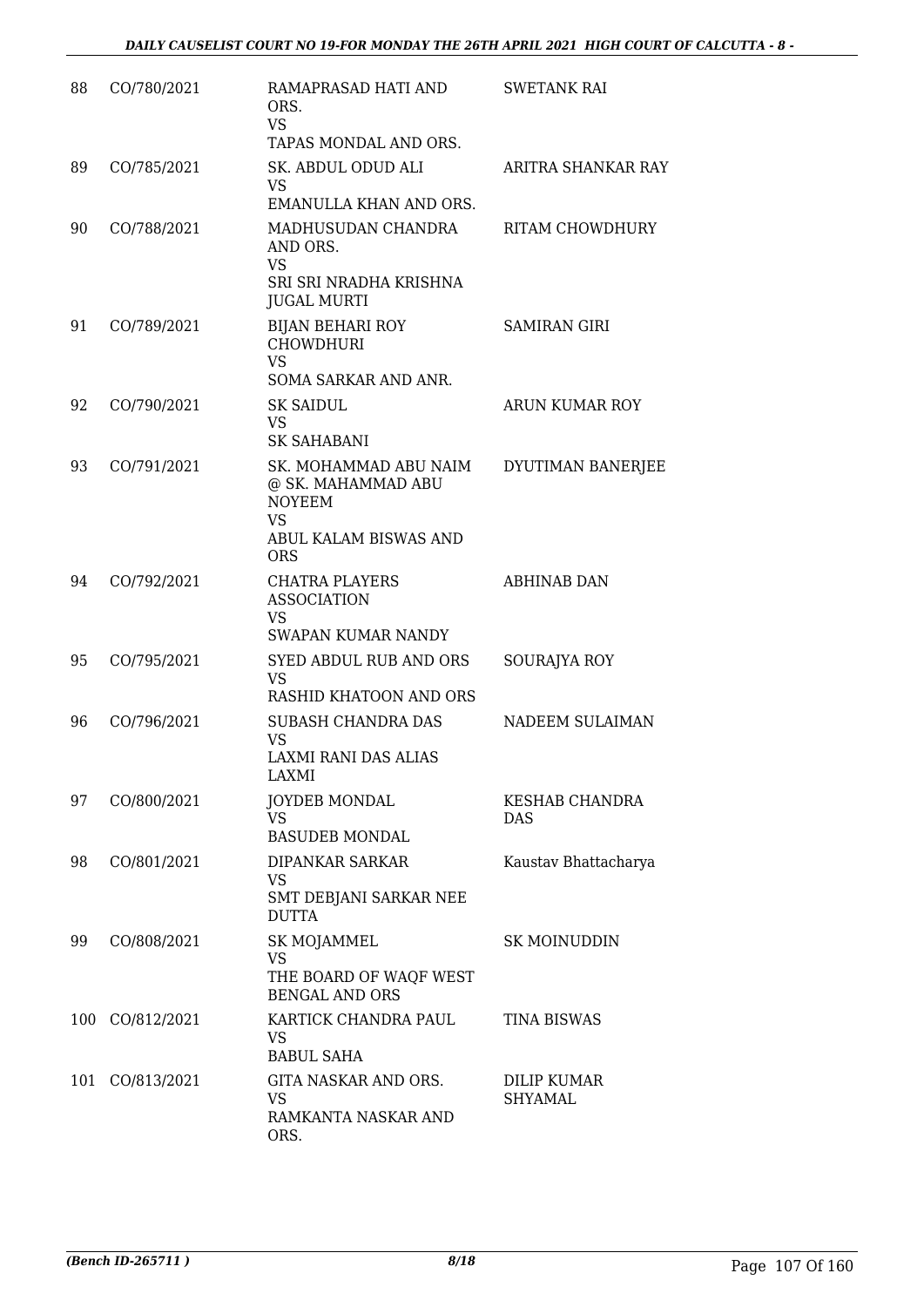| 102 | CO/815/2021     | AIRPORTS AUTHORITY OF<br><b>INDIA</b><br>VS.<br><b>J P AVIATION SERVICES PVT</b><br>LTD AND ANR | <b>SUHRID SUR</b>                   |
|-----|-----------------|-------------------------------------------------------------------------------------------------|-------------------------------------|
|     | 103 CO/817/2021 | RUDRA SANKAR ROY<br>VS<br>EASTERN COALFIELDS LTD<br>AND ORS                                     | <b>ARNAB ROY</b>                    |
| 104 | CO/819/2021     | <b>RAJESH SHAW</b><br>VS<br>USHA SHAW NEE JAISWAL                                               | PIYALI MITRA                        |
|     | 105 CO/820/2021 | AVISHEK @ ABHISHEK<br><b>VS</b><br><b>SUSMITA GHOSH</b><br><b>MURDUNNA</b>                      | MALAY<br><b>BHATTACHARYYA</b>       |
| 106 | CO/823/2021     | PARIMAL CHANDRA DAS<br>VS.<br>MOUSUMI DAS @ BISWAS                                              | <b>AMITABHA GHOSH</b>               |
|     | 107 CO/828/2021 | ARPITA GANGULY<br>VS<br><b>SOUVIK GANGULY</b>                                                   | ANIMITA<br><b>BHATTACHARYA</b>      |
| 108 | CO/831/2021     | M/SGOPIRAM CHETRAM AND<br><b>ANR</b><br>VS<br>KEJRIWAL SUGAR AGENCIES<br><b>PVT LTD</b>         | <b>BIKASH KUMAR</b><br><b>SINGH</b> |
|     | 109 CO/833/2021 | SK KUTUBUDDIN ALI ALIAS<br>SEKH KUTUBUDDIN ALI<br><b>VS</b><br>NOOR JAHAN BEGUM                 | SAMIR RANJAN AICH                   |
| 110 | CO/836/2021     | <b>SUBHASH SHARMA</b><br>VS.<br>PRIYANKAR SHARMA                                                | <b>MOTI SAGAR TIWARI</b>            |
| 111 | CO/837/2021     | <b>BASIRUDDIN</b><br>VS<br>SK TAFFIRUDDIN AND ORS                                               | RUDRAPRASAD<br><b>MATILAL</b>       |
|     | 112 CO/841/2021 | KAUSHIK BAGCHI<br>VS.<br>PIYA BAGCHI CHOWDHURY                                                  | SUHRID SUR                          |
|     | 113 CO/842/2021 | <b>GOURI ROY</b><br>VS<br>AJIT BANERJEE AND ORS                                                 | <b>SUSHOVON DEY</b>                 |
|     | 114 CO/844/2021 | USHA BANERJEE AND ORS<br><b>VS</b><br>MAIITRAYEE BANERJEE AND<br><b>ORS</b>                     | SOUNAK MONDAL                       |
|     | 115 CO/845/2021 | M/S ENKON PRIVATE<br>LIMITED<br><b>VS</b><br>STATE OF WEST BENGAL<br>AND ANR.                   | <b>SANJOY KARAR</b>                 |
| 116 | CO/852/2021     | RABINDRA NATH MONDAL<br>VS<br>GOPAL KRISHNA MONDAL                                              | DEBLINA LAHIRI                      |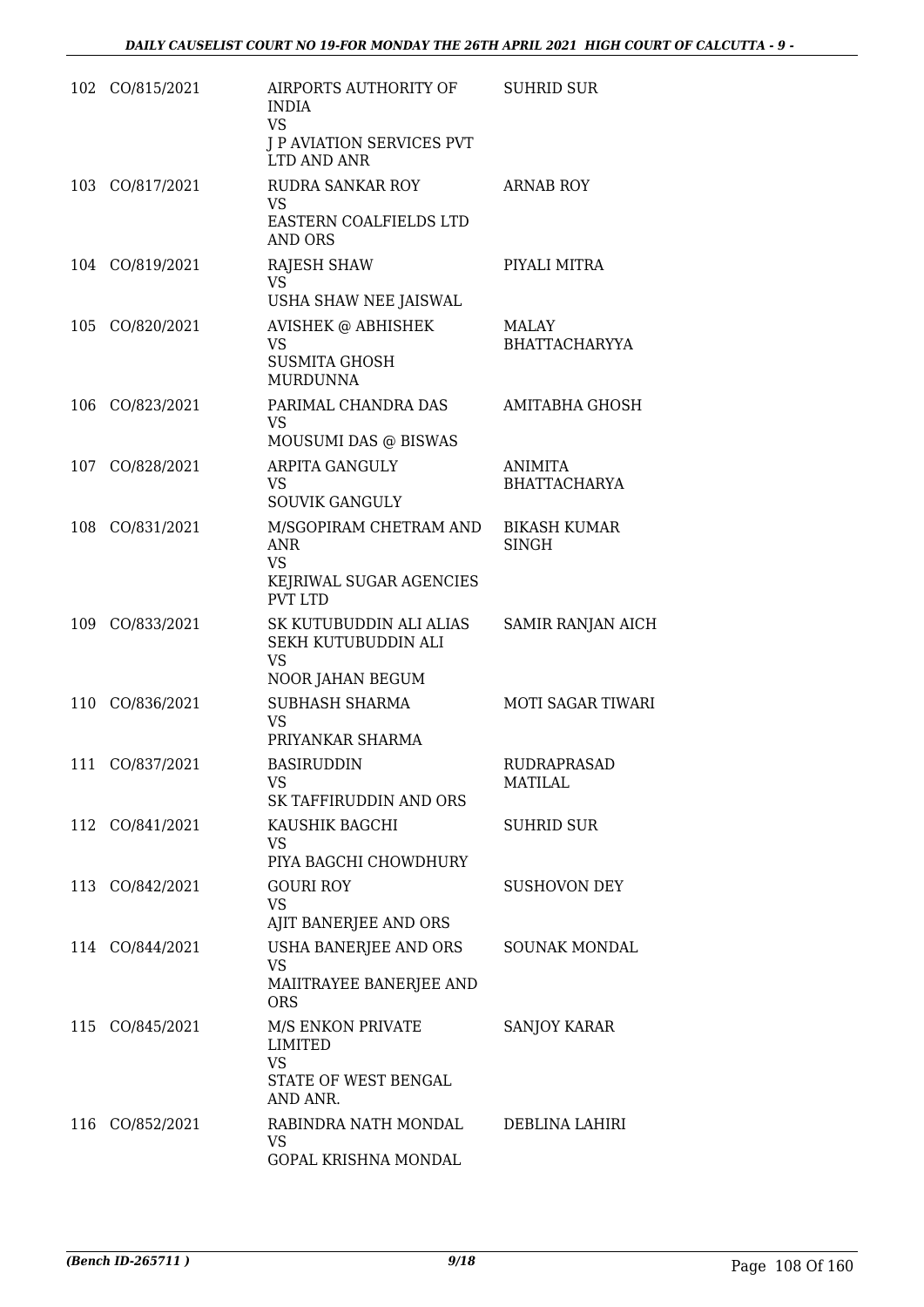|     | 117 CO/854/2021 | PIYER MD GAYEN AND ORS<br><b>VS</b><br>ASANBANI SAMAJ UNNAYAN<br>COMMITTEE REP BY ABDUL<br>MAJID MONDAL AND ORS        | <b>SUJBHAS CHANDRA</b><br>ATHA             |
|-----|-----------------|------------------------------------------------------------------------------------------------------------------------|--------------------------------------------|
| 118 | CO/856/2021     | <b>MD SERAJUDIN</b><br>VS<br>NITA ROYCHOWDHURY AND<br><b>ORS</b>                                                       | <b>ABHISEK BANERJEE</b>                    |
| 119 | CO/857/2021     | SUBODH CHANDRA DEY<br><b>VS</b><br><b>MATLAB BOURI</b>                                                                 | <b>MANI SANKAR</b><br><b>CHATTOPADHYAY</b> |
| 120 | CO/859/2021     | M/S SEACOM MARINE<br>COLLEGE REPTED. BY ANISH CHATTOAPDHYAY<br><b>CHAKRABORTY</b><br><b>VS</b><br>PUNJAB NATIONAL BANK | <b>MANI SANKAR</b>                         |
| 121 | CO/860/2021     | SUSHMA RANI DAS AND ANR<br><b>VS</b><br>RABINDRANATH DAS AND<br><b>ORS</b>                                             | SANKHA SUBHRA RAY                          |
| 122 | CO/861/2021     | DEVRON EXPORTS PRIVATE<br>LIMITED<br>VS<br>THE LIFE INSURANCE<br>CORPORATION OF INDIA<br>AND ANOTHER                   | <b>SANDIP AGARWAL</b>                      |
| 123 | CO/862/2021     | RAJESH DAS<br><b>VS</b><br><b>CHINA DAS</b>                                                                            | RAMESHWAR SINHA                            |
|     | 124 CO/863/2021 | <b>SOUMI GHOPSH</b><br>VS<br><b>SAURAV GHOSH</b>                                                                       | <b>SUBIR PAL</b>                           |
| 125 | CO/866/2021     | <b>RINA DUTTA</b><br>VS<br>MONOMOHAN DUTTA AND<br>ANR                                                                  | <b>RISHAB DUTTA GUPTA</b>                  |
| 126 | CO/867/2021     | MATHURAMOHAN DATTA<br>VS<br>PINTU RUIDAS AND ORS                                                                       | DEBNATH MAHATO                             |
| 127 | CO/869/2021     | AD-MANUM FINANCE LTD<br>VS<br>ARIS CAPITAL PVT LTD                                                                     | KANAKENDU<br><b>CHATTERJEE</b>             |
| 128 | CO/870/2021     | PROLOY MODAK AND ORS<br>VS<br>TARAPADA HATI AND ORS                                                                    | PANCHANAN HAJRA                            |
|     | 129 CO/874/2021 | PARAMESWAR PAL AND<br>ANR.<br><b>VS</b><br>SMRITI REKHA PAUL AND<br>ORS.                                               | <b>MANALI BISWAS</b>                       |
| 130 | CO/876/2021     | <b>SUKUMAR PRADHAN</b><br><b>VS</b><br>SAMIRAN PANCHANAN<br>GAYEN AND ORS.                                             | <b>AMIT GUPTA</b>                          |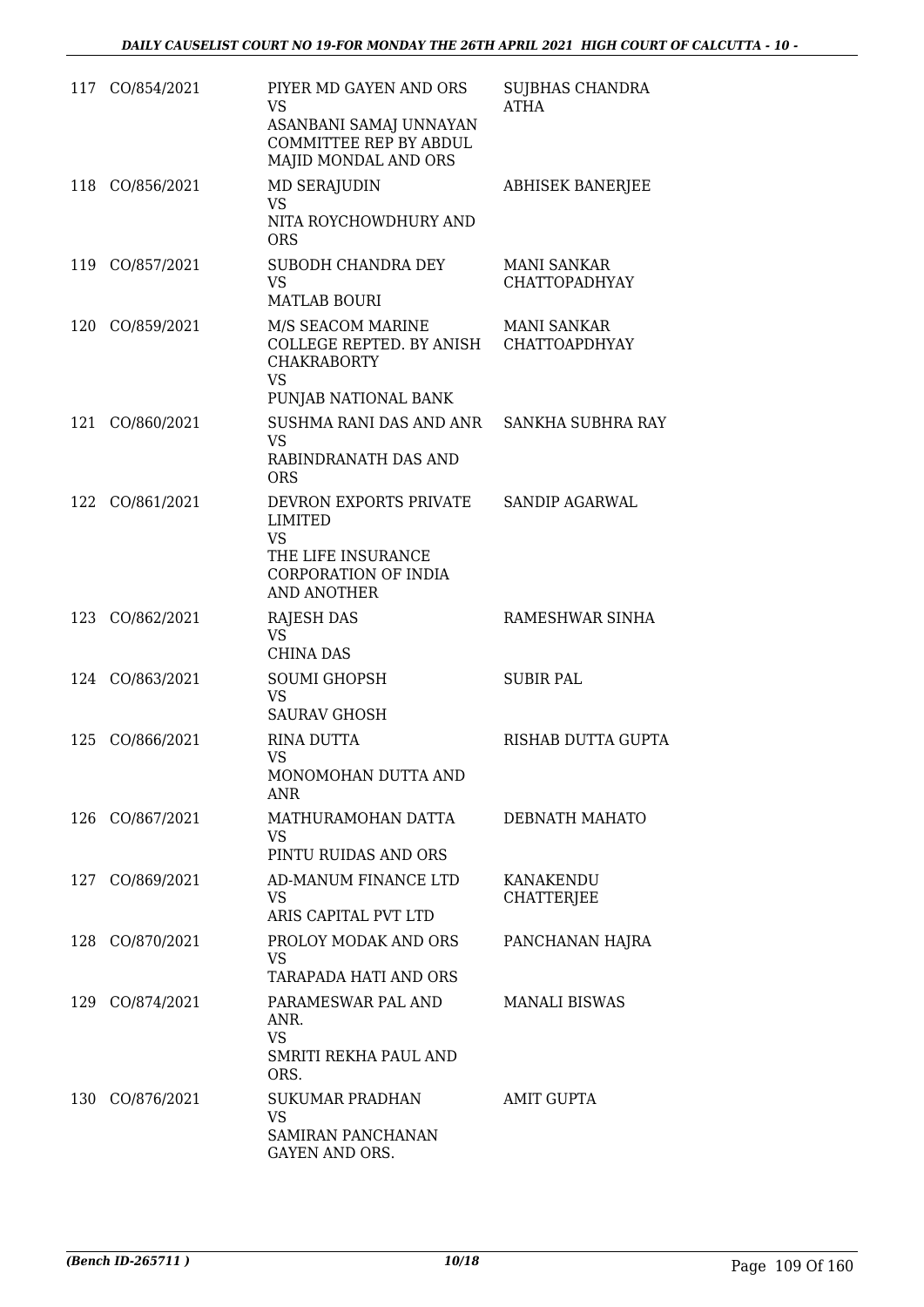|     | 131 CO/877/2021 | SUSANTA KUMAR GIRI<br><b>VS</b><br>SABERUN BIBI AND ORS                                                                   | <b>ASIT KUMAR DEY</b>         |
|-----|-----------------|---------------------------------------------------------------------------------------------------------------------------|-------------------------------|
|     | 132 CO/879/2021 | BELLAL HOSSAIN AND ORS.<br>VS.<br>MD. ASIF ALI AND ORS.                                                                   | DYUTIMAN BANERJEE             |
|     | 133 CO/881/2021 | izahar hussain and ors.<br><b>VS</b><br>WAJAHAT HUSSAIN AND<br>ORS.                                                       | <b>FAZIUR RAHMAN</b><br>MOLLA |
|     | 134 CO/882/2021 | KARUR VYSYA BANK LTD.<br>AND ANR.<br>VS<br>LAKSHMAN PRASAD                                                                | SWETA GANDHI<br>(MURGAI)      |
|     | 135 CO/883/2021 | AGARWAL AND ORS.<br>SUNIL RANJAN NASKAR AND<br>ORS.<br><b>VS</b><br>NARAYAN CH. DHAR AND<br>ORS.                          | <b>SOUMAK BERA</b>            |
| 136 | CO/888/2021     | CITY ENCLAVE PRIVATE LTD<br><b>VS</b><br>N/S ANANDALOK WELFARE<br>ASSOCIATION AND ORS                                     | <b>AWANI KUMAR ROY</b>        |
|     | 137 CO/891/2021 | JADAV SARDAR ALIAS JADAB<br>SARDAR AND ORS.<br><b>VS</b><br><b>BASUDEB TARAFDER AND</b><br><b>ORS</b>                     | <b>SOUNAK MONDAL</b>          |
|     | 138 CO/895/2021 | <b>EDELWEISS ASSET</b><br><b>RECONSTRUCTION</b><br><b>COMPANY LIMITED</b><br>VS<br>PAILAN EDUCATIONAL<br>TRUST AND ORS.   | PRATIK GHOSE                  |
|     | 139 CO/897/2021 | PIR HABIB ABDULLAH-A-<br>-ATTAS MURIDAN<br>CONFERENCE COMMITTEE<br>OF GONIMA JABIA SHARIF<br>VS<br>BOARD OF AUQAF AND ANR | MD. YAMIN ALI                 |
|     | 140 CO/898/2021 | SK. MD. ZIKRIA AND ORS<br><b>VS</b><br>THE CHAIRMAN, BOARD OF<br><b>AUQAF AND ORS</b>                                     | MD. YAMIN ALI                 |
|     | 141 CO/906/2021 | <b>RUMA BOSE</b><br>VS.<br>SWAPAN KUMAR BOSE AND<br><b>ORS</b>                                                            | ARITRA SHANKAR RAY            |
|     | 142 CO/907/2021 | SHYAMAL KANTI DUTTA<br>VS<br>SHEFALI DUTTA AND<br>ANOTHER                                                                 | DEBLINA LAHIRI                |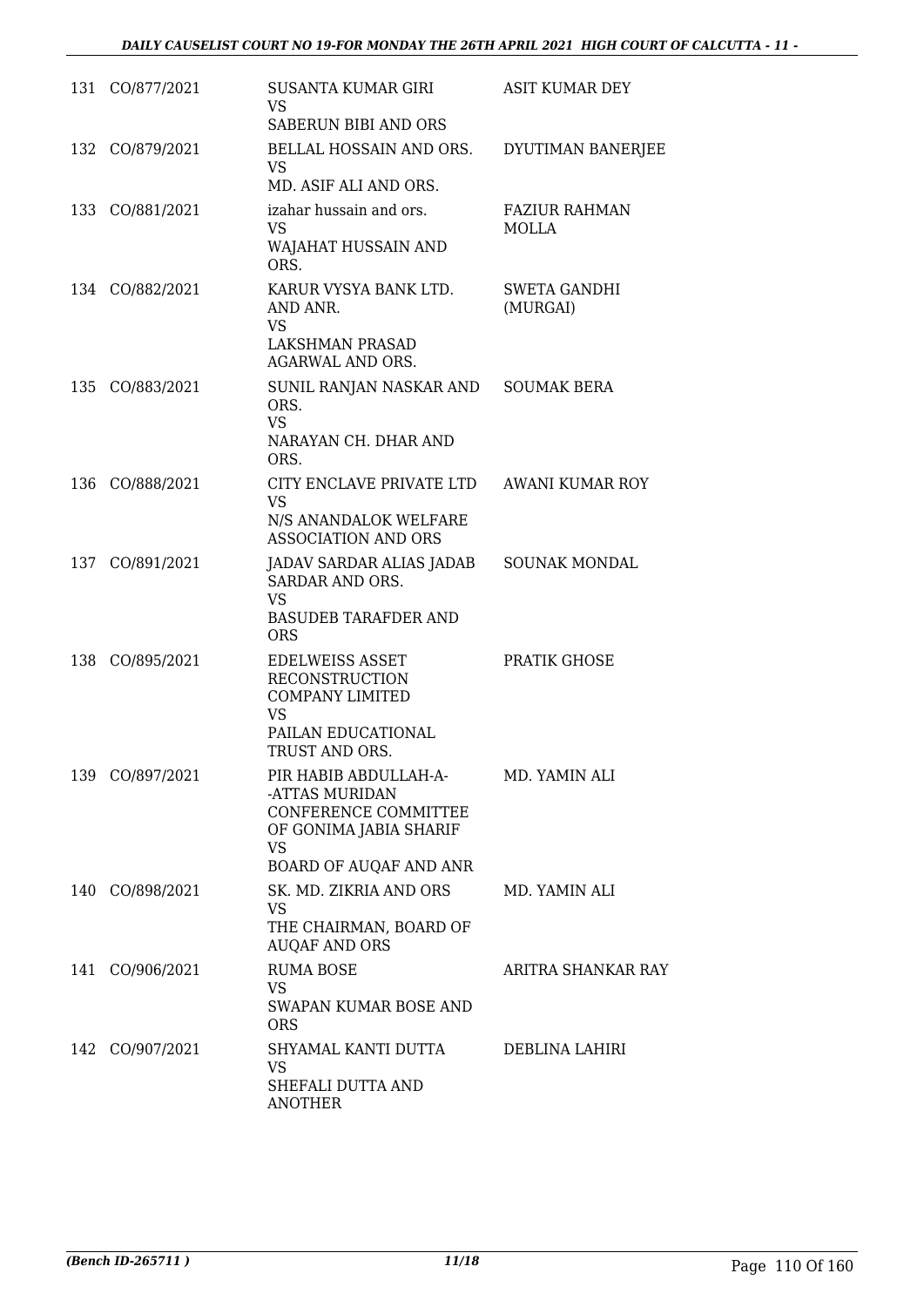|     | 143 CO/909/2021 | SUNANDA CHAKRABORTY<br><b>VS</b><br>SUBRATA CHAKRABORTY<br><b>AND OTHERS</b>                      | KALYAN CHATTERJEE                      |
|-----|-----------------|---------------------------------------------------------------------------------------------------|----------------------------------------|
|     | 144 CO/913/2021 | <b>GOVERNMENT OF WEST</b><br>BENGAL AND OTHERS<br><b>VS</b><br>SANDIP SINGHA AND<br><b>OTHERS</b> | <b>SUBHENDU</b><br><b>ROYCHOUDHURY</b> |
| 145 | CO/916/2021     | ARJUN CHAKRABORTY<br><b>VS</b><br><b>CHAITALI</b><br>CHAKRABORTY(NEE<br>CHATTERJEE)               | PUJA BERIWAL                           |
| 146 | CO/925/2021     | BIMALESH UPADHYAY<br><b>VS</b><br>PARSHURAM BHAGAT SINGH                                          | DEBJANI SENGUPTA                       |
|     | 147 CO/926/2021 | NILANJAN BERA<br><b>VS</b><br><b>BHARATI METTYA AND ORS</b>                                       | <b>SOUNAK MANDAL</b>                   |
|     | 148 CO/927/2021 | SARBANI DAS MITRA<br><b>VS</b><br><b>SAHIDUL RAHAMAN</b>                                          | <b>ARKA PRATIM</b><br><b>CHOWDHURY</b> |
| 149 | CO/928/2021     | SARBANI DAS MITRA<br><b>VS</b><br>SAHIDUL RAHAMAN                                                 | <b>ARKA PRATIM</b><br><b>CHOWDHURY</b> |
| 150 | CO/929/2021     | PRADIP SARKAR<br>VS<br><b>SHRIORAM TRANSPORT</b><br>FINANCE CO LTD                                | <b>SUBHAJIT</b><br><b>CHOWDHURY</b>    |
| 151 | CO/930/2021     | <b>ANJAN ROY</b><br><b>VS</b><br>SHRIIRAM TRANSPORT<br><b>FINANACE CO LTD</b>                     | <b>SUBHAJIT</b><br><b>CHOWDHURY</b>    |
| 152 | CO/935/2021     | ARCHANA DAS AND ANR<br>VS<br><b>SUBRATA DAWN</b>                                                  | ARITRA SHANKAR RAY                     |
|     | 153 CO/937/2021 | PARIMAL MAJUMDAR @<br>MAJUMDER<br><b>VS</b><br><b>ASHUTOSH MAJUMDAR</b>                           | PRAJAAINI DAS                          |
|     | 154 CO/940/2021 | RANI BALA KARMAKAR AND<br>ORS.<br><b>VS</b><br>BADAL KARMAKAR AND ORS.                            | <b>ADITI KUMAR</b>                     |
|     | 155 CO/941/2021 | ANATA BISWAS AND ORS.<br>VS.<br>AMAENDU BISWAS AND<br>ORS.                                        | SARBANANDA SANYAL                      |
| 156 | CO/946/2021     | AJIMA BIBI AND ANR.<br>VS<br>SAFIK BISWAS AND ANR.                                                | SAMBHUNATH DE                          |
|     | 157 CO/948/2021 | SAMBHUNATH BANERJEE<br>VS<br><b>SUSMITA BANERJEE</b>                                              | SUPRIYA DAS                            |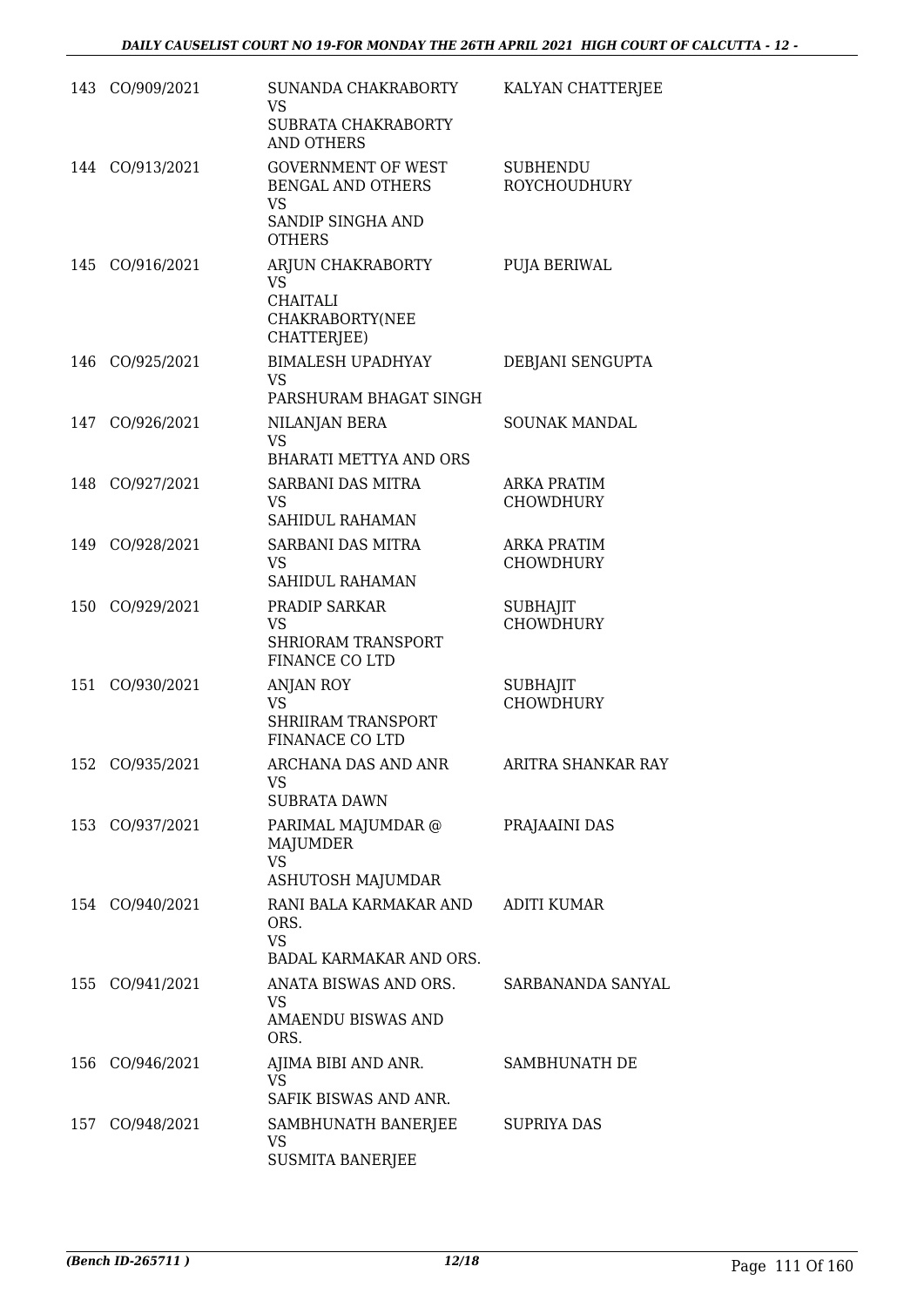|     | 158 CO/950/2021 | KALYANI GHOSH<br>VS.<br>SANAT KUMAR GHOSH                                                                | KOUSHIKEE<br><b>BANERJEE</b>    |
|-----|-----------------|----------------------------------------------------------------------------------------------------------|---------------------------------|
| 159 | CO/951/2021     | SK AHAMMAD ALI AND<br><b>ANOTHER</b><br>VS                                                               | SUSMITA CHATTERJEE              |
|     |                 | JIALAL SWAMI AND OTHERS                                                                                  |                                 |
|     | 160 CO/952/2021 | TAPAS KUMAR MONDAL<br>VS.<br><b>BEBY MONDAL</b>                                                          | PINTU KARAR                     |
| 161 | CO/954/2021     | VISHAL BAJAJ AND<br><b>ANOTHER</b><br><b>VS</b><br>DEBENDRA NATH PAUL AND<br><b>ANOTHER</b>              | <b>SANDEEP KUMAR</b><br>TIWARI  |
|     | 162 CO/955/2021 | BISWANATH MAITI AND ORS<br>VS.<br><b>BANASRI MAITI AND ANR</b>                                           | PINTU KARAR                     |
| 163 | CO/957/2021     | NEHA HUSSAIN ALIAS<br><b>HOSSAIN</b><br>VS<br><b>SONY PARVEEN</b>                                        | <b>ATANU RAHAMAN</b>            |
|     | 164 CO/958/2021 | SK. ARZED ALI AND ANR.<br>VS<br>SK. ALI HUSSAIN AND ORS.                                                 | SK. ABU ABBAS UDDIN             |
|     | 165 CO/959/2021 | APURBA GHOSHAL AND ORS<br>VS<br><b>CHANDRA NATH</b><br>MUKHERJEE                                         | SIBNATH GANGULY                 |
| 166 | CO/960/2021     | <b>SUNIL KUMARV NANDI</b><br><b>VS</b><br>SUPARNA NANDI AND ORS.                                         | ANGSHUMAN<br><b>CHAKRABORTY</b> |
| 167 | CO/962/2021     | <b>SRI BIJOY RAGHABJI</b><br>THAKURJI, A RELIGIOUS<br>TRUST OF AYODHYA<br>VS<br>MOUSUMI GHOSH AND ANR.   | <b>AMRITA DE</b>                |
|     | 168 CO/964/2021 | NIMAI CHANDRA SAHA<br>VS<br>TRISITA SAHA                                                                 | ANIRBAN SARKAR                  |
|     | 169 CO/966/2021 | PUJA GHOSH<br><b>VS</b><br><b>BIKASH GHOSH</b>                                                           | AMAL KUMAR DATTA                |
|     | 170 CO/967/2021 | <b>SHANKAR SHAW</b><br>VS.<br>CHINMOY GHOSAL AND ORS                                                     | SIBNATH GANGULY                 |
|     | 171 CO/969/2021 | SANJAY KUMAR SINGH<br>VS.<br>RANJAY SINGH                                                                | <b>AVIJIT GHOSHAL</b>           |
|     | 172 CO/971/2021 | M/S H DESIGNS REP BY<br>PROPRIETOR HIMADTRI<br><b>BASU</b><br>VS<br>ASHOK KUMAR SINGHA AND<br><b>ORS</b> | <b>TAMAL SINGHA ROY</b>         |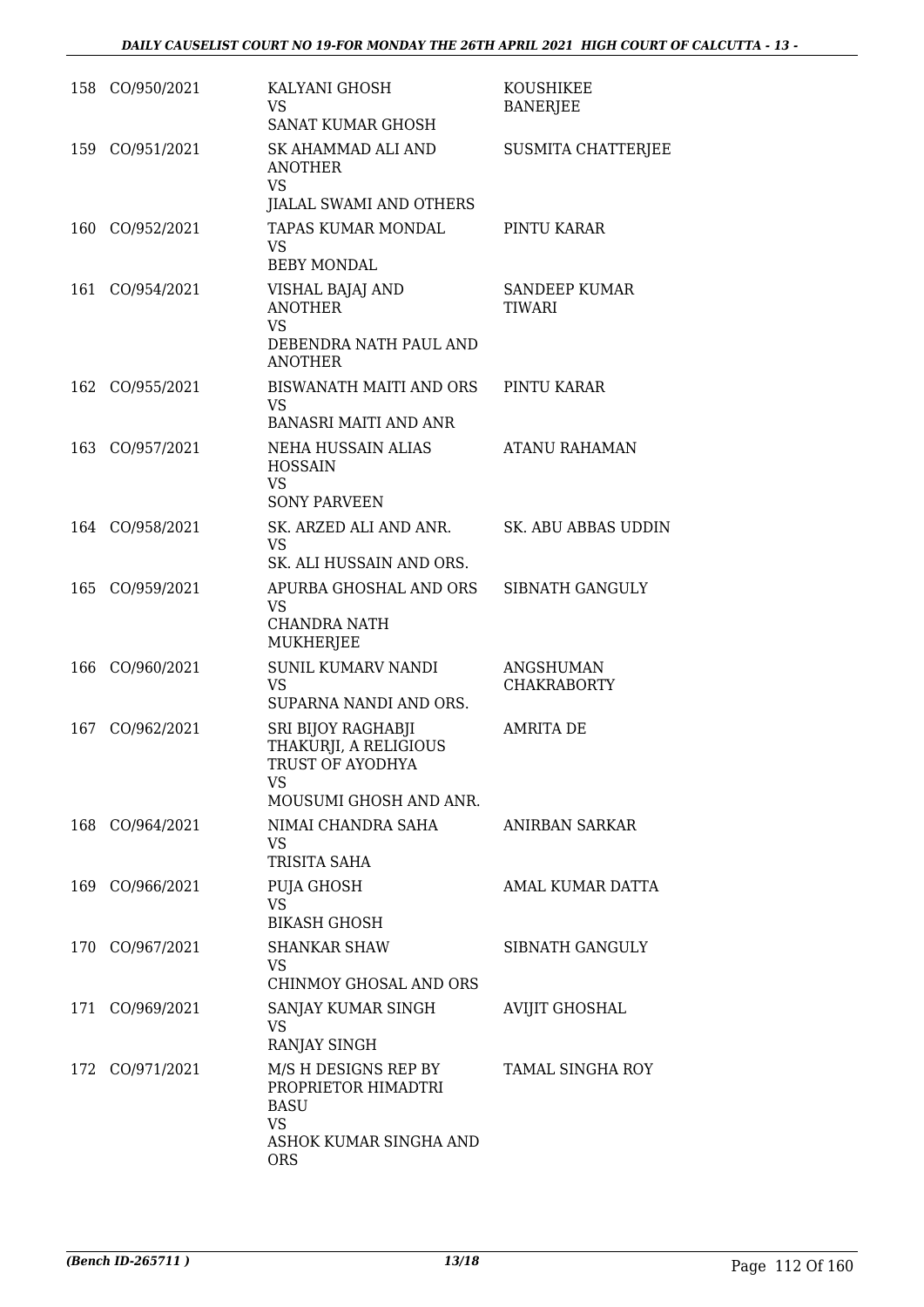|     | 173 CO/975/2021 | ABU SALAH ANSARI KHAN<br>VS<br>MUSTAK AHMMED KHAN<br>LEGAL HEIR SINCE ABDUL<br><b>GAFFAR KHAN DECEASED</b><br><b>AND OTHERS</b> | TAPAN KUMAR<br>MAHAPATRA            |
|-----|-----------------|---------------------------------------------------------------------------------------------------------------------------------|-------------------------------------|
|     | 174 CO/976/2021 | BIMAL KUMAR SINGHANIA<br>VS<br>APARNA SIL AND ORS.                                                                              | ANANTA KUMAR LALA                   |
| 175 | CO/977/2021     | SAHEBJAN KHAN<br>VS<br><b>GAYASUDDIN KHAN AND</b><br><b>OTHERS</b>                                                              | <b>SUBHASISH</b><br><b>BANERJEE</b> |
|     | 176 CO/978/2021 | SANDIP MONDAL<br>VS<br><b>SK SAMSUDDIN</b>                                                                                      | RANJANA TALAPATRA                   |
|     | 177 CO/979/2021 | TARAK CHANDRA MONDAL<br>@ TARAK CHANDRA<br><b>MONDAL</b><br><b>VS</b><br><b>BULU MONDAL AND ORS</b>                             | <b>SOUNAK MANDAL</b>                |
| 178 | CO/980/2021     | SURATAN BIBI AND ORS.<br><b>VS</b><br>SK. AKBAR ALI AND ORS.                                                                    | MD. ALI AHASAN                      |
| 179 | CO/981/2021     | <b>ASIT BARAN NAG</b><br>CHOWDHURY AND ANR<br>VS<br><b>JOINT MUNICIPAL</b><br>COMMISSIONER (REV) AND<br><b>ORS</b>              | ANWASHA HALDER                      |
| 180 | CO/985/2021     | <b>NUR ISLAM</b><br>VS<br>ALEKH SEIKH ALIAS<br>KHALIQQUE SEIKH AND ORS                                                          | SARBANANDA SANYAL                   |
| 181 | CO/986/2021     | <b>DURGA NASKAR</b><br>CHAKRABORTY AND ORS.<br>VS<br>SANTI RANJAN NASKAR AND<br>ORS.                                            | SARBANANDA SANYAL                   |
|     | 182 CO/989/2021 | <b>SAIBAL SEN</b><br>VS.<br>SAIKAT SEN AND ORS                                                                                  | SHAONI DEY                          |
|     | 183 CO/993/2021 | SANTI RANJAN ROY<br>VS<br><b>BARIK MOLLA</b>                                                                                    | SANJIDA SULTANA                     |
|     | 184 CO/998/2021 | SPACE AGE TECHNOCRATS<br>PRIVATE LIMITED<br>VS<br><b>GOBINDA CHARAN PYNE</b>                                                    | RAHUL SINGH                         |
| 185 | CO/999/2021     | M/S LAXMI DISTRIBUTORS<br><b>VS</b><br>KALYAN KUMAR GANGULY                                                                     | DIPANKAR DAS                        |
| 186 | CO/1004/2021    | SOMA PANDA<br>VS<br>PRADIP KUMAR PANDA                                                                                          | AMITABHA GHOSH                      |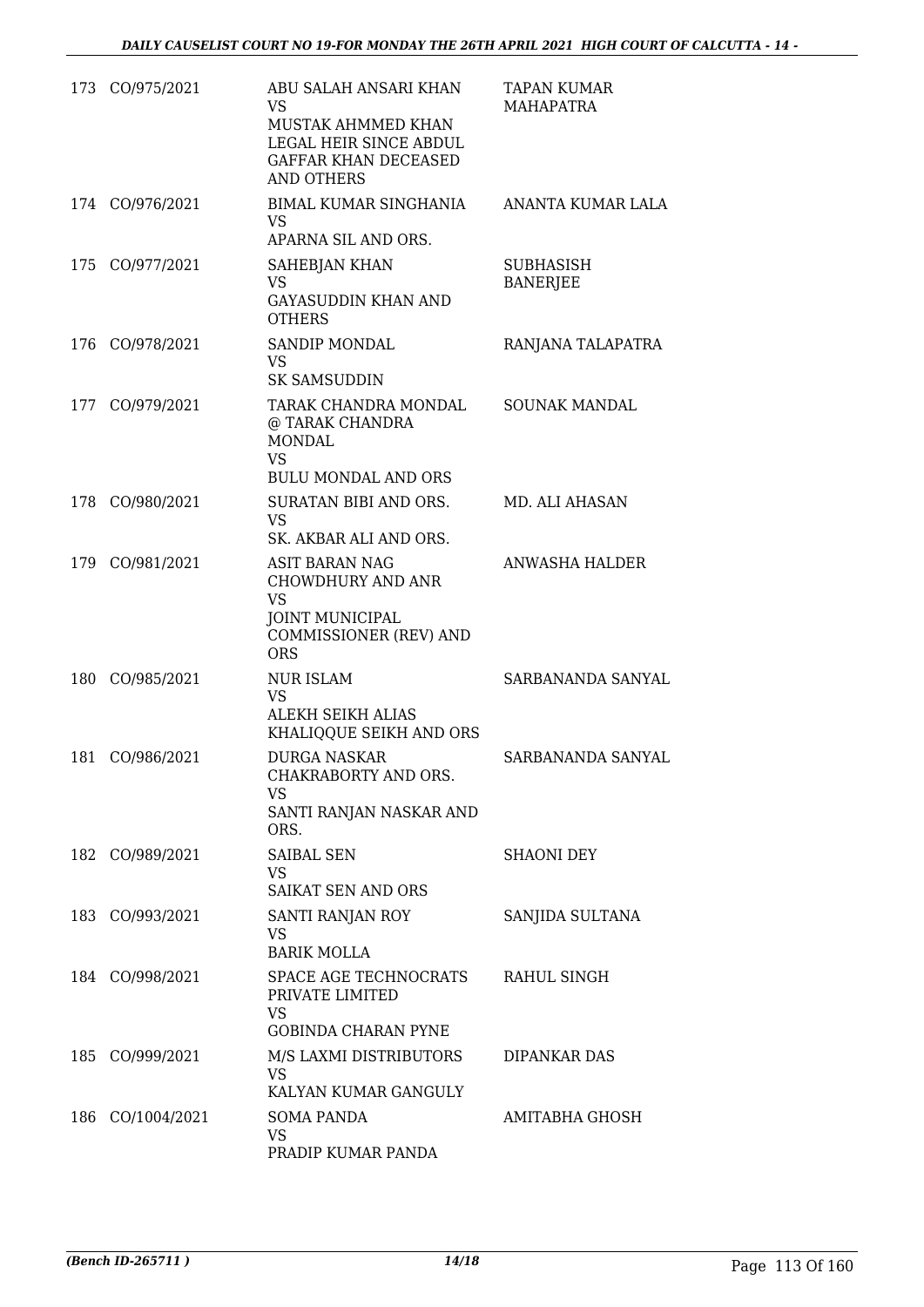|     | 187 CO/1005/2021 | <b>TAPAN KHARA</b><br><b>VS</b><br>ASHOK KUMAR DAS AND<br><b>ORS</b>                                              | <b>BISWAJIT SAU</b>                      |
|-----|------------------|-------------------------------------------------------------------------------------------------------------------|------------------------------------------|
| 188 | CO/1007/2021     | KRISHNENDU DEY<br>VS<br>AMRITA DEY BASU ROY                                                                       | DEBABRATA ROY                            |
| 189 | CO/1008/2021     | RUMA SEN AND ANOTHER<br><b>VS</b><br>SWAMI ISHONANANDA<br>R.K.M. CO. ADAVIT<br><b>ASHRAMA AND ANOTHER</b>         | NAHID RAHMAN                             |
| 190 | CO/1009/2021     | <b>VENKATESH FOUNDATION</b><br>PVT.LTD.<br><b>VS</b><br>JALAN CARBONS AND<br>CHEMICALS PVT.LTD. AND<br><b>ORS</b> | DIKSHITA CHOMAL                          |
| 191 | CO/1013/2021     | LAXMI KARMAKAR AND ANR<br><b>VS</b><br><b>MANAS KUMAR BAG</b>                                                     | <b>KRISHNA PRASAD</b><br><b>MAJUMDAR</b> |
| 192 | CO/1015/2021     | KARTIK CHANDRA DAS<br>VS<br>DEWANBHERI UTTARPARA<br>SAMABAY KRISHI UNNAYAN<br><b>SAMITY LTD AND ORS</b>           | PROSENJIT<br><b>MUKHERJEE</b>            |
| 193 | CO/1016/2021     | SK. ABDUL HAI<br><b>VS</b><br><b>SK.SULTAN ALI</b>                                                                | <b>SUJIT SAHA</b>                        |
|     | 194 CO/1018/2021 | <b>SWATI GHOSH(DAS)</b><br><b>VS</b><br><b>BARUN DAS</b>                                                          | <b>SUSMITA CHATTERJEE</b>                |
| 195 | CO/1019/2021     | <b>SREE SREE GOUR</b><br><b>GADADHAR AND ORS</b><br>VS<br><b>ARDHENDU BIKES DAS AND</b><br><b>ORS</b>             | <b>ABHISEK BANERJEE</b>                  |
|     | 196 CO/1021/2021 | SAILEN PARBAT @<br>SAILENDRA NATH PARBAT<br><b>VS</b><br><b>JOYDEB MONDAL AND ORS</b>                             | SITAL SAMANTA                            |
| 197 | CO/1022/2021     | KALLOL DUTTA AND ORS<br>VS<br>SUPTI DUTTA AND ORS                                                                 | PRIYAM MISRA                             |
|     | 198 CO/1023/2021 | <b>SWAPAN KUMAR</b><br><b>CHAKRABORTY</b><br>VS<br>RITA CHAKRABORTY                                               | PAMPA DEY (DHABAL)                       |
|     | 199 CO/1024/2021 | SHYAMAL KUMAR MONDAL<br>AND ANR<br><b>VS</b><br>SWARAJ DAS AND ORS                                                | <b>SALIL KUMAR MAITI</b>                 |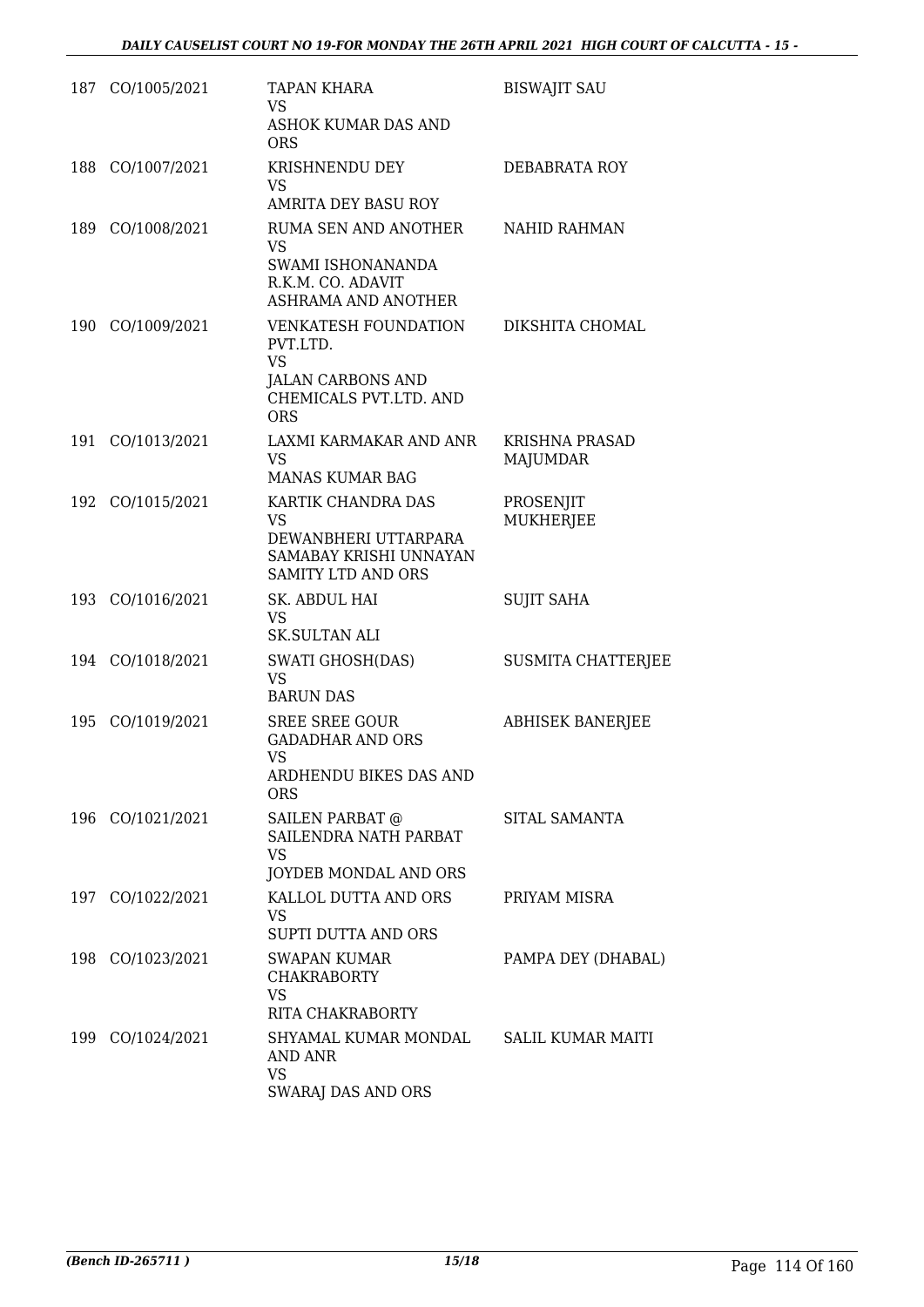| 200 | CO/1025/2021     | SUJIT KUMAR NANDAN @<br><b>SUJIT NANDAN</b><br><b>VS</b><br>SHYAMAL KUMAR NANDAN                      | NONIGOPAL<br><b>CHAKRABORTY</b> |
|-----|------------------|-------------------------------------------------------------------------------------------------------|---------------------------------|
|     | 201 CO/1026/2021 | <b>AND ANR</b><br>MD. SAYAB ALI<br>VS.                                                                | SAGNIK CHAKKERJEE               |
| 202 | CO/1027/2021     | FORMAN ALI AND ORS<br>SUDHANYA MONDAL AND<br><b>ANR</b><br>VS<br>DILIP BHATTACHAJEE AND<br><b>ORS</b> | <b>SUBHAMOY KARAK</b>           |
|     | 203 CO/1029/2021 | SWAPAN NATH @ SWAPAN<br><b>KUMAR NATH</b><br><b>VS</b><br>ARUNA BHANDARI                              | KUNAL GANGULY                   |
|     | 204 CO/1031/2021 | BANSHIBADANANANDA DAS<br>VS<br><b>SREE SREE GOUR</b><br><b>GODADHAR AND ORS REP BY</b><br><b>ORS</b>  | <b>MUKTESWAR MAITY</b>          |
| 205 | CO/1032/2021     | <b>BAPI GHOSH</b><br>VS<br>SAROJINI GHOSH AND ORS                                                     | <b>HABIBUR RAHAMAN</b>          |
| 206 | CO/1038/2021     | <b>BARUN ROY</b><br>VS<br><b>KRISHNA ROY</b>                                                          | SATYAJIT SENAPATI               |
|     | 207 CO/1039/2021 | PRATAP KUMAR MITRA<br>VS<br>NIRMALA DASGUPTA AND<br><b>ANR</b>                                        | RANJIT KUMAR<br><b>GHOSH</b>    |
| 208 | CO/1041/2021     | DEBIPRASAD GHOSH<br>VS<br>KUMARENDRA BAGCHI AND<br>ORS                                                | Kaustav Bhattacharya            |
|     | 209 CO/1042/2021 | NUTUN JAYASWAL<br><b>VS</b><br><b>KESHAW PRASAD MINTRI</b><br><b>AND ORS</b>                          | RAJDEEP<br><b>BHATTACHARYA</b>  |
| 210 | CO/1043/2021     | JAI PRAKASH JAISWAL AND<br><b>ANR</b><br><b>VS</b><br>SHREE PRAKASH JAISWAL<br>AND ORS                | RAJDEEP<br><b>BHATTACHARYA</b>  |
| 211 | CO/1050/2021     | <b>SHIBU SIL</b><br>VS<br>SK ARJAD ALI AND ORS                                                        | <b>SANDIP DUTTA</b>             |
|     | 212 CO/1051/2021 | SARANJIT KAUR(HURA)<br>VS<br><b>INDER SINGH HURA</b>                                                  | <b>SHUVAJIT BOSE</b>            |
|     | 213 CO/1052/2021 | <b>MANAS BERA</b><br>VS<br>KAMAL KUMAR SAMANTA<br>AND ORS                                             | SUBHADEEP<br>CHATTERJEE         |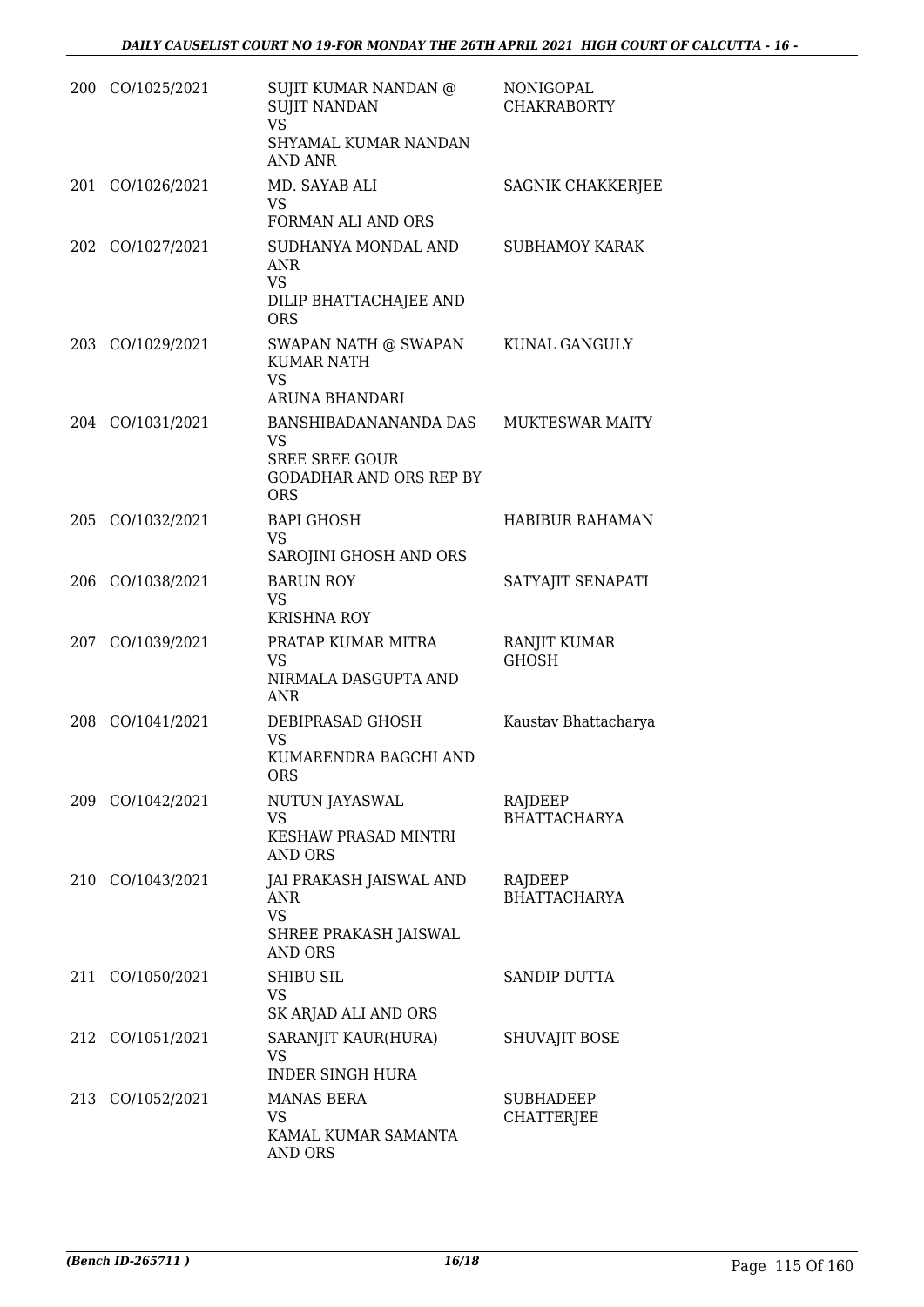|     | 214 CO/1056/2021 | SOUTH EASTERN RAILWAY<br><b>MEN'S UNION</b><br>VS<br>SIMENDU BHATTACHARYYA<br><b>AND ORS</b> | DIP JYOTI<br><b>CHAKRABORTY</b>         |
|-----|------------------|----------------------------------------------------------------------------------------------|-----------------------------------------|
|     | 215 CO/1058/2021 | DR.ANINDITA SARKAR<br>VS.<br>DR.SABYASACHI KONAR                                             | <b>JOYITA RAY</b>                       |
| 216 | CO/1060/2021     | <b>JAMILUR RAHAMAN</b><br>VS<br>ISHRAT AHMED AND ORS                                         | MD. HOSSAIN                             |
|     | 217 CO/1061/2021 | QAYIM ALI MIRZA<br>VS<br>NASEEM ALI MIRZA AND<br><b>ORS</b>                                  | PRIYAKSHI BANERJEE                      |
|     | 218 CO/1062/2021 | MANGAL CHANDI AND ORS<br>VS<br><b>SUPRIYA DAS AND ORS</b>                                    | NANDADULAL<br><b>BANDYOPADHYAY</b>      |
|     | 219 CO/1063/2021 | AMAR KRISHNA RAY AND<br>ANR.<br>VS<br>ARUN KUMAR SEN                                         | SANJIDA SULTANA                         |
| 220 | CO/1064/2021     | <b>ASHOK DEY</b><br><b>VS</b><br>AMIT TODI AND ORS.                                          | <b>STEVEN SOURODIP</b><br><b>BISWAS</b> |
| 221 | CO/1065/2021     | CALCUTTA LANDING AND<br>SHIPPING CO. LIMITED<br><b>VS</b><br>KUMAR OMPRAKASH AND<br>ORS.     | <b>ASOSK KUMAR SINGH</b>                |
|     | 222 CO/1072/2021 | SAHENA BIBI AND ANR.<br>VS<br>NURUL HUDA SARKAR AND<br>ORS.                                  | <b>ASIF DEWAN</b>                       |
| 223 | CO/1073/2021     | MADHUPARNA NATH ALIAS<br><b>BOSE</b><br><b>VS</b><br>PRASENJIT NATH                          | <b>BINAY KUMAR JAIN</b>                 |
|     | 224 CO/1076/2021 | BHAMAR MAJI AND OTHERS<br>VS<br>MADHUSUDAN MAJI AND<br><b>OTHERS</b>                         | SASTI CHARAN DHARA                      |
|     | 225 CO/1080/2021 | <b>SRABANI BERA</b><br>VS<br>MADHUSUDAN CHATTERJEE<br>AND ANR.                               | DILIP KUMAR SINHA                       |
|     | 226 CO/1084/2021 | NEMAI CHANDRA MONDAL<br>VS<br>CHAMPA ALIAS BASANTI<br>KASHYAPI AND ANR.                      | PRANAB MITRA                            |
|     | 227 CO/1085/2021 | LOVELY SINGHA ROY AND<br>ANR.<br>VS<br><b>INDIAN OVERSEAS BANK</b>                           | MIR ANOWAR                              |

# **ADJOURNED MOTIONS**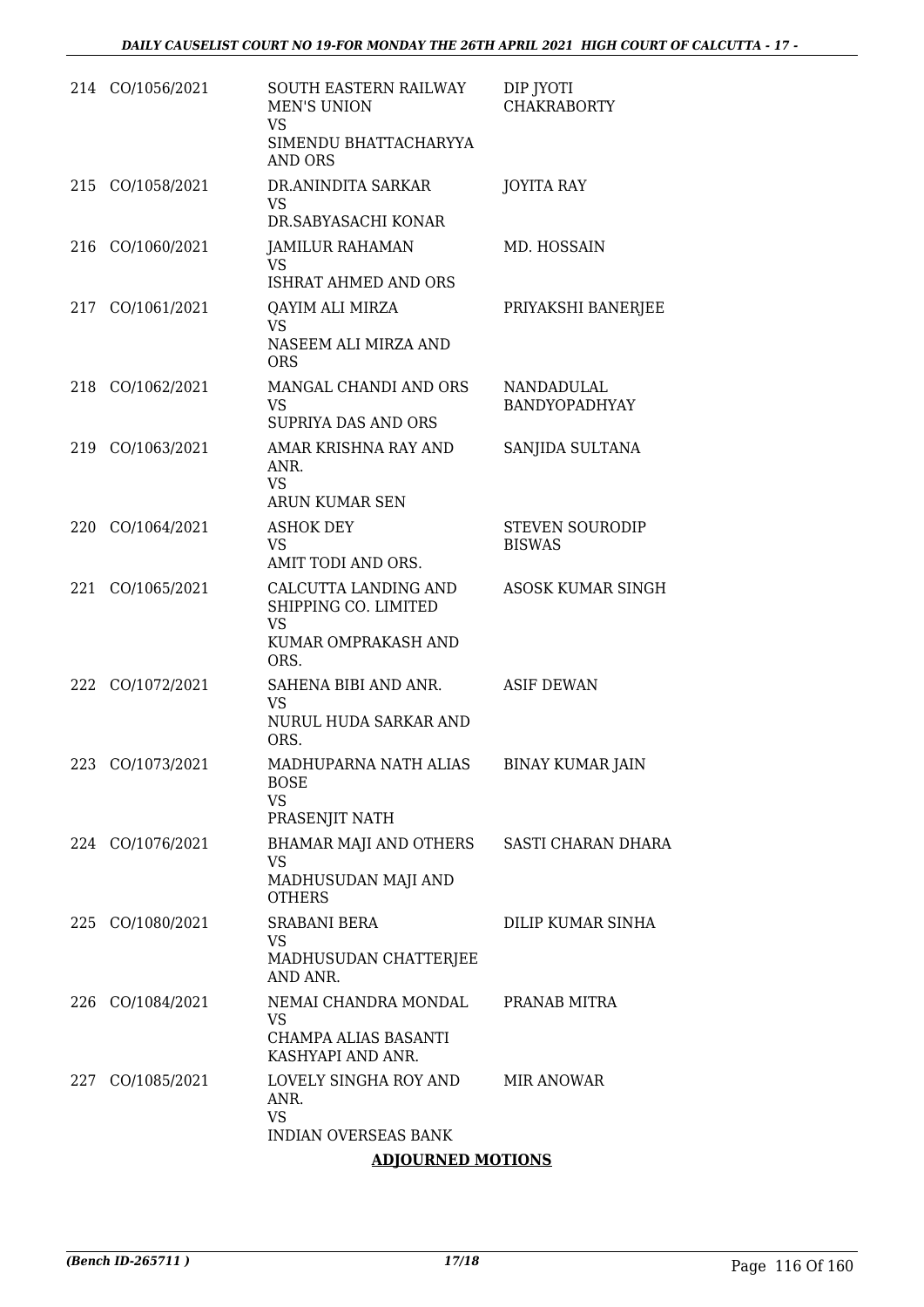|     | 228 CO/49/2021  | <b>MAA PARVATI TRAVELS</b><br>PROP. DILIP KUMAR AND<br>ANR<br><b>VS</b><br>M/S. NILACHAL IRON AND<br>POWER LTD AND ORS  | SK SHAMIM AKHTER        |
|-----|-----------------|-------------------------------------------------------------------------------------------------------------------------|-------------------------|
|     | 229 CO/164/2021 | SHYAMALI SAHA AND ANR<br>VS.<br><b>SHYAMAL KUNDU</b>                                                                    | <b>SAGARMAY GHOSH</b>   |
|     | 230 CO/202/2021 | ASIT MONDAL AND ANR<br>VS.<br>SUBHENDU KHANARA AND<br><b>ORS</b>                                                        | MANOJ CHAKRABORTY       |
| 231 | CO/218/2021     | ECCHA MONDAL<br><b>VS</b><br><b>JAMIR ALI MONDAL</b>                                                                    | <b>GENIYA MUKHERJEE</b> |
|     | 232 CO/297/2021 | VIKASH NAGELIA<br>VS.<br>REGISTRAR, INCOME TAX<br>APPELLATE TRIBUNAL                                                    | <b>SURYANEEL DAS</b>    |
|     | 233 CO/312/2021 | TARAPADA MAL AND ORS<br><b>VS</b><br><b>ASIT MAL AND ORS</b>                                                            | PRANTICK GHOSH          |
|     | 234 CO/315/2021 | NIRMAL CHANDRA MONDAL<br>@ NIRMAL MONDAL AND<br><b>OTHERS</b><br><b>VS</b><br><b>ADITI GOSWAMI AND</b><br><b>OTHERS</b> | <b>ARUP KRISHNA DAS</b> |
|     | 235 CO/420/2021 | ABDUR RASHID AND ORS<br>VS.<br>SIDDIQUE MONDAL AND<br><b>ORS</b>                                                        | MAHABOOB AHMED          |
| 236 | CO/574/2021     | CHHANDA BARMAN<br><b>VS</b><br><b>MILAN BARMAN</b>                                                                      | SUBRATA SAHA            |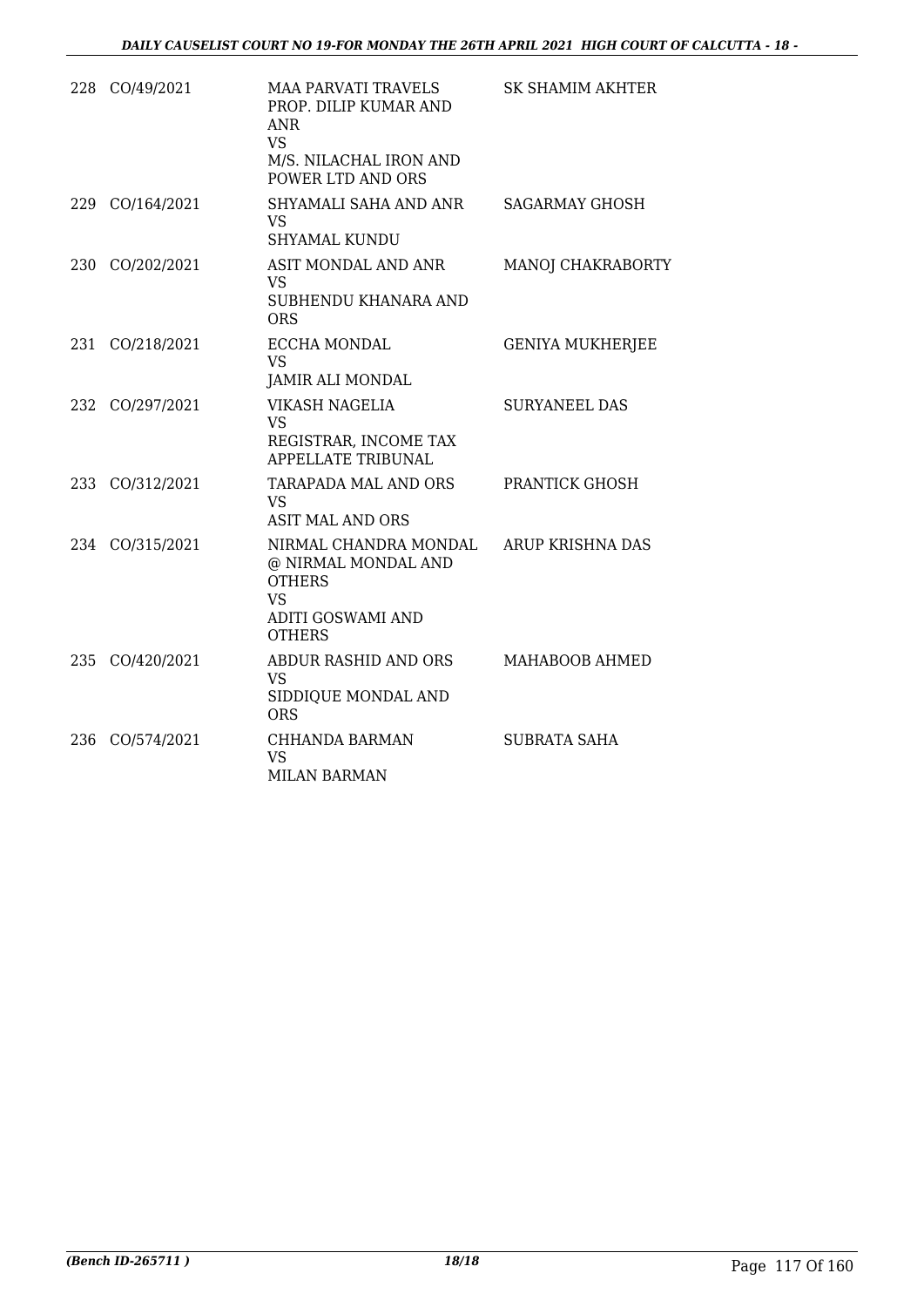

# **Appellate Side**

**DAILY CAUSELIST For Monday The 26th April 2021**

**COURT NO. 10**

**SINGLE BENCH (SB - IX)**

**AT 11:15 AM**

**HON'BLE JUSTICE RAVI KRISHAN KAPUR**

# **(VIA VIDEO CONFERENCE)**

**ON AND FROM MONDAY, 1ST MARCH, 2021 - MATTERS (MOTION & HEARING) UNDER ARTICLE 226 OF THE CONSTITUTION RELATING TO RESIDUARY UNDER GROUP IX PERTAINING TO PUBLIC PREMISES (UNAUTHORISD OCCUPANTS) ACT, 1971 AND ELECTRICITY INCLUDING APPLICATIONS CONNECTED THERETO;**

**APPEALS RELATING TO ALL CLAIM CASES INCLUDING APPLICATIONS CONNECTED THERETO (EXCLUDING ADMISSION OF APPEALS UNDER SECTION 30 OF THE EMPLOYEES' COMPENSATION ACT, 1923.**

**HEARING OF WRIT PETITIONS IRRESPECTIVE OF CLASSIFICATION AND APPLICATIONS CONNECTED THERETO.**

**AND**

**ON MONDAY, 26TH APRIL, 2021 - IN ADDITION TO HIS OWN LIST AND DETERMINATION, WILL TAKE THE URGENT MATTERS FROM THE LIST AND DETERMINATION OF HON'BLE JUSTICE ABHIJIT GANGOPADHYAY.**

# **NO PHYSICAL MENTIONING WILL BE ALLOWED UNTIL FURTHER ORDER.**

**NOTE : MATTERS WILL BE TAKEN UP THROUGH PHYSICAL HEARING ONLY WHEN BOTH THE PARTIES ARE AGREED.**

### **TO BE MENTIONED**

| FMA/691/2018   | DR. CHHATRADHAR DAS &<br><b>ORS</b><br>VS<br>STATE OF WEST BENGAL &<br>ORS  | <b>TANUJA BASAK</b>                   |
|----------------|-----------------------------------------------------------------------------|---------------------------------------|
| FMAT/1186/2018 | <b>RUMI SARKAR &amp; ANR</b><br>VS<br>K SRINU & ORS                         | <b>GAZI FARUOUE</b><br><b>HOSSAIN</b> |
|                | IA NO. CANI/1/2010/OIJ No.CANI/1269/2010). CANI/2/2010/OIJ No.CANI/9070/201 |                                       |

IA NO: CAN/1/2019(Old No:CAN/1368/2019), CAN/2/2019(Old No:CAN/8970/2019)

3 FMA/228/2019  $(PT I + OB + 2ND$  $J/C$ NICL. VS SARIFA BEWA & ORS

IA NO: CAN/1/2018(Old No:CAN/10395/2018)

SUCHARITA PAUL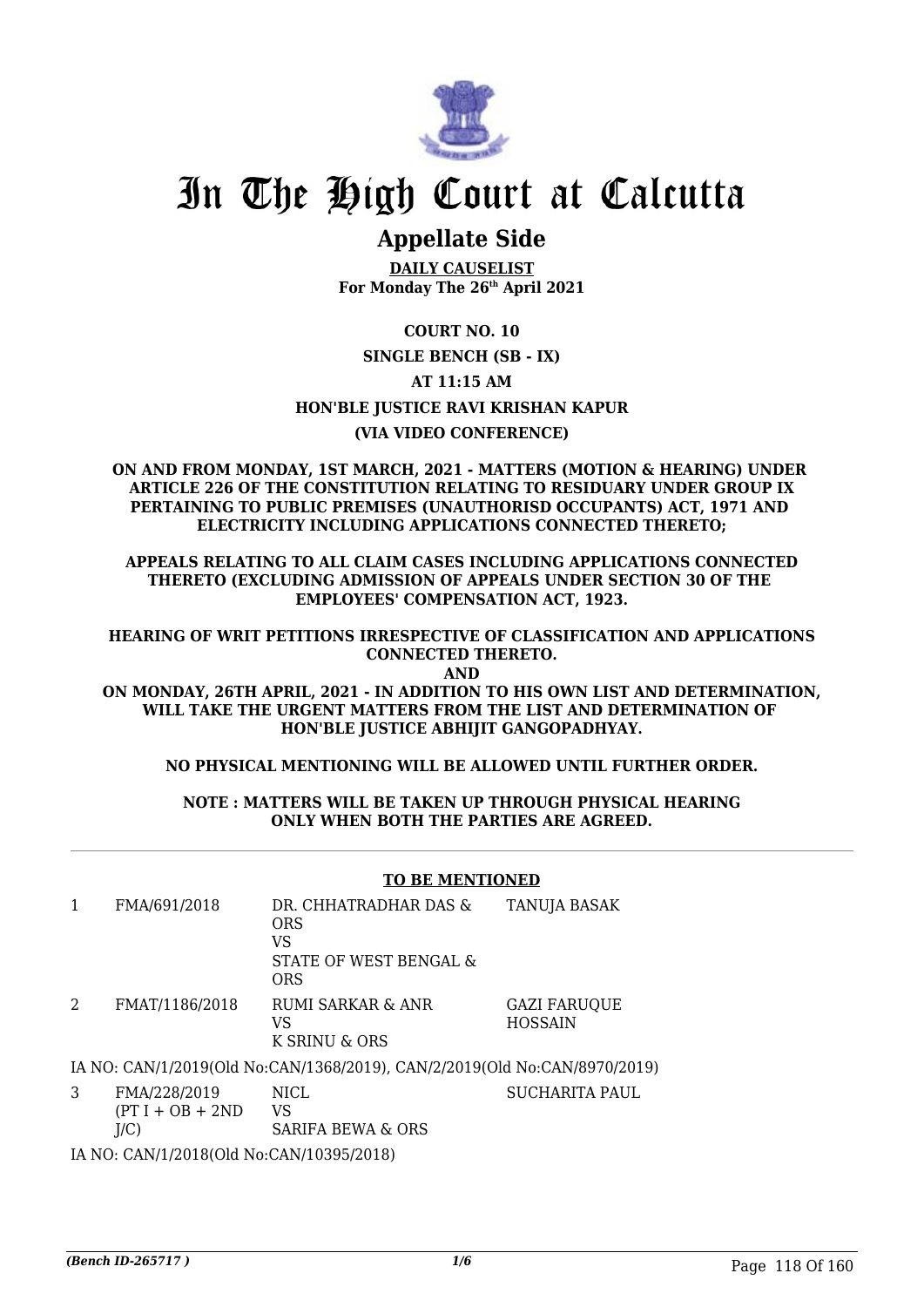| 4                 | WPA/6569/2020                           | MD. AFJAL HOQUE & ORS<br><b>VS</b><br>STATE OF WEST BENGAL &<br><b>ORS</b>                                                                            | <b>SUNNY NANDY</b>                    |  |  |
|-------------------|-----------------------------------------|-------------------------------------------------------------------------------------------------------------------------------------------------------|---------------------------------------|--|--|
|                   | IA NO: CAN/1/2020(Old No:CAN/5351/2020) |                                                                                                                                                       |                                       |  |  |
| 5                 | WPA/11495/2020                          | RAZIA SULTANA<br>VS<br>THE CESC LTD AND ANR                                                                                                           | <b>SHUVANIL</b><br><b>CHAKRABORTY</b> |  |  |
| 6                 | WPA/11528/2020                          | CHITTARANJAN BASAK<br>VS<br>W.B.S.E.D.C.L. AND ORS                                                                                                    | <b>MANIKA SARKAR</b>                  |  |  |
|                   |                                         | <b>MOTION</b>                                                                                                                                         |                                       |  |  |
| 7                 | WPA/4085/2018                           | M/S GANGULY RUBBER &<br><b>ANR</b><br><b>VS</b><br>STATE OF WEST BENGAL &<br><b>ORS</b>                                                               | RWITENDRA<br><b>BANERJEE</b>          |  |  |
| 8                 | WPA/5949/2018                           | SATYA KINKAR SANTRA<br><b>VS</b><br>W.B. S. E. D. COMPANY LTD.                                                                                        | K. S. ALAM                            |  |  |
| 9                 | WPA/7309/2018                           | & ORS<br><b>SOMNATH BASAK</b><br><b>VS</b><br>STATE OF WEST BENGAL&<br><b>ORS</b>                                                                     | S. SULTANA                            |  |  |
| 10                | WPA/11494/2020                          | SOMENATH GUCHHAIT<br><b>VS</b><br>CESC LTDAND ORS                                                                                                     | <b>INDRANIL HALDER</b>                |  |  |
| 11                | WPA/2627/2021                           | M/S PARAS PARVATI<br>REALTY PRIVATE LIMITED<br><b>VS</b><br><b>WEST BENGAL STATE</b><br><b>ELECTRICITY</b><br>DISTRIBUTION COMPANY<br>LTD. AND OTHERS | <b>BHUSAN JAIN</b>                    |  |  |
| 12                | WPA/2907/2021                           | SAMIR CHAKRABORTY AND<br><b>OTHERS</b><br><b>VS</b><br>STATE OF WEST BENGAL<br>AND ORS.                                                               | <b>DEBOLINA SARKAR</b>                |  |  |
| IA NO: CAN/1/2021 |                                         |                                                                                                                                                       |                                       |  |  |
| 13                | WPA/6566/2021                           | PRADIP MANNA<br>VS<br>THE WEST BENGAL<br>ELECTRICITY<br>DISTRIBUTION COMPANY<br><b>LIMITED AND ORS</b>                                                | <b>SOUNAK</b><br><b>BHATTACHARYA</b>  |  |  |
| 14                | WPA/7157/2021                           | SHREEMANI MISRA<br>VS<br>THE CESC LIMITED AND<br><b>OTHERS</b>                                                                                        | PRADEEP KUMAR                         |  |  |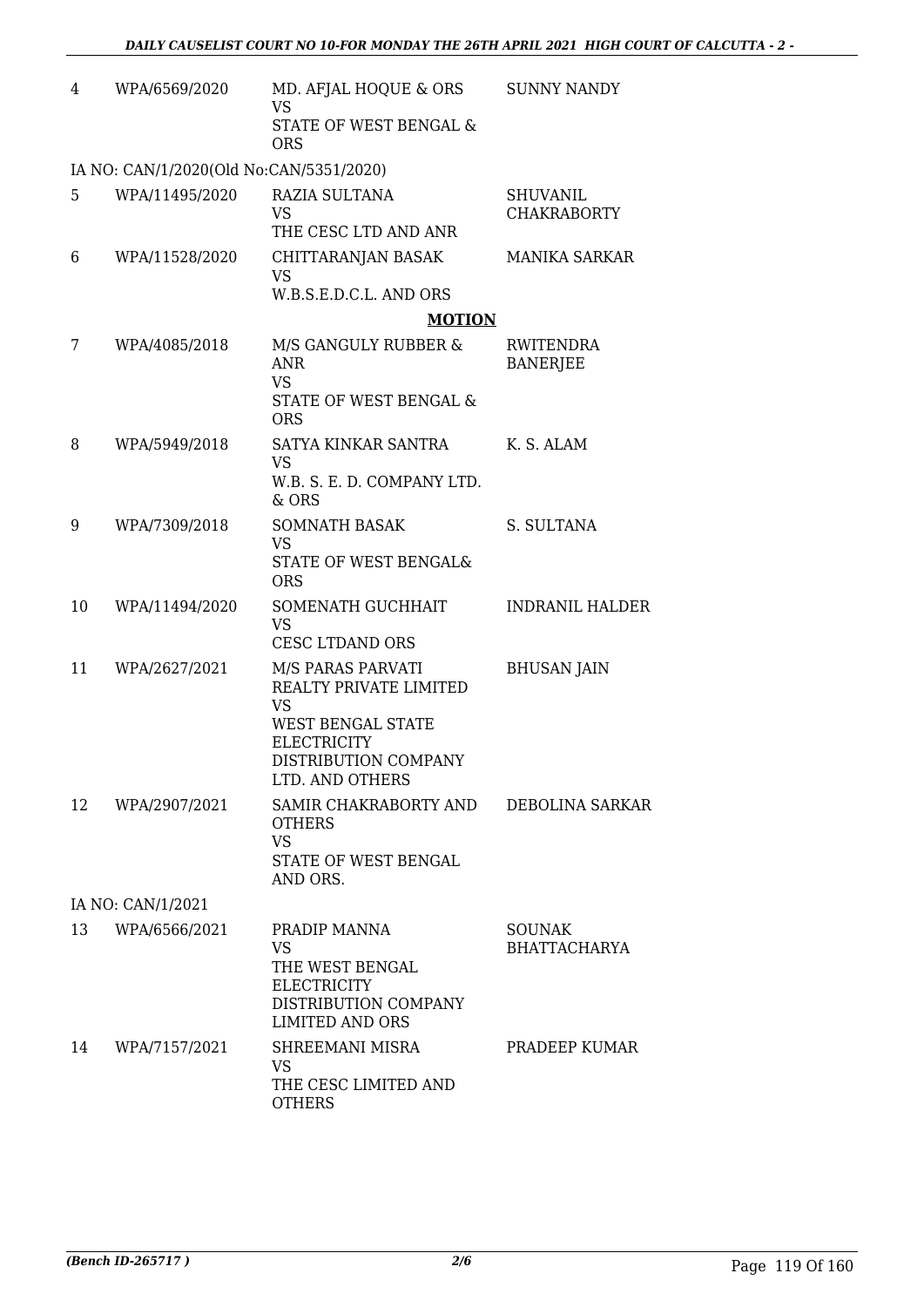| 15 | WPA/7789/2021                           | <b>BISHWANATH PRAMANICK</b><br>VS                                                                                                 | MUSHARRAF ALAM<br><b>SK</b>     |
|----|-----------------------------------------|-----------------------------------------------------------------------------------------------------------------------------------|---------------------------------|
|    |                                         | WEST BENGAL STATE<br><b>ELECTRICITY</b><br>DISTRIBUTION COMPANY<br><b>LIMITED AND OTHERS</b>                                      |                                 |
| 16 | WPA/9084/2021                           | NILAMBAR MUKHERJEE<br><b>AND ANOTHER</b><br><b>VS</b><br>STATE OF WEST BENGAL<br>AND ORS.                                         | SOURAV SENGUPTA                 |
| 17 | WPA/9094/2021                           | PRADIP KUMAR<br>BANDYOPADHYAY<br>VS<br>STATE OF WEST BENGAL<br>AND ORS.                                                           | SUDIP GHOSH<br><b>CHOWDHURY</b> |
| 18 | WPA/9290/2021                           | NIKHIL RANJAN BANERJEE<br><b>VS</b><br>STATE OF WEST BENGAL<br>AND ORS.                                                           | SALONI<br><b>BHATTACHARJEE</b>  |
| 19 | WPA/9357/2021                           | <b>KAMRAN AKHTER</b><br><b>VS</b><br><b>CESC LTD AND ORS</b>                                                                      | <b>AMIT SHARMA</b>              |
| 20 | WPA/9493/2021                           | <b>SOMA KARMAKAR</b><br><b>VS</b><br>THE STATE OF WEST<br><b>BENGAL AND ORS</b>                                                   | SABYASACHI<br><b>MONDAL</b>     |
| 21 | WPA/9828/2021                           | LICHU MONDAL<br><b>VS</b><br>STATE OF WEST BENGAL<br>AND ORS.                                                                     | DEBABRATA MONDAL                |
| 22 | WPA/10030/2021                          | SATYA NARAYAN BOSE<br><b>VS</b><br>DIST ENGINEER, THE C E S<br>C LTD AND ORS                                                      | J N MANNA                       |
|    |                                         | <b>FOR HEARING</b>                                                                                                                |                                 |
| 23 | WPA/18824/1996                          | PEERLESS H.H.&<br>RESEARCH CENTER LTD.&<br><b>ORS</b><br><b>VS</b><br>THE ASSISTANT<br><b>COLLECTOR OF CUSTOMS</b>                |                                 |
|    | IA NO: CAN/1/1998(Old No:CAN/3529/1998) |                                                                                                                                   |                                 |
| 24 | WPA/20447/1996                          | PEERLESS HOSPITEX<br>HOSPITAL & R.I.& ANR<br><b>VS</b><br>ASSISTANT COLLECTOR OF<br><b>CUSTOMS, AIR CARGO</b><br>COMPLEX (IMPORT) |                                 |

IA NO: CAN/1/1998(Old No:CAN/3528/1998)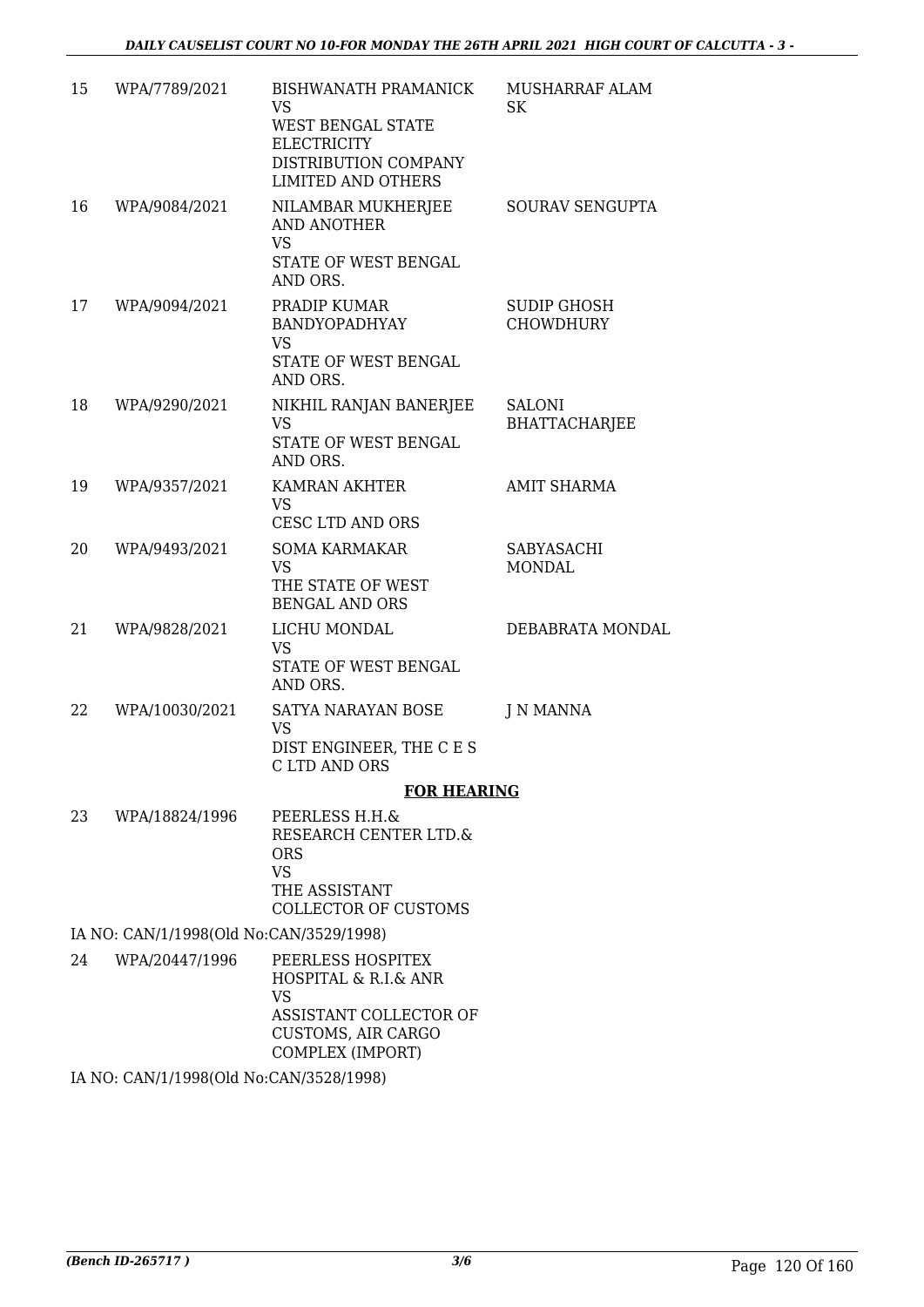| 25 | WPA/7958/2008                                                                | MANUUSHREE BOSE<br>(GHOSH)<br><b>VS</b><br>STATE OF WEST BENGAL &<br><b>ORS</b>                                                                          | <b>HIMANGSHU GHOSH</b>                                                                                                                                                                  |  |  |  |
|----|------------------------------------------------------------------------------|----------------------------------------------------------------------------------------------------------------------------------------------------------|-----------------------------------------------------------------------------------------------------------------------------------------------------------------------------------------|--|--|--|
| 26 | WPA/13677/2010                                                               | SANDIP SINGHA AND ORS<br><b>VS</b><br><b>STATE AND ORS</b>                                                                                               | TUSHAR KANTI HAR                                                                                                                                                                        |  |  |  |
|    | CAN/16/2019(Old No:CAN/8859/2019)                                            |                                                                                                                                                          | IA NO: CAN/6/2012(Old No:CAN/2072/2012), CAN/8/2015(Old No:CAN/5281/2015), CAN/10/2015(Old<br>No:CAN/11545/2015), CAN/12/2018(Old No:CAN/9600/2018), CAN/15/2019(Old No:CAN/8858/2019), |  |  |  |
|    | wt27 RVW/113/2010                                                            | SANDIP SINGHA & ORS<br><b>VS</b><br>STATE OF WEST BENGAL &<br><b>ORS</b>                                                                                 | TUSHAR KANTI HAR                                                                                                                                                                        |  |  |  |
|    | IA NO: CAN/2/2011(Old No:CAN/7948/2011)                                      |                                                                                                                                                          |                                                                                                                                                                                         |  |  |  |
|    | wt28 WPA/14358/2010                                                          | SWARUP KUMAR DASH<br><b>VS</b><br><b>STATE AND ORS</b>                                                                                                   | JAYANTA DAS                                                                                                                                                                             |  |  |  |
|    | IA NO: CAN/1/2015(Old No:CAN/11067/2015)                                     |                                                                                                                                                          |                                                                                                                                                                                         |  |  |  |
|    | wt29 WPA/14366/2010                                                          | PRODIP KUMAR GUCHAIT<br><b>AND ORS</b><br><b>VS</b>                                                                                                      | <b>SNEHASIS JANA</b>                                                                                                                                                                    |  |  |  |
|    |                                                                              | <b>STATE AND ORS</b>                                                                                                                                     |                                                                                                                                                                                         |  |  |  |
|    | wt30 WPA/224/2013                                                            | TAPAN KUMAR MANDAL<br><b>VS</b><br><b>STATE OF WB &amp; ORS</b>                                                                                          | <b>SAURAV MITRA</b>                                                                                                                                                                     |  |  |  |
|    | wt31 WPA/226/2013                                                            | <b>BIKASH BISAI</b><br><b>VS</b><br><b>STATE OF W B &amp; ORS</b>                                                                                        | <b>SAURAV MITRA</b>                                                                                                                                                                     |  |  |  |
|    | wt32 WPA/8072/2012                                                           | TAMAL GOSWAMI & ORS<br><b>VS</b><br><b>STATE OF WEST BENGAL &amp;</b><br><b>ORS</b>                                                                      | TUSHAR KANTI HAER                                                                                                                                                                       |  |  |  |
|    |                                                                              | IA NO: CAN/1/2012(Old No:CAN/10520/2012), CAN/2/2013(Old No:CAN/5276/2013)                                                                               |                                                                                                                                                                                         |  |  |  |
| 33 | WPA/15264/2010                                                               | HIRALAL CHAKRABORTY<br><b>VS</b><br><b>STATE AND ORS</b>                                                                                                 | KALYAN KUMAR<br>PANDA                                                                                                                                                                   |  |  |  |
|    | IA NO: CAN/1/2018(Old No:CAN/5861/2018)                                      |                                                                                                                                                          |                                                                                                                                                                                         |  |  |  |
| 34 | WPA/17774/2011                                                               | ANIL BARAN MONDAL<br><b>VS</b><br>STATE OF WEST BENGAL &<br><b>ORS</b>                                                                                   | PINGAL<br><b>BHATTACHARYYA</b>                                                                                                                                                          |  |  |  |
|    | IA NO: CAN/1/2019(Old No:CAN/10672/2019), CAN/2/2021, CAN/3/2021, CAN/4/2021 |                                                                                                                                                          |                                                                                                                                                                                         |  |  |  |
| 35 | WPA/20099/2011                                                               | <b>ESTATE OF NARAYAN</b><br>CHANDRA GHOSH REPTD.<br>BY MANAGER R K GHOSH<br><b>VS</b><br><b>BOARD OF TRUSTEES,</b><br>KOLKATA PORT TRUST &<br><b>ORS</b> | PRADEEP KUMAR                                                                                                                                                                           |  |  |  |
|    | IA NO: CAN/2/2012(Old No:CAN/11086/2012)                                     |                                                                                                                                                          |                                                                                                                                                                                         |  |  |  |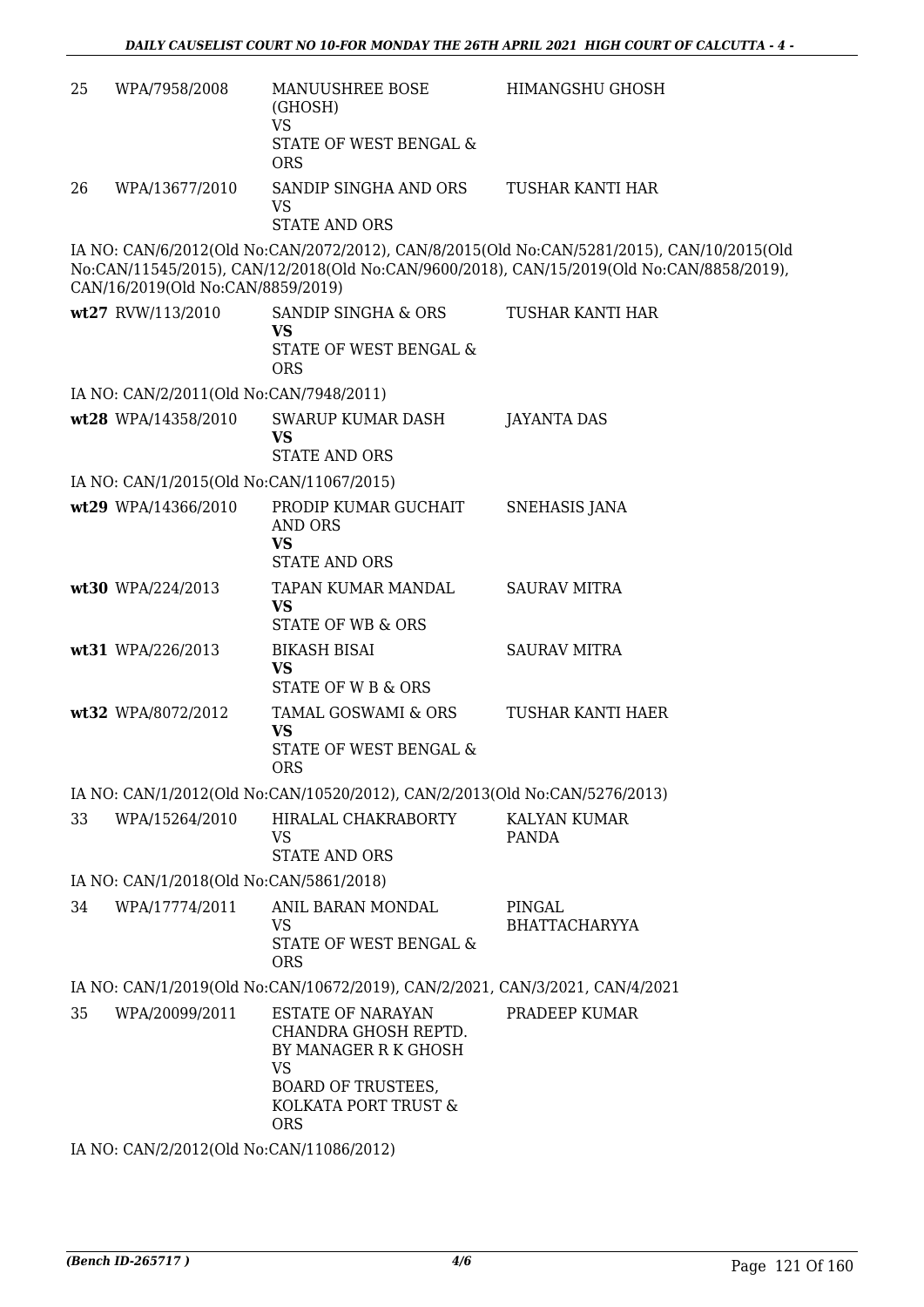| 36 | WPA/21895/2011                           | SWAGAT BUSINESS PVT<br><b>LTD</b><br><b>VS</b><br>UNION OF INDIA & ORS                                                         | <b>SUMITA SHAW</b>    |
|----|------------------------------------------|--------------------------------------------------------------------------------------------------------------------------------|-----------------------|
|    | IA NO: ASTA/1/2012(Old No:ASTA/4/2012)   |                                                                                                                                |                       |
| 37 | WPA/21843/2012                           | DEBLINA SAHA<br><b>VS</b><br>INDIAN OIL CORPORATION<br>& ORS.                                                                  | PARTHA PRATIM ROY     |
| 38 | WPA/17649/2014                           | JAYANTA MONDAL<br>VS<br><b>SOUTH BENGAL STATE</b><br>TRANSPORT CORPORATION<br>& ORS                                            | CHAMDRIMA KUNDU       |
| 39 | WPA/23650/2014                           | RAJENDRA KR. SAHA & ANR<br><b>VS</b><br>STATE OF WEST BENGAL &<br><b>ORS</b>                                                   | <b>GOLAM MASTAFA</b>  |
| 40 | WPA/28982/2015                           | SUDIPTA SAHA<br><b>VS</b><br><b>STATE OF WEST BENGAL &amp;</b><br><b>ORS</b>                                                   | KAKALI SAMAJPATY      |
| 41 | WPA/7633/2016                            | NORTH BENGAL TOURS &<br>TRAVELS & ANR<br><b>VS</b><br><b>INDIAN TOURISM</b><br>DEVELOPMENT<br><b>CORPORATION LTD &amp; ORS</b> | RAHUL GANGULY         |
|    | IA NO: CAN/1/2019(Old No:CAN/12551/2019) |                                                                                                                                |                       |
| 42 | WPA/28428/2016                           | KUSHAAL VIKRAM<br><b>VS</b><br>STATE OF WEST BENGAL &<br>ORS.                                                                  | <b>SAMIK SARKAR</b>   |
|    | IA NO: CAN/1/2017(Old No:CAN/2883/2017)  |                                                                                                                                |                       |
| 43 | WPA/9674/2017                            | SANDIP CHAKRABORTY &<br><b>ORS</b><br><b>VS</b><br>DISTRICT PRIMARY<br>SCHOOL COUNCIL,<br>PASCHIM MEDINIPORE &<br><b>ORS</b>   | A MANDAL              |
| 44 | WPA/14174/2017                           | KALI CHARAN NAG<br><b>VS</b><br>STATE OF WEST BENGAL &<br><b>ORS</b>                                                           | <b>TARA PADA DAS</b>  |
| 45 | WPA/19194/2018                           | RAM PRASAD GHOSH<br><b>VS</b><br>STATE OF WEST BENGAL &<br><b>ORS</b>                                                          | <b>SUKUMAR SARKAR</b> |
| 46 | WPA/5957/2019                            | FENA (P) LIMITED<br>VS<br>STATE OF WEST BENGAL &<br><b>ORS</b>                                                                 | SAYAN SINHA           |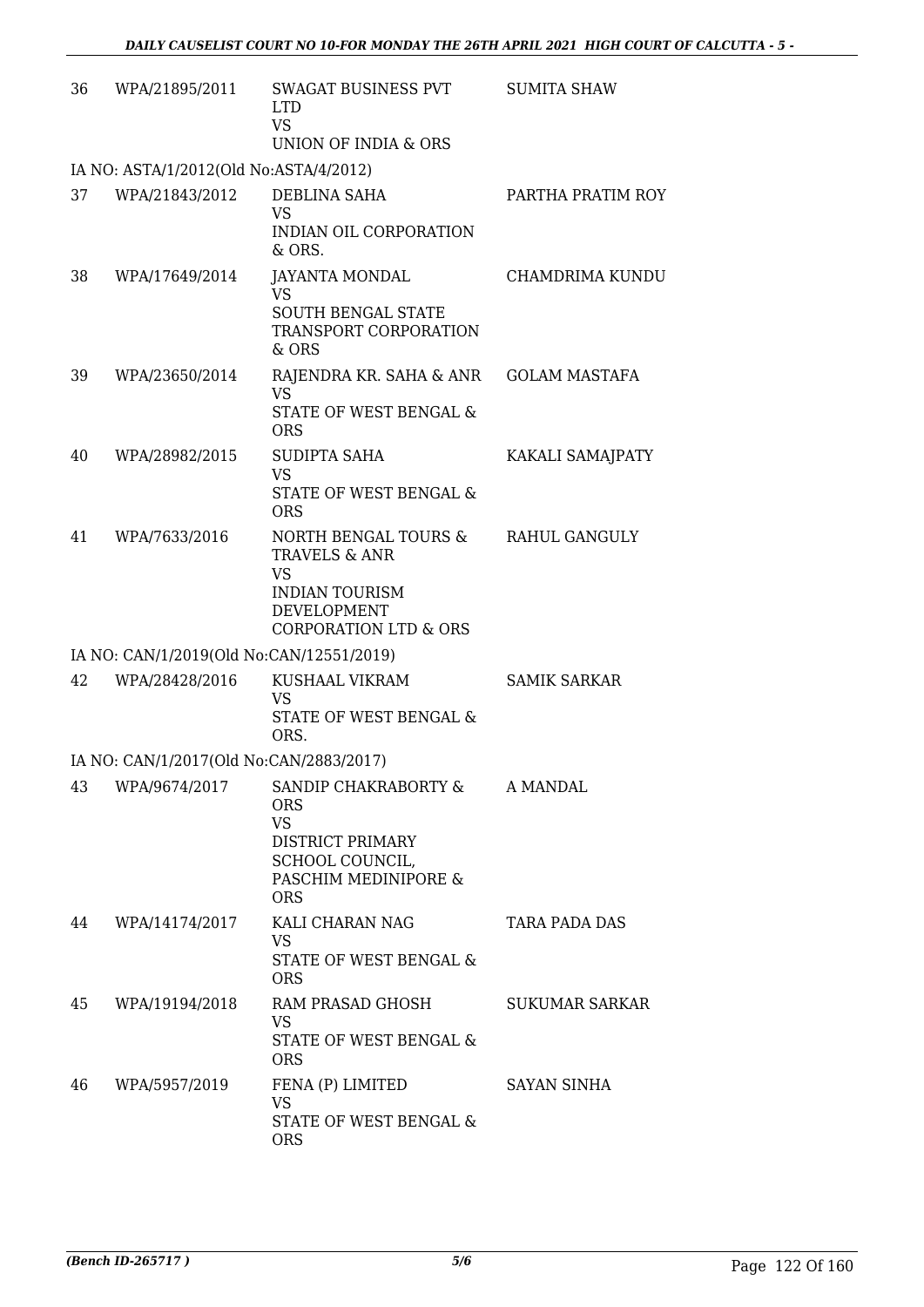| 47 | WPA/17842/2019                                | DEEPANJAN ROY<br>VS<br>MAULANA ABUL KALAM<br>AZAD UNIVERSITY OF<br><b>TECHNOLOGY &amp; ORS</b>    | RANANEESH GUHA<br>THAKURTA          |
|----|-----------------------------------------------|---------------------------------------------------------------------------------------------------|-------------------------------------|
|    |                                               | <b>APPLICATION CLAIM CASE</b>                                                                     |                                     |
| 48 | FMAT/1575/2011                                | PURNIMA ROY & ORS<br>VS<br>NATIONAL INSURANCE CO.<br>LTD. & ORS                                   | JAYANTA KR.<br><b>MANDAL</b>        |
|    | IA NO: CAN/1/2012(Old No:CAN/6195/2012)       |                                                                                                   |                                     |
| 49 | FMA/192/2019<br>$(PT I + OB + 2ND$<br>$J/C$ ) | HARIPRIYA DAS & ORS<br>VS.<br>THE NATIONAL INSURANCE<br>CO. LTD & ANR                             | <b>SAIDUR RAHAMAN</b>               |
| 50 | FMA/35/2021                                   | MD TUSIF KHAN@TAUSIF<br>KHAN@TAUSEEF KHAN<br><b>VS</b><br>NATIONAL INSURANCE<br>COMPANY LTD & ANR | <b>ASHIQUE MONDAL</b>               |
| 51 | FMA/192/2021<br>----------                    | SBI GENERAL INSURANCE<br>CO. LTD.<br>VS<br><b>SHILA ADAK AND ORS</b>                              | <b>DEBANJAN</b><br><b>MUKHERJEE</b> |

IA NO: CAN/1/2021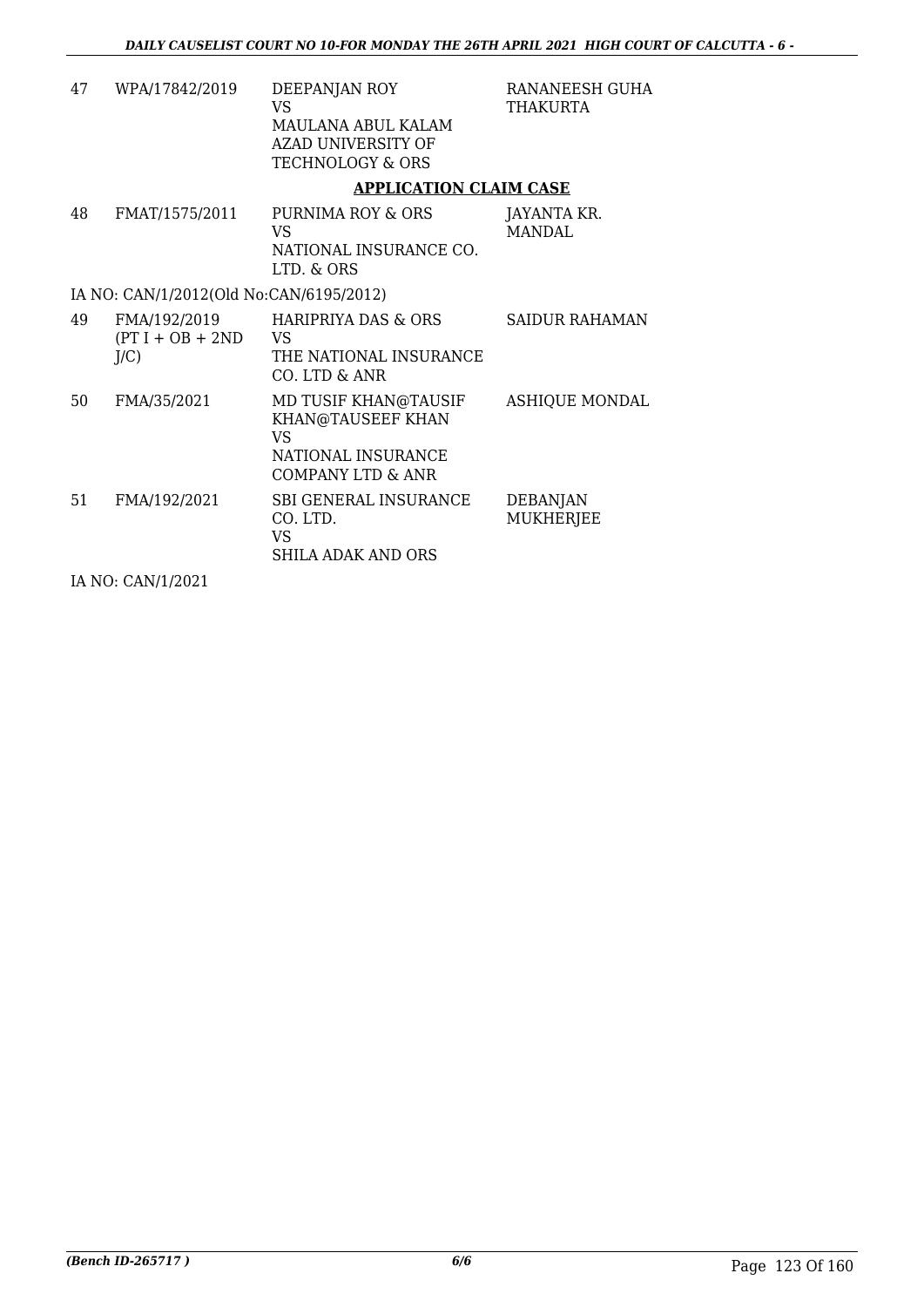

# **Appellate Side**

**DAILY CAUSELIST For Monday The 26th April 2021**

**COURT NO. 23**

# **SINGLE BENCH (SB - X )**

**AT 11:15 AM**

**HON'BLE JUSTICE ARINDAM MUKHERJEE**

# **(VIA VIDEO CONFERENCE)**

**ON AND FROM MONDAY, 1ST MARCH, 2021 - MATTERS (MOTION & HEARING) UNDER ARTICLE 226 OF THE CONSTITUTION RELATING TO MADHYAMIK SIKSHYA KENDRA UNDER GROUP - II, INCLUDING APPLICATIONS CONNECTED THERETO;**

**MATTERS (MOTION & HEARING) UNDER ARTICLE 226 OF THE CONSTITUTION OF INDIA RELATING TO CO-OPERATIVE SOCIETIES UNDER GROUP - V (EXCLUDING SERVICE MATTERS) AND APPLICATIONS CONNECTED THERETO;**

**AND**

**ON AND FROM MONDAY, 1ST MARCH, 2021 - IN ADDITION TO HIS OWN LIST, SHALL TAKE ITEM NOS.181 TO 235 FROM THE LIST DATED 1ST MARCH, 2021 OF HON'BLE JUSTICE SABYASACHI BHATTACHARYYA.**

**AND**

**ON AND FROM MONDAY, 1ST MARCH, 2021 - WILL SIT SINGLY AND TAKE ITEM NOS.236 TO 279 FROM THE LIST DATED 1ST MARCH, 2021 OF HON'BLE JUSTICE SABYASACHI BHATTACHARYYA (EXCEPT THE MATTERS WHICH ARE ALREADY DISPOSED OF OR ORDERED OTHERWISE).**

**IF NO ONE APPEARS FOR THE PETITIONERS IN THE VIRTUAL MODE, THE MATTERS SHALL BE DISMISSED.**

**NO PHYSICAL MENTIONING WILL BE ENTERTAINED UNTIL FURTHER ORDER ONLY E-MENTIONING WILL BE ENTERTAINED UPON NOTICE TO THE OTHERSIDE.**

**NOTE : MATTERS WILL BE TAKEN UP THROUGH VIRTUAL MODE ONLY .**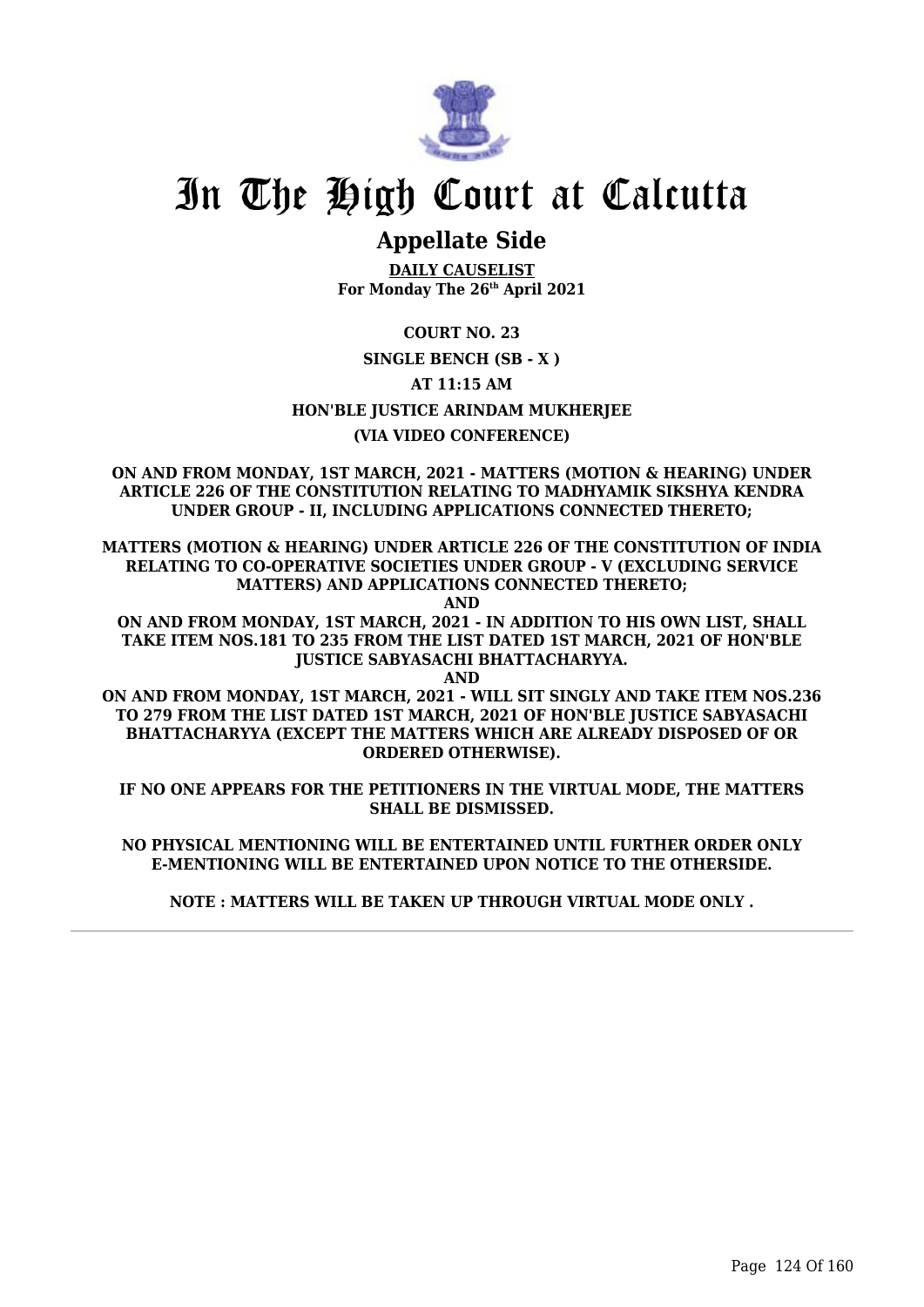

# **Appellate Side**

**DAILY CAUSELIST For Monday The 26th April 2021**

**COURT NO. 18 SINGLE BENCH (SB - XI) AT 11:15 AM HON'BLE JUSTICE BISWAJIT BASU (VIA VIDEO CONFERENCE)**

**ON AND FROM MONDAY, 22ND FEBRUARY, 2021 ROSTER NOTIFIED ON 8TH JANUARY, 2021 IS MODIFIED TO THE FOLLOWING EXTENT:-** 

**MATTERS (MOTION & HEARING) UNDER ARTICLE 226 OF THE CONSTITUTION RELATING TO MADRASAH EDUCATION UNDER GROUP II AND APPLICATIONS CONNECTED THERETO;**

**MATTERS (MOTION & HEARING) UNDER ARTICLE 226 OF THE CONSTITUTION RELATING TO APPOINTMENT AND SERVICE CONDITION OF PARA TEACHERS UNDER GROUP II AND APPLICATIONS CONNECTED THERETO;**

**ADMISSION AND HEARING OF CIVIL REVISION APPLICATIONS AND APPLICATIONS UNDER ARTICLE 227 OF THE CONSTITUTION OF INDIA ARISING OUT OF TESTAMENTARY, EJECTMENT / EVICTION SUITS AND PUBLIC PREMISES (UNAUTHORISED OCCUPANTS) ACT, 1971 INCLUDING APPLICATIONS CONNECTED THERETO.** 

**MATTERS (MOTION & HEARING) UNDER ARTICLE 226 OF THE CONSTITUTION OF INDIA RELATING TO LAND UNDER GROUP I INCLUDING APPLICATIONS CONNECTED THERETO.** 

**AND**

**ON AND FROM MONDAY, 19TH APRIL, 2021 TO FRIDAY, 30TH APRIL, 2021 – IN ADDITION TO HIS OWN LIST AND DETERMINATION, WILL SIT SINGLY AND TAKE UP THE MATTERS FROM THE LIST AND DETERMINATION OF HON'BLE JUSTICE RAJARSHI BHARADWAJ.** 

**NOTE: MATTERS WILL BE TAKEN UP THROUGH VITRUAL MODE ONLY.**

**SPECIAL NOTE : MENTIONING FOR INCLUSION OF "HEARING MATTERS" IN THE LIST WILL NOT BE ENTERTAINED FOR THE TIME BEING.**

**SPL. NOTE: ON 26.04.2021, 'TO BE MENTIONED' & 'CIVIL NEW MOTION' WILL BE TAKEN UP TILL 1.00 P.M., IF NOT EXHAUSTED EARLIER. THEREAFTER 'MOTION' WILL BE TAKEN UP.** 

|   |               | <b>NEW MOTION (GROUP - II)</b>                                |                    |  |
|---|---------------|---------------------------------------------------------------|--------------------|--|
| 1 | WPA/7270/2021 | SK. HASAN IMAM<br>VS<br>STATE OF WEST BENGAL AND<br>ORS.      | KAZI SAJJAD ALAM   |  |
| 2 | WPA/7517/2021 | TUHIN MOLLA<br>VS<br>STATE OF WEST BENGAL AND<br>ORS.         | PALASH BAPARI      |  |
| 3 | WPA/7574/2021 | MEHEDI HASAN BISWAS<br>VS<br>STATE OF WEST BENGAL AND<br>ORS. | PAMPA DEY (DHABAL) |  |
| 4 | WPA/7775/2021 | SYED IMROZE ALI<br>VS<br>STATE OF WEST BENGAL AND<br>ORS.     | REJAUL ALAM        |  |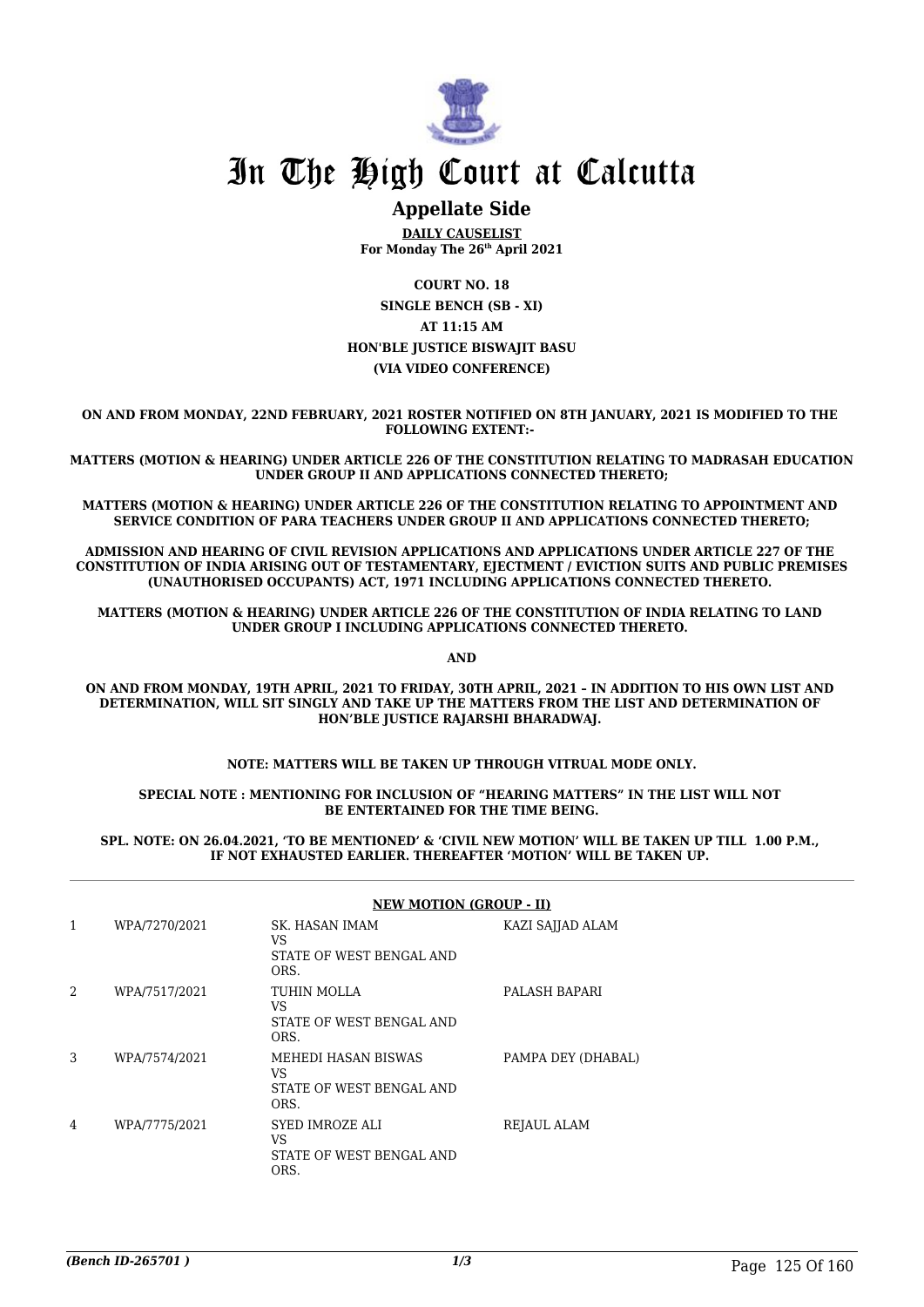## *DAILY CAUSELIST COURT NO 18-FOR MONDAY THE 26TH APRIL 2021 HIGH COURT OF CALCUTTA - 2 -*

| 5  | WPA/7932/2021                                                | SK FAIJUL HOQUE AND ANR.<br>VS<br>STATE OF WEST BENGAL AND<br>ORS.             | NAYEEMUL HAQUE         |
|----|--------------------------------------------------------------|--------------------------------------------------------------------------------|------------------------|
| 6  | WPA/7937/2021                                                | MD ALI AHMAD AND ORS.<br>VS<br>STATE OF WEST BENGAL AND<br>ORS.                | NAYEEMUL HAQUE         |
| 7  | WPA/8765/2021                                                | HABIBUR RAHAMAN MONDAL<br>AND ORS<br>VS                                        | <b>GOUTAM SARDAR</b>   |
|    |                                                              | STATE OF WEST BENGAL AND<br>ORS.                                               |                        |
| 8  | WPA/8773/2021                                                | SABINA YASMIN<br>VS<br>STATE OF WEST BENGAL AND<br>ORS.                        | SANTANU MAJI           |
| 9  | WPA/9860/2021                                                | HASANUL ISLAM<br>VS<br>STATE OF WEST BENGAL AND                                | SUBHOJIT GHOSH         |
| 10 | WPA/9861/2021                                                | ORS.<br>POPY GHOSH<br>VS                                                       | SUBHOJIT GHOSH         |
|    |                                                              | STATE OF WEST BENGAL AND<br>ORS.                                               |                        |
|    |                                                              | <b>MOTION</b>                                                                  |                        |
| 11 | CO/471/2020                                                  | NANI GOPAL DAS<br>VS<br>HEMLATA ROONGTA                                        | TARAK NATH HALDER      |
|    | $\textbf{wt12}$ CO/1132/2020                                 | HEMLATA RUNGTA<br>VS                                                           | SANWAL TIBREWAL        |
|    |                                                              | NANI GOPAL DAS                                                                 |                        |
|    | IA NO: CAN/1/2020(Old No:CAN/3670/2020)<br>wt13 CO/1133/2020 | ANAND KUMAR RUNGTA @                                                           | SANWAL TIBREWAL        |
|    |                                                              | <b>ROONGTA</b><br>VS                                                           |                        |
|    |                                                              | <b>BALAI CHANDRA DAS</b>                                                       |                        |
|    | IA NO: CAN/2/2020, CAN/3/2020<br>wt14 CO/472/2020            | BALAI CH. DAS                                                                  | TARAK NATH HALDER      |
|    |                                                              | VS<br>ANAND KR. ROONGTA                                                        |                        |
| 15 | CO/954/2020                                                  | RAM PIYARI CHOWHAN @ RAM<br>PIYARE CHOUHAN<br>VS                               | SANJIB SETH            |
|    |                                                              | <b>RAJEN PRASAD</b>                                                            |                        |
| 16 | CO/246/2021                                                  | AJIBAR LASKAR<br>VS<br>KASHED ALI LASKAR AND ORS                               | SAFIQUE ALI MIDDE      |
| 17 | CO/483/2021                                                  | M/S BIDYA CONSTRUCTRUCTION<br>VS<br>RAJESH KUMAR AGARWAL AND<br><b>ANOTHER</b> | PRIYANKAR BASU MALLICK |
| 18 | CO/486/2021                                                  | RITA AGARWAL<br>VS<br>NIRMAL KUMARMAHESWARI<br><b>ALIAS BEHARI</b>             | PRADEEP KUMAR          |
| 19 | CO/487/2021                                                  | RITA AGARWAL<br>VS<br>NIRMAL KUMAR MAHESWARI<br><b>ALIAS BEHARI</b>            | PRADEEP KUMAR          |
| 20 | CO/496/2021                                                  | SARMISTHA DUTTA<br>VS<br>CHANDRIMA ROY BANERJEE AND<br>ANR                     | DYUTIMAN BANERJEE      |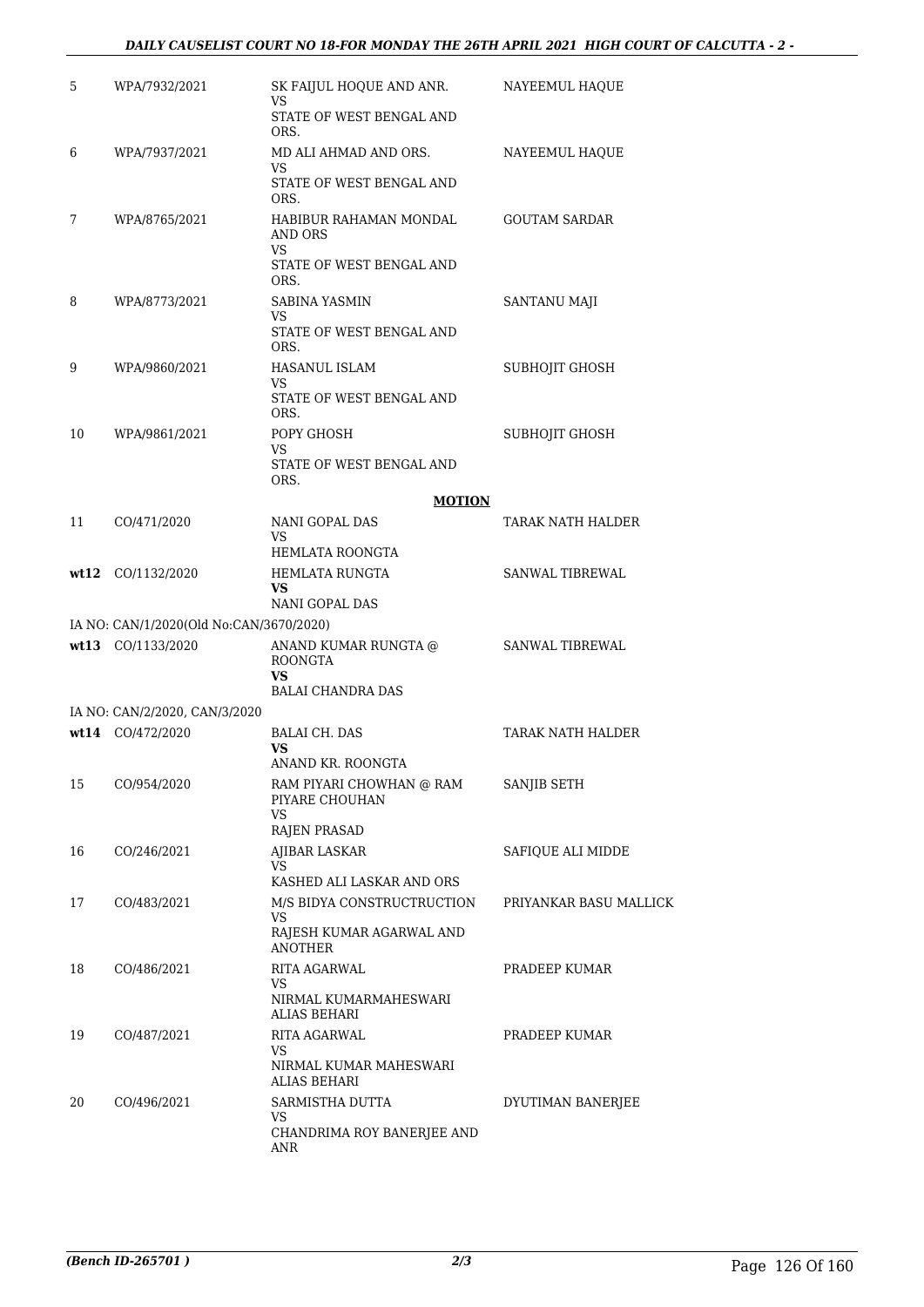## *DAILY CAUSELIST COURT NO 18-FOR MONDAY THE 26TH APRIL 2021 HIGH COURT OF CALCUTTA - 3 -*

| 21 | CO/563/2021 | PENGUIN TRADING AND AGENCIS<br><b>LTD</b><br>VS<br>M/S. MAA DURGA TRADING           | TIRTHA PATI ACHARYYA |
|----|-------------|-------------------------------------------------------------------------------------|----------------------|
| 22 | CO/578/2021 | PRAVIR GARG AND ANR.<br>VS<br>ALAMBEE COOPERATIVE<br><b>HOUSING SOCIETY LIMITED</b> | ANKITA DEY           |
| 23 | CO/619/2021 | PURABI BASU<br>VS<br>PARESH DHAR AND ORS                                            | ABHISHEK SHAW        |
| 24 | CO/639/2021 | PINTU DAS<br>VS<br>CHABI MUKIHERJEE                                                 | TANASRI SUR          |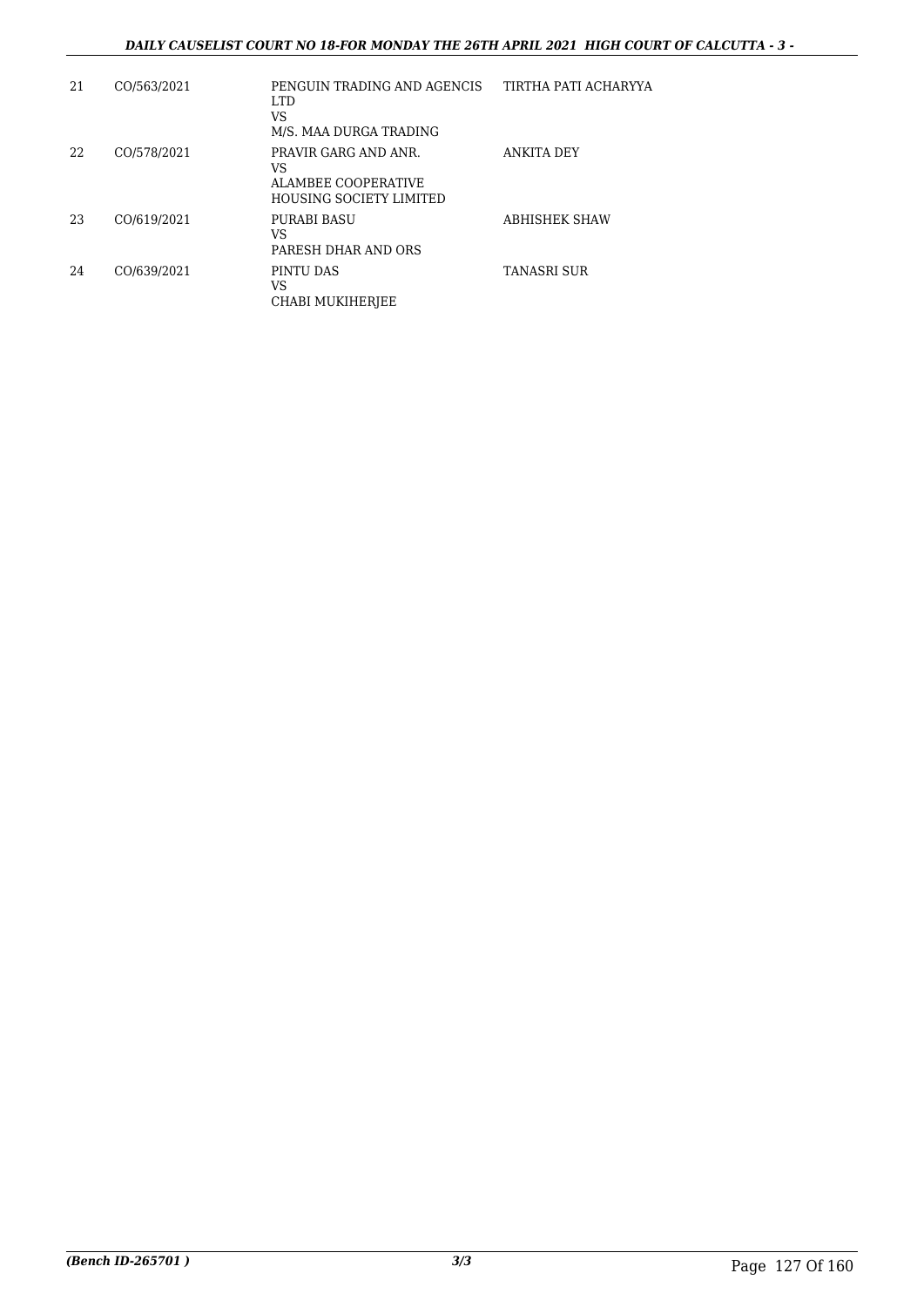

# **Appellate Side**

**DAILY CAUSELIST For Monday The 26th April 2021**

**COURT NO. 24**

**SINGLE BENCH (SB - XII)**

**AT 11:15 AM**

**HON'BLE JUSTICE AMRITA SINHA**

**(VIA VIDEO CONFERENCE)**

**ON AND FROM MONDAY, 11TH JANUARY, 2021 ROSTER NOTIFIED ON 8TH JANUARY, 2021 IS MODIFIED TO THE FOLLOWING EXTENT :- MATTERS (MOTION & HEARING) UNDER ARTICLE 226 OF THE CONSTITUTION RELATING TO MUNICIPALITIES AND PANCHAYATS (EXCLUDING MATTERS RELATED TO CO-OPERATIVE SOCIETIES) UNDER GROUP V AND APPLICATIONS CONNECTED THERETO (INCLUDING ALL SERVICE MATTERS RELATED TO MUNICIPALITY AND CONNECTED APPLICATIONS CONNECTED THERETO).** 

**AND**

**ON AND FROM WEDNESDAY, 21ST APRIL, 2021 TO SO LONG AS THE SINGLE BENCH OF HON'BLE JUSTICE AMRITA SINHA DOES NOT SIT – HON'BLE JUSTICE SHEKHAR B. SARAF IN ADDITION TO HIS OWN LIST AND DETERMINATION, SHALL TAKE UP MATTERS FROM THE LIST AND DETERMINATION OF HON'BLE JUSTICE AMRITA SINHA.** 

**THE FOLLOWING NOTES WILL BE EFFECTIVE ON AND FROM 11.01.2021.**

**SPECIAL NOTE : NO FURTHER INCLUSION IN THE LIST WILL BE ALLOWED UNTIL FURTHER ORDER.** 

**1.ON EVERY MONDAY MUNICIPALITY MOTIONS WILL BE TAKEN UP FOR THE WHOLE DAY. IF TIME PERMITS PANCHAYAT MOTIONS WILL BE TAKEN UP.** 

**2. ON EVERY TUESDAY PANCHAYAT MOTIONS WILL BE TAKEN UP TILL RECESS. AFTER RECESS APPLICATIONS WILL BE TAKEN UP AND IF TIME PERMITS PANCHAYAT MOTIONS WILL BE TAKEN UP AND THEREAFTER MUNICIPALITY MOTIONS WILL BE TAKEN UP.**

**3. ON EVERY WEDNESDAY MUNICIPALITY MOTIONS WILL BE TAKEN UP TILL RECESS. AFTER RECESS CONTEMPT MATTERS WILL BE TAKEN UP AND IF TIME PERMITS MUNICIPALITY MOTIONS WILL BE TAKEN UP AND THEREAFTER PANCHAYAT MOTIONS WILL BE TAKEN UP.** 

**4. ON EVERY THURSDAY PANCHAYAT MOTIONS WILL BE TAKEN UP TILL RECESS. AFTER RECESS HEARING MATTERS WILL BE TAKEN UP. IF TIME PERMITS PANCHAYAT MOTIONS WILL BE TAKEN UP AND THEREAFTER MUNICIPALITY MOTIONS WILL BE TAKEN UP.**

**5. ON EVERY FRIDAY PANCHAYAT MOTIONS WILL BE TAKEN UP TILL RECESS. AFTER RECESS HEARING MATTERS WILL BE TAKEN UP AND IF TIME PERMITS PANCHAYAT MOTIONS WILL BE TAKEN UP AND THEREAFTER MUNICIPALITY MOTIONS WILL BE TAKEN UP.** 

|                                         | <b>TO BE MENTIONED</b>                  |                                                                     |                    |
|-----------------------------------------|-----------------------------------------|---------------------------------------------------------------------|--------------------|
| 1                                       | WPA/13480/2015                          | ASHISH SAMANTA<br>VS<br>STATE OF WEST BENGAL & ORS                  | <b>ABU SOHEL</b>   |
|                                         | IA NO: CAN/1/2019(Old No:CAN/5055/2019) |                                                                     |                    |
| 2                                       | WPA/20454/2019<br>[NON-PROSECUTION]     | SUNIL A. KHUSHALANI<br>VS<br>KOLKATA MUNICIPAL<br>CORPORATION & ORS | KUMK KUM MUKHERJEE |
|                                         |                                         | <b>MUNICIPALITY - MOTIONS</b>                                       |                    |
| 3                                       | WPA/29339/2014                          | KARTICK CHANDRA BARIK<br>VS<br>STATE OF WEST BENGAL & ORS           | KUNAL GANGULY      |
| IA NO: CAN/1/2020(Old No:CAN/2766/2020) |                                         |                                                                     |                    |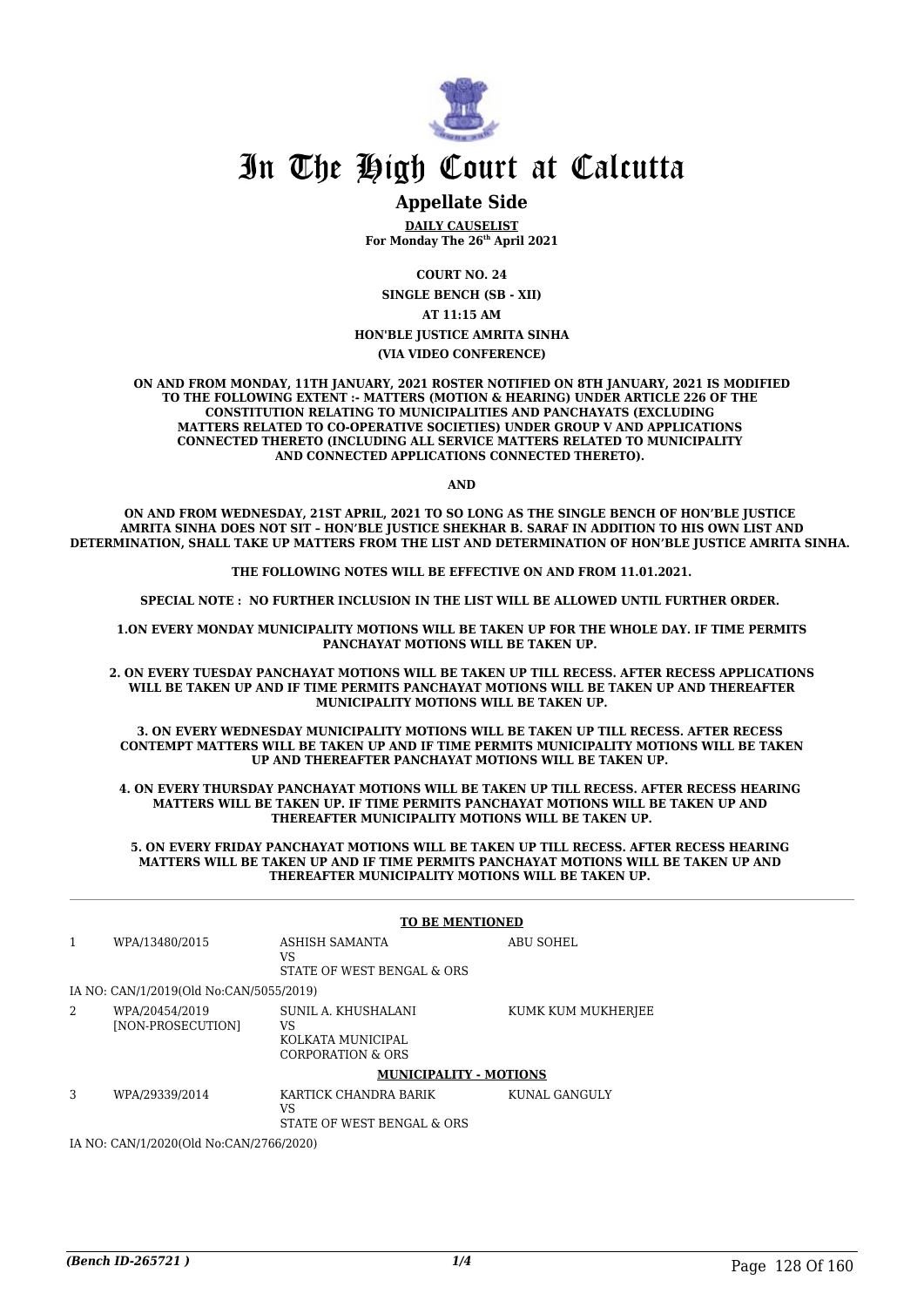| wt4 | WPA/29340/2014                          | SWAPAN CHATTERJEE & ORS<br>VS                                                                                | KUNAL GANGULY                      |
|-----|-----------------------------------------|--------------------------------------------------------------------------------------------------------------|------------------------------------|
|     | IA NO: CAN/1/2020(Old No:CAN/2765/2020) | STATE OF WEST BENGAL & ORS                                                                                   |                                    |
| 5   | WPA/5052/2019                           | SARASWATI TANTUBAY AND ORS<br>(SWAPAN TANTUBAY SINCE<br>DEACESED)<br><b>VS</b><br>ASANSOL MUNICIPAL          | NEMAI CHANDRA SAHA                 |
| 6   | WPA/3108/2020                           | <b>CORPORATION AND ORSS</b><br><b>ANJALI DHAR</b><br>VS<br>KOLKATA MUNICIPAL<br><b>CORPORATION &amp; ORS</b> | SOUNAK BHATTACHARYA                |
| 7   | WPA/3814/2020                           | AMALENDU KR BERA & ORS<br>VS.<br>STATE OF WEST BENGAL & ORS                                                  | SOURAV DUTTA                       |
| 8   | WPA/4977/2020                           | <b>HARU BERA</b><br>VS<br>CHANDANNAGAR MUNICIPAL<br><b>CORPORATION &amp; ORS</b>                             | SHUVRO PROKASH LAHIRI              |
| 9   | WPA/5089/2020                           | NARENDRA NATH SEN<br>VS.<br>STATE OF WEST BENGAL & ORS                                                       | DEBNATH MAHATA                     |
| 10  | WPA/6957/2020                           | MIRA SHAW<br>VS<br>BHATPARA MUNICIPALITY                                                                     | <b>LAKSHMI SHAW</b>                |
|     | IA NO: CAN/1/2020                       |                                                                                                              |                                    |
| 11  | WPA/7246/2020                           | SUBRATA MUKHERJEE<br>VS<br>KOLKATA MUNICIPAL<br>CORPORATION                                                  | <b>GITASHREE MISTRY</b>            |
|     | IA NO: CAN/1/2020                       |                                                                                                              |                                    |
| 12  | WPA/7527/2020                           | SOUMEN KUMAR DUTTA<br><b>VS</b><br>State of West Bengal                                                      | <b>SOURAV DUTTA</b>                |
|     | IA NO: CAN/1/2020                       |                                                                                                              |                                    |
| 13  | WPA/7785/2020                           | <b>JOYASHREE BASULI</b><br><b>VS</b><br>STATE OF WEST BENGAL AND ORS.                                        | UTTAM KR<br><b>BHATTACHARYYA</b>   |
| 14  | WPA/8019/2020                           | NANDA GUHA AND ORS<br>VS<br>A MUNICIPAL CORPORATIOPN AND<br>ORS                                              | MAUSUMI BHOWAL                     |
| 15  | WPA/8032/2020                           | <b>IQBAL AHMED</b><br><b>VS</b><br>State of West Bengal                                                      | GOLAM KARIM<br>CHOUDHURY           |
| 16  | WPA/8275/2020                           | <b>BISWARUP PAUL</b><br>VS<br>THE KOLKATA MUNICIPAL<br><b>CORPORATION AND OTHERS</b>                         | SUTHIRTHA DAS                      |
| 17  | WPA/8518/2020                           | RAMESH CHOWDHURY AND ORS<br>VS<br>HOWRAH MUNICIPAL<br><b>CORPORATION AND ORS</b>                             | KOYELI BHATTACAHARYA               |
| 18  | WPA/8593/2020                           | MD PARVEZ<br>VS<br>THE HOWRAH MUNICIPAL<br>CORPORATION                                                       | ARDHENDU BANERJEE                  |
| 19  | WPA/8652/2020                           | MD JAWED<br><b>VS</b>                                                                                        | MANABENDRA THAKUR                  |
| 20  | WPA/9017/2020                           | the kolkata municipal corporation<br>SUNAND PRASAD SHAW<br>VS<br>STATE OF WEST BENGAL AND ORS.               | PRATAP RANJAN<br><b>CHATTERJEE</b> |
| 21  | WPA/9080/2020                           | <b>KANAI PRASAD</b><br>VS<br>STATE OF WEST BENGAL AND ORS.                                                   | MRITYUNJOY SAHA                    |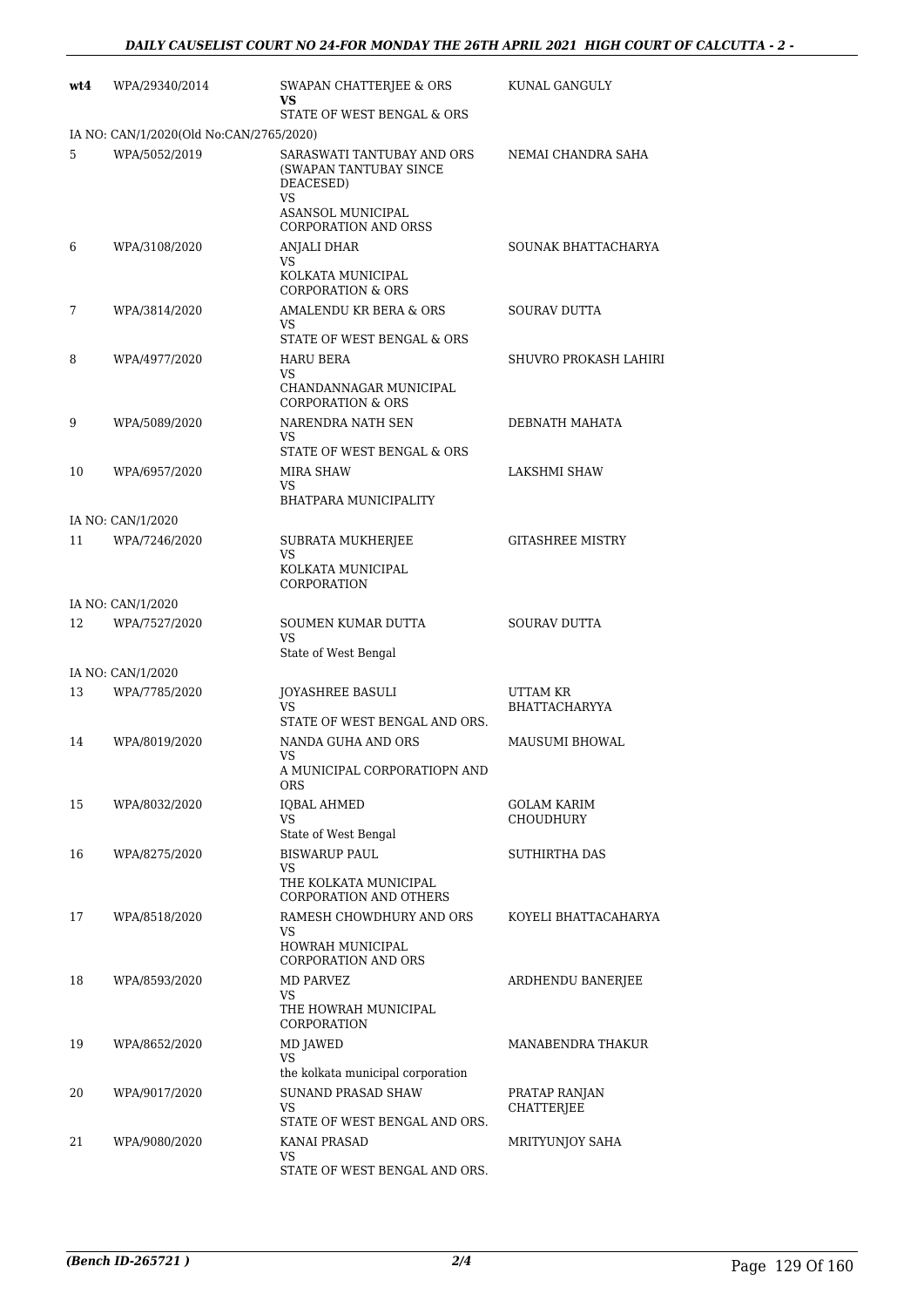| 22 | WPA/9603/2020       | KALIDAS MAITY AND ANR.<br>VS                                                                  | TANUSREE DAS            |
|----|---------------------|-----------------------------------------------------------------------------------------------|-------------------------|
| 23 | WPA/9772/2020       | STATE OF WEST BENGAL AND ORS.<br><b>ITU CHAKRABORTY</b><br>VS<br>KOLKATA MUNICIPAL            | MANABENDRA THAKUR       |
| 24 | WPA/9865/2020       | CORPORATION<br>PRAVAT KUMAR BANERJEE<br>VS                                                    | BIDHAYAK LAHIRI         |
| 25 | WPA/10091/2020      | State of West Bengal<br>DEBABRATA PAL AND ANR<br>VS<br>THE STATE OF WEST BENGAL AND           | DEBNATH MAHATA          |
| 26 | WPA/10201/2020      | <b>ORS</b><br>AJAY CHOWDHURY AND ANOTHER<br><b>VS</b>                                         | <b>BRATIN KUMAR DEY</b> |
| 27 | WPA/10665/2020      | KOLKATA MUNICIPAL<br><b>CORPORATION AND OTHERS</b><br>PRADIP KUMAR DEBNATH<br>VS              | <b>SUKANTA DAS</b>      |
| 28 | WPA/10734/2020      | STATE OF WEST BENGAL AND ORS.<br>SHYAM SUNDER DUTTA<br>VS                                     | ABHISHEK BANERJEE       |
| 29 | WPA/10782/2020      | STATE OF WEST BENGAL AND ORS.<br>RUPA BIBI @ RUPA BIBI SEIKH<br><b>VS</b>                     | ARJUN SAMANTA           |
| 30 | WPA/11183/2020      | STATE OF WEST BENGAL AND ORS.<br>MANIKA SAHA<br>VS                                            | NEPESH MAJHI            |
| 31 | WPA/11323/2020      | PANIHATI MUNICIPALITY AND ORS<br>AJIT KUMAR HAJRA<br>VS                                       | TARUN KUMAR DAS         |
| 32 | WPA/11663/2020      | State of West Bengal<br>PAPRI DAS<br>VS<br><b>KMC AND ORS</b>                                 | J K SANWARWALA          |
| 33 | WPA/263/2021        | ABHISHEK MUKHERJEE<br>VS<br>STATE OF WEST BENGAL AND ORS.                                     | SANDIP GHOSH            |
| 34 | WPA/381/2021        | PAMPA BARMAN DAS<br><b>VS</b><br>STATE OF WEST BENGAL AND ORS.                                | <b>BISWAJIT TIWARI</b>  |
| 35 | WPA/1188/2021       | KISHOR KUMAR OJHA<br>VS<br>THE KOLKATA MUNICIPAL                                              | MD. JALALUDDIN          |
| 36 | WPA/1403/2021       | CORPORATION<br>SWAPAN KUMAR DEY<br>VS                                                         | SURYA MAITY             |
| 37 | WPA/1408/2021       | STATE OF WEST BENGAL AND ORS.<br>SANTU GHOSH<br>VS<br>STATE OF WEST BENGAL AND ORS.           | PALASH MUKHERJEE        |
| 38 | WPA/1433/2021       | GARIMA DEVELOPERS AND<br>ANOTHER<br>VS<br>KOLKATA MUNICIPAL<br>CORPORATION AND OTHERS         | ANUJIT MOOKHERJI        |
|    | wt39 WPA/37860/2013 | RATNA GHOSE & ORS<br>VS                                                                       | TANUSREE DAS            |
|    |                     | THE K.M.C. & ORS<br>IA NO: CAN/1/2014(Old No:CAN/6994/2014), CAN/2/2018(Old No:CAN/2662/2018) |                         |
| 40 | WPA/1607/2021       | ALAM ARA BIBI<br>VS<br>KOLKATA MUNICIPAL                                                      | INDRAJIT BHATTACHARJEE  |
|    |                     | CORPORATION                                                                                   |                         |
| 41 | WPA/1620/2021       | <b>ANJANA ROY</b><br>VS<br>STATE OF WEST BENGAL AND ORS.                                      | PROBAL SARKAR           |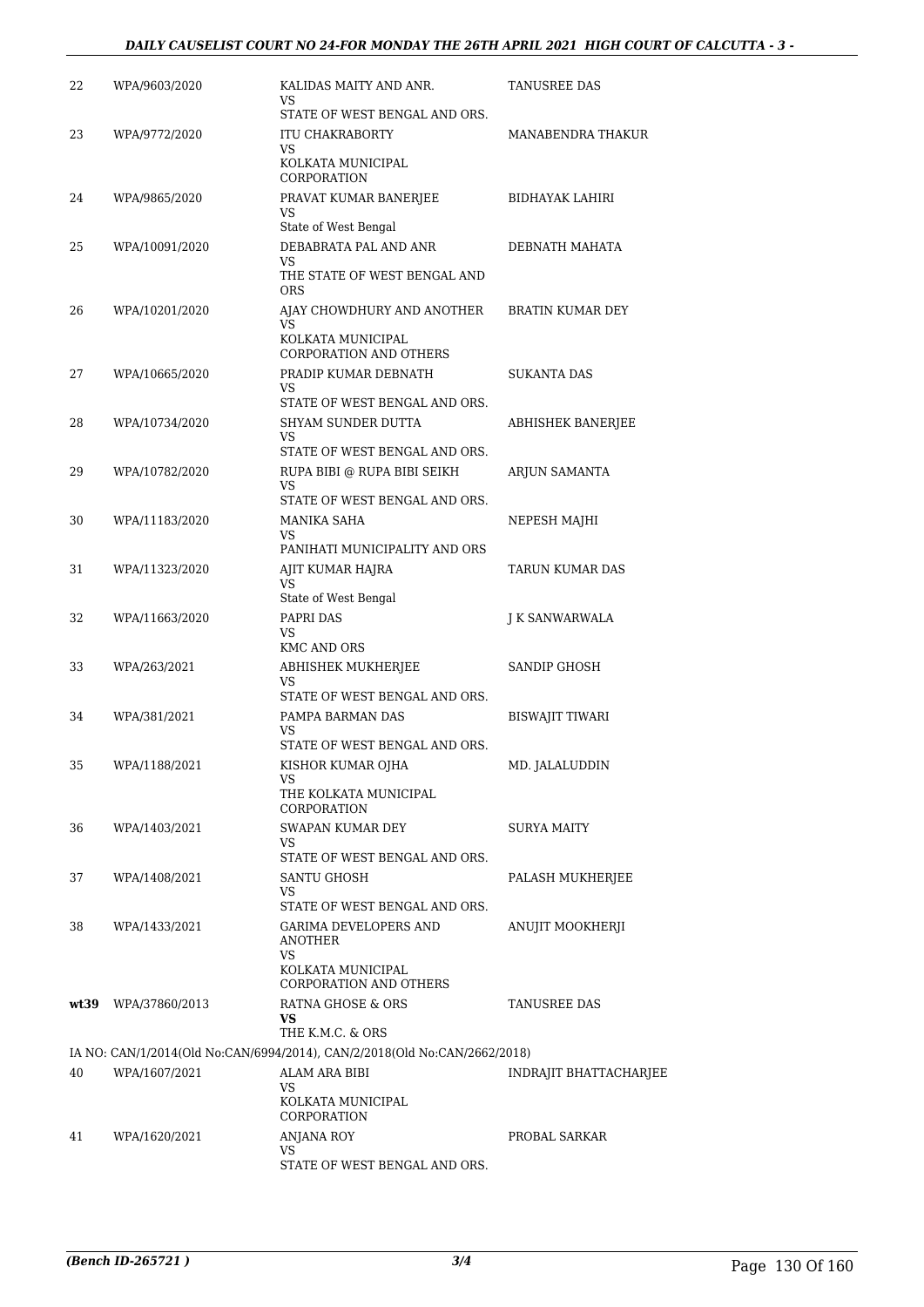| 42 | WPA/1626/2021     | MUNNI DOM<br>VS.<br>STATE OF WEST BENGAL AND ORS.                                              | PROBAL SARKAR         |
|----|-------------------|------------------------------------------------------------------------------------------------|-----------------------|
| 43 | WPA/5114/2021     | <b>SAHADEB DAS</b><br><b>VS</b><br>STATE OF WEST BENGAL AND ORS.                               | PRTANTICK GHOSH       |
|    |                   | <b>PANCHAYAT - MOTIONS</b>                                                                     |                       |
| 44 | WPA/18945/2019    | <b>SUKHEN KUMAR</b><br><b>VS</b>                                                               | SOUNAK BHATTACHARYA   |
|    |                   | STATE OF WEST BENGAL & ORS                                                                     |                       |
| 45 | WPA/4809/2020     | NURUL AMIN @ NURULAMIN<br><b>GAYEN</b><br><b>VS</b><br>STATE OF WEST BENGAL & ORS              | PAMPA DEY (DHABAL)    |
| 46 | WPA/10528/2020    | JOYPRAKASH MONDAL AND ORS<br><b>VS</b><br>STATE OF WEST BENGAL AND ORS.                        | <b>SANKAR HALDER</b>  |
| 47 | WPA/2917/2021     | SANAT KUMAR MANDAL AND<br><b>OTHERS</b><br><b>VS</b><br>STATE OF WEST BENGAL AND ORS.          | SHUVRO PROKASH LAHIRI |
| 48 | WPA/4282/2021     | JAYDEB HALDER PROP OF JYOTI<br><b>ENTERPRISE</b><br><b>VS</b><br>STATE OF WEST BENGAL AND ORS. | <b>ASIF DEWAN</b>     |
|    | IA NO: CAN/1/2021 |                                                                                                |                       |
| 49 | WPA/6192/2021     | SAHINA SK.<br>VS.<br>THE STATE OF WEST BENGAL AND<br><b>ORS</b>                                | MITUL CHAKRABORTY     |
| 50 | WPA/7575/2021     | PRATIP CHAKRABORTY<br><b>VS</b><br>THE STATE OF WEST BENGAL AND<br><b>ORS</b>                  | DEBORUPA MUKHERJEE    |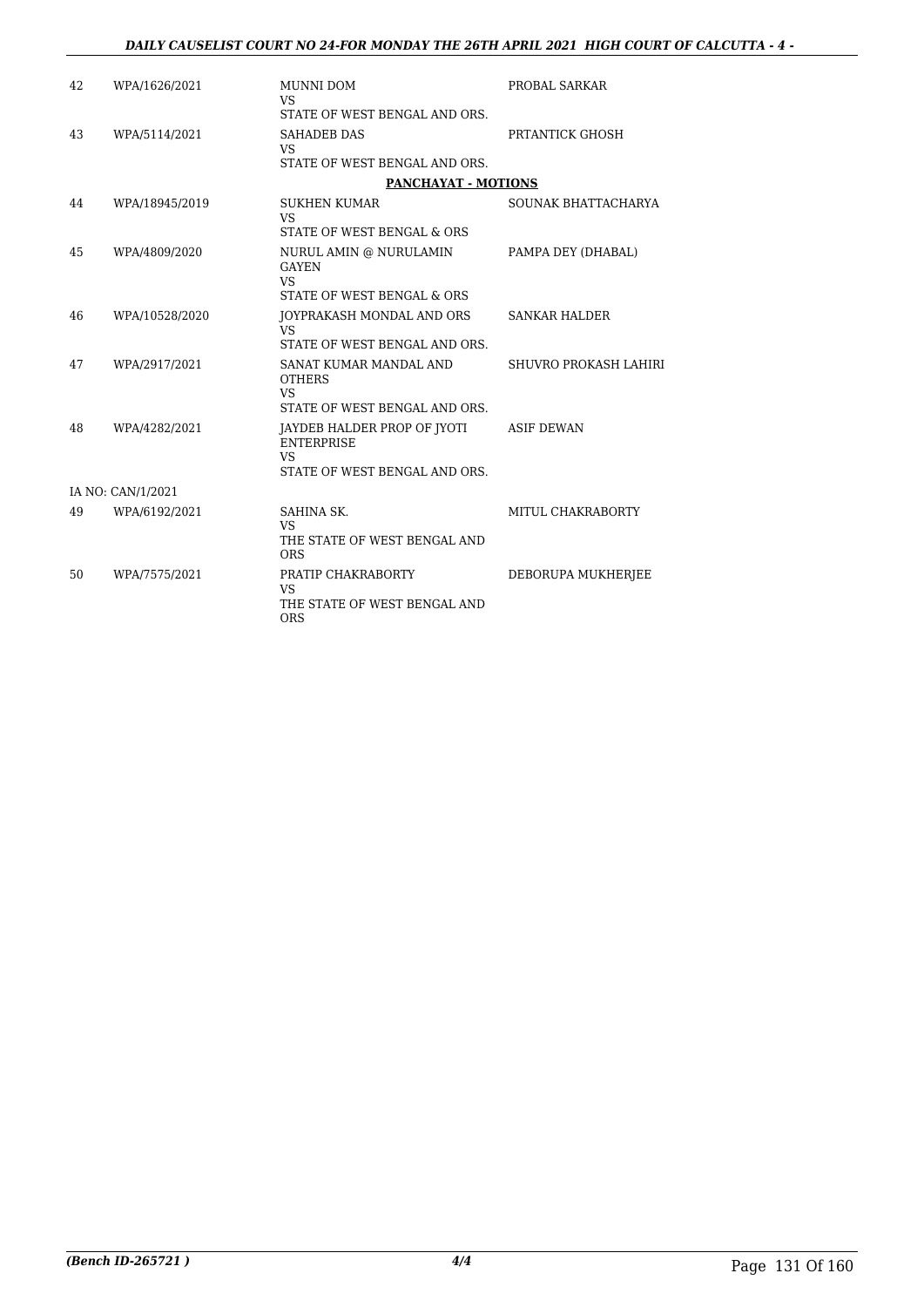

# **Appellate Side**

**DAILY CAUSELIST For Monday The 26th April 2021**

# **COURT NO. 22 SINGLE BENCH (SB - XIII) AT 11:15 AM HON'BLE JUSTICE ABHIJIT GANGOPADHYAY (VIA VIDEO CONFERENCE)**

# **THIS BENCH WILL NOT SIT ON 26.04.2021**

**ON AND FROM MONDAY, THE 11TH JANUARY, 2021 – MATTERS ( MOTION & HEARING) UNDER ARTICLE 226 OF THE CONSTITUTION OF INDIA RELATING TO LABOUR UNDER GROUP III; MATTERS (MOTION & HEARING) UNDER ARTICLE 226 OF THE CONSTITUTION RELATING TO TRANSPORT & TELECOMMUNICATION UNDER GROUP VII INCLUDING HEARING OF WRIT PETITIONS AND APPLICATIONS CONNECTED THERETO;**

**MATTERS(MOTION & HEARING) RELATING TO REGULATION OF INDUSTRIES & ESSENTIAL COMMODITIES & VARIOUS CENTRAL ORDERS UNDER GROUP VIII INCLUDING APPLICATIONS CONNECTED THERETO.**

**AND**

**ON AND FROM TUESDAY, 16TH MARCH, 2021 - WILL SIT SINGLY AND TAKE UP HIS REGULAR LIST AND DETERMINATION AS PUBLISHED IN THE ROSTER DATED 7TH JANUARY, 2021. FROM MONDAY, (25.01.2021) THE SCHEDULE GIVEN BELOW WILL BE FOLLOWED.**

# **NOTE : MATTERS WILL BE TAKEN UP SERIALLY.**

**NOTE : FROM 13TH APRIL, 2021 TO 30TH APRIL, 2021 NO MENTIONING WILL BE TAKEN FOR INCLUSION IN THE LIST EXCEPT SENIOR CITIZEN MATTERS AND MATTERS OF LEGAL AID.**

### **TO BE MENTIONED**

|   | WPA/4121/2021         | ABDUL KHALIL KHAN ALIAS<br>AB KHALIL KHAN<br>VS<br>STATE OF WEST BENGAL<br>AND ORS. | RANANESH GUHA<br>THAKURTA |
|---|-----------------------|-------------------------------------------------------------------------------------|---------------------------|
| 2 | WPA/7896/2021<br>(Ch) | SHYAM LAL SAHU<br>VS<br>STATE OF WEST BENGAL<br>AND ORS.                            | <b>BIKASH SHAW</b>        |
|   |                       | <b>GROUP - III</b>                                                                  |                           |
| C | MDA DEED DOOD         | UININIICTANI OADI EC EV                                                             | UICTOD CUATTEDIEE         |

|  | WPA/3663/2020 | HINDUSTAN CABLES EX   | VICTOR CHATTERJEE |
|--|---------------|-----------------------|-------------------|
|  |               | OFFICERS' ASS. & ANR. |                   |
|  |               | VS.                   |                   |
|  |               | REG. P.F COM. & ORS.  |                   |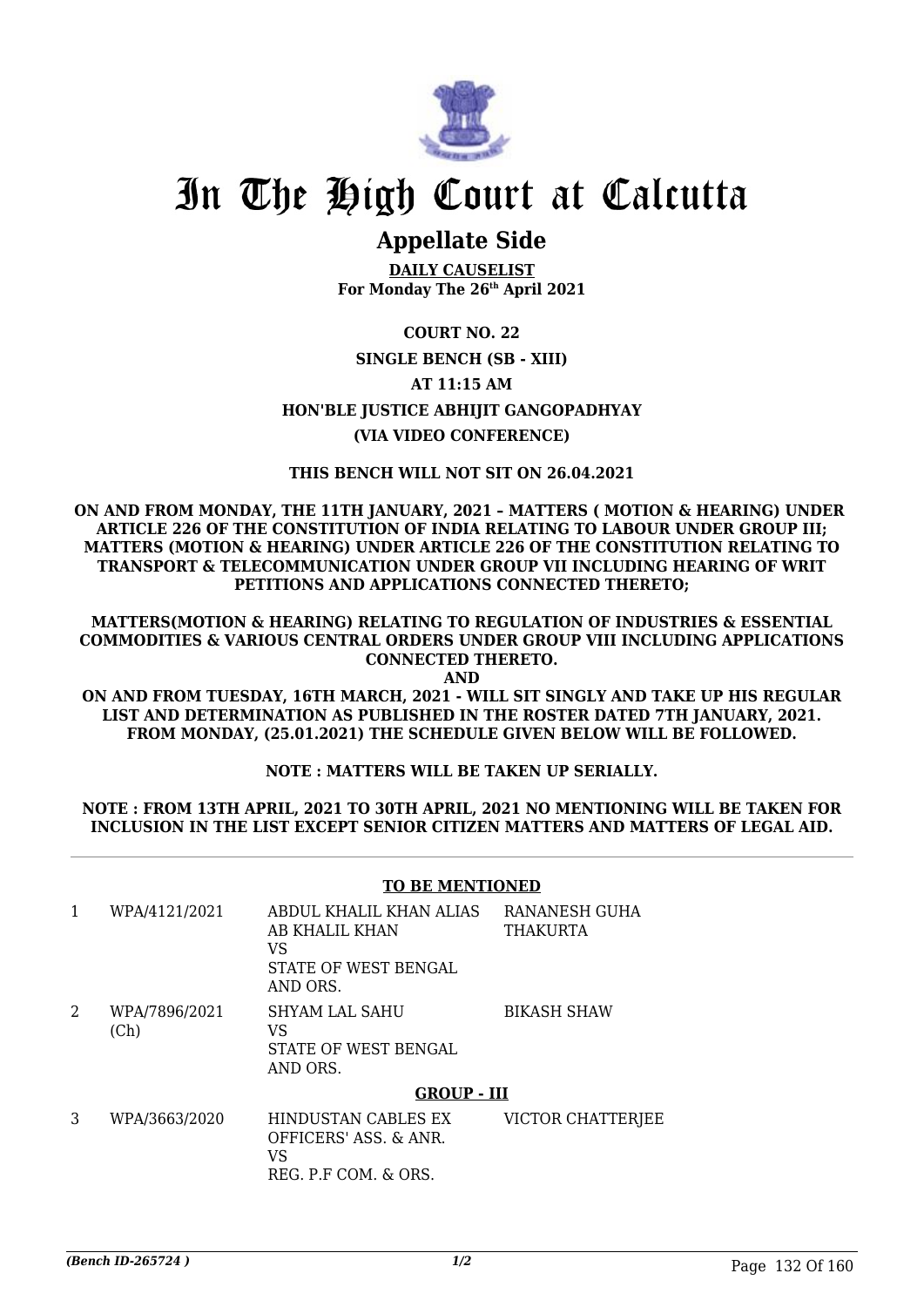| 4 | WPA/5280/2020 | S & IB SERVICES PVT. LTD<br>VS<br>STATE OF WEST BENGAL &<br>ORS                | RANANEESH GUHA<br>THAKURTA    |
|---|---------------|--------------------------------------------------------------------------------|-------------------------------|
| 5 | WPA/5281/2020 | S & IB SERVICES PVT. LTD.<br><b>VS</b><br>STATE OF WEST BENGAL &<br><b>ORS</b> | RANANEESH GUHA<br>THAKURTA    |
| 6 | WPA/5282/2020 | S & IB SERVICES PVT .LTD<br>VS<br><b>UNION OF INDIA &amp; ORS</b>              | RANANEESH GUHA<br>THAKURTA    |
|   |               | <b>GROUP - VII (MOTION)</b>                                                    |                               |
| 7 | WPA/8397/2021 | RIK AUTOMOBILES<br><b>VS</b><br>UNION OF INDIA AND ORS.                        | PARNA ROY<br><b>CHOUDHURY</b> |
|   |               | <b>GROUP - VIII</b>                                                            |                               |
| 8 | WPA/9774/2021 | KANIKA BISWAS<br><b>VS</b><br><b>STATE OF WEST BENGAL</b><br>AND ORS.          | RANJIT KUMAR ROY              |
|   |               | <b>PART HEARD MATTERS</b>                                                      |                               |
| 9 | WPA/1754/2018 | ANATA PAUL.<br><b>VS</b><br>STATE OF WEST BENGAL &<br>ORS                      | <b>B. SHAW</b>                |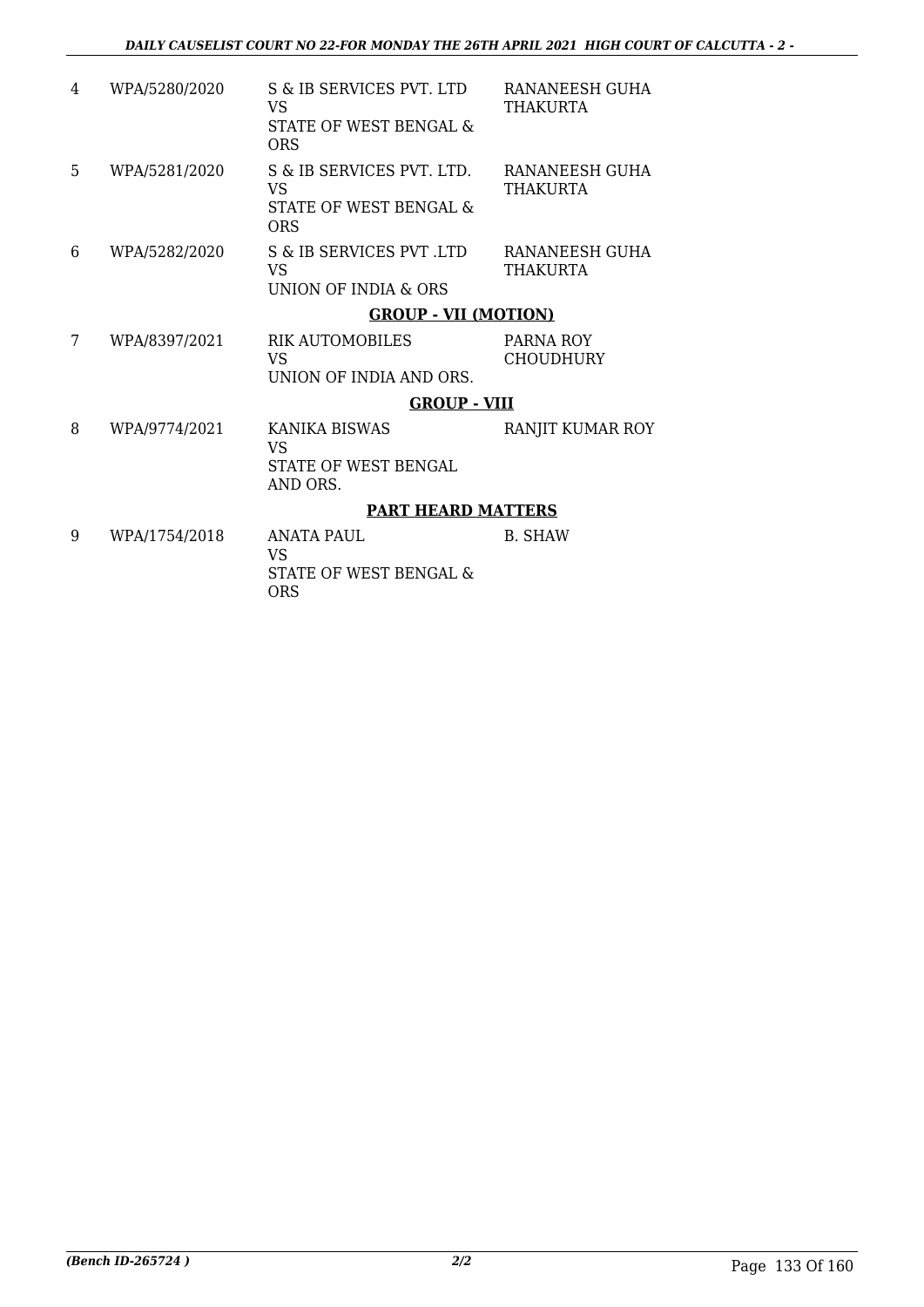

# **Appellate Side**

**DAILY CAUSELIST For Monday The 26th April 2021**

# **COURT NO. 32**

**SINGLE BENCH (SB - XIV)**

## **AT 11:15 AM**

**HON'BLE JUSTICE JAY SENGUPTA**

**(VIA VIDEO CONFERENCE)**

**ON AND FROM MONDAY, THE 11TH JANUARY, 2021 - ADMISSION OF CRIMINAL MOTIONS AND HEARING OF CRIMINAL REVISIONS ARISING OUT OF N.I. ACT; POCSO; MAINTENANCE AND CRIME AGAINST WOMEN (NOT ASSIGNED TO ANY OTHER BENCH) INCLUDING APPLICATIONS CONNECTED THERETO; HEARING OF CRIMINAL REVISIONS, (IRRESPECTIVE OF CLASSIFICATION) FILED FROM 2016 INCLUDING CONNECTED APPLICATIONS; HEARING OF CRIMINAL APPEALS. AND**

**ON AND FROM TUESDAY, 6TH APRIL, 2021 TO AS LONG AS HON'BLE JUSTICE JAY SENGUPTA DOES NOT SIT - HON'BLE JUSTICE SUBHASIS DASGUPTA IN ADDITION TO HIS OWN LIST AND DETERMINATION, WILL SIT SINGLY AND TAKE UP THE LIST AND DETERMINATION OF HON'BLE JUSTICE JAY SENGUPTA. NOTE : 1. MENTIONING FOR INCLUSION IN THE LIST WILL BE PERMITTED ONLY ON THE FIRST WORKING DAY OF THE WEEK AT THE FIRST SITTING. 2. MENTIONING SLIP SHALL SPECIFICALLY INDICATE WHETHER THE MATTER WAS DIRECTED TO "GO OUT OF LIST" ON THE LAST OCCASION. NOTE : MATTERS WILL BE TAKEN UP THROUGH PHYSICAL HEARING WHEN BOTH THE PARTIES ARE AGREED.**

### **TO BE MENTIONED**

| 1              | CRR/3231/2019<br>(Correction) | RAJKUMAR KOLEY & ORS<br>VS.<br>STATE OF WEST BENGAL&<br>ANR       | KUNAL GANGULY  |
|----------------|-------------------------------|-------------------------------------------------------------------|----------------|
|                | IA NO: CRAN/1/2021            |                                                                   |                |
| $\mathfrak{D}$ | CRR/447/2021<br>(Correction)  | ANTARA ROYCHOWDHURY<br>VS<br>STATE OF WEST BENGAL<br>AND ANR.     | Apan Saha      |
| 3              | CRR/863/2021<br>(Correction)  | DAYA KISAN JANGRA<br>VS<br>STATE OF WEST BENGAL<br>AND ORS.       | SANGITA JANGRA |
| 4              | CRR/733/2020                  | SOUMENDRA NATH NATH<br>VS<br>STATE OF WEST BENGAL &<br><b>ORS</b> | PRANTICK GHOSH |

# **LISTED MOTION**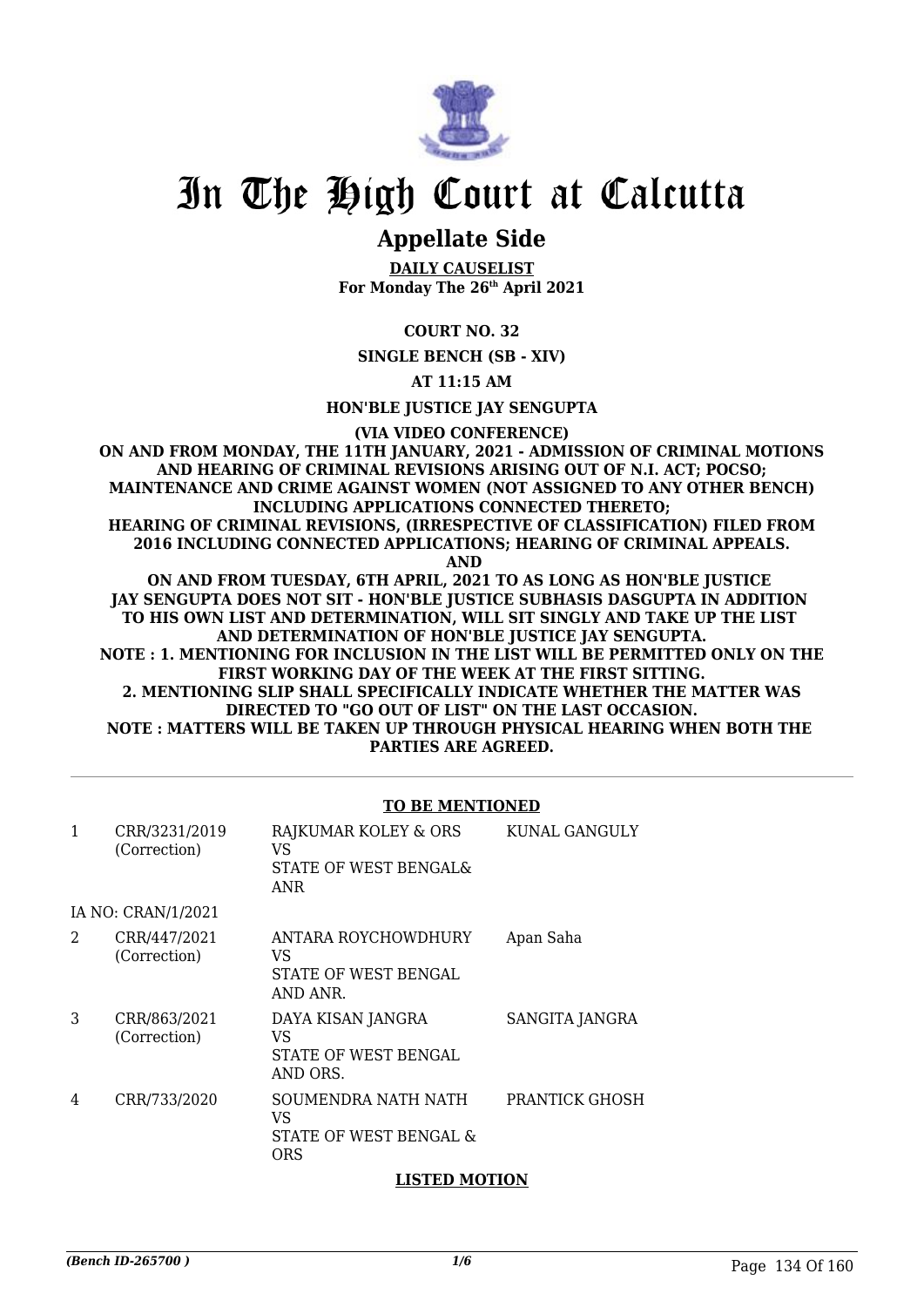| 5  | CRR/946/2021       | KARUNAMOYEE<br>MUKHERJEE<br><b>VS</b>                                              | <b>GAUTAM BANERJEE</b>              |
|----|--------------------|------------------------------------------------------------------------------------|-------------------------------------|
|    |                    | STATE OF WEST BENGAL                                                               |                                     |
| 6  | CRR/948/2021       | DWIJESH KUMAR SARKAR@<br><b>DWIJESH SARKAR</b><br><b>VS</b>                        | RITOPRIYA GHOSH                     |
|    |                    | <b>SUSHMA SAHA</b>                                                                 |                                     |
| 7  | CRR/949/2021       | DWIJESH KUMAR SARKAR @<br><b>DWIJESH SARKAR</b><br><b>VS</b>                       | RITOPRITA GHOSH                     |
|    |                    | <b>MANISH SAHA</b>                                                                 |                                     |
| 8  | CRR/950/2021       | DWIJESH KUMAR SARKAR @<br><b>DWIJESH SARKAR</b><br><b>VS</b><br><b>SUSHMA SAHA</b> | RITOPRITA GHOSH                     |
| 9  | CRR/953/2021       | <b>SUMAN PATRA</b><br><b>VS</b><br>STATE OF WEST BENGAL                            |                                     |
|    |                    | <b>AND ANR</b>                                                                     |                                     |
| 10 | CRR/955/2021       | AKASH PAUL AND ORS<br><b>VS</b>                                                    | <b>TANMOY KAR</b>                   |
|    |                    | STATE OF WEST BENGAL<br><b>AND ANR</b>                                             |                                     |
|    | IA NO: CRAN/1/2021 |                                                                                    |                                     |
| 11 | CRR/956/2021       | SUDIPTA CHAKRABORTY<br><b>VS</b>                                                   | <b>SASWATI</b><br><b>CHATTERJEE</b> |
|    |                    | SUTAPA CHAKRABORTY                                                                 |                                     |
| 12 | CRR/957/2021       | ROOTS GLOBAL PVT LTD<br>AND ORS<br>VS<br>STATE OF WEST BENGAL<br>AND ANR           | PARTHA BANERJEE                     |
| 13 | CRR/959/2021       | DIPAK KUMAR GOSWAMI                                                                | PARTHA SARKAR                       |
|    |                    | VS<br>STATE OF WEST BENGAL<br><b>AND ANR</b>                                       |                                     |
| 14 | CRR/960/2021       | DR SAPTARSHI BANERJEE                                                              | SAPTARSHI DUTT                      |
|    |                    | VS.<br>STATE OF WEST BENGAL<br><b>AND ANR</b>                                      |                                     |
| 15 | CRR/961/2021       | <b>BASUDEB GHOSH</b><br><b>VS</b><br><b>MUNMUN GHOSH</b>                           | SNIGDHA SAHA                        |
| 16 | CRR/962/2021       | RITA PATRA                                                                         | <b>SUMAN</b>                        |
|    |                    | <b>VS</b><br>STATE OF WEST BENGAL<br>AND ORS.                                      | <b>CHAKRABORTY</b>                  |
| 17 | CRR/964/2021       | JAYATI DAS @ JAYATI DAS<br><b>SARKAR</b><br><b>VS</b><br><b>SOUMEN DAS</b>         | <b>JOYITA RAY</b>                   |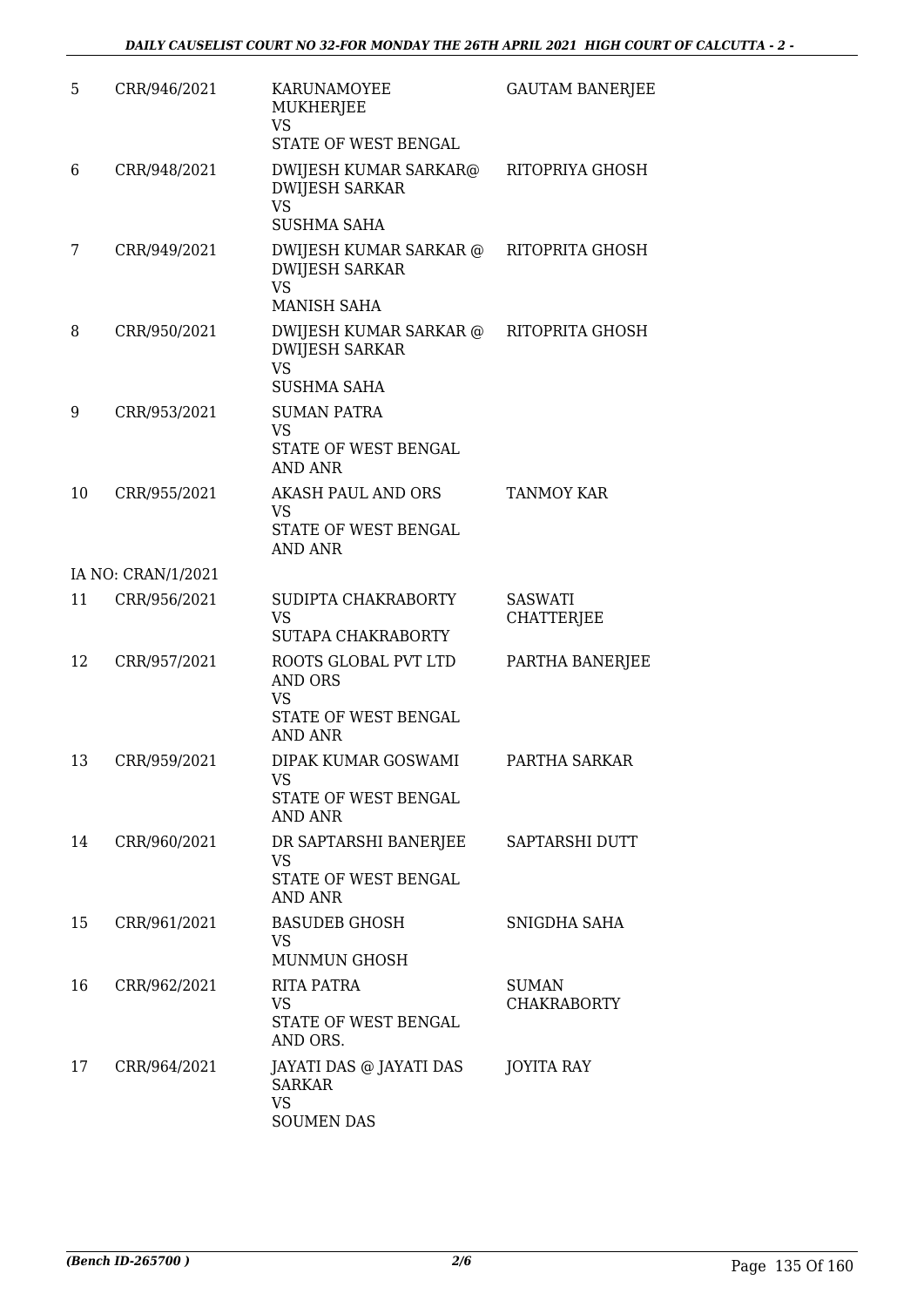| 18 | CRR/965/2021       | <b>KRISHNA ROY (DAS)</b><br><b>VS</b><br><b>ALOKE ROY</b>                                     | <b>JOYITA RAY</b>                     |
|----|--------------------|-----------------------------------------------------------------------------------------------|---------------------------------------|
| 19 | CRR/968/2021       | RAKESH DUTTA AND ORS<br><b>VS</b><br>STATE OF WEST BENGAL                                     | <b>SUMAN DAS</b><br><b>ADHIKARY</b>   |
| 20 | CRR/969/2021       | KEKA BHATTACHARYYA<br>(PANDEY) @ KEKA PANDEY<br><b>VS</b><br>STATE OF WEST BENGAL<br>AND ANR. | <b>SOMPURNA</b><br><b>CHATTERJEE</b>  |
| 21 | CRR/972/2021       | MONIRUL ISLAM<br>VS<br><b>NASIDA BIBI</b>                                                     | KOUSTAV DAS                           |
| 22 | CRR/984/2021       | PALASH DAS<br><b>VS</b><br>STATE OF WEST BENGAL<br><b>AND ANR</b>                             | <b>HIRANMAY DUTTA</b>                 |
| 23 | CRR/986/2021       | ASIF IQBAL HALSANA AND<br><b>ORS</b><br><b>VS</b><br>STATE OF WEST BENGAL<br><b>AND ANR</b>   | ASHIM GHOSHAL                         |
|    | IA NO: CRAN/1/2021 |                                                                                               |                                       |
| 24 | CRR/987/2021       | MAMTA MUKHERJEE AND<br><b>ANOTHER</b><br>VS<br>STATE OF WEST BENGAL<br><b>AND ANOTHER</b>     | <b>SURESH KUMAR</b><br><b>MITRUKA</b> |
|    | IA NO: CRAN/1/2021 |                                                                                               |                                       |
| 25 | CRR/992/2021       | LAKSHMI PAUL<br><b>VS</b><br>STATE OF WEST BENGAL<br>AND ANR.                                 | <b>KISHAN RAY</b>                     |
| 26 | CRR/994/2021       | LAKSHMI PAUL<br><b>VS</b><br>STATE OF WEST BENGAL<br>AND ANR.                                 | <b>KISHAN RAY</b>                     |
| 27 | CRR/995/2021       | LAKSHMI PAUL<br><b>VS</b><br>STATE OF WEST BENGAL<br>AND ANR.                                 | KISHAN RAY                            |
| 28 | CRR/996/2021       | NIKITA SANTRA<br>VS<br>STATE OF WEST BENGAL<br>AND ANR                                        | SOFIA NESAR                           |
| 29 | CRR/997/2021       | LAKSHMI PAUL<br>VS<br>STATE OF WEST BENGAL<br>AND ANR.                                        | kishan ray                            |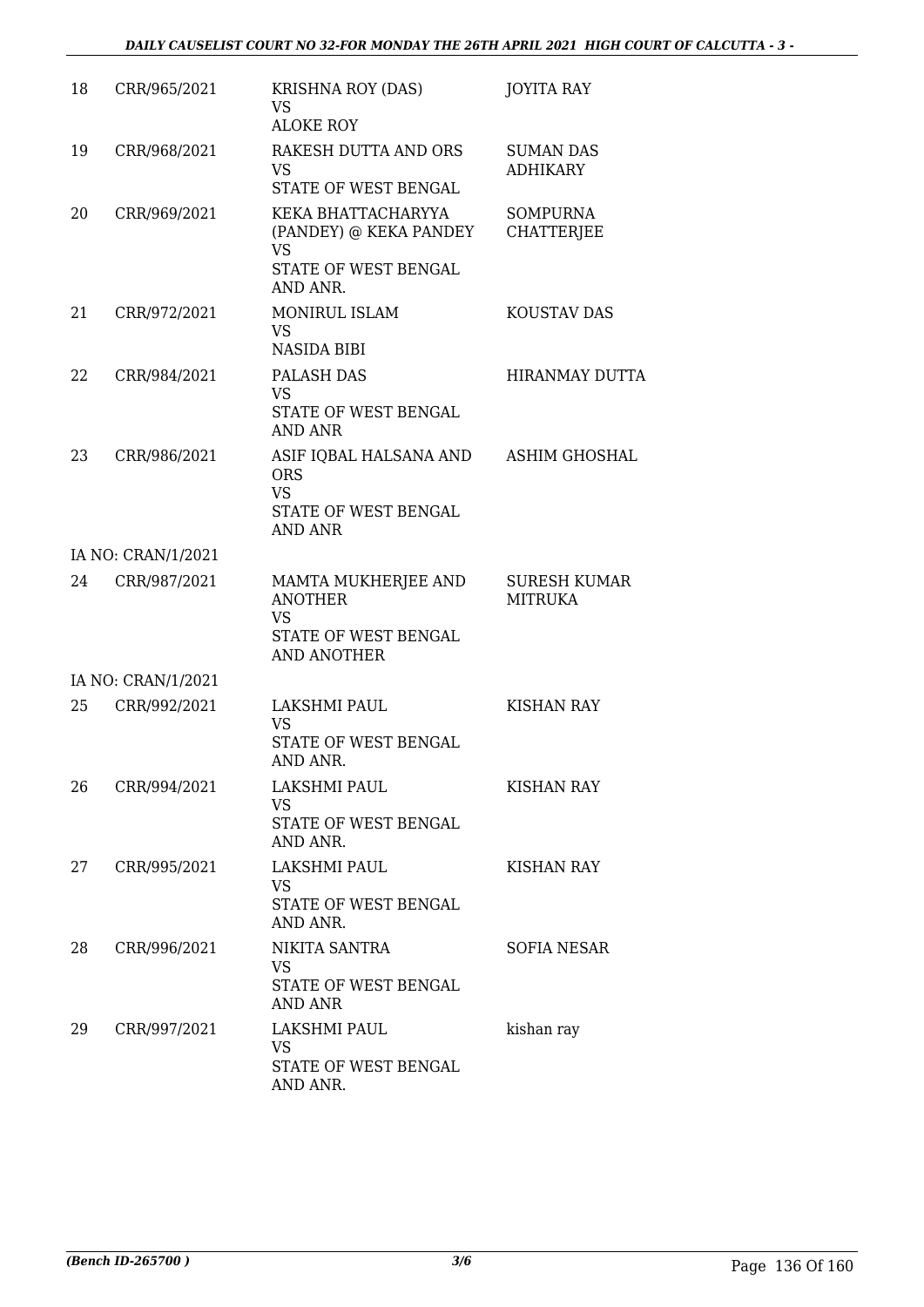| 30 | CRR/1002/2021      | <b>MALLIKA DEY</b><br>VS<br>ASHIS SARKAR AND ANR                                      | SANJIDA SULTANA                   |
|----|--------------------|---------------------------------------------------------------------------------------|-----------------------------------|
|    | IA NO: CRAN/1/2021 |                                                                                       |                                   |
| 31 | CRR/1003/2021      | SYED ABDULLAH RASUL<br>AND ORS<br><b>VS</b><br>STATE OF WEST BENGAL<br><b>AND ANR</b> | PRANTICK GHOSH                    |
|    | IA NO: CRAN/1/2021 |                                                                                       |                                   |
| 32 | CRR/1007/2021      | VISHAL GUPTA<br><b>VS</b><br>STATE OF WEST BENGAL                                     | ARKA<br><b>BHATTACHARYA</b>       |
| 33 | CRR/1012/2021      | AND ANR.<br>MRINAL DUTTA<br><b>VS</b><br>RINKI DUTTA AND ANR                          | Supratick Syamal                  |
| 34 | CRR/1013/2021      | <b>AGANESH MEHRA</b><br>VS<br><b>SATISH KUMAR</b>                                     | <b>ANINDYA HALDER</b>             |
| 35 | CRR/932/2021       | <b>SAMIN GAYEN</b><br><b>VS</b><br>STATE OF WEST BENGAL<br><b>AND ANR</b>             | Sobhan Majumder                   |
| 36 | CRR/934/2021       | KAKALI PANDA AND ANR<br><b>VS</b><br>STATE OF WEST BENGAL<br><b>AND ANR</b>           | SK JAYED HOSSAIN                  |
| 37 | CRR/935/2021       | SANJAM KUMAR JANA<br><b>VS</b><br>SIVAJI ROY                                          | SOUMYAJIT DAS<br><b>MAHAPATRA</b> |
| 38 | CRR/938/2021       | TUTUL KR. GHOSH AND<br>ANR.<br><b>VS</b><br>STATE OF WEST BENGAL<br>AND ANR.          | ARUNAVA GANGULY                   |
| 39 | CRR/939/2021       | MRI RABIUL ISLAM<br><b>VS</b><br><b>BILKISH PARVIN</b>                                | <b>SHAMBHU NATH RAY</b>           |
| 40 | CRR/941/2021       | PRADIPTA DEBNATH AND<br>ORS.<br><b>VS</b><br>STATE OF WEST BENGAL                     | DILIP KR. SADHU                   |
| 41 | CRR/942/2021       | DILIP KR. NAYAK<br><b>VS</b><br>STATE OF WEST BENGAL<br>AND ANR.                      | TIRTHANKAR<br><b>MUKHERJEE</b>    |
| 42 | CRR/943/2021       | AMIT KR. MITRA<br>VS.<br><b>KAMALA DEY</b>                                            | NAVANIL DE                        |
| 43 | CRR/944/2021       | AMIT KR. MITRA<br><b>VS</b><br><b>KAMALA DEY</b>                                      | NAVANIL DE                        |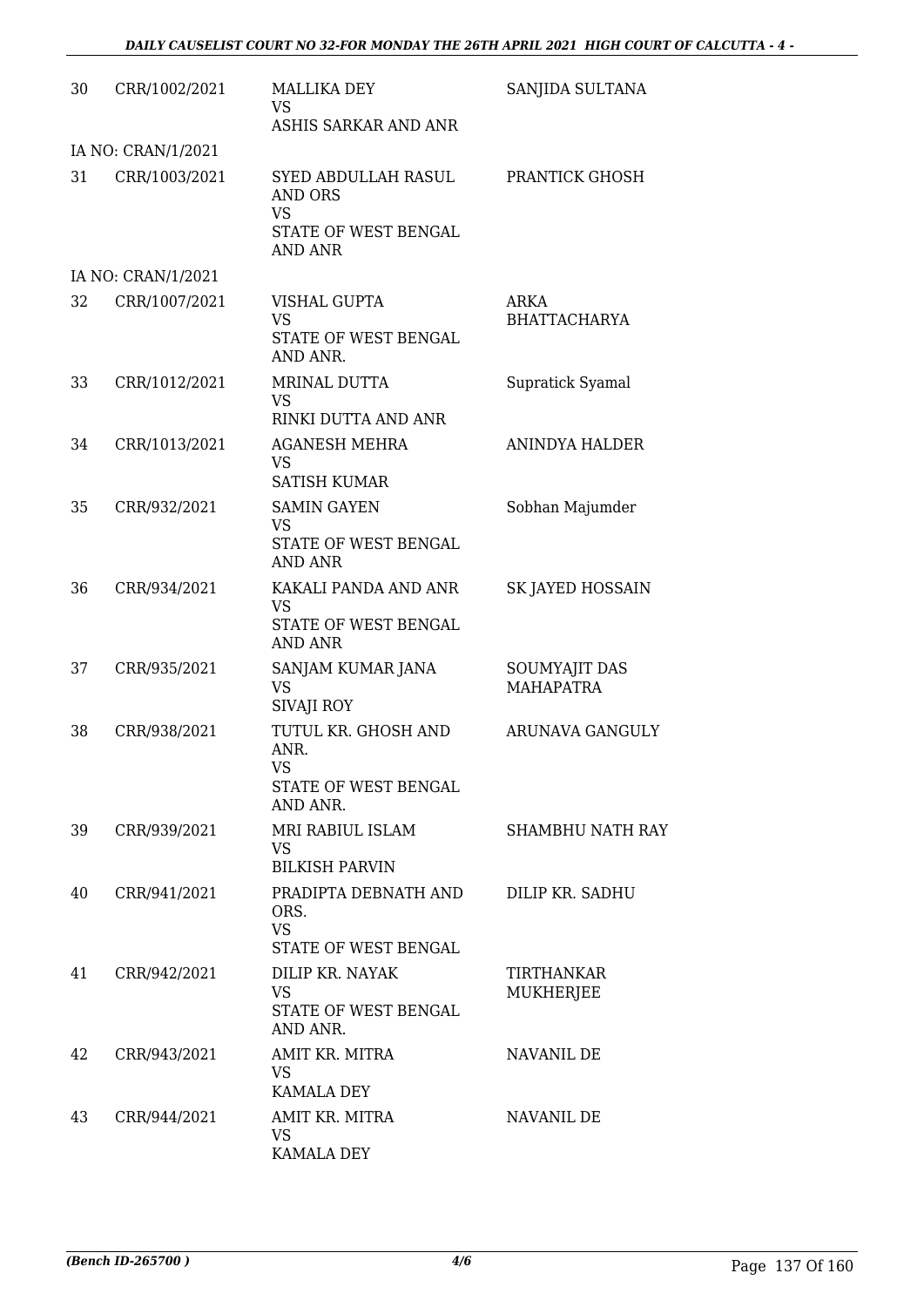| 44 | CRR/945/2021       | <b>JOYDIP GHOSH</b><br><b>VS</b><br>STATE OF WEST BENGAL<br><b>AND ANR</b>                             | <b>MITUL</b><br><b>CHAKRABORTY</b>  |
|----|--------------------|--------------------------------------------------------------------------------------------------------|-------------------------------------|
| 45 | CRR/1499/2020      | SALIK ZAMAN @ SALIK<br>ZAMA<br><b>VS</b><br>State of West Bengal                                       | <b>BITASOK BANERJEE</b>             |
| 46 | CRR/3054/2018      | FARUK AHMED PIADA &<br>ORS.<br><b>VS</b><br>KARIMA BIBI & ANR.                                         | <b>DONA AKTER</b>                   |
| 47 | CRR/721/2021       | <b>ANIL KUMAR</b><br>AGARWAL@KESHAV<br><b>AGARWAL</b><br><b>VS</b><br>STATE OF WEST BENGAL<br>AND ANR  | RAMA KANT SHARMA                    |
| 48 | CRR/209/2021       | SABYASACHI SENGUPTA<br><b>AND ORS</b><br><b>VS</b><br>State of West Bengal AND<br><b>ANR</b>           | LIPIKA NATH                         |
| 49 | CRR/346/2021       | <b>TANMAY MAITY</b><br><b>VS</b><br>STATE OF WEST BENGAL<br><b>AND ANR</b>                             | <b>PUNAM BASU</b>                   |
|    | wt50 CRR/3041/2019 | <b>TANMAY MAITY</b><br><b>VS</b><br>STATE OF WEST BENGAL &<br><b>ANR</b>                               | <b>MS PUNAM BASU</b>                |
| 51 | CRR/1408/2020      | NABA KUMAR BAG<br><b>VS</b><br>State of West Bengal                                                    | KAKALI NASKAR                       |
| 52 | CRR/960/2020       | RISHIKESH MEENA<br>VS<br>STATE OF WEST BENGAL &<br>ANR                                                 | ANUBRATA SANTRA                     |
| 53 | CRR/786/2021       | RAJESH MONDAL<br><b>VS</b><br>STATE OF WEST BENGAL<br><b>AND ANR</b>                                   | <b>ABANI BHUSAN</b><br><b>GHOSH</b> |
| 54 | CRR/1875/2019      | DIBAKAR ROY PROPRIETOR<br>OF D. K. ROY AND SONS<br><b>VS</b><br>TAI INDUSTRIES LIMITED &<br><b>ANR</b> | KHOUSIK DEY                         |
| 55 | CRR/1876/2019      | DIBAKAR ROY PROPRIETOR<br>OF D. K. ROY & SONS<br><b>VS</b><br>TAI INDUSTRIES LIMITED &<br><b>ANR</b>   | KHOUSIK DEY                         |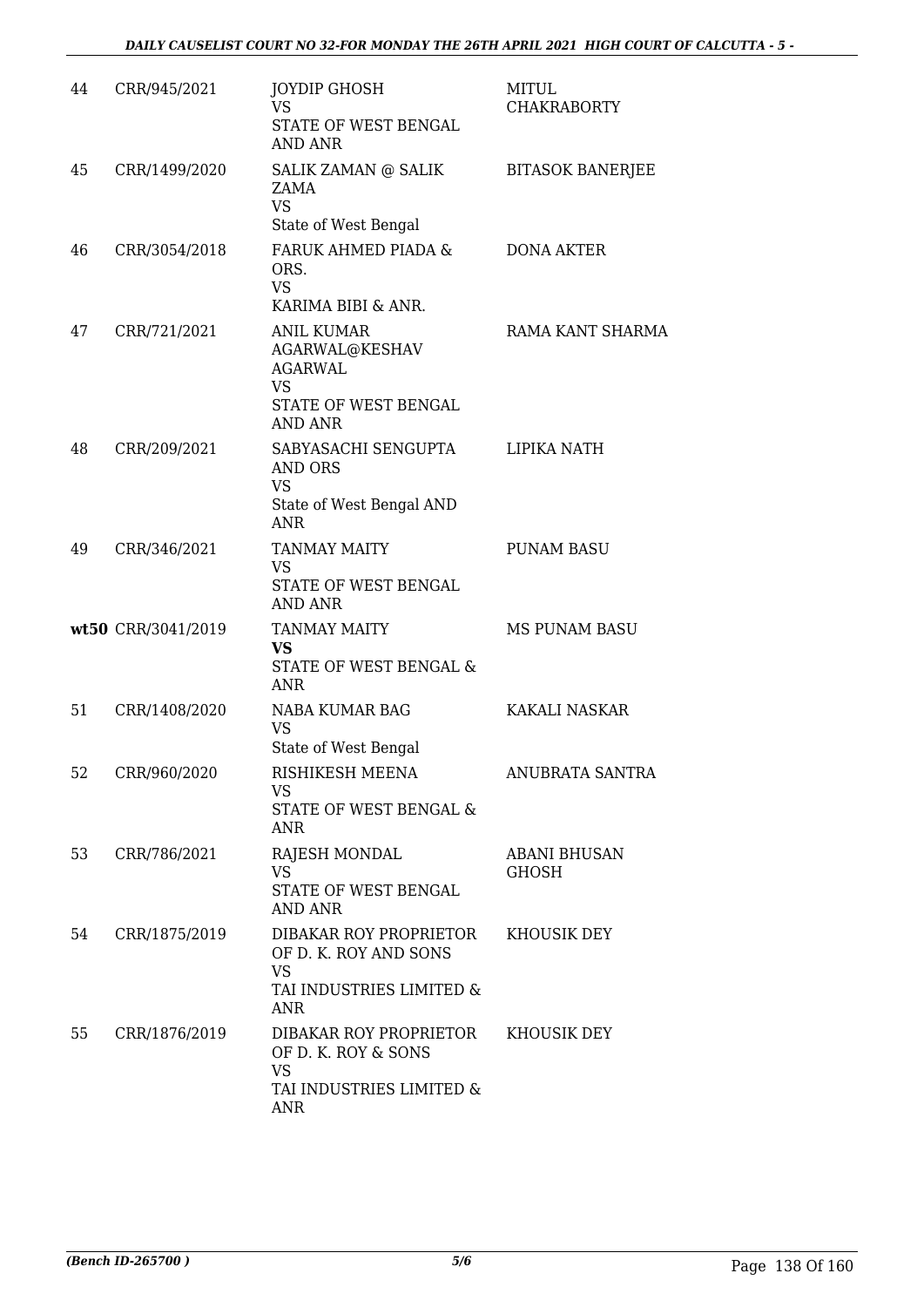| 56 | CRR/1877/2019 | DIBAKAR ROY PROPRIETOR<br>OF D. K. ROY & SONS<br><b>VS</b><br>TAI INDUSTRIES LIMITED &<br><b>ANR</b>      | KHOUSIK DEY                             |
|----|---------------|-----------------------------------------------------------------------------------------------------------|-----------------------------------------|
| 57 | CRR/1878/2019 | DIBAKAR ROY PROPRIETOR<br>OF D. K. ROY & SONS<br><b>VS</b><br>TAI INDUSTRIES LIMITED &<br><b>ANR</b>      | <b>KHOUSIK DEY</b>                      |
| 58 | CRR/1879/2019 | DIBAKAR ROY PROPRIETOR<br>OF D. K. ROY & SONS<br><b>VS</b><br>TAI INDUSTRIES LIMITED &<br><b>ANR</b>      | KHOUSIK DEY                             |
| 59 | CRR/562/2021  | BIJAY KUMAR AGARWALA<br><b>AND ORS</b><br><b>VS</b><br><b>ASHOK KUNDU AND ANR</b>                         | RAJDEEP BANERJEE                        |
| 60 | CRR/1015/2021 | <b>CHINMOY GHOSH</b><br><b>VS</b><br>PURNIMA GHOSH                                                        | <b>DHANANJAY</b><br><b>BANERJEE</b>     |
| 61 | CRR/1019/2021 | <b>GANESH MEHRA</b><br><b>VS</b><br>SELVARAJ PALANLSAMY                                                   | <b>ANINDYA HALDER</b>                   |
| 62 | CRR/1020/2021 | SUJATA GUPTA (BANERJEE)<br><b>VS</b><br>ANOOP KUMAR GUPTA                                                 | <b>ARKA PRATIM</b><br><b>CHOWDHURY</b>  |
| 63 | CRR/1127/2021 | JASIMUDDIN SHAK @<br>JASIMUDDIN MONDAL @<br><b>JASIMUDDIN SEKH</b><br><b>VS</b><br>POPI BEGAM AND ANOTHER | <b>SUMAN</b><br><b>CHAKRABORTY</b>      |
| 64 | CRR/1136/2021 | SANTANOU SAHA AND ORS<br>VS<br>STATE OF WEST BENGAL                                                       | <b>SHASHANKA</b><br><b>SHEKHAR SAHA</b> |
| 65 | CRR/1178/2021 | MEHUL KOTECHA AND<br>ORS.<br><b>VS</b><br>STATE OF WEST BENGAL<br>AND ANR.                                | ARKADEB<br><b>BHATTACHARYA</b>          |

IA NO: CRAN/1/2021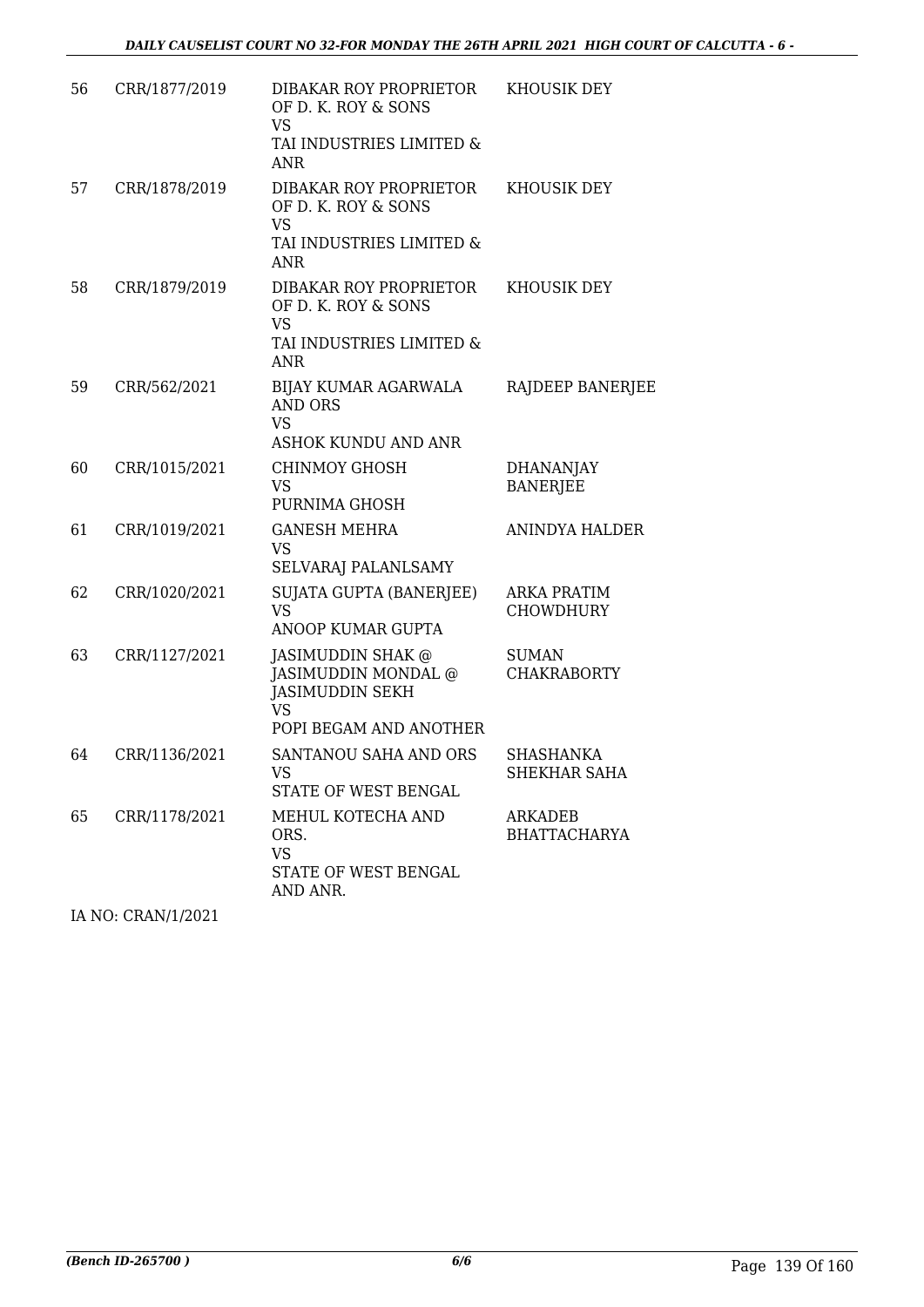

# **Appellate Side**

**DAILY CAUSELIST For Monday The 26th April 2021**

**COURT NO. 30**

**SINGLE BENCH (SB - XV)**

**AT 11:15 AM**

**HON'BLE JUSTICE BIBEK CHAUDHURI**

**(VIA VIDEO CONFERENCE)**

**ON AND FROM MONDAY, THE 11TH JANUARY, 2021 - ADMISSION AND HEARING OF CRIMINAL APPEALS INCLUDING BAIL (PUNISHMENT UP TO 7 YEARS); ADMISSION OF CRIMINAL MOTIONS AND HEARING OF CRIMINAL REVISIONS ARISING OUT OF D.V.ACT ;**

**HEARING OF CRIMINAL APPEALS,HEARING OF CRIMINAL APPEALS RELATING TO 'CRIMES AGAINST WOMEN'.**

**AND**

**ON AND FROM TUESDAY, 13TH APRIL, 2021 TO SO LONG AS THE SINGLE BENCH OF HON'BLE JUSTICE BIBEK CHAUDHURI DOES NOT SIT - HON'BLE JUSTICE SHIVAKANT PRASAD IN ADDITION TO HIS OWN LIST AND DETERMINATION, WILL SIT SINGLY TO TAKE UP MATTERS FROM THE LIST AND DETERMINATION OF HON'BLE JUSTICE BIBEK CHAUDHURI. NOTE : FINAL HEARING OF CRIMINAL APPEALS SHALL BE TAKEN UP FROM 2 P.M. IF AFTER CONCLUSION OF HEARING OF APPEAL, TIME PERMITS, CRIMINAL MOTIONS AND APPLICATIONS SHALL BE TAKEN UP FOR HEARING. NOTE: MATTERS WILL BE TAKEN UP THROUGH PHYSICAL HEARING ONLY WHEN BOTH THE PARTIES ARE AGREED. NOTE: ON THE BASIS OF THE RESOLUTION TAKEN BY THE COVID COMITTEE OF THE HIGH COURT AT CALCUTTA HEARING OF APPEALS SHALL NOT BE TAKEN UP FROM 12TH APRIL, 2021 TO 30TH APRIL, 2021. ALL OTHER PENDING MATTERS SHALL BE TAKEN UP THROUGHOUT THE DAY TILL 30TH APRIL, 2021.**

#### **CANCELLATION OF BAIL**

| CRM/1570/2019 | SHIB SHANKAR RUNGTA<br>(HUF) REP BY KARTA SHIB<br>SANKAR RUNGTA<br>VS<br>STATE OF WEST BENGAL &<br>ORS | ANJAN DATTA |
|---------------|--------------------------------------------------------------------------------------------------------|-------------|
|               |                                                                                                        |             |

### **BAIL IN CONNECTION WITH APPEAL**

| CRA/121/2021 | RAJIB DAS            | BISWAJIT HAZRA |
|--------------|----------------------|----------------|
|              |                      |                |
|              | STATE OF WEST BENGAL |                |
|              |                      |                |

IA NO: CRAN/1/2021

### **MODIFICATION/RELAXATION OF BAIL**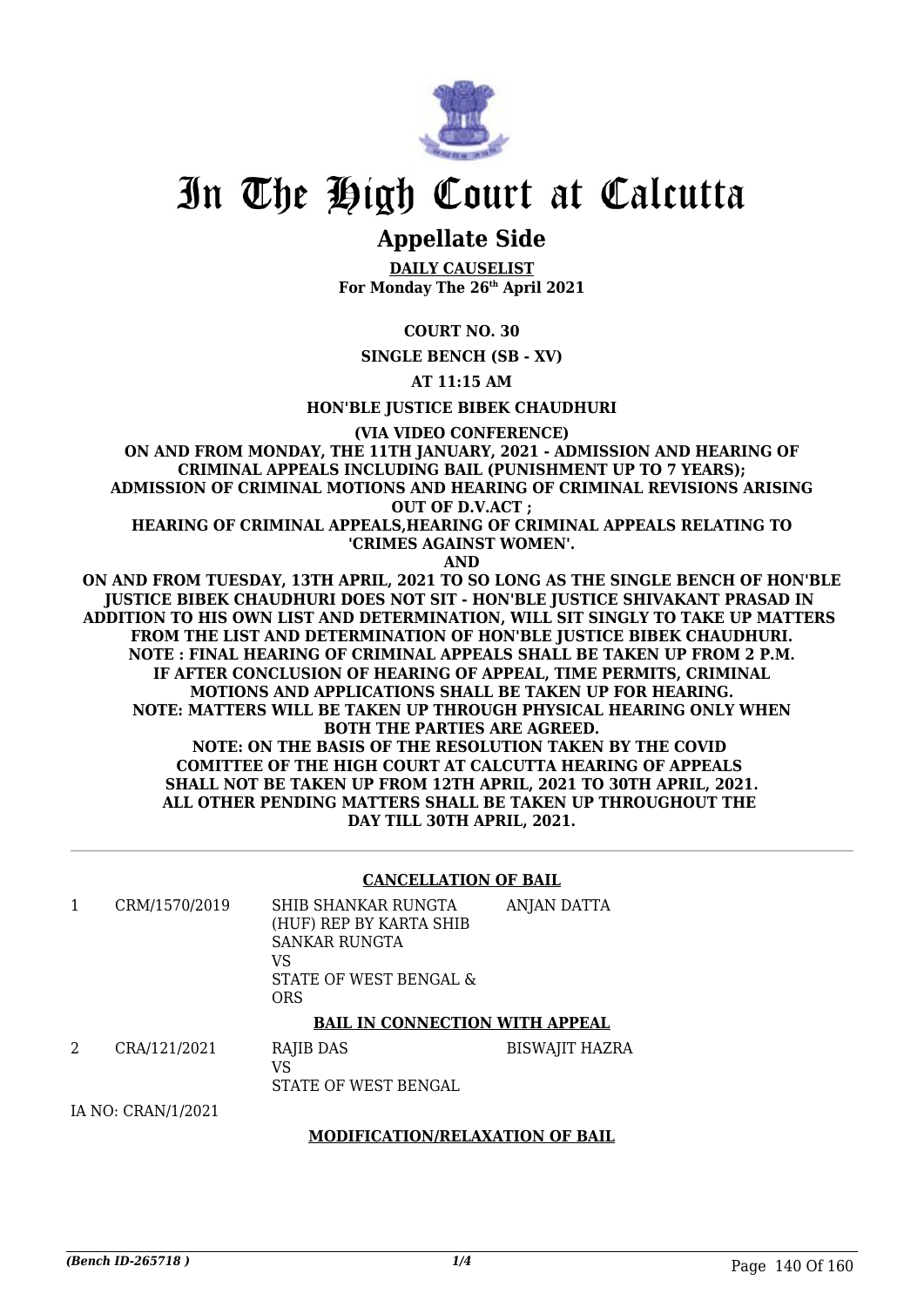| 3  | CRM/6093/2019                             | <b>BIDHAN KIRTANIA</b><br>VS                                 | <b>BISWAJIT MANNA</b>              |
|----|-------------------------------------------|--------------------------------------------------------------|------------------------------------|
|    |                                           | STATE OF WEST BENGAL                                         |                                    |
|    | IA NO: CRAN/1/2020                        |                                                              |                                    |
| 4  | CRM/6094/2019                             | RAJESH GHOSH<br><b>VS</b>                                    | <b>BISWAJIT MANNA</b>              |
|    |                                           | STATE OF WEST BENGAL                                         |                                    |
|    | IA NO: CRAN/1/2020                        |                                                              |                                    |
| 5  | CRA/150/2020                              | RAM PRASAD BISWAS<br><b>VS</b>                               | PROBAL SARKAR                      |
|    |                                           | STATE OF WEST BENGAL                                         |                                    |
|    | IA NO: CRAN/4/2020, CRAN/5/2020           |                                                              |                                    |
|    |                                           | <b>MOTION</b>                                                |                                    |
| 6  | CRR/2139/2018                             | CHABI CHOWDHURY & ANR<br><b>VS</b>                           | S MAJI                             |
|    |                                           | <b>SWAPAN KUMAR PAUL &amp;</b><br><b>ORS</b>                 |                                    |
| 7  | CRR/2521/2019                             | <b>SHANKAR PARAMANIK @</b><br><b>SANKAR PRAMANIK</b>         | SOUMAJIT<br><b>CHATTERJEE</b>      |
|    |                                           | <b>VS</b><br><b>STATE OF WEST BENGAL &amp;</b><br><b>ANR</b> |                                    |
|    | IA NO: CRAN/2/2019(Old No:CRAN/4850/2019) |                                                              |                                    |
| 8  | CRR/662/2019                              | SANKAR PARAMANIK @<br><b>SHANKAR PARAMANIK</b><br>VS         | <b>SOUMIK PRAMANICK</b>            |
|    |                                           | STATE OF WEST BENGAL &<br><b>ANR</b>                         |                                    |
| 9  | CRR/1776/2020                             | <b>ANINDYA DEB</b><br>VS                                     | <b>SUBHAMOY</b><br><b>KARMAKAR</b> |
|    |                                           | DEBJANI DEB                                                  |                                    |
| 10 | CRR/262/2021                              | <b>MANINDRA BAIN</b><br>VS.                                  | <b>GAUTAM MISRA</b>                |
|    |                                           | STATE OF WEST BENGAL<br>AND ORS.                             |                                    |
| 11 | CRR/1854/2020                             | SAKTIPADA SANNIGRAHI<br>AND ANR                              | DEBISREE ADHIKARY                  |
|    |                                           | <b>VS</b><br>State of West Bengal                            |                                    |
|    | IA NO: CRAN/1/2021                        |                                                              |                                    |
| 12 | CRR/1855/2020                             | KALYAN PANDA AND ANR                                         | DEBISREE ADHIKARY                  |
|    |                                           | <b>VS</b><br>State of West Bengal                            |                                    |
| 13 | CRR/292/2021                              | KRITI AGARWAL                                                | PRATYUSH PATWARI                   |
|    |                                           | VS<br>STATE OF WEST BENGAL<br><b>AND ANR</b>                 |                                    |
| 14 | CRR/1135/2021                             | SARIFUL GAZI                                                 | <b>MAZAHAR HOSSAIN</b>             |
|    |                                           | <b>VS</b><br>STATE OF WEST BENGAL                            | <b>CHOWDHURY</b>                   |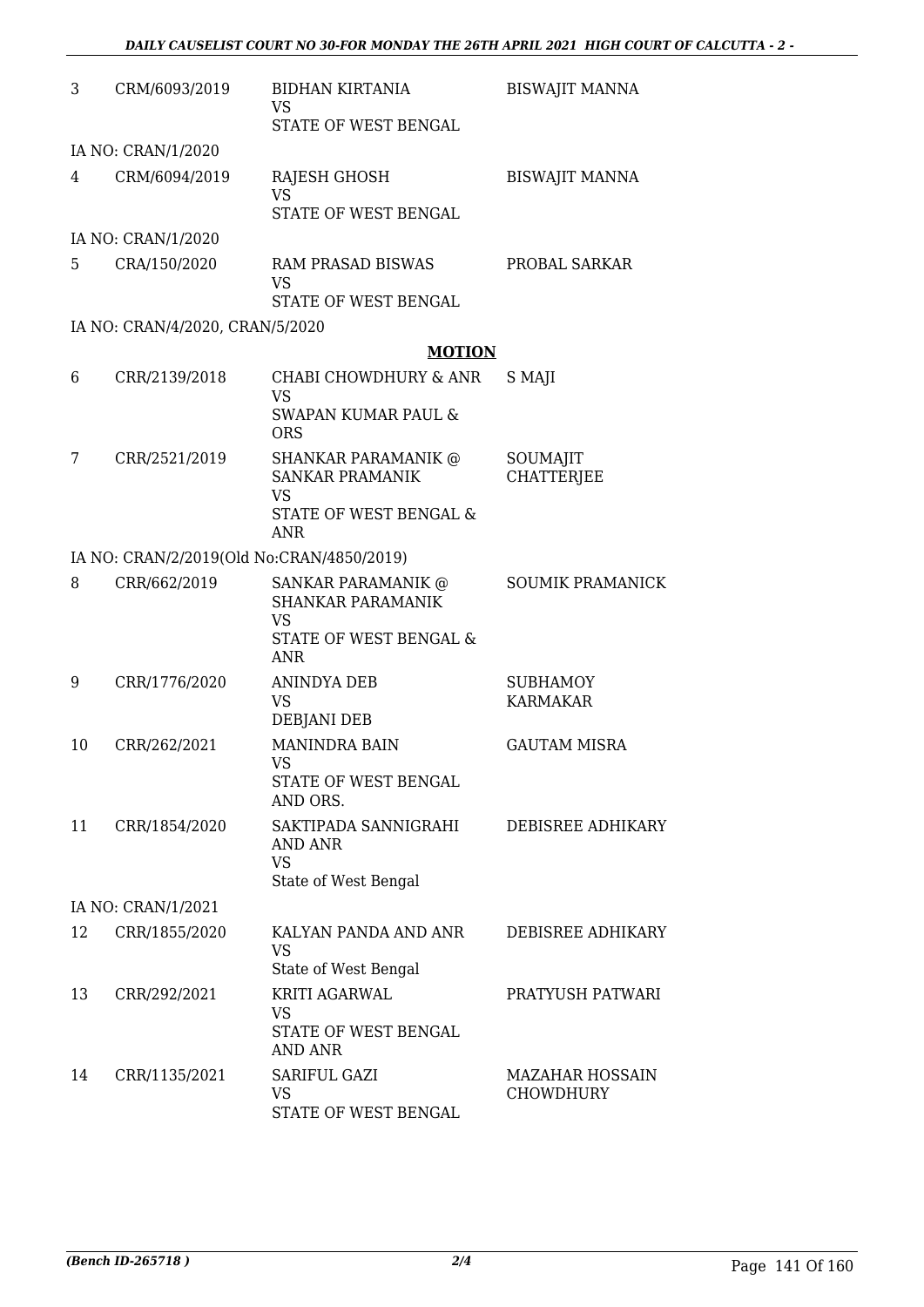| 15 | CRR/315/2021                              | RAJKUMAR JAISWAL<br>VS<br>NEHA JAISWAL AND ANR                                      | <b>SANTU PAUL</b>                         |
|----|-------------------------------------------|-------------------------------------------------------------------------------------|-------------------------------------------|
| 16 | CRR/991/2021                              | <b>OSMAN SARDAR</b><br><b>VS</b><br>STATE OF WEST BENGAL                            | <b>MAZHAR HOSSAIN</b><br><b>CHOWDHURY</b> |
| 17 | CRR/1102/2021                             | NABIN DAS AND ANR<br><b>VS</b><br>SUBHRA DAS (BAKSHI) AND<br><b>ANR</b>             | PARTHA SARATHI<br><b>DAS</b>              |
| 18 | CRR/1108/2021                             | DEBRAJ GAYEN<br>VS<br>STATE OF WEST BENGAL<br><b>AND ANR</b>                        | PARTHA SENGUPTA                           |
| 19 | CRR/1109/2021                             | <b>BHAGIRATH SARKAR</b><br><b>VS</b><br>STATE OF WEST BENGAL                        | <b>MAZHAR HOSSAIN</b><br><b>CHOWDHURY</b> |
|    |                                           | <b>CONTESTED APPLICATION</b>                                                        |                                           |
| 20 | CRR/745/2018                              | SMT. RADHARANI PRADHAN                                                              | SMT. RADHARANI                            |
|    |                                           | <b>VS</b><br>STATE OF WEST BENGAL &<br><b>ORS</b>                                   | <b>PRADHAN</b><br>(INPERSON)              |
|    | wt21 CRR/2013/2018                        | RADHARANI PRADHAN<br><b>VS</b>                                                      | ANJAN DATTA                               |
|    |                                           | STATE OF WEST BENGAL &<br><b>ORS</b>                                                |                                           |
|    | IA NO: CRAN/5/2020(Old No:CRAN/1329/2020) |                                                                                     |                                           |
| 22 | CRR/1448/2018                             | AKHILESH SHAW@AKLESH<br><b>KUMAR SHAW</b><br><b>VS</b>                              | <b>SAIKA KHAN</b>                         |
|    |                                           | KAKOLI SHAW@MONDAL                                                                  |                                           |
|    |                                           | <b>APPLICATION</b>                                                                  |                                           |
| 23 | CRR/533/2019                              | <b>SMT DIBYA PRASAD</b><br><b>VS</b>                                                | <b>AWADHESH KR RAI</b>                    |
|    |                                           | VIKASH KR BARI & ORS                                                                |                                           |
|    | IA NO: CRAN/1/2021, CRAN/2/2021           |                                                                                     |                                           |
| 24 | CRMSPL/46/2019                            | MAHABIR GMB TRADEFIN P. SUBHAMOY PATRA<br>LTD.<br><b>VS</b><br>KASHINATH CHOWDHURY  |                                           |
|    |                                           | IA NO: CRAN/1/2020(Old No:CRAN/1211/2020), CRAN/2/2020(Old No:CRAN/1212/2020)       |                                           |
| 25 | CRMSPL/47/2019                            | MAHABIR GMB TRADEFIN P. SUBHAMAY PATRA<br>LTD.<br><b>VS</b>                         |                                           |
|    |                                           | KASHINATH CHOWDHURY                                                                 |                                           |
|    |                                           | IA NO: CRAN/1/2020(Old No:CRAN/1204/2020), CRAN/2/2020(Old No:CRAN/1210/2020)       |                                           |
| 26 | CRMSPL/45/2019                            | MAHABIR GMB TRADEFIN P. SUBHOMAY PATRA<br>LTD.<br><b>VS</b><br>KASHINATRH CHOWDHURY |                                           |
|    |                                           | IA NO: CRAN/1/2020(Old No:CRAN/1213/2020), CRAN/2/2020(Old No:CRAN/1215/2020)       |                                           |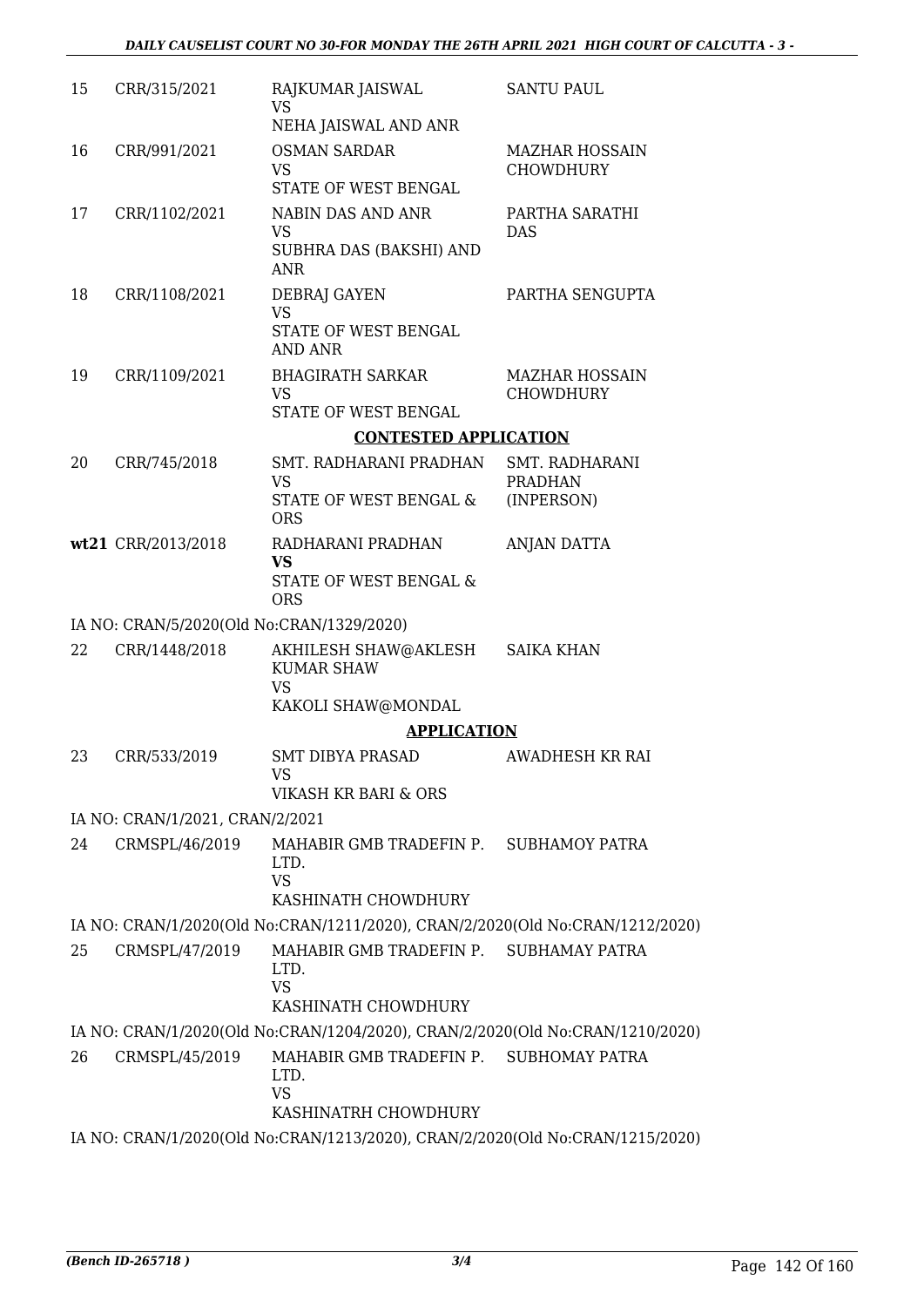| 27 | CRR/1094/2017      | NIHAR KANTI GHOSH<br>VS.<br>STATE OF WEST BENGAL &<br>ANR                 | A PATI |
|----|--------------------|---------------------------------------------------------------------------|--------|
|    | IA NO: CRAN/6/2021 |                                                                           |        |
| 28 | CRR/1095/2017      | NIHAR KANTI GHOSH &<br>ORS<br>VS.<br>STATE OF WEST BENGAL &<br>ANR        | A PATI |
|    | IA NO: CRAN/6/2021 |                                                                           |        |
| 29 | CRR/1093/2017      | NIHAR KANTI GHOSH &<br><b>ANR</b><br>VS.<br>STATE OF WEST BENGAL &<br>ANR | A PATI |
|    | IA NO: CRAN/6/2021 |                                                                           |        |
| 30 | CRA/670/2015       | TULSI MAHANTA & ANR<br>VS<br>STATE OF WEST BENGAL                         | S DAS  |
|    |                    | IA NO: CRAN/1/2015(Old No:CRAN/4078/2015), CRAN/2/2021, CRAN/3/2021       |        |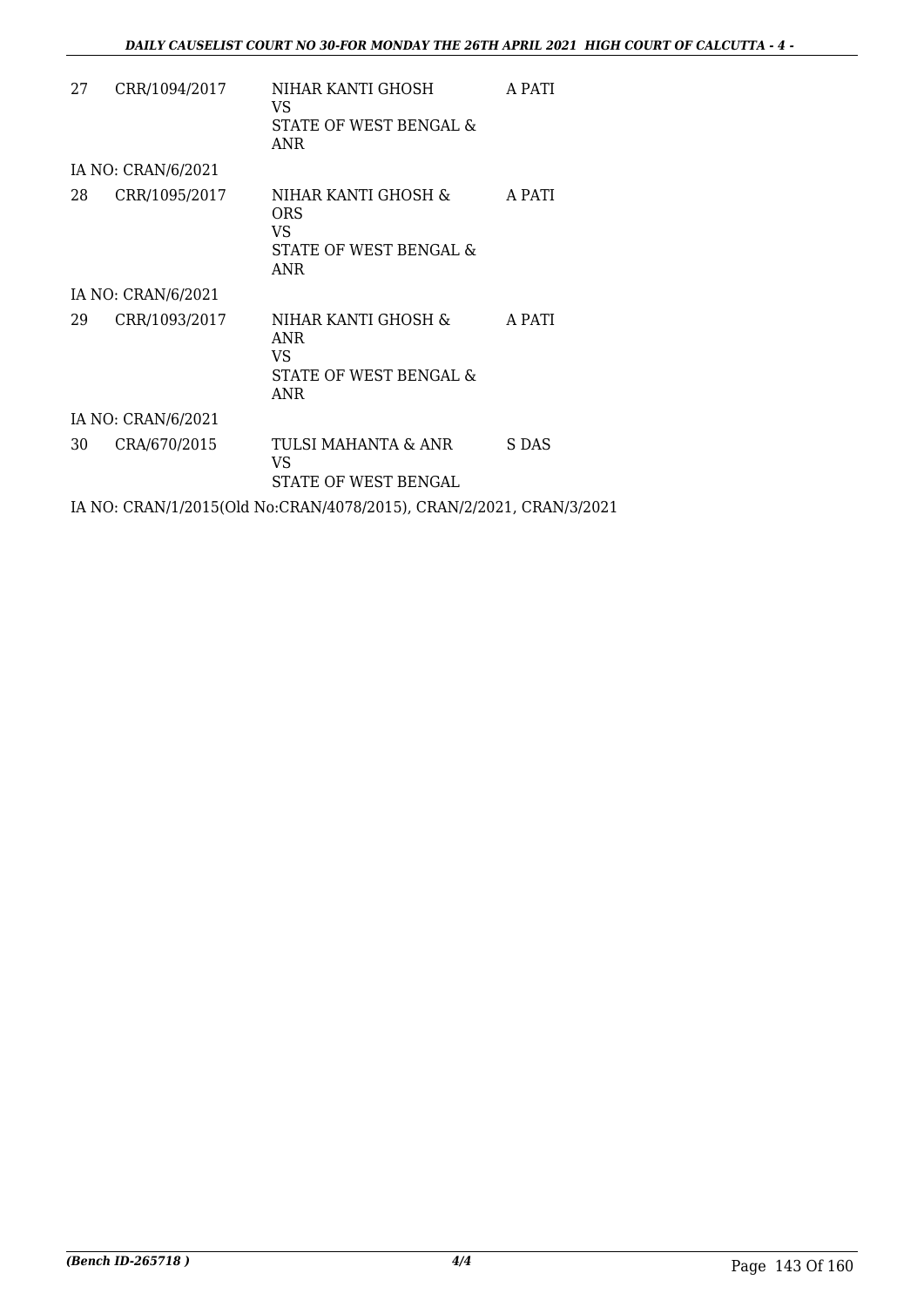

## In The High Court at Calcutta

### **Appellate Side**

**DAILY CAUSELIST For Monday The 26th April 2021**

**COURT NO. 42**

**SINGLE BENCH (SB - XVI)**

#### **AT 11:15 AM**

#### **HON'BLE JUSTICE SUBHASIS DASGUPTA**

**(VIA VIDEO CONFERENCE)**

**ON AND FROM MONDAY, THE 11TH JANUARY, 2021 - ADMISSION OF CRIMINAL MOTIONS AND HEARING OF CRIMINAL REVISIONS WHICH ARE NOT ASSIGNED TO ANY OTHER BENCH INCLUDING APPLICATIONS CONNECTED THERETO;**

**HEARING OF CRIMINAL REVISIONS (IRRESPECTIVE OF CLASSIFICATION) FILED UPTO 2015 INCLUDING CONNECTED APPLICATIONS;**

**HEARING OF CRIMINAL APPEALS.**

**AND**

**ON AND FROM TUESDAY, 6TH APRIL, 2021 TO AS LONG AS HON'BLE JUSTICE JAY SENGUPTA DOES NOT SIT HON'BLE JUSTICE SUBHASIS DASGUPTA IN ADDITION TO HIS OWN LIST AND DETERMINATION, WILL SIT SINGLY AND TAKE UP THE LIST AND DETERMINATION OF HON'BLE JUSTICE JAY SENGUPTA.**

**SPECIAL NOTE :**

**(A) NO FURTHER INCLUSION IN THE LIST UNTIL FURTHER ORDER. (B) EXTENSION OF INTERIM ORDER FOLLOWED BY "NEW MOTION" WILL BE TAKEN UP FIRST TILL 12.30 P.M., IF NOT EXHAUSTED EARLIER. THEREAFTER, MOTION UNDER THE CATEGORY "LISTED MOTION" WILL BE TAKEN UP.**

> **NOTE : MATTERS WILL BE TAKEN UP THROUGH PHYSICAL HEARING ONLY WHEN BOTH PARTIES ARE AGREED.**

#### **TO BE MENTIONED**

( ON TOP )

| CRR/516/2021<br>[For Correction] | GOUTAM DAS @ GAUTAM DAS<br>VS<br>STATE OF WEST BENGAL AND<br>ANOTHER | KAMAL KRISHNA GUHA |
|----------------------------------|----------------------------------------------------------------------|--------------------|
| IA NO: CRAN/1/2021               |                                                                      |                    |

#### **EXTENSION OF INTERIM ORDER**

2 CRR/2665/2018 HINDUTAN UNILEVER LTD VS STATE OF WEST BENGAL & ANR A DUTTA

IA NO: CRAN/1/2019(Old No:CRAN/2739/2019), CRAN/4/2020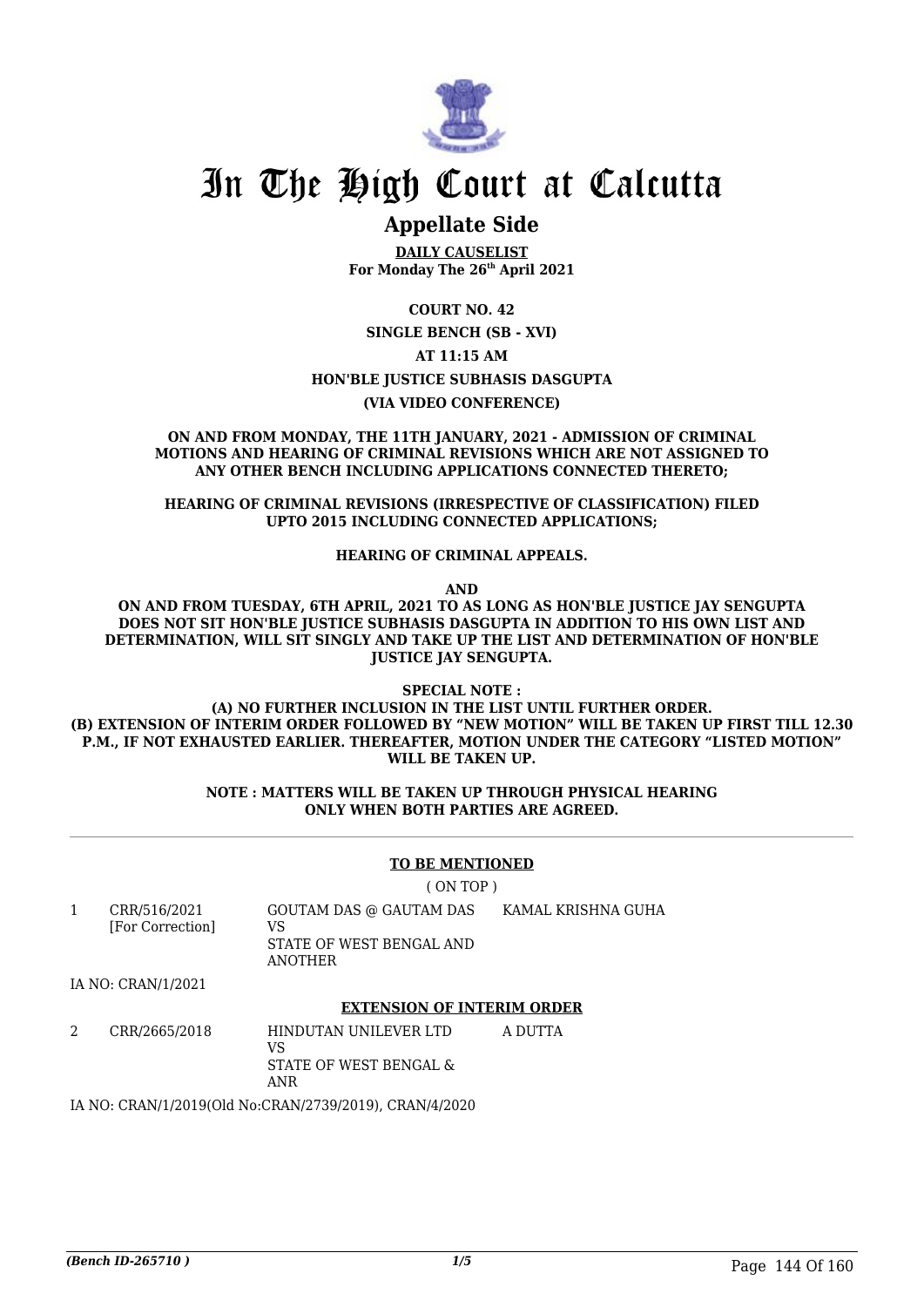| 3  | CRR/890/2019       | FIITZEE LTD. & ORS.<br>VS.<br>SIBDATTA MOHANTY & ANR                                                                | <b>SOMNATH</b><br>GANGOPADHYAY         |
|----|--------------------|---------------------------------------------------------------------------------------------------------------------|----------------------------------------|
|    | IA NO: CRAN/2/2021 |                                                                                                                     |                                        |
| 4  | CRR/458/2020       | SANTANU CHATTERJEE @<br><b>SANTANU KUMAR</b><br><b>CHATTERJEE &amp; ORS</b><br>VS.<br>STATE OF WEST BENGAL &<br>ANR | <b>ASIF DEWAN</b>                      |
|    | IA NO: CRAN/1/2021 |                                                                                                                     |                                        |
| 5. | CRR/598/2021       | DR MOHAN CHAND SEAL AND<br><b>ORS</b><br><b>VS</b><br>STATE OF WEST BENGAL                                          | <b>BISAJIT MANNA</b>                   |
|    | IA NO: CRAN/1/2021 |                                                                                                                     |                                        |
| 6  | CRR/642/2021       | RABIUL ALAM @ MD. RABIUL<br><b>ISLAM</b><br><b>VS</b><br>STATE OF WEST BENGAL AND<br>ANR                            | MUJIBAR ALI NASKAR                     |
|    | IA NO: CRAN/1/2021 |                                                                                                                     |                                        |
| 7  | CRR/883/2021       | MANASHI MANNA<br><b>VS</b><br>NAKUL CHANDRA MANNA                                                                   | ARUNIMA DAS SHARMA                     |
|    |                    | <b>NEW MOTION</b>                                                                                                   |                                        |
| 8  | CRR/1177/2021      | OIL INDIA LTD AND ANR                                                                                               | <b>SUDHAKAR PRASAD</b>                 |
|    |                    | <b>VS</b><br>ASHOK KUMAR BAJORIA AND<br><b>ORS</b>                                                                  |                                        |
| 9  | CRR/1189/2021      | SHYAMAL MAHAPATRA<br>VS.<br>STATE OF WEST BENGAL AND<br>ANR                                                         | <b>SUMAN DE</b>                        |
| 10 | CRR/1193/2021      | NIRMAL GHOSH AND ANR<br>VS<br>STATE OF WEST BENGAL AND<br>ANR                                                       | <b>KUSAL KUMAR</b><br><b>MUKHERJEE</b> |
| 11 | CRR/1194/2021      | <b>SUBRATA DEBNATH</b><br><b>VS</b><br>STATE OF WEST BENGAL                                                         | <b>KUSAL KUMAR</b><br><b>MUKHERJEE</b> |
| 12 | CRR/1196/2021      | NANDITA MUKHERJEE<br><b>VS</b><br>STATE OF WEST BENGAL                                                              | KUSAL KUMAR<br>MUKHERJEE               |
| 13 | CRR/1197/2021      | UZZAL SAHA<br><b>VS</b><br>STATE OF WEST BENGAL AND<br>ORS.                                                         | APURBA KUMAR GHOSH                     |
| 14 | CRR/1199/2021      | MAHESH SINGHANIA<br><b>VS</b><br>STATE OF WEST BENGAL AND<br>ANR                                                    | SHARMISTHA CHINA                       |
| 15 | CRR/1200/2021      | MD. MUSHIR AHMED@ MD.<br><b>MUSHIR</b><br><b>VS</b><br>STATE OF WEST BENGAL AND<br>ORS.                             | Jeenia Rudra                           |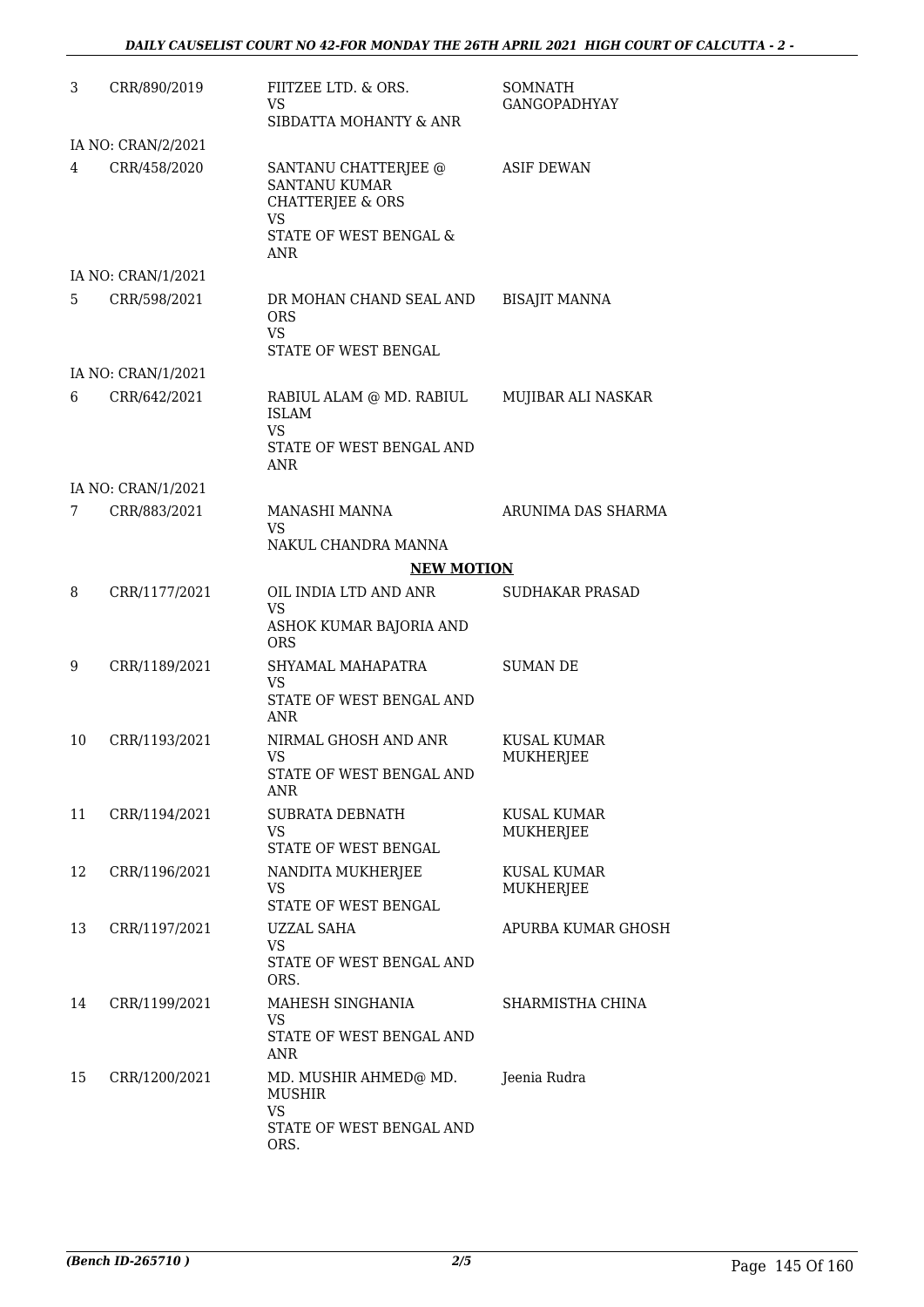| 16 | CRR/1203/2021 | JITENDRA KHAITAN AND ORS<br><b>VS</b><br>THE STATE OF WEST BENGAL<br><b>AND ANR</b>   | DIKSHITA CHOMAL                         |
|----|---------------|---------------------------------------------------------------------------------------|-----------------------------------------|
| 17 | CRR/1205/2021 | SUNNY YADAV @ MOGLI<br><b>VS</b><br>STATE OF WEST BENGAL AND<br>ORS.                  | <b>DEBASIS KAR</b>                      |
| 18 | CRR/1206/2021 | PANKAJ KUMAR PANDEY AND<br><b>ANR</b><br><b>VS</b><br>STATE OF WEST BENGAL AND<br>ANR | VIVEK JHUNJHUNWALA                      |
| 19 | CRR/1211/2021 | PULAK KUMAR GHOSH<br><b>VS</b><br>ARPITA GHOSH NEE MALIK<br><b>AND ANR</b>            | RAJUASHREE<br>MUKHERJEE                 |
| 20 | CRR/1212/2021 | KAMAL MEHRA AND ANR<br><b>VS</b><br>STATE OF WEST BENGAL                              | <b>SUBHENDU</b><br><b>BHATTACHARJEE</b> |
| 21 | CRR/1215/2021 | MUKHTAR ALAM<br><b>VS</b><br>STATE OF WEST BENGAL AND<br><b>ANR</b>                   | <b>ZAINAB TAHER</b>                     |
|    |               | <b>LISTED MOTION</b>                                                                  |                                         |
| 22 | CRR/2046/2019 | JAHANARA BEGUM<br><b>VS</b><br>STATE OF WEST BENGAL &<br><b>ORS</b>                   | AMIT SHARMA                             |
| 23 | CRR/954/2021  | PRADEEP CHORARIA AND ANR<br><b>VS</b><br>UNION OF INDIA                               | <b>BISWAJIT MANNA</b>                   |
| 24 | CRR/958/2021  | <b>JAYDEB HALDER</b><br><b>VS</b><br>STATE OF WEST BENGAL AND<br><b>ANR</b>           | LAKSHMINATH<br>BHATTACHARYA             |
| 25 | CRR/1025/2021 | <b>BALAI LAL DAS</b><br><b>VS</b><br>STATE OF WEST BENGAL                             | <b>SARTHAK BURMAN</b>                   |
| 26 | CRR/1069/2021 | MD YOUNUSH AND ORS<br><b>VS</b><br>STATE OF WEST BENGAL                               | MD IBRAHIM                              |
| 27 | CRR/1072/2021 | SANJU DHARA<br>VS<br><b>STATE</b>                                                     | DIPAYAN KUNDU                           |
| 28 | CRR/1074/2021 | <b>MANASH CHAKRABORTY</b><br><b>VS</b><br>STATE OF WEST BENGAL AND<br>ANR             | <b>IVAN ROY</b>                         |
| 29 | CRR/1075/2021 | STATE OF WEST BENGAL<br><b>VS</b><br>MUHIBAR RAHAMAN AND ORS                          | <b>SABIR AHMED</b>                      |
| 30 | CRR/1077/2021 | <b>GOPAL ROY</b><br><b>VS</b><br>STATE OF WEST BENGAL                                 | ANINDYA HALDER                          |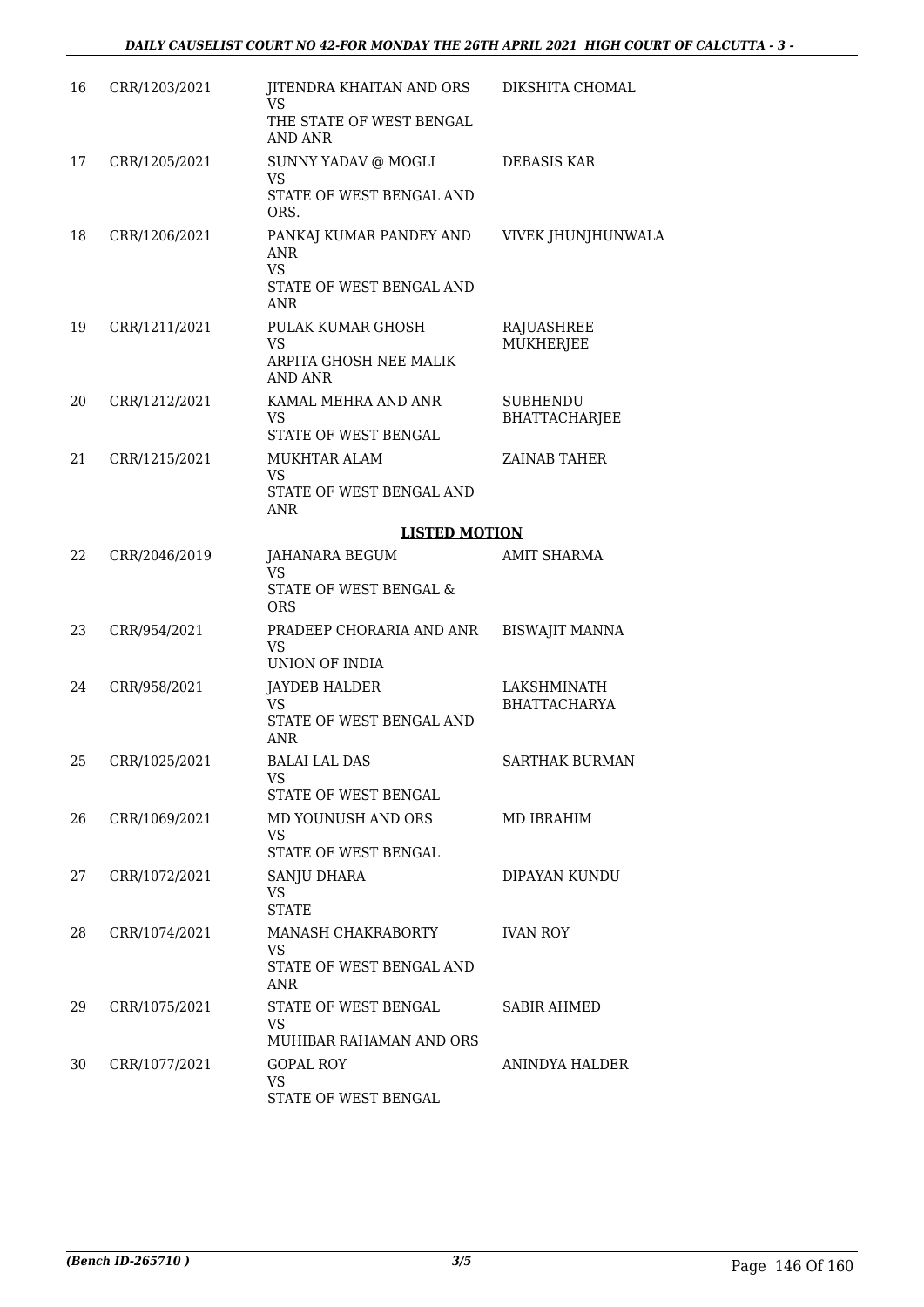| 31 | CRR/1079/2021      | <b>SADHAN GHOSH</b><br><b>VS</b><br>STATE OF WEST BENGAL                                      | MD. JANNAT UL<br><b>FIRDOUS</b> |
|----|--------------------|-----------------------------------------------------------------------------------------------|---------------------------------|
|    | IA NO: CRAN/1/2021 |                                                                                               |                                 |
| 32 | CRR/1085/2021      | MONIRUL SARDAR @ MONI<br><b>VS</b><br><b>STATE OF WEST BENGAL</b>                             | <b>SONALI DAS</b>               |
| 33 | CRR/1086/2021      | SHIVAJI SEN@SHIBAJI SEN<br><b>VS</b><br><b>SISIR KARMAKAR</b>                                 | MD ZOHAIB RAUF                  |
| 34 | CRR/1096/2021      | <b>JIARUL SARDAR</b><br><b>VS</b><br>STATE OF WEST BENGAL                                     | KAMALESH CH. SAHA               |
| 35 | CRR/1105/2021      | HARI SHANKAR UPADHYAY<br><b>AND ORS</b><br><b>VS</b><br>STATE OF WEST BENGAL                  | <b>ARUSHI RATHORE</b>           |
| 36 | CRR/1114/2021      | RATAN KUMAR ROY<br><b>VS</b><br>STATE OF WEST BENGAL                                          | RAJNANDINI DAS                  |
| 37 | CRR/1115/2021      | ROHIT KUMAR SAH@ROHIT<br>KUMAR SHAW@ROHIT SHAW<br><b>VS</b>                                   | <b>SEKHAR MUKHERJEE</b>         |
| 38 | CRR/1143/2021      | STATE OF WEST BENGAL<br>RAMA RANI DUTTA @ RAMA<br><b>DUTTA</b><br>VS.<br>STATE OF WEST BENGAL | SHASHANKA SHEKHAR<br>SAHA       |
| 39 | CRR/1144/2021      | SUBHAS DUTTA AND OTHERS<br><b>VS</b><br>STATE OF WEST BENGAL AND<br><b>ANOTHER</b>            | SK.SAHAJAHAN ALI                |
| 40 | CRR/1145/2021      | <b>AMINA KHATUN</b><br><b>VS</b><br>STATE OF WEST BENGAL AND<br>ORS.                          | <b>MOBAIDUR HOSSAIN</b>         |
| 41 | CRR/1146/2021      | <b>SK JAHIR ABBAS</b><br>VS<br>SK SIRAJUL AHMED AND ANR                                       | ARUNAVA GANGULY                 |
|    | IA NO: CRAN/1/2021 |                                                                                               |                                 |
| 42 | CRR/1147/2021      | <b>MURARI PATRA</b><br><b>VS</b><br>RADHASHYAM GHOSH                                          | <b>BISWAJIT DE</b>              |
| 43 | CRR/1148/2021      | OM PRAKASH MALL AND ORS<br><b>VS</b><br>AVS GLOBAL PVT LTD AND<br><b>ANR</b>                  | PRAN GOPAL DAS                  |
| 44 | CRR/1149/2021      | NAIM SK<br><b>VS</b><br>STATE OF WEST BENGAL AND<br><b>ANR</b>                                | <b>VIJAY VERMA</b>              |
| 45 | CRR/1150/2021      | OM PRAKASH MALL AND ORS<br><b>VS</b><br>AVS GLOBAL PVT LTD AND<br>ANR                         | PRAN GOPAL DAS                  |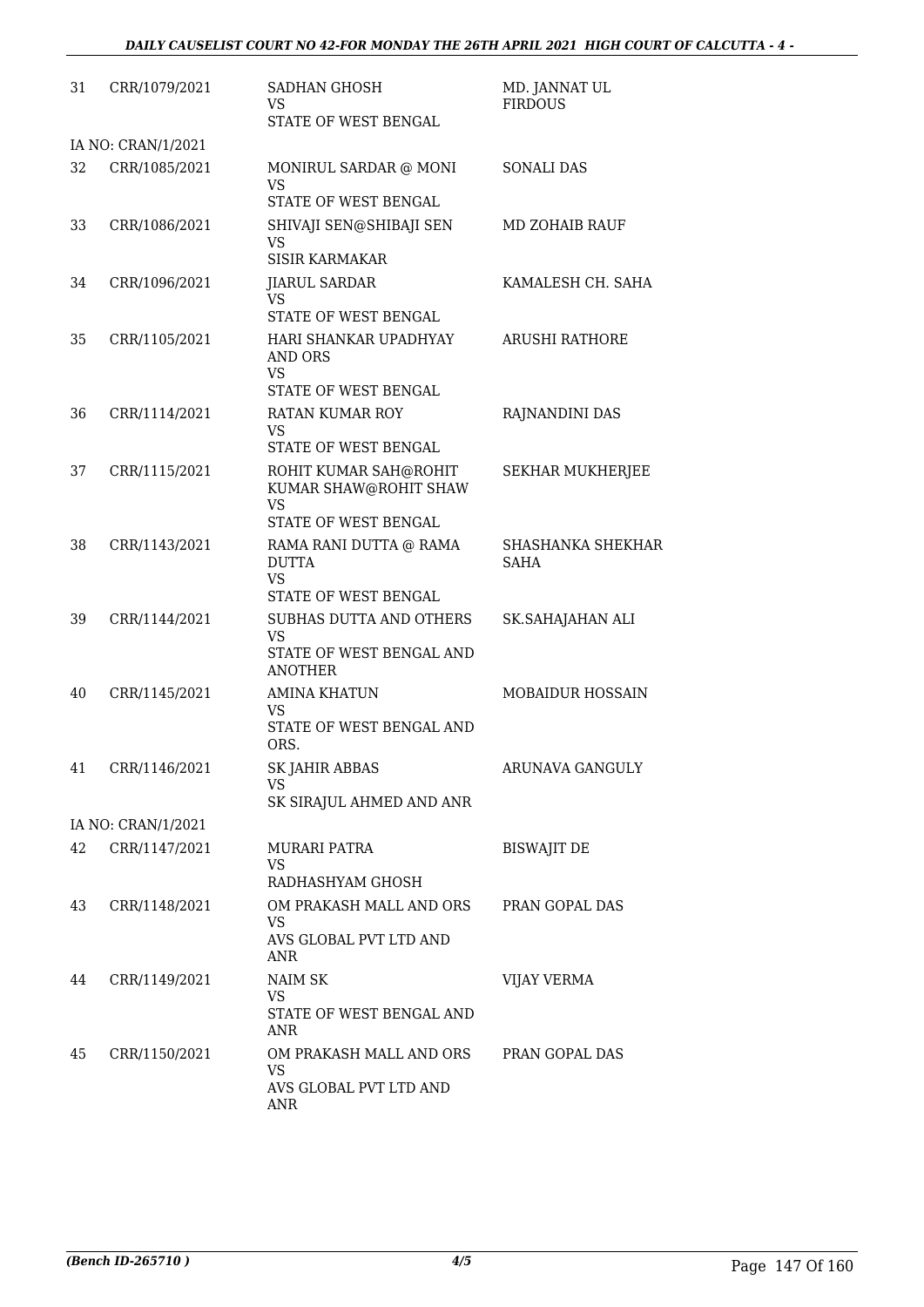| 46 | CRR/1151/2021 | NILKANTHA MONDAL @<br>NILKANTA MONDAL @<br><b>KHONTHO</b><br>VS.<br>STATE OF WEST BENGAL | DIPAYAN KUNDU      |
|----|---------------|------------------------------------------------------------------------------------------|--------------------|
| 47 | CRR/1152/2021 | PRITAM SAHA<br>VS.<br><b>STATE OF WEST BENGAL</b>                                        | PRABIR MAJUMDER    |
| 48 | CRR/1153/2021 | STATE OF WEST BENGAL<br>VS.<br>SADHANA SARKAR AND ORS                                    | AYAN BHATTACHARJEE |
| 49 | CRR/1156/2021 | SMT SUSMITA DAS AND ORS<br>VS.<br>STATE OF WEST BENGAL AND<br><b>ANR</b>                 | SANJIB MITRA       |
| 50 | CRR/1158/2021 | GOUTAM KUMAR BISWAS<br>VS.<br>STATE OF WEST BENGAL AND<br><b>ANR</b>                     | <b>KUSHAL PAUL</b> |
| 51 | CRR/1159/2021 | GOUTAM KUMAR BISWAS<br>VS.<br>RAFIQUL BISWAS AND ANR                                     | KUSHAL PAUL        |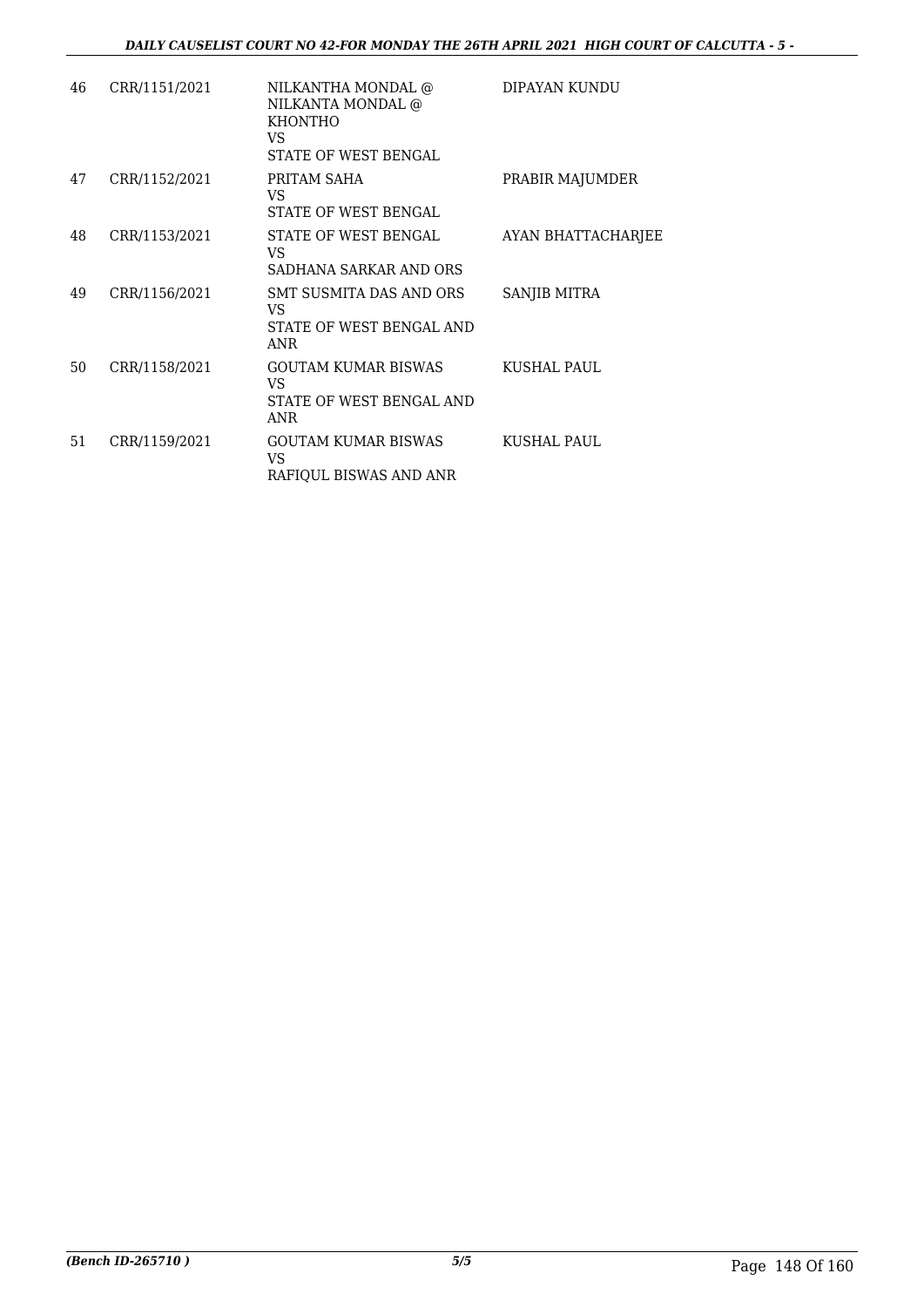

# In The High Court at Calcutta

## **Appellate Side**

**WARNING CAUSELIST For Monday The 26th April 2021**

#### **(FMA SECTION AND MANDAMUS SECTION) THE FOLLOWING MATTERS WILL BE TAKEN UP BY HON'BLE JUSTICE RAVI KRISHAN KAPUR ON AND FROM 22.03.2021 SERIALLY AS PER THE DIRECTIONS IN THE DAILY CAUSE LIST.**

#### **WARNING LIST (FMA SECTION)**

| $\mathbf{1}$   | FMA/361/2019<br>$(PT I + OB + 2ND$<br>$J/C$ + PT II + 2 FILE VS | NATIONAL INSURANCE<br><b>COMPANY LIMITED</b>                                                                   | SAILALENDU<br><b>BHOWMICK</b>  |
|----------------|-----------------------------------------------------------------|----------------------------------------------------------------------------------------------------------------|--------------------------------|
|                | LCR)                                                            | <b>PUTUL DULAY &amp; ORS</b>                                                                                   |                                |
|                |                                                                 | IA NO: CAN/1/2018(Old No:CAN/1967/2018), CAN/2/2019(Old No:CAN/7465/2019)                                      |                                |
| $\overline{2}$ | FMA/362/2019<br>$(PT I + OB + 2ND$<br>$J/C$ )                   | TATA AIG GEN INS CO LTD<br><b>VS</b><br><b>GUNBALA RANA &amp; ANR</b>                                          | RAJESH SINGH                   |
|                | IA NO: CAN/1/2018(Old No:CAN/9054/2018)                         |                                                                                                                |                                |
| 3              | FMA/364/2019                                                    | NATIONAL IN. CO. LTD.                                                                                          |                                |
|                | $(PT I + OB + 2ND$                                              | <b>VS</b>                                                                                                      | PARIMAL KUMAR<br><b>PAHARI</b> |
|                | $J/C$ )                                                         | RAJNI DHADA & ORS.                                                                                             |                                |
|                | IA NO: CAN/1/2019(Old No:CAN/4071/2019)                         |                                                                                                                |                                |
| 4              | FMA/366/2019<br>$(PT I + OB + 2ND$<br>$J/C$ )                   | NATIONAL IN. CO. LTD.<br><b>VS</b><br>PRADYOT @ PRADYUT KR.<br><b>GHOSH (DEAD) SUBTD. BY</b><br>PARTHA GHOSH & | <b>SUCHARITA PAUL</b>          |
|                | IA NO: CAN/1/2018(Old No:CAN/8857/2018)                         |                                                                                                                |                                |
| 5              | FMA/369/2019<br>$(PT I + OB + 2ND$<br>$J/C$ )                   | <b>HIRANMOY MONDAL</b><br><b>VS</b><br>NEW INDIA ASSURANCE & ANR                                               | <b>SAIDUR RAHMAN</b>           |
| 6              | FMA/370/2019<br>$(PT I + OB + 2ND$<br>$J/C$ )                   | RAHUL SENGUPTA<br><b>VS</b><br>NATIONAL INSURANCE<br><b>COMPANY LIMITED &amp; ANR</b>                          | <b>ASHIQUE MONDAL</b>          |
| 7              | FMA/373/2019<br>$(PT I + OB + 2ND$<br>$J/C$ )                   | RINA BISWAS & ANR<br><b>VS</b><br>THE UNITED INDIA INSURANCE<br>CO. LTD & ORS                                  | <b>SAIDUR RAHAMAN</b>          |
| 8              | FMA/374/2019<br>$(PT I + OB + 2ND$<br>$J/C$ )                   | <b>DARIFA KHATUN</b><br><b>VS</b><br>THE SHRIRAM GENERAL<br>INSURANCE CO. LTD & ANR                            | <b>SAIDUR RAHAMAN</b>          |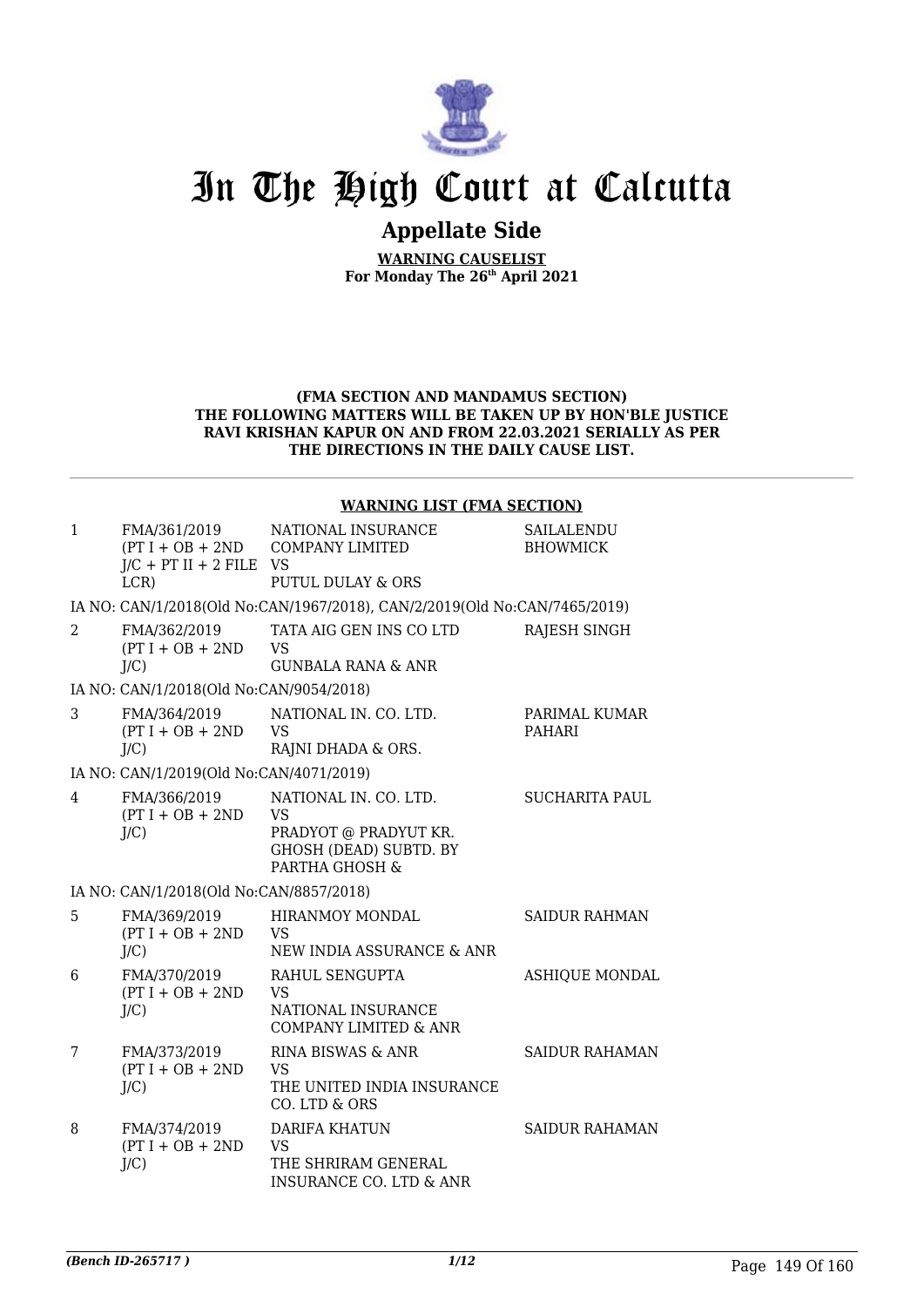| 9  | FMA/376/2019<br>$(PT I + OB + 2ND$<br>$J/C$ ) | LALESHWAR<br>SINH@LALASHWAR SINGH @<br>LALESHWAR SINGH<br>VS.                                                           | SOUJANYA<br>BANDOPADHYAY              |
|----|-----------------------------------------------|-------------------------------------------------------------------------------------------------------------------------|---------------------------------------|
|    |                                               | <b>KRISHNENDU PAUL &amp; ORS</b>                                                                                        |                                       |
|    |                                               | IA NO: CAN/1/2018(Old No:CAN/2649/2018), CAN/2/2019(Old No:CAN/7494/2019)                                               |                                       |
| 10 | FMA/379/2019<br>$(PT I + OB + 2ND$<br>$J/C$ ) | JAWAHARLAL GHOSH<br>VS<br><b>BILLA MULLICK &amp; ANR</b>                                                                | PURNA CHANDRA<br><b>MAITI</b>         |
| 11 | FMA/380/2019<br>$(PT I + OB + 2ND$<br>$J/C$ ) | VIJAY KUMAR MAHATO<br><b>VS</b><br>SBI GEN INS CO LTD & ANR                                                             | AMIT RANJAN ROY                       |
|    | IA NO: CAN/1/2021                             |                                                                                                                         |                                       |
| 12 | FMA/381/2019<br>$(PT I + OB + 2ND$<br>$J/C$ ) | SHYAMAPRASAD GANGULY<br><b>VS</b><br>THE NEW INDIA ASS, CO. LTD. &<br>ANR.                                              | <b>SAIDUR RAHAMAN</b>                 |
| 13 | FMA/382/2019<br>$(PT I + OB + 2ND$<br>$J/C$ ) | SUJATA PARYA @ SUJATA PARIA<br>& ORS<br><b>VS</b><br><b>ICICI LOMBARD GENERAL</b><br><b>INSURANCE CO. LTD &amp; ANR</b> | <b>JAYANTA KUMAR</b><br><b>MANDAL</b> |
| 14 | FMA/384/2019<br>$(PT I + OB + 2ND$<br>$J/C$ ) | JOGOMAYA MONDAL & ANR<br><b>VS</b><br>NATIONAL INSURANCE CO. LTD<br>& ANR                                               | JAYANTA KUMAR<br><b>MANDAL</b>        |
| 15 | FMA/415/2019<br>$(PT I + OB + 2ND$<br>$J/C$ ) | <b>ABHIJIT MAL</b><br><b>VS</b><br>NICL & ANR                                                                           | AMITV RANJAN ROY                      |
| 16 | FMA/435/2019<br>$(PT I + OB + 2ND$<br>$J/C$ ) | HOPANMAYEE SAREN & ANR<br><b>VS</b><br>THE SHRIRAM GENERAL<br><b>INSURANCE CO. LTD &amp; ANR</b>                        | SAIDUR RAHAMAN                        |
| 17 | FMA/592/2019<br>$(PT I + OB + 2ND$<br>$J/C$ ) | <b>SAGAR BARUI</b><br>VS<br>THE NEW INDIA ASSURANCE<br>CO. LTD. & ANR                                                   | SOUJANYA<br>BANDYOPADHYAY             |
|    | IA NO: CAN/2/2018(Old No:CAN/3093/2018)       |                                                                                                                         |                                       |
| 18 | FMA/619/2019<br>$(PT I + OB + 2ND$<br>$J/C$ ) | NATIONAL IN. CO. LTD.<br>VS<br>PAMPA SAHA & ORS.                                                                        | PARIMAL KR. PAHARI                    |
|    | IA NO: CAN/1/2019(Old No:CAN/4072/2019)       |                                                                                                                         |                                       |
| 19 | FMA/622/2019<br>$(PT I + OB + 2ND$<br>LCR)    | RELIANCE G.I CO. LTD.<br><b>VS</b><br>$J/C$ + PT II + 2 FILE PANCHAMI MAHATO & ORS.                                     | KAMAL KRISHNA DAS                     |
|    | IA NO: CAN/1/2018(Old No:CAN/5670/2018)       |                                                                                                                         |                                       |
| 20 | FMA/659/2019<br>$(PT I + OB + 2ND$<br>$J/C$ ) | ANJANA BAL (TAMANG) & ORS<br><b>VS</b><br>THE ORIENTAL INSURANCE CO<br>LTD & ORS                                        | LALTUMOHAN<br><b>GHOSH</b>            |
| 21 | FMA/820/2019<br>$(PT I + OB + 2ND$<br>$J/C$ ) | SARMILA DEVI & ORS.<br><b>VS</b><br>TARAK DUTTA SINGH                                                                   | HEMANDRA GUHA<br><b>ROY</b>           |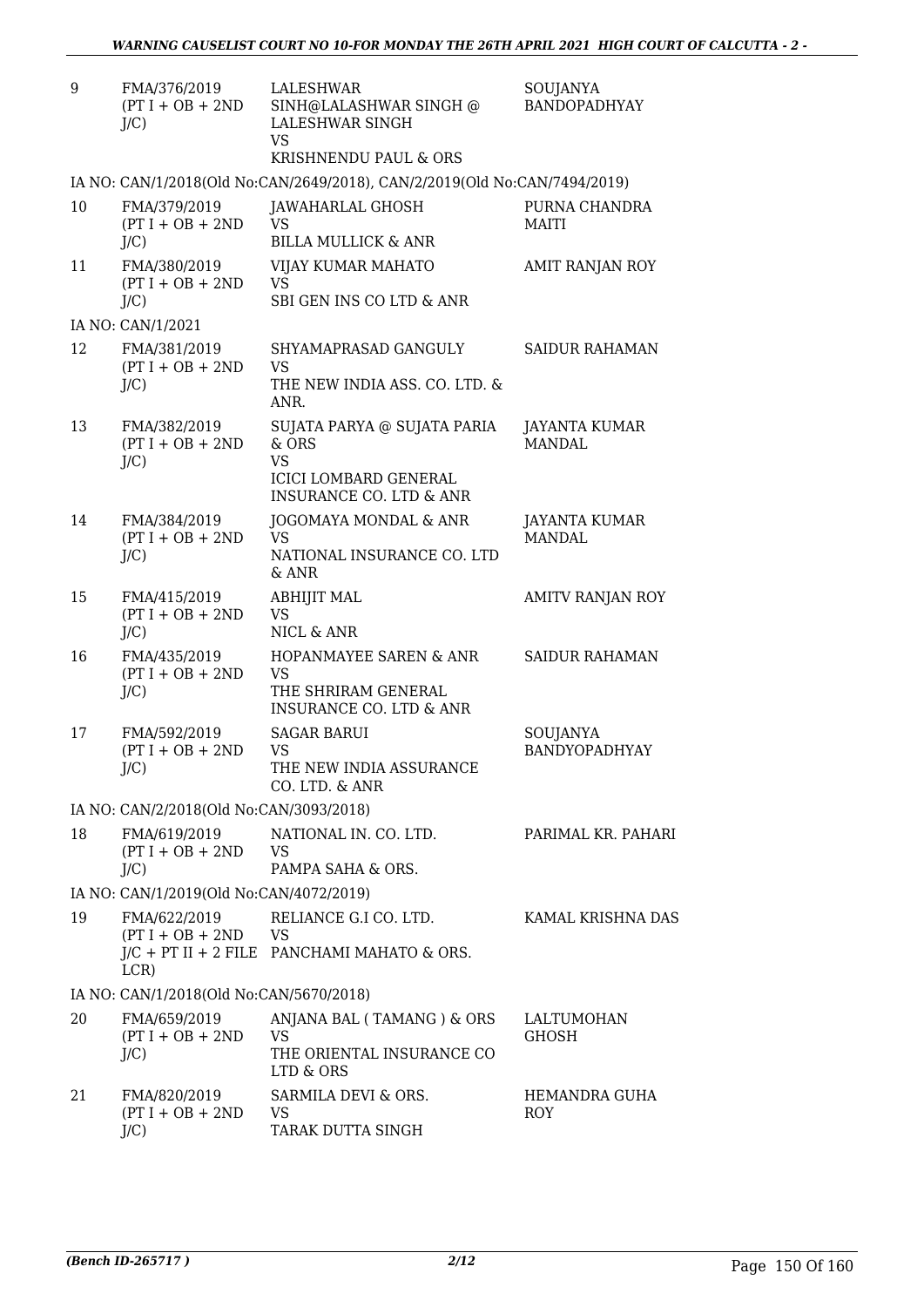| 22 | FMA/821/2019<br>$(PT I + OB + 2ND$<br>$J/C$ )  | <b>JHARNA DAS &amp; ANR</b><br><b>VS</b><br>THE UNITED INDIA INS CO LTD<br>$&$ ANR                               | <b>SAIDUR RAHAMAN</b>          |
|----|------------------------------------------------|------------------------------------------------------------------------------------------------------------------|--------------------------------|
| 23 | FMA/822/2019<br>$(PT I + OB + 2ND$<br>$J/C$ )  | ALOKE RANJAN GHOSH & ANR<br><b>VS</b><br>THE ORIENTAL INSURANCE<br><b>COMPANY LIMITED &amp; ANR</b>              | <b>AMIT RANJAN RAY</b>         |
|    | IA NO: CAN/1/2019(Old No:CAN/11336/2019)       |                                                                                                                  |                                |
| 24 | FMA/921/2019<br>$(PT I + OB + 2ND$<br>J/C      | ABU KASHEM MONDAL<br><b>VS</b><br>THE ORIENTAL INSURANCE<br><b>COMPANY LIMITED &amp; ANR</b>                     | AMIT RANJAN ROY                |
| 25 | FMA/960/2019<br>$(PT I + OB + 2ND$<br>$J/C$ )  | ICICI LOMBARD G.I CO. LTD.<br><b>VS</b><br>REKHA MURMU & ANR.                                                    | PARIMAL KR. PAHARI             |
|    | IA NO: CAN/1/2019(Old No:CAN/3212/2019)        |                                                                                                                  |                                |
| 26 | FMA/964/2019<br>$(PT I + OB + 2ND$<br>$J/C$ )  | THE ORIENTAL INSURANCE<br>CO.LTD.<br><b>VS</b><br><b>SMT SHAMPA MONDAL &amp; ORS</b>                             | <b>SANJOY PAUL</b>             |
|    | IA NO: CAN/1/2019(Old No:CAN/1431/2019)        |                                                                                                                  |                                |
| 27 | FMA/965/2019<br>$(PT I + OB + 2ND$<br>J/C      | NEW INDIA ASS. CO. LTD.<br><b>VS</b><br>HAFIJA BEWA & ORS.                                                       | RAJDEEP<br><b>BHATTACHARYA</b> |
|    | IA NO: CAN/2/2019(Old No:CAN/4357/2019)        |                                                                                                                  |                                |
| 28 | FMA/1125/2019<br>$(PT I + OB + 2ND$<br>$J/C$ ) | MANABHAVATI MISHRA & ORS<br><b>VS</b><br>NATIONAL INSURANCE<br><b>COMPANY LTD. &amp; ORS</b>                     | <b>SUUBHANKAR</b><br>MANDAL    |
| 29 | FMA/1129/2019<br>$(PT I + OB + 2ND$<br>$J/C$ ) | <b>AMIT KUNDU</b><br><b>VS</b><br>FARUKUDDIN MIDDYA & ANR                                                        | DEBAKI NANDAN<br>MAITI         |
| 30 | FMA/1130/2019<br>$(PT I + OB + 2ND$<br>$J/C$ ) | SAIFUL MONDAL@SK SAIFUL<br><b>MONDAL</b><br><b>VS</b><br>THE NEW INDIA ASSURANCE<br><b>COMPANY LTD &amp; ANR</b> | <b>JAYANTA BANERJEE</b>        |
| 31 | FMA/1553/2019<br>$(PT I + OB + 2ND$<br>J/C     | MAMTAZ BIBI & ORS.<br>VS<br>NATIONAL IN. CO. LTD. & ANR.                                                         | DHANANJAY ADAK                 |
| 32 | FMA/1610/2019<br>$(PT I + OB + 2ND$<br>J/C     | <b>SAMIM ARA</b><br><b>VS</b><br>NEW INDIA ASSURANCE<br><b>COMPANY LIMITED &amp; ANR</b>                         | SAIDUR RAHAMAN                 |
| 33 | FMA/1638/2019<br>$(PT I + OB + 2ND$<br>$J/C$ ) | PARESH NATH GHOSH<br>VS<br>NATIONAL INSURANCE CO. LTD<br>& ANR                                                   | SASWATA<br>BHATTACHARYYA       |
| 34 | FMA/1640/2019<br>$(PT I + OB + 2ND$<br>$J/C$ ) | THE NATIONAL INSURANCE<br><b>COMPANY LTD</b><br><b>VS</b><br>SAMIRESH BHADURI & ANR                              | SANJAY PAUL                    |

IA NO: CAN/1/2019(Old No:CAN/8603/2019)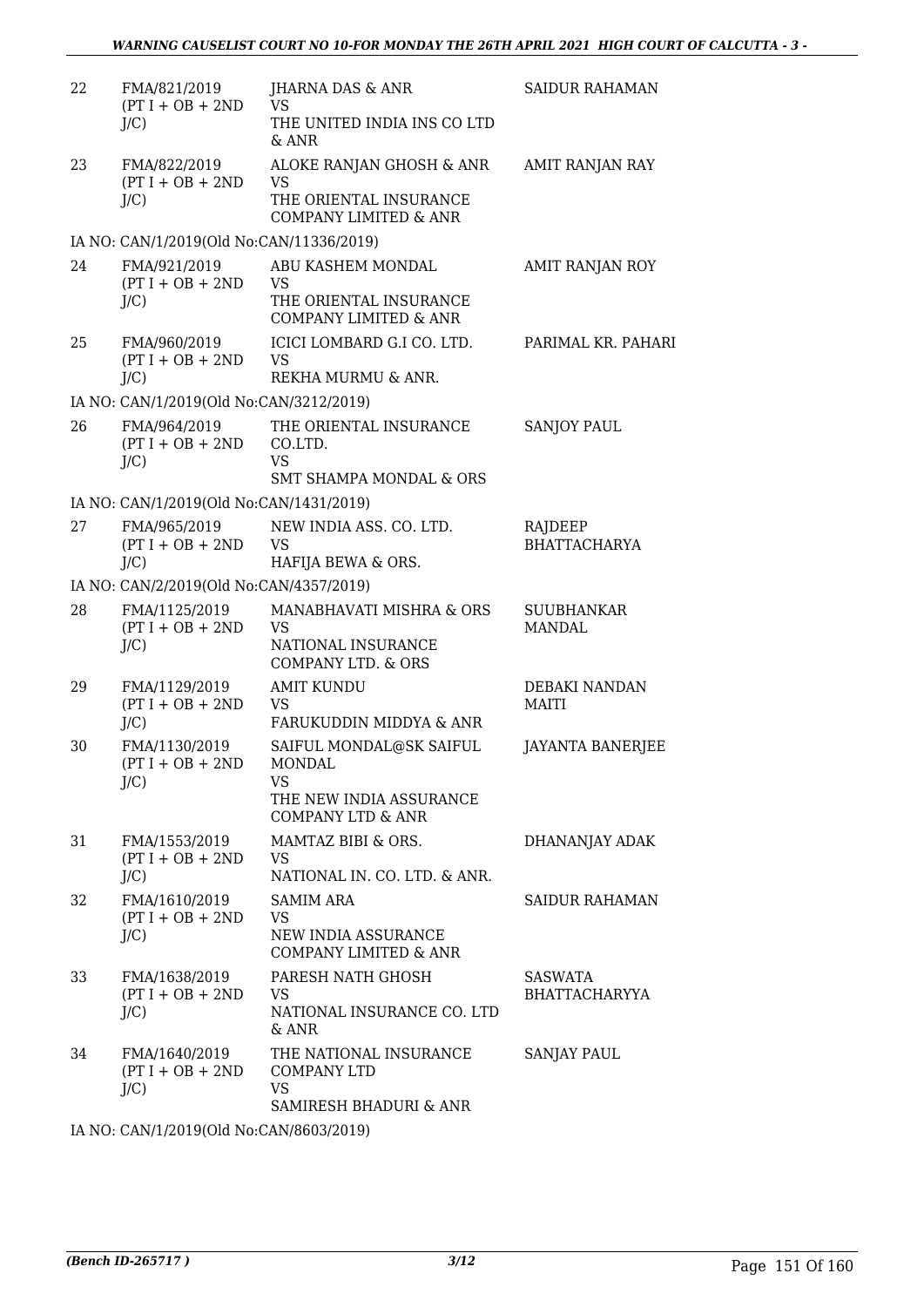| 35 | FMA/1642/2019<br>$(PT I + OB + 2ND$<br>$J/C$ ) | ICICI LOMBARD GEN INS CO<br><b>LTD</b><br><b>VS</b><br>MUJLEKHA KHATUN & ORS                       | PARIMAL KUMAR<br>PAHARI               |
|----|------------------------------------------------|----------------------------------------------------------------------------------------------------|---------------------------------------|
|    |                                                | IA NO: CAN/1/2019(Old No:CAN/8719/2019), CAN/2/2019(Old No:CAN/9710/2019)                          |                                       |
| 36 | FMA/1645/2019<br>$(PT I + OB + 2ND$<br>J/C     | RAMGOPAL DAS<br><b>VS</b><br><b>SUBHAS PRAMANICK &amp; ANR</b>                                     | MUKTAKESH DAS                         |
| 37 | FMA/1646/2019<br>$(PT I + OB + 2ND$<br>$J/C$ ) | <b>JIAUL HOQUE &amp; ANR</b><br><b>VS</b><br>M/S BAJAJ ALLIANZ GEN INS CO<br>LTD & ANR             | <b>S GHOSH</b>                        |
| 38 | FMA/1647/2019<br>$(PT I + OB + 2ND$<br>$J/C$ ) | SABNAM AZMI<br>VS<br>THE NEW INDIA ASSURANCE<br>COMPANY LTD, MALDA DIV. &<br>ANR                   | <b>SAIDUR RAHAMAN</b>                 |
| 39 | FMA/1652/2019<br>$(PT I + OB + 2ND$<br>$J/C$ ) | <b>SANGITA KUMARI</b><br>VS<br>BHARATI AXA GEN. INSURANCE<br>CO. LTD.                              | JAYANTA KR.<br><b>MANDAL</b>          |
| 40 | FMA/1654/2019<br>$(PT I + OB + 2ND$<br>$J/C$ ) | <b>GULSHAN ARA &amp; ORS</b><br><b>VS</b><br>NATIONAL INSURANCE CO. LTD<br>$&$ ANR                 | <b>JAYANTA KUMAR</b><br><b>MANDAL</b> |
| 41 | FMA/1668/2019<br>$(PT I + OB + 2ND$<br>$J/C$ ) | <b>GOLAPSA LAILA FARDOUS &amp;</b><br>ORS.<br><b>VS</b><br>THE UNITED INDIA IN. CO. LTD.<br>& ANR. | <b>SAIDUR RAHAMAN</b>                 |
|    | IA NO: CAN/1/2019(Old No:CAN/5146/2019)        |                                                                                                    |                                       |
| 42 | FMA/1670/2019<br>$(PT I + OB + 2ND$<br>$J/C$ ) | RANJIT MAHATO<br><b>VS</b><br>THE ORIENTAL INSURANCE CO.<br>LTD & ANR                              | <b>JAYANTA KUMAR</b><br><b>MANDAL</b> |
| 43 | FMA/1671/2019<br>$(PT I + OB + 2ND$<br>$J/C$ ) | EMRAN ALI KHAN<br><b>VS</b><br>NATIONAL IN. CO. LTD. & ANR.                                        | DHANANJAY NAYAK                       |
| 44 | FMA/1676/2019<br>$(PT I + OB + 2ND$<br>$J/C$ ) | THE ORIENTAL INSURANCE CO.<br>LTD.<br><b>VS</b><br>SARASWATI DEVI @ SARASWATI<br>DEVI SINGH & ANR  | PARIMAL KUMAR<br><b>PAHARI</b>        |
|    | IA NO: CAN/1/2019(Old No:CAN/10864/2019)       |                                                                                                    |                                       |
| 45 | FMA/1677/2019<br>$(PT I + OB + 2ND$<br>$J/C$ ) | THE NEW INDIA ASSURANCE<br>CO. LTD.<br><b>VS</b><br>TARULATA SAHA & ANR                            | PARIMAL KUMAR<br>PAHARI               |
|    | IA NO: CAN/1/2019(Old No:CAN/11046/2019)       |                                                                                                    |                                       |
| 46 | FMA/1723/2019<br>$(PT I + OB + 2ND$<br>$J/C$ ) | <b>BIMAL MONDAL</b><br><b>VS</b><br>THE ORIENTAL INSURANCE<br><b>COMPANY LTD &amp; ANR</b>         | SAIDUR RAHAMAN                        |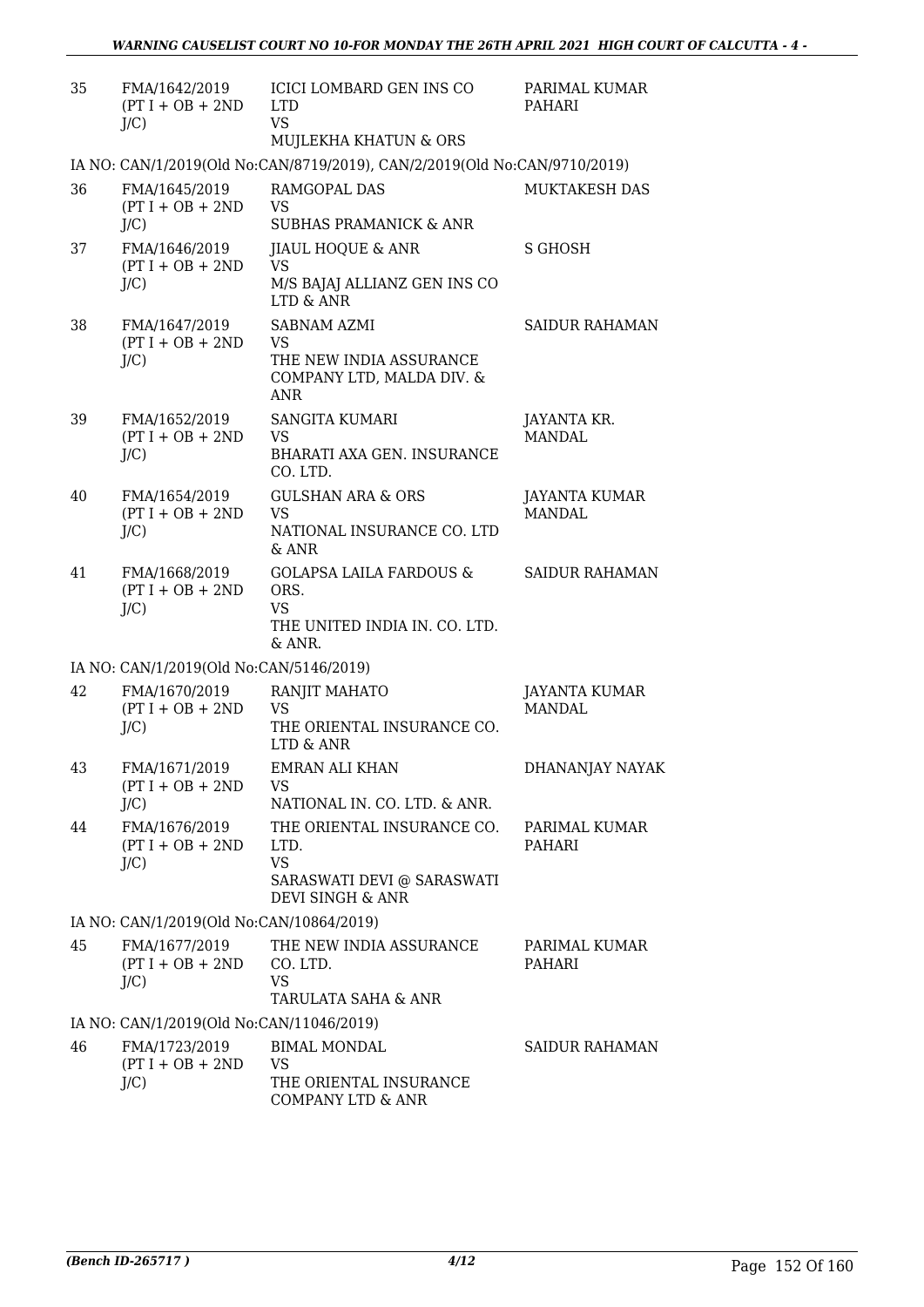| 47 | FMA/1725/2019<br>$(PT I + OB + 2ND$<br>$J/C$ )                           | NATIONAL INS CO LTD<br><b>VS</b><br><b>DIPA ROY</b>                                                    | PARIMAL KUMAR<br>PAHARI                 |
|----|--------------------------------------------------------------------------|--------------------------------------------------------------------------------------------------------|-----------------------------------------|
|    | IA NO: CAN/1/2019(Old No:CAN/10522/2019)                                 |                                                                                                        |                                         |
| 48 | FMA/1730/2019<br>$(PT I + OB + 2ND$<br>$J/C$ )                           | <b>SMT SANGITA ROY &amp; ANR</b><br><b>VS</b><br>THE NEW INDIA ASSURANCE<br>CO. LTD & ANR              | JAYANTA KUMAR<br><b>MANDAL</b>          |
| 49 | FMA/1732/2019<br>$(PT I + OB + 2ND$<br>$J/C$ )                           | NATIONAL INSURANCE CO.LTD.<br><b>VS</b><br>RAKHI MISHRA & ANR                                          | PARIMAL KUMAR<br><b>PAHARI</b>          |
|    | IA NO: CAN/1/2019(Old No:CAN/10907/2019)                                 |                                                                                                        |                                         |
| 50 | FMA/1733/2019<br>$(PT I + OB + 2ND$<br>$J/C$ + PT II + 2 FILE VS<br>LCR) | THE CALCUTTA STATE<br>TRANSPORT CORPORATION<br>MOUSUMI CHATTOPADHYAY &<br><b>ORS</b>                   | <b>RAM UDAY</b><br><b>BHATTACHARYYA</b> |
|    |                                                                          | IA NO: CAN/1/2019(Old No:CAN/5218/2019), CAN/2/2021                                                    |                                         |
| 51 | FMA/1736/2019<br>$(PT I + OB + 2ND$<br>$J/C$ )                           | MIRA CHAKRABORTY<br><b>VS</b><br>ORIENTAL INSUARANCE CO LTD                                            | <b>SAIDUR RAHAMAN</b>                   |
| 52 | FMA/1738/2019<br>$(PT I + OB + 2ND$<br>$J/C$ )                           | <b>KEYA CHATTERJEE</b><br><b>VS</b><br>MAGMA HDI GENERAL INS. CO.<br>LTD.                              | <b>SAIDUR RAHAMAN</b>                   |
| 53 | FMA/1864/2019<br>$(PT I + OB + 2ND$<br>$J/C$ )                           | ICICI LIMBARD GENERAL INS.<br>CO.LTD.<br><b>VS</b><br><b>SANTI SARADAR</b>                             | PARIMAL KUMAR<br>PAHARI                 |
|    | IA NO: CAN/1/2019(Old No:CAN/9712/2019)                                  |                                                                                                        |                                         |
| 54 | FMA/1865/2019<br>$(PT I + OB + 2ND$<br>LCR                               | JOYDEB GHOSH<br><b>VS</b><br>$J/C$ + PT II + 2 FILE NATIONAL INSURANCE<br><b>COMPANY LTD &amp; ORS</b> | <b>ABHIJIT SINGHA RAY</b>               |
| 55 | FMA/344/2020<br>$(PT I + OB + 2ND$<br>$J/C$ )                            | MUNMUN KAR & ORS<br><b>VS</b><br>THE NATIONAL INSURANCE<br><b>COMPANY LTD &amp; ANR</b>                | <b>SAIDUR RAHAMAN</b>                   |
|    | IA NO: CAN/1/2019(Old No:CAN/3665/2019)                                  |                                                                                                        |                                         |
| 56 | FMA/350/2020                                                             | SMT MITHU SINGH & ORS<br>VS<br>THE ORIENTAL INSURANCE CO.<br>LTD. & ANR                                | JAYANTA BANERJEE                        |
| 57 | FMA/463/2020<br>$(PT I + OB + 2ND$<br>$J/C$ )                            | NATIONAL INSURANCE CO. LTD.<br>VS<br>SANTOSH TUTEJA @ BAGGA &<br>ORS.                                  | ARABINDA KUNDU                          |
| 58 | FMA/464/2020<br>$(PT I + OB + 2ND$<br>$J/C$ )                            | THE NEW INDIA ASSURANCE<br>CO. LTD<br><b>VS</b><br>TAPAS CHAKRABORTY @<br>TAPASH CHAKRABORTY & ANR     | <b>SANJAY PAUL</b>                      |
|    |                                                                          |                                                                                                        |                                         |

IA NO: CAN/1/2019(Old No:CAN/3013/2019)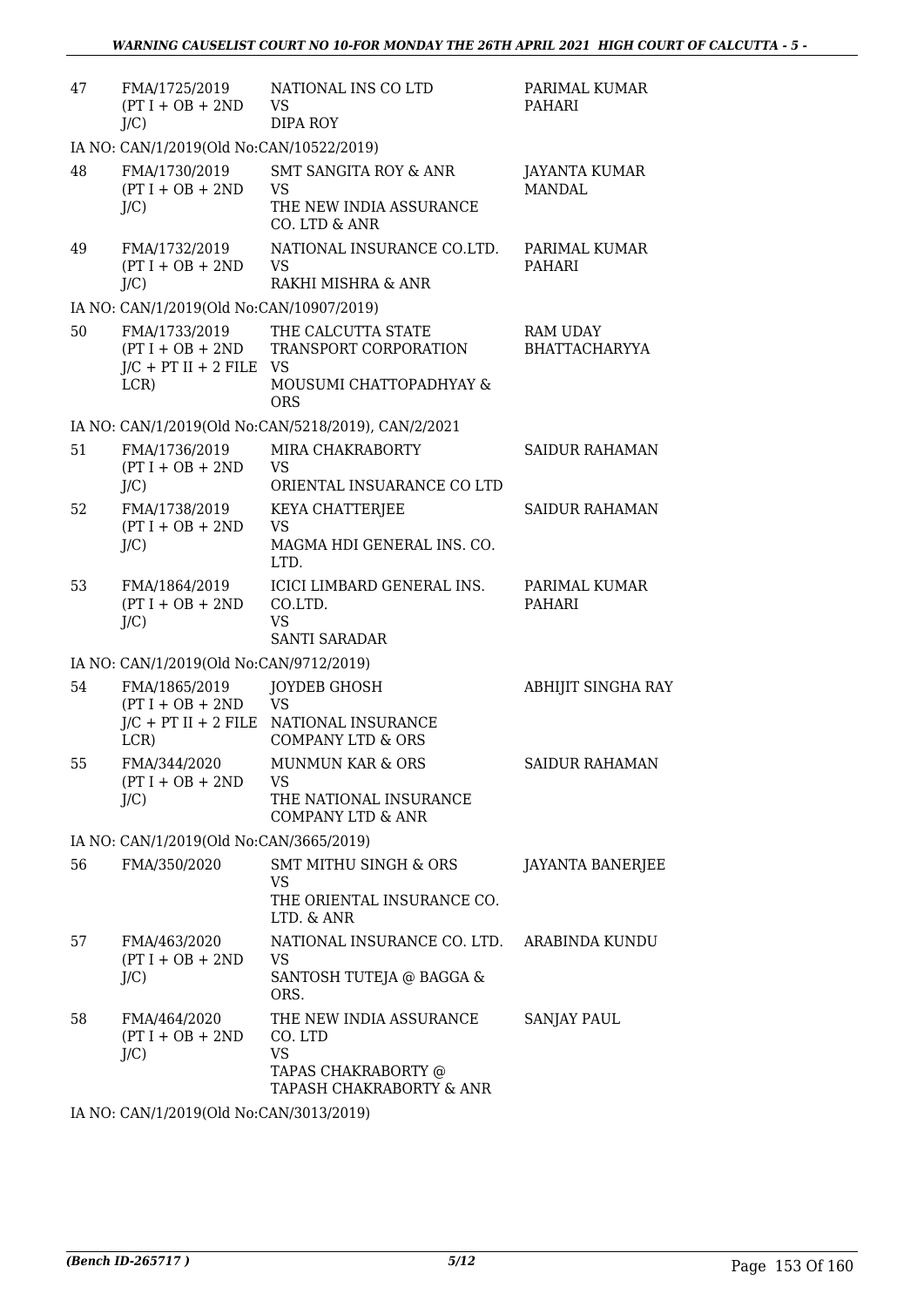| 59 | FMA/465/2020<br>$(PT I + OB + 2ND$<br>J/C     | ICICI LOMBART GENERAL<br><b>INSURANCE CO. LTD</b><br><b>VS</b><br>MANSURA BIBI SEIKH & ORS                               | <b>SAYAK MAJUMDER</b>                |
|----|-----------------------------------------------|--------------------------------------------------------------------------------------------------------------------------|--------------------------------------|
|    | IA NO: CAN/1/2015(Old No:CAN/7833/2015)       |                                                                                                                          |                                      |
| 60 | FMA/467/2020<br>$(PT I + OB + 2ND$<br>J/C     | SHEFALI SARKAR (PAUL) & ORS<br><b>VS</b><br>THE UNITED INDIA INSURANCE<br>COMPANY LTD, & ANR                             | SAIDUR RAHAMAN                       |
| 61 | FMA/468/2020<br>$(PT I + OB + 2ND$<br>$J/C$ ) | SK. LUTAPHAR @ LUTAPHAR<br>SEIKH @ SK. LUTFAR<br><b>VS</b><br>THE UNITED INDIA INSURANCE<br><b>COMPANY LTD &amp; ORS</b> | KRISHANU BANIK                       |
| 62 | FMA/469/2020<br>$(PT I + OB + 2ND$<br>J/C     | <b>SWAPAN</b><br>CHATTERJEE@CHATTOPADHYAY<br><b>VS</b>                                                                   | SUJOY GUHA ROY                       |
| 63 | FMA/470/2020<br>$(PT I + OB + 2ND$<br>J/C     | SK SHAHNAWAZ ALI & ANR<br>UMA MONDAL<br><b>VS</b><br>THE NATIONAL INS CO LTD &<br><b>ANR</b>                             | AMIT RANJAN ROY                      |
|    | IA NO: CAN/1/2019(Old No:CAN/11812/2019)      |                                                                                                                          |                                      |
| 64 | FMA/471/2020<br>$(PT I + OB + 2ND$<br>J/C     | MANJU HAZRA & ORS.<br>VS<br>UNITED INDIA INSURANCE CO.<br>LTD. & ANR.                                                    | AMIT RANJAN ROY                      |
|    | IA NO: CAN/1/2019(Old No:CAN/11268/2019)      |                                                                                                                          |                                      |
| 65 | FMA/472/2020<br>$(PT I + OB + 2ND$<br>$J/C$ ) | MINOR DEBJYOTI SEN & ANR.<br><b>VS</b><br>NATIONAL INSURANCE CO. LTD.<br>& ANR.                                          | KRISHANU BANIK                       |
| 66 | FMA/473/2020<br>$(PT I + OB + 2ND$<br>J/C     | <b>BIJALI MAJI &amp; ORS</b><br><b>VS</b><br>THE ORIENTAL INSURANCE CO.<br>LTD & ANR                                     | DHANANJAY NAYAK                      |
| 67 | FMA/492/2020<br>$(PT I + OB + 2ND$<br>J/C     | <b>SHIPRA BRAHMA &amp; ORS</b><br>VS<br>THE NEW INDIA ASSURANCE<br>CO. LTD. & ORS                                        | <b>GAUTAM KUMAR</b><br><b>THAKUR</b> |
|    | IA NO: CAN/2/2017(Old No:CAN/5266/2017)       |                                                                                                                          |                                      |
| 68 | FMA/509/2020<br>$(PT I + OB + 2ND$<br>J/C     | KAMRUN NESHA BIBI & ORS<br>VS<br>THE DIVISIONAL MANAGER,<br><b>SOUTH BENGAL</b><br>S.TRANS.CORPO                         | ASHIQUE MONDAL                       |
| 69 | FMA/571/2020<br>$(PT I + OB + 2ND$<br>J/C     | DURGA RANI BAG<br><b>VS</b><br>THE UNITED INDIA INS CO LTD                                                               | AMIT RANJAN ROY                      |
|    | IA NO: CAN/1/2019(Old No:CAN/11092/2019)      |                                                                                                                          |                                      |
| 70 | FMA/572/2020<br>$(PT I + OB + 2ND$<br>J/C     | NOOR MOHAMMAD<br>VS<br><b>BHAJAN LAL SARKAR &amp; ANR</b>                                                                | SAJAL KANTI<br><b>BHATTACHARYYA</b>  |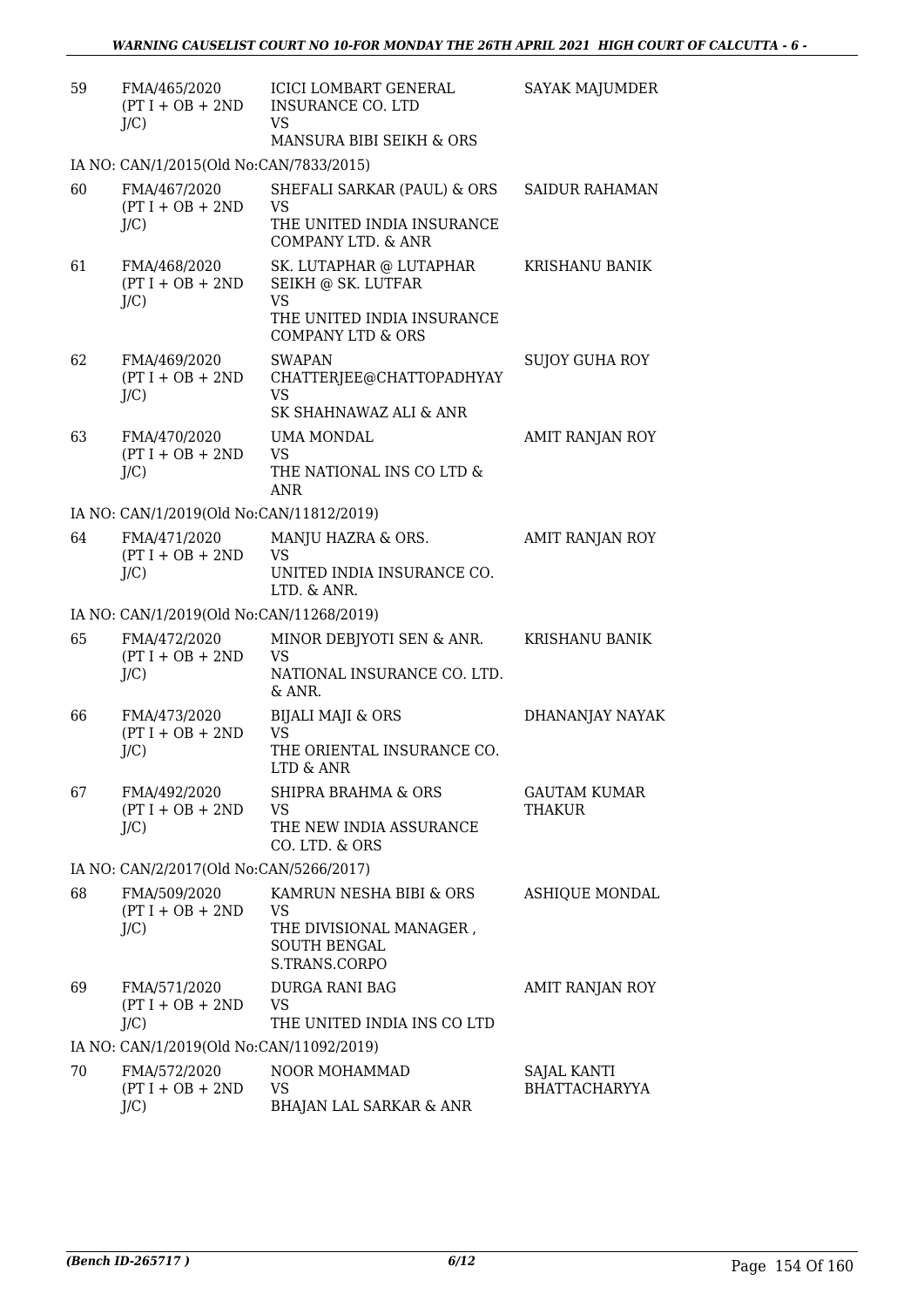| 71   | FMA/573/2020<br>$(PT I + OB + 2ND$<br>$J/C$ ) | <b>BISWAMOY JANA</b><br><b>VS</b><br>NATIONAL INSURANCE CO. LTD<br>$&$ ANR                                        | <b>JAYANTA KUMAR</b><br><b>MANDAL</b> |
|------|-----------------------------------------------|-------------------------------------------------------------------------------------------------------------------|---------------------------------------|
| 72   | FMA/574/2020<br>$(PT I + OB + 2ND$<br>J/C     | SALMAN SK @ SEKH & ORS<br><b>VS</b><br>THE NEW INDIA ASSURANCE<br>CO. LTD & ORS                                   | <b>JAYANTA KUMAR</b><br><b>MANDAL</b> |
| 73   | FMA/575/2020<br>$(PT I + OB + 2ND$<br>$J/C$ ) | <b>JHUMA SARKAR &amp; ANR</b><br><b>VS</b><br>THE NATIONAL INSURANCE CO.<br>LTD. & ORS                            | <b>JAYANTA KUMAR</b><br>MANDAL.       |
| 74   | FMA/576/2020<br>$(PT I + OB + 2ND$<br>J/C     | JAYEDA BEWA @ JAYEDA & ORS<br><b>VS</b><br>THE CHOLAMANDALAM M/S<br>GENERAL INSURANCE CO. LTD.<br>& ANR           | <b>JAYANTA KUMAR</b><br><b>MANDAL</b> |
| 75   | FMA/580/2020<br>$(PT I + OB + 2ND$<br>$J/C$ ) | KALPANA MALO & ORS<br><b>VS</b><br><b>IFFCO TOKIO GENERAL</b><br><b>INSURANCE COMPANY LTD &amp;</b><br><b>ANR</b> | <b>SAIDUR RAHAMAN</b>                 |
|      | IA NO: CAN/1/2019(Old No:CAN/3666/2019)       |                                                                                                                   |                                       |
| 76   | FMA/582/2020<br>$(PT I + OB + 2ND$<br>$J/C$ ) | ANITA SENAPATI & ORS<br><b>VS</b><br>NATIONAL INSURANCE<br><b>COMPANY LTD &amp; ANR</b>                           | KRISHANU BANIK                        |
|      |                                               | <b>WARNING LIST (MANDAMUS SECTION)</b>                                                                            |                                       |
| 77   | CPAN/625/2019                                 | HARU MALIK & ANR.<br><b>VS</b><br>PARTHA RANJAN MONDAL &<br>ANR.                                                  | <b>ARUN NASKAR</b>                    |
| wt78 | WPA/14160/2017                                | <b>HARU MALIK &amp; ANR</b><br><b>VS</b><br>STATE OF WEST BENGAL & ANR                                            | <b>ARUN NASKAR</b>                    |
| 79   | WPA/3270/2019                                 | KHAIRUL ISLAM<br>VS.<br>THE WEST BENGAL STATE<br>ELECTRICITY DIST. CO LTD &<br><b>ORS</b>                         | LIPIKA CHATTERJEE                     |
| 80   | WPA/3480/2019                                 | JHHALAK CHARITABLE TRUST & SOUMA SUBHRA RAY<br><b>ANR</b><br><b>VS</b><br>HALDIA ENERGY LIMITED &<br><b>ORS</b>   |                                       |
| 81   | WPA/8272/2019                                 | MOSARAF HOSSAIN@BABAR ALI<br>SK<br><b>VS</b><br>W.B.S.E.D.C.LTD. & ORS                                            | BIDYUT BARAN<br><b>BISWAS</b>         |
| 82   | WPA/9705/2019                                 | YIASUF SEKH<br><b>VS</b><br>THE CHAIRMAN, W.B.S.E.D.CL &<br>ANR                                                   | MD HASANUZZAMAN                       |
| 83   | WPA/10143/2019                                | MOHIUDDIN MALLICK<br><b>VS</b><br>C.E.S.C. LIMITED & ORS                                                          | KAJAL RAY                             |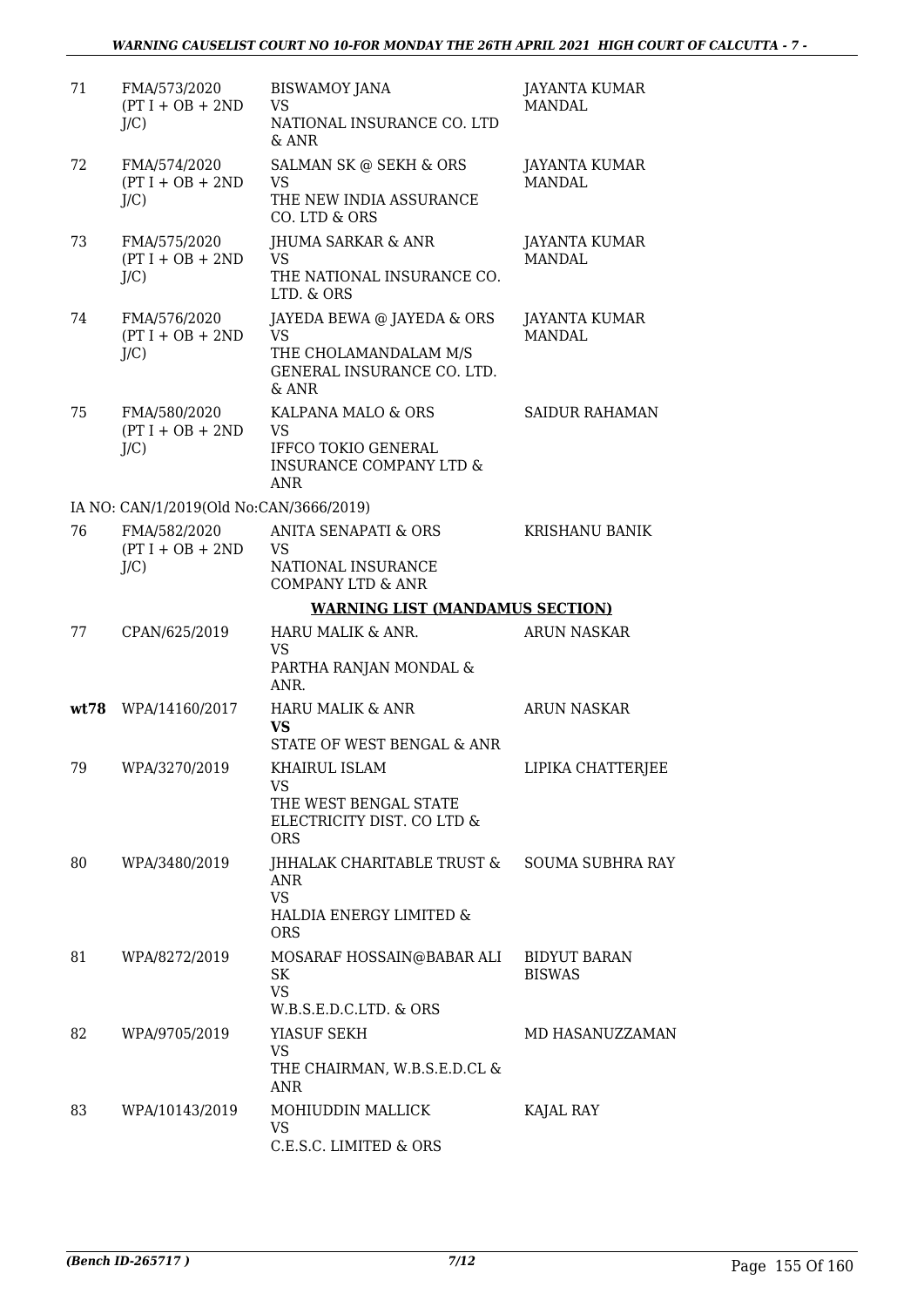| 84 | WPA/10300/2019 | BHUWAN PROPERTIES (P) LTD<br><b>VS</b><br>CESC LTD & ANR                                            | <b>INDRANIL HALDER</b>                  |
|----|----------------|-----------------------------------------------------------------------------------------------------|-----------------------------------------|
| 85 | WPA/10438/2019 | PABITRA NATH LAHA<br><b>VS</b><br><b>WBSEDC LTD &amp; ORS</b>                                       | MD ALI MALLICK                          |
| 86 | WPA/10509/2019 | CHAMPA GHOSH<br><b>VS</b><br><b>W.B. STATE ELECTRICITY</b><br>DISTRIBUTION COMPANY LTD.<br>& ORS    | <b>SOURAV MUKHERJEE</b>                 |
| 87 | WPA/10669/2019 | <b>SUPARTHA GHOSH</b><br><b>VS</b><br>W B STATE ELECTRICITY<br>TRANSMISSION CO LTD & ORS            | <b>ABHISEK B DAS</b>                    |
|    |                | IA NO: CAN/1/2019(Old No:CAN/5751/2019), CAN/2/2020, CAN/3/2020                                     |                                         |
| 88 | WPA/11390/2019 | <b>BASANTA KR. SHAW</b><br><b>VS</b><br>CESC LTD. & ANR.                                            | <b>INDRANIL HALDER</b>                  |
| 89 | WPA/12080/2019 | ANADI CHARAN BARMAN<br><b>VS</b><br>W.B. STATE ELECTRICITY<br>DISTRIBUTION COMPANY LTD.<br>& ORS    | <b>GITASHREE MISTRY</b>                 |
| 90 | WPA/12671/2019 | S.M. SHAFI ALAM<br><b>VS</b><br><b>CESC LIMITED &amp; ORS</b>                                       | <b>SEKHAR MUKHERJEE</b>                 |
| 91 | WPA/16597/2019 | <b>INDRANI SARKAR</b><br><b>VS</b><br>CALCUTTA ELECTRIC SUPPLY<br><b>CORPORATION LTD. &amp; ORS</b> | <b>BISWADEB RAY</b><br><b>CHAUDHURI</b> |
| 92 | WPA/16922/2019 | MAHENDRA KUMAR BAID<br><b>VS</b><br>CALCUTTA ELECTRIC SUPPLY<br><b>CORPORATION LTD. &amp; ORS</b>   | <b>CHINMOY</b><br>MUKHOPADHYAY          |
| 93 | WPA/17075/2019 | VIJAY KR GUPTA<br>VS<br>THE CESC LTD & ORS                                                          | <b>SUKUMAR GHOSH</b>                    |
| 94 | WPA/17486/2019 | TAPAS KUMAR SAMANTA<br><b>VS</b><br><b>CESC LIMITED &amp; ORS</b>                                   | <b>ARNAB ROY</b>                        |
| 95 | WPA/18776/2019 | AMARNATH SEN & ORS<br><b>VS</b><br>W.B. STATE ELECTRICITY<br>DISTRIBUTION COMPANY LTD.<br>& ORS     | NILANJAN ADHIKARI                       |
| 96 | WPA/18984/2019 | ARUN KANTI CHAKRABORTY<br><b>VS</b><br>STATE OF WEST BENGAL & ORS                                   | PRIYA DEY                               |
| 97 | WPA/19304/2019 | DULAL CHANDRA DAS<br><b>VS</b><br>W.B. STATE ELECTRICITY<br>DISTRIBUTION COMPANY LTD.<br>& ORS      | <b>TAPAS MAITY</b>                      |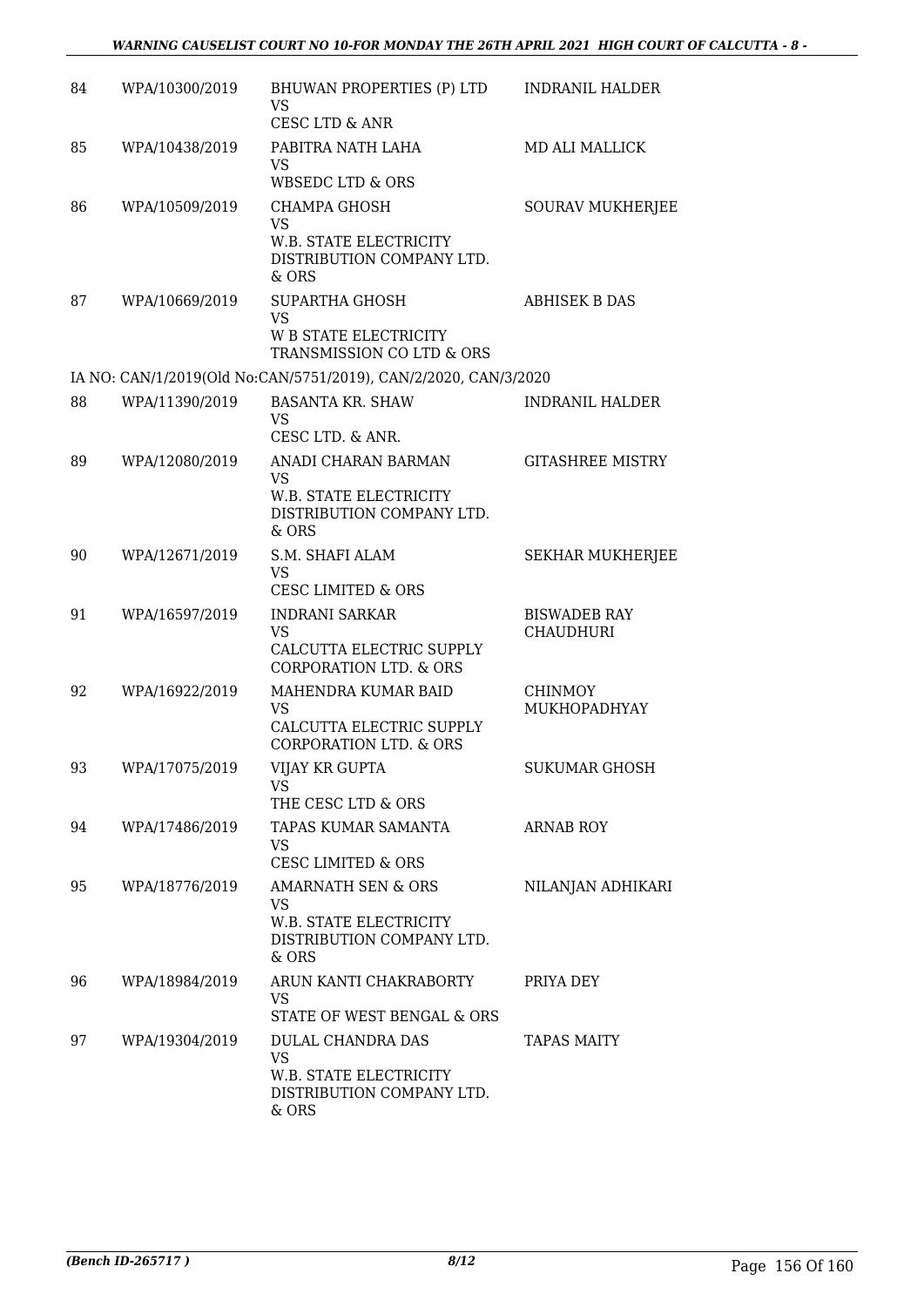| 98  | WPA/19389/2019       | <b>SANTANU KHALU</b><br>VS                                                                 | <b>SAMRAT DAS</b>  |
|-----|----------------------|--------------------------------------------------------------------------------------------|--------------------|
|     |                      | <b>W.B. STATE ELECTRICITY</b><br><b>BDISTRIBUTION CO. LTD. &amp; ANR</b>                   |                    |
|     | wt99 WPA/19390/2019  | JAYANTA KHALU<br><b>VS</b><br><b>W.B. STATE ELECTRICITY</b><br>DISTRIBUTION CO. LTD. & ORS | <b>SAMRAT DAS</b>  |
| 100 | WPA/19558/2019       | UTTAM KUMAR GHOSH<br><b>VS</b><br>THE WBSEDCL & ORS                                        | <b>ARUP SARKAR</b> |
|     | wt101 WPA/19560/2019 | <b>DUKARI ROY</b><br><b>VS</b><br>THE WBSEDCL & ORS                                        | <b>ARUP SARKAR</b> |
|     | wt102 WPA/19562/2019 | <b>SANTA ROY</b><br><b>VS</b><br>THE WBSEDCL & ORS                                         | <b>ARUP SARKAR</b> |
|     | wt103 WPA/19565/2019 | <b>DUDKUMAR GHOSH</b><br><b>VS</b><br>THE WBSEDCL & ORS                                    | <b>ARUP SARKAR</b> |
|     | wt104 WPA/19569/2019 | <b>BISWANATH MONDAL</b><br>VS<br>THE WBSEDCL & ORS                                         | <b>ARUP SARKAR</b> |
|     | wt105 WPA/19571/2019 | DHIRENDRA NATH ROY<br><b>VS</b><br>THE WBSEDCL & ORS                                       | <b>ARUP SARKAR</b> |
|     | wt106 WPA/19573/2019 | SWAPAN KUMAR GHOSH<br><b>VS</b><br>THE WBSEDCL & ORS                                       | <b>ARUP SARKAR</b> |
|     | wt107 WPA/19575/2019 | HEMANTA KUMAR GHOSH<br><b>VS</b><br>THE WBSEDCL & ORS                                      | <b>ARUP SARKAR</b> |
|     | wt108 WPA/19578/2019 | <b>BABLU GHOSH</b><br>VS<br>THE WBSEDCL & ORS                                              | <b>ARUP SARKAR</b> |
|     | wt109 WPA/19580/2019 | <b>SANTU PADDHAN</b><br>VS<br>THE WBSEDCL & ORS                                            | <b>ARUP SARKAR</b> |
|     | wt110 WPA/19582/2019 | <b>ASHOK KUMAR ROY</b><br><b>VS</b><br>THE WBSEDCL & ORS                                   | <b>ARUP SARKAR</b> |
|     | wt111 WPA/19583/2019 | AJIT KUMAR GHOSH<br><b>VS</b><br>THE WBSEDCL & ORS                                         | ARUP SARKAR        |
|     | wt112 WPA/19586/2019 | <b>BISHNU KUMAR ROY</b><br><b>VS</b><br>THE WBSEDCL & ORS                                  | ARUP SARKAR        |
| 113 | WPA/20114/2019       | MUKUL GHARAMI<br><b>VS</b><br>CESC LTD & ORS                                               | ANINDYA BOSE       |
| 114 | WPA/20284/2019       | BIJOY KRISHNA SARKAR & ANR<br><b>VS</b><br>STATE OF WEST BENGAL & ORS                      | CHITTARNAJAN RAY   |
| 115 | WPA/20873/2019       | ARAFAT SEKH<br>VS<br>WBSEDC LTD & ORS                                                      | MD BASHA MIR       |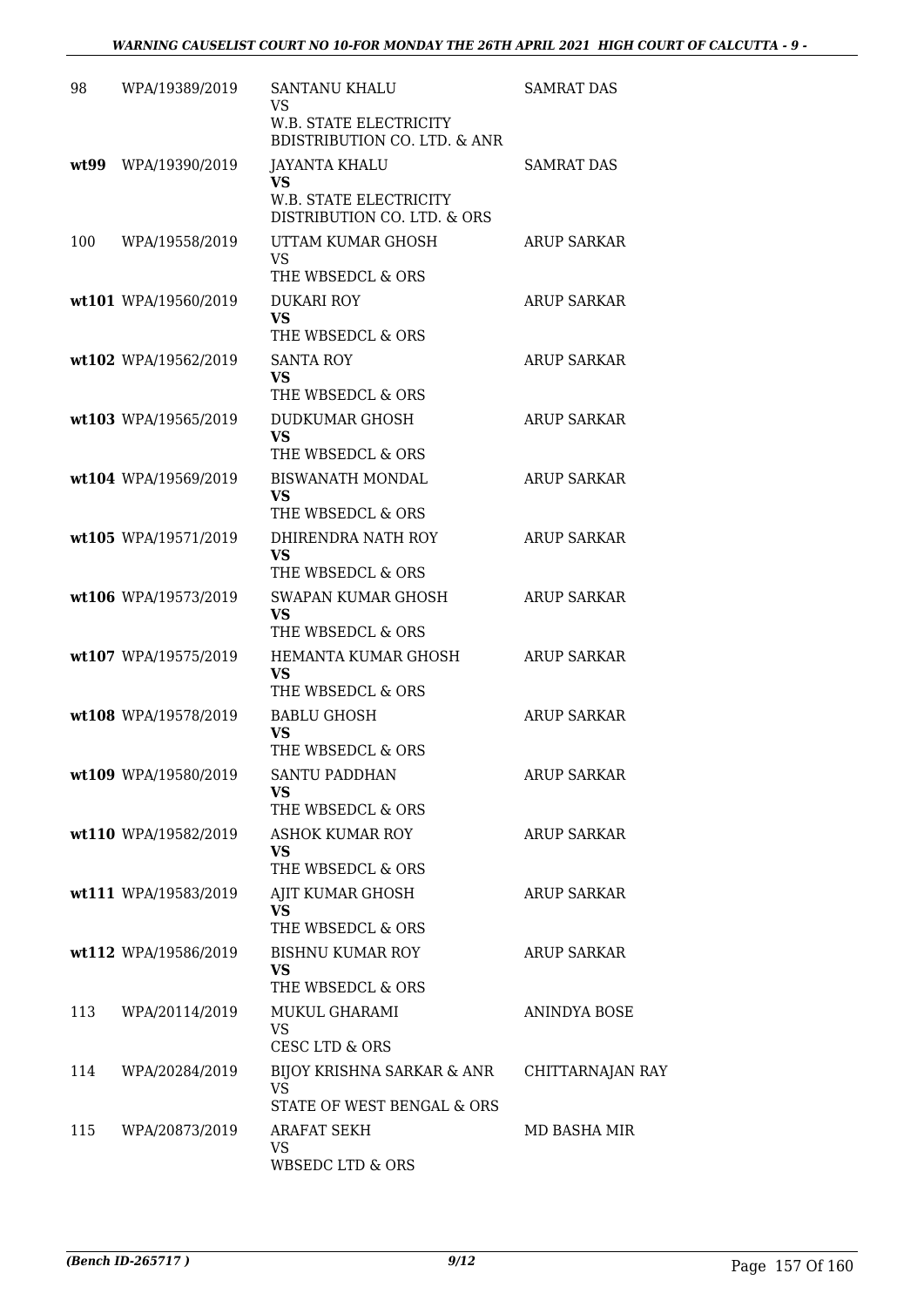| 116 | WPA/21727/2019 | KRISHNA CHANDRA GHOSH<br>VS.<br>THE WBSEDC LTD & ORS                                                                     | ARPA CHAKRABORTY                       |
|-----|----------------|--------------------------------------------------------------------------------------------------------------------------|----------------------------------------|
| 117 | WPA/22550/2019 | QUAISER IMAM & ANR<br><b>VS</b><br>STATE OF WEST BENGAL & ORS                                                            | MD ASHRAFUL HUQ                        |
| 118 | WPA/22577/2019 | IZAZ AHMED @ EJJAJ AHAMED<br><b>VS</b><br>W.B. STATE ELECTRICITY<br>DISTRIBUTION COMPANY<br><b>LIMITED &amp; ORS</b>     | <b>RIMA DAS</b>                        |
| 119 | WPA/22590/2019 | SK. NIZAMUDDIN SARKAR<br>VS.<br>STATE OF WEST BENGAL & ORS                                                               | PARTHA SARATHI<br><b>SEN SHARMA</b>    |
| 120 | WPA/22601/2019 | PARESH MARIYA @ PARESH<br><b>KARMAKAR</b><br><b>VS</b><br>STATE OF WEST BENGAL & ORS                                     | <b>SUJOY SARKAR</b>                    |
| 121 | WPA/22624/2019 | <b>ATIAR RAHAMAN</b><br><b>VS</b><br><b>WBSEDC LTD &amp; ORS</b>                                                         | <b>MD Z RAHAMAN</b>                    |
| 122 | WPA/22642/2019 | SATYA NARAYAN MAJILYA<br><b>VS</b><br><b>W.B STATE ELECTRICITY</b><br>DISTRIBUTION COMPANY LTD.<br>& ORS                 | <b>TARAPADA DAS</b>                    |
| 123 | WPA/22651/2019 | PRABIR GHOSH @ PRABIR<br><b>KUMAR GHOSH</b><br><b>VS</b><br>W.B. STATE ELECTRICITY<br>DISTRIBUTION COMPANY LTD.<br>& ORS | <b>BIKASH CHANDRA</b><br><b>HALDER</b> |
| 124 | WPA/22894/2019 | NADUGOPAL SHINRI<br><b>VS</b><br>W.B. STATE ELECTRICITY<br>DISTRIBUTION COMPANY<br><b>LIMITED &amp; ORS</b>              | <b>IQRA RAHAMAN</b>                    |
| 125 | WPA/23020/2019 | EKRAMUL HAQUE MONDAL<br>VS<br><b>WBSECCL &amp; ORS</b>                                                                   | MD. Z. RAHAMAN                         |
| 126 | WPA/23084/2019 | RADHA KISHAN RATHI & ANR<br><b>VS</b><br><b>WBSEDCL&amp;ORS</b>                                                          | SABYASACHI HAZRA                       |
| 127 | WPA/23143/2019 | HOWRAH IDDGAH MAIDAN<br>MASJID & ANR<br><b>VS</b><br>C E S C LIMITED & ORS                                               | SAYED NAZMUL<br><b>HOSSAIN</b>         |
| 128 | WPA/23590/2019 | SAHIDUL ISLAM @ MANIK SK<br><b>VS</b><br>STATE OF WEST BENGAL & ORS                                                      | SUJIT CHOWDHURY                        |
| 129 | WPA/23608/2019 | <b>ABIN KHAN</b><br><b>VS</b><br>THE CESC LTD. & ORS                                                                     | SANJAY SAHA                            |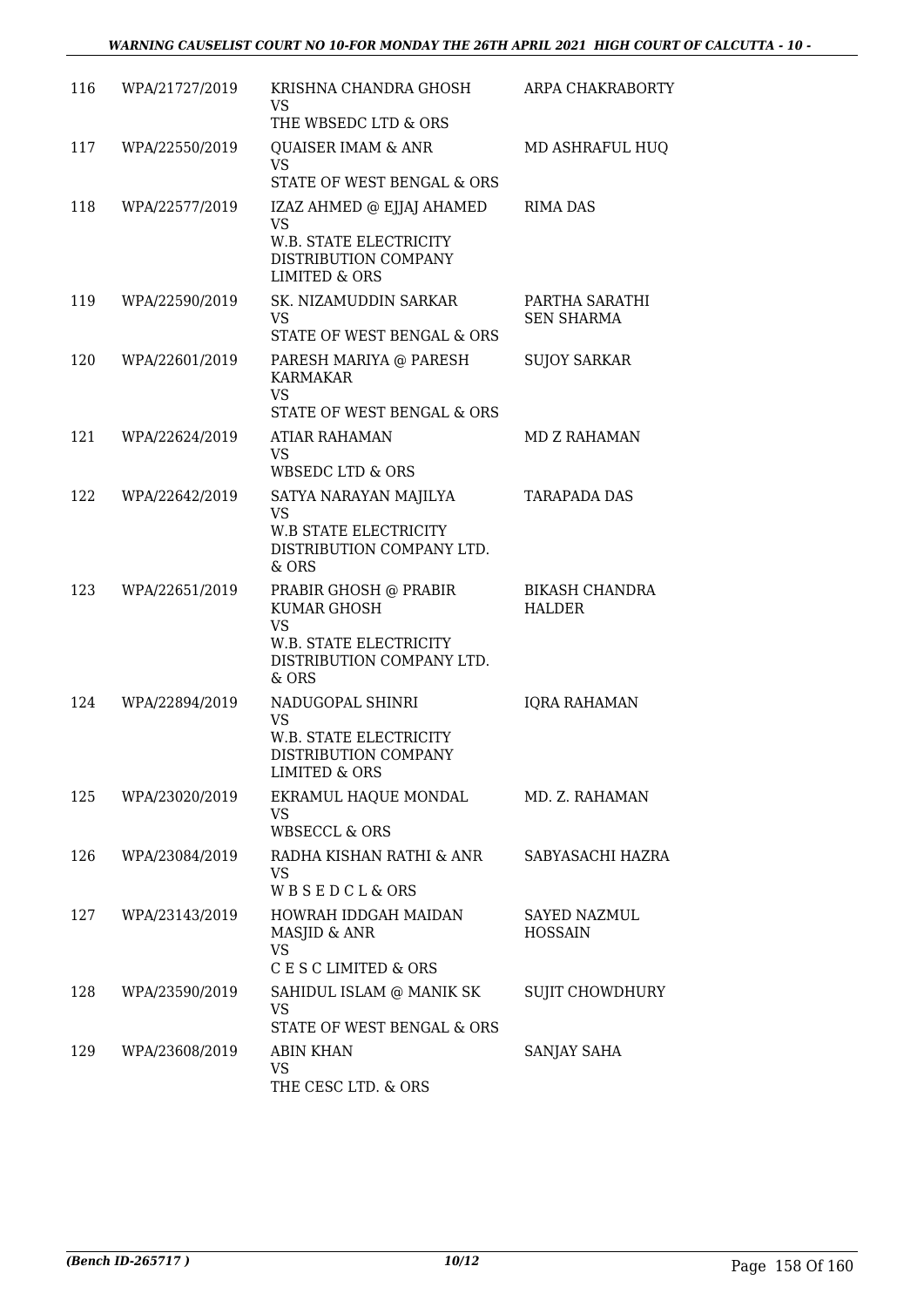| 130 | WPA/23637/2019 | ABDUL GOFFAR LASKAR<br><b>VS</b><br>W.B. STATE ELECTRICITY<br>DISTRIBUTION COMPANY LTD.<br>& ORS    | CHANDRA NATH<br><b>SARKAR</b>        |
|-----|----------------|-----------------------------------------------------------------------------------------------------|--------------------------------------|
| 131 | WPA/23728/2019 | <b>AZIDA BIBI</b><br>VS<br>THE CHAIRMAN, W.B.S.E.D.CO.<br>LTD. & ORS                                | SAILENDR ANATH<br><b>CHAKRABARTI</b> |
| 132 | WPA/23766/2019 | <b>ABDUR RAB</b><br><b>VS</b><br>W.B. STATE ELECTRICITY<br>DISTRIBUTION COMPANY LTD.<br>& ORS       | HARADHAN MONDAL                      |
| 133 | WPA/23831/2019 | <b>JYOTIRMOY NARU &amp; ORS</b><br><b>VS</b><br>THE CHAIRMAN, W.B.S.E.D.C.L.<br>$&$ ORS             | RAM CHANDRA<br><b>GUCHAIT</b>        |
| 134 | WPA/23871/2019 | SK. MONIRUL<br><b>VS</b><br>CALCUTTA ELECTRICITY<br>SUPPLY CORPORATION LTD &<br><b>ORS</b>          | KAMAL KANTA KAR                      |
| 135 | WPA/23940/2019 | PAPAN DEY<br><b>VS</b><br>W.B. STATE ELECTRICITY<br>DISTRIBUTION COMPANY LTD.<br>& ORS              | <b>SNEHASIS JANA</b>                 |
| 136 | WPA/803/2020   | SAHADEB PARAMANIK<br><b>VS</b><br>THE WBSEDC LTD & ORS                                              | <b>TANMOY</b><br><b>CHOWDHURY</b>    |
| 137 | WPA/861/2020   | SAMSUDDIN SEKH<br>VS<br>W.B.S.D.C.L. & ORS                                                          | RAJENDRA BANERJEE                    |
| 138 | WPA/4507/2020  | SAKILA BIBI & ANR<br><b>VS</b><br>W.B. STATE ELECTRICITY<br>DISTRIBUTION COMPANY LTD.<br>& ORS      | MD. KUTUBUDDIN                       |
| 139 | WPA/5011/2020  | ABDUL NADEEM<br>VS.<br>CALCUTTA ELECTRICITY<br>SUPPLY CORPORATION LTD. &<br><b>ORS</b>              | <b>DEBESH HALDER</b>                 |
| 140 | WPA/5012/2020  | GIRIWAR KR, AGARWAL<br><b>VS</b><br>CALCUTTA ELECTRICITY<br>SUPPLY CORPORATION LTD. &<br><b>ORS</b> | <b>DEBESH HALDER</b>                 |
| 141 | WPA/5058/2020  | JABBAR ALI<br>VS<br>ASSIST. ENGINEER (AE), W.B.<br>STATE ELEC. TRNSM. CO. LTD &<br><b>ORS</b>       | BADRUDDOZA<br>MALLICK                |
| 142 | WPA/5130/2020  | <b>SUKUMAR DAS</b><br><b>VS</b><br><b>CESC LIMITED &amp; ORS</b>                                    | MANIK LAL PODDAR                     |